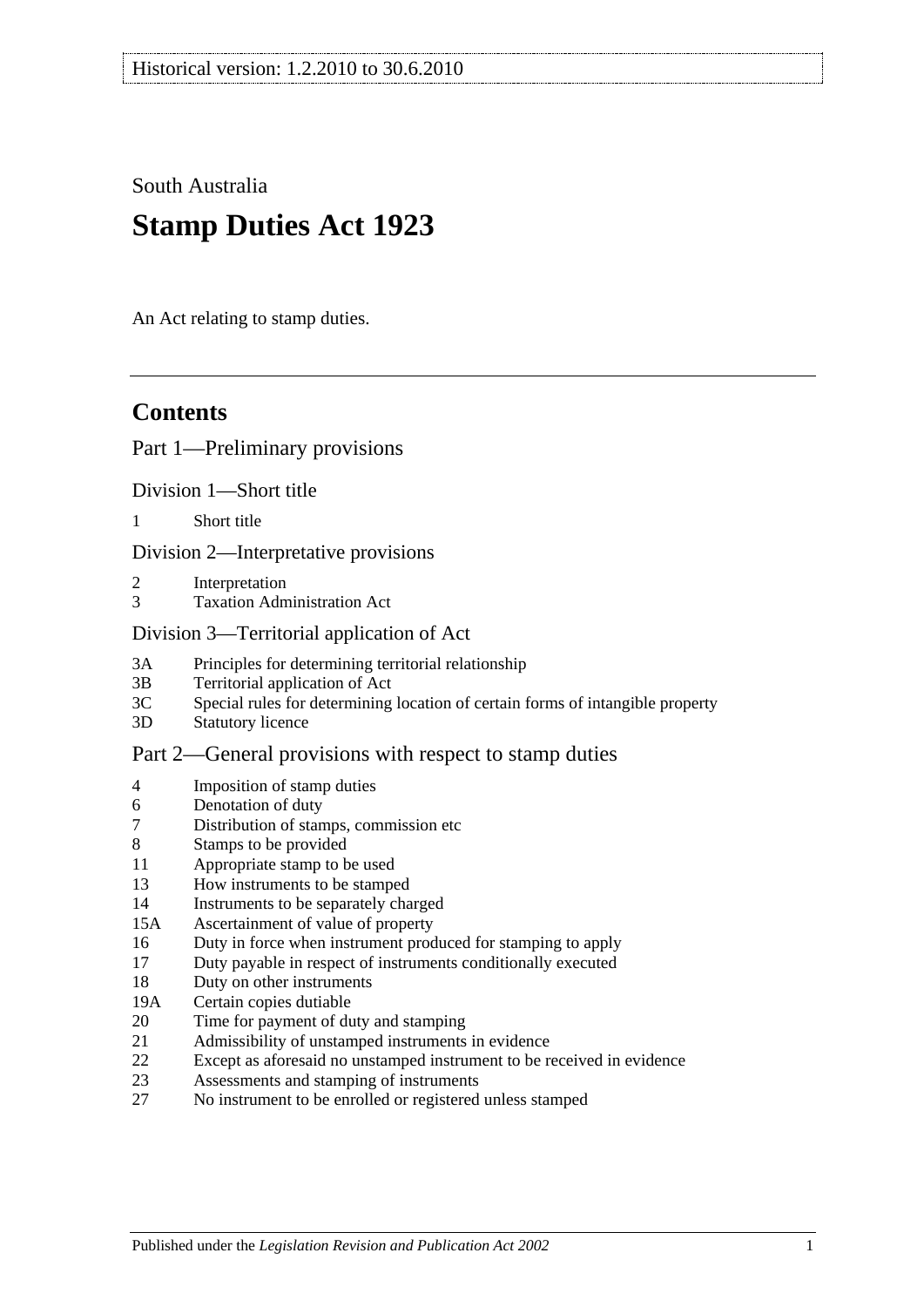## [Part 3—Special provisions with respect to certain stamp duties](#page-18-0)

#### [Division 1—Agreements](#page-18-1)

- 30 [When agreement comprised of several letters](#page-18-2)
- 31 [Certain contracts to be chargeable as conveyances on sale](#page-18-3)
- 31A [Duty on agreements for "walk in walk out" sales of land used for primary production](#page-19-0)

#### [Division 2—Rental business](#page-19-1)

- 31B [Interpretation](#page-19-2)
- 31C [Jurisdictional nexus](#page-21-0)
- 31D [Obligation to be registered](#page-21-1)
- 31E [Registration](#page-21-2)
- 31F [Lodgement of statement and payment of duty](#page-21-3)
- 31H [Manner of denoting duty on statement](#page-23-0)
- 31I [Matter not to be included in statement](#page-23-1)
- 31K [Calculation by other methods](#page-25-0)
- 31L [Passing on a rental duty](#page-25-1)
- 31M [Ascertainment and disclosure of place of use of goods](#page-26-0)
- 31N [Repeal of Division](#page-26-1)

#### [Division 3—Annual licences](#page-26-2)

- 32 [Interpretation](#page-26-3)
- 33 [Annual licence required for insurance business](#page-27-0)
- 34 [Application for annual licence](#page-27-1)
- 35 [Issuing and term of annual licence](#page-28-0)
- 36 [Monthly returns in respect of general insurance business](#page-28-1)
- 36A [Duty if annual licence application or monthly return not lodged as required](#page-28-2)
- 37 [Denoting of duty](#page-28-3)
- 38 [Duty payable on acquisition of insurance business](#page-28-4)
- 42AA [Duty in respect of policies effected outside South Australia](#page-29-0)
- 42AB [Insurers not required to be licensed](#page-29-1)

#### [Division 4—Application for motor vehicle registration](#page-30-0)

- 42A [Interpretation](#page-30-1)
- 42B [Duty on applications for motor vehicle registration or transfer of registration](#page-31-0)
- 42BA [Concessional rate of duty on some applications to transfer registration](#page-33-0)
- 42C [Refund of duty where vehicle returned or registration or transfer in error](#page-33-1)
- 42CA [Refund of duty on eligibility for reduced fee](#page-34-0)
- 42D [Taxation Administration Act and functions of Registrar](#page-34-1)
- 42E [Regulations](#page-34-2)

#### [Division 6—Conveyances and conveyances on sale](#page-34-3)

- 60 [Interpretation](#page-34-4)
- 60A [Value of property conveyed or transferred](#page-35-0)
- 60B [Refund of duty where transaction is rescinded or annulled](#page-37-0)
- 60C [Refund of duty on reconveyance of property subject to a common law mortgage](#page-37-1)
- 61 [Method or estimating value of consideration where consideration consists of shares](#page-37-2)
- 62 [Land use entitlements](#page-38-0)
- 64 [Consideration in case of lease](#page-38-1)
- 65 [Where consideration consists of real or personal property](#page-38-2)
- 66 [Where consideration is payable in instalments](#page-38-3)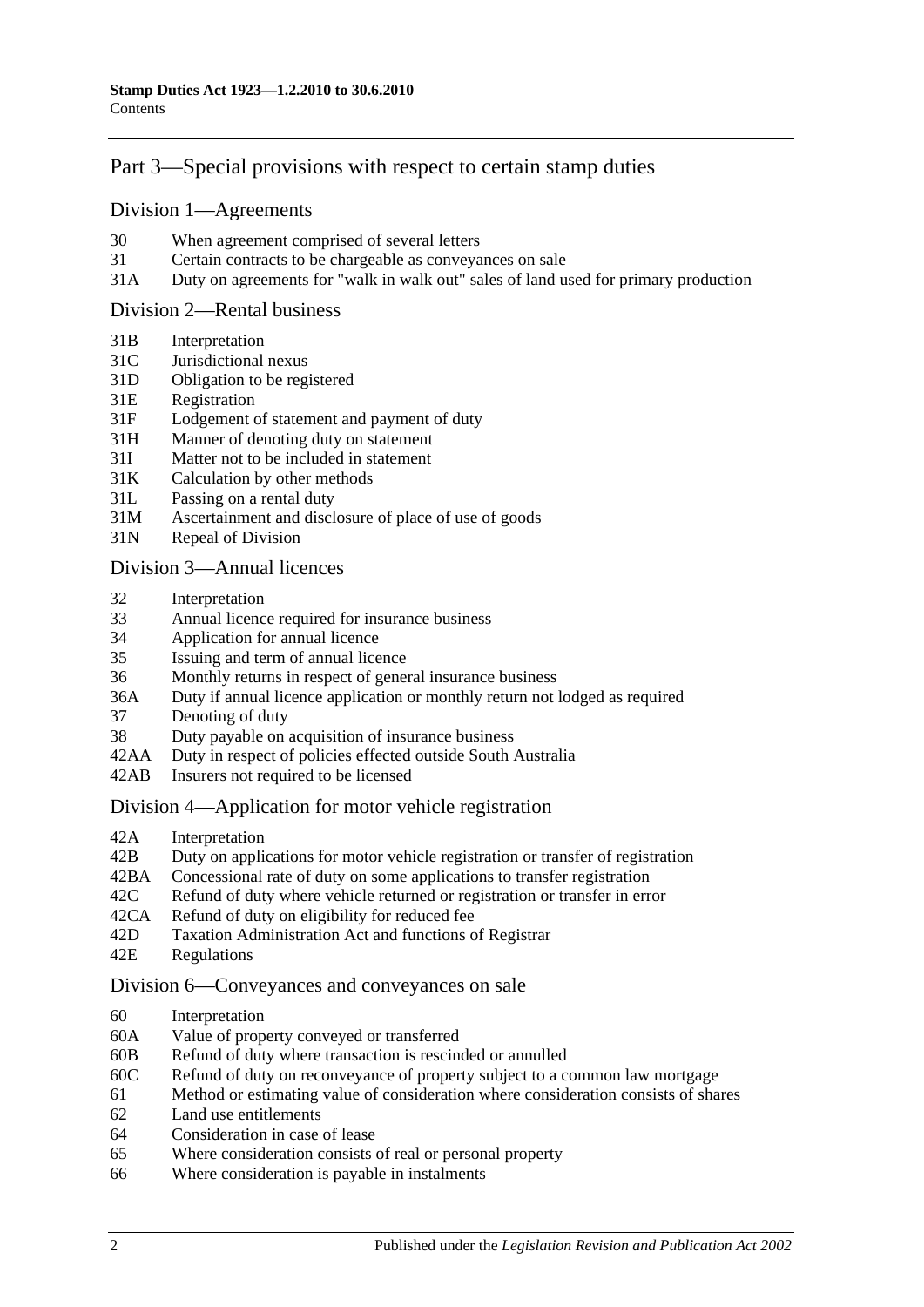- 67 [Computation of duty where instruments are interrelated](#page-39-0)
- 68 [Duty in certain cases](#page-39-1)
- 70 [Evasion of duty](#page-40-0)
- 71 [Instruments chargeable as conveyances](#page-40-1)
- 71AA [Instruments disclaiming etc an interest in the estate of a deceased person](#page-45-0)
- 71A [Provision where trust property distributed](#page-46-0) *in specie*
- 71B [Partition or division of property](#page-46-1)
- 71C [Concessional rates of duty in respect of purchase of first home etc](#page-46-2)
- 71CA [Exemption from duty in respect of Family Law instruments](#page-50-0)
- 71CB [Exemption from duty in respect of certain transfers between spouses etc or former spouses](#page-53-0)  [etc](#page-53-0)
- 71CBA [Exemption from duty in respect of domestic partnership agreements or property](#page-54-0)  [adjustment orders](#page-54-0)
- 71CC [Interfamilial transfer of farming property](#page-55-0)
- 71CD [Duty on conveyances by Official Trustee etc](#page-57-0)
- 71D [Concessional duty to encourage resource exploration activity](#page-57-1)
- 71DA [Duty on certain conveyances between superannuation funds etc](#page-59-0)

#### [Division 7—Gaming machine surcharge](#page-60-0)

- 71EA [Interpretation](#page-60-1)
- 71EB [Direct interests](#page-62-0)<br>71EC Related entities
- [Related entities](#page-62-1)
- 71ED [Indirect interests](#page-62-2)
- 71EE [Notional interests](#page-63-0)
- 71EF [Application of this Division](#page-63-1)
- 71EG [Imposition of surcharge](#page-63-2)
- 71EH [Exempt transactions](#page-64-0)
- 71EI [Notice of transaction to which this Division applies](#page-64-1)
- 71EJ [Recovery of duty](#page-65-0)

#### [Division 8—Transactions effected without creating dutiable instrument](#page-65-1)

- 71E [Transactions otherwise than by dutiable instrument](#page-65-2)
- 71F [Statutory transfers](#page-67-0)

#### [Division 10—Mortgages](#page-67-1)

- 76 [Interpretation](#page-68-0)<br>77 Where mortga
- [Where mortgage consists of several instruments](#page-68-1)
- 78 [Security for stock, how to be charged](#page-68-2)
- 79 [Mortgage securing future and contingent liabilities](#page-68-3)
- 80 [Security for repayment by periodical payments, how to be charged](#page-70-0)
- 81 [Transfers and further charges](#page-70-1)
- 81B [Duty chargeable proportioned to value of South Australian property](#page-70-2)
- 81C [Duty paid on one mortgage may be denoted as having been paid on another mortgage](#page-71-0)
- 82 [Unregistered mortgages protected by caveats](#page-72-0)
- 82A [Repeal of Division](#page-72-1)

#### [Part 3A—Special provisions relating to financial products](#page-74-0)

- 83 [Interpretation](#page-74-1)
- 84 Share [buy-back](#page-74-2)
- 85 [Exempt transactions](#page-74-3)
- 86 [Financial products liable to duty](#page-74-4)
- 87 [Proclaimed countries](#page-75-0)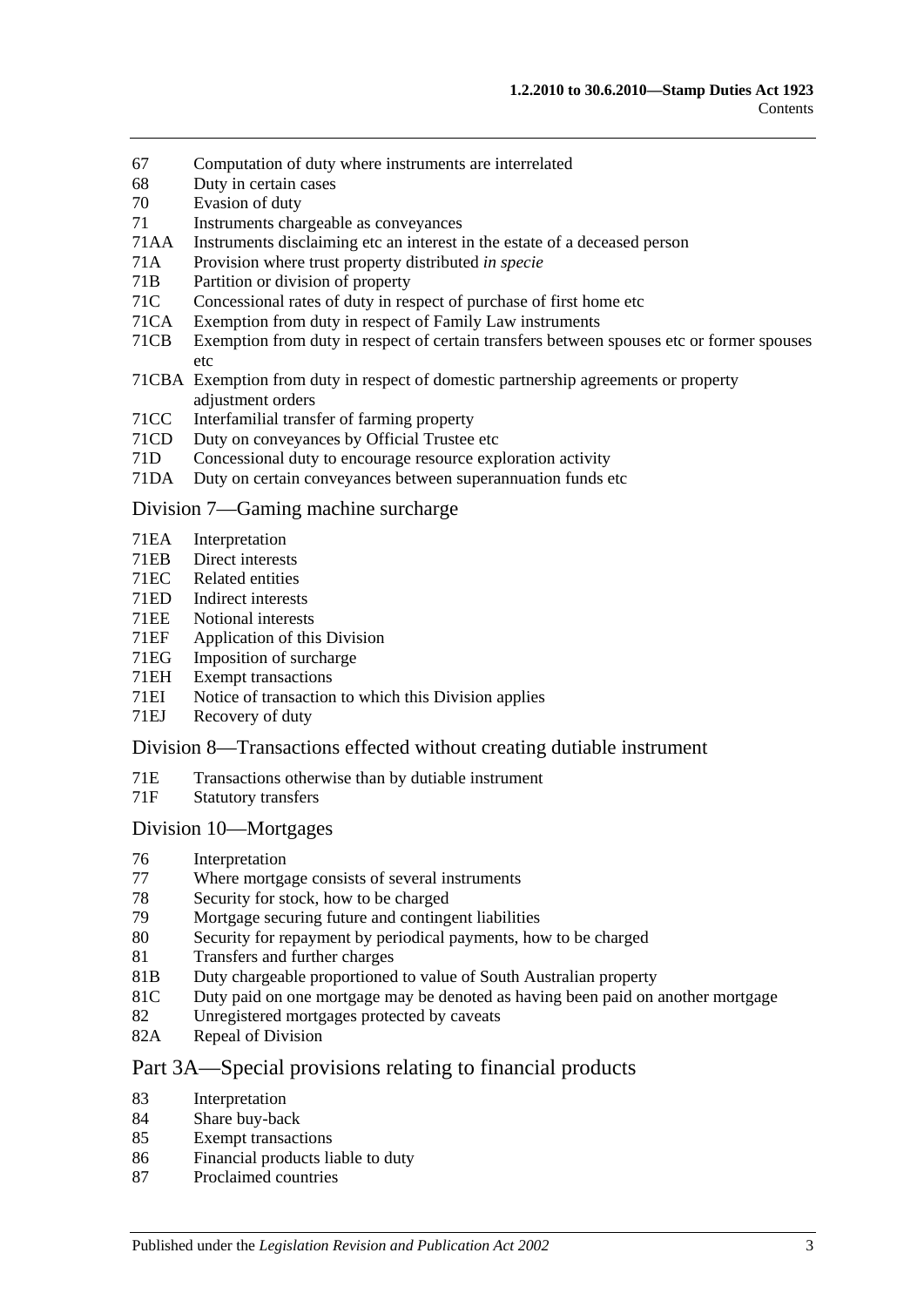88 [Transfer of financial products not to be registered unless duly stamped](#page-75-1)

### [Part 4—Land rich entities](#page-78-0)

#### [Division 1—Preliminary](#page-78-1)

- 91 [Interpretation](#page-78-2)
- 91A [Land assets](#page-80-0)
- 92 [Direct interests](#page-81-0)
- 92A [Related entities](#page-81-1)
- 92B [Indirect interests](#page-82-0)
- 93 [Notional interest in assets of related entity](#page-82-1)

#### [Division 2—Land rich entity](#page-82-2)

94 [Land rich entity](#page-82-3)

#### [Division 3—Dutiable transactions](#page-83-0)

- 95 [General principle of liability to duty](#page-83-1)
- 95A [Aggregation of interests](#page-84-0)
- 95B [Primary production entities](#page-84-1)
- 96 [Value of notional interest acquired as a result of dutiable transaction](#page-85-0)
- 97 [Calculation of duty](#page-85-1)

#### [Division 4—Payment and recovery of duty](#page-86-0)

- 98 [Acquisition statement](#page-86-1)
- 99 [Recovery from entity](#page-87-0)

#### [Division 5—Miscellaneous](#page-88-0)

- 100 [Valuation of interest under contract or option to purchase land](#page-88-1)
- 101 [Exempt transactions](#page-88-2)
- 102 [Multiple incidences of duty](#page-88-3)

## [Part 4A—Abolition of various duties](#page-90-0)

#### [Division 1—Abolition of duty on rental business](#page-90-1)

103 [Abolition of duty on rental business \(1](#page-90-2) July 2009)

#### [Division 2—Abolition of duty on mortgages](#page-90-3)

104 [Abolition of duty on mortgages \(1 July 2009\)](#page-90-4)

#### [Part 5—Miscellaneous provisions](#page-92-0)

- 106 [Spoiled or unused stamps](#page-92-1)
- 107 [Transfer of property to correct error](#page-92-2)
- 108 [Penalties for certain offences](#page-92-3)
- 111 [Remedy for misappropriation](#page-93-0)
- 112 [Regulations](#page-93-1)
- 114 [Exemption from stamp duty](#page-94-0)

## [Schedule 1—Transitional provisions](#page-96-0)

- 1 [Commencement of consequential regulations](#page-96-1)
- 2 [No refund of duty on cheque forms](#page-96-2)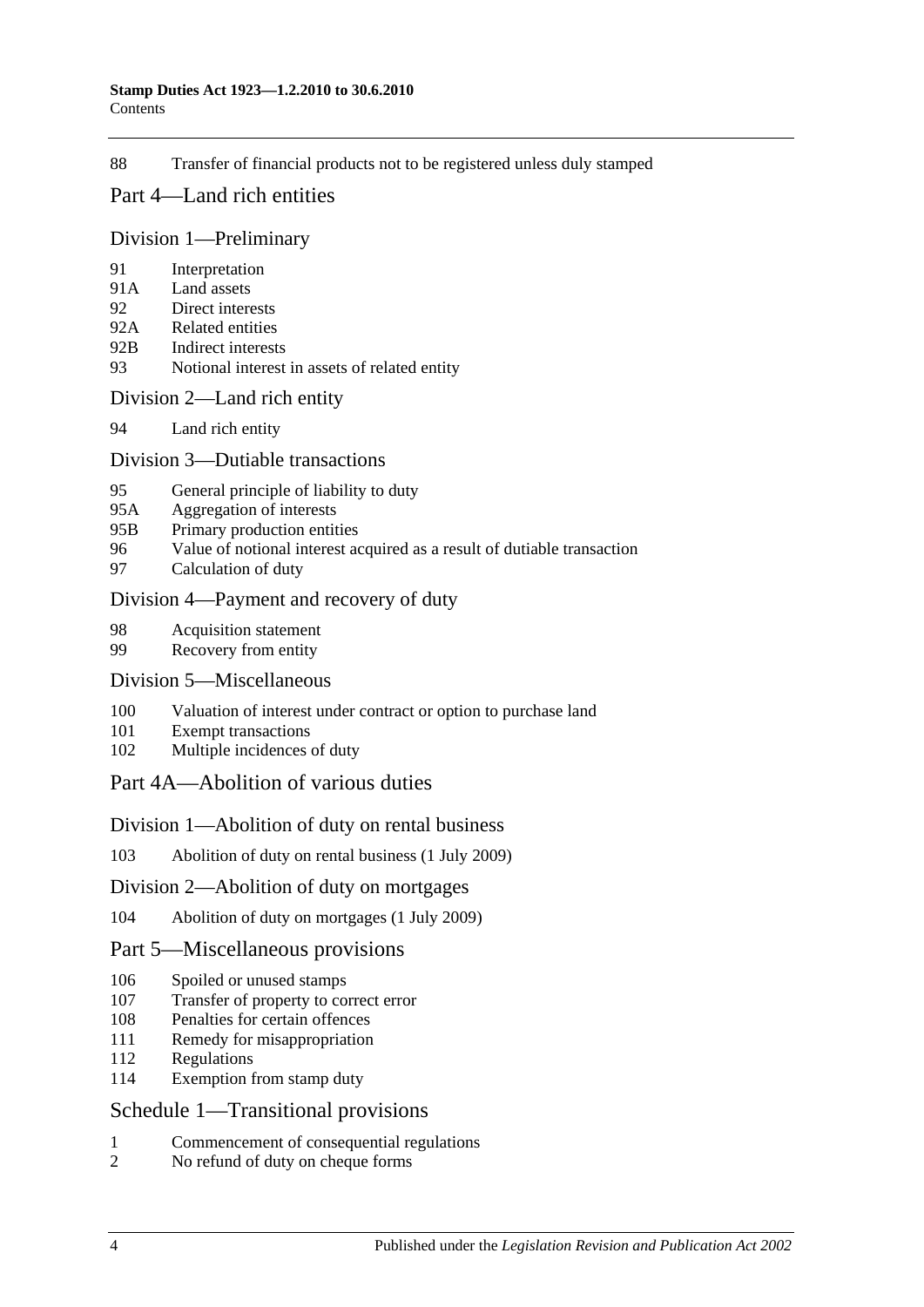[Schedule 2—Stamp duties and exemptions](#page-96-3)

Part 1—Specified instruments

Part 2—General exemptions from all stamp duties

16 [General exemptions](#page-107-0)

[Legislative history](#page-112-0)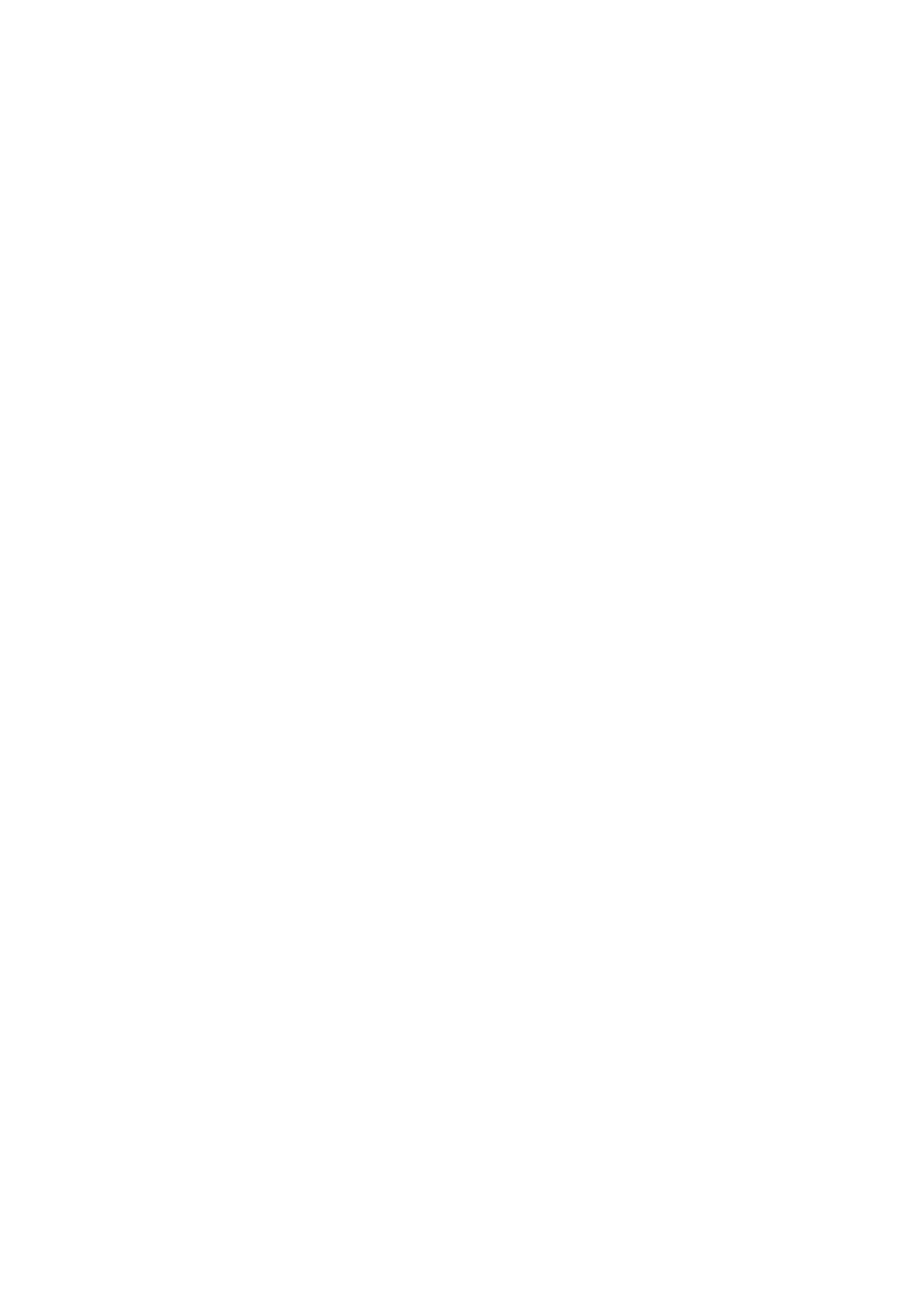## <span id="page-6-0"></span>**The Parliament of South Australia enacts as follows:**

## **Part 1—Preliminary provisions**

## <span id="page-6-1"></span>**Division 1—Short title**

## <span id="page-6-2"></span>**1—Short title**

This Act may be cited as the *Stamp Duties Act 1923*.

## <span id="page-6-3"></span>**Division 2—Interpretative provisions**

## <span id="page-6-4"></span>**2—Interpretation**

(1) In this Act, unless it is otherwise provided or there is something in the context repugnant thereto—

*approved form* means a form approved by the Commissioner;

*assessment* means an assessment or reassessment by the Commissioner under Part 3 of the *[Taxation Administration Act](http://www.legislation.sa.gov.au/index.aspx?action=legref&type=act&legtitle=Taxation%20Administration%20Act%201996) 1996*, and *assess* and *assessed* have corresponding meanings;

*beneficial interest* means an equitable interest or an interest vested both at law and in equity in the holder of the interest and includes a potential beneficial interest;

*business of primary production* means the business of agriculture, pasturage, horticulture, viticulture, apiculture, poultry farming, dairy farming, forestry or any other business consisting of the cultivation of soils, the gathering in of crops, the rearing of livestock or the propagation and harvesting of fish or other aquatic organisms;

*Commissioner* means the person appointed or acting as the Commissioner of State Taxation, and includes a person appointed or acting as a Deputy Commissioner of State Taxation (see Part 9 of the *[Taxation Administration Act](http://www.legislation.sa.gov.au/index.aspx?action=legref&type=act&legtitle=Taxation%20Administration%20Act%201996) 1996*);

*die* means die or other machine or implement used for impressing or imprinting stamps upon documents;

*discretionary trust* means an arrangement, however made, under which a person holds property, and the beneficial interest in all or any part of that property may be vested in a person (in this Act referred to as an *object* of the discretionary trust) on the exercise of a discretion, whether subject to any other contingency or not and whether the exercise of the discretion is obligatory or optional;

*domestic partner* means a person who is a domestic partner within the meaning of the *[Family Relationships Act](http://www.legislation.sa.gov.au/index.aspx?action=legref&type=act&legtitle=Family%20Relationships%20Act%201975) 1975*, whether declared as such under that Act or not;

*duty* means duty charged under this Act, and includes penalty tax and interest payable under Part 5 of the *[Taxation Administration Act](http://www.legislation.sa.gov.au/index.aspx?action=legref&type=act&legtitle=Taxation%20Administration%20Act%201996) 1996* in relation to duty under this Act;

*executed* and *execution*, with reference to instruments not under seal, mean signed and signature;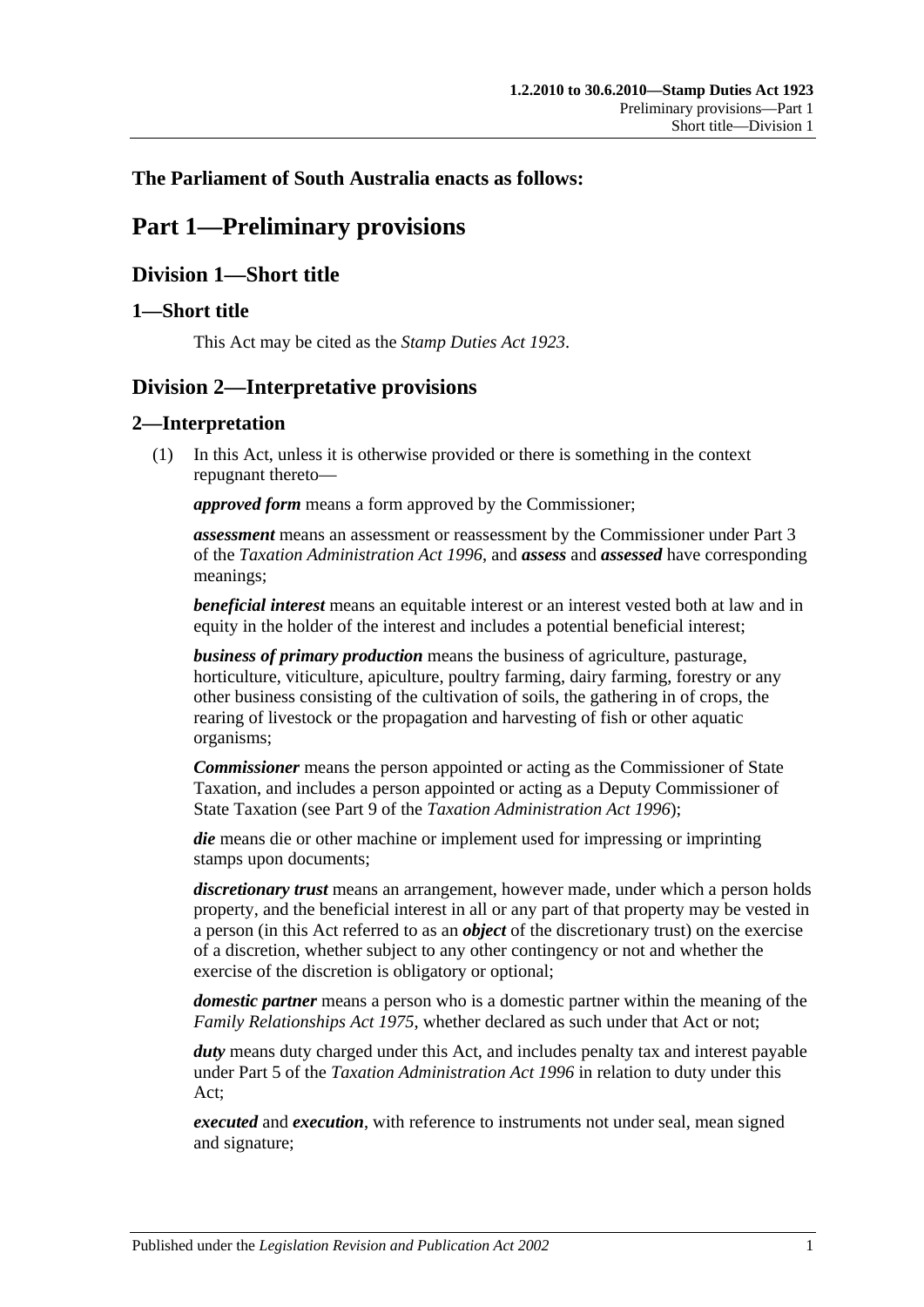#### *financial product* means—

- (a) any stock, share or other similar security of a corporation (including a government, semi-government or municipal corporation), company or society; or
- (b) any debenture, debenture stock, bond, note or other similar security of a corporation (including a government, semi-government or municipal corporation), company or society (whether constituting a charge on the assets of the corporation, company or society or not); or
- (c) any interest in a managed investment scheme registered under Chapter 5C of the *Corporations Act 2001* of the Commonwealth; or
- (f) any other stock, security or interest brought within the ambit of this definition by the regulations,

and includes a right in respect of a financial product but does not include any stock, security or interest excluded from the ambit of this definition by the regulations;

*forge* includes counterfeit;

*GST* means the tax payable under the GST law;

*GST law* means—

- (a) A *New Tax System (Goods and Services Tax) Act 1999* (Cwth); and
- (b) the related legislation of the Commonwealth dealing with the imposition of a tax on the supply of goods and services;

*impressed stamp* means—

- (a) a stamp impressed or imprinted by means of a die; or
- (b) a record imprinted or made by means of any machine or implement,

under the direction of the Commissioner in pursuance of this Act;

*instrument* includes every written document;

*intellectual property* includes—

- (a) a registered patent, circuit layout, or design;
- (b) a right under the *Plant Breeder's Rights Act 1994* (Cwth);
- (c) a trade mark;
- (d) a copyright;

*interest* in property means a legal or equitable interest and includes a potential, contingent, expectant or inchoate interest;

#### *jurisdiction* means—

- (a) a State or Territory of Australia; or
- (b) a country or place subject to the laws of a particular legislative authority;

*material* means any sort of material upon which words or figures can be expressed;

*money* includes all sums expressed in Australian or foreign currency;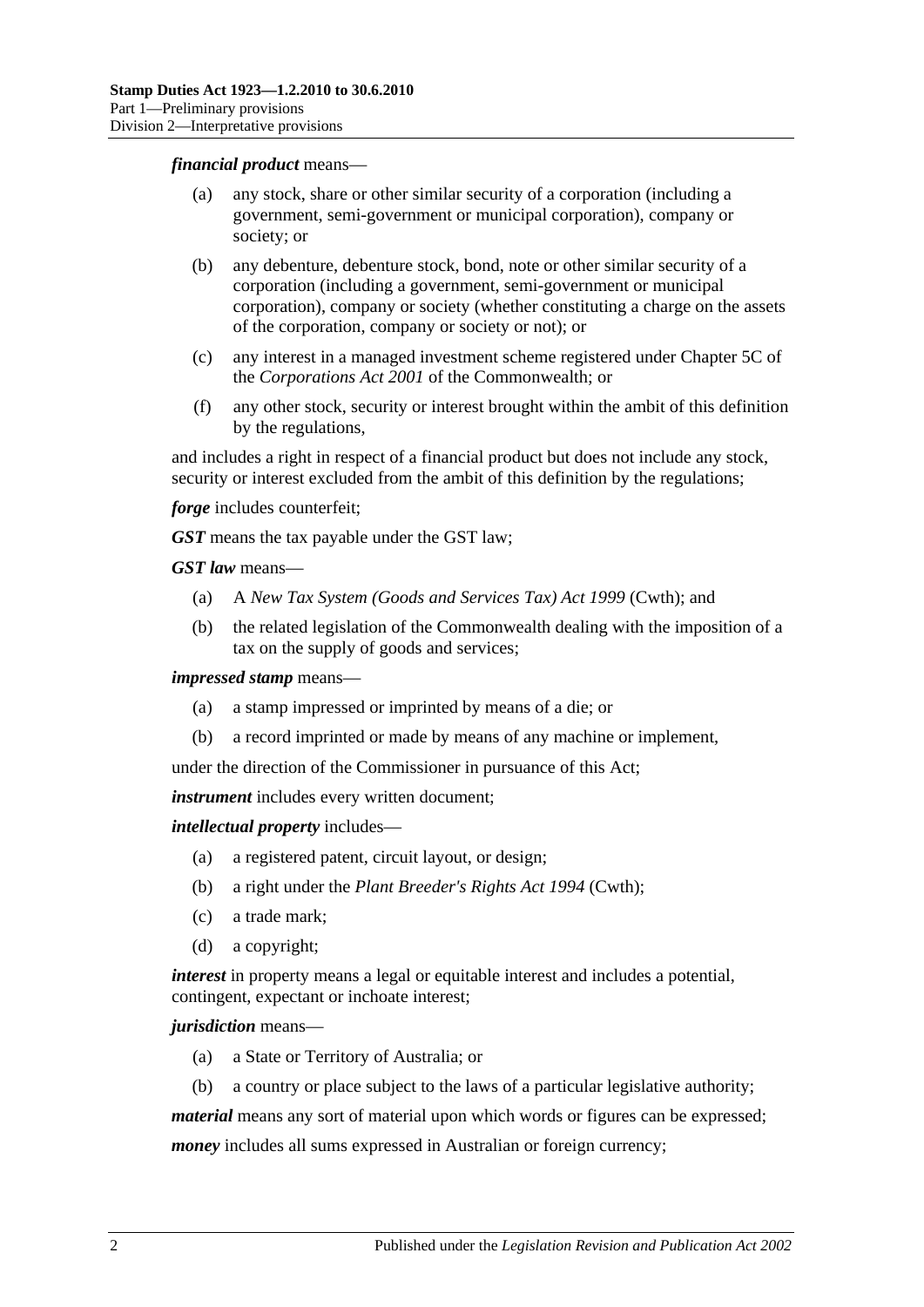*potential beneficial interest* means the rights, expectancies or possibilities of an object of a discretionary trust in, or in relation to, property subject to the discretionary trust;

*property* means real or personal property and includes—

- (a) intellectual property (except know-how and confidential information); and
- (b) an interest in property;

*recognised financial market* means—

- (a) a financial market operated by the Australian Stock Exchange Limited; or
- (b) a financial market of a stock exchange brought within the ambit of this definition by the regulations;

*records* means records of any kind (whether in documentary or other form);

*rent* includes an amount (however it may be described in a lease) to be paid by a lessee to a lessor to reimburse, offset or defray the lessor's liability to GST;

*right in respect of a financial product* means a right, whether actual, prospective or contingent, of any person to have issued to him or her a financial product, whether or not on payment of any money or other consideration for the financial product;

*sale* of property includes any transaction under which the property is converted into money;

*spouse*—a person is the spouse of another if they are legally married;

*stamp* means an impressed stamp;

*stamped* means bearing an impressed stamp;

*State* includes the Australian Capital Territory and the Northern Territory;

*stock* means any share in the stocks or funds of any State or government, or in the capital stock or funded debt of any company, corporation or society (whether incorporated under a law of this or any other State, a law of the Commonwealth, or a law of any other place);

*transfer*, in relation to property, means transfer, assure or vest at law or in equity (whether or not the transfer, assurance or vesting is subject to registration, the issue of a certificate of title or some other similar requirement);

*unit* in relation to a unit trust scheme means a right or interest (however described) of a beneficiary under a unit trust scheme;

*unit trust scheme* means an arrangement made for the purpose, or having the effect, of providing for persons having funds available for investment facilities for the participation by them, as beneficiaries under a trust, in any profits or income arising from the acquisition, holding, management or disposal of any property subject to the trust;

*write*, *written* and *writing* include every mode in which words or figures can be expressed upon material.

(2) An interest of a particular kind in the proceeds of the sale of property is, until the property is sold, taken to be an interest of the same kind in the property.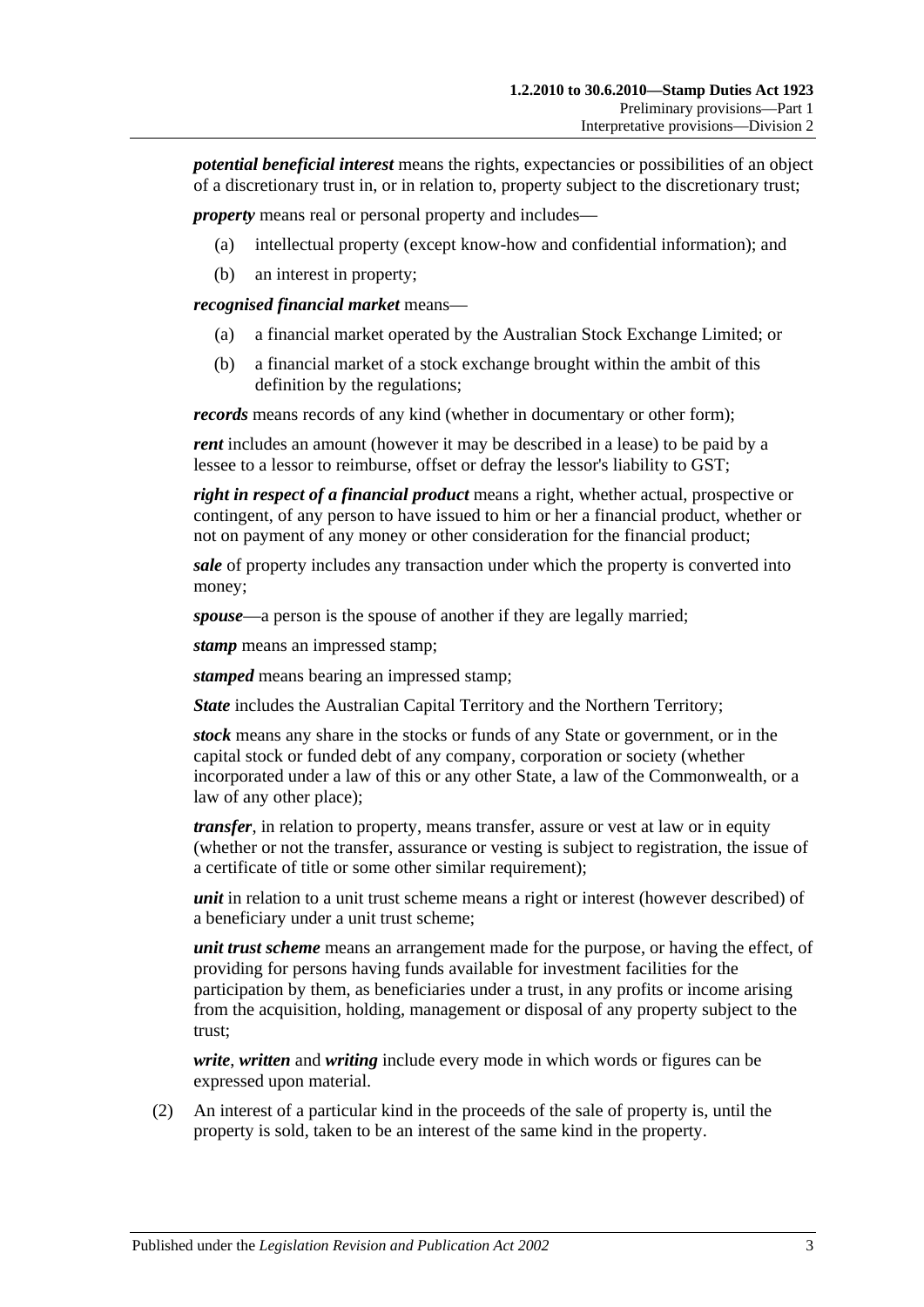#### **Example—**

A beneficial interest in the proceeds of the sale of property is, until the property is sold, taken to be a beneficial interest in the property.

(3) A person is taken to transfer a leasehold or other interest in land held from the Crown if the person surrenders the interest so that the Crown may grant to a person other than the surrenderor a leasehold or other interest in the land.

### <span id="page-9-0"></span>**3—Taxation Administration Act**

This Act should be read together with the *[Taxation Administration Act](http://www.legislation.sa.gov.au/index.aspx?action=legref&type=act&legtitle=Taxation%20Administration%20Act%201996) 1996* which makes provision for the administration and enforcement of this Act and other taxation laws.

## <span id="page-9-1"></span>**Division 3—Territorial application of Act**

## <span id="page-9-2"></span>**3A—Principles for determining territorial relationship**

- <span id="page-9-5"></span><span id="page-9-4"></span>(1) An instrument relates to property situated in a particular jurisdiction if it—
	- (a) creates, transfers, redeems, renounces, surrenders, cancels or extinguishes an interest in property situated in the relevant jurisdiction; or
	- (b) deals with an interest in property situated in the relevant jurisdiction in any other way; or
	- (c) acknowledges, evidences or records a transaction to which [paragraph](#page-9-4) (a) or [\(b\)](#page-9-5) refers.
- (2) A potential, contingent, expectant or other inchoate interest is to be regarded as an interest in property in a particular jurisdiction if the realisation of the potentiality, contingency or expectancy, or the occurrence of any act or event necessary to perfect the interest could result in—
	- (a) an interest in property situated in that jurisdiction; or
	- (b) an interest in the proceeds of the sale of property situated in that jurisdiction.
- (3) For the purpose of calculating duty on an instrument that relates to a potential, contingent, expectant or other inchoate interest-
	- (a) the interest is to be treated as an actual interest ie as if the potentiality, contingency or expectancy had been realised or anything necessary to perfect the interest had occurred; and
	- (b) if the interest is dependent in any way on the exercise of a discretion or any other contingency, it will be presumed that the discretion has been exercised, or the contingency has been realised, so as to give rise to the greatest possible liability to duty in this State.
- (4) An interest in property is taken to be situated in the jurisdiction in which the property to which the interest relates is situated.

#### <span id="page-9-3"></span>**3B—Territorial application of Act**

- (1) This Act applies in respect of an instrument that relates to property situated, or a matter or thing to be done, in South Australia irrespective of whether—
	- (a) the instrument is within or outside South Australia; or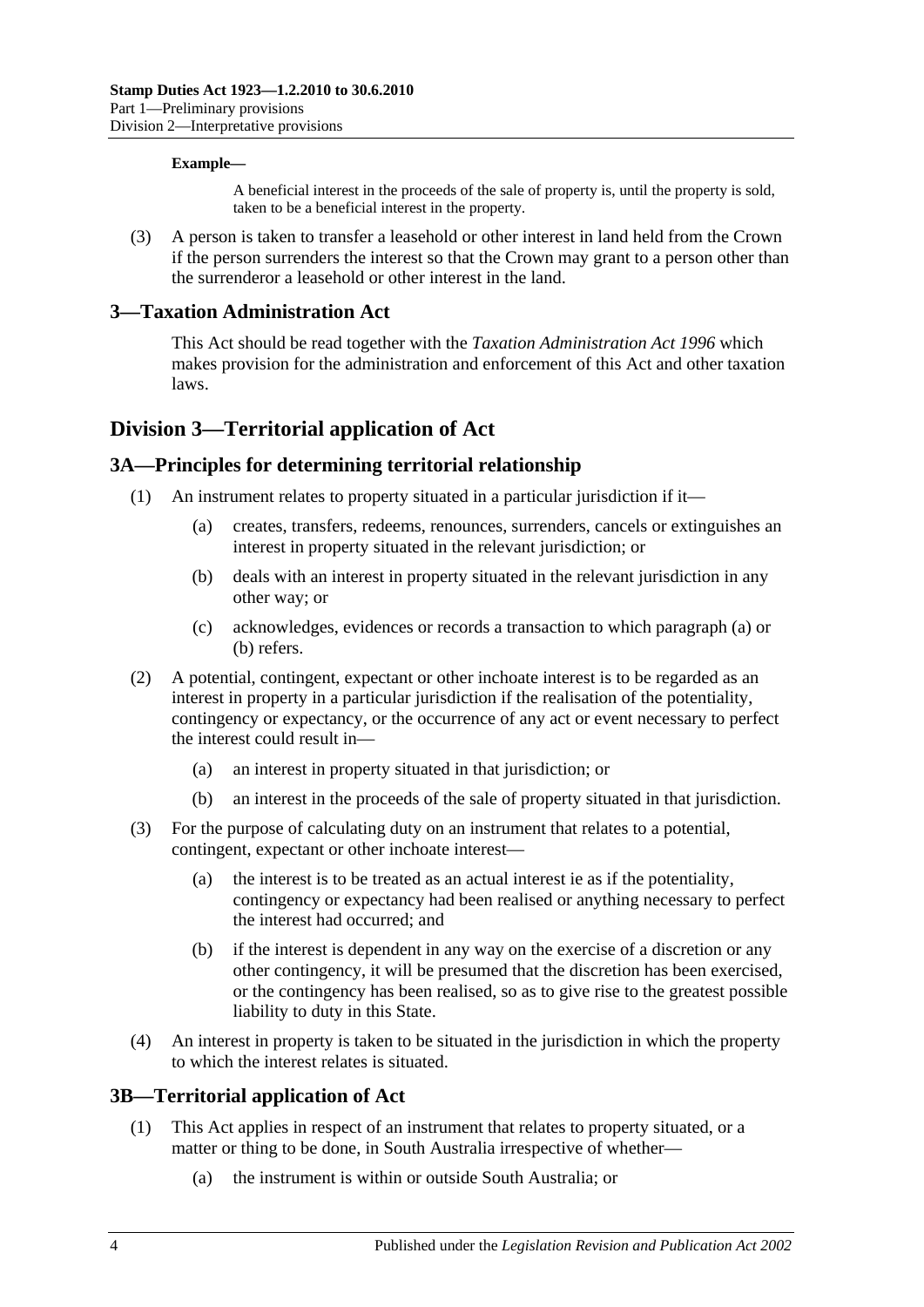- (b) the instrument was executed within or outside South Australia.
- (2) If an instrument relates to property situated in part in South Australia and in part outside South Australia, duty is to be calculated as if the instrument related only to the property situated in South Australia.
- (3) This section operates subject to any other specific provision dealing with how duty is to be calculated on an instrument that relates to property within and outside South Australia.<sup>1</sup>

#### **Note—**

1 [Section](#page-70-2) 81B deals with the duty payable on a mortgage over property within and outside the State.

## <span id="page-10-0"></span>**3C—Special rules for determining location of certain forms of intangible property**

- (1) This section applies to intangible property of the following kinds—
	- (a) business or product goodwill;
	- (b) intellectual property (except know-how and confidential information);
	- (c) rights conferred under a franchise agreement or licence (including a statutory licence granted under the law of the Commonwealth but not a statutory licence granted under the law of the State).
- <span id="page-10-1"></span>(2) If intangible property to which this section applies is a business asset, it is taken to be wholly situated in South Australia if the business is carried on wholly in South Australia and, if not, is taken to be situated in the various jurisdictions in which the business is carried on in proportion to the volume of business carried on in each.
- (3) The Commissioner is to determine proportions for the purposes of [subsection](#page-10-1) (2) having regard to—
	- (a) the turnover of the business; and
	- (b) the relative extent of income generated by the business in each jurisdiction in which the business is carried on; and
	- (c) the relative extent of the work carried on in each of the relevant jurisdictions; and
	- (d) any other relevant factors.
- (4) If intangible property to which this section applies is not a business asset, it is taken to be situated in the jurisdiction in which the owner—
	- (a) if a company—
		- (i) in the case of a company incorporated or taken to be incorporated under the *Corporations Act 2001* of the Commonwealth—is taken, under that Act, to be registered;
		- (ii) in any other case—is incorporated; or
	- (b) if a natural person—is ordinarily resident.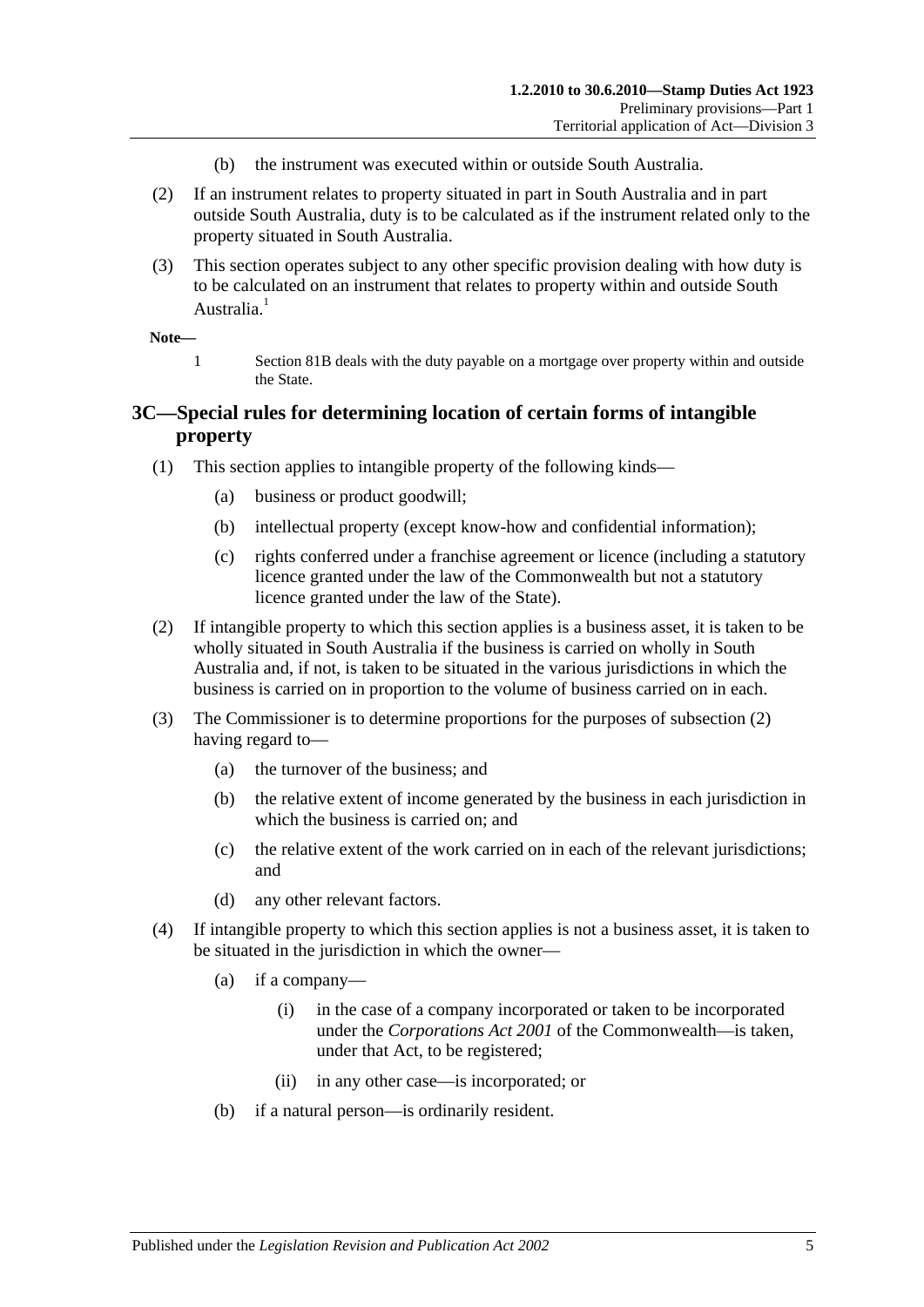## <span id="page-11-0"></span>**3D—Statutory licence**

The property in a statutory licence granted under the law of South Australia, and in any rights deriving from such a licence, is taken to be situated in South Australia.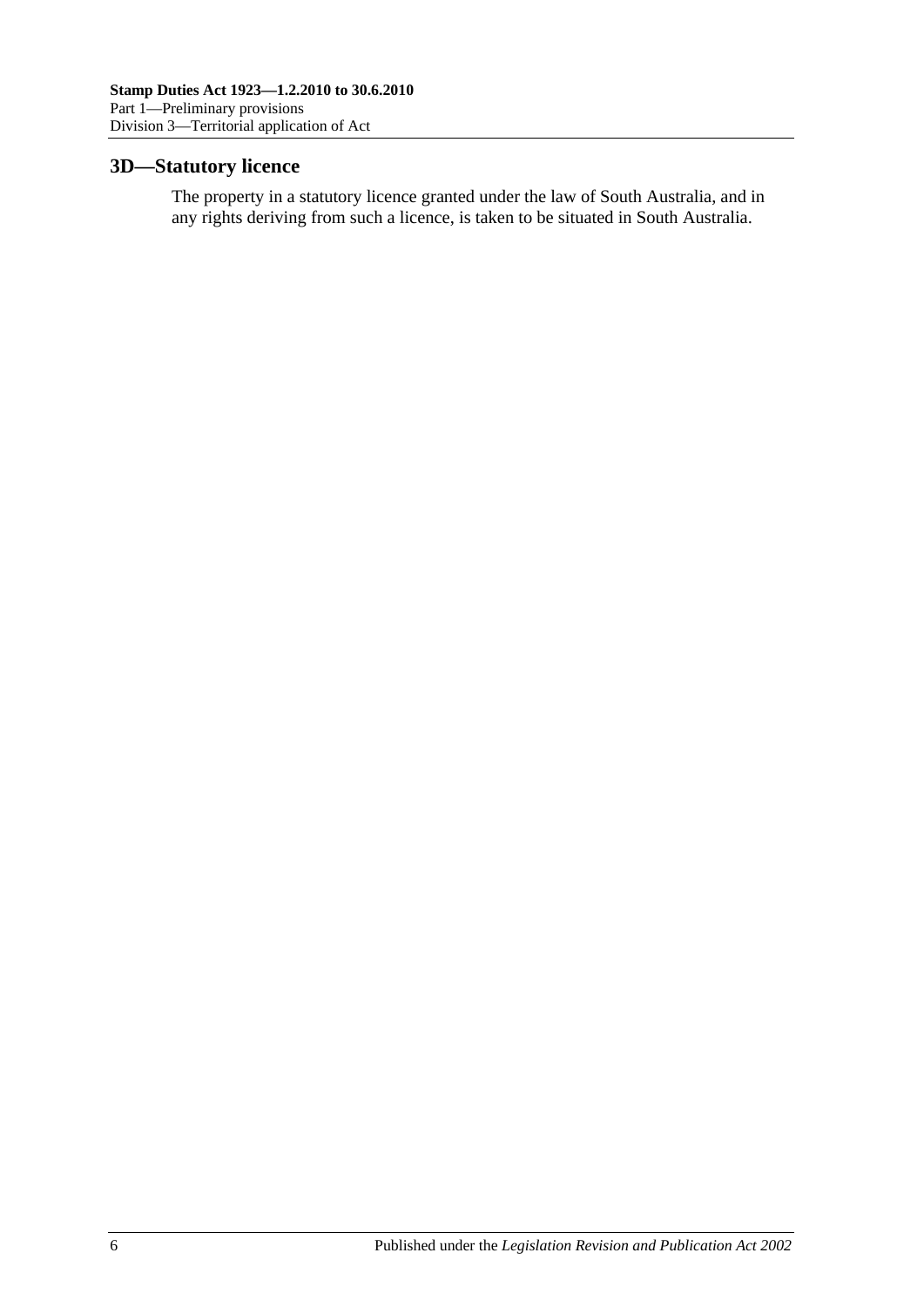## <span id="page-12-0"></span>**Part 2—General provisions with respect to stamp duties**

## <span id="page-12-1"></span>**4—Imposition of stamp duties**

- (1) Subject to the exemptions contained in [Schedule 2](#page-96-3) and the other provisions of this Act, the stamp duties specified in that Schedule are charged in respect of the instruments specified in that Schedule.
- (2) The parties who executed an instrument are jointly and severally liable to pay the duty charged in respect of the instrument.

## <span id="page-12-2"></span>**6—Denotation of duty**

(1) Subject to any express provision to the contrary, the payment of duty on an instrument is to be denoted on the instrument by an impressed stamp.

## <span id="page-12-3"></span>**7—Distribution of stamps, commission etc**

- (1) The Governor may appoint any person a distributor of stamps.
- (2) Any such distributor may be remunerated by a commission upon the value of stamps purchased for disposal by him, or by salary, or by any other allowance, and upon the sale of stamps to any such distributor such discount may be allowed as may be authorised by regulations made under this Act.

## <span id="page-12-4"></span>**8—Stamps to be provided**

The Treasurer shall, for denoting the several duties chargeable under this Act, provide such stamps or dies as may be required for the purposes of this Act, and may do any other act which may be necessary for effectually collecting the duties.

## <span id="page-12-5"></span>**11—Appropriate stamp to be used**

- (1) A stamp which, by any word or words on the face of it, is appropriated to any particular description of instrument shall not be used for any instrument of another description.
- (2) An instrument falling under the particular description to which any stamp is so appropriated shall not be deemed duly stamped unless it is stamped with the stamp so appropriated.

## <span id="page-12-6"></span>**13—How instruments to be stamped**

- (1) Every instrument written upon stamped material shall be written in such manner, and every instrument partly or wholly written before being stamped shall be so stamped, that the stamp may appear on the face of the instrument and cannot be used for, or applied to, any other instrument written upon the same piece of material.
- (2) If more than one instrument is written upon the same piece of material, each one of those instruments shall be separately and distinctly stamped with the duty with which it is chargeable.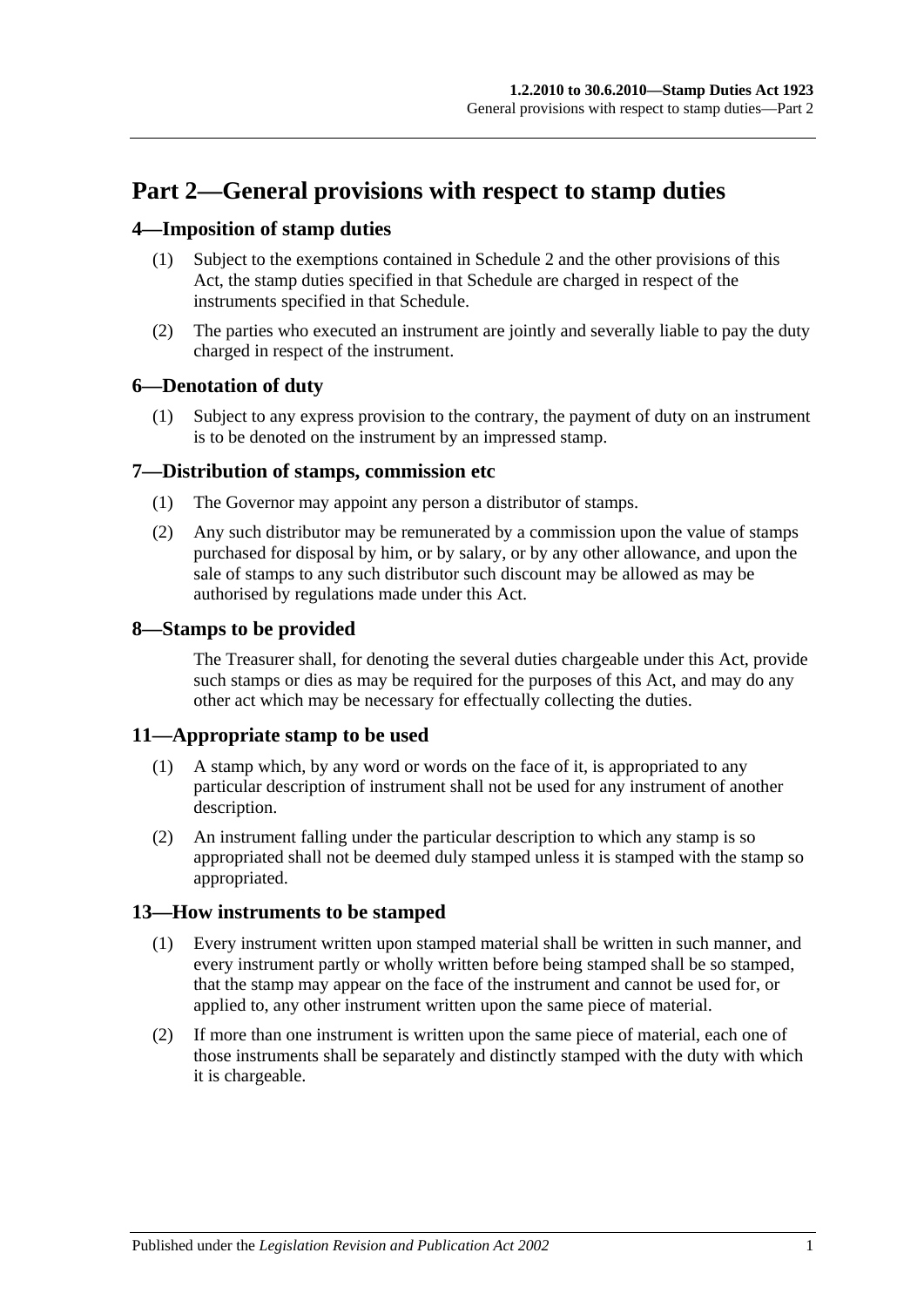Part 2—General provisions with respect to stamp duties

#### <span id="page-13-0"></span>**14—Instruments to be separately charged**

Except where express provision is made to the contrary—

- (a) any instrument containing or relating to several distinct matters shall be separately and distinctly charged with duty in respect of each of such matters as if the portion of the instrument containing or relating to each such matter were a separate instrument;
- (b) any instrument made for any consideration in respect of which it is chargeable with *ad valorem* duty, and also for any further or other valuable consideration, shall, in addition to being charged with *ad valorem* duty, be charged with duty in respect of the last mentioned consideration as if it were an instrument made only for that consideration.

### <span id="page-13-1"></span>**15A—Ascertainment of value of property**

- (1) If the value of property is to be ascertained by reference to an actual or notional cost of acquisition, any component of the cost of acquisition that is referable to GST payable on its sale or supply is to be regarded as a component of its value.
- (2) In ascertaining the value of property for the purpose of assessing *ad valorem* duty on an instrument, the existence of an overriding power of revocation or reconveyance in that or any other instrument may be disregarded.

## <span id="page-13-2"></span>**16—Duty in force when instrument produced for stamping to apply**

Subject to this Act, the duty chargeable upon any instrument shall be calculated according to the rates in force at the time when the instrument is produced to the Commissioner for the purpose of being stamped.

#### <span id="page-13-3"></span>**17—Duty payable in respect of instruments conditionally executed**

- (1) Subject to [subsection](#page-13-5) (2), an instrument that is executed conditionally by one or more parties is liable to duty as if it had been executed unconditionally.
- <span id="page-13-5"></span> $(2)$  If—
	- (a) duty is paid on or in respect of an instrument that was executed conditionally by one or more of the parties;
	- (b) the Commissioner is satisfied that, by reason of non-fulfilment of the condition, or recall of the execution, the instrument will never come into force,

the Commissioner will, on application by a party who paid the duty and production of the instrument, cancel any stamp on the instrument and refund the amount of the duty paid.

#### <span id="page-13-4"></span>**18—Duty on other instruments**

Where the duty with which any instrument is chargeable depends in any manner upon the duty paid upon another instrument, the payment of the last mentioned duty may, on production of both the instruments, be denoted in such manner as the Commissioner thinks fit upon the first mentioned instrument.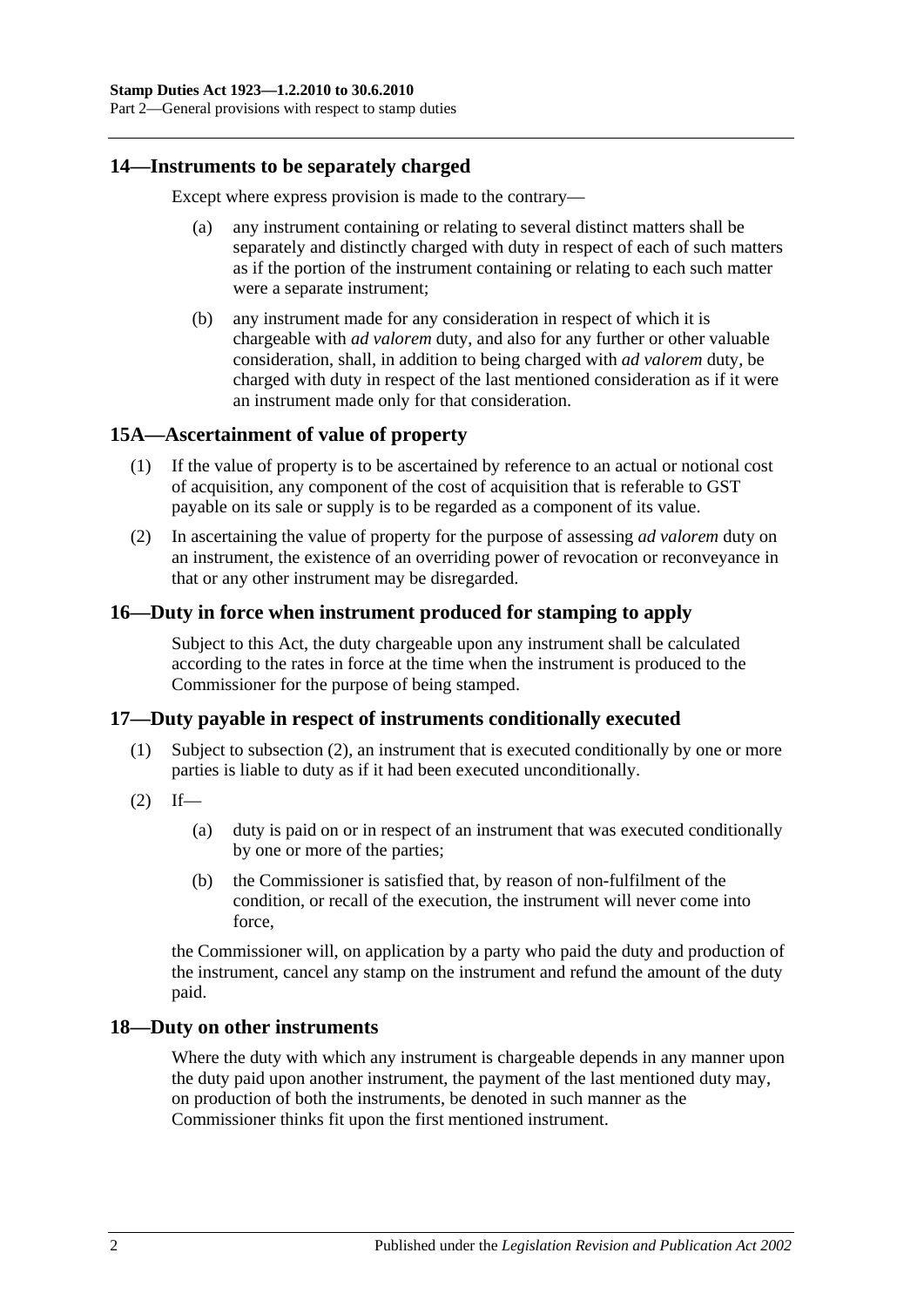## <span id="page-14-0"></span>**19A—Certain copies dutiable**

- (1) Notwithstanding any other provision of this Act, but subject to [subsection](#page-14-2) (2), where an original instrument chargeable with duty under this Act has not been duly stamped or has been destroyed without being duly stamped, any copy of the instrument shall, for the purposes of this Act, be chargeable with duty as if it were the original and be deemed to have been executed by the person or persons who executed the original at the same time as the original was executed.
- <span id="page-14-2"></span>(2) Where an original instrument or a copy of an instrument is duly stamped under this Act, the Commissioner shall, upon application and production of that original or copy, stamp any copy or further copy or the original, as the case may be, with a particular stamp denoting that it is duly stamped.
- (3) In this section—

*copy* includes—

- (a) a duplicate or counterpart of an original instrument; or
- (b) an instrument that acknowledges, evidences or records the existence or terms of an original instrument; or
- (c) an instrument that acknowledges, evidences or records the transaction or a part of the transaction to which an original instrument relates or related.

### <span id="page-14-1"></span>**20—Time for payment of duty and stamping**

- (1) Subject to any express provision to the contrary, if an instrument is chargeable with duty, the duty must be paid and the instrument stamped—
	- (a) in the case of an instrument executed in South Australia—within two months after its execution; or
	- (b) in the case of an instrument executed outside South Australia—within two months after its receipt in South Australia or within six months after its execution, whichever period first expires.
- (2) If duty or further duty becomes chargeable on an instrument in consequence of an event occurring after its execution, the duty must be paid and the instrument stamped within two months after that event.
- (3) The payment in relation to an instrument of any penalty tax or interest under Part 5 of the *[Taxation Administration Act](http://www.legislation.sa.gov.au/index.aspx?action=legref&type=act&legtitle=Taxation%20Administration%20Act%201996) 1996* must be denoted on the instrument by a particular stamp.
- <span id="page-14-3"></span>(4) If an instrument that is chargeable with stamp duty is not produced to the Commissioner for stamping within the period prescribed by this section, any person who executed the instrument, or on whose behalf it was executed, is guilty of an offence.

Maximum penalty: \$10 000.

(5) [Subsection](#page-14-3) (4) does not apply in relation to an instrument that has been duly stamped in some other manner authorised by this Act within the relevant period.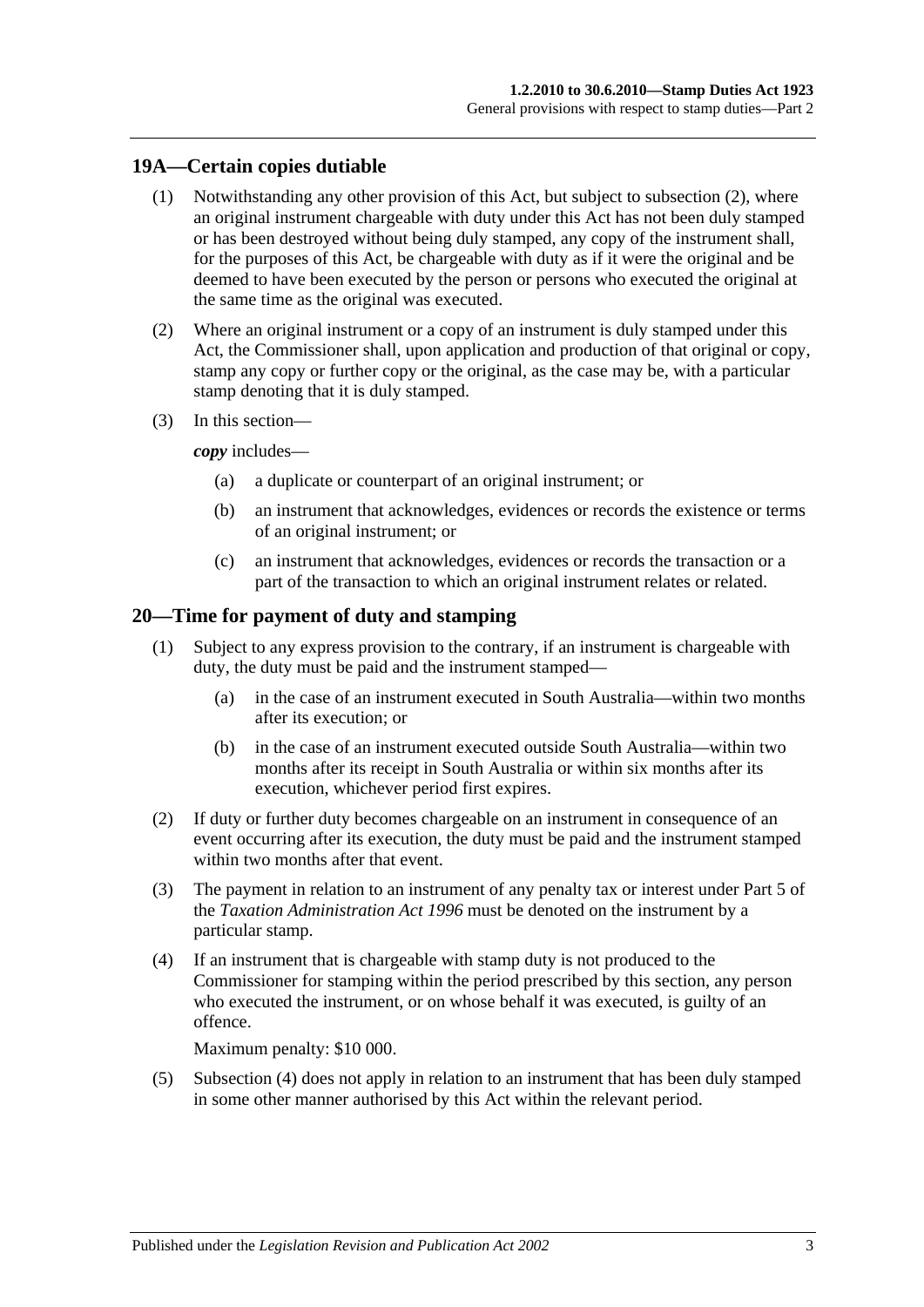- (6) It is a defence to a charge against [subsection](#page-14-3) (4) to prove that the defendant delivered the instrument or had it delivered into the possession of some other party, or an agent for some other party, to the instrument in the reasonable expectation that the other party would have it stamped.
- (7) The commission of an offence against [subsection](#page-14-3) (4) does not affect the validity of the instrument in relation to which the offence was committed.

## <span id="page-15-0"></span>**21—Admissibility of unstamped instruments in evidence**

Upon the production of any instrument chargeable with duty as evidence in any civil proceedings in any part of South Australia, the officer whose duty it is to read the instrument shall call the attention of the presiding judge, special magistrate or justices to any omission or insufficiency of the stamp thereon.

#### <span id="page-15-1"></span>**22—Except as aforesaid no unstamped instrument to be received in evidence**

No instrument chargeable with duty executed in any part of South Australia, or relating, wherever it was executed, to any property situated, or to any matter or thing done or to be done, in any part of South Australia, shall, except in criminal proceedings, be pleaded or given in evidence, or admitted to be good, useful or available at law or in equity, unless duly stamped.

### <span id="page-15-2"></span>**23—Assessments and stamping of instruments**

- (1) If the result of an assessment relating to an instrument is that the instrument is not chargeable with duty, the instrument may be stamped by the Commissioner with a particular stamp denoting that it is not chargeable with duty.
- (2) If the result of an assessment relating to an instrument is that the instrument is chargeable with duty or further duty, the instrument is, on payment of any duty or further duty payable in respect of the instrument, to be stamped or further stamped in accordance with the assessment, and, when so stamped, may also be stamped by the Commissioner with a particular stamp denoting that it is duly stamped.
- <span id="page-15-3"></span>(3) If the result of an assessment relating to a stamped instrument is that duty or further duty is chargeable in respect of the instrument, the instrument is, from the date of the assessment until the duty or further duty is paid and the instrument is further stamped, to be taken to be insufficiently stamped, and this subsection applies despite the fact that the instrument has already been stamped, whether under this section or another provision of this Act, with a particular stamp denoting that it is not chargeable with duty or that it is duly stamped.
- (4) Every instrument stamped with the particular stamp denoting either that it is not chargeable with duty or that it is duly stamped shall, subject to [subsection](#page-15-3) (3), be admissible in evidence and shall be available for all purposes, notwithstanding any objection relating to duty.
- (5) An instrument on which duty has been assessed by the Commissioner cannot be stamped except in accordance with that assessment unless the Commissioner reassesses duty on the instrument.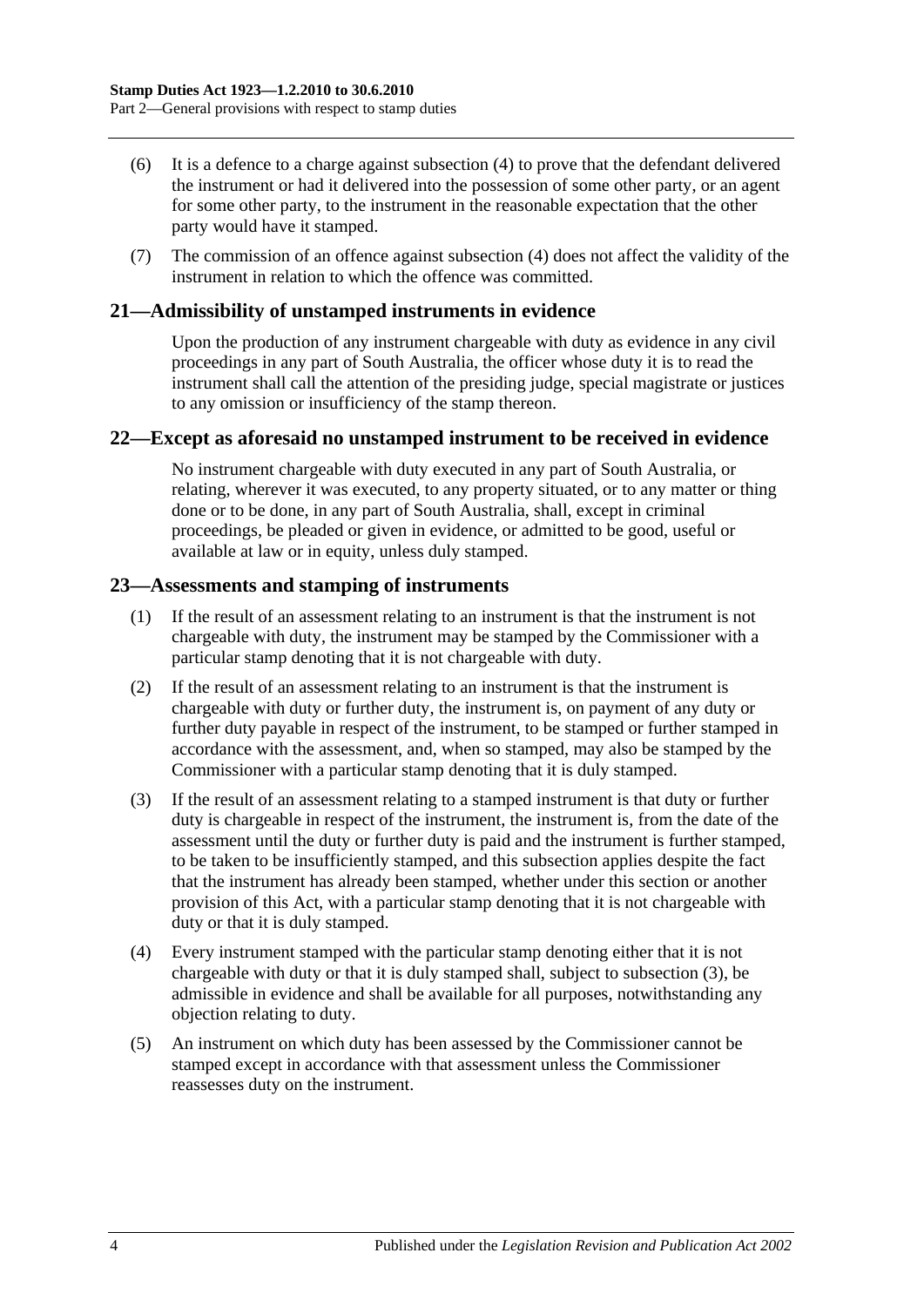## <span id="page-16-0"></span>**27—No instrument to be enrolled or registered unless stamped**

No person whose office it is to enrol, register or enter in or upon any rolls, books or records any instrument chargeable with any duty, or the memorial of any instrument chargeable with any duty, shall enrol, register or enter any such an instrument or memorial unless the instrument is duly stamped.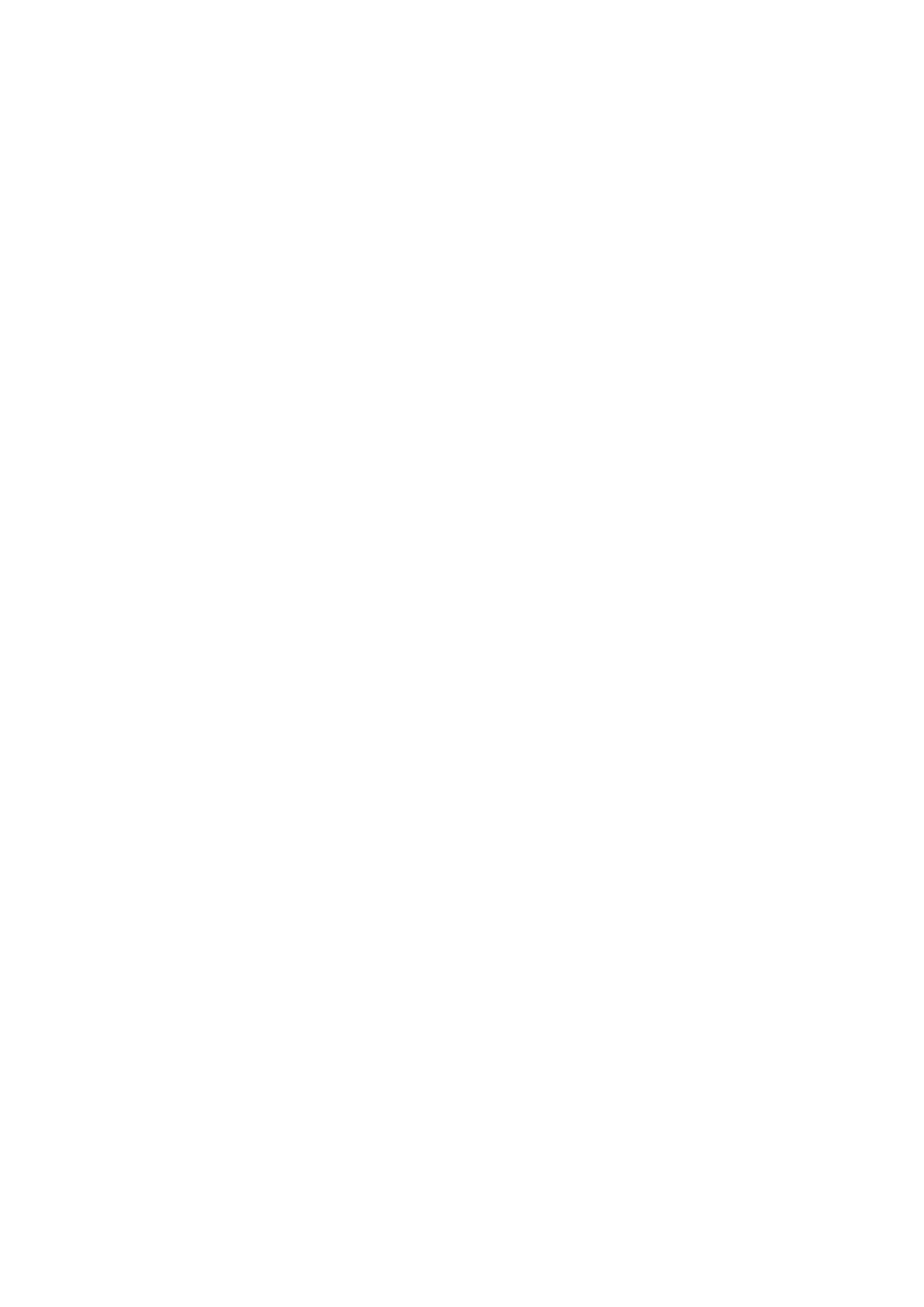## <span id="page-18-0"></span>**Part 3—Special provisions with respect to certain stamp duties**

## <span id="page-18-1"></span>**Division 1—Agreements**

### <span id="page-18-2"></span>**30—When agreement comprised of several letters**

In any case where an agreement is constituted by two or more letters, the agreement and all the letters shall be deemed to be duly stamped if any one of the letters is duly stamped with the duty payable upon the agreement.

#### <span id="page-18-4"></span><span id="page-18-3"></span>**31—Certain contracts to be chargeable as conveyances on sale**

- (1) Any contract or agreement in writing for the sale of any estate or interest in any property (including goods, wares and merchandise not being goods, wares and merchandise agreed to be sold in the ordinary course of trade by a party whose business is or includes the sale of such goods, wares and merchandise) except—
	- (a) property which cannot vest in the purchaser except upon registration of a conveyance; or
	- (c) stock or financial products or shares in the stock, funds or capital of any corporation, company or society,

shall be charged with the same *ad valorem* duty as if it were an actual conveyance on sale of the estate or interest contracted or agreed to be sold.

- (2) Where duty has been duly paid on a contract or agreement in accordance with [subsection](#page-18-4) (1), any conveyance made to the purchaser in pursuance of the contract or agreement shall not be chargeable with any duty, and the Commissioner, upon application and upon the production of the contract or agreement duly stamped, shall stamp the conveyance with a particular stamp denoting that it is duly stamped.
- (3) For the purposes of this section, a receipt for the payment, in pursuance of any contract or agreement, of any purchase money shall, in the absence of any further or other instrument being or evidencing the contract or agreement, be charged with *ad valorem* duty.
- (4) If any such contract or agreement as is mentioned in [subsection](#page-18-4) (1) is afterwards rescinded or annulled, or for any other reason is not substantially performed or carried into effect so as to operate as, or to be followed by, a conveyance, the person who paid the *ad valorem* duty upon the contract or agreement shall be deemed to be possessed of stamped material rendered useless by being inadvertently spoiled, within the meaning of [section](#page-92-1) 106, and the provisions of that section shall apply accordingly.
- (5) This section shall not apply to, or in respect of, any hire-purchase agreement within the meaning of this Act.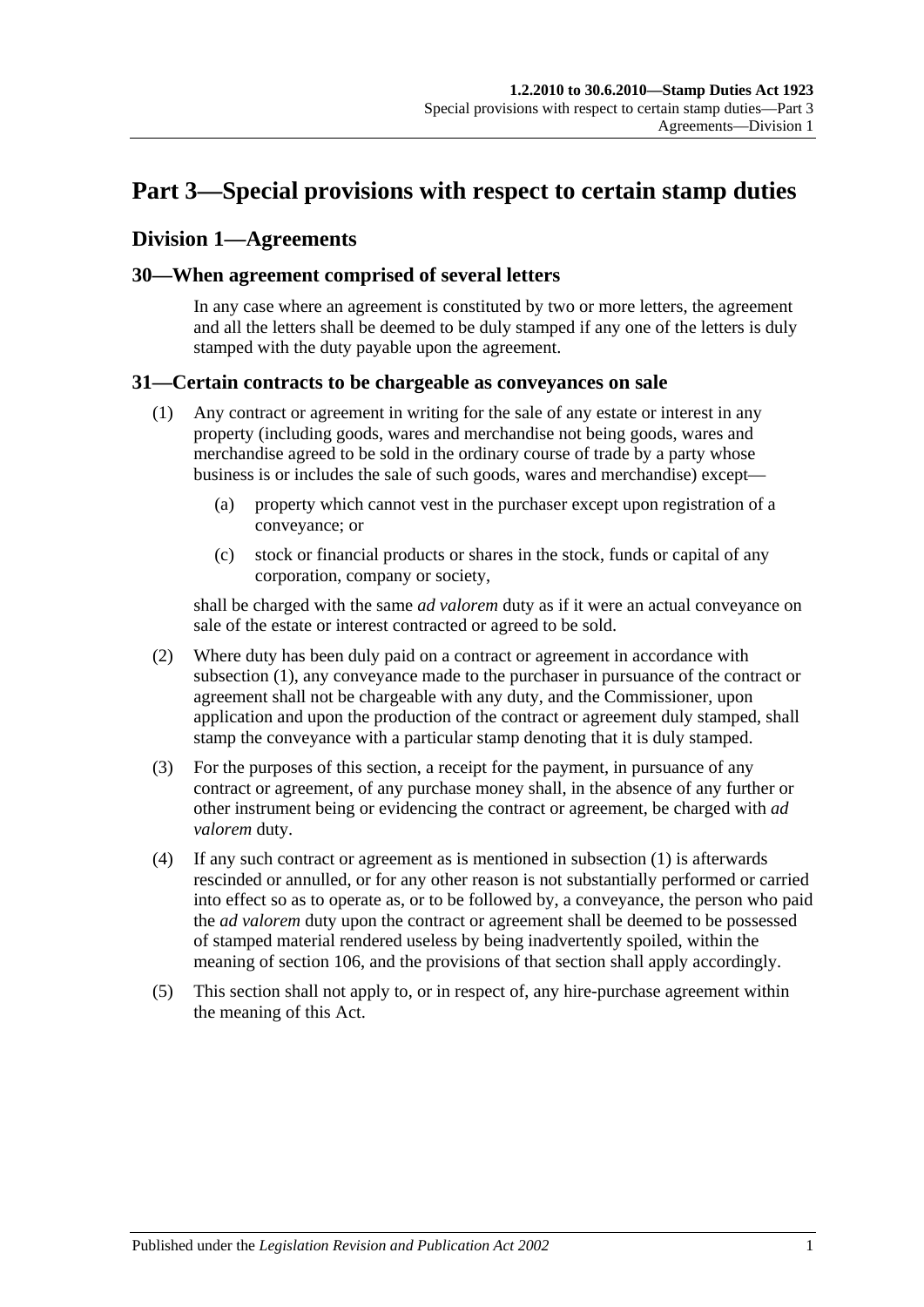## <span id="page-19-0"></span>**31A—Duty on agreements for "walk in walk out" sales of land used for primary production**

Notwithstanding [section](#page-18-3) 31, if—

- (a) a contract or agreement in writing provides for the sale as a going concern of land used wholly or mainly for the business of primary production, together with stock, implements and other chattels held or used in connection therewith; and
- (b) the contract or agreement sets out separately the consideration payable for the land and the consideration payable for stock, implements or other chattels; and
- (c) the Commissioner certifies in writing on the contract or agreement that he is of the opinion that the consideration specified as being payable for the land represents the value of that land,

then the contract or agreement in writing shall be chargeable with stamp duty as if it related solely to the land mentioned therein and not to the stock, implements and other chattels.

## <span id="page-19-1"></span>**Division 2—Rental business**

**Note—**

No liability to duty arises in relation to an amount received in respect of rental business after 30 June 2009—see [Part 4A Division 1.](#page-90-1)

## <span id="page-19-2"></span>**31B—Interpretation**

In this Division, unless the contrary intention appears—

*bailee* means a person who has, or is entitled to, possession of goods under a contractual or non-contractual bailment;

*bailment plan* means an arrangement under which—

- (a) a financier provides financial accommodation for a business carried on by a trader; and
- (b) the financier retains or acquires title to a trading stock as security for the financial accommodation provided; and
- (c) the trader has possession of the trading stock by virtue of a contractual or non-contractual bailment;

*bailor* means a person who confers a right to possession of goods on another under a contractual or non-contractual bailment;

*contractual bailment* means a contract or agreement under which a person who owns, or is entitled to the possession of, goods confers on another a right to possession or use of the goods, and includes a hire-purchase agreement, but does not include a contract or agreement conferring a right to the possession or use of goods, or providing for the sale of goods, incidentally to a lease of, or licence to occupy, or the sale of, land;

*corresponding law* means a law of the Commonwealth or of another State or of a Territory that imposes duty of a similar nature to the duty imposed under this Division in respect of rental business or hiring arrangements;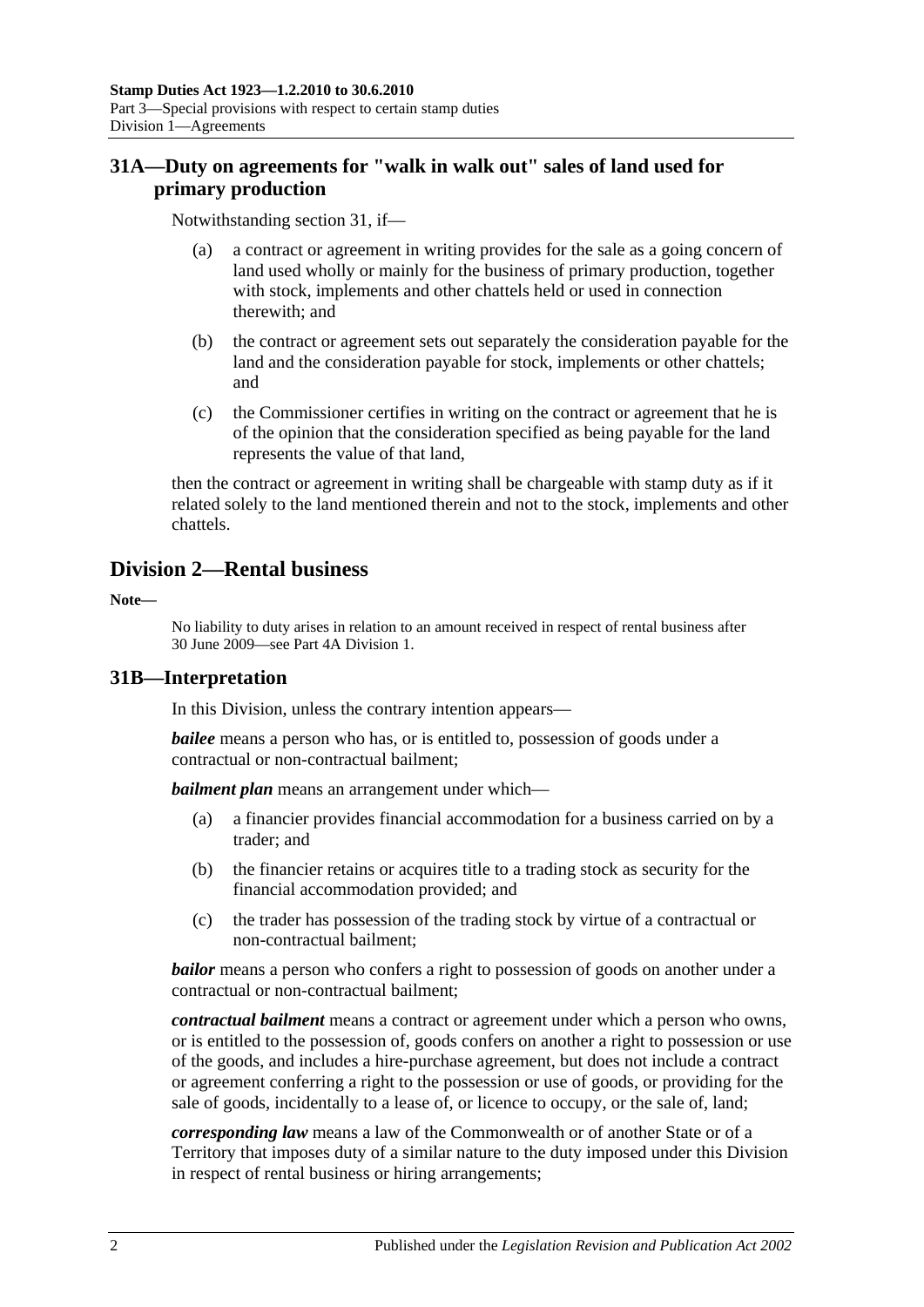*dutiable rental business* means rental business consisting of one or more of the following—

- (a) conferring rights to the possession or use of goods under a contractual bailment to which this Division applies;
- (b) guaranteeing the obligations of the bailee under a contractual bailment to which this Division applies;
- (c) acquiring the rights of the bailor under a contractual bailment to which this Division applies;
- (d) providing financial accommodation under a bailment plan where the trading stock is situated in South Australia;
- (e) guaranteeing the obligations of the bailee under a bailment plan where the trading stock is situated in South Australia;

#### *equipment financing arrangement* means—

- (a) a hire purchase agreement; or
- (b) a contractual bailment for a term of not less than 9 months under which the final payment is not required to be made earlier than 8 months after the agreement is entered into;

*goods* includes all chattels personal and any fixture severable from the realty, but does not include money, livestock , things in action or books;

#### *hire-purchase agreement* means—

- (a) a contract or agreement for the letting of goods with an option to purchase the goods; or
- (b) a contract or agreement for the sale of goods by instalments (whether the contract or agreement describes the instalments as rent or hire or otherwise),

but does not include a contract or agreement under which property in the goods passes on or before delivery of the goods;

*registered* means registered under [section](#page-21-2) 31E;

*related corporation*, in relation to a corporation, means a corporation that is related to the first-mentioned corporation under section 50 of the *Corporations Act 2001* of the Commonwealth;

#### *rental business* means—

- (a) the business of conferring rights to the possession or use of goods under a contractual bailment; or
- (b) the business of acquiring the rights of the bailor under a contractual bailment; or
- (c) the business of providing financial accommodation under a bailment plan; or
- (d) the business of guaranteeing the obligations of a bailee under a contractual bailment or a bailment plan,

but does not include business of a class exempted by regulation from the ambit of this definition.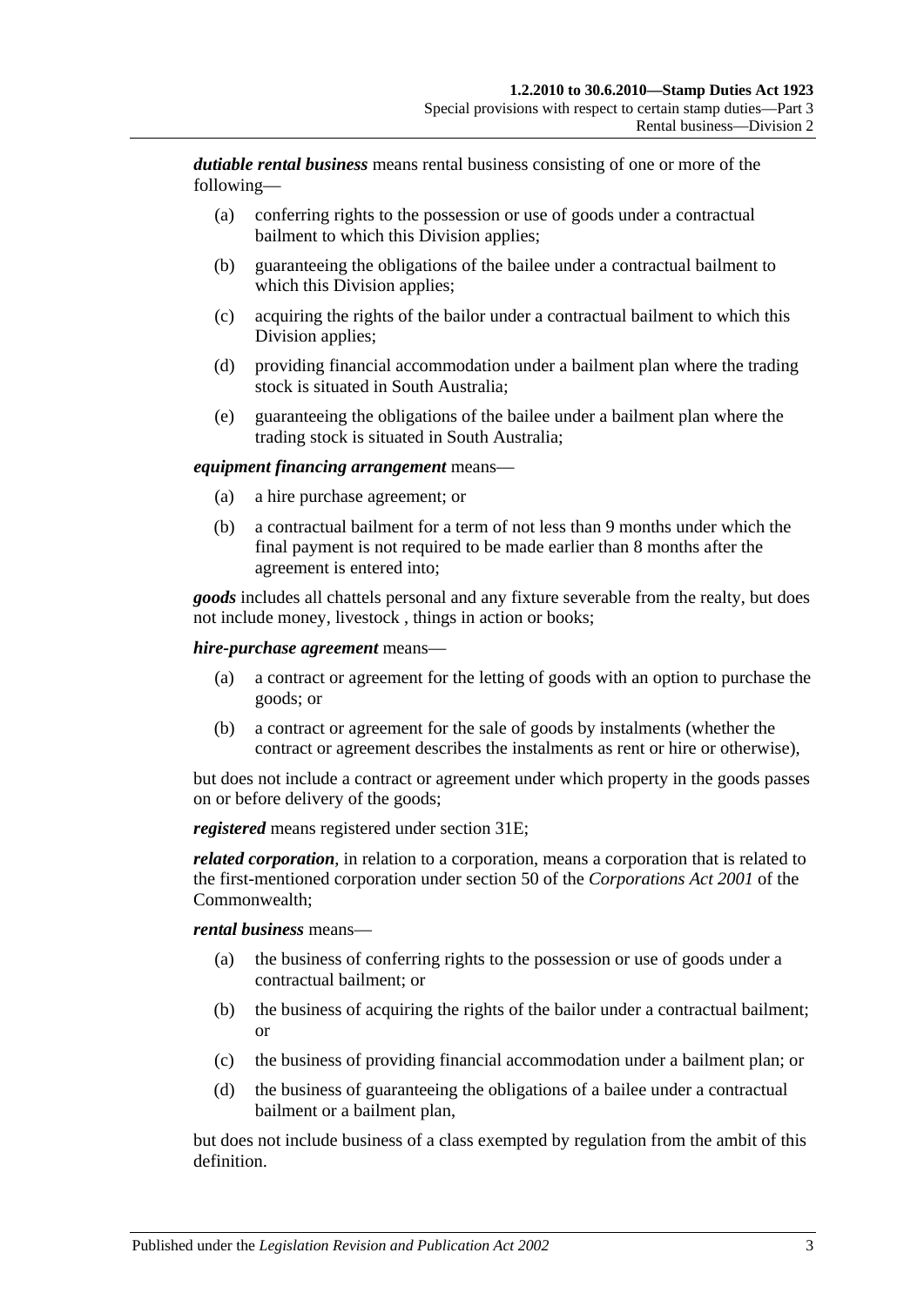## <span id="page-21-0"></span>**31C—Jurisdictional nexus**

- (1) This Division applies to a contractual bailment if—
	- (a) the goods are, or are to be, used solely or predominantly in South Australia; or
	- (b) the goods are delivered to the bailee in South Australia and—
		- (i) they are to be used outside Australia; or
		- (ii) they are not to be used solely in any one Australian State and it is not possible to determine which Australian State is to be the jurisdiction of predominant use.
- (2) If a motor vehicle is taken on hire under an equipment financing arrangement, and the motor vehicle is, or is to be, registered under the law of a State, the State in which the motor vehicle is registered will be taken to be the jurisdiction of its predominant use.

## <span id="page-21-1"></span>**31D—Obligation to be registered**

(1) A person who carries on rental business consisting of or involving dutiable rental business must be registered.

Maximum penalty: \$10 000.

- (2) The section applies—
	- (a) irrespective of where the rental business is transacted; and
	- (b) whether or not the person is resident, or has a place of business, within the State.

## <span id="page-21-2"></span>**31E—Registration**

- (1) The Commissioner shall register any person who applies in the approved form for registration under this section.
- (2) A registered person who is no longer required to be registered may, by notice in the approved form given to the Commissioner, cancel his registration under this section.

## <span id="page-21-4"></span><span id="page-21-3"></span>**31F—Lodgement of statement and payment of duty**

- (1) A person who is, or ought to be, registered must, not later than the 21st day of each month—
	- (a) lodge with the Commissioner a statement in the approved form setting out—
		- (i) the total amount received during the previous month in respect of dutiable rental business; and
		- (ii) the amount representing the component referable to equipment financing arrangements entered into before 1 October 2003 (the *old equipment financing component*); and
		- (iii) the amount representing the component referable to equipment financing arrangements entered into on or after 1 October 2003 but before 1 July 2007 (*new equipment financing component No 1*); and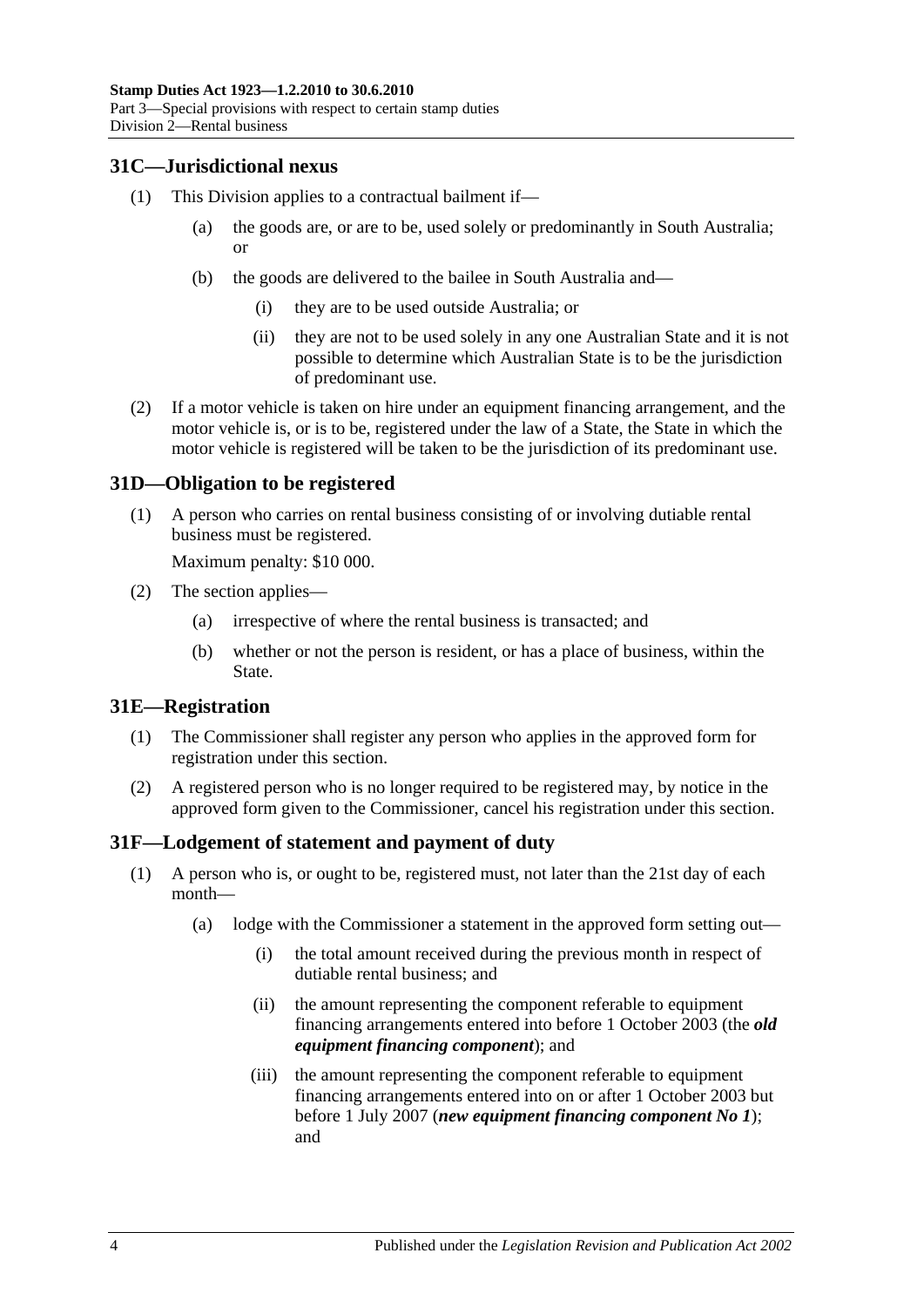- (iv) the amount representing the component referable to equipment financing arrangements entered into on or after 1 July 2007 but before 1 July 2008 (*new equipment financing component No 2*); and
- (v) the amount representing the component referable to equipment financing arrangements entered into on or after 1 July 2008 but before 1 July 2009 (*new equipment financing component No 3*); and
- (vi) the amount representing the component referable to other kinds of rental business based on contracts entered into before 1 July 2007 (*general rental business component No 1*); and
- (vii) the amount representing the component referable to other kinds of rental business based on contracts entered into on or after 1 July 2007 but before 1 July 2008 (*general rental business component No 2*); and
- (viii) the amount representing the component referable to other kinds of rental business based on contracts entered into on or after 1 July 2008 but before 1 July 2009 (*general rental business component No 3*); and

#### **Exception—**

The statement need not include amounts received in respect of hire purchase agreements entered into before 1 January 2003.

- (b) pay to the Commissioner duty equivalent to the aggregate of—
	- (i) 1.8% of the old equipment financing component; and
	- (ii) 0.75% of new equipment financing component No 1; and
	- (iii) 0.5% of new equipment financing component No 2; and
	- (iv) 0.25% of new equipment financing component No 3; and
	- (v) if general rental business component No 1 exceeds a fraction of \$6 000 calculated by dividing general rental business component No 1 by the aggregate of the general rental business components—1.8% of the amount of the excess; and
	- (vi) if general rental business component No 2 exceeds a fraction of \$6 000 calculated by dividing general rental business component No 2 by the aggregate of the general rental business components—1.2% of the amount of the excess; and
	- (vii) if general business component No 3 exceeds a fraction of \$6 000 calculated by dividing general rental business component No 3 by the aggregate of the general rental business components—0.6% of the amount of the excess.
- (2) The amount to be disclosed in respect of dutiable rental business or a particular component of dutiable rental business under [subsection](#page-21-4) (1)—
	- (a) is to include amounts received for services incidental or related to the business or the relevant component of the business; but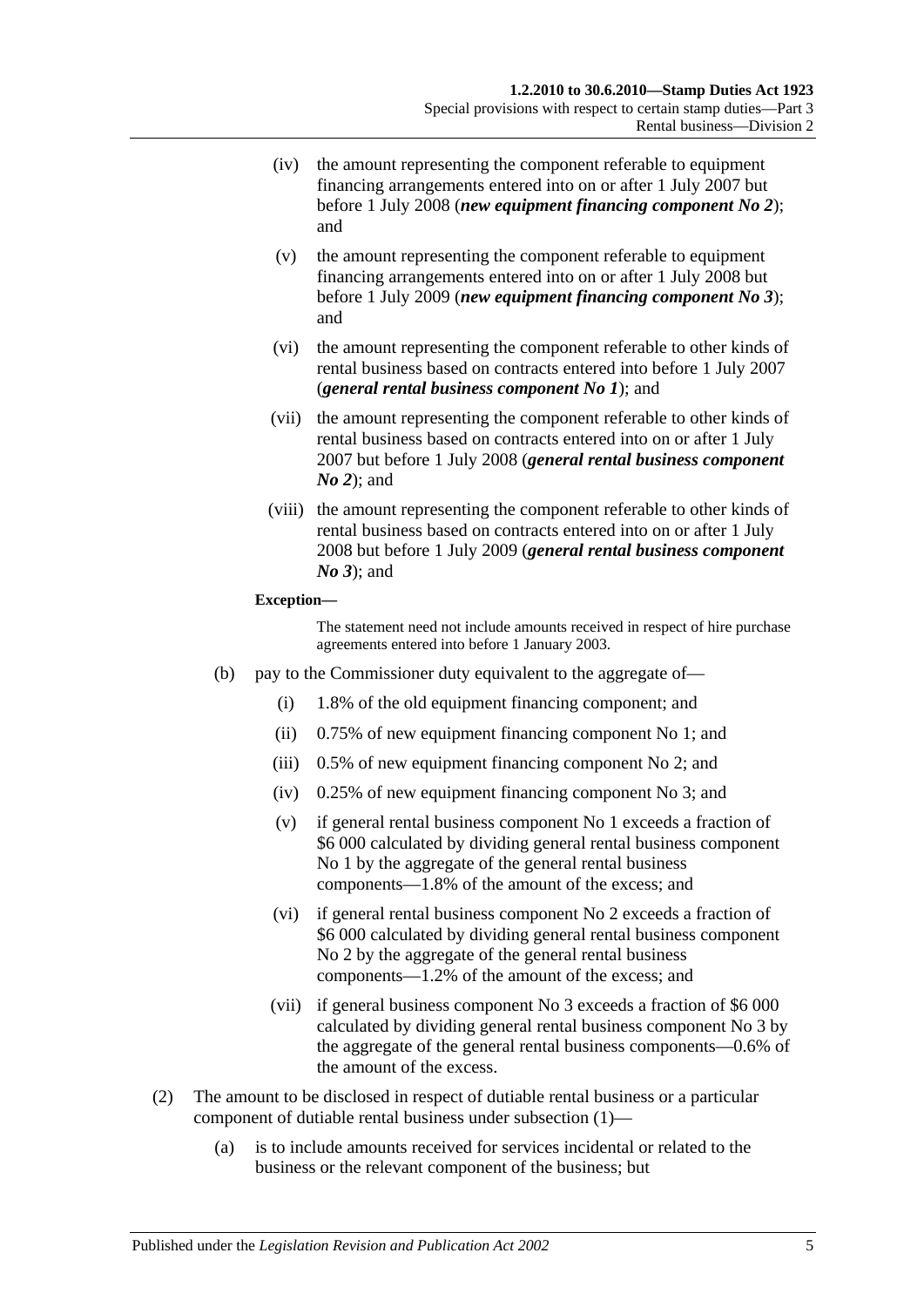(b) is not to include amounts received to reimburse, offset or defray liability to GST.

#### **Exception—**

If an equipment financing arrangement (or a collateral agreement) provides that the financier is to be responsible for servicing the goods—

- (a) the cost of servicing, if separately charged, need not be disclosed and is not liable to duty; or
- (b) if the cost of servicing is not separately charged, a proportion of the consideration received by the financier that the Commissioner considers properly referable to servicing the goods, need not be disclosed and is not liable to duty.
- <span id="page-23-2"></span>(3) If the Commissioner is satisfied, on application in the approved form by a registered person, that the total on which duty is to be calculated for the ensuing 12 months is likely to be less than \$120 000, the Commissioner may permit the person to lodge statements and pay duty on an annual basis.
- (4) A person must comply with any conditions on which the Commissioner grants permission under [subsection](#page-23-2) (3).

Maximum penalty: \$10 000.

(5) The Commissioner may, at any time, revoke a permission granted under [subsection](#page-23-2) (3) for breach of a condition or any other proper reason.

### <span id="page-23-0"></span>**31H—Manner of denoting duty on statement**

The duty paid by a person on a statement lodged with the Commissioner under [section](#page-21-3) 31F shall be denoted by cash register imprint on the statement or in such other manner approved by the Auditor-General as is notified by the Commissioner in the Gazette.

#### <span id="page-23-1"></span>**31I—Matter not to be included in statement**

- <span id="page-23-3"></span>(1) Nothing contained in [section](#page-21-3) 31F shall require a person to include in a statement required by that section to be lodged with the Commissioner any amount in respect of—
	- (a) a transaction entered into by the person in the course of any business carried on by the person as a pawnbroker; or
	- (b) the sale of any goods (other than under a hire-purchase agreement or where there is an agreement, arrangement or understanding that the person to whom the goods are sold may, at a later time, sell the goods back to the first mentioned person); or
	- (c) business transacted by a registered person in respect of which the registered person has paid duty under a corresponding law if the Commissioner is satisfied, on application by the registered person, that—
		- (i) the duty paid under the corresponding law is not less than would be applicable under this Act; and
		- (ii) it would be reasonable to allow the person the benefit of this subsection in respect of that business; or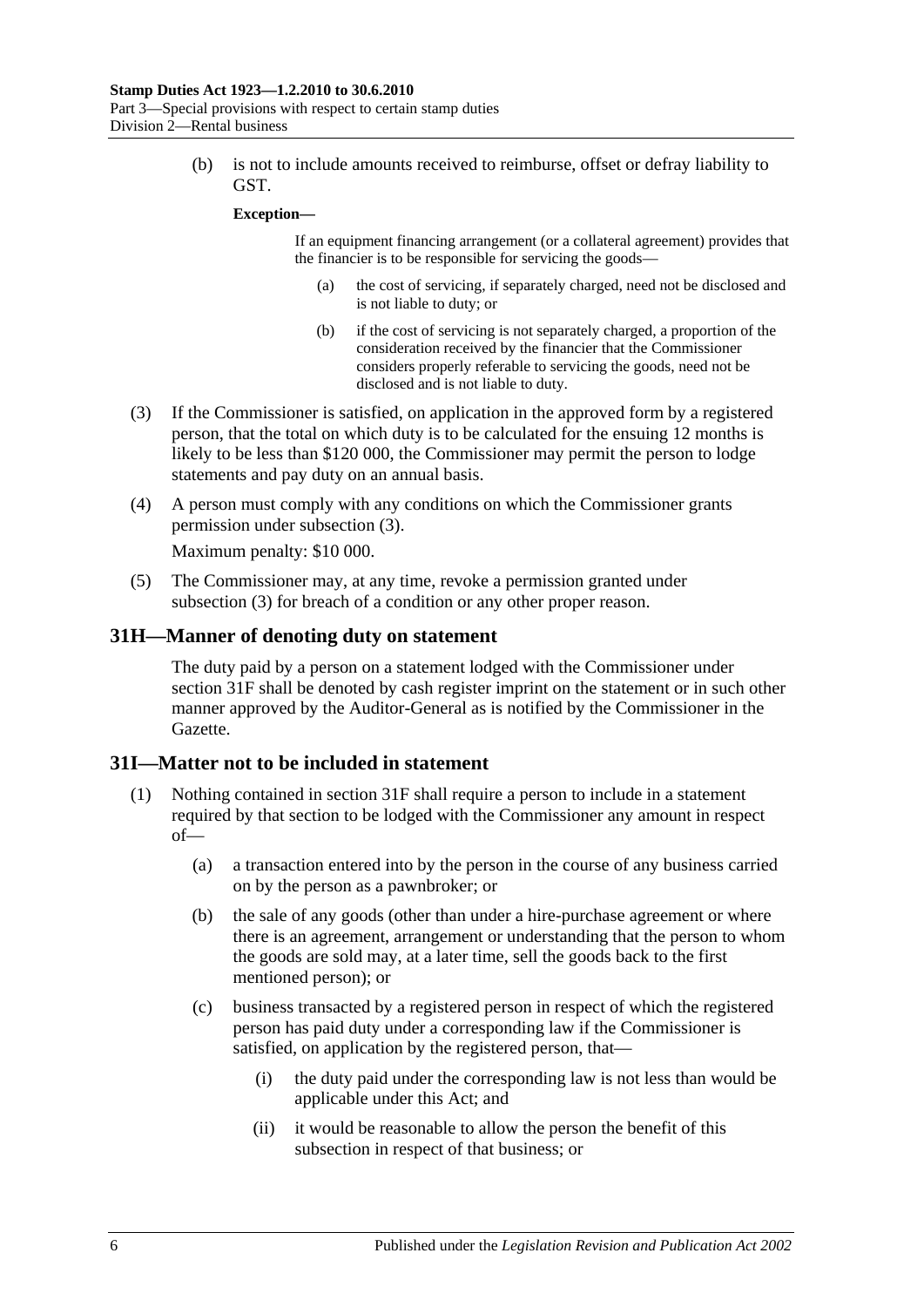- (g) the grant, by a corporation to a related corporation, of the right to the use of goods beneficially owned by that first mentioned corporation.
- $(1a)$  If—
	- (a) a registered person, in respect of any period for which duty is payable under this Division in respect of his or her rental business, pays duty in respect of the same business (including business that involves a hiring arrangement) under a corresponding law; and
	- (b) the duty paid under the corresponding law is less than would be applicable under this Act; and
	- (c) the Commissioner is satisfied, on application made to the Commissioner by the registered person in a manner and form determined by the Commissioner, that it would be reasonable to allow a deduction to be made under this subsection,

<span id="page-24-0"></span>the registered person is entitled to a deduction from the amount of duty that would, apart from this subsection, be payable, the amount of the deduction being equal to the amount of duty paid in respect of the same business under that corresponding law for the corresponding period.

- (1b) The Commissioner may, in making a decision on an application under [subsection](#page-23-3)  $(1)(c)(ii)$  or  $(1a)(c)$ , take into account any of the following:
	- (b) the extent to which the business to which the application relates is connected with the place where the corresponding law applies:
	- (c) the extent (if any) to which it appears to the Commissioner that the registered person has arranged or structured his or her business to avoid the payment of duty under this Division,

and may take into account such other matters (whether similar or dissimilar to those referred to above) as the Commissioner thinks fit.

- (1c) Where a person receives in excess of \$6 000 per month for or in relation to the use of goods under a contractual bailment (other than an equipment financing arrangement) that provides for the person to be responsible for the servicing of those goods, the person may deduct from the excess, on account of the cost of servicing those goods—
	- (a) an amount not exceeding 40 per centum of the excess or such higher proportion of the excess as is fixed by the Commissioner, on the application of the person, in respect of particular goods where, in the opinion of the Commissioner, the higher proportion is properly attributable to the cost of servicing the goods; or
	- (b) the actual cost of servicing the goods,

whichever is the lesser.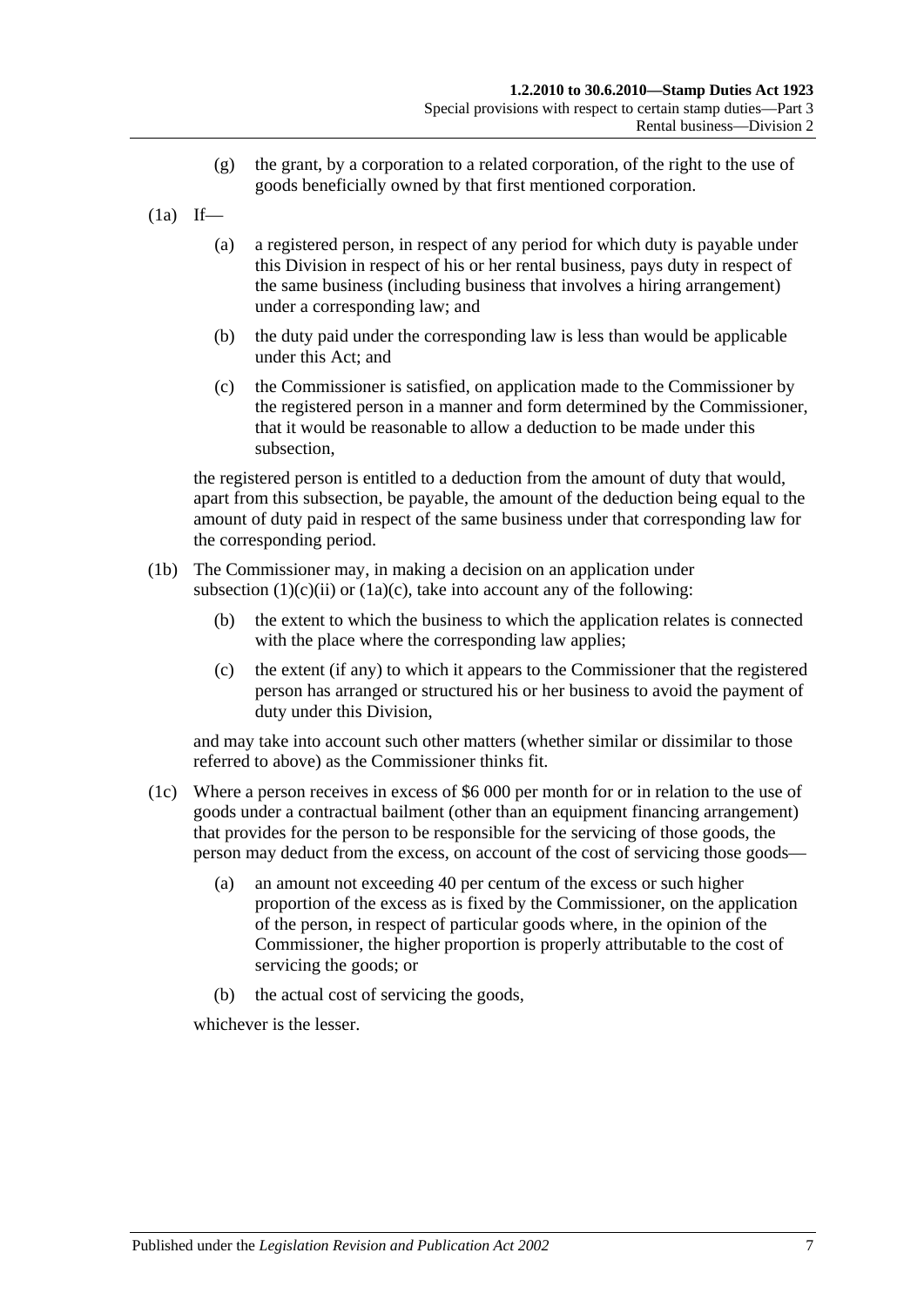## <span id="page-25-2"></span><span id="page-25-0"></span>**31K—Calculation by other methods**

- (1) Where the Commissioner is satisfied that—
	- (a) it is not reasonably practicable to calculate precisely any amount which is to be set out in the statement of any registered person required to be lodged under [section](#page-21-3) 31F, he may agree to accept from that person statements in which that amount is calculated in such a manner or on such a basis as he thinks fit; or
	- (b) in the circumstances of a particular case, it is not reasonable to require statements to be lodged by the registered person in each month, he may agree to accept statements at such times and relating to such periods as he thinks fit.
- (2) Where, pursuant to [subsection](#page-25-2) (1), the Commissioner agrees to accept from a registered person a statement—
	- (a) in which an amount is calculated in a manner or on a basis different from that required under [section](#page-21-3) 31F; or
	- (b) at a time, or relating to a period, otherwise than in accordance with that section,

the registered person shall, at the time of lodging that statement with the Commissioner, pay to the Commissioner the amount of duty that would be payable on that statement if it were lodged by him with the Commissioner in accordance with that section.

(3) The Commissioner may, by notice in writing served on a registered person, cancel any agreement made pursuant to [subsection](#page-25-2) (1) and, upon the day specified in the notice as the day on which the agreement is cancelled, that agreement shall have no further force or effect in relation to that registered person.

## <span id="page-25-3"></span><span id="page-25-1"></span>**31L—Passing on a rental duty**

(1) Subject to this section, a registered person or any person acting on his behalf shall not add the amount of any duty or of any part of the duty payable by the registered person as such under this Act to any amount payable by any other person with whom he has entered into or is conducting any rental business, whether by agreement or otherwise, or otherwise demand or recover or seek to recover any such first mentioned amount from that other person.

Maximum penalty: \$250.

Expiation fee: \$80.

- (2) In the event of a contravention of [subsection](#page-25-3)  $(1)$ 
	- (a) the court by which the defendant is convicted shall, in addition to imposing a penalty for the offence, order the defendant to refund to the other person referred to in that subsection any such amount which has been paid by that other person; or
	- (b) the other person referred to in that subsection may recover any such amount from the registered person, or person to whom he paid it, by action in a court of competent jurisdiction as if it were a debt due to him from that person.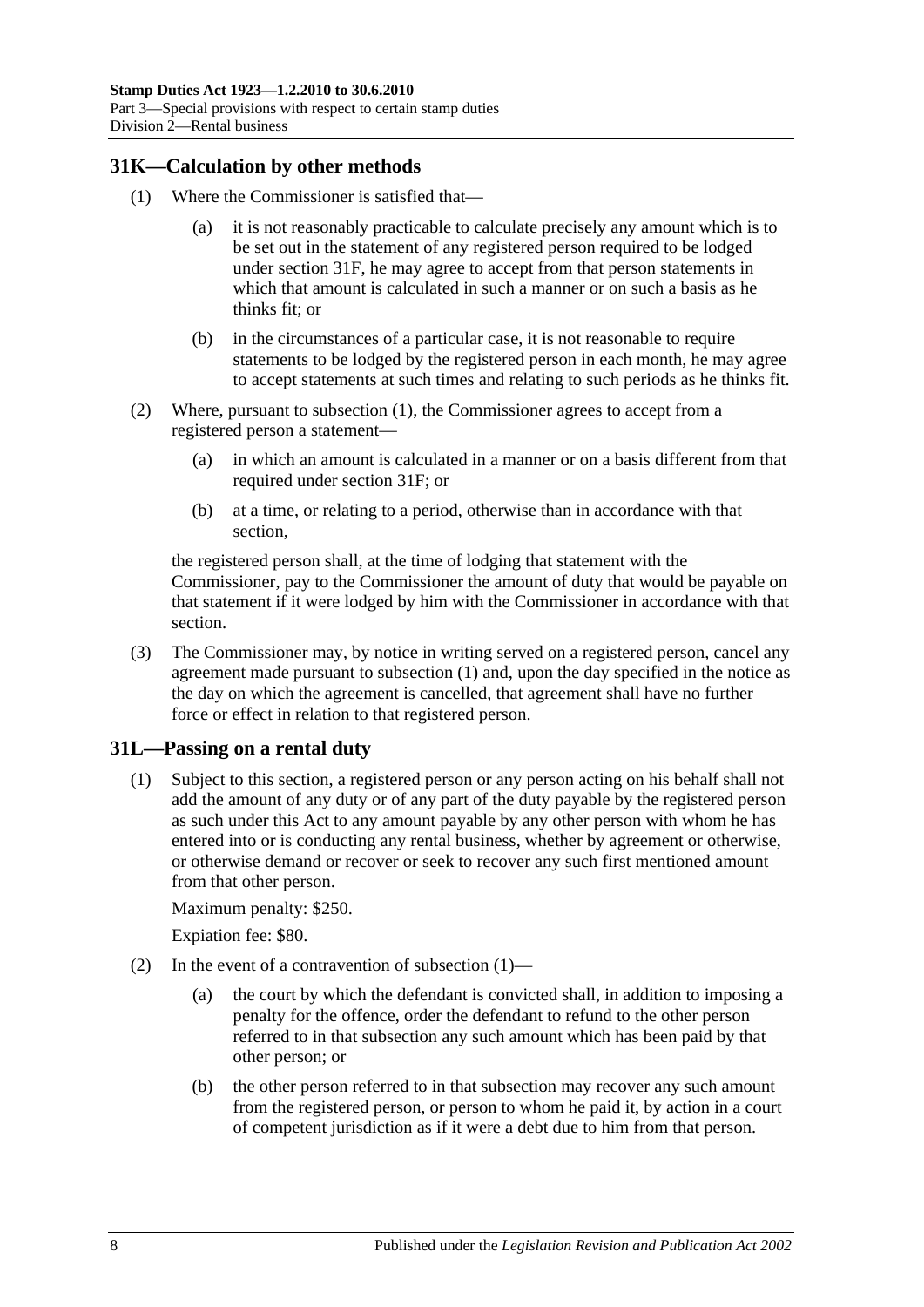- (3) The Governor may by proclamation—
	- (a) exempt a class of transactions from the application of this section; or
	- (b) vary or revoke any such exemption.

### <span id="page-26-0"></span>**31M—Ascertainment and disclosure of place of use of goods**

- (1) A person who carries on a rental business may rely on a statement of the person who takes goods on hire as to where the goods will be solely or predominantly used during the course of the hire or, in the case of a motor vehicle, where the motor vehicle will be registered, unless the person knows that the statement is false.
- (2) A person who carries on a rental business is not bound to inquire as to any change in the place of use of the goods or, in the case of a motor vehicle, the place of registration.
- (3) If the Commissioner finds that insufficient duty has been paid, the failure to pay the correct amount of duty does not constitute a tax default under the *[Taxation](http://www.legislation.sa.gov.au/index.aspx?action=legref&type=act&legtitle=Taxation%20Administration%20Act%201996)  [Administration Act](http://www.legislation.sa.gov.au/index.aspx?action=legref&type=act&legtitle=Taxation%20Administration%20Act%201996) 1996* if—
	- (a) the failure to pay the correct amount of duty results from reliance on information on which the person liable for the duty was entitled to rely under this section; and
	- (b) the correct amount of duty is paid within 3 months after the issue of a notice of assessment of the duty by the Commissioner.
- (4) A person who falsely represents that the goods that the person takes, or proposes to take, on hire will be used solely or predominantly outside South Australia, is guilty of an offence.

Maximum penalty: \$10 000.

## <span id="page-26-4"></span><span id="page-26-1"></span>**31N—Repeal of Division**

- (1) After 1 July 2009, the Governor may, by proclamation, fix a date for the repeal of this Division.
- (2) On the date fixed under [subsection](#page-26-4) (1), this Division (including this section) is repealed.

## <span id="page-26-2"></span>**Division 3—Annual licences**

### <span id="page-26-3"></span>**32—Interpretation**

In this Act—

*assurance or insurance business* means and includes—

- (a) the granting or issuing of any life, personal accident, fire, fidelity, guarantee, livestock, plate glass, marine or other assurance or insurance policies; or
- (b) the acceptance, either directly or indirectly, of any premium, renewal premium or consideration for, or in respect of, the granting or issuing or keeping alive or in force of any life, personal accident, fire, fidelity, guarantee, livestock, plate glass, marine or other policy; or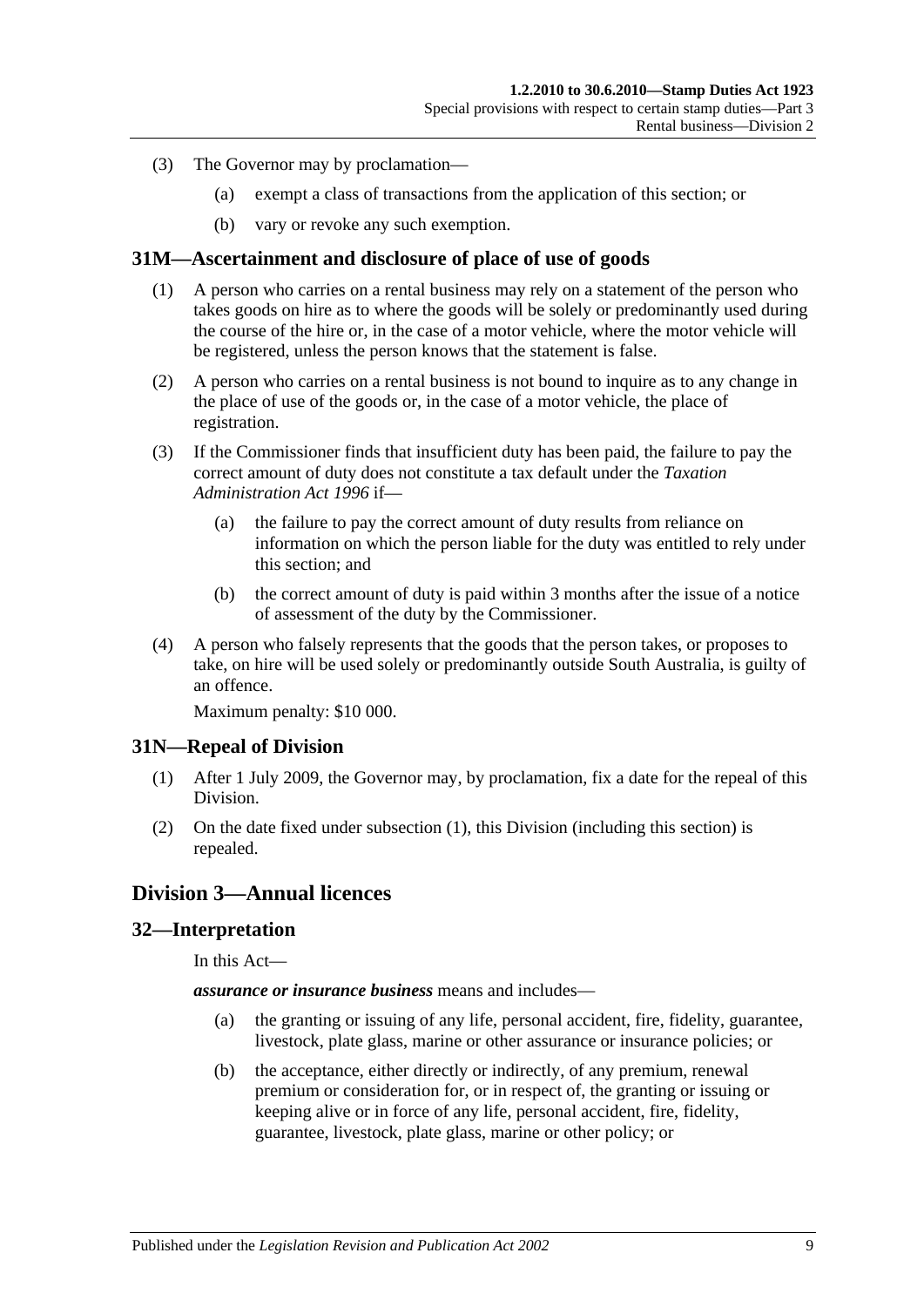- (c) the receiving of any letter or declaration of interest attaching to any life, personal accident, fire, marine or other policy issued in South Australia or elsewhere; or
- (d) the carrying out, by means of assurance or insurance effected out of South Australia, of any written, verbal or implied contract or undertaking to effect assurance or insurance;

*company* includes corporation and society, whether corporate or unincorporate;

*firm of persons* includes any association of underwriters carrying on marine assurance or insurance business through a managing underwriter solely;

*general insurance business* means any assurance or insurance business not relating to life insurance policies;

*life insurance policy* does not include a policy covering personal accident or workers compensation or a policy complying with Part 4 of the *[Motor Vehicles Act](http://www.legislation.sa.gov.au/index.aspx?action=legref&type=act&legtitle=Motor%20Vehicles%20Act%201959) 1959*;

*policy* includes any instrument in the nature of a policy, an open policy, an insurance cover or any instrument in any manner covering any assurance or insurance;

*premium* means any amount paid or payable for assurance or insurance and includes—

- (a) an amount charged to a policy holder to reimburse, offset or defray the insurer's liability for GST in respect of the assurance or insurance;
- (b) a levy charged to a policy holder;
- (c) an instalment of premium.

#### <span id="page-27-0"></span>**33—Annual licence required for insurance business**

A company, person or firm of persons must not carry on any assurance or insurance business in any year in South Australia, whether the head office or principal place of business of that company, person or firm is in South Australia or elsewhere, unless the company, person or firm has taken out an annual licence for that year in a form determined by the Commissioner.

Maximum penalty: \$10 000.

## <span id="page-27-1"></span>**34—Application for annual licence**

- (1) A company, person or firm of persons requiring an annual licence must make a written application to the Commissioner in a manner and form determined by the Commissioner and supported by such evidence as the Commissioner may require.
- (2) Any information or statement contained in the application must be verified by statutory declaration made—
	- (a) where the applicant is a natural person—by that person; or
	- (b) where the applicant is a firm—by a member of the firm; or
	- (c) where the applicant is a company—by a member of the board or committee of management of the company; or
	- (d) in any case—by a person authorised by the applicant and approved by the Commissioner.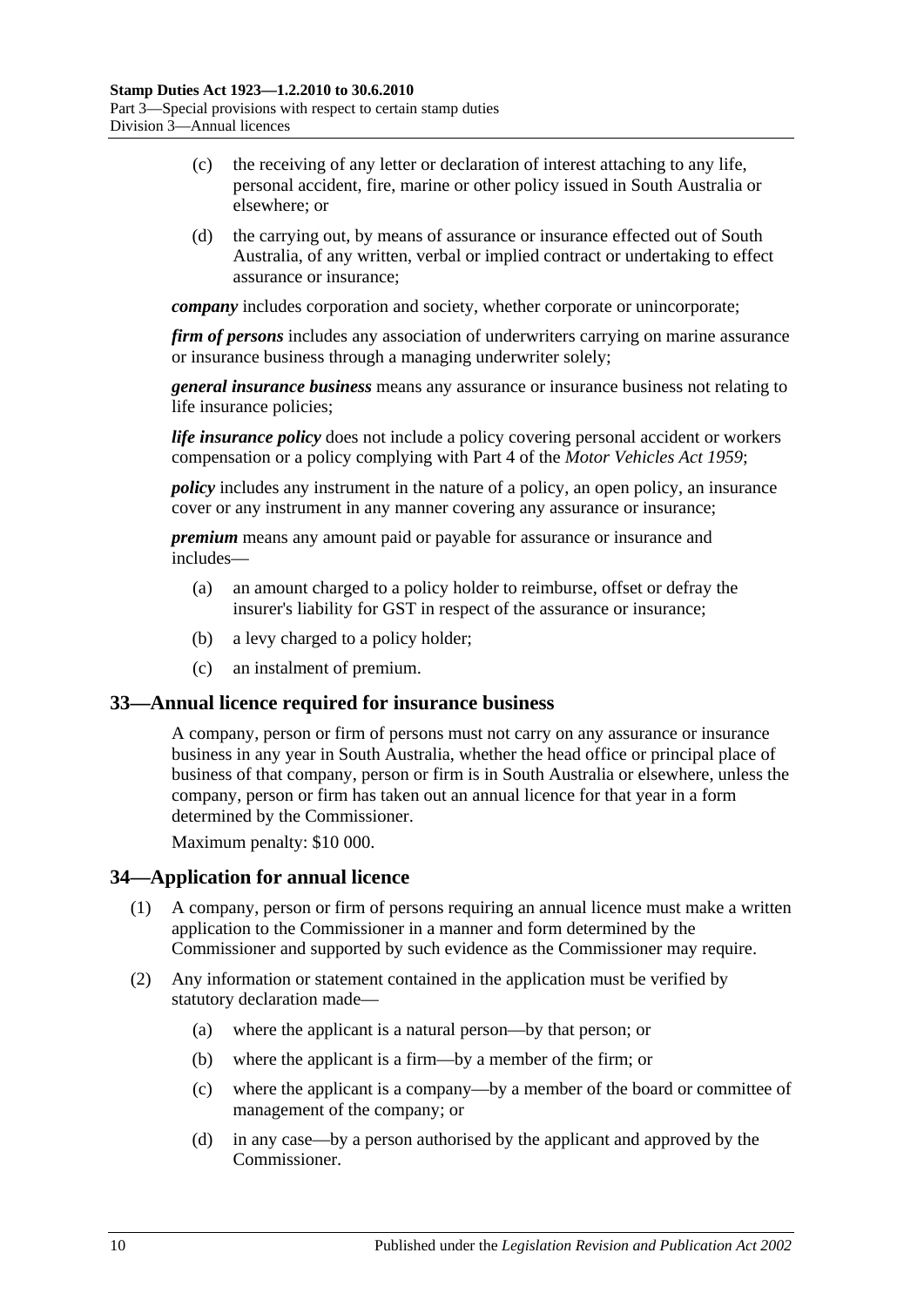(3) A company, person or firm of persons that applies for an annual licence must, at the time of lodging the application, pay to the Commissioner the duty (if any) payable under [Schedule 2](#page-96-3) on the annual licence application.

## <span id="page-28-0"></span>**35—Issuing and term of annual licence**

- (1) The Commissioner is authorised to issue an annual licence on payment of the duty (if any) payable on the annual licence application.
- (2) An annual licence comes into force on the date specified in the licence (which may be a date earlier than the date of issue of the licence) and remains in force until 31 December of the year in which it is issued.

## <span id="page-28-1"></span>**36—Monthly returns in respect of general insurance business**

- (1) A company, person or firm of persons that carries on general insurance business in South Australia, whether the head office or principal place of business of that company, person or firm is in South Australia or elsewhere, must lodge with the Commissioner a return in a form determined by the Commissioner, supported by such evidence as the Commissioner may require, not later than the fifteenth day of the month following each month in which the company, person or firm carries on such business.
- (2) Any information or statement contained in a monthly return must be verified by statutory declaration in the same way as is required for an application for an annual licence.
- (3) A company, person or firm of persons that lodges a monthly return must, at the time of lodging the monthly return, pay to the Commissioner the duty (if any) payable under [Schedule 2](#page-96-3) on the monthly return.

## <span id="page-28-2"></span>**36A—Duty if annual licence application or monthly return not lodged as required**

A company, person or firm that does not lodge an application for an annual licence, or does not lodge a monthly return, as required under this Act is nevertheless liable to pay duty to the Commissioner as if the company, person or firm had lodged the application or return required under this Act immediately before the end of the period allowed for such lodgment.

## <span id="page-28-3"></span>**37—Denoting of duty**

The duty paid on an annual licence application or a monthly return must be denoted by cash register imprint on the licence or return.

## <span id="page-28-4"></span>**38—Duty payable on acquisition of insurance business**

Where a company, person or firm of persons acquires contractual rights and obligations of, or in connection with, the assurance or insurance business of some other company, person or firm, the acquiring company, person or firm is liable to pay to the Commissioner the amount of any unpaid duty in respect of premiums received or in any manner charged in account (whether directly or by agents) by the other company, person or firm after the end of the period in respect of which such duty was last paid by the other company, person or firm as if the acquiring company, person or firm had received or charged in account those premiums.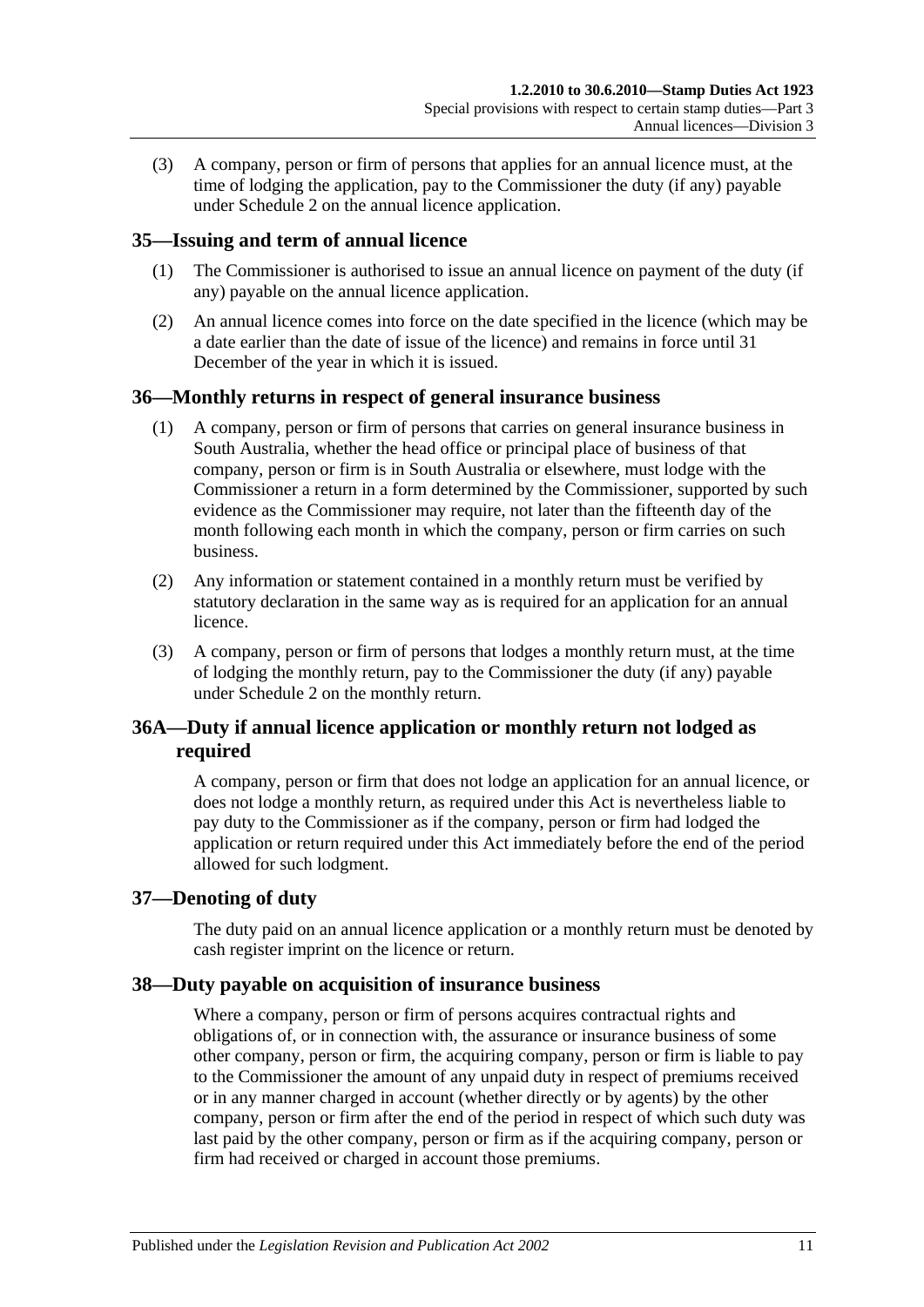## <span id="page-29-2"></span><span id="page-29-0"></span>**42AA—Duty in respect of policies effected outside South Australia**

- (1) Every company, person or firm of persons which is not required to take out an annual licence under [section](#page-27-0) 33 and which obtains, effects or renews, outside South Australia, a policy of assurance or insurance wholly or partly in respect of any property in South Australia, or any risk, contingency or event occurring in South Australia, shall, within one month of obtaining, effecting or renewing that policy, lodge with the Commissioner a return in the approved form containing such particulars of that policy and such other information as may be prescribed or as the Commissioner may in any particular case require.
- (2) The Commissioner may allow a rebate of the duty payable on that proportion of any premium which is, in his opinion, properly attributable to the assurance or insurance of any property outside South Australia or any risk, contingency or event occurring outside South Australia.
- (3) The person lodging such a return shall, upon lodgment, pay to the Commissioner the duty payable thereon, which shall be denoted by cash register imprint on the receipt issued therefor.
- (4) A company, person or firm that does not lodge a return as required under this section is nevertheless liable to pay duty to the Commissioner as if the company, person or firm had lodged the return required under this section immediately before the end of the period allowed for such lodgement.
- (5) [Subsection](#page-29-2) (1) does not apply to any policy of life assurance.

## <span id="page-29-1"></span>**42AB—Insurers not required to be licensed**

- (1) The Commissioner may enter into an agreement with an insurer who is not required to take out an annual licence under this Act under which—
	- (a) the Commissioner approves the insurer for the purposes of this section; and
	- (b) the insurer undertakes to pay duty as if the insurer were required to be licensed and were in fact licensed under this Act.
- (2) A party to an agreement under this section may, by notice in writing to the other party, terminate the agreement at any time.
- (3) Where an insurer is neither required to be licensed under this Act nor approved under this section, a person who pays a premium to the insurer shall, within 21 days after the end of the month in which the premium was paid—
	- (a) furnish a return to the Commissioner stating the amount of premium; and
	- (b) pay stamp duty calculated by reference to the amount of the premium and the appropriate rate prescribed by [Schedule 2](#page-96-3) in relation to annual licence applications.
- (4) This section does not apply in relation to a levy paid under the *[Workers Rehabilitation](http://www.legislation.sa.gov.au/index.aspx?action=legref&type=act&legtitle=Workers%20Rehabilitation%20and%20Compensation%20Act%201986)  [and Compensation Act](http://www.legislation.sa.gov.au/index.aspx?action=legref&type=act&legtitle=Workers%20Rehabilitation%20and%20Compensation%20Act%201986) 1986*.
- (5) In this section—

*insurer* means a person, firm or company that carries on assurance or insurance business in the State.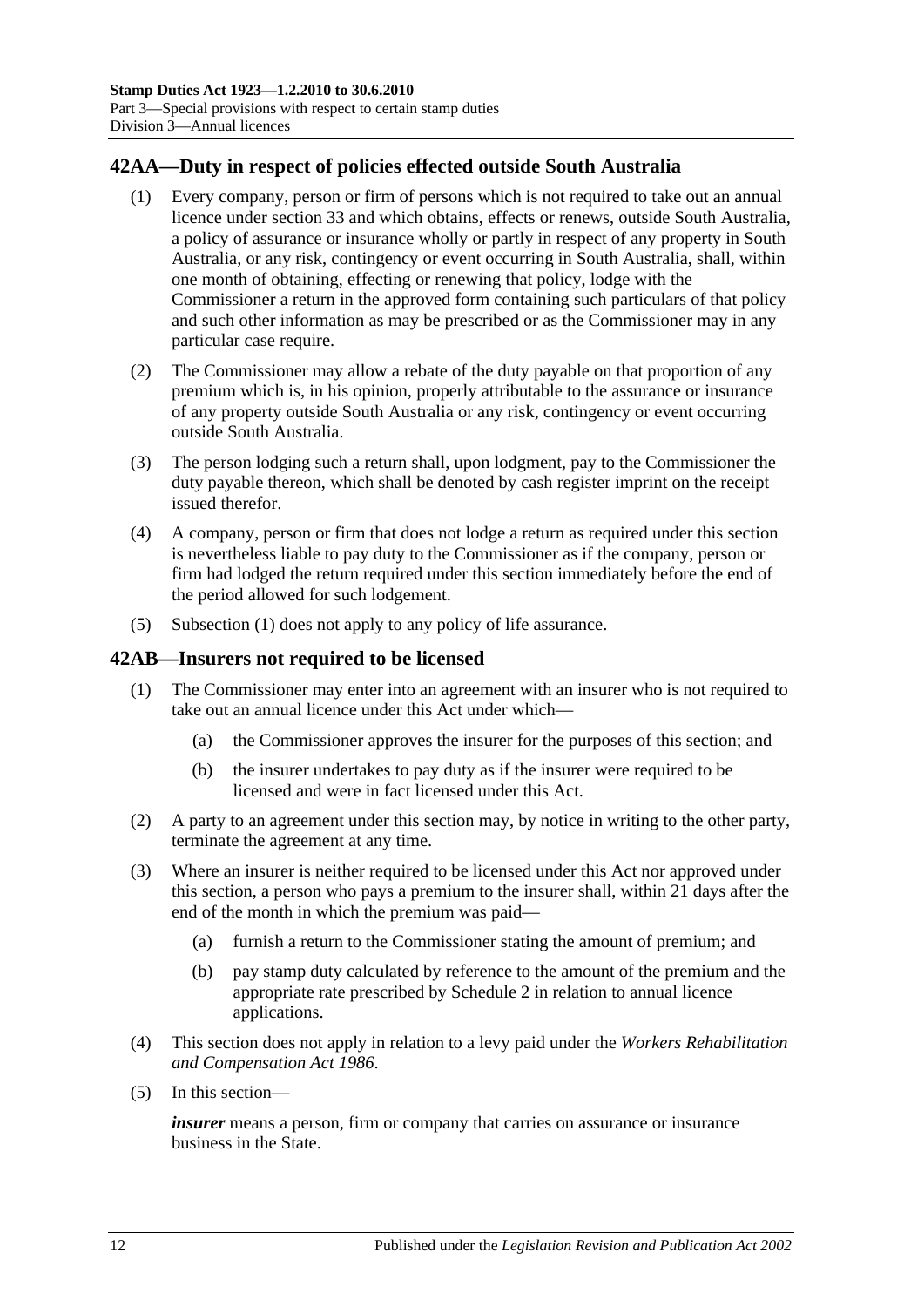## <span id="page-30-0"></span>**Division 4—Application for motor vehicle registration**

## <span id="page-30-1"></span>**42A—Interpretation**

(1) In this Act—

*applicant* means a person by or on whose behalf an application to register a motor vehicle or an application to transfer the registration of a motor vehicle is made;

*application to register a motor vehicle* means an application to register a motor vehicle made under the *[Motor Vehicles Act](http://www.legislation.sa.gov.au/index.aspx?action=legref&type=act&legtitle=Motor%20Vehicles%20Act%201959) 1959* and includes an application so made to renew the registration of a motor vehicle;

*application to transfer the registration of a motor vehicle* means an application to transfer the registration of a motor vehicle made under the provisions of the *[Motor](http://www.legislation.sa.gov.au/index.aspx?action=legref&type=act&legtitle=Motor%20Vehicles%20Act%201959)  [Vehicles Act](http://www.legislation.sa.gov.au/index.aspx?action=legref&type=act&legtitle=Motor%20Vehicles%20Act%201959) 1959*;

*commercial motor vehicle* has the same meaning as in the *[Motor Vehicles Act](http://www.legislation.sa.gov.au/index.aspx?action=legref&type=act&legtitle=Motor%20Vehicles%20Act%201959) 1959*;

*dealer* means a person licensed as a dealer under the *[Second-hand Motor Vehicles](http://www.legislation.sa.gov.au/index.aspx?action=legref&type=act&legtitle=Second-hand%20Motor%20Vehicles%20Act%201983)  Act [1983](http://www.legislation.sa.gov.au/index.aspx?action=legref&type=act&legtitle=Second-hand%20Motor%20Vehicles%20Act%201983)*;

*list price* means—

- (a) for a motor vehicle—the price (inclusive of GST) fixed by the manufacturer, importer or principal distributor as the retail selling price in the State of a motor vehicle of the relevant make and model;
- (b) for optional equipment—the additional price (inclusive of GST) so fixed if the vehicle is to be sold with the optional equipment;

*market value*, in relation to a motor vehicle, means the amount (inclusive of GST) for which the motor vehicle might reasonably be sold, free of encumbrances, in the open market;

*motor vehicle* and *trailer* have the same meanings as those expressions respectively have in the *[Motor Vehicles Act](http://www.legislation.sa.gov.au/index.aspx?action=legref&type=act&legtitle=Motor%20Vehicles%20Act%201959) 1959*;

*new motor vehicle* means a motor vehicle not previously registered in this State or elsewhere;

*optional equipment*, in relation to a motor vehicle for which there is a list price, means equipment or a feature of the vehicle that is not covered by that list price, being—

- (a) a particular kind of transmission; or
- (b) power steering; or
- (c) any other prescribed equipment or feature;

*policy of insurance* means a policy of insurance under Part 4 of the *[Motor Vehicles](http://www.legislation.sa.gov.au/index.aspx?action=legref&type=act&legtitle=Motor%20Vehicles%20Act%201959)  Act [1959](http://www.legislation.sa.gov.au/index.aspx?action=legref&type=act&legtitle=Motor%20Vehicles%20Act%201959)*;

*primary producer* has the same meaning as in the *[Motor Vehicles Act](http://www.legislation.sa.gov.au/index.aspx?action=legref&type=act&legtitle=Motor%20Vehicles%20Act%201959) 1959*;

*second-hand motor vehicle* means a motor vehicle previously registered in this State or elsewhere.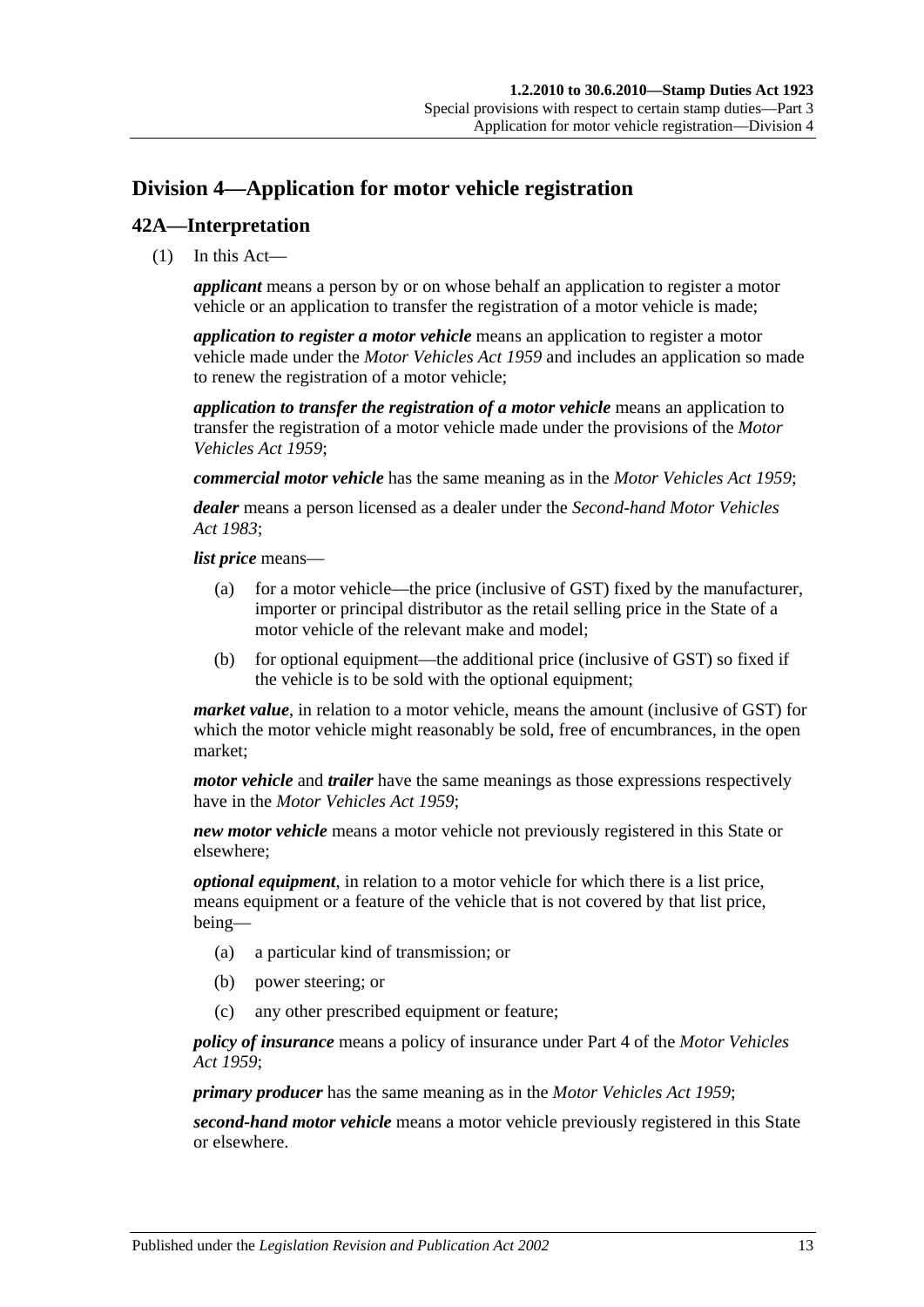(2) For the purposes of this Act, if an applicant for registration, or transfer of registration, of a motor vehicle makes the application by a means of electronic communication approved by the Registrar of Motor Vehicles, the electronic communication is taken to be an instrument executed by the applicant and is chargeable with duty as an application for registration, or transfer of registration, of a motor vehicle (as appropriate).

## <span id="page-31-0"></span>**42B—Duty on applications for motor vehicle registration or transfer of registration**

- (1) For the purposes of this Act, the value of a motor vehicle is—
	- (a) in the case of an application to register a new motor vehicle for which there is a list price—
		- (i) if the motor vehicle has no optional equipment, the list price of the vehicle; or
		- (ii) if the motor vehicle has optional equipment, the list price of the motor vehicle plus the list price or, if there is no list price, the actual price (inclusive of GST) of the equipment; or
	- (b) in the case of an application to transfer the registration of a second-hand motor vehicle upon sale of the vehicle, the consideration for the sale or the market value of the motor vehicle, whichever is the higher; or
	- (c) in any other case, the market value (inclusive of GST) of the motor vehicle.
- (1a) An applicant for registration, or transfer of registration, of a motor vehicle must state in the application the value of the motor vehicle as at the date of the application.
- <span id="page-31-1"></span>(1b) If the Commissioner is not satisfied that the amount stated as the value of a motor vehicle in an application for registration, or transfer of registration, of the vehicle reflects the market value of the vehicle, the Commissioner may cause a valuation of the vehicle to be made by a person appointed by the Commissioner and may assess the duty payable by reference to the valuation.
- (1c) The Commissioner may, having regard to the merits of the case, charge the whole or part of the expenses of, or incidental to, the making of a valuation under [subsection](#page-31-1)  $(\overline{1b})$  to the person liable to pay the duty and may recover the amount charged as a debt due to the Crown.
- <span id="page-31-2"></span>(1d) The amount of stamp duty—
	- (a) payable upon an application to register a motor vehicle shall be an amount calculated by the addition of—
		- (i) the amount prescribed by [Schedule 2](#page-96-3) as the component payable in respect of registration; and
		- (ii) the amount prescribed by [Schedule 2](#page-96-3) as the component payable in respect of a policy of insurance; or
	- (b) payable upon an application to transfer the registration of a motor vehicle shall be the amount prescribed by [Schedule 2](#page-96-3) as the component payable in respect of registration and, in the case of such an application, no additional component shall be payable in respect of a policy of insurance.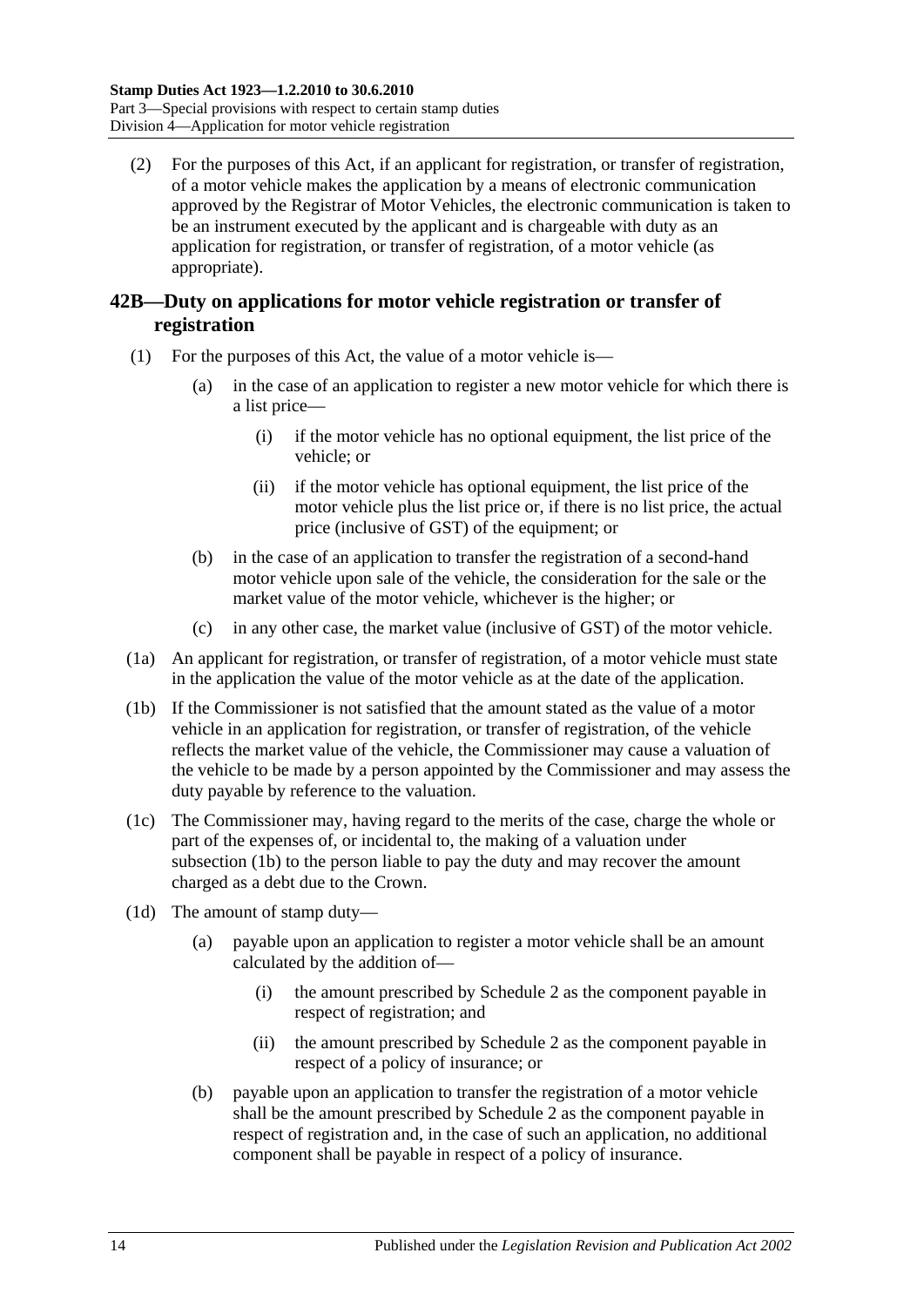- (2) The amount payable upon an application in accordance with [subsection](#page-31-2) (1d) shall be paid by the applicant to the Registrar of Motor Vehicles at the time of making the application.
- (2a) The total amount paid (including stamp duty and any registration fee or premium payable under the *[Motor Vehicles Act](http://www.legislation.sa.gov.au/index.aspx?action=legref&type=act&legtitle=Motor%20Vehicles%20Act%201959) 1959*)—
	- (a) on an application to register a motor vehicle shall be denoted by impressed stamp or cash register imprint, or by both, on the certificate or interim certificate of registration relating to that motor vehicle issued by the Registrar or on such form or forms as may be approved by the Commissioner; and
	- (b) on an application to transfer the registration of a motor vehicle shall be denoted by impressed stamp or cash register imprint, or by both, on such form or forms as may be approved by the Commissioner.
- (2b) Section 6 does not apply in relation to an application to register a motor vehicle or an application to transfer the registration of a motor vehicle.
- (3) The Registrar of Motor Vehicles shall furnish the Commissioner, at least once in every month, with a statement showing details of amounts received by him as stamp duty on applications to register, and to transfer the registration of, motor vehicles, and showing separately the amounts so received upon applications to register motor vehicles in respect of policies of insurance, and shall pay all amounts of stamp duty received by him to the Treasurer who shall—
	- (a) place to the credit of the General Revenue—
		- (i) all amounts representing the stamp duty received by the Registrar on applications to register motor vehicles except amounts paid upon such applications in respect of policies of insurance; and
		- (ii) all amounts representing the stamp duty received by the Registrar upon applications to transfer the registration of motor vehicles; and
	- (b) place to the credit of the Hospitals Fund kept at the Treasury all amounts representing stamp duty received by the Registrar upon applications in respect of policies of insurance.
- (4) A person who does not lodge an application to register a motor vehicle, or transfer the registration of a motor vehicle, as required is nevertheless liable to pay duty to the Commissioner as if the person had lodged the required application immediately before the end of the period allowed for making such an application.
- (5) If a person drives a motor vehicle on a road without registration in contravention of the *[Motor Vehicles Act](http://www.legislation.sa.gov.au/index.aspx?action=legref&type=act&legtitle=Motor%20Vehicles%20Act%201959) 1959*, the person is to be taken to have been required by this Act to lodge an application to register the vehicle not later than the day preceding the day on which the vehicle is so driven on a road.
- (6) A person is to be taken to be required by this Act to lodge an application to transfer the registration of a motor vehicle within the period within which such an application is required to be made under the *[Motor Vehicles Act](http://www.legislation.sa.gov.au/index.aspx?action=legref&type=act&legtitle=Motor%20Vehicles%20Act%201959) 1959*.
- (7) The Commissioner or the Registrar of Motor Vehicles may require an applicant who claims to be entitled to an exemption from, or reduction in, stamp duty under this Act—
	- (a) to state that fact on the application; and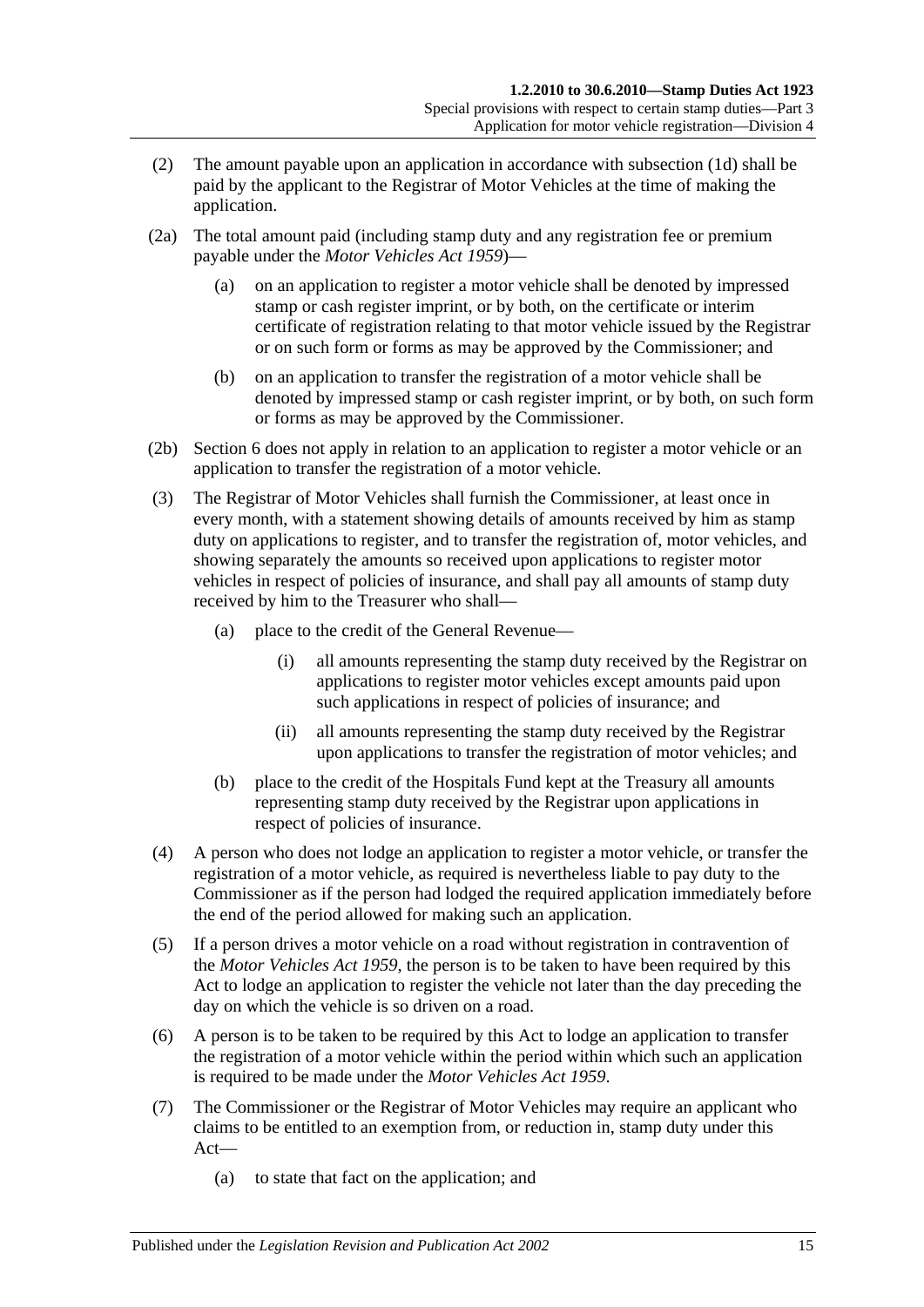(b) to provide such information as the Commissioner or Registrar may require for the purpose of determining the applicant's claim.

## <span id="page-33-0"></span>**42BA—Concessional rate of duty on some applications to transfer registration**

(1) The amount of duty payable on an application to transfer the registration of a motor vehicle where a person who is a registered owner of the motor vehicle immediately before the registration is transferred will continue to be a registered owner of the motor vehicle immediately after the registration is transferred is calculated as follows:

 $D = A \times \frac{B}{a}$ *C*  $= A \times$ 

where—

*D* is the amount of duty payable

*A* is the amount of duty that would be payable apart from this section

*B* is the number of persons that the application seeks to add to, or remove from, the register as owners of the motor vehicle, whichever is the greater

 $C$  is—

- (a) the number of persons who are registered owners of the motor vehicle immediately before the registration is transferred; or
- (b) the number of persons who will be registered owners of the motor vehicle immediately after the registration is transferred,

whichever is the greater.

- (2) This section does not derogate from any other provision conferring an exemption under this Act.
- (3) This section applies to applications executed after its commencement.

## <span id="page-33-1"></span>**42C—Refund of duty where vehicle returned or registration or transfer in error**

If, on application, the Commissioner is satisfied, in relation to the registration, or transfer of the registration, of a motor vehicle—

- (a) that, within three months after the registration or transfer, the vehicle was returned by the applicant to the person from whom it was acquired and accepted by that person; or
- (b) that the registration or transfer was made in error,

the Commissioner may refund the duty paid in respect of the application for the registration or transfer.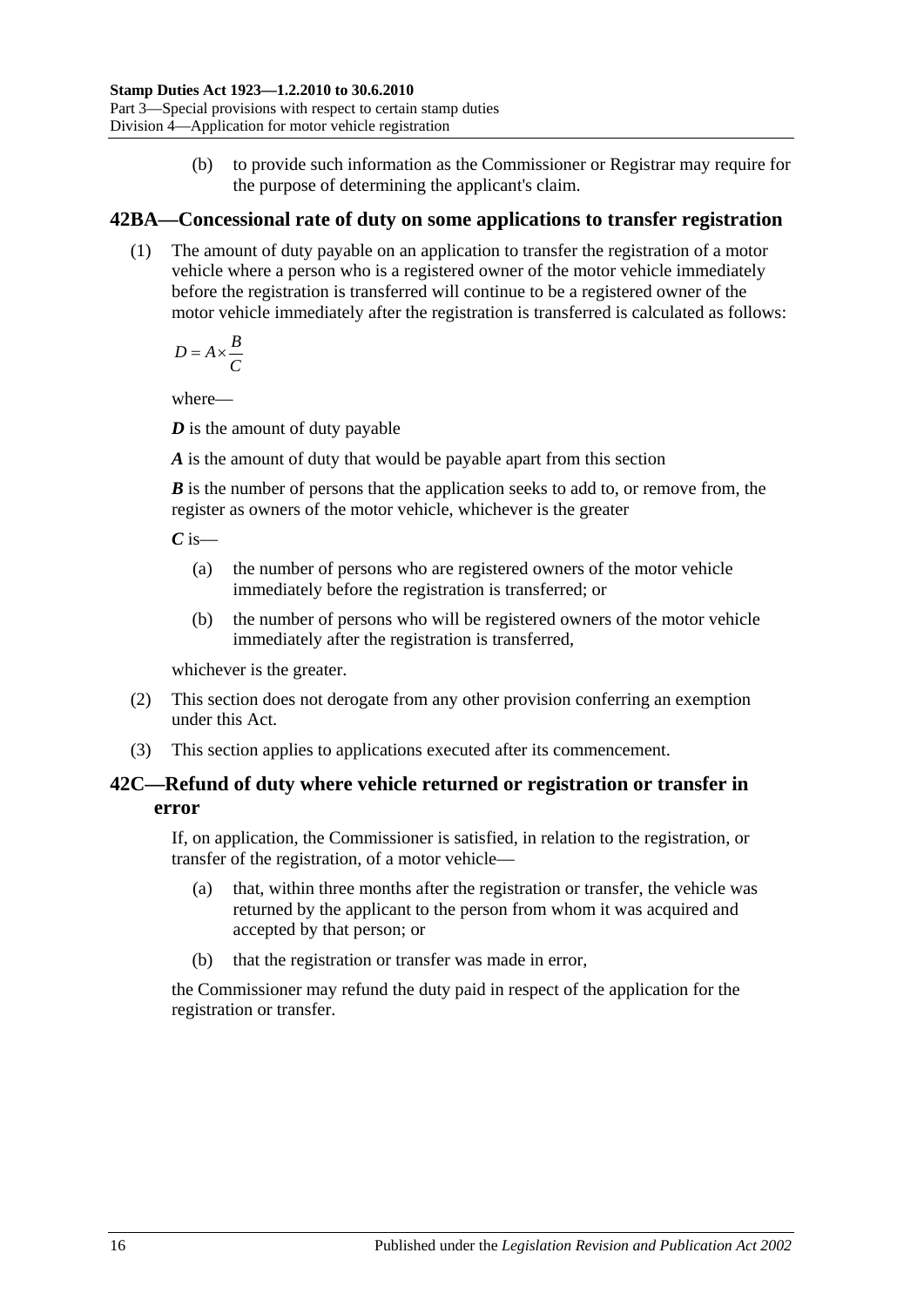## <span id="page-34-0"></span>**42CA—Refund of duty on eligibility for reduced fee**

If, on application, the Commissioner is satisfied, in relation to the registration of a motor vehicle, that the owner of the vehicle has become entitled to an exemption from, or reduction of, registration fees payable under the *[Motor Vehicles Act](http://www.legislation.sa.gov.au/index.aspx?action=legref&type=act&legtitle=Motor%20Vehicles%20Act%201959) 1959* at any time during the period for which the vehicle is registered, the Commissioner has a discretion to refund to the owner of the vehicle such part of the component of the duty paid under section [42B\(1d\)](#page-31-2) on the application for the registration of the vehicle in respect of a policy of insurance as the Commissioner thinks just in the circumstances.

## <span id="page-34-1"></span>**42D—Taxation Administration Act and functions of Registrar**

The *[Taxation Administration Act](http://www.legislation.sa.gov.au/index.aspx?action=legref&type=act&legtitle=Taxation%20Administration%20Act%201996) 1996* applies in relation to—

- (a) the payment of money to the Registrar of Motor Vehicles as duty under this Act; and
- (b) the performance of functions by the Registrar under this Act or the *[Motor](http://www.legislation.sa.gov.au/index.aspx?action=legref&type=act&legtitle=Motor%20Vehicles%20Act%201959)  [Vehicles Act](http://www.legislation.sa.gov.au/index.aspx?action=legref&type=act&legtitle=Motor%20Vehicles%20Act%201959) 1959* in relation to duty under this Act,

as if the Registrar were the Commissioner.

## <span id="page-34-2"></span>**42E—Regulations**

In addition to any power by any other section conferred on the Governor to make regulations as to any matter, the Governor may make any regulations which may be necessary or convenient for carrying out any of the provisions of [sections](#page-30-1) 42A, [42B,](#page-31-0) [42BA,](#page-33-0) [42C,](#page-33-1) [42D](#page-34-1) and this section or for better effecting the objects of those sections and in particular (without limiting the effect of this section) for prescribing exemptions additional to or in substitution for or repealing or varying any of the exemptions to clause 2 of [Schedule 2.](#page-96-3)

## <span id="page-34-3"></span>**Division 6—Conveyances and conveyances on sale**

## <span id="page-34-4"></span>**60—Interpretation**

In this Act—

*conveyance* includes—

- (a) every conveyance, assignment, transfer or declaration of trust and every application under the *[Real Property Act](http://www.legislation.sa.gov.au/index.aspx?action=legref&type=act&legtitle=Real%20Property%20Act%201886) 1886* or the *[Community Titles](http://www.legislation.sa.gov.au/index.aspx?action=legref&type=act&legtitle=Community%20Titles%20Act%201996)  Act [1996](http://www.legislation.sa.gov.au/index.aspx?action=legref&type=act&legtitle=Community%20Titles%20Act%201996)*; and
- (b) every decree or order of any court, judge or commissioner; and
- (c) every other application or request of any kind; and
- (d) every other assurance or instrument of any kind,

by which or by virtue of which or by the operation of which, whether upon registration or otherwise, or by the issue of a certificate of title in pursuance of which, any real or personal property or any estate or interest in any such property is assured to, or vested in, any person, and *to convey* has a meaning coextensive with the meaning of *conveyance*, as extended by this section;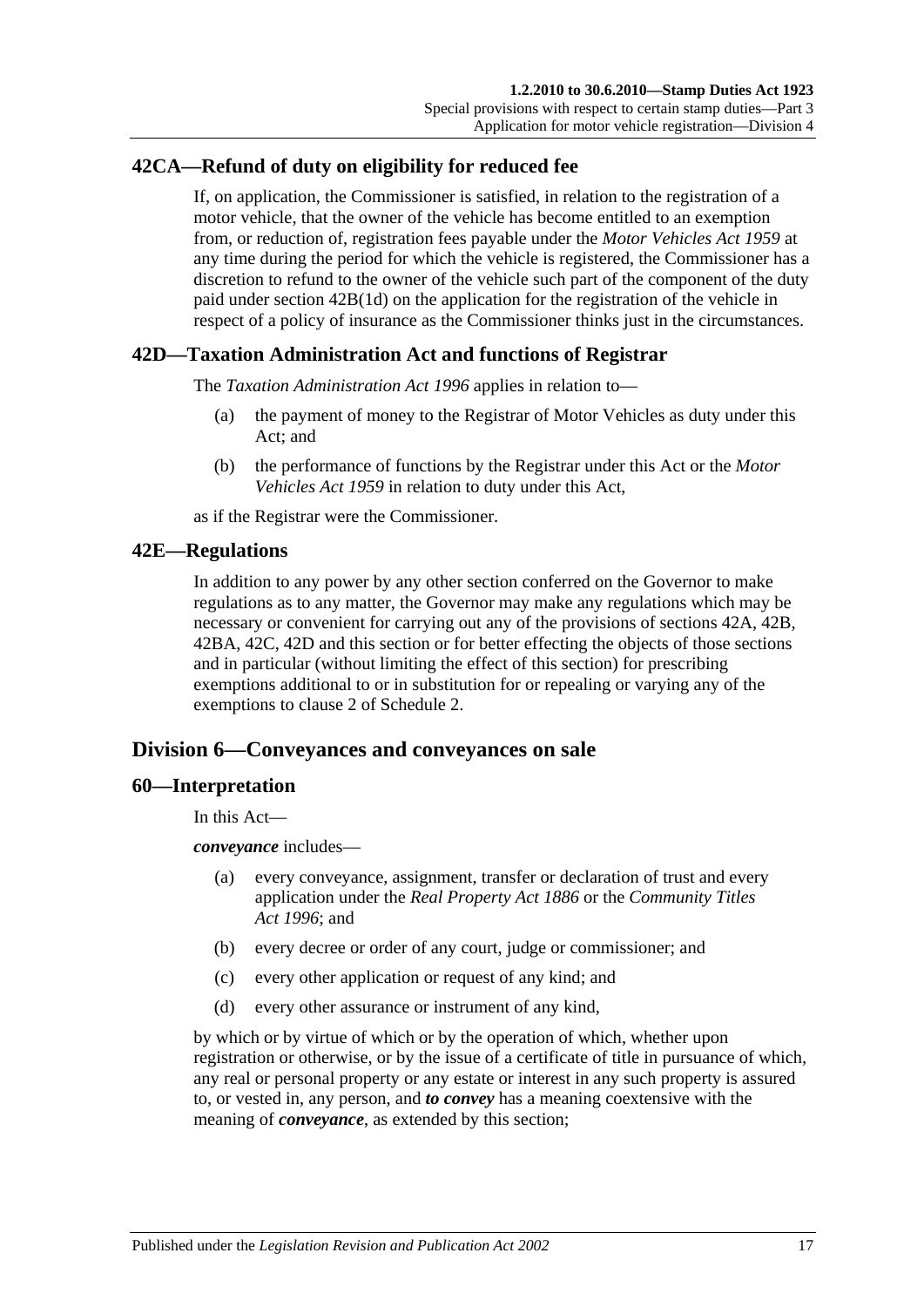*conveyance on sale* includes—

- (a) every conveyance, assignment, transfer or application under the *[Real](http://www.legislation.sa.gov.au/index.aspx?action=legref&type=act&legtitle=Real%20Property%20Act%201886)  [Property Act](http://www.legislation.sa.gov.au/index.aspx?action=legref&type=act&legtitle=Real%20Property%20Act%201886) 1886*; and
- (b) every decree or order of any court, judge or commissioner; and
- (c) every other application or request of any kind; and
- (d) every other assurance or instrument,

by which or by virtue of which any real or personal property, upon the sale thereof, is legally or equitably transferred to, or vested in, the purchaser or any other person on his behalf or by his direction, and also includes—

- (e) every application for a foreclosure order under the *[Real Property Act](http://www.legislation.sa.gov.au/index.aspx?action=legref&type=act&legtitle=Real%20Property%20Act%201886) 1886*; and
- (f) every lease for which any consideration other than the rent reserved may be paid or agreed to be paid (but only so far as such consideration is concerned).

## <span id="page-35-2"></span><span id="page-35-0"></span>**60A—Value of property conveyed or transferred**

- (1) Subject to [subsection](#page-35-1) (2), a reference in this Act (other than in [Part 4\)](#page-78-0) to the value of property conveyed or transferred is a reference to the market value of the property—
	- (a) in the case of a conveyance on sale—as at the date of the sale; or
	- (b) in any other case—as at the date of the conveyance,

assuming, in either case, that the property had, at that date, been free from any encumbrances.

- <span id="page-35-1"></span>(2) In the case of a conveyance on sale, the Commissioner may treat the consideration for the sale as being the value of the property conveyed or transferred unless it appears to the Commissioner that the consideration may be less than the value of the property as referred to in [subsection](#page-35-2) (1).
- <span id="page-35-3"></span>(3) Where no evidence of the value of property conveyed or transferred, or comprising or forming part of the consideration for a conveyance, is furnished to the Commissioner, or the evidence so furnished is, in his opinion, unsatisfactory, the Commissioner may cause a valuation of the property to be made by some person appointed by him and may assess the duty payable by reference to that valuation.
- (4) The Commissioner may, having regard to the merits of the case, charge the whole or a part of the expenses of, or incidental to, the making of a valuation pursuant to [subsection](#page-35-3) (3) to the person liable to pay the duty and may recover the amount so charged from him as a debt due to the Crown.
- (4a) Where an interest, agreement or arrangement (granted or made on or after 7 January 1997) in respect of property has the effect of reducing the value of the property, the Commissioner may, for the purposes of assessing the duty payable on a conveyance of the property, disregard the existence of the interest, agreement or arrangement unless a person liable to pay the duty satisfies the Commissioner that the interest, agreement or arrangement—
	- (a) was granted or made for a purpose other than reducing the value of the property; and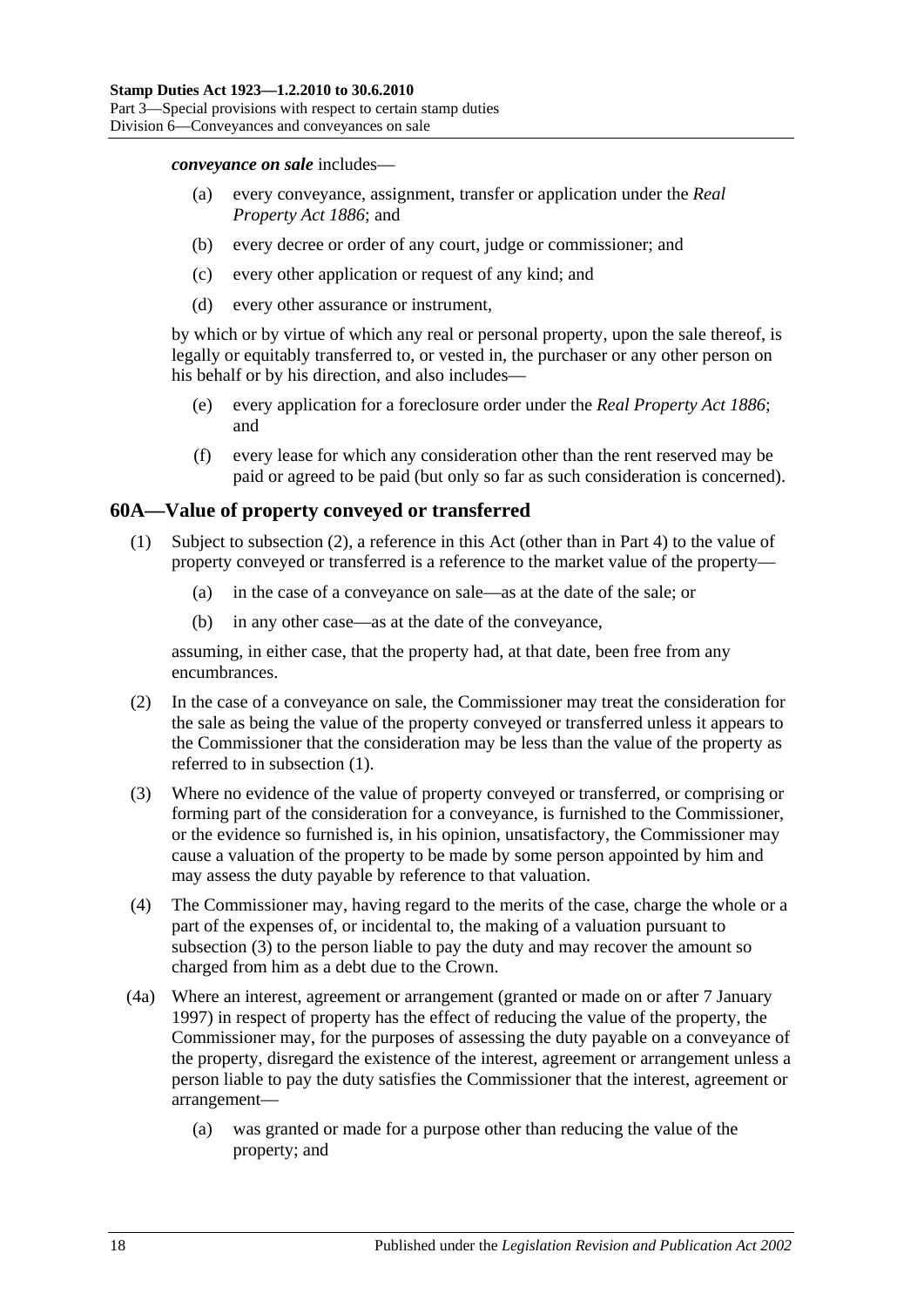- (b) was not granted or made in favour of the transferee or a person related to the transferee.
- (4b) Where an estate or interest conveyed or transferred merges with an estate or interest already held by the transferee (the latter having been acquired by the transferee on or after 7 January 1997), the Commissioner may, for the purposes of assessing the duty payable on the conveyance, treat the value of the estate or interest conveyed or transferred as being—
	- (a) where the instrument creating the estate or interest already held was charged with *ad valorem* duty as a conveyance—the value of the estate or interest produced by the merger less the value of the estate or interest already held; or
	- (b) in any other case—the value of the estate or interest produced by the merger.
- (5) In [subsection](#page-35-0)  $(1)$ —

*encumbrance* does not include a prescribed encumbrance or an encumbrance of a prescribed kind.

- <span id="page-36-1"></span>(6) For the purposes of [subsection](#page-36-0)  $(4a)$  (but subject to subsection  $(7)$ )—
	- (a) natural persons are related persons if—
		- (i) they are members of a partnership within the meaning of the *[Partnership Act](http://www.legislation.sa.gov.au/index.aspx?action=legref&type=act&legtitle=Partnership%20Act%201891) 1891*; or
		- (ii) one is the spouse or domestic partner of the other or the relationship between them is that of parent and child; and
	- (b) companies are related persons if they are related bodies corporate within the meaning of the *Corporations Act 2001* of the Commonwealth; and
	- (c) trustees are related persons if any person is a beneficiary common to the trusts of which they are trustees; and
	- (d) a natural person and a company are related persons if the natural person is a majority shareholder, director or secretary in or of the company or in or of another company that is a related body corporate of the company within the meaning of the *Corporations Act 2001* of the Commonwealth; and
	- (e) a natural person and a trustee are related persons if the natural person is a beneficiary of the trust of which the trustee is a trustee; and
	- (f) a company and a trustee are related persons if—
		- (i) the company, or a majority shareholder, director or secretary in or of the company, is a beneficiary of the trust of which the trustee is a trustee; or
		- (ii) a related body corporate of the company (within the meaning of the *Corporations Act 2001* of the Commonwealth) is a beneficiary of the trust of which the trustee is a trustee.
- <span id="page-36-0"></span>(7) For the purposes of [subsection](#page-35-1) (4a), persons are not related persons if the Commissioner is satisfied that the persons were not acting together to achieve a common purpose.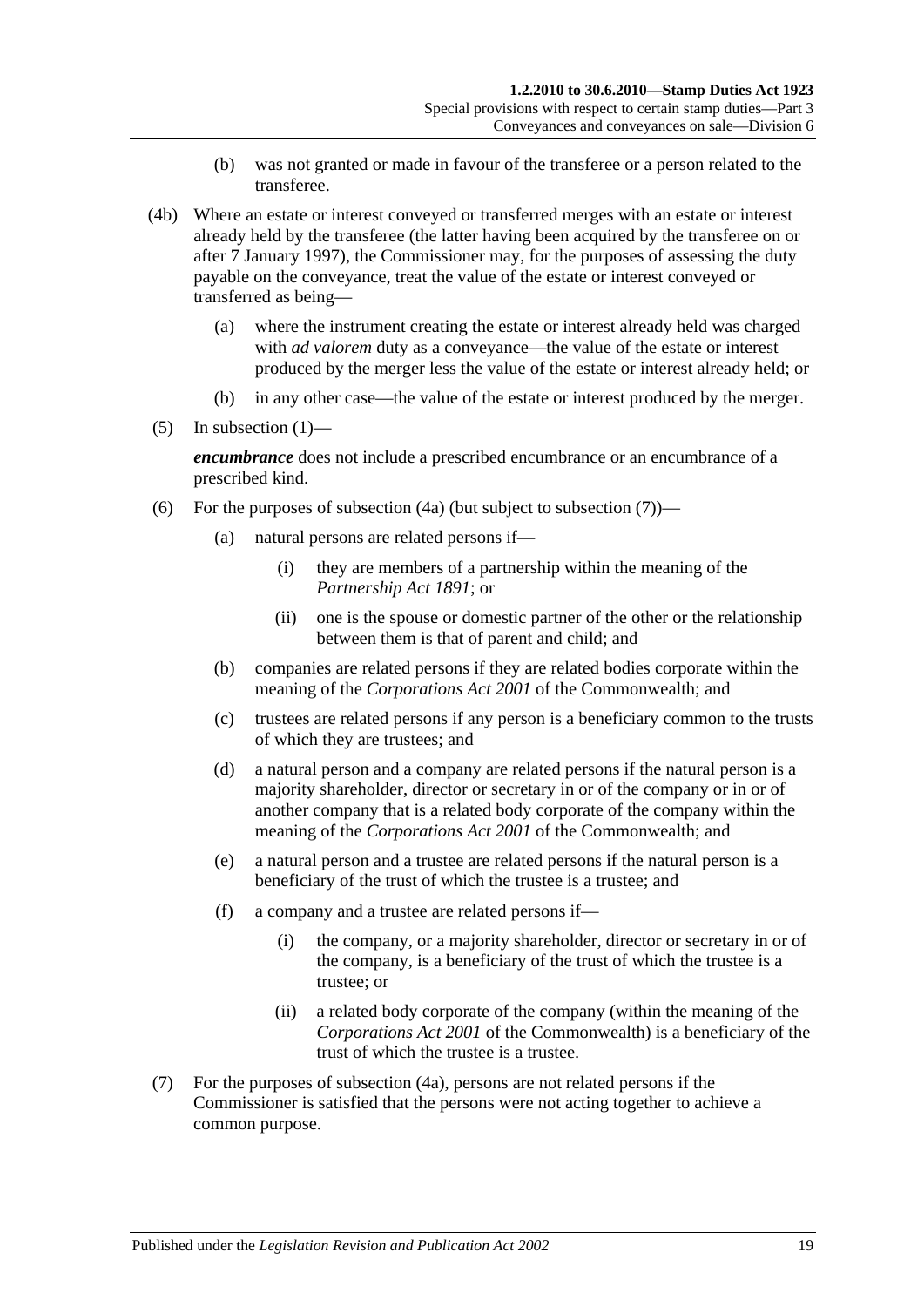(8) In [subsection](#page-36-1) (6)—

*majority shareholder*, in relation to a company, means a person who would have a substantial shareholding in the company as defined in section 9 of the *Corporations Act 2001* of the Commonwealth if the reference to 5% in paragraph (a) of the definition of *substantial holding* in that section were replaced by a reference at 50%.

### **60B—Refund of duty where transaction is rescinded or annulled**

- (1) Where a party to an instrument of a kind that is registrable under the *[Real Property](http://www.legislation.sa.gov.au/index.aspx?action=legref&type=act&legtitle=Real%20Property%20Act%201886)  Act [1886](http://www.legislation.sa.gov.au/index.aspx?action=legref&type=act&legtitle=Real%20Property%20Act%201886)* satisfies the Commissioner, upon application made to him not later than 5 years after execution of the instrument—
	- (a) that he has paid duty upon the instrument; and
	- (b) that the transaction in respect of which the instrument was executed has been frustrated or avoided or has miscarried through failure of a party to comply with a condition.

the applicant shall be deemed to be possessed of stamped material rendered useless by being inadvertently spoiled within the meaning of [section](#page-92-0) 106, and the provisions of that section shall apply accordingly.

# **60C—Refund of duty on reconveyance of property subject to a common law mortgage**

 $(1)$  If—

- (a) *ad valorem* duty is paid on a conveyance of property (the *prior conveyance*); and
- (b) the sole purpose of the conveyance is to secure a liability under a loan, indemnity or guarantee; and
- (c) a conveyance (the *later conveyance*) reconveys the property to the person by whom the security was given under the terms of the security or on extinguishment or termination of the secured liability,

this section applies to the later conveyance.

- (2) If the Commissioner is satisfied that a conveyance is one to which this section applies—
	- (a) no stamp duty is payable on the conveyance; and
	- (b) the Commissioner must, on application by the person to whom the property is reconveyed, refund the duty paid on the prior conveyance.

# **61—Method or estimating value of consideration where consideration consists of shares**

Where the consideration or part of the consideration for a conveyance chargeable with *ad valorem* duty consists of shares or debentures to be issued by a company, or a contract to issue such shares or debentures, the market value of the shares or debentures shall be taken as the value of the consideration or part.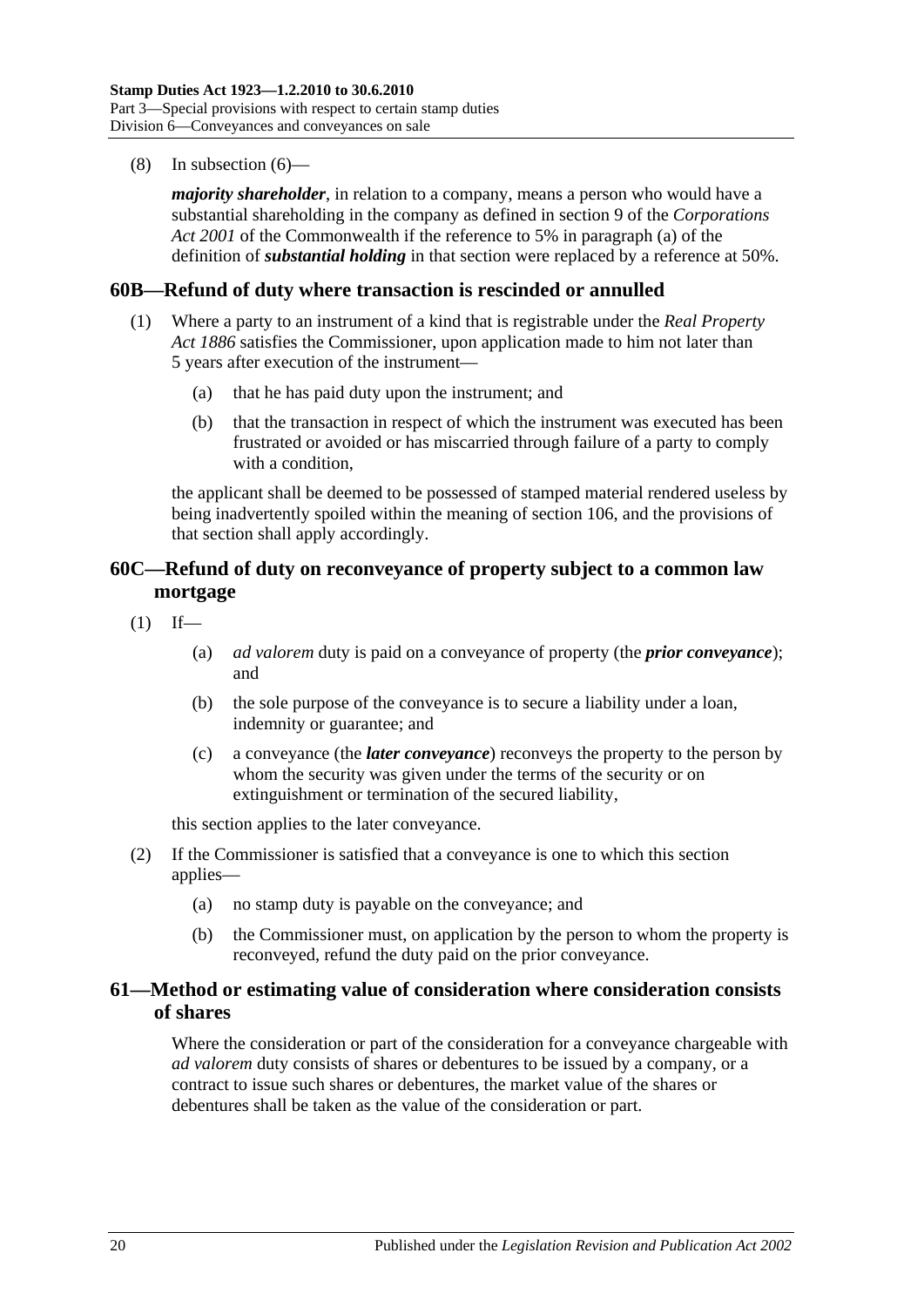## **62—Land use entitlements**

- (1) This section applies to a transaction under which a person—
	- (a) acquires a share in a company or an interest under a trust; or
	- (b) becomes entitled, as the owner of a share in a company or an interest under a trust, to the possession of land.
- (2) Subject to the following exceptions, if a person acquires a notional interest in land as a result of a transaction to which this section applies, the transaction is dutiable under this section.

#### **Exceptions—**

- 1 The acquisition of a share in a company or an interest under a trust that confers a right to occupy a dwelling is not dutiable under this section if the dwelling is part of a scheme consisting of two or more dwellings owned and administered by the company or the trustees of the trust.
- 2 The acquisition of a share in a company or an interest under a trust that confers a right to occupy a dwelling is not dutiable under this section if the dwelling is part of a retirement village scheme under the *[Retirement Villages Act](http://www.legislation.sa.gov.au/index.aspx?action=legref&type=act&legtitle=Retirement%20Villages%20Act%201987) 1987*.
- 3 A transaction exempted by the regulations from this section is not dutiable under this section.
- (3) An instrument that gives effect to, or acknowledges, evidences or records a transaction that is dutiable under this section is dutiable as a conveyance of a notional interest in the land.
- (4) The value of the notional interest acquired as a result of the transaction is determined as follows—
	- (a) if the person acquires a right to exclusive possession of land—the value of the notional interest is equivalent to the value of an unencumbered estate in fee simple in the land;
	- (b) in any other case—the value of the notional interest is a proportion of the value of an unencumbered estate in fee simple in the land reflecting the more limited extent of the possessory right.

### **64—Consideration in case of lease**

In the case of a lease for which any consideration other than the rent reserved may be paid or agreed to be paid, the amount of the other consideration shall be deemed the consideration for the conveyance on sale.

### **65—Where consideration consists of real or personal property**

Where the consideration or any part of the consideration for a conveyance on sale consists of any real or personal property other than money, the market value of the real or personal property at the date of the sale shall be taken as the value of the consideration or part of the consideration.

### **66—Where consideration is payable in instalments**

Where the consideration or any part of the consideration for a conveyance on sale consists of money payable periodically for a definite period, so that the total amount to be paid can be previously ascertained, the total amount shall be taken as the consideration or part of the consideration.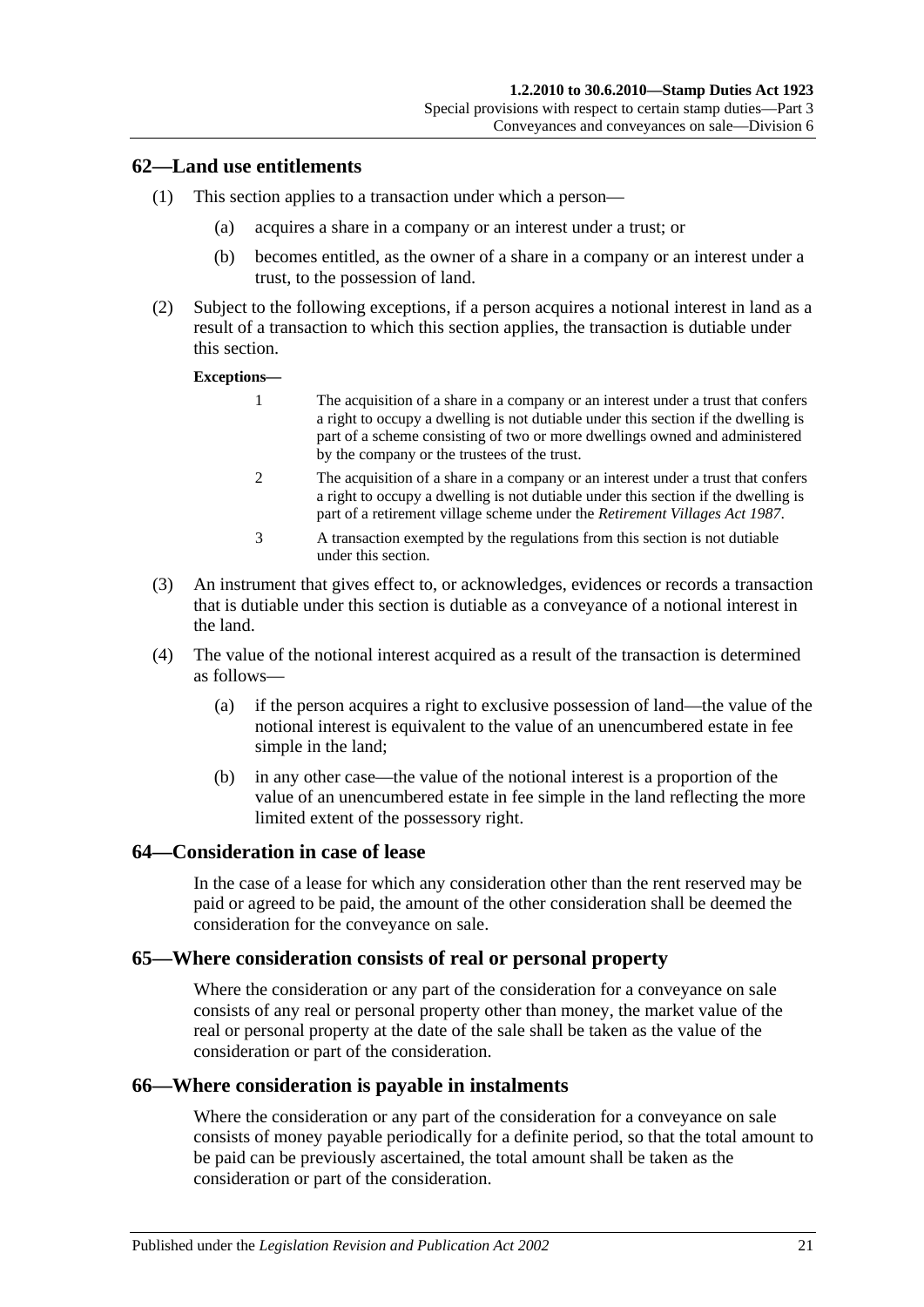# **67—Computation of duty where instruments are interrelated**

- (1) Subject to [subsection](#page-39-0) (2), this section applies to the following instruments:
	- (a) a conveyance on sale; or
	- (b) a conveyance operating as a voluntary disposition *inter vivos*; or
	- (c) an instrument chargeable with duty as if it were a conveyance (including a statement under [section](#page-65-0) 71E).
- <span id="page-39-0"></span>(2) This section does not apply to the following instruments:
	- (a) a conveyance that relates to property that is being conveyed in separate parcels to different persons by separate conveyances where the Commissioner is satisfied that no arrangement or understanding exists between the persons under which the parcels of property conveyed are to be used otherwise than separately and independently from each other;
	- (b) a conveyance of stock, implements or other chattels in a case where [section](#page-19-0) 31A applies;
	- (c) a conveyance on sale of any financial product;
	- (d) an instrument excluded from the operation of this section by the regulations.
- (3) Where two or more instruments to which this section applies—
	- (a) arise from a single contract of sale; or
	- (b) together form, or arise from, substantially one transaction or one series of transactions,

the instruments are chargeable with *ad valorem* duty calculated on the sum of the amounts by reference to which *ad valorem* duty on each of the instruments would, but for this subsection, have been calculated, and that duty will be apportioned to the various instruments as determined by the Commissioner.

- (4) Where by instruments that have been, or appear to have been, executed within 12 months of each other a person conveys property or interests in property to the same person (whether that person takes alone or with the same or different persons), it will be presumed, unless the Commissioner is satisfied to the contrary, that the instruments form one transaction or one series of transactions.
- (7) This section does not operate to reduce the duty payable on an instrument.

# **68—Duty in certain cases**

(3) Where a person, having contracted for the purchase of any property but not having obtained a conveyance, contracts to sell it to any other person and the property is in consequence conveyed immediately to the subpurchaser, the conveyance shall be chargeable with *ad valorem* duty as a conveyance for the consideration for the sale to the original purchaser and also as a conveyance for the consideration for the sale by the original purchaser to the subpurchaser, in the same manner as if the considerations were specified in separate instruments.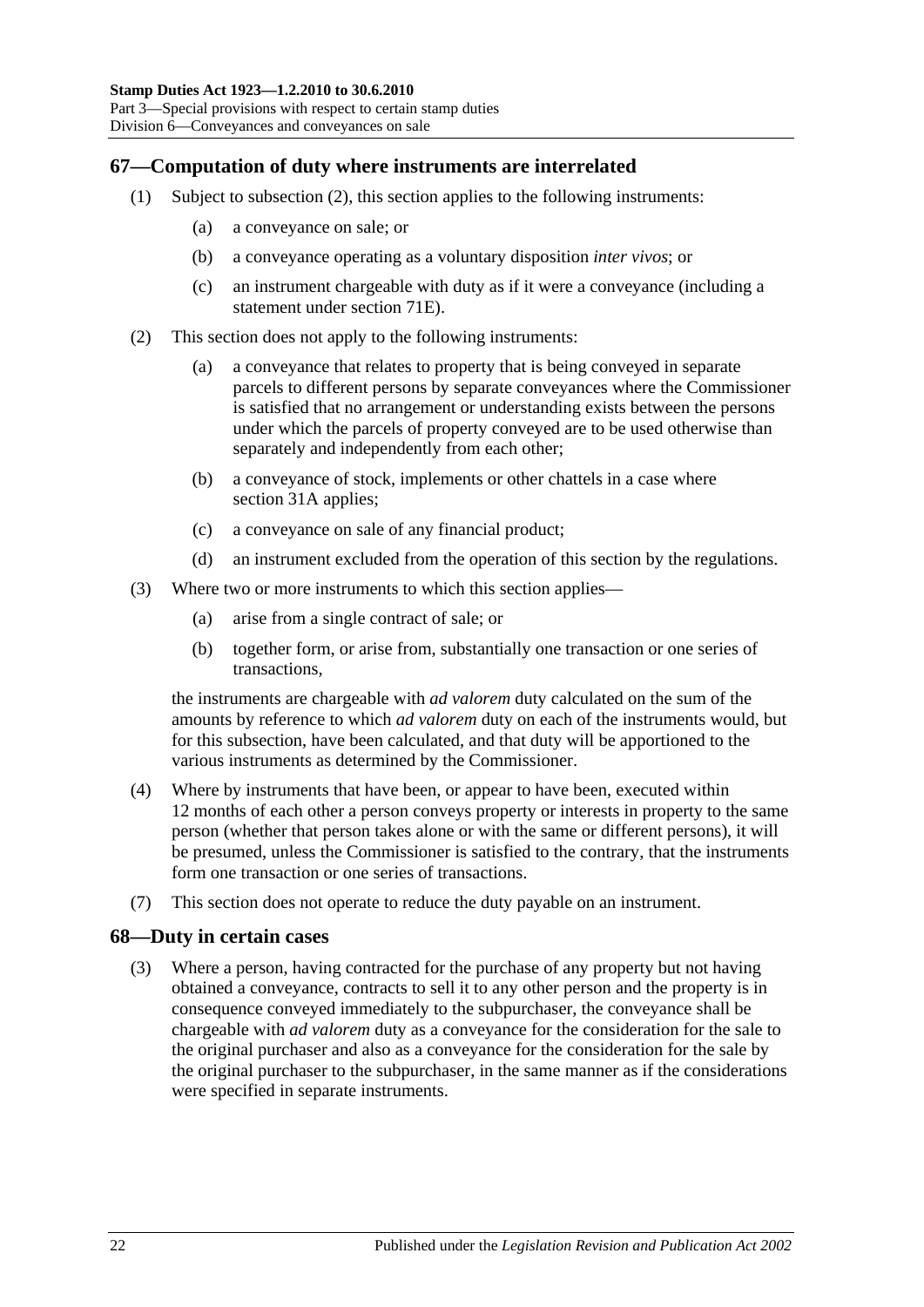- (4) Where a person, having contracted for the purchase of any property but not having obtained a conveyance, contracts to sell the whole or any part or parts thereof to any other person and the property is in consequence conveyed by the original seller to different persons in parts or parcels, the conveyance of each part or parcel shall be chargeable with *ad valorem* duty as a conveyance for the consideration for the sale to the original purchaser and also as a conveyance for the consideration for the sale by the original purchaser to the subpurchaser, in the same manner as if the considerations were specified in separate instruments. The consideration for the sale to the original purchaser in respect of each part or parcel shall, for the purposes of this subsection, be ascertained by determining the ratio which the value of the part or parcel in question bears to the value of the whole property and shall be specified in the instrument of conveyance.
- (5) Where a subpurchaser takes an actual conveyance of the interest of the person immediately selling to him, which is chargeable with *ad valorem* duty as a conveyance for the consideration moving from him and is duly stamped accordingly, any conveyance to be afterwards made to him of the same property by the original seller shall be chargeable with *ad valorem* duty as a conveyance for the consideration for the sale to the original purchaser.

# <span id="page-40-1"></span>**70—Evasion of duty**

- (1) Subject to [subsection](#page-40-0) (2), an instrument executed in order, either directly or indirectly, to avoid or evade the payment of the duty payable upon a conveyance on sale is void.
- <span id="page-40-0"></span>(2) Where a third party relying in good faith on an instrument that is void by virtue of [subsection](#page-40-1) (1) purports to acquire an interest in property subject to the instrument, the instrument shall, for the purposes of that transaction, be treated as valid, provided that it is duly stamped as a conveyance on sale.

# **71—Instruments chargeable as conveyances**

- (1) The value for the purposes of this Act of the property conveyed by any conveyance operating as a voluntary disposition *inter vivos* shall be declared in the conveyance.
- <span id="page-40-2"></span>(3) For the purposes of this Act, the following instruments shall, subject to this section, be deemed to be conveyances operating as voluntary dispositions *inter vivos*:
	- (a) an instrument to which [subsection](#page-41-0) (4) applies effecting or acknowledging, evidencing or recording, any of the following transactions:
		- (i) a transfer of property to a person who takes as trustee; or
		- (ii) a declaration of trust; or
		- (iii) the creation of an interest in property subject to a trust; or
		- (iv) a transfer of an interest in property subject to a trust; or
		- (v) the surrender or renunciation of an interest in property subject to a trust; or
		- (vi) the redemption, cancellation or extinguishment of an interest in property subject to a trust,

whether or not any consideration is given for the transaction; or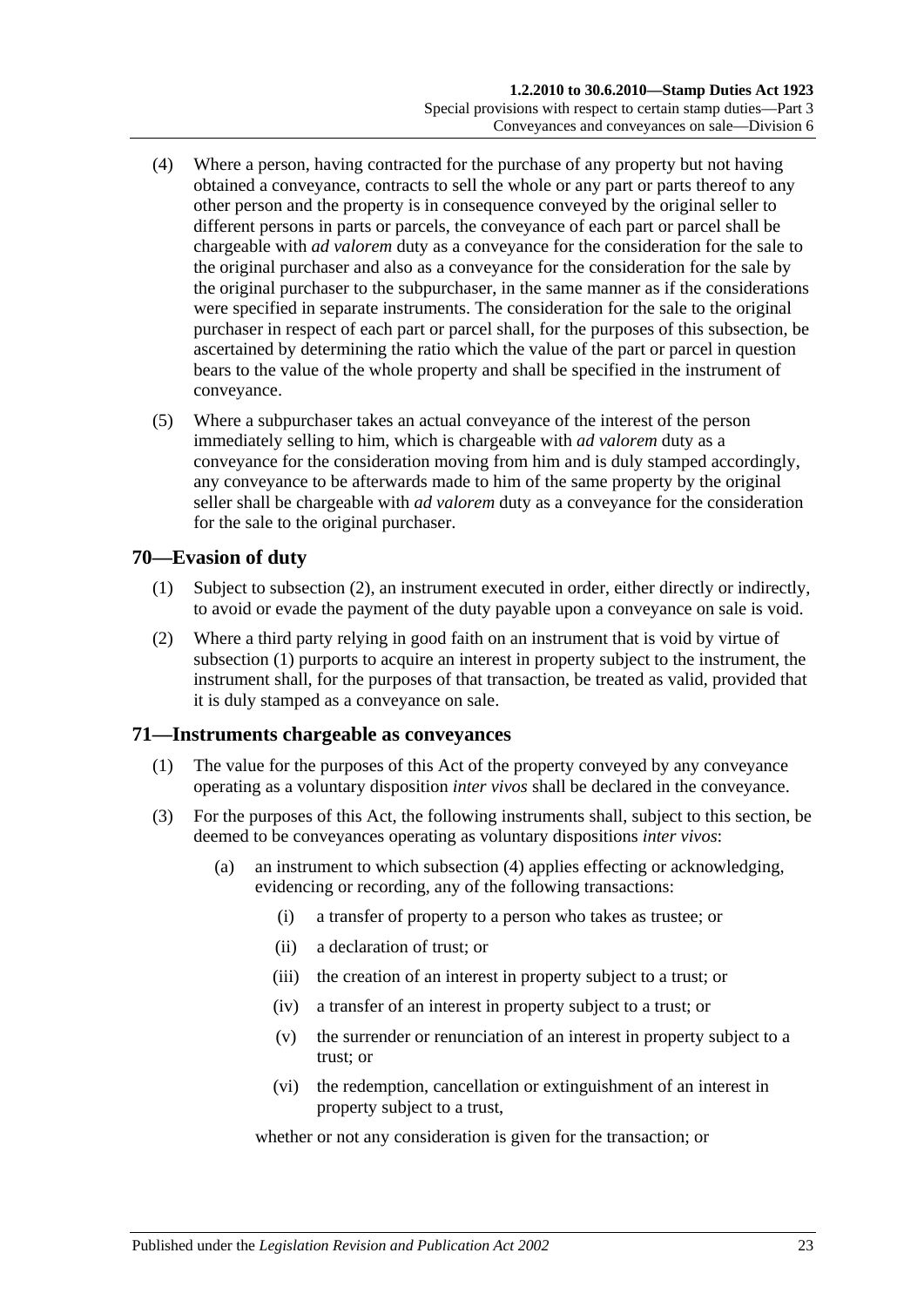- (b) an instrument to which [paragraph](#page-40-2) (a) does not apply, being a conveyance that is not chargeable with duty as a conveyance on sale.
- <span id="page-41-0"></span>(4) This subsection applies to any instrument that relates to land, a financial product or a unit under a unit trust scheme, or an interest in land, a financial product or a unit under a unit trust scheme.
- (4a) A reference in [subsection](#page-41-0) (4) to a unit trust scheme does not include—
	- (a) an arrangement under the constitution of a registered managed investment scheme; or
	- (b) an approved deposit fund or a pooled superannuation trust within the meaning of the *Superannuation Industry (Supervision) Act 1993* (Cwlth).
- <span id="page-41-1"></span>(4b) For the purposes of this Act (other than [Part 4\)](#page-78-0)—
	- (a) property is taken to be held beneficially by a unit trust scheme if it is held by the trustees of the scheme in trust for the unitholders; and
	- (b) the holder of a unit in a unit trust scheme that is taken under [paragraph](#page-41-1) (a) to hold property beneficially is taken to have a beneficial interest in that property; and
	- (c) the transfer, creation, surrender, renunciation, redemption, cancellation or extinguishment of a unit in a unit trust scheme that is taken under [paragraph](#page-41-1) (a) to hold property beneficially is taken to be a transfer, creation, surrender, renunciation, redemption, cancellation or extinguishment (as appropriate) of a beneficial interest in that property.
- <span id="page-41-3"></span><span id="page-41-2"></span>(5) Subject to [subsection](#page-43-0) (6), an instrument effecting or acknowledging, evidencing or recording, any of the following transactions shall be deemed not to be a conveyance operating as a voluntary disposition *inter vivos*:
	- (b) a transfer *in specie* of property of a company in liquidation made by the liquidator to a shareholder of the company;
	- (c) a transfer of any financial product issued by a public company to a person who takes as trustee, where—
		- (i) the beneficial interest in the property is, upon the transfer, vested in the transferor; and
		- (ii) the transfer is not in pursuance of a sale;
	- (d) a transfer of property for the purpose of effectuating the retirement of a trustee or the appointment of a new trustee, where the Commissioner is satisfied that the transfer is not part of a scheme for conferring a benefit, in relation to the trust property, upon the new trustee or any other person, whether as a beneficiary or otherwise, to the detriment of the beneficial interest of any person;
	- (da) a transfer of property subject to a registered managed investment scheme if the transfer is—
		- (i) from the responsible entity of the scheme to a person as primary custodian for the responsible entity; or
		- (ii) from a person as primary custodian for the responsible entity of the scheme to the responsible entity;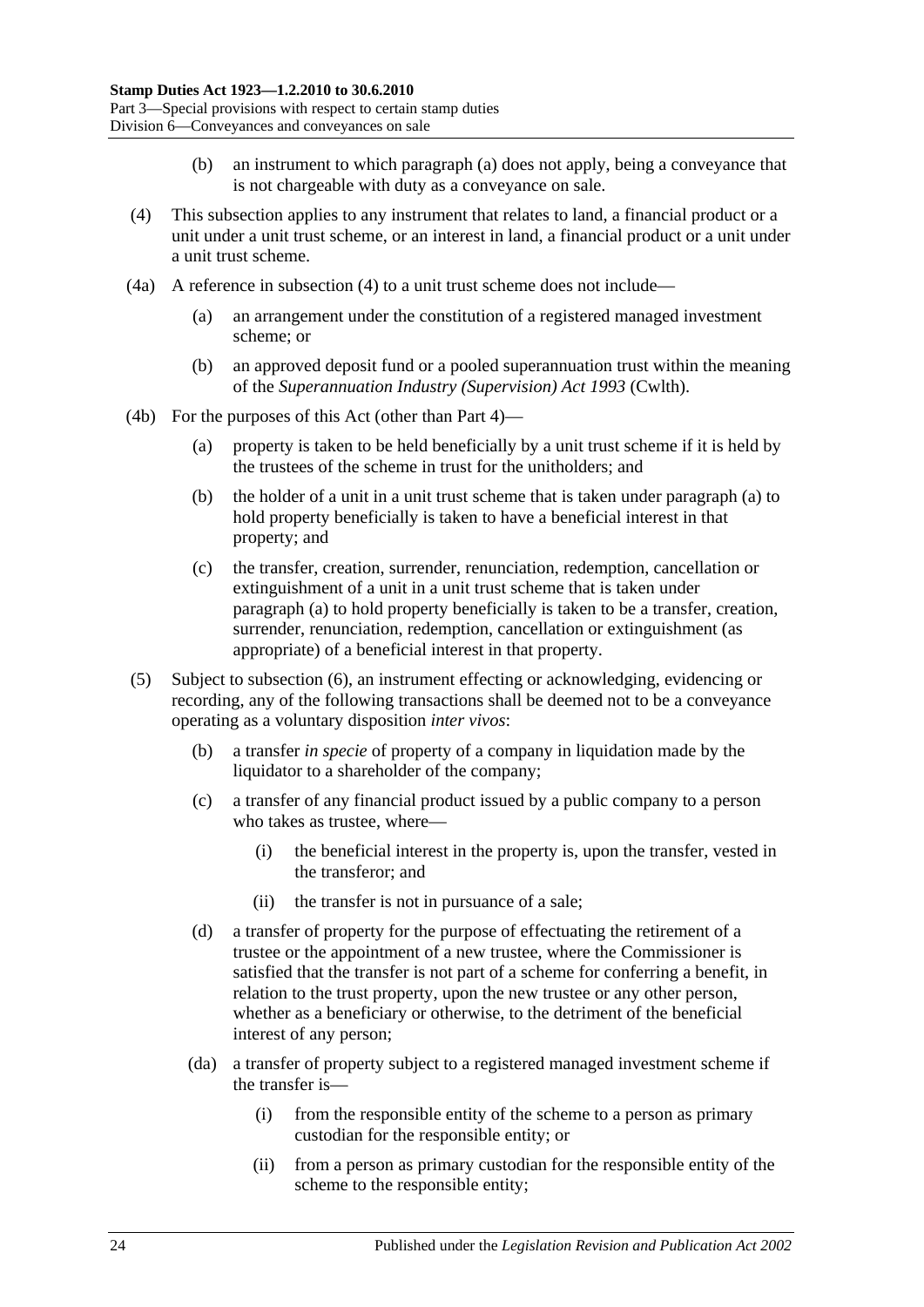#### **Exception to paragraph (da)—**

Paragraph (da) does not apply to a transfer of property that is part of an arrangement under which—

- (a) the property ceases to be subject to the scheme; or
- (b) the persons who are members of the scheme do not have the same interest in the property after the property is transferred as they had immediately before the arrangement was entered into.
- <span id="page-42-0"></span>(e) a transfer of property by a trustee to a person who has a beneficial interest in the property in the following circumstances:
	- (i) the person has a beneficial interest in the property (other than a potential beneficial interest) by virtue of an instrument that is duly stamped; and
	- (ii) the property was acquired for the trust, or became subject to the trust—
		- (A) by virtue of an instrument duly stamped with *ad valorem* duty; or
		- (B) as a result of a transaction to which section 71E applies in relation to which a statement under that section has been lodged and *ad valorem* duty paid; or
		- (C) under 1 of the other paragraphs of this subsection (except [paragraph](#page-41-2) (d)); and
	- (iii) if the trust is a discretionary trust (other than a superannuation fund or a unit trust)—the person acquired the beneficial interest by virtue of a duly stamped instrument that is separate from the instrument under which he or she became an object of the trust;

#### **Exception to paragraph (e)—**

If v<sub>1</sub>exceeds [v<sub>2</sub>- v<sub>3</sub>], then the instrument is liable to *ad valorem* duty as if it were a transfer of property with a value equivalent to the excess. In this exception—

 $v_1$  is the net value of the property transferred;

 $v_2$  is the value of the beneficiary's interest in the trust immediately before the transfer takes effect;

 $v_3$  is the value of the beneficiary's interest in the trust immediately after the transfer takes effect.

- (f) a transfer to a natural person who is an object of a discretionary trust of property or a beneficial interest in property subject to the discretionary trust, where—
	- (i) the discretionary trust was created by an instrument that is duly stamped; and
	- (ii) the Commissioner is satisfied that the discretionary trust was created wholly or principally for the benefit of that person or a family group of which that person is a member;
- (g) a transfer of a potential beneficial interest in property subject to a discretionary trust, where—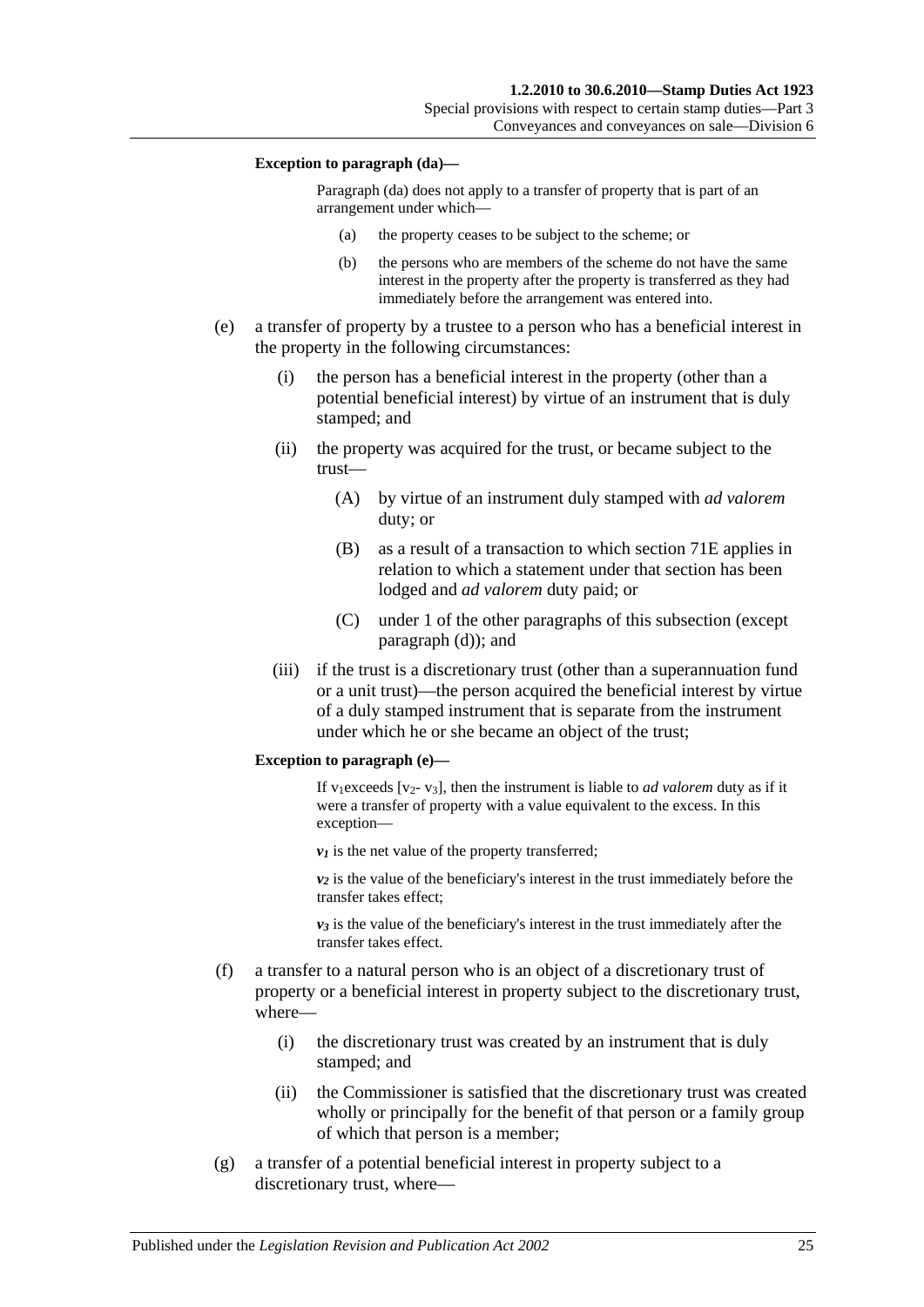- (i) the discretionary trust was created by an instrument that is duly stamped wholly or principally for the benefit of a family group; and
- (ii) the transfer is made by one member of the family group to another member of the family group, or by a member of the family group by way of surrender or renunciation of the potential beneficial interest and another member of the family group is to continue as an object or beneficiary under the trust;
- (h) a transfer to or by a person in his capacity as the personal representative of a deceased person or the trustee of the estate of a deceased person, being a transfer made in pursuance of the provisions of the will of the deceased person or the laws of intestacy and not being a transfer in pursuance of a sale;
- (i) any variation of the terms of a trust, where the trust was created by an instrument that is duly stamped and the variation does not involve the creation or variation of any beneficial interest in property subject to the trust;
- (ia) a transaction under which there is a *pro rata* increase or diminution of the number of units held by the unitholders in a unit trust so that each unitholder's holding, expressed as a proportion of the aggregate number of units, remains unaffected by the transaction;
- (j) a voluntary disposition of property that is wholly for charitable or religious purposes;
- (k) a transfer of a prescribed class.
- <span id="page-43-0"></span>(6) [Subsection](#page-41-3) (5) does not apply in relation to a transfer of property or a beneficial interest in property to a person who has, prior to the transfer, a beneficial interest in the property but who takes the property or interest transferred to him as trustee under a further trust.
- (7) The following provisions apply for the purposes of [subsection](#page-42-0)  $(5)(e)$  (including the exception to [paragraph](#page-42-0) (e)):
	- (a) the net value of property is calculated by subtracting from its unencumbered value the amount of any liability subject to which the property is transferred (other than a liability that is to be discharged after the transfer takes effect by the trustee or for some other reason is not finally assumed by the transferee);
	- (b) in calculating the value of a beneficiary's interest in a trust, all assets and liabilities of the trust are to be taken into account;
	- (c) a member of a superannuation fund is to be taken to have a beneficial interest in the property of the fund equivalent to the amount to which the member would be entitled on transfer of membership to another fund;
	- $(d)$  if—
		- (i) property of a trust consisting of land is divided by community plan under the *[Community Titles Act](http://www.legislation.sa.gov.au/index.aspx?action=legref&type=act&legtitle=Community%20Titles%20Act%201996) 1996* (including by strata plan under that Act); and
		- (ii) land subject to the division is subsequently transferred to a beneficiary of the trust; and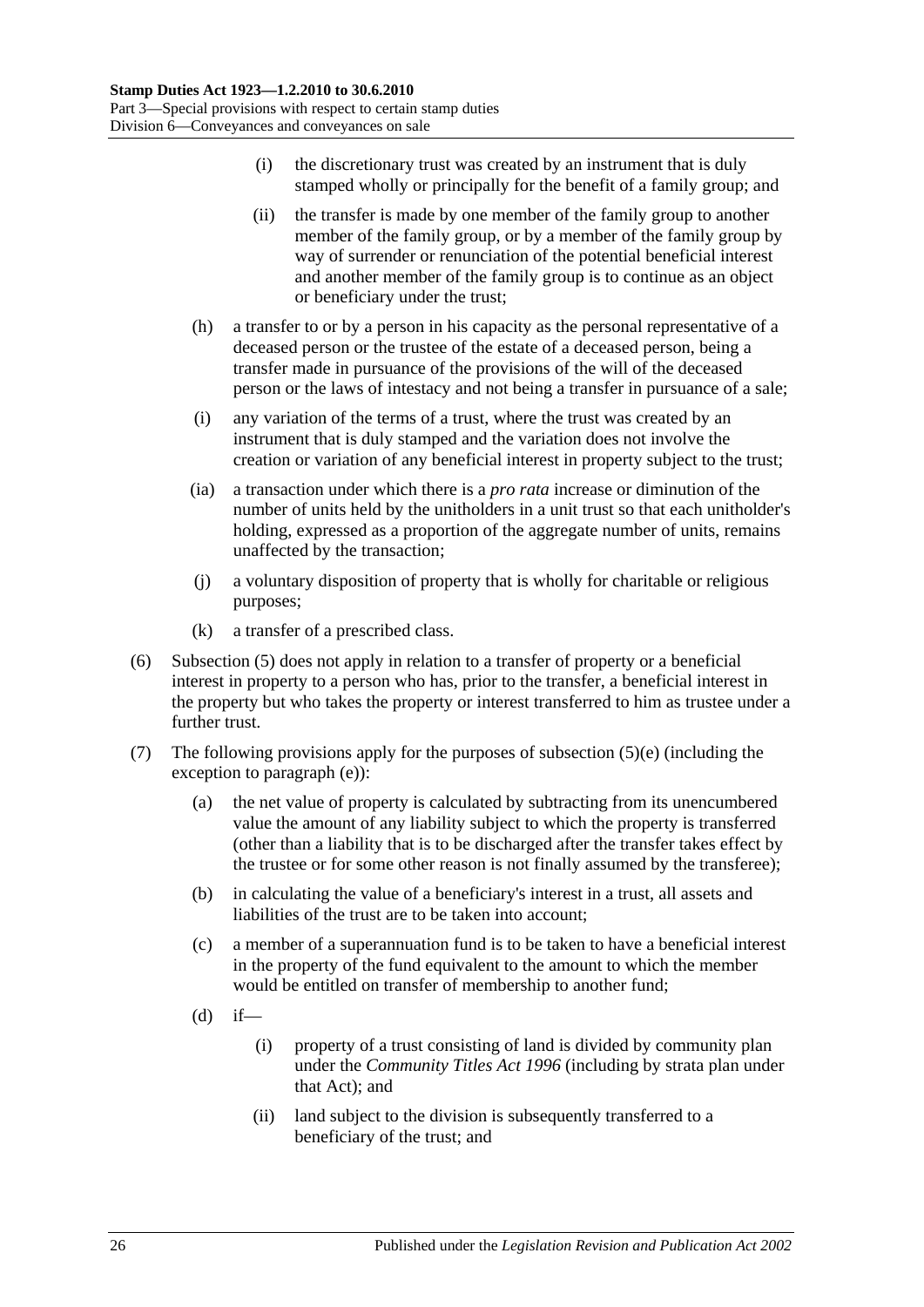(iii) the Commissioner is satisfied that the land the subject of the transfer was transferred to the beneficiary pursuant to the trust and is identifiable as property in which the beneficiary had a fixed beneficial interest contingent on, and arising from, the division,

the transfer will be taken to have been a transfer to the beneficiary of property in which the beneficiary had a beneficial interest.

- (8) A conveyance operating as a voluntary disposition *inter vivos* that transfers a potential beneficial interest in, or in relation to, property subject to a discretionary trust shall, subject to this Act, be chargeable with duty as if it transferred the beneficial interest in the property that the transferee would have if the discretion under the discretionary trust were so exercised as to confer upon him the greatest benefit in relation to that property that can be conferred upon him under the discretionary trust.
- (9) An instrument that acknowledges, evidences or records a transaction of a kind referred to in [subsection](#page-40-2) (3)(a) (not being a copy within the meaning of [section](#page-14-0) 19A that is duly stamped) shall, for the purposes of this Act, be deemed to have effected the transaction and to have been executed by the parties to the transaction at the same time as the transaction took place.
- (10) For the purposes of this Act, in determining the value of property transferred by a conveyance operating as a voluntary disposition *inter vivos*, no regard shall be had to the fact that the person to whom the property is transferred takes or is to hold the property subject to a trust or has a beneficial interest in the property.
- <span id="page-44-1"></span>(11) Notwithstanding any other provisions of this Act but subject to [subsection](#page-44-0) (11a), the rate of duty chargeable in respect of a conveyance operating as a voluntary disposition *inter vivos* of a financial product shall, if that conveyance is made in pursuance of sale, be the rate fixed by [Schedule 2](#page-96-0) in respect of a conveyance or transfer on sale of a financial product.
- <span id="page-44-0"></span>(11a) [Subsection](#page-44-1) (11) does not apply in relation to a statement under [Part 4.](#page-78-0)
- <span id="page-44-2"></span>(12) Where an instrument of a kind referred to in [subsection](#page-40-2) (3)(a) is duly stamped under this Act, the Commissioner shall, upon application and production of that instrument, stamp any other instrument of a kind referred to in [subsection](#page-40-2) (3)(a) that he is satisfied relates to the same transaction with a particular stamp denoting that it is duly stamped.
- (13) Without limiting the generality of [subsection](#page-44-2) (12), where an instrument that is duly stamped transfers or creates, or acknowledges, evidences or records, the transfer or creation of any property or interest in property and the person to or in whom the property or interest in property is transferred or vested takes the property or interest in property as trustee, the Commissioner shall, upon application and production of that instrument, stamp any declaration of trust or other instrument that acknowledges, evidences or records the fact that the person took the property or interest in property as trustee with a particular stamp denoting that it is duly stamped.
- (14) Notwithstanding any other provisions of this Act, where—
	- (a) property has been transferred to a person who took as trustee; and
	- (b) that property is subsequently transferred back to the transferor; and
	- (c) the Commissioner is satisfied that no person other than the transferor under the first transfer has had a beneficial interest in the property during the period elapsing between the transfers,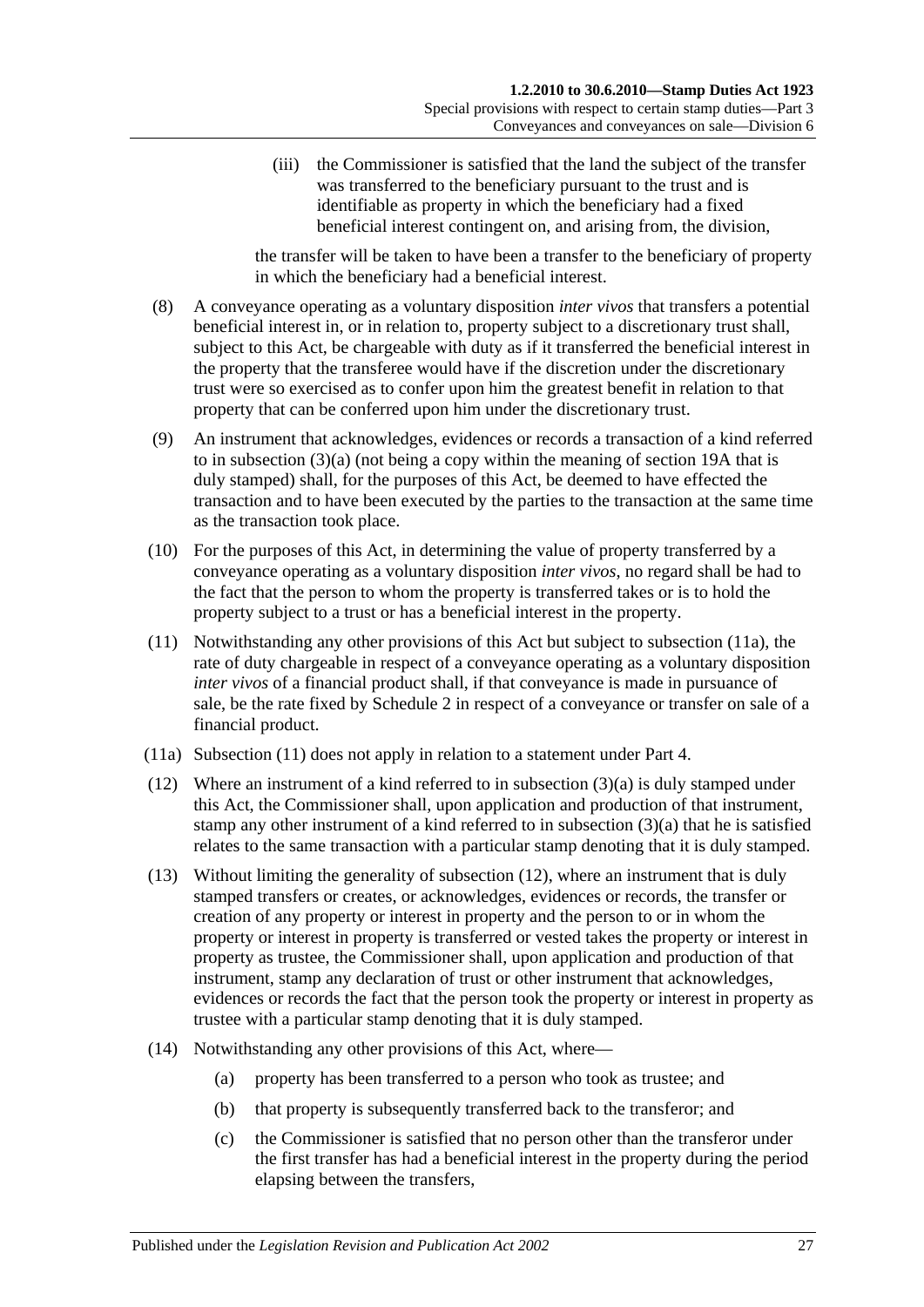the Commissioner shall, if *ad valorem* duty was paid in respect of the first transfer, upon application, refund to the person who paid that duty the amount of the duty.

<span id="page-45-0"></span>(15) In this section—

*family group* means a group of persons connected by an unbroken series of relationships of consanguinity or affinity;

*primary custodian* for the responsible entity of a registered managed investment scheme means the person that has been appointed under section 601FB(2) of the *Corporations Act 2001* of the Commonwealth to hold property for the scheme as agent for the responsible entity (but does not include a person who is taken under section 601FB(3) of the *Corporations Act 2001* of the Commonwealth to be an agent appointed by the responsible entity to do something for the purposes of subsection (2) of that section);

*public company* means a public company within the meaning of the *Corporations Act 2001* of the Commonwealth;

*registered managed investment scheme* means a managed investment scheme registered under Chapter 5C of the *Corporations Act 2001* of the Commonwealth;

*responsible entity* for a registered managed investment scheme means the responsible entity for the scheme under the *Corporations Act 2001* of the Commonwealth;

*superannuation fund* means a fund that is, under section 45 of the *Superannuation Industry (Supervision) Act 1993* of the Commonwealth, a complying superannuation fund for the purposes of the *Income Tax Assessment Act 1936* or the *Income Tax Assessment Act 1997* of the Commonwealth;

*trust* includes an implied trust or a discretionary trust;

*trustee* includes—

- (a) a trustee under an implied trust; or
- (b) a person who holds property subject to a discretionary trust;

*unit trust* means a trust giving effect to a unit trust scheme.

# **71AA—Instruments disclaiming etc an interest in the estate of a deceased person**

- (1) This section applies to an instrument under which a person who is, or may be, entitled to share in the distribution of the estate of a deceased person—
	- (a) disclaims an interest in the estate; or
	- (b) assigns or transfers an interest in the estate to another.
- (2) An instrument to which this section applies is taken to be a conveyance of property operating as a voluntary disposition *inter vivos* (whether or not consideration is given for the transaction).
- (3) For the purpose of calculating *ad valorem* duty payable on an instrument to which this section applies, the value of the interest subject to the conveyance is to be determined as if the estate had been distributed and the interest were an interest in possession.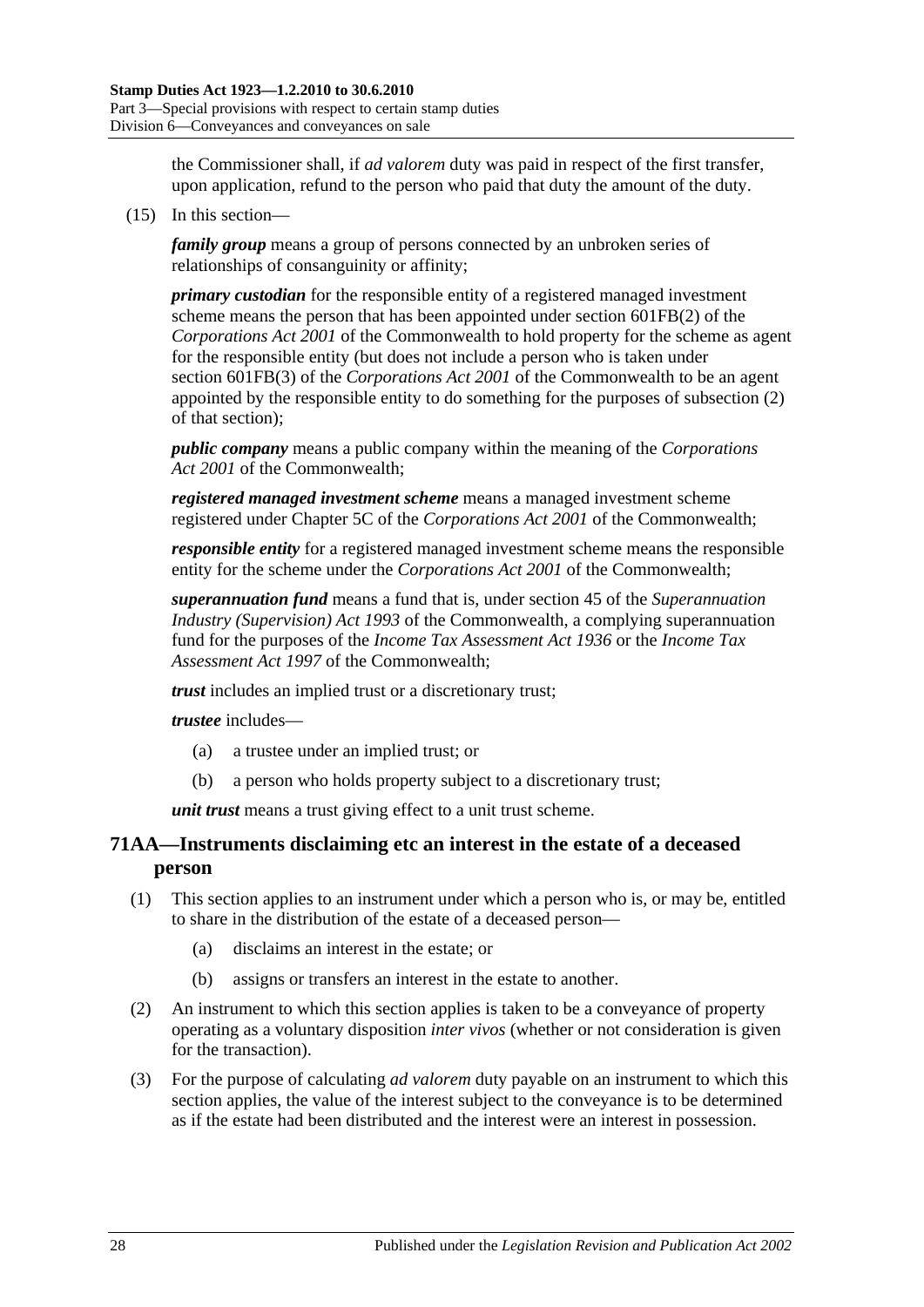# **71A—Provision where trust property distributed** *in specie*

If any will or any instrument by which any trust is declared contains a direction to convert any property into money and to pay the proceeds to any beneficiary and, instead of converting the property into money the executor, administrator or trustee, as the case may be, conveys the property *in specie* to the beneficiary, the conveyance shall not be chargeable with duty as a conveyance on sale or as a conveyance operating as a voluntary disposition *inter vivos* if, in the case of a trust other than a trust declared by a will, the beneficiary is beneficiary by virtue of an instrument that is duly stamped.

# **71B—Partition or division of property**

- (1) Where upon the partition or division of any property any consideration exceeding in amount or value two hundred dollars is paid or given, or agreed to be paid or given, for equality, the instrument by which the partition or division is effected shall be charged with duty as if it were a conveyance on sale and that consideration were equal to the value of the property.
- (2) If the consideration for equality is (in amount or value) two hundred dollars or less, the instrument by which the partition or division is effected is entirely exempt from duty.
- (4) This section applies only in relation to a conveyance for the partition or division of property between members of a family group.
- (5) In this section—

*family group* has the meaning assigned to that expression by [section](#page-45-0) 71(15).

# **71C—Concessional rates of duty in respect of purchase of first home etc**

- <span id="page-46-2"></span><span id="page-46-1"></span><span id="page-46-0"></span>(1) Where upon an application made on or after 9 August, 1989, in a manner and form determined by the Commissioner and supported by such evidence as he may require the Commissioner is satisfied—
	- (a) that the applicant or applicants—
		- (i) are natural persons; and
		- (ii) on or after the fifteenth day of September, 1979, entered into a contract for the purchase of a relevant interest in land or for the purchase of shares in a company that confer a right to occupy land of the company; and
		- (iii) are the sole purchasers of the land or the shares; and
		- $(iv)$ 
			- (A) have entered into a contract for the construction of a dwelling house on the land and intend to occupy the dwelling house as their principal place of residence within 12 months of completion of construction; or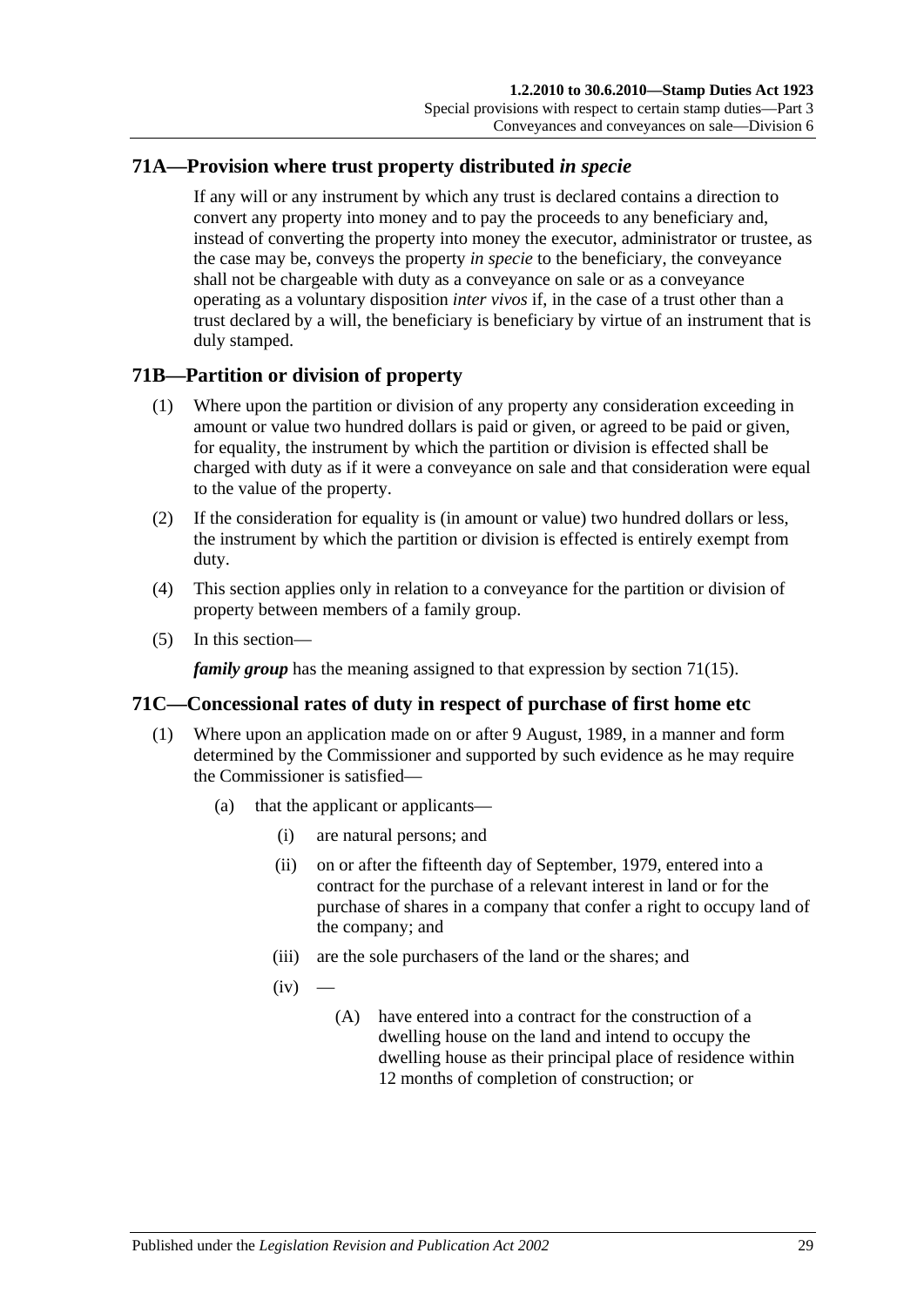- (B) where there is presently a dwelling house on the land—were occupying that dwelling house as their principal place of residence at the date of the conveyance, or intend to so occupy the dwelling house within 12 months of the date of the conveyance; and
- (ab) where the relevant contract is entered into on or after 1 September 1992—that the amount by reference to which duty would, apart from this section, be calculated does not exceed the prescribed maximum; and
- (b) that no party to the application has previously—
	- (i) occupied a dwellinghouse (except as a minor) either in the State or elsewhere in pursuance of a relevant interest of that party in the dwellinghouse (other than an interest arising under an agreement with the South Australian Housing Trust relating to the purchase of the dwelling house to which the application relates) or any interest of that party in shares conferring a right to occupy the dwellinghouse; or
	- (ii) received the benefit of this section,

<span id="page-47-0"></span>this section applies to a conveyance under which the land or shares are conveyed to the purchaser or purchasers.

- (1a) [Subsection](#page-47-0) (1)(b)(ii) does not apply to an applicant who is the occupier of a Housing Trust home and who is purchasing the home under an agreement with the South Australian Housing Trust if the Commissioner is satisfied—
	- (a) that the conveyance to which the application relates arises from that agreement; and
	- (b) that the applicant previously received the benefit of this section only in relation to another conveyance arising from the same agreement.
- (1b) If the Commissioner is satisfied on an application under this section—
	- (a) that the conveyance relates to a genuine farm; and
	- (b) that the conveyance would be one to which this section applies if it related only to the relevant component of the genuine farm,

this section applies to a notional conveyance of the relevant component of the genuine farm.

- (2) The duty payable upon a conveyance or notional conveyance to which this section applies will, if it gives effect to a relevant contract entered into before 27 May 2004, be as follows:
	- (a) where the amount by reference to which the duty would, apart from this section, be calculated does not exceed the prescribed amount—no duty will be payable; or
	- (b) where the amount by reference to which the duty would, apart from this section, be calculated exceeds the prescribed amount—
		- (i) where the relevant contract was entered into before 1 September 1992—the duty payable will be the amount payable apart from this section less \$2 130;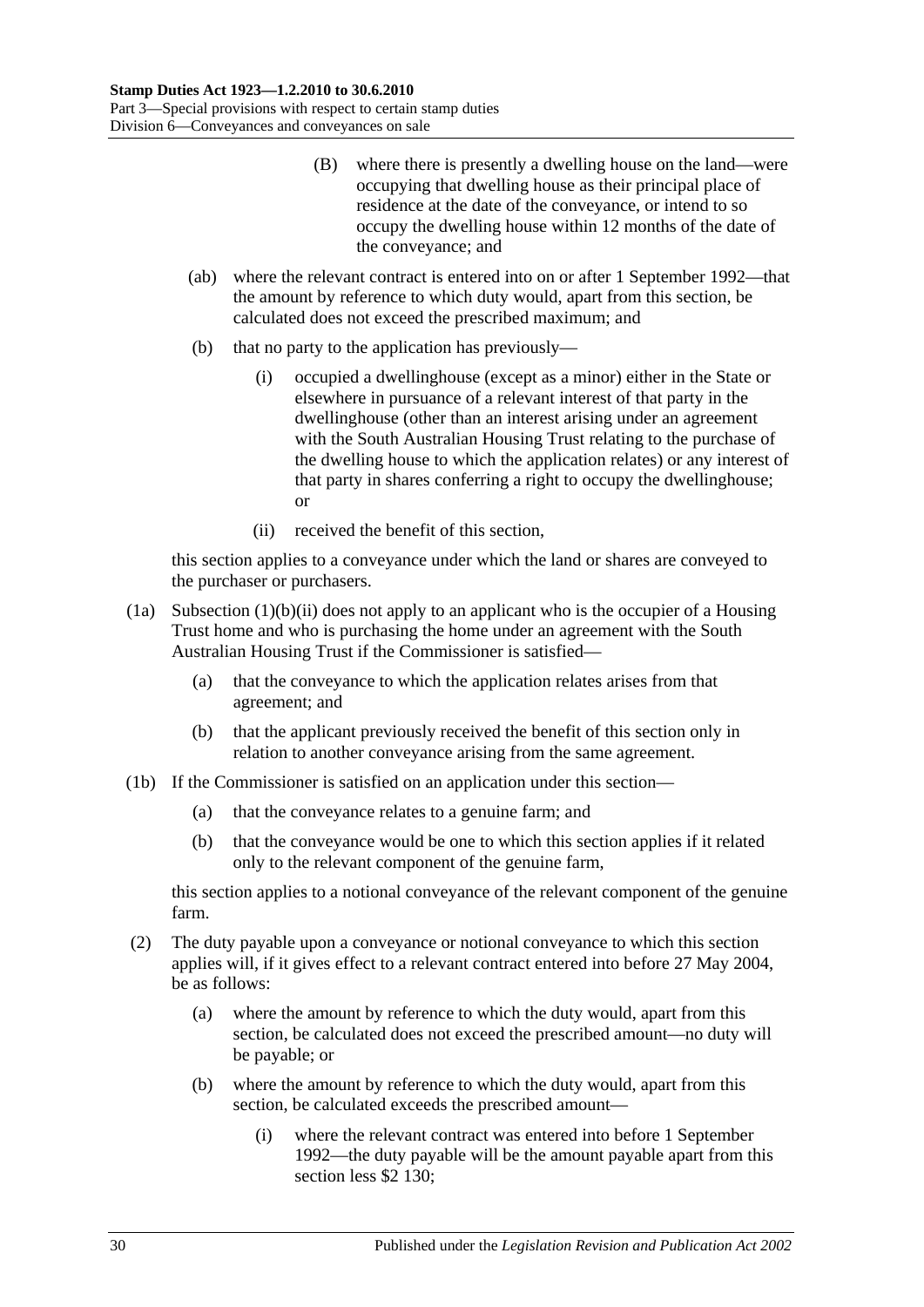(ii) where the relevant contract is entered into on or after 1 September 1992—the duty payable will be an amount calculated in accordance with the following formula:

$$
A = B - \left(C - D \frac{(E - F)}{1000}\right)
$$

where

*A* is the amount of duty payable

*B* is the amount of duty payable apart from this section

*C* is—

where the relevant contract is entered into during the period commencing on 1 February 1997 and ending on 31 January 1998—\$2 830;

in any other case—\$2 130

 $\overline{D}$  is—

where the relevant contract is entered into during the period commencing on 1 February 1997 and ending on 31 January 1998—56;

in any other case—42

*E* is the amount by reference to which duty would, apart from this section, be calculated (any fractional part of \$1 000 being rounded up to the next multiple of \$1 000)

*F* is the prescribed amount.

- <span id="page-48-1"></span><span id="page-48-0"></span>(3) The duty payable upon a conveyance or notional conveyance to which this section applies will, if it gives effect to a relevant contract entered into on or after 27 May 2004, be as follows:
	- (a) where the amount by reference to which the duty would, apart from this section, be calculated (the *property value*) does not exceed \$80 000—no duty will be payable;
	- (b) where the property value exceeds \$80 000 but does not exceed \$100 000—the duty payable is the relevant percentage of the duty that would, apart from this section, be payable;

In [paragraph](#page-48-0) (b), the *relevant percentage* is a percentage in a range beginning at 2.5% for a property value of \$81 000, increasing in steps of 2.5% for each additional \$1 000 of property value, and ending at 50% for a property value of \$100 000.

(c) where the property value exceeds \$100 000 but does not exceed \$150 000—the duty payable will be 50% of the duty that would, apart from this section, be payable;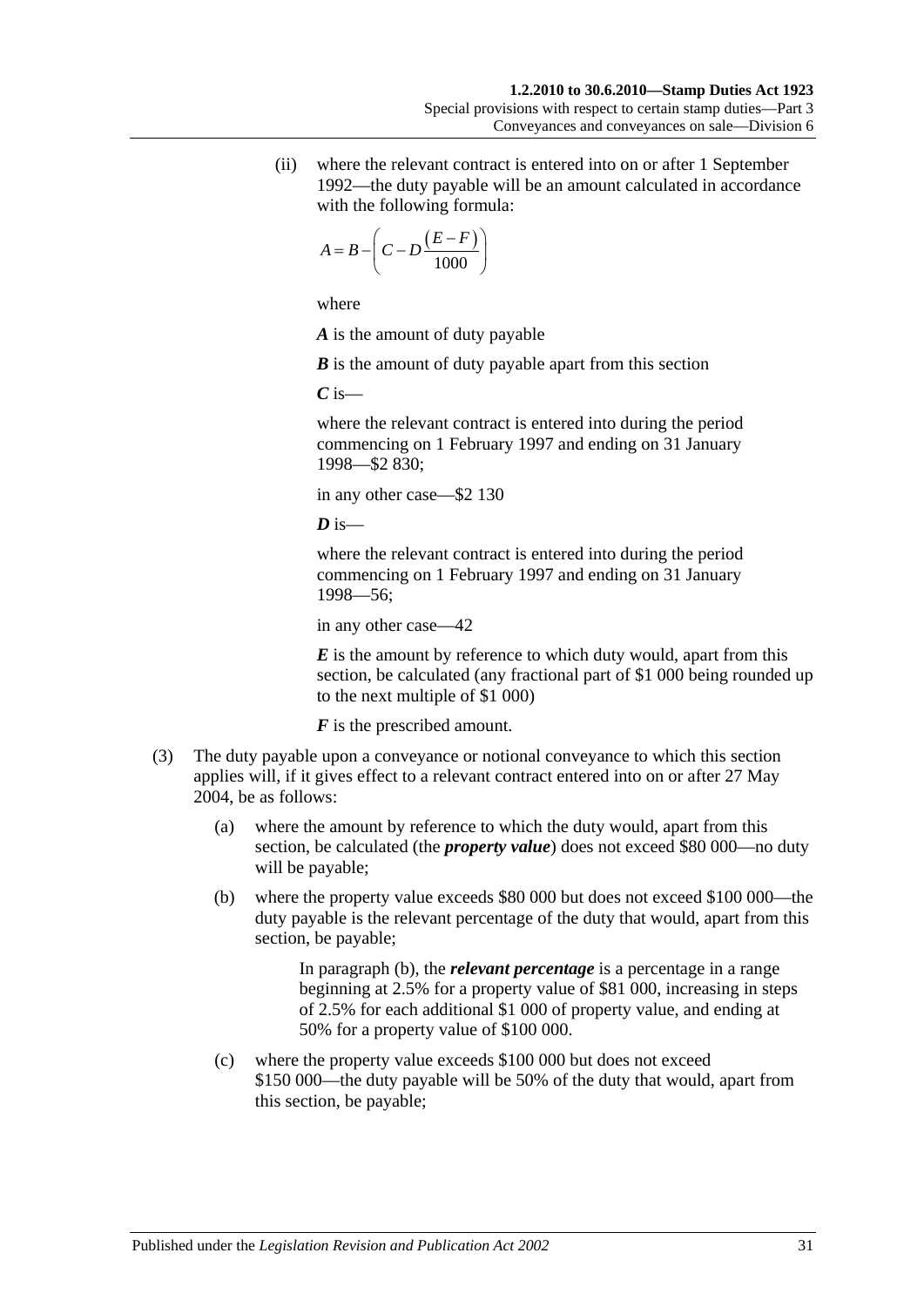- (d) the maximum concession under this subsection (\$2 415) is reached at a property value of \$150 000 and where the property value exceeds \$150 000 but does not exceed \$250 000 the amount of duty payable is the amount that would, apart from this section, be payable less a concession calculated by reducing the maximum concession by \$24 for each additional \$1 000 by which the property value exceeds \$150 000;
- (e) where the property value exceeds \$250 000—no concession applies.
- (3a) For the purposes of [subsection](#page-48-1) (3), property values are to be expressed to the nearest multiple of \$1 000 and if a property value lies exactly at the mid point between 2 multiples of \$1 000, the property value is to be rounded down to the lower of those multiples.
- (4) Where the Commissioner is satisfied by such evidence as the Commissioner may require that—
	- (a) a person or persons who have paid stamp duty on a conveyance would have been entitled to the benefit of this section in respect of the conveyance if when it was submitted for stamping the requirements of [subsection](#page-46-0)  $(1)(a)(iv)$ had been satisfied; and
	- (b) the person or persons occupied, as their principal place of residence, a dwelling house constructed subsequent to the conveyance, on the land comprised in the conveyance, or under rights conferred by shares comprised in the conveyance, within 2 years of the date of the conveyance,

the Commissioner must refund to that person or those persons any duty in excess of the amount that would have been payable if the conveyance had been stamped under this section.

- (5) Where, on the conveyance of a genuine farm, the amount by reference to which duty would, apart from this section, be calculated exceeds the prescribed maximum, the duty payable on the conveyance is calculated as follows:
	- (a) first, calculate the duty on the conveyance apart from this section;
	- (b) then, subtract from this amount the duty that would be payable apart from this section on a notional conveyance of the relevant component of the farm;
	- (c) finally, add to this amount the duty calculated on the notional conveyance in accordance with this section.
- (6) In this section—

*dwelling house* does not include residential premises that form part of industrial or commercial premises;

*genuine farm* means land as to which the Commissioner is satisfied—

- (a) the land is to be used for primary production by the person seeking the benefit of this section; and
- (b) the land is, by itself, or in conjunction with other land owned by that person, capable of supporting economically viable primary production operations;

*Housing Trust home* means residential premises owned by the South Australian Housing Trust;

*perpetual lease* means a perpetual lease under the *[Crown Lands Act](http://www.legislation.sa.gov.au/index.aspx?action=legref&type=act&legtitle=Crown%20Lands%20Act%201929) 1929*;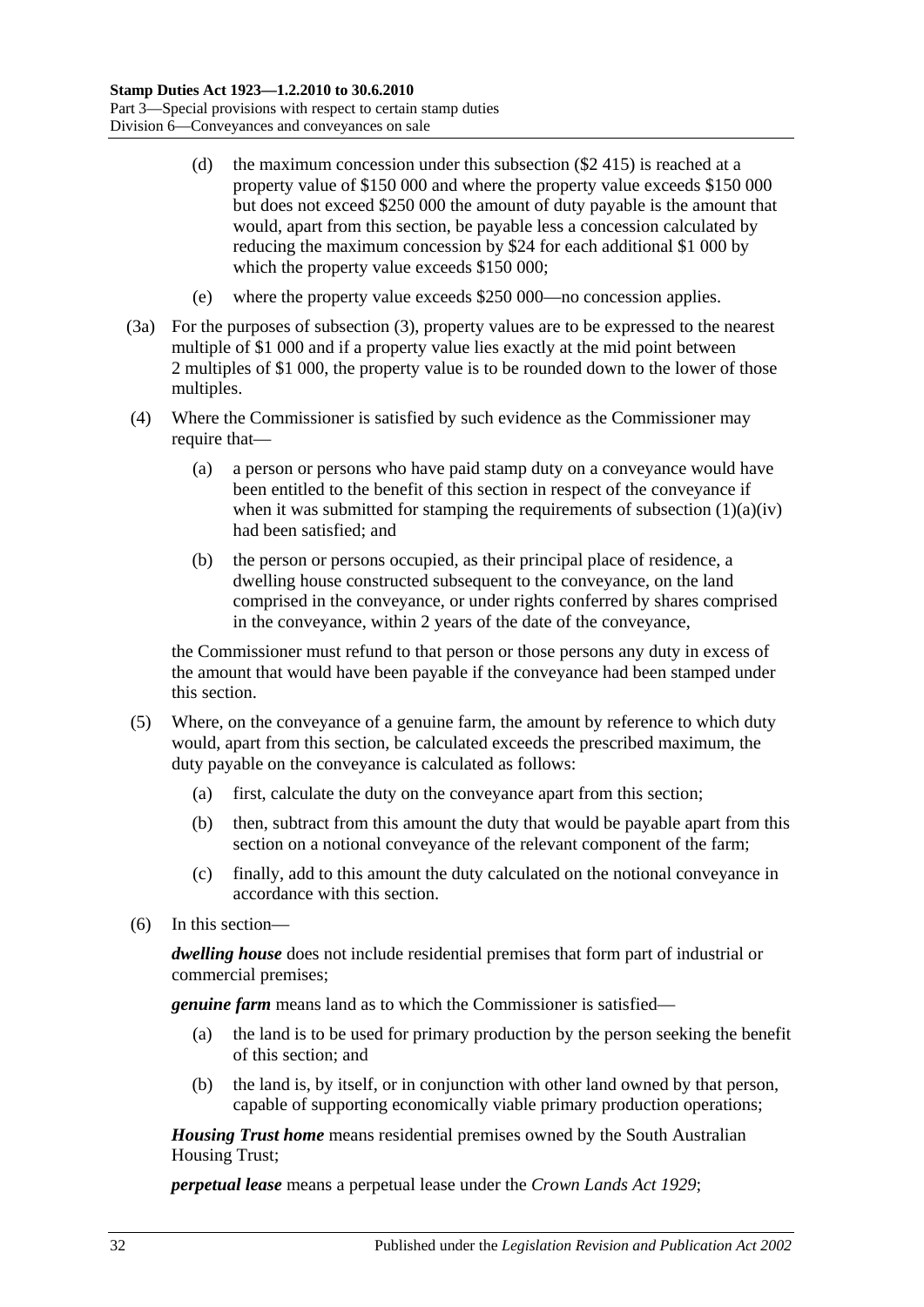#### *prescribed amount* means—

- (a) where the relevant contract is entered into during the period commencing on 1 February 1997 and ending on 31 January 1998—\$100 000;
- (b) in any other case—\$80 000;

*prescribed maximum* means—

- (a) where the relevant contract is entered into during the period commencing on 1 February 1997 and ending on 31 January 1998—\$150 000;
- (b) in any other case—\$130 000;

*relevant component* of a genuine farm means the part of the farm constituted by the dwelling house and its curtilage, or the part of the land that is to constitute the site and curtilage of a dwelling house that is to be constructed;

*relevant contract* means the contract relied on by an applicant under this section to satisfy the requirements of [subsection](#page-46-1)  $(1)(a)(ii)$ ;

*relevant interest*, in relation to land or a dwelling house, means any estate or interest conferring a right to possession, including any such estate or interest arising under a perpetual lease but not including any other leasehold estate or interest.

- (7) This section applies to a conveyance first lodged with the Commissioner for stamping on or after 9 August, 1989.
- (8) This section does not apply to a conveyance—
	- (a) if the conveyance gives effect to a contract entered into on or after 5 June 2008; or
	- (b) if the conveyance relates to land where a party to the conveyance has, on or after 5 June 2008, entered into a contract for the construction of a dwelling house on the relevant land (as described in subsection  $(1)(a)(iv)(A)$ ); or
	- (c) if the conveyance relates to land where the construction of a dwelling house has commenced on or after 5 June 2008.

# **71CA—Exemption from duty in respect of Family Law instruments**

(1) In this section—

*Family Law agreement* means—

- (a) a maintenance agreement; or
- (b) a financial agreement; or
- (c) a splitting agreement;

*Family Law order* means an order of a court under Part VIII, VIIIA or VIIIB of the *Family Law Act 1975* of the Commonwealth;

*flag lifting agreement* has the same meaning as in Part VIIIB of the *Family Law Act 1975* of the Commonwealth;

*financial agreement* means a financial agreement made under section 90B, 90C or 90D of the *Family Law Act 1975* of the Commonwealth that, under that Act, is binding on the parties to the agreement;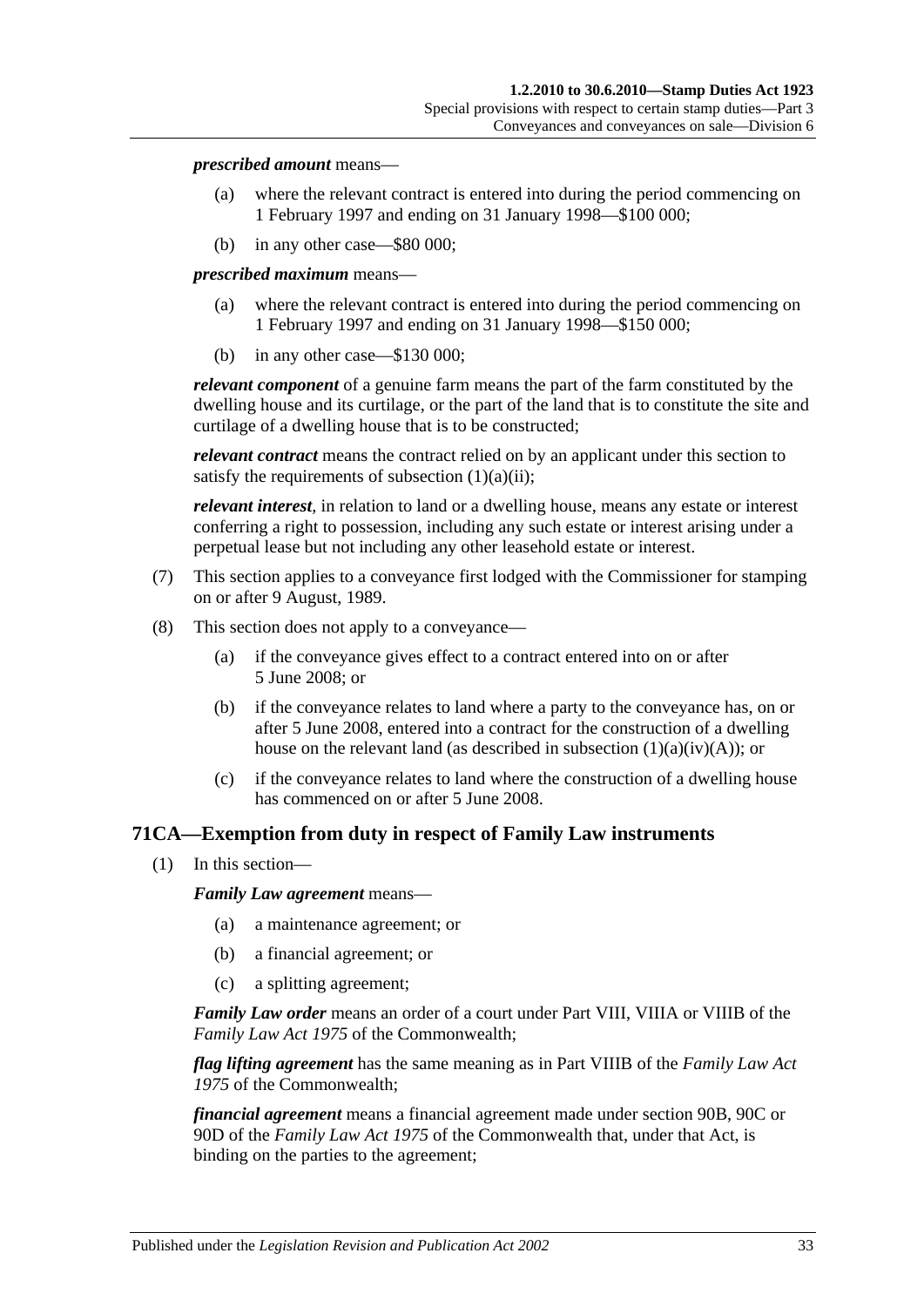#### *maintenance agreement* means—

- (a) a maintenance agreement approved by a court by order under section 87 of the *Family Law Act 1975* of the Commonwealth; or
- (b) a maintenance agreement registered in a court under section 86 of the *Family Law Act 1975* of the Commonwealth or under regulations made pursuant to section 89 of that Act;

*marriage* includes a marriage that is void and thus liable to annulment, and *married* has a corresponding meaning;

#### *splitting agreement* means—

- (a) a flag lifting agreement; or
- (b) a superannuation agreement,

that has effect under Part VIIIB of the *Family Law Act 1975* of the Commonwealth;

*superannuation agreement* has the same meaning as in Part VIIIB of the *Family Law Act 1975* of the Commonwealth;

#### *superannuation fund* means—

- (a) a superannuation fund within the meaning of the *Superannuation Industry (Supervision) Act 1993* of the Commonwealth; or
- (b) an approved deposit fund within the meaning of the *Superannuation Industry (Supervision) Act 1993* of the Commonwealth; or
- (c) a retirement savings account within the meaning of the *Retirement Savings Accounts Act 1997* of the Commonwealth; or
- (d) an account within the meaning of the *Small Superannuation Accounts Act 1995* of the Commonwealth;

<span id="page-51-0"></span>*trustee* of a superannuation fund means—

- (a) if the fund has a trustee (within the ordinary meaning of that word)—the trustee of the fund; or
- (b) if [paragraph](#page-51-0) (a) does not apply and a person is identified in accordance with the regulations as the trustee of a fund for the purposes of this definition—the person identified in accordance with the regulations; or
- (c) in any other case—the person who manages the fund,

and includes any other person who has power to make payments to the members of a superannuation scheme or plan that is constituted by, or incorporates, a superannuation fund.

- (2) The following instruments are exempt from stamp duty:
	- (a) a Family Law agreement;
	- (b) a deed or other instrument (including an application to transfer registration of a motor vehicle) to give effect to, or consequential on—
		- (i) a Family Law agreement; or
		- (ii) a Family Law order,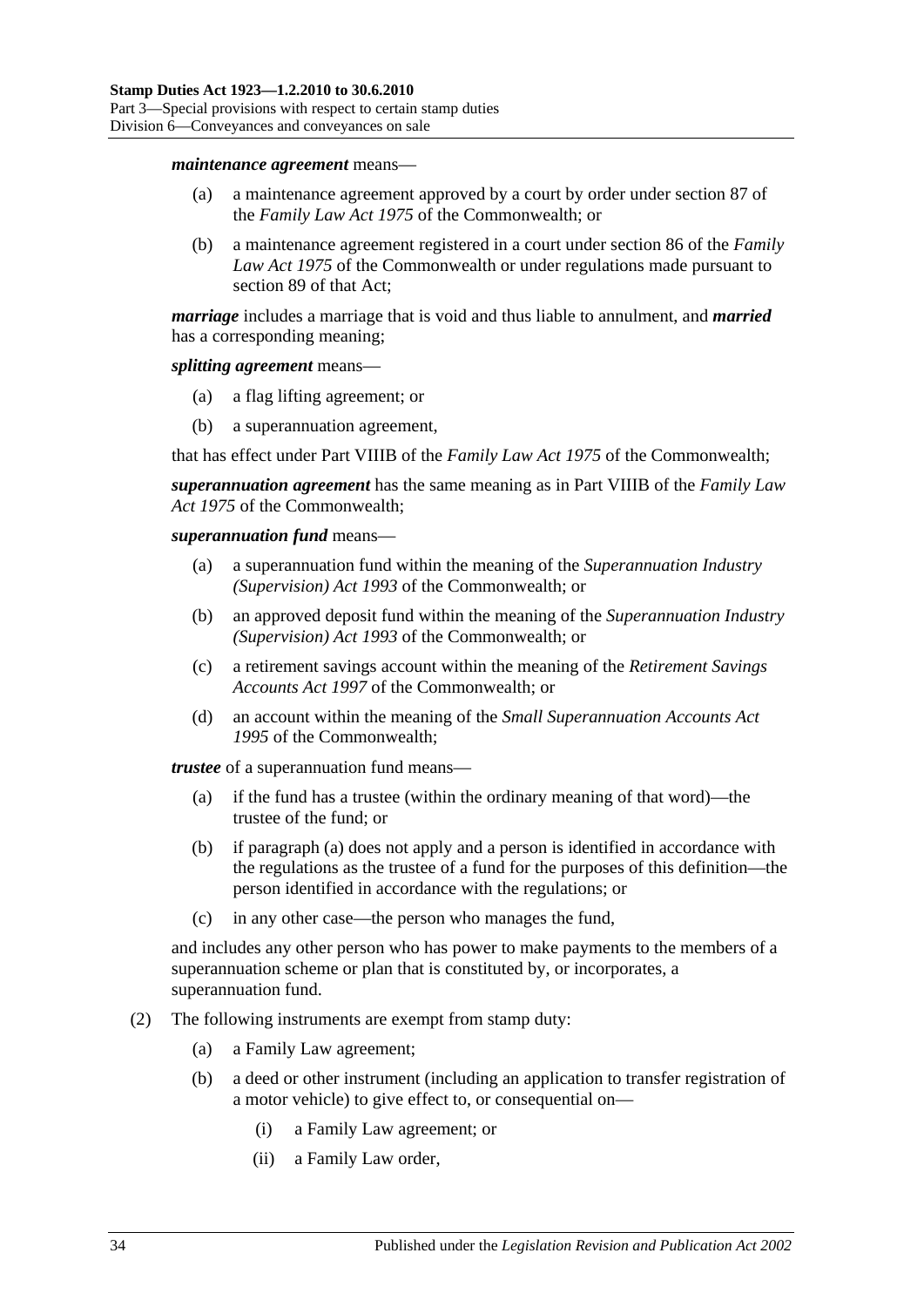### if—

- (iii) the marriage to which the agreement or order relates has been dissolved or annulled, or the Commissioner is satisfied that the marriage to which the agreement or order relates has broken down irretrievably; and
- (iv) the instrument—
	- (A) provides for the disposition of property between the parties to the marriage (or former marriage) and no other person, other than a trustee of a superannuation fund (if relevant), takes or is entitled to take an interest in property in pursuance of the instrument; or
	- (B) in the case of an application to transfer registration of a motor vehicle—is consequential on a disposition of property between the parties to the marriage (or former marriage); and
- (v) at the time of the execution of the instrument the parties were, or had been, married to each other;
- (c) a deed or other instrument executed by a trustee of a superannuation fund to give effect to, or consequential on—
	- (i) a Family Law agreement; or
	- (ii) a Family Law order; or
	- (iii) the provisions of any Act or law (including an Act or subordinate legislation of the Commonwealth) relating to the transfer or disposition of property or any entitlements on account of a Family Law agreement or Family Law order.
- (3) Where an instrument was not exempt from stamp duty under this section by reason only that—
	- (a) the marriage of the 2 persons had not been dissolved or annulled; and
	- (b) the Commissioner was not satisfied that the marriage of the 2 persons had broken down irretrievably,

a party to the marriage who paid stamp duty on the instrument is entitled to a refund of the duty—

- (c) if the marriage is subsequently dissolved or annulled; or
- (d) if the Commissioner is subsequently satisfied that the marriage has broken down irretrievably.
- (4) The Commissioner may require a party to an instrument in respect of which an exemption is claimed under this section to provide such evidence (verified, if the Commissioner so requires, by statutory declaration) as the Commissioner may require for the purpose of determining whether the instrument is exempt from duty under this section.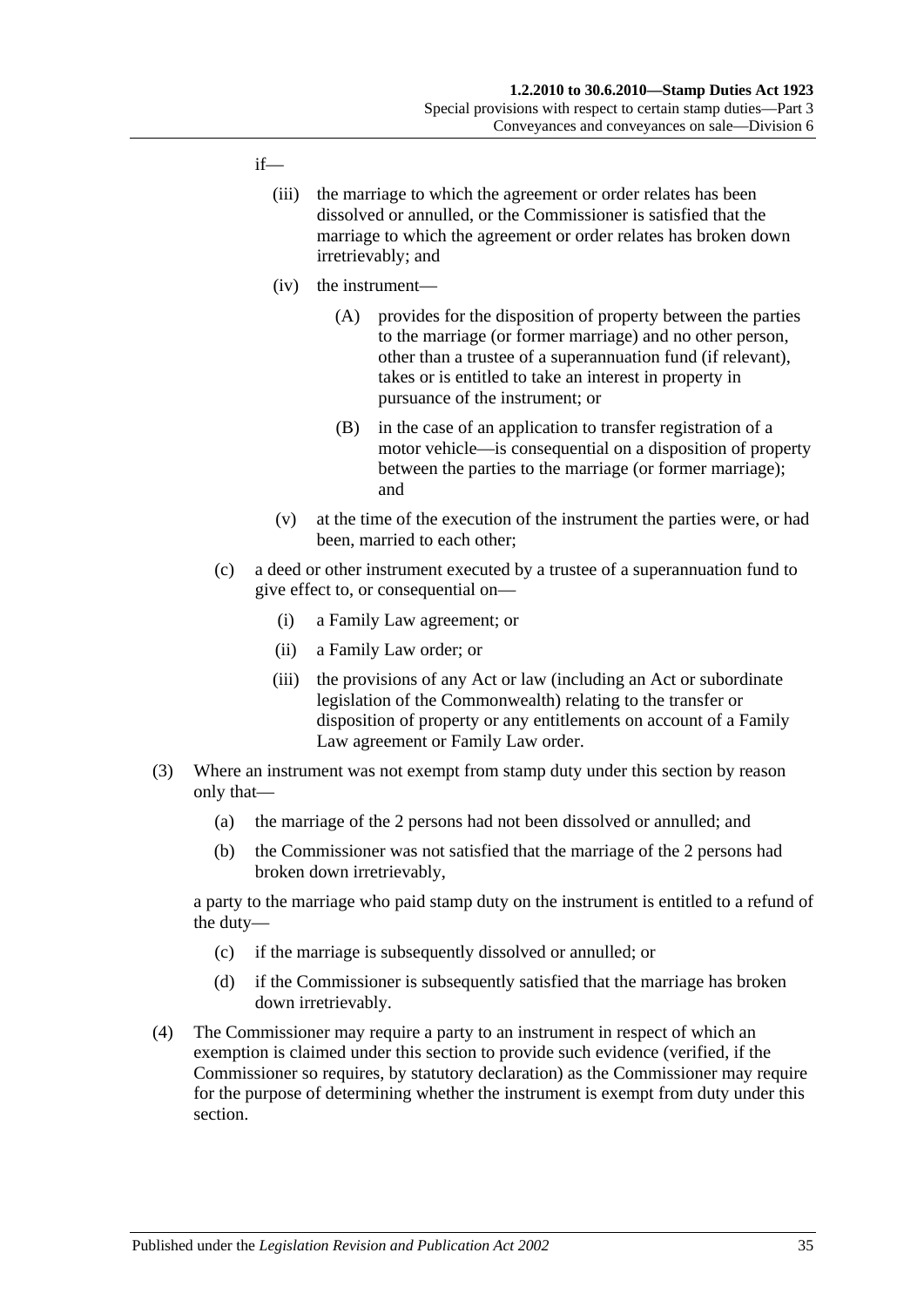Part 3—Special provisions with respect to certain stamp duties Division 6—Conveyances and conveyances on sale

- (5) This section, as re-enacted by the *[Stamp Duties \(Miscellaneous\) Amendment Act 2004](http://www.legislation.sa.gov.au/index.aspx?action=legref&type=act&legtitle=Stamp%20Duties%20(Miscellaneous)%20Amendment%20Act%202004)*, applies—
	- (a) in relation to Family Law agreements—both prospectively and retrospectively;
	- (b) in relation to any other kind of instrument—to instruments executed after the commencement of that Act.

# **71CB—Exemption from duty in respect of certain transfers between spouses etc or former spouses etc**

(1) In this section—

*shared residence* means—

- (a) in relation to spouses or domestic partners—their principal place of residence of which both or either of them is owner;
- (b) in relation to former spouses or domestic partners—their last principal place of residence of which both or either of them was owner,

but does not include premises that form part of industrial or commercial premises.

- <span id="page-53-1"></span>(2) Subject to [subsection](#page-53-0) (3), an instrument of which the sole effect is—
	- (a) to transfer—
		- (i) an interest in a shared residence; or
		- (ii) registration of a motor vehicle,

between parties who are spouses or former spouses, or domestic partners or former domestic partners; or

(b) to register a motor vehicle in the name of a person whose spouse or former spouse, or domestic partner or former domestic partner, was the last registered owner of the vehicle (either alone or jointly with the person),

is exempt from stamp duty.

- <span id="page-53-0"></span>(3) An instrument described in [subsection](#page-53-1) (2) between parties who are former spouses or former domestic partners is only exempt from stamp duty if the Commissioner is satisfied that the instrument has been executed as a result of the irretrievable breakdown of the parties' marriage or relationship.
- (4) Where an instrument was not exempt from stamp duty under this section by reason only that the Commissioner was not satisfied that the instrument had been executed as a result of the irretrievable breakdown of the parties' marriage or relationship, the party by whom stamp duty was paid on the instrument is entitled to a refund of the duty if the Commissioner is subsequently satisfied that the instrument had been executed as a result of the irretrievable breakdown of the parties' marriage or relationship.
- (5) The Commissioner may require a party to an instrument in respect of which an exemption is claimed under this section to provide such evidence (verified, if the Commissioner so requires, by statutory declaration) as the Commissioner may require for the purpose of determining whether the instrument is exempt from duty under this section.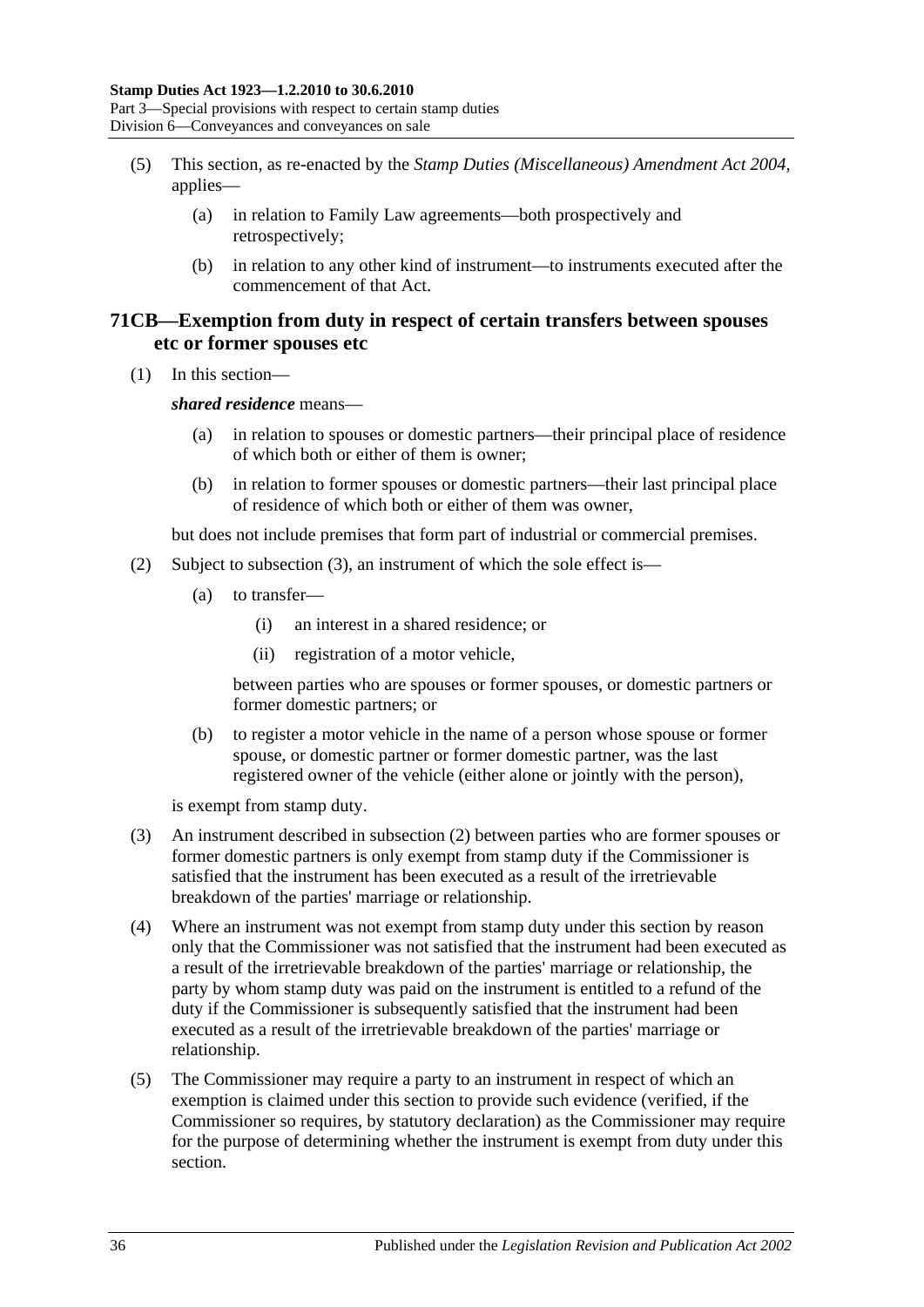(6) This section applies in relation to instruments executed after its commencement.

## **71CBA—Exemption from duty in respect of domestic partnership agreements or property adjustment orders**

(1) In this section—

*certified domestic partnership agreement* has the same meaning as in the *[Domestic](http://www.legislation.sa.gov.au/index.aspx?action=legref&type=act&legtitle=Domestic%20Partners%20Property%20Act%201996)  [Partners Property Act](http://www.legislation.sa.gov.au/index.aspx?action=legref&type=act&legtitle=Domestic%20Partners%20Property%20Act%201996) 1996*;

*domestic partner* has the same meaning as in the *[Domestic Partners Property](http://www.legislation.sa.gov.au/index.aspx?action=legref&type=act&legtitle=Domestic%20Partners%20Property%20Act%201996)  Act [1996](http://www.legislation.sa.gov.au/index.aspx?action=legref&type=act&legtitle=Domestic%20Partners%20Property%20Act%201996)*;

*domestic relationship* means the relationship between domestic partners;

*property adjustment order* means an order of a court under Part 3 or 4 of the *[Domestic](http://www.legislation.sa.gov.au/index.aspx?action=legref&type=act&legtitle=Domestic%20Partners%20Property%20Act%201996)  [Partners Property Act](http://www.legislation.sa.gov.au/index.aspx?action=legref&type=act&legtitle=Domestic%20Partners%20Property%20Act%201996) 1996*;

*superannuation fund* means—

- (a) a superannuation fund within the meaning of the *Superannuation Industry (Supervision) Act 1993* of the Commonwealth; or
- (b) an approved deposit fund within the meaning of the *Superannuation Industry (Supervision) Act 1993* of the Commonwealth; or
- (c) a retirement savings account within the meaning of the *Retirement Savings Accounts Act 1997* of the Commonwealth; or
- (d) an account within the meaning of the *Small Superannuation Accounts Act 1995* of the Commonwealth;

<span id="page-54-0"></span>*trustee* of a superannuation fund means—

- (a) if the fund has a trustee (within the ordinary meaning of that word)—the trustee of the fund; or
- (b) if [paragraph](#page-54-0) (a) does not apply and a person is identified in accordance with the regulations as the trustee of a fund for the purposes of this definition—the person identified in accordance with the regulations; or
- (c) in any other case—the person who manages the fund,

and includes any other person who has power to make payments to the members of a superannuation scheme or plan that is constituted by, or incorporates, a superannuation fund.

- (2) The following instruments are exempt from stamp duty:
	- (a) a certified domestic partnership agreement;
	- (b) a deed or other instrument (including an application to transfer registration of a motor vehicle) to give effect to, or consequential on—
		- (i) a certified domestic partnership agreement; or
		- (ii) a property adjustment order,

if—

(iii) the Commissioner is satisfied—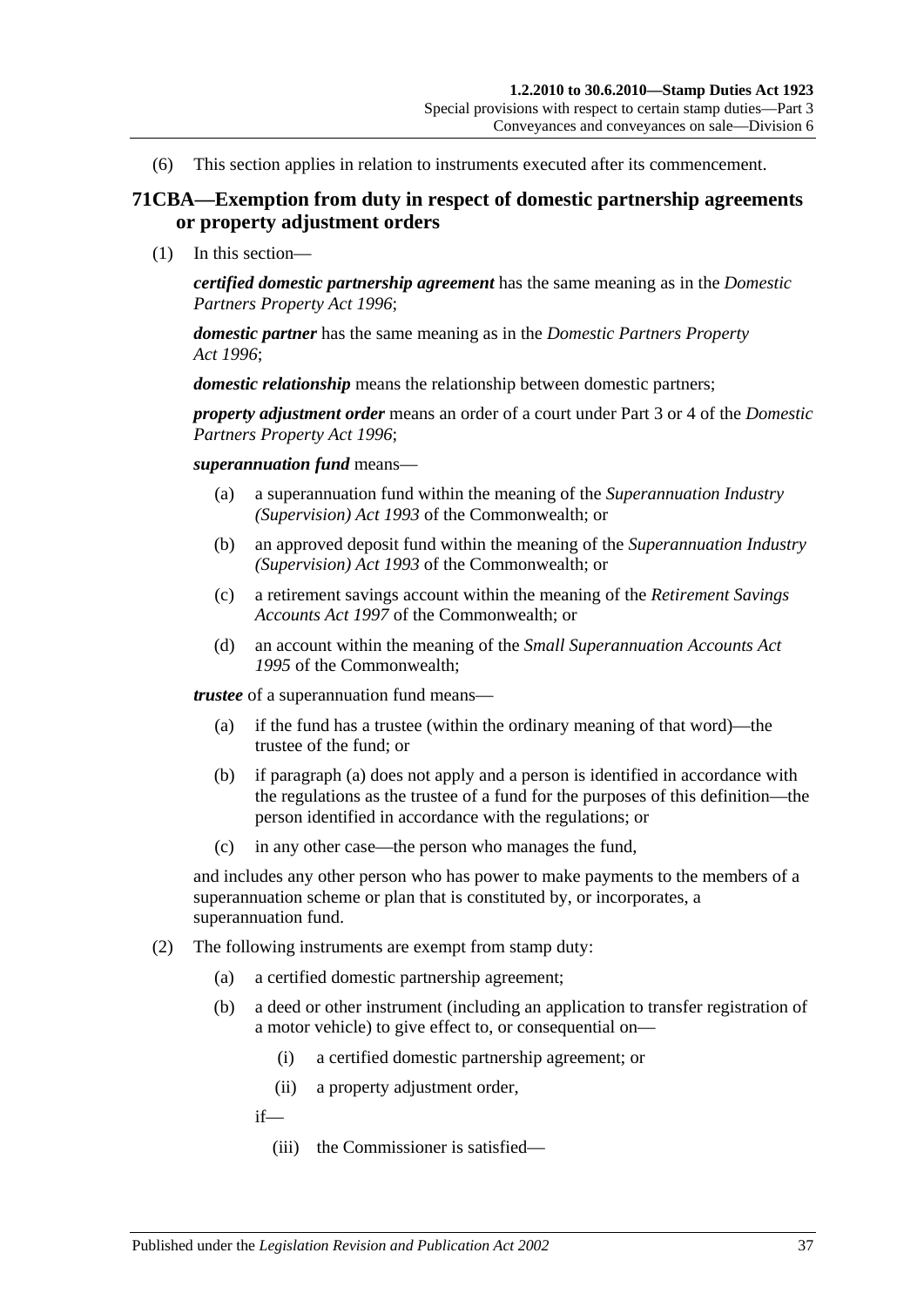- (A) that the domestic relationship to which the agreement or order relates has broken down irretrievably; and
- (B) that the domestic partners lived together continuously as domestic partners for at least 3 years; and
- (iv) the instrument—
	- (A) provides for the disposition of property between the parties to the former domestic relationship and no other person, other than a trustee of a superannuation fund (if relevant), takes or is entitled to take an interest in property in pursuance of the instrument; or
	- (B) in the case of an application to transfer registration of a motor vehicle—is consequential on a disposition of property between the parties to the former domestic relationship; and
- (v) at the time of the execution of the instrument the parties were, or had been, domestic partners;
- (c) a deed or other instrument executed by the trustee of a superannuation fund to give effect to, or consequential on—
	- (i) a certified domestic partnership agreement; or
	- (ii) a property adjustment order.
- (3) Where an instrument was not exempt from stamp duty under this section by reason only that the Commissioner was not satisfied that a domestic relationship had broken down irretrievably, a party to the relationship who paid stamp duty on the instrument is entitled to a refund of duty if the Commissioner is subsequently satisfied that the domestic relationship has broken down irretrievably.
- (4) The Commissioner may require a party to an instrument in respect of which an exemption is claimed under this section to provide such evidence (verified, if the Commissioner so requires, by statutory declaration) as the Commissioner may require for the purpose of determining whether the instrument is exempt from duty under this section.
- (5) This section applies—
	- (a) in relation to a certified domestic partnership agreement—both prospectively and retrospectively;
	- (b) in relation to any other kind of instrument—to instruments executed after the commencement of this section.

# <span id="page-55-0"></span>**71CC—Interfamilial transfer of farming property**

- (1) A transfer of an interest in land, or land and goods, referred to in [subsection](#page-56-0) (1a) from a natural person, or a trustee for a natural person, to a relative of the natural person, or a trustee for a relative of the natural person, is exempt from stamp duty if the Commissioner is satisfied—
	- (a) that the land to which the transfer relates is used wholly or mainly for the business of primary production and is not less than 0.8 hectares in area; and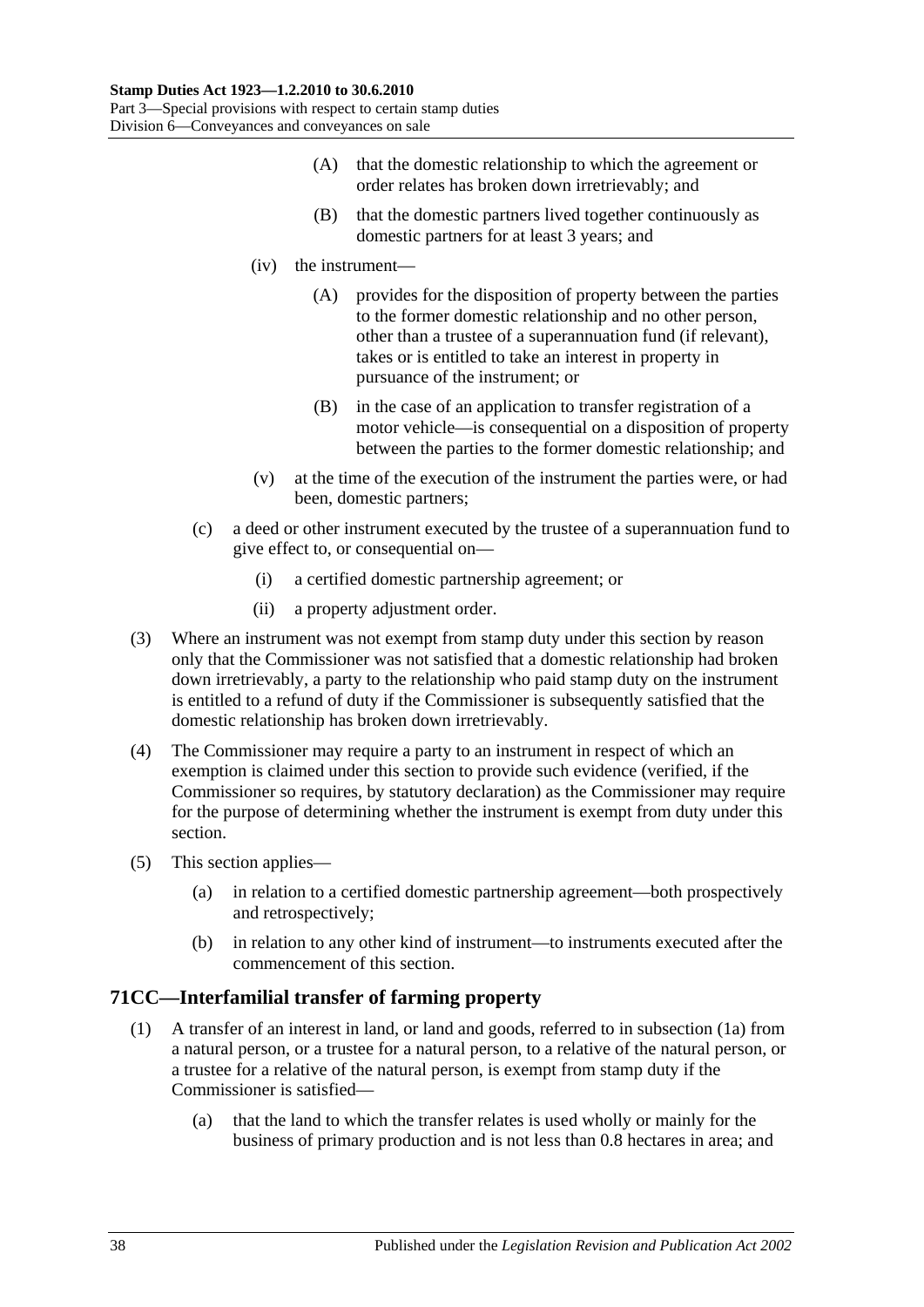- (ab) that the sole or principal business of the natural person who, or whose trustee, is the transferor is (immediately before the instrument) the business of primary production; and
- <span id="page-56-2"></span>(b) that for a period of 12 months immediately before the instrument there was a business relationship between—
	- (i) the natural person (A) who, or whose trustee, is the transferor; and
	- (ii) the natural person (B) who, or whose trustee, is the transferee, or a lineal ancestor or spouse or domestic partner of B,

with respect to the use of the property for the business of primary production; and

- (c) in the case of a transfer where either or both parties are trustees, that no person is a beneficiary of the trust or trusts other than—
	- (i) the natural person (A) who, or whose trustee, is transferor;
	- (ii) the natural person (B) who, or whose trustee, is transferee;
	- (iii) a relative (or relatives) of A or B; and
- (d) that the transfer does not arise from arrangements or a scheme devised for the principal purpose of taking advantage of the benefit of this section.
- <span id="page-56-1"></span><span id="page-56-0"></span>(1a) [Subsection](#page-55-0) (1) applies to—
	- (a) land used for the business of primary production; and
	- (b) goods comprising livestock, machinery, implements and other goods used or acquired for the business of primary production conducted on the land referred to in [paragraph](#page-56-1) (a).
- (1b) In assessing the duty payable on an instrument, the Commissioner is to apply the following principles:
	- (a) if the instrument gives effect solely to a transaction, or part of a transaction, that is exempt from duty under this section, then no duty is payable on the instrument;
	- (b) if the instrument gives effect to a transaction, or part of a transaction, of which some of the elements are exempt from duty under this section and others not, the instrument will be assessed for duty as if it gave effect only to those elements of the transaction that are not exempt from duty under this section.
- (2) The Commissioner may, in deciding for the purposes of [subsection](#page-56-2) (1)(b) whether a business relationship existed between two persons, take into account any of the following;
	- (a) a previous employment relationship between them (regardless of the amount or form of remuneration);
	- (b) a share-farming arrangement;
	- (c) the provision of assistance in the running of the business;
	- (d) a partnership arrangement,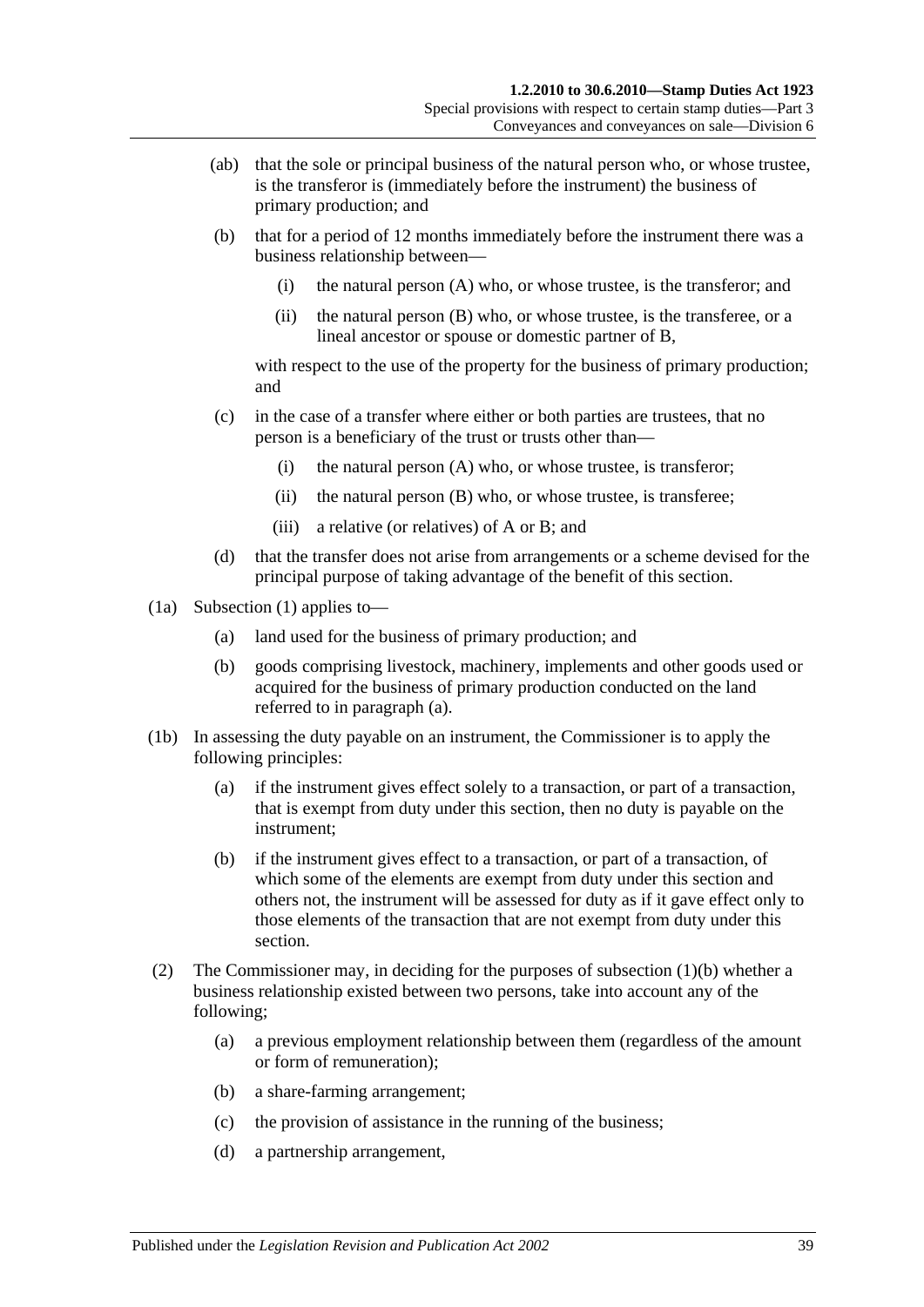and may take into account such other matters (whether similar or dissimilar to those referred to above) as the Commissioner thinks fit.

- (3) The Commissioner may require a party to an instrument in respect of which an exemption is claimed under this section to provide such information or evidence as the Commissioner may require for the purpose of determining whether the instrument is exempt from duty under this section.
- (4) The Commissioner may require the information or evidence to be given on oath or verified by statutory declaration.
- (5) In this section—

*natural person* or *person* does not include a person who is deceased (as at the time of execution of the relevant instrument);

<span id="page-57-0"></span>*relative*, in relation to a natural person, means a person who is—

- (a) a child or remoter lineal descendant of the person or of the spouse or domestic partner of the person;
- <span id="page-57-1"></span>(b) a parent or remoter lineal ancestor of the person or of the spouse or domestic partner of the person;
- <span id="page-57-2"></span>(c) a brother or sister of the person or of the spouse or domestic partner of the person;
- (ca) a child or remoter lineal descendant of the brother or sister of the person or of the spouse or domestic partner of the person;
- (d) the spouse or domestic partner of the person or a spouse or domestic partner of any person referred to in [paragraphs](#page-57-0) (a), [\(b\)](#page-57-1) or [\(c\).](#page-57-2)
- (6) This section applies in relation to instruments executed after its commencement.

# **71CD—Duty on conveyances by Official Trustee etc**

Where, on the bankruptcy of a debtor, property of the debtor is vested in the Official Trustee in Bankruptcy or a registered trustee under the *Bankruptcy Act 1966* of the Commonwealth—

- (a) a subsequent conveyance of the property by the Official Trustee or registered trustee to the bankrupt or former bankrupt is exempt from stamp duty;
- (b) a subsequent conveyance of the property by the Official Trustee or registered trustee to some other person will be assessed for stamp duty as though the conveyance were from the bankrupt or former bankrupt to that person.

### **71D—Concessional duty to encourage resource exploration activity**

- <span id="page-57-3"></span>(1) Where upon an application made under this section the Treasurer, after consultation with the Minister to whom the administration of the *[Mining Act](http://www.legislation.sa.gov.au/index.aspx?action=legref&type=act&legtitle=Mining%20Act%201971) 1971* is committed, is satisfied—
	- (a) that the applicants are parties to a conveyance of an exploration tenement or an interest in an exploration tenement; and
	- (b) that the consideration or a part of the consideration for the conveyance consists of an undertaking on the part of the person or persons acquiring an interest in the tenement by virtue of the conveyance—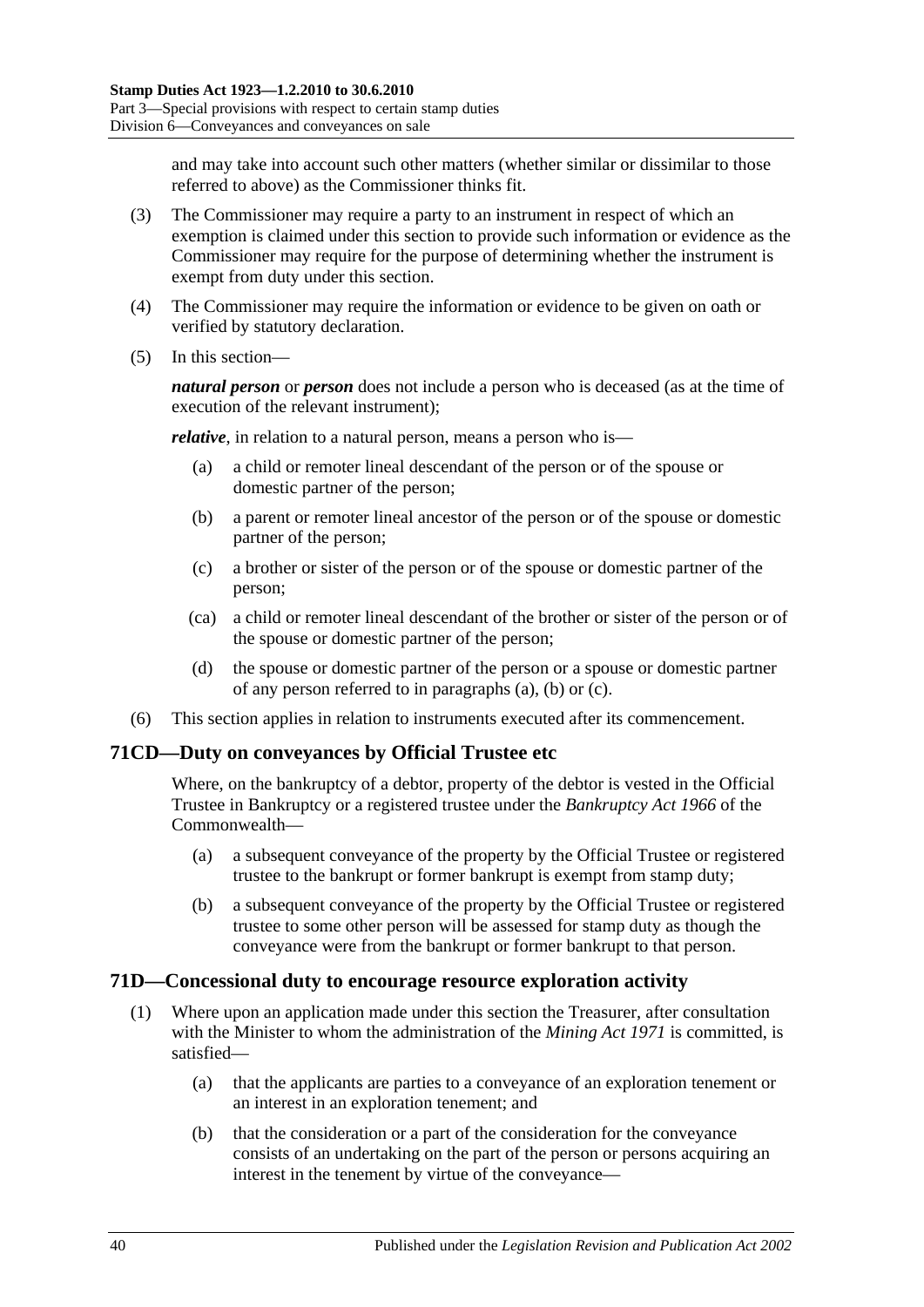- (i) to engage in exploratory or investigatory operations (to be carried on after the date of the undertaking) within that part of the area of the tenement to which the conveyance relates; or
- (ii) to contribute to the cost of exploratory or investigatory operations (to be carried on after the date of the undertaking) within that part of the area of the tenement to which the conveyance relates,

this section applies to the conveyance.

- (2) An application under this section must—
	- (a) be made in a manner and form determined by the Treasurer; and
	- (b) set out a statement of—
		- (i) the value of the interest being transferred by the conveyance; and
		- (ii) the value of the undertaking referred to in [subsection](#page-57-3)  $(1)(b)$ ; and
	- (c) be accompanied by such evidence as the Treasurer may require.
- (2a) The duty payable upon a conveyance to which this section applies will be as follows:
	- (a) where the amount by reference to which the duty would, apart from this section, be calculated does not exceed the value of the undertaking referred to in [subsection](#page-57-3)  $(1)(b)$ —the duty will be \$1 000;
	- (b) where the amount by reference to which the duty would, apart from this section, be calculated exceeds the value of the undertaking referred to in [subsection](#page-57-3) (1)(b)—the duty will be an amount calculated in accordance with the following formula:

 $D = (A-V) + $1000$ 

where

*D* is the amount payable

*A* is the amount of duty payable apart from this section

*V* is the amount of duty payable on a conveyance of an interest in property the value of which equals the value of the undertaking referred to in [subsection](#page-57-3)  $(1)(b)$ .

(3) In this section—

*exploration tenement* means—

- (a) an exploration licence granted under the *[Mining Act](http://www.legislation.sa.gov.au/index.aspx?action=legref&type=act&legtitle=Mining%20Act%201971) 1971*; or
- (b) an exploration licence granted under the *[Petroleum Act](http://www.legislation.sa.gov.au/index.aspx?action=legref&type=act&legtitle=Petroleum%20Act%202000) 2000*; or
- (c) an exploration permit for petroleum granted under the *[Petroleum \(Submerged](http://www.legislation.sa.gov.au/index.aspx?action=legref&type=act&legtitle=Petroleum%20(Submerged%20Lands)%20Act%201982)  [Lands\) Act](http://www.legislation.sa.gov.au/index.aspx?action=legref&type=act&legtitle=Petroleum%20(Submerged%20Lands)%20Act%201982) 1982*; or
- (d) an exploration licence granted under the *[Offshore Minerals Act](http://www.legislation.sa.gov.au/index.aspx?action=legref&type=act&legtitle=Offshore%20Minerals%20Act%202000) 2000*.
- (4) A reference in this section to an exploration tenement includes a reference to a portion of an exploration tenement.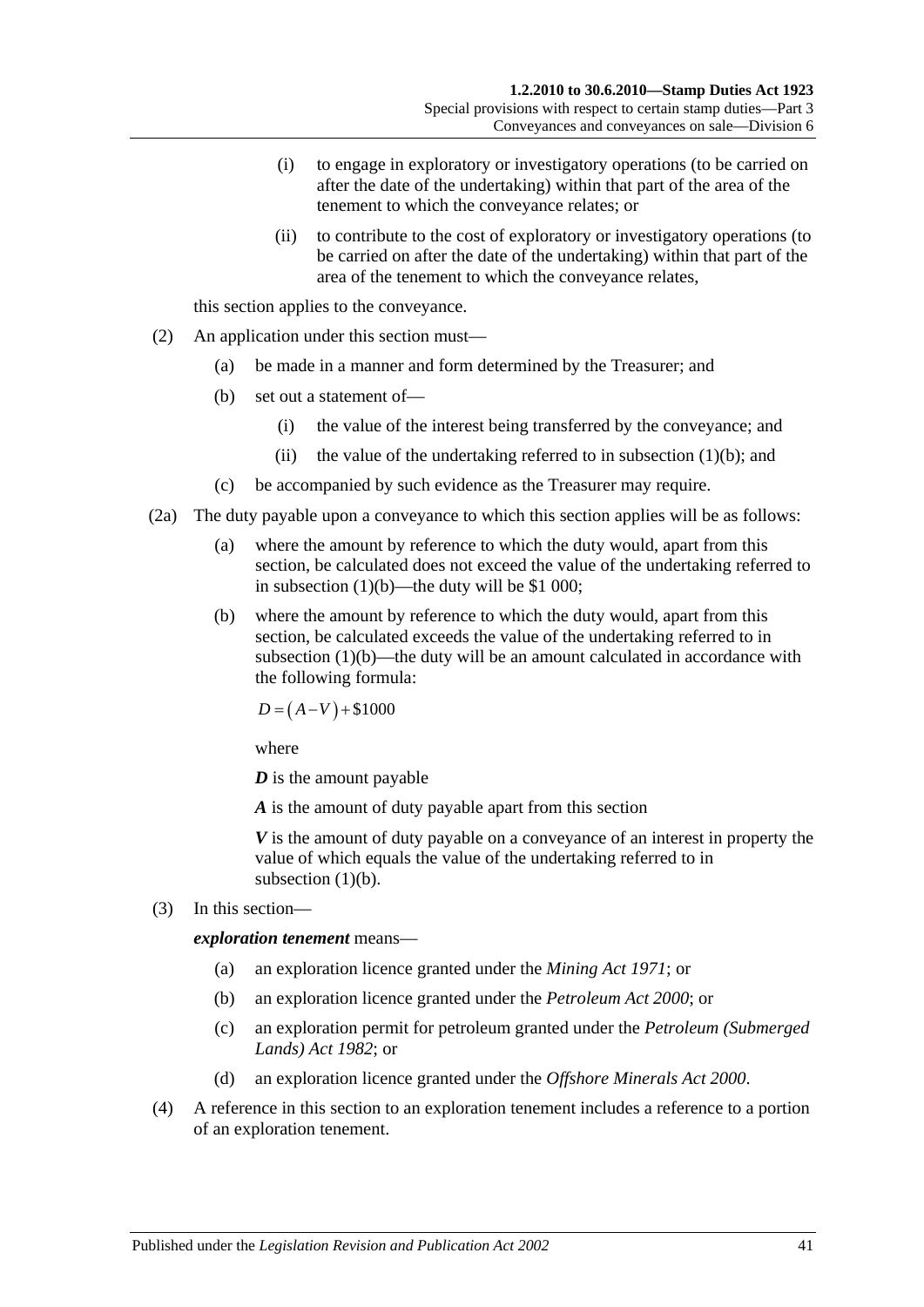- (5) For the purposes of this section, the value of the undertaking referred to in [subsection](#page-57-3) (1)(b) will be taken to be equal to the costs for which the person or persons acquiring an interest in the tenement by virtue of the conveyance become liable, or for which that person or those persons are reasonably expected to become liable, by virtue of the undertaking (assessed as at the time that the undertaking was given).
- (6) This section applies to a conveyance first lodged with the Commissioner for stamping on or after the commencement of the *[Stamp Duties \(Concessional Duty and](http://www.legislation.sa.gov.au/index.aspx?action=legref&type=act&legtitle=Stamp%20Duties%20(Concessional%20Duty%20and%20Exemptions)%20Amendment%20Act%201991)  [Exemptions\) Amendment Act](http://www.legislation.sa.gov.au/index.aspx?action=legref&type=act&legtitle=Stamp%20Duties%20(Concessional%20Duty%20and%20Exemptions)%20Amendment%20Act%201991) 1991*.

# <span id="page-59-0"></span>**71DA—Duty on certain conveyances between superannuation funds etc**

- (1) If on an application made under this section the Commissioner is satisfied—
	- (a) that the applicant is a party to an instrument that constitutes—
		- (i) a conveyance of property between superannuation funds; or
		- (ii) an agreement to convey property between superannuation funds; and
	- (b) that the trustees of the respective funds are of the opinion that the funds will be complying superannuation funds for the year in which the conveyance occurs; and
	- (c) that the conveyance is in connection with a person ceasing to be a member of, or otherwise ceasing to be entitled to benefits in respect of, one superannuation fund and becoming a member of, or otherwise becoming entitled to benefits in respect of, the other superannuation fund,

this section applies to the instrument.

- <span id="page-59-1"></span>(1a) If on application made under this section the Commissioner is satisfied—
	- (a) that the applicant is a party to an instrument that is a conveyance of property, or an agreement to convey property, from a superannuation fund to a pooled superannuation trust; and
	- (b) that the purpose of the conveyance is to satisfy standards relating to the investment of assets of the superannuation fund prescribed by or under the SIS Act; and
	- (c) that the only consideration for the conveyance is the right to share in the income and assets of the pooled superannuation trust whether that right is in the form of units issued by the trust or some other form,

this section applies to the instrument.

- <span id="page-59-2"></span>(1b) If on application made under this section the Commissioner is satisfied
	- that the applicant is a party to an instrument that is a conveyance of property, or an agreement to convey property, from a pooled superannuation trust—
		- (i) to a superannuation fund; or
		- (ii) to another pooled superannuation trust at the direction of a superannuation fund; and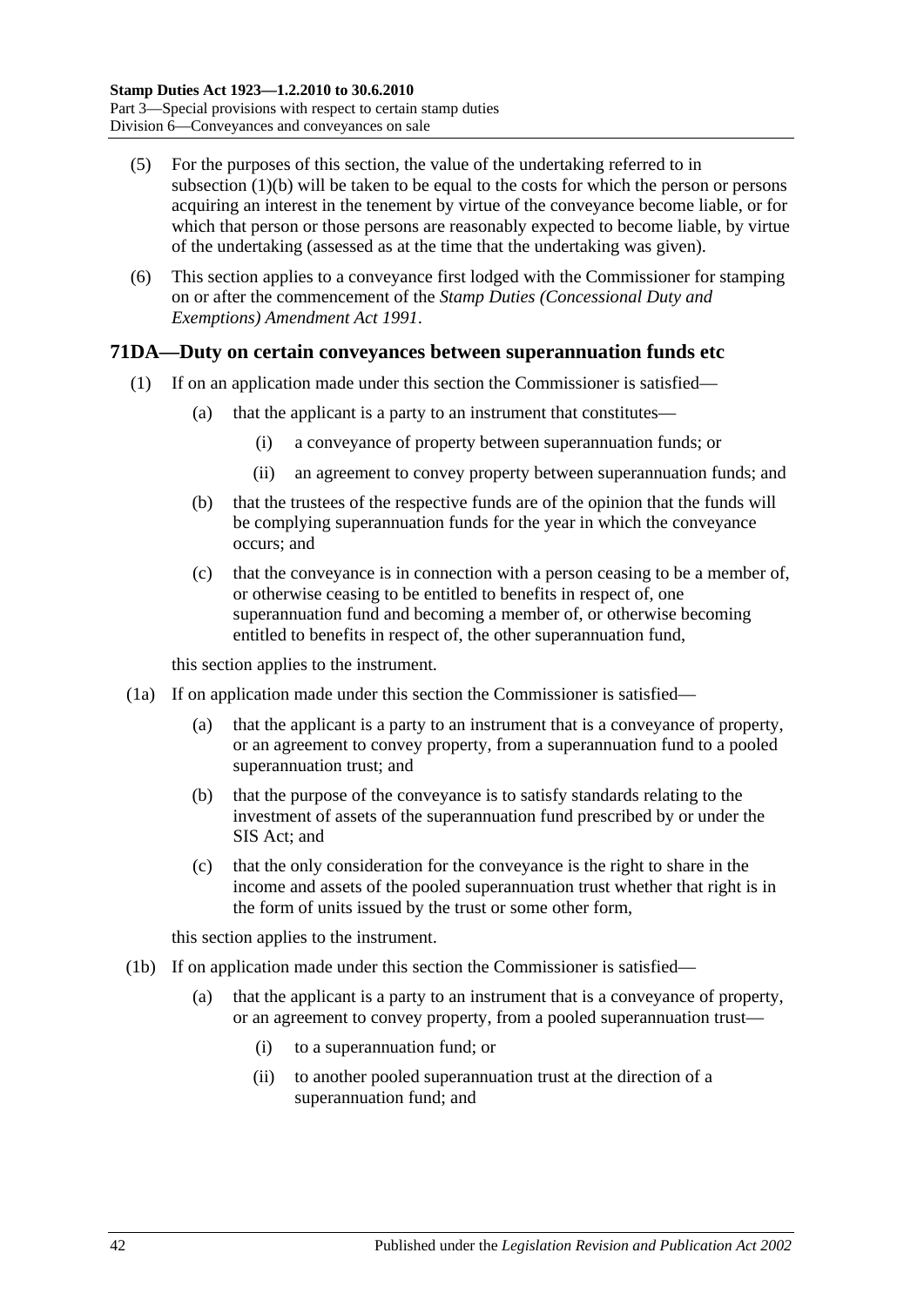(b) that the only consideration passing from the superannuation fund to the firstmentioned pooled superannuation trust for the conveyance is the surrender by the superannuation fund of the whole or part of its right to share in the income and assets of the pooled superannuation trust,

this section applies to the instrument.

- (2) The duty payable on an instrument to which this section applies will be—
	- (a) the amount of *ad valorem* duty that would be payable on the instrument as a conveyance apart from this section; or
	- (b) \$200,

whichever is the lesser.

- (3) The Commissioner may require a party to an instrument that may be assessable under this section to provide such information or evidence as the Commissioner may require for the purpose of determining whether this section applies and, if so, the amount of duty payable on the instrument.
- (4) The Commissioner may require the information or evidence to be given on oath or verified by statutory declaration.
- (5) In this section—

#### *complying superannuation fund* means—

- (a) a fund which is a complying superannuation fund within the meaning of section 267 of the *Income Tax Assessment Act 1936* of the Commonwealth; or
- (b) a fund which is a complying approved deposit fund as defined by section 47 of the SIS Act;

*pooled superannuation trust* means a pooled superannuation trust as defined in the SIS Act;

*the SIS Act* means the *Superannuation Industry (Supervision) Act 1993* of the **Commonwealth** 

(6) This section applies to an instrument of a kind referred to in [subsection](#page-59-0) (1), [\(1a\)](#page-59-1) or [\(1b\)](#page-59-2) if it was first lodged for stamping with the Commissioner on or after the commencement of the subsection concerned.

# **Division 7—Gaming machine surcharge**

### **71EA—Interpretation**

(1) In this Division—

*direct interest*—see section [71EB\(1\);](#page-62-0)

*family group* means a group of persons connected by an unbroken series of relationships of consanguinity or affinity;

*gaming machine business* means a business conducted in pursuance of a gaming machine licence;

*gaming machine licence* means a gaming machine licence under the *[Gaming](http://www.legislation.sa.gov.au/index.aspx?action=legref&type=act&legtitle=Gaming%20Machines%20Act%201992)  [Machines Act](http://www.legislation.sa.gov.au/index.aspx?action=legref&type=act&legtitle=Gaming%20Machines%20Act%201992) 1992*;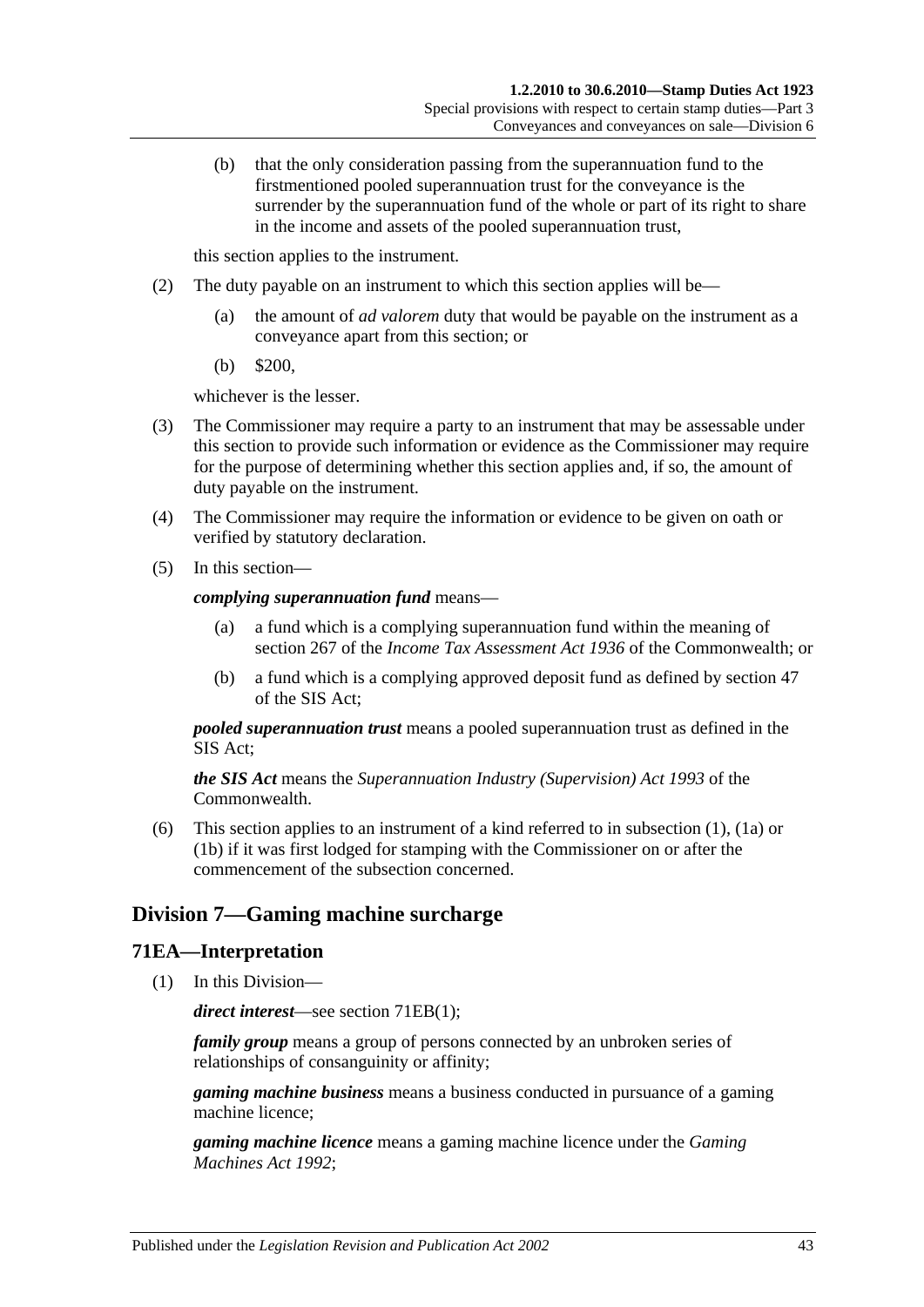### *gaming machine surcharge* means the duty imposed under this Division;

*hold*—a person *holds* a share in a private entity if the person—

- (a) is registered as the holder; or
- (b) is beneficially entitled to the share; or
- (c) controls the exercise of rights attached to the share;

#### *indirect interest*—see section [71ED\(1\);](#page-62-1)

*net gambling revenue* means net gambling revenue as defined for the purposes of section 72 of the *[Gaming Machines Act](http://www.legislation.sa.gov.au/index.aspx?action=legref&type=act&legtitle=Gaming%20Machines%20Act%201992) 1992*;

*person* includes a private entity;

*private company* means—

- (a) a company that is limited by shares but whose shares are not quoted on a recognised financial market; or
- (b) a company that is not limited by shares,

but does not include a company that is excluded from the ambit of this definition by the regulations;

*private entity* means a private company or a private unit trust scheme;

*private unit trust scheme* means—

- (a) a unit trust scheme in which less than 50 persons hold units; or
- (b) a unit trust scheme in which 50 or more persons hold units if 20 or fewer persons hold 75 per cent or more in number or value of the units on issue,

but does not include a unit trust scheme that is an approved deposit fund or a pooled superannuation trust within the meaning of the *Superannuation Industry (Supervision) Act 1993* (Cwth);

*proportionate interest*—see sections [71EB\(3\),](#page-62-2) [71EC\(2\)](#page-62-3) and [71ED\(3\);](#page-62-4)

*related entity*—see section [71EC\(1\);](#page-62-5)

*share* in a private entity means—

- (a) where the private entity is a private company—a share or other interest that—
	- (i) entitles the holder to vote at a general meeting of shareholders of the private company; or
	- (ii) entitles the holder to share in dividends or would entitle the holder to share in dividends assuming that there were profits out of which dividends could be declared; or
	- (iii) entitles the holder to share in the distribution of the assets of the company in the event of a winding up; or
	- (iv) confers entitlements of two or more kinds mentioned above;
- (b) where the private entity is a private unit trust—a unit in the trust.
- (2) Property is taken to be held beneficially by a private unit trust scheme if it is held by the trustees of the scheme in trust for the unitholders.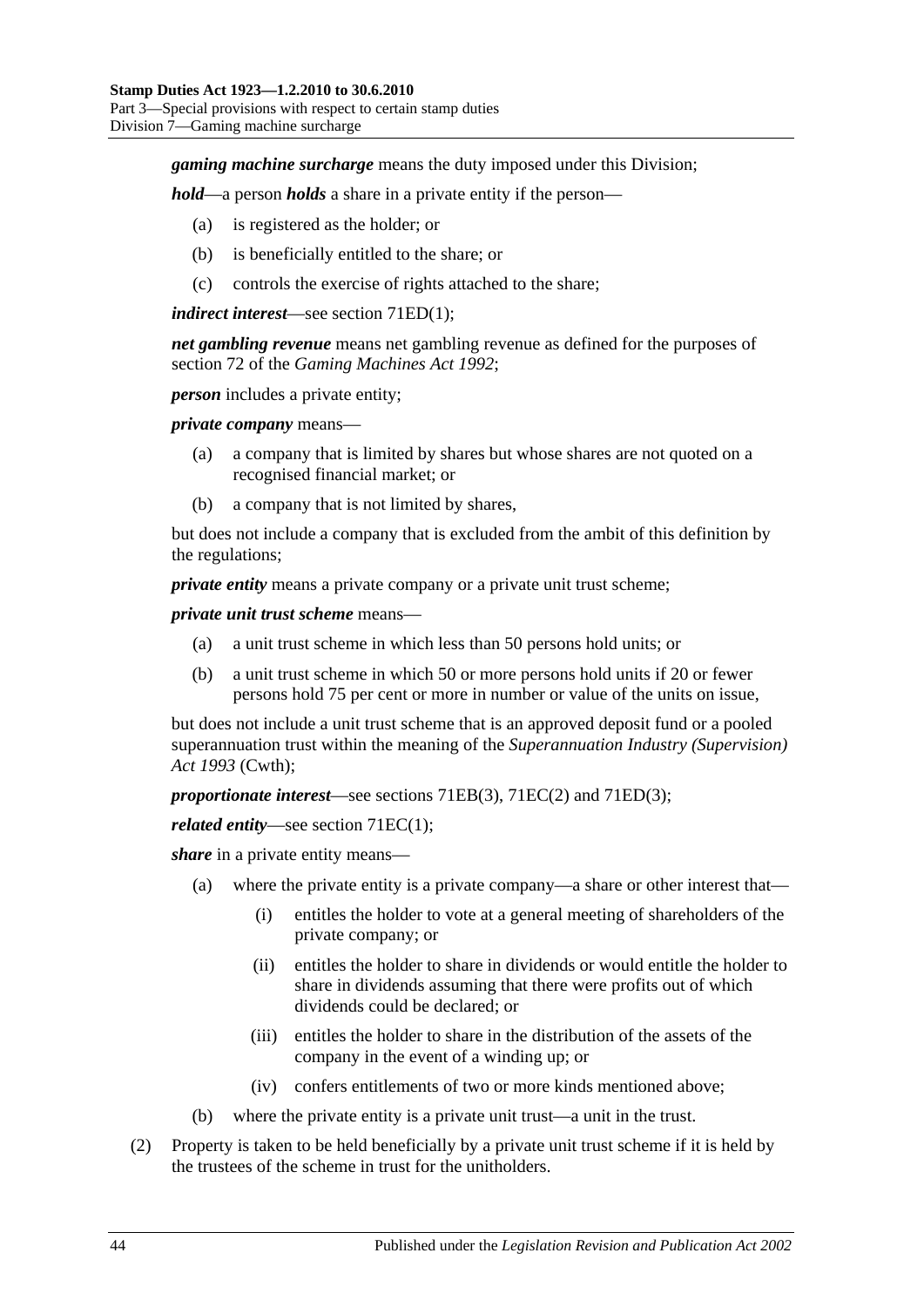(3) If an interest that is to be valued for the purposes of this Division is the potential interest of an object of a discretionary trust, the interest is to be valued as if it were the greatest beneficial interest in the property subject to the trust that could be conferred under the terms of the trust.

# <span id="page-62-0"></span>**71EB—Direct interests**

- (1) A person has a *direct interest* in a private entity if the person holds a share in the private entity.
- (2) A direct interest is to be expressed as a proportionate interest.
- <span id="page-62-2"></span>(3) The *proportionate interest* is the highest of the following:
	- (a) a percentage representing the proportion of votes that the person would be entitled to exercise (or control) at a general meeting of shareholders or unitholders assuming that all shareholders or unitholders exercised their voting rights;
	- (b) a percentage representing the extent the person is entitled to participate in dividends or distributions of income;
	- (c) a percentage representing the extent to which the person would be entitled to participate in distribution of assets on a winding up of the private entity.
- (4) The proportionate interest of a person is to be determined as if any power that the person has to increase the extent of an interest (by varying the constituent documents of the private entity or in any other way) had been exercised so as to maximise the relevant interest in the private entity.

# <span id="page-62-5"></span>**71EC—Related entities**

- (1) Two private entities are *related entities* if—
	- (a) one has a direct interest in the other; or
	- (b) a series of such relationships can be traced between them through another or other related entities (*intermediate entities*).
- <span id="page-62-3"></span>(2) If a private entity is related to another private entity by a relationship traced through an intermediate entity or intermediate entities, the private entity's proportionate interest in the other is calculated by multiplying the relevant fractions together and expressing the result as a percentage.

### **Example—**

Entity A (a private company) holds a 75% proportionate interest in entity B (a private unit trust scheme) which in turn holds a  $50\%$  proportionate interest in entity C (a private company). In this case, the proportionate interest of entity A in entity C (insofar as it is traced through entity B) is 37.5%.

# <span id="page-62-1"></span>**71ED—Indirect interests**

- (1) If a person has a direct interest in a private entity (entity A) which is related to another private entity (entity B), the person has an *indirect interest* in entity B.
- (2) An indirect interest is to be expressed as a proportionate interest.
- <span id="page-62-4"></span>(3) The proportionate interest is calculated by multiplying together—
	- (a) a fraction representing the person's proportionate interest in entity A; and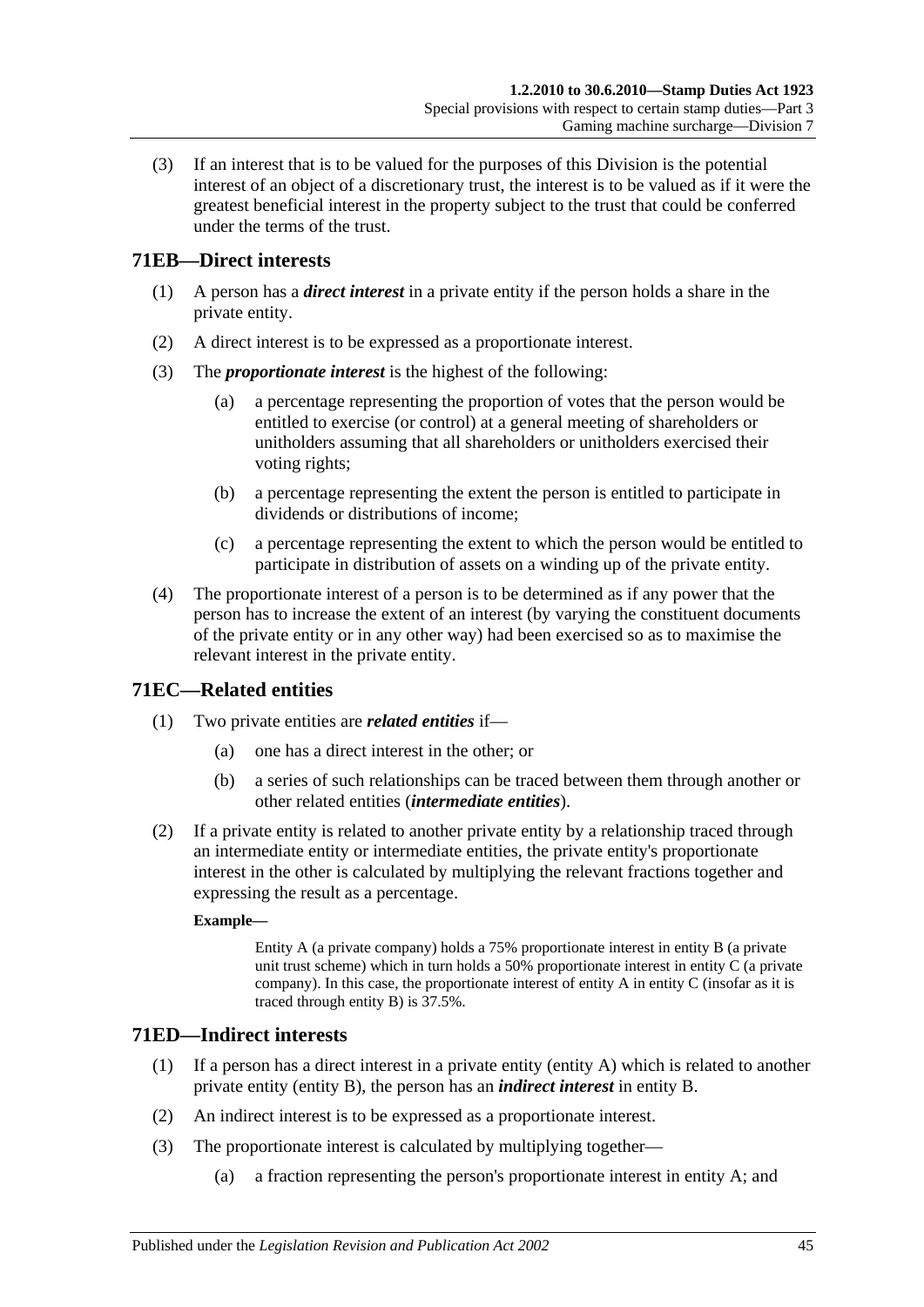(b) a fraction representing entity A's proportionate interest in entity B,

and expressing the result as a percentage.

#### **Example—**

X holds a proportionate interest of 33⅓% in entity A (a private company) which in turn holds a 75% proportionate interest in entity B (a private unit trust scheme) which in turn holds a 50% proportionate interest in entity C (a private company). In this case X's indirect interest in entity C is to be expressed as a proportionate interest of 12.5%

### **71EE—Notional interests**

- (1) If a private entity owns a gaming machine business or an interest in a gaming machine business, a person who holds a direct or indirect interest in the private entity is taken to have a notional interest in the gaming machine business.
- (2) The value of the notional interest is calculated as follows:

 $V = p \times v_1$ 

where—

*p* is a fraction representing the person's proportionate interest in the private entity;

 $v_1$  is the value of the gaming machine business or the interest in the gaming machine business (as the case requires).

### **71EF—Application of this Division**

- (1) This Division applies to the following transactions—
	- (a) the transfer of an interest in a gaming machine business; or
	- (b) the transfer of a notional interest in a gaming machine business.
- (2) A transfer includes any transaction as a result of which the amount or value of the interest or notional interest of a person (the transferor) in a gaming machine business is diminished or extinguished and another person (the transferee) gains an interest or notional interest in the gaming machine business or the transferee's interest or notional interest increases in amount or value.

#### **Example—**

Suppose that a gaming machine business is operated by a private entity. The shares of a particular person in the private entity are redeemed or cancelled. This transaction is to be regarded as a transfer of the shareholder's notional interest to the remaining shareholders because their respective notional interests are increased by the value of the notional interest that has been extinguished by the redemption or cancellation.

- (3) However, a transfer does not include—
	- (a) a transaction by way of mortgage; or
	- (b) a transaction between members of the same family group by way of gift; or
	- (c) a transaction between members of the same family group for which there is no consideration of a commercial nature.

### **71EG—Imposition of surcharge**

(1) A gaming machine surcharge is imposed on a transaction to which this Division applies.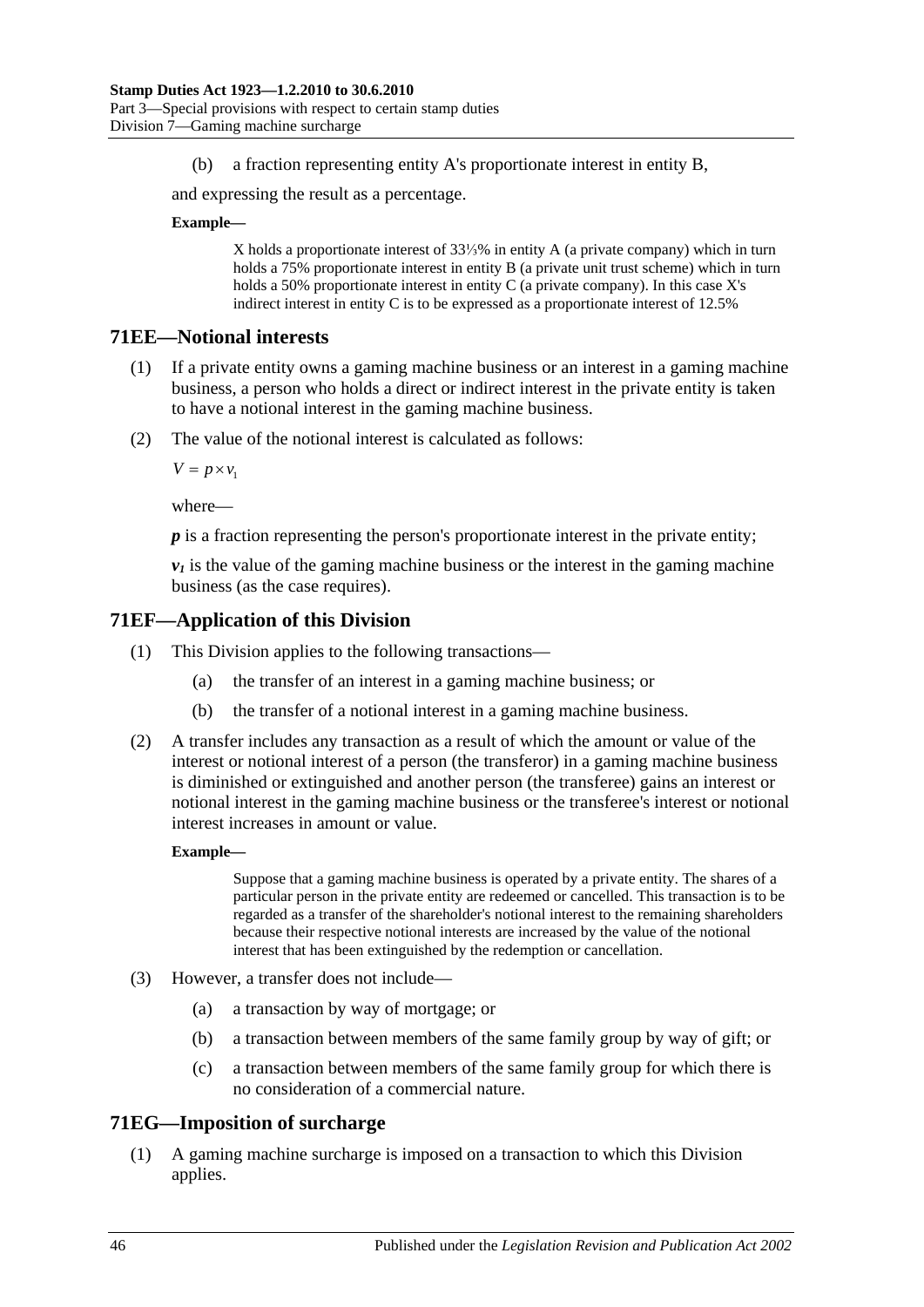- (2) The surcharge is in addition to any other duty payable under this Act in respect of the transaction.
- (3) The surcharge is calculated as follows:

 $A = p \times 0.05 \times NGR$ 

where—

*A* is the amount of the surcharge

 $p$  is  $-$ 

- (a) if the whole of the gaming machine business is transferred—1;
- (b) in any other case—a fraction representing the relationship between the value of the interest or notional interest transferred and the value of the gaming machine business

*NGR* is the net gambling revenue derived from the business for the last 12 complete calendar months before the date of the transaction or, if the business was not carried on during that period or for the whole of that period, an amount determined by the Liquor and Gambling Commissioner to be reasonable having regard to net gambling revenue derived during that period from similar businesses.

### **71EH—Exempt transactions**

- (1) A transaction is exempt from the surcharge if—
	- (a) no liability to duty is imposed (apart from this Division) in respect of the transaction (or an instrument by which it is effected); or
	- (b) the transaction is effected by a conveyance that is exempt from *ad valorem* duty under this Act.
- (2) The regulations may exempt transactions of a specified class from the surcharge.

# **71EI—Notice of transaction to which this Division applies**

- (1) If a transaction to which this Division applies occurs, the parties to the transaction must within 2 months after the date of the transaction—
	- (a) lodge a return with the Commissioner; and
	- (b) pay the relevant amount of the surcharge.

Maximum penalty: \$10 000.

- (2) The return must be in a form approved by the Commissioner and contain the following information—
	- (a) the names and addresses of the parties to the transaction; and
	- (b) the date of the transaction; and
	- (c) particulars of the transaction and the interest or notional interest transferred as a result of the transaction; and
	- (d) sufficient details to enable the calculation of the fraction representing the relationship between the value of the interest or notional interest transferred and the value of the gaming machine business; and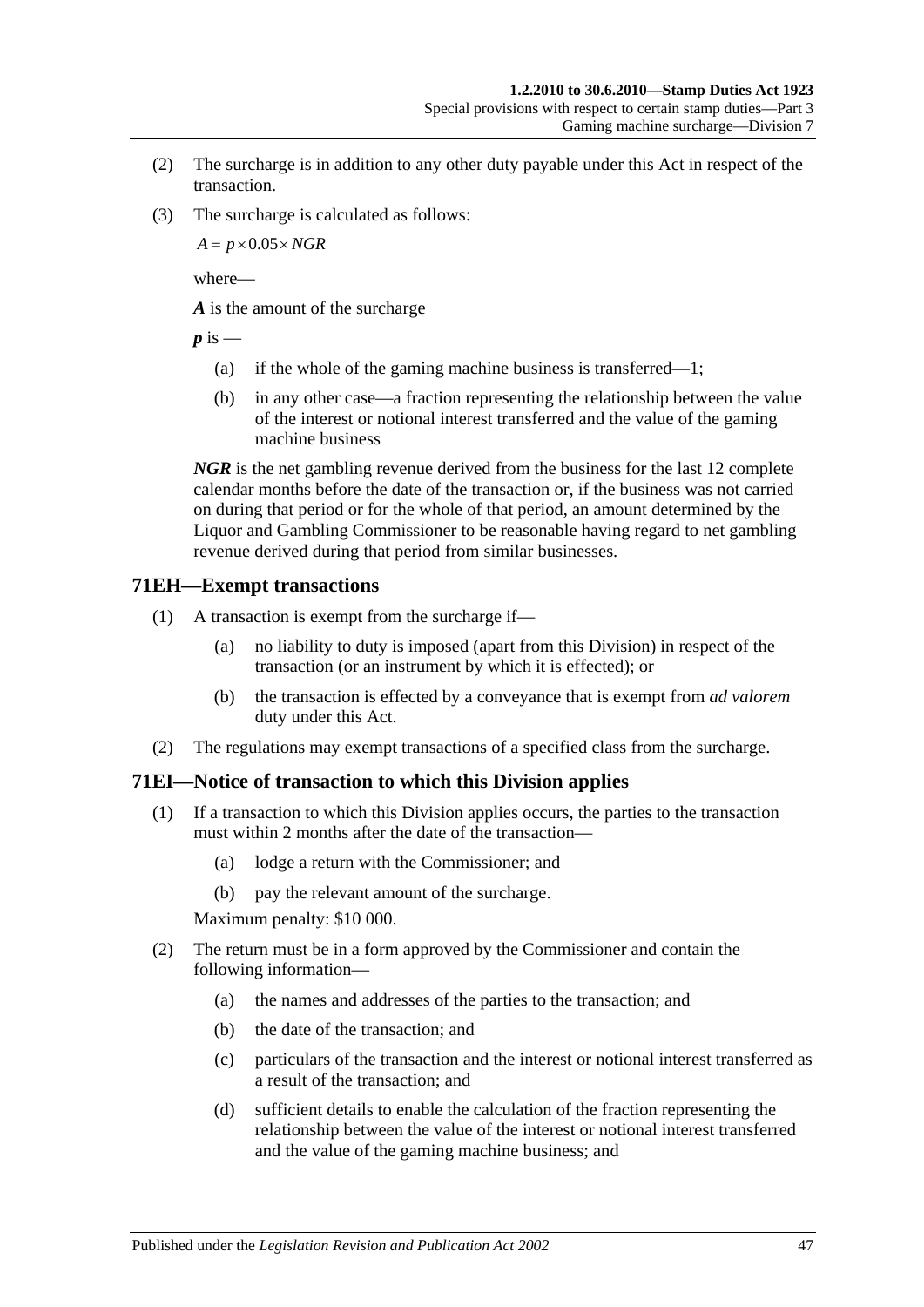- (e) details of the net gambling revenue for the last 12 calendar months before the date of the transaction; and
- (f) other information required by the Commissioner.

# **71EJ—Recovery of duty**

- (1) The Commissioner may recover a surcharge payable on a transaction to which this Division applies as a debt—
	- (a) from a party to the transaction; or
	- (b) if the relevant gaming machine business is owned by a private entity—from the private entity.
- (2) If the Commissioner recovers the surcharge from a private entity, the private entity may recover the relevant amount from the parties to the transaction.

# **Division 8—Transactions effected without creating dutiable instrument**

# <span id="page-65-0"></span>**71E—Transactions otherwise than by dutiable instrument**

- (1) Subject to [subsection](#page-66-0) (2), this section applies to a transaction in the following circumstances—
	- (a) the transaction results in a change in the ownership of a legal or equitable interest in—
		- (i) land; or
		- $(ii)$ 
			- (A) a business situated in the State; or
			- (B) a part of a business (being a business situated in the State), excluding goods that are stock-in-trade of a business where the transaction occurs in the ordinary course of business, where the transaction is associated with, or is for the purposes of, a change in the ownership of a legal or equitable interest in the business (including a case where a business is being divided up into separate parts and then those parts are being transferred to one or more persons as part of one transaction or one series of transactions); or
		- (iii) an interest in a partnership; and
	- $(b)$
- (i) the transaction is not effected, or not wholly effected, by an instrument on which *ad valorem* duty is chargeable; but
- (ii) if the transaction had been effected, or wholly effected, by an instrument, the instrument would be chargeable with duty as a conveyance or as if it were a conveyance.
- (1a) For the purposes of this section (and for the calculation of the value of any property), a change in the ownership of a legal or equitable interest in a business will be taken to include a transfer of the goodwill of the business.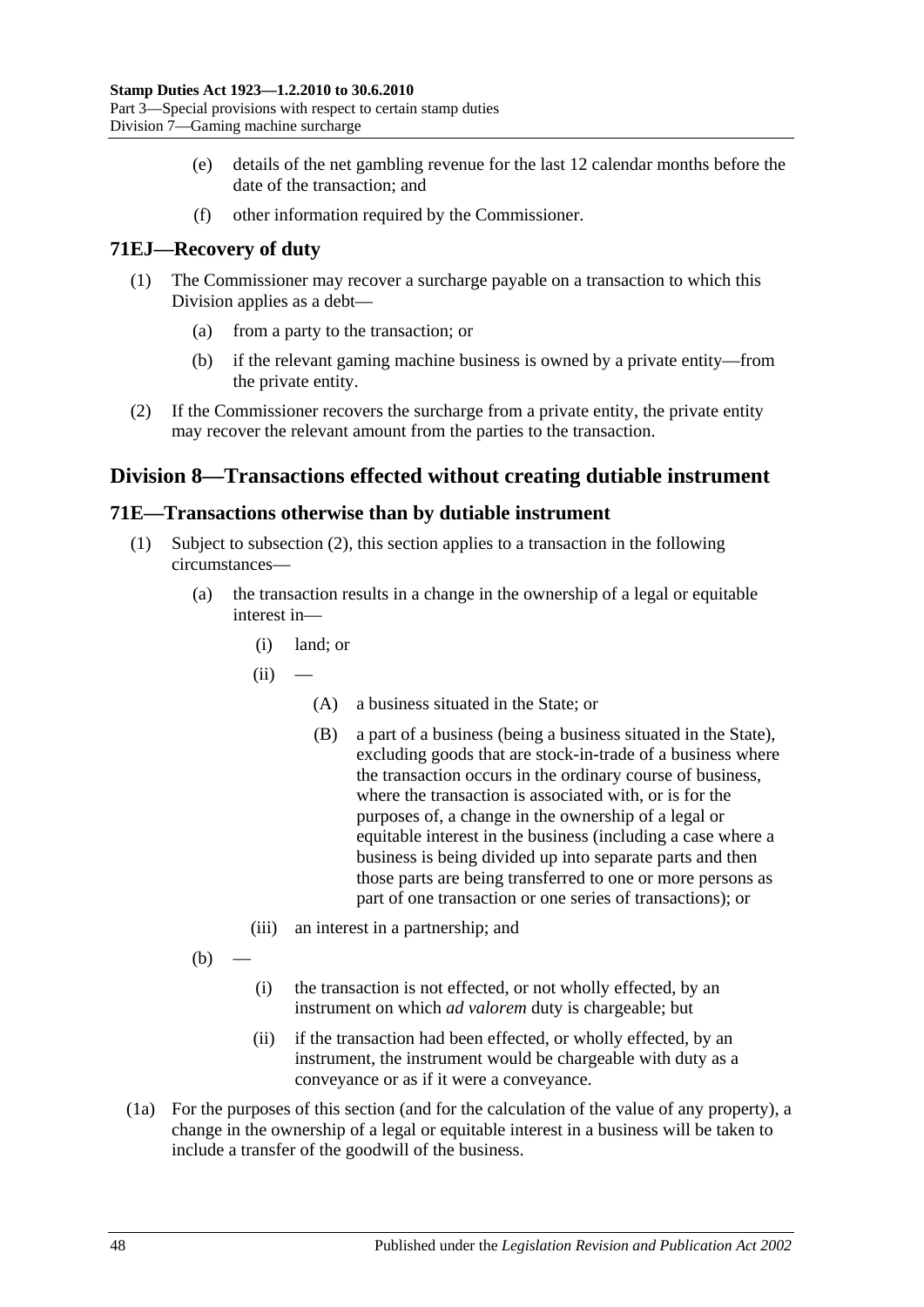- <span id="page-66-0"></span>(2) This section does not apply to any of the following transactions—
	- (a) the appointment of a receiver or trustee in bankruptcy;
	- (b) the appointment of a liquidator;
	- (c) a compromise or arrangement under Part 5.1 of the *Corporations Act 2001* of the Commonwealth;
	- (e) any other transaction of a prescribed class.
- (3) Where a transaction to which this section applies is entered into, a statement in a form approved by the Commissioner must be lodged with the Commissioner setting out—
	- (a) the nature and effect of the transaction;
	- (b) a description of the property affected by the transaction;
	- (c) a statement of the value of any property to which the transaction relates;
	- (d) a statement of any consideration that has passed or is to pass between the parties to the transaction.
- (4) Duty is payable on the statement as if it were a conveyance effecting the transaction to which it relates.
- (4a) A statement under this section will, for the purposes of this Act, be taken to be an instrument executed by the person required to lodge the statement on the date of the change in legal or equitable ownership of property effected by the transaction to which the statement relates.
- (5) Where a statement is lodged with the Commissioner under this section—
	- (a) any instrument that relates to the same transaction is not chargeable with duty to the extent to which duty has been paid on the statement; and
	- (b) the statement will not be charged with duty to the extent that duty has been paid on any instrument that relates to the same transaction.
- (6) If a statement relating to a transaction to which this section applies is not lodged with the Commissioner in accordance with this section within two months after a change in legal or equitable ownership of property is effected by the transaction—
	- (a) each party to the transaction is guilty of an offence; and
	- (b) the parties to the transaction are nevertheless jointly and severally liable to pay duty to the Commissioner as if such a statement had been lodged with the Commissioner immediately before the end of that period of two months.
- (7) A person who aids, abets, counsels or procures another person to enter into a transaction to which this section applies knowing that none of the parties to the transaction intends to lodge a statement under this section is guilty of an offence.
- (8) A person who is guilty of an offence against this section is liable to a fine not exceeding \$10 000.
- (9) If a statement relating to a transaction to which this section applies is lodged with the Commissioner but it is subsequently established to the satisfaction of the Commissioner that the transaction is not to be completed, the Commissioner may refund any duty paid on the statement.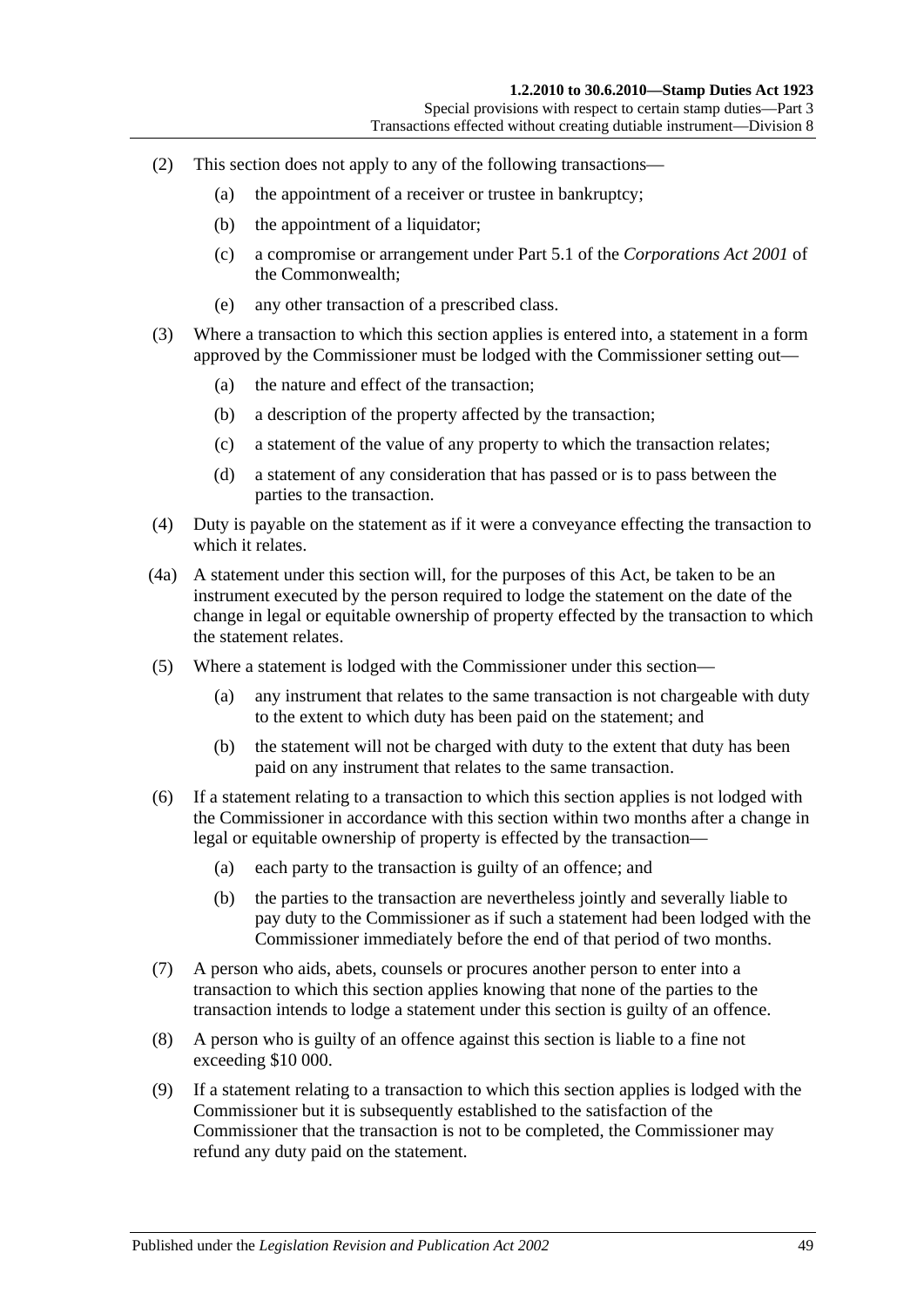### **71F—Statutory transfers**

- (1) A statutory transfer is a transfer or vesting of assets or liabilities that takes effect by or under the provisions of a special Act.
- (2) The parties to a statutory transfer must, within 2 months after a statutory transfer takes effect, lodge with the Commissioner a statement in a form approved by the Commissioner setting out—
	- (a) a description of the property subject to the statutory transfer; and
	- (b) the value of that property; and
	- (c) any other information required by the Commissioner.
- (3) Duty is payable on the statement as if it were a conveyance, executed by the parties to the statutory transfer, operating as a voluntary disposition *inter vivos* of the property subject to the statutory transfer.
- (4) If a statement is not lodged as required by this section within 2 months after the statutory transfer takes effect—
	- (a) each party to the transfer is guilty of an offence and liable to a penalty not exceeding \$10 000; and
	- (b) the parties to the transfer are jointly and severally liable to pay duty to the Commissioner as if such a statement had been lodged with the Commissioner immediately before the end of that period of 2 months.
- (5) A statutory transfer arising from the merger of credit unions, or transferring assets from one credit union to another, is exempt from this section.
- (6) In this section—

*special Act* means—

- (a) the *[Financial Sector \(Transfer of Business\) Act](http://www.legislation.sa.gov.au/index.aspx?action=legref&type=act&legtitle=Financial%20Sector%20(Transfer%20of%20Business)%20Act%201999) 1999*; or
- (b) the *Financial Sector (Transfer of Business) Act 1999* of the Commonwealth; or
- (c) any other Act of the State, another State, or the Commonwealth prescribed by regulation for the purposes of this section.

# **Division 10—Mortgages**

#### **Note—**

No liability to duty arises in relation to the following:

- a mortgage, bond, debenture, covenant or warrant of attorney executed, or that first affects property in South Australia, on or after 1 July 2009;
- a mortgage executed, or that first affects property in South Australia, before 1 July 2009 if no advance secured under the mortgage is made before that day;
- an advance or further advance on or after 1 July 2009 under a mortgage first executed, or that first affects property in South Australia, before that day.

Se[e Part 4A Division 2.](#page-90-0)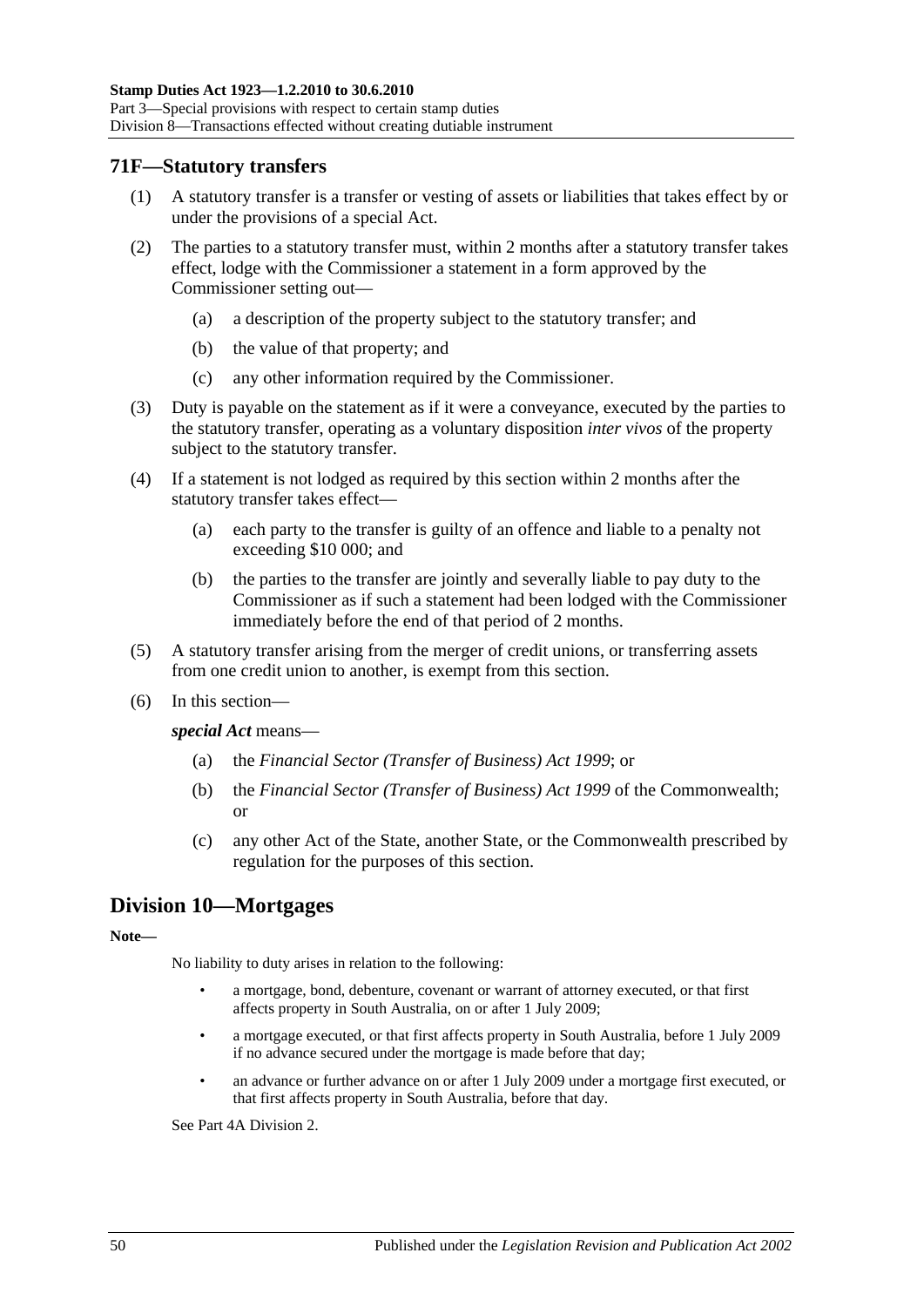# **76—Interpretation**

In this Act—

*liability* means a present, future or contingent monetary liability;

### *mortgage* means—

- (a) an instrument creating, acknowledging, evidencing or recording a legal or equitable interest in, or charge over, real or personal property by way of security for a liability; or
- (b) an instrument creating, acknowledging, evidencing or recording a liability in respect of which an instrument of title is or is to be pledged or deposited by way of security.
	- 1 A *mortgage* includes an instrument that would, assuming the fulfilment of a condition to which the instrument is subject, fall into one of the above categories.
	- 2 A *mortgage* includes an agreement that gives rise to a presumptive mortgage under section 10(3) of the *Consumer Credit (South Australia) Code*.

# **77—Where mortgage consists of several instruments**

If several instruments are necessary to make a mortgage and duty would, but for this section, be chargeable on more than one of those instruments, the duty shall be chargeable upon the principal instrument only and the other instruments shall not be liable to any duty, and the parties, with the approval of the Commissioner, may decide which is the principal instrument.

# **78—Security for stock, how to be charged**

A security for the transfer or retransfer of any stock shall be chargeable with the same duty as a similar security for a sum of money equal in amount to the value of the stock; and a transfer or assignment of any such security shall be chargeable with the same duty as an instrument of the same description relating to a sum of money equal in amount to the value of the stock.

# **79—Mortgage securing future and contingent liabilities**

- (1) A mortgage that extends to future or contingent liabilities is, if limited to a particular amount, chargeable with duty as if it were a security for that amount.
- <span id="page-68-1"></span><span id="page-68-0"></span>(2) A mortgage that extends to future or contingent liabilities is, if not limited to a particular amount, chargeable with duty as follows:
	- (a) the mortgage is chargeable, in the first instance, with duty on the basis of an estimate of the highest amount to be secured (to be made on the assumption that all contingencies to which the mortgage or the liability is subject will actually happen); and
	- (b) if the amount of the liability secured by the mortgage subsequently exceeds the amount for which the mortgage has been previously stamped, the mortgage becomes chargeable with further duty as from the date when the liability was first exceeded and the amount of that further duty is to be calculated as follows: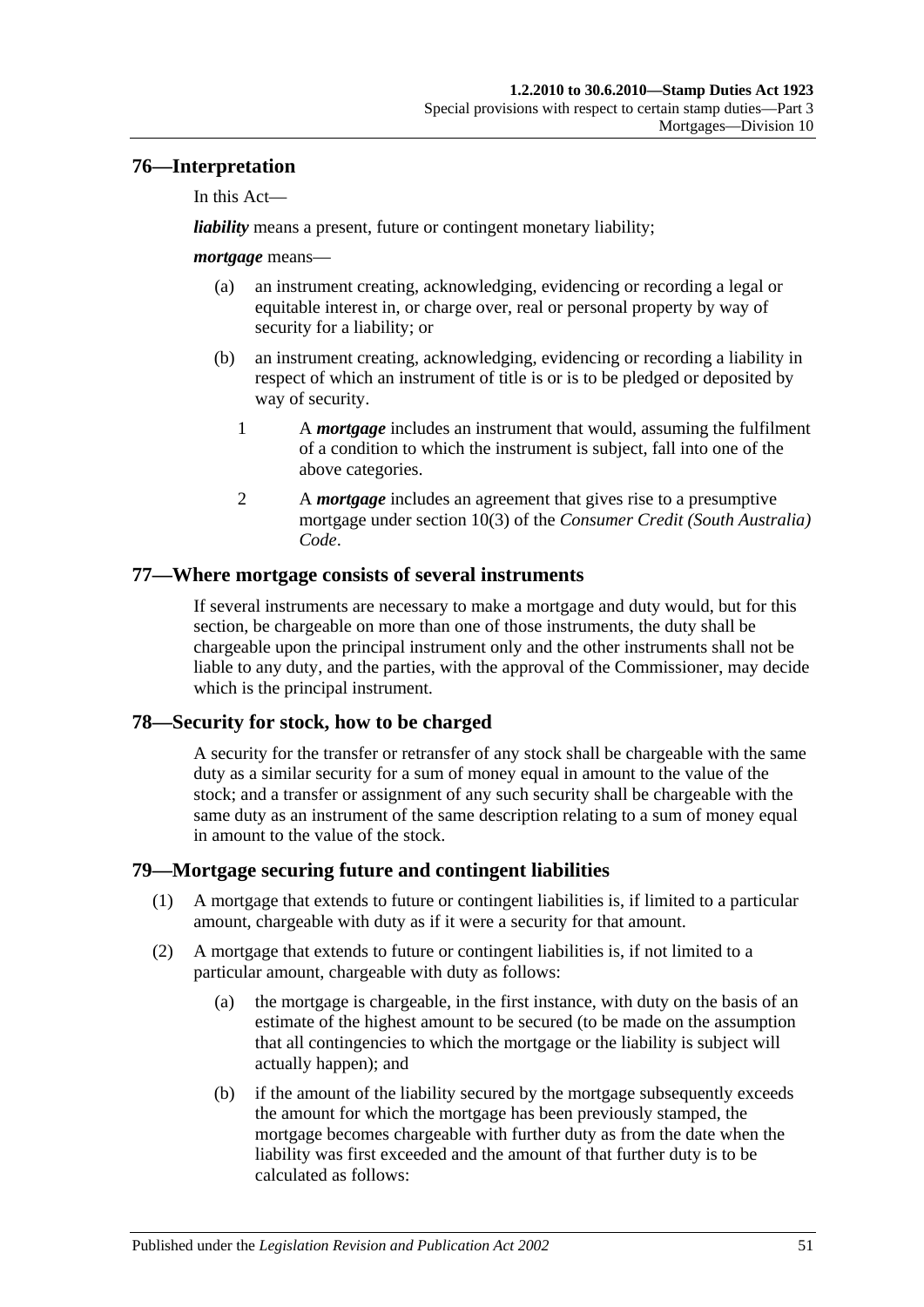- (i) a fresh estimate is to be made in accordance with this section of the highest amount to be secured; and
- <span id="page-69-0"></span>(ii) duty is then to be calculated on the basis of that estimate and in all other respects as if the mortgage were a new and separate instrument made on the date when the liability was first exceeded; and
- (iii) the further duty is then to be calculated by subtracting the amount of duty already paid from the amount of duty calculated under [subparagraph](#page-69-0) (ii).

#### **Exceptions—**

- 1 [Paragraph](#page-68-0) (b) does not apply if the liability is wholly or partly denominated in a foreign currency and the amount for which the mortgage has been previously stamped is extended solely because of fluctuations in the rate of exchange.
- 2 If a mortgage becomes chargeable with further duty under [paragraph](#page-68-0) (b), and the rate of duty payable on the mortgage has increased since it was previously stamped, then the further duty is to be calculated by subtracting from the amount of duty calculated under [paragraph](#page-69-0) (b)(ii) the amount that would have been already paid if duty had then been calculated and paid at the higher rate.
- 3 If a mortgage becomes chargeable with further duty under [paragraph](#page-68-0) (b), and the rate of duty payable on the mortgage has decreased since it was previously stamped, then the further duty is to be calculated by subtracting from the amount of duty calculated under [paragraph](#page-69-0) (b)(ii) the amount that would have been already paid if duty had then been calculated and paid at the lower rate.
- 4 If—
	- (a) a further advance is made under—
		- (i) a mortgage that is, until the further advance, wholly exempt from duty; or
		- (ii) a mortgage that would, assuming it had been submitted for stamping immediately before the further advance, have been wholly exempt from duty; and
	- (b) in consequence of the further advance, the mortgage ceases to be of a type that is, or has become, wholly exempt from duty,

duty (or further duty) is calculated on the mortgage as if it secured only the further advance and, if duty was paid before the exemption took effect, as if no such payment had been made.

- (3) If a mortgage is chargeable with duty under [subsection](#page-68-1) (2), the parties must, on submitting the mortgage for stamping or further stamping, make a fair estimate of the highest amount to be secured (to be made on the assumption that all contingencies to which the mortgage or the liability is subject will actually happen).
- (4) The Commissioner may accept the parties' estimate of the highest amount to be secured or, if dissatisfied with that estimate, substitute the Commissioner's own estimate of that amount, for the purposes of determining the amount of duty or further duty with which the mortgage is chargeable.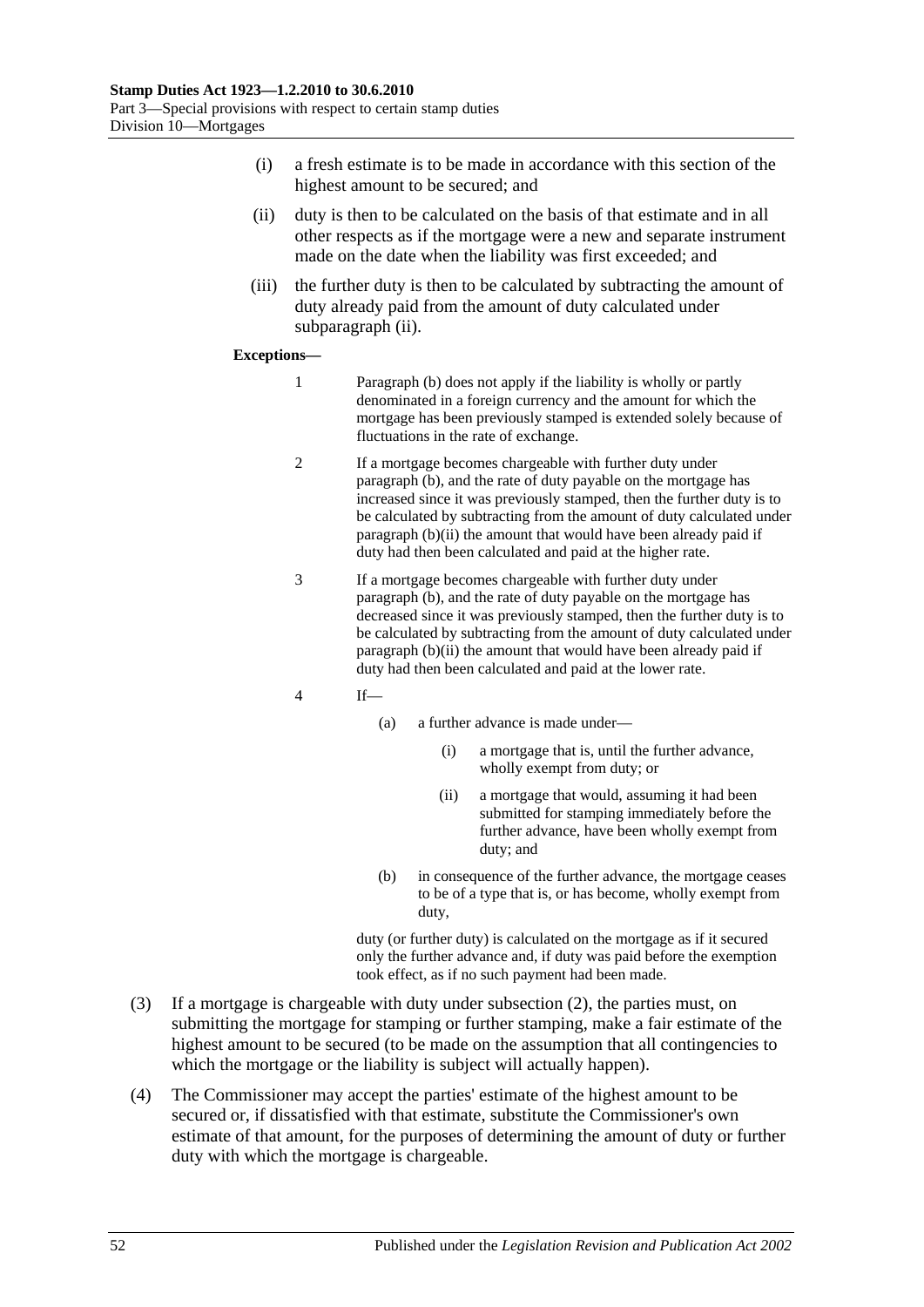- <span id="page-70-0"></span>(5) The Commissioner has a discretion, in the case of a mortgage securing a contingent liability, to permit the mortgage to be stamped for an amount that is less than the full amount of that liability, but, if the contingency subsequently happens, further duty becomes chargeable on the mortgage as from the date of the happening of the contingency and the amount of that further duty is to be calculated as follows:
	- (a) duty is to be calculated on the mortgage on the basis of the full amount of the liability as if the mortgage were a new and separate instrument made on the date of the happening of the contingency; and
	- (b) the further duty is then to be calculated by subtracting the amount of duty already paid from the amount of duty calculated under [paragraph](#page-70-0) (a).
- (8) In this section references to an amount secured or to be secured by a mortgage are, if the mortgage secures both principal and interest or principal, interest, and rates taxes or other recurrent charges in respect of land, to be read as references to the principal only.

# **80—Security for repayment by periodical payments, how to be charged**

A security for the payment of any rentcharge, annuity or other periodical payment, by way of repayment or in satisfaction or discharge of any loan, advance or payment intended to be so repaid, satisfied or discharged, shall be chargeable with the same duty as a similar security for the payment of the sum of money so lent, advanced or paid.

### <span id="page-70-1"></span>**81—Transfers and further charges**

- (1) No transfer of a duly stamped security and no security by way of further charge for money or stock added to money or stock previously secured by a duly stamped instrument shall be chargeable with any duty by reason of containing any further or additional security for the money or stock transferred or previously secured, or the interest or dividends thereon, or any new covenant, proviso, power, stipulation or agreement in relation thereto or any further assurance of the property comprised in the transferred or previous security.
- (2) However, [subsection](#page-70-1) (1) does not apply if the security is over, or relates to, land that is subject to the provisions of the *[Real Property Act](http://www.legislation.sa.gov.au/index.aspx?action=legref&type=act&legtitle=Real%20Property%20Act%201886) 1886*.

# **81B—Duty chargeable proportioned to value of South Australian property**

- (1) A security that creates a charge on property in South Australia and property outside South Australia may, subject to this section, be stamped for less than the full amount *ad valorem* duty otherwise appropriate to the amount secured.
- (2) The amount for which the security is stamped must however be sufficient to satisfy the following formula:

 $\frac{1}{1} > \frac{1}{1}$ 2 2  $A_{\!\scriptscriptstyle 1} \supset V_{\!\scriptscriptstyle 2}$  $A_2$  V ≥

Where

 $A<sub>I</sub>$  is the amount for which the security is stamped

*A2* is the amount on which *ad valorem* duty would, apart from this section, be chargeable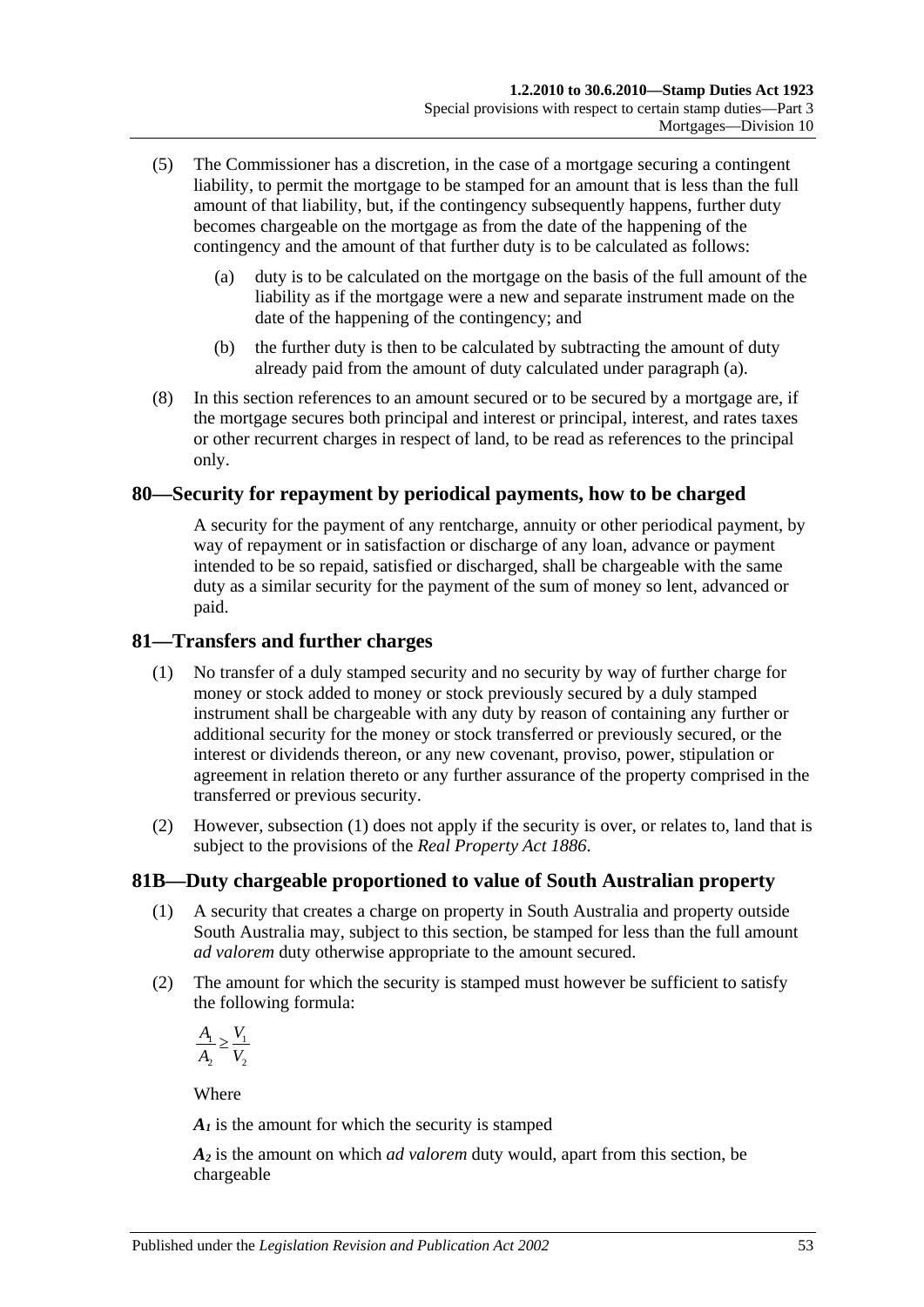$V_1$  is the value of property situated in South Australia

*V2* is the total value of the property subject to the security.

- (3) A security stamped under this section is available as a security on property situated in South Australia for such amount only as the *ad valorem* duty denoted on the security extends to cover.
- (4) If a security does not create a charge on property in South Australia it may be stamped with a stamp indicating that no *ad valorem* duty is payable.

# **81C—Duty paid on one mortgage may be denoted as having been paid on another mortgage**

- <span id="page-71-0"></span>(1) The Commissioner may, upon the application of a party to a mortgage upon which duty has been paid, authorise the whole or a part of the duty paid upon the mortgage to be denoted as having been paid upon some other mortgage or mortgages if he is satisfied, upon the basis of such evidence as he may require—
	- (a) that the duty was paid upon the first mentioned mortgage instead of the other mortgage or mortgages as a result of an error on the part of a party to the mortgage or his agent; and
	- (b) that the parties to the first mentioned mortgage are the same as the parties to the other mortgage or mortgages; and
	- (c) that the first mentioned mortgage has not been acted upon or relied upon in any way as a security.
- (2) An application under [subsection](#page-71-0) (1) must—
	- (a) be made in a form approved by the Commissioner; and
	- (b) be made not later than three months after the date on which duty was paid upon the first mentioned mortgage; and
	- (c) be accompanied by the prescribed charge.
- (3) The Commissioner may, upon an application under [subsection](#page-71-0) (1), if he thinks it just to do so, waive payment of the prescribed charge.
- (4) The Commissioner may require any evidence given in support of an application under [subsection](#page-71-0) (1) to be verified by statutory declaration.
- (5) Duty shall not be denoted as having been paid upon the other mortgage or mortgages in pursuance of [subsection](#page-71-0) (1) unless the original and every copy of the first mentioned mortgage stamped under this Act has been produced to the Commissioner and dealt with in accordance with the regulations.
- (6) For the purposes of this section—
	- (a) mortgagees that are related corporations shall be regarded as one and the same person; and
	- (b) corporations are related if they are related for the purposes of the *Corporations Act 2001* of the Commonwealth.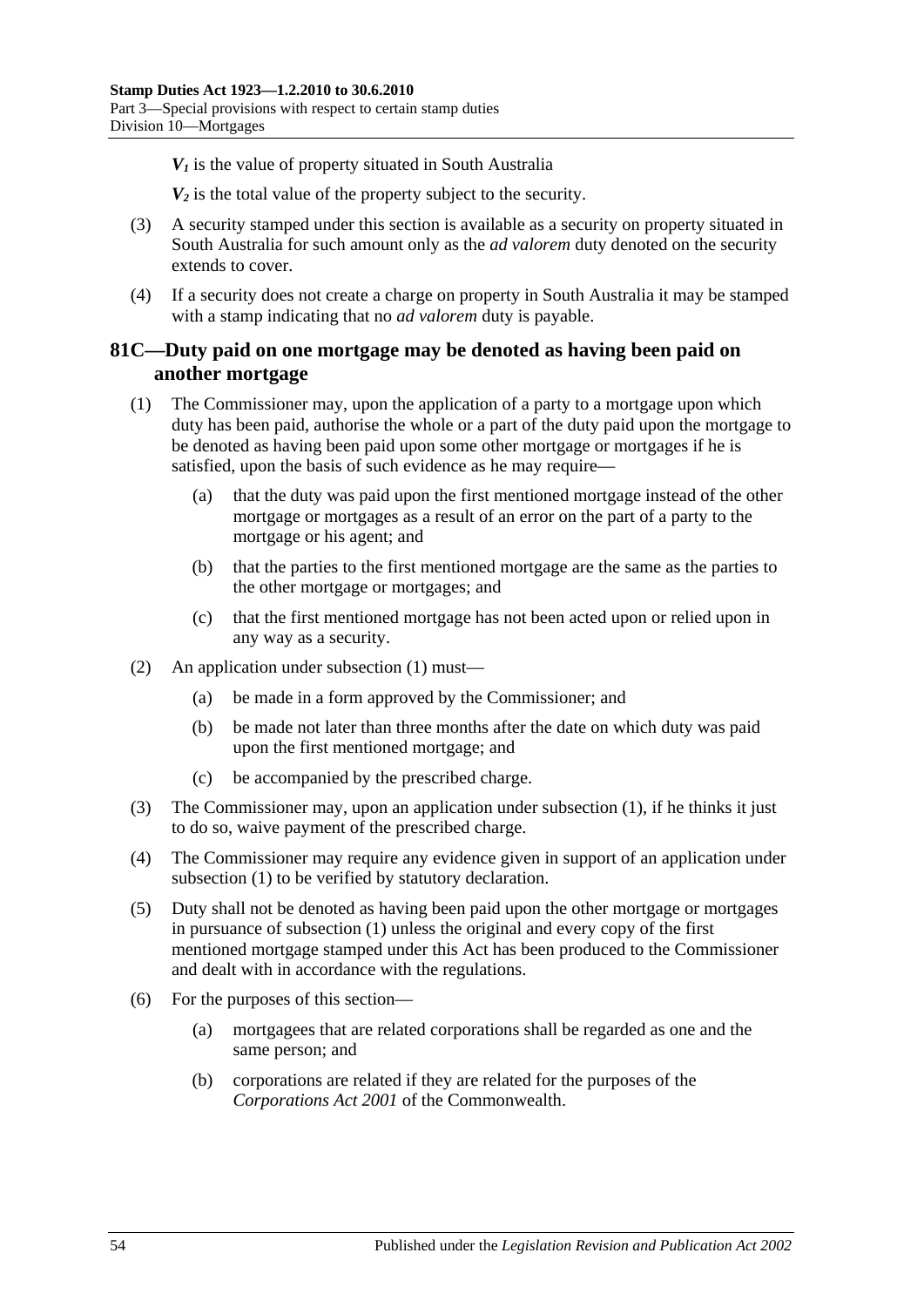### <span id="page-72-0"></span>**82—Unregistered mortgages protected by caveats**

- (1) A caveat under the *[Real Property Act](http://www.legislation.sa.gov.au/index.aspx?action=legref&type=act&legtitle=Real%20Property%20Act%201886) 1886* to protect an interest arising under an unregistered mortgage is, if the unregistered mortgage is liable to stamp duty and has not been produced for stamping, liable to stamp duty.
- (2) The amount of duty chargeable on a caveat to which [subsection](#page-72-0) (1) applies is the same as would be payable on the mortgage if produced for stamping.
- $(3)$  If—
	- (a) stamp duty is paid on a caveat in respect of a mortgage that has not been stamped; and
	- (b) the mortgage is subsequently produced for stamping,

the mortgage is not chargeable with duty to the extent to which duty in respect of the mortgage has been paid on the caveat.

## <span id="page-72-1"></span>**82A—Repeal of Division**

- (1) After 1 July 2009, the Governor may, by proclamation, fix a date for the repeal of this Division and Schedule 2 clause 11.
- (2) On the date fixed under [subsection](#page-72-1) (1), this Division (including this section) and Schedule 2 clause 11 are repealed.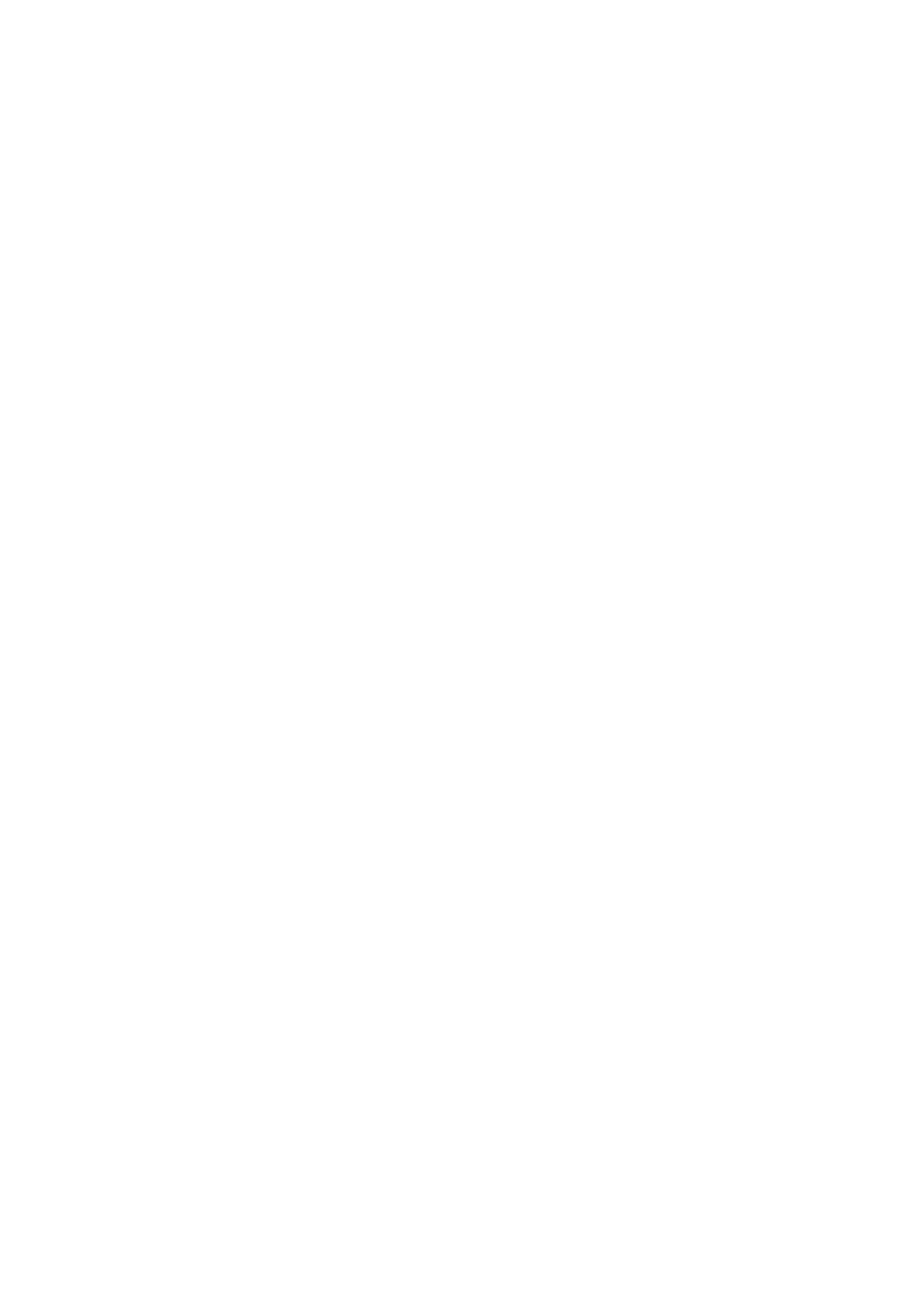# **Part 3A—Special provisions relating to financial products**

## **83—Interpretation**

In this Part, unless the contrary intention appears—

*exempt transaction* means a conveyance (including a sale or purchase) of a quoted financial product made after 30 June 2001;

*foreign company* has the same meaning as is assigned to the term by section 9 of the *Corporations Act 2001* of the Commonwealth;

*quoted financial product* means a financial product that is quoted on a recognised financial market (see [section](#page-6-0) 2);

*relevant company* means—

- (a) a South Australian registered company; or
- (b) a foreign company with a registered office under the *Corporations Act 2001* of the Commonwealth that is situated in this State;

*South Australian registered company* means a company incorporated or taken to be incorporated under the *Corporations Act 2001* of the Commonwealth that is taken to be registered in South Australia for the purposes of that Act.

### **84—Share buy-back**

- (1) An instrument under which a shareholder transfers or divests shares to give effect to a transaction under which a company buys back its own shares is a conveyance of the shares.
- (2) This section—
	- (a) applies to an instrument whether created or executed before or after the commencement of this section; and
	- (b) applies whether the transfer or divestiture of shares occurred before, or occurs after, the commencement of this section; but
	- (c) does not apply in relation to redeemable preference shares unless they are bought back on terms other than those on which they were on issue.

## **85—Exempt transactions**

No duty is payable under this Act in relation to an exempt transaction.

## <span id="page-74-0"></span>**86—Financial products liable to duty**

- (1) This section applies to a conveyance or conveyance on sale of a financial product only where—
	- (a) the financial product is—
		- (i) a financial product of a company that, under the *Corporations Act 2001* of the Commonwealth, is taken to be registered in the State; or
		- (ii) a financial product of a foreign company; or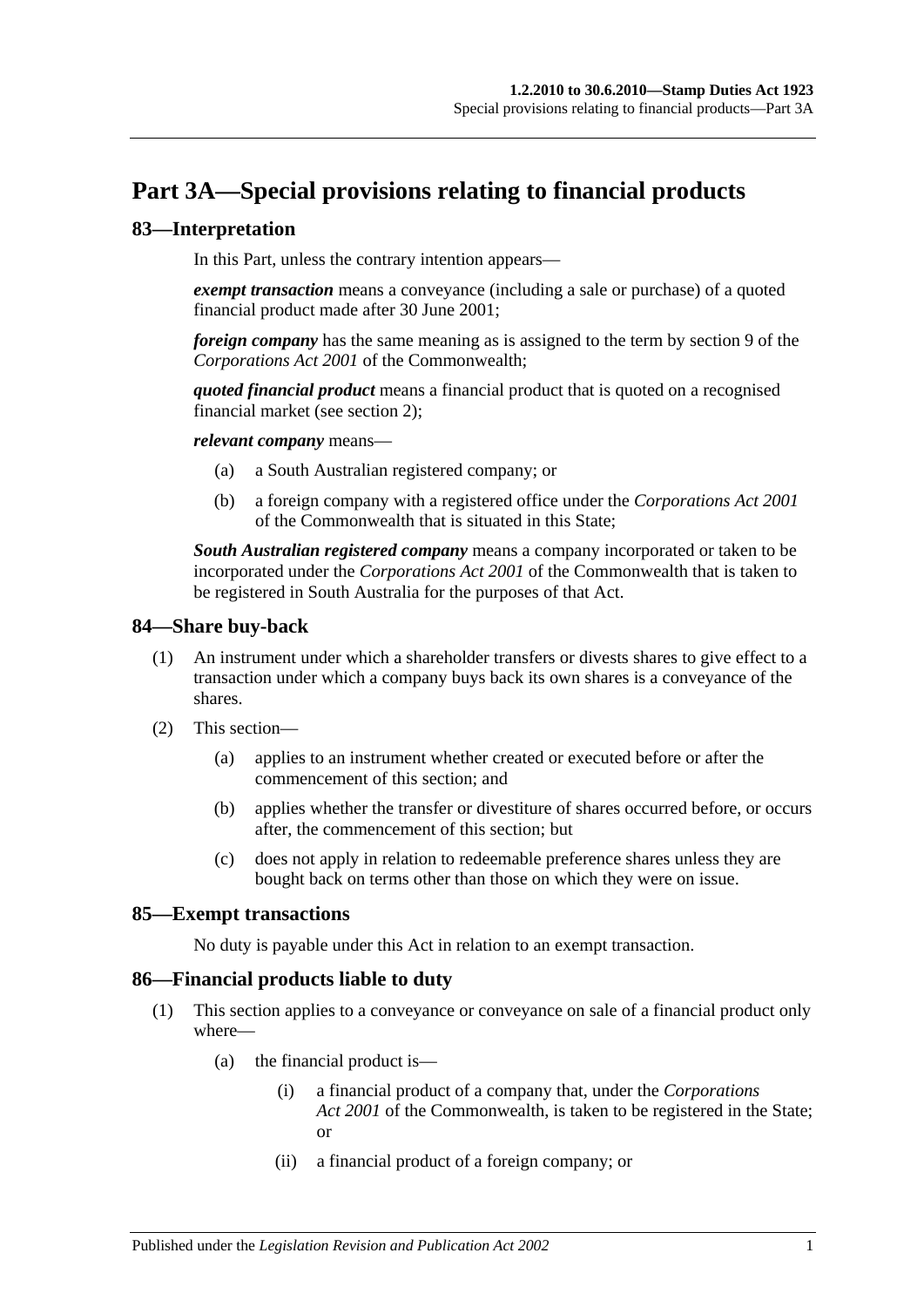- (iii) a unit of a unit trust scheme; and
- (b) the conveyance is not an exempt transaction.
- (2) Subject to [section](#page-75-0) 87, a conveyance or conveyance on sale of a financial product to which this section applies is only liable to duty if the financial product is—
	- (a) a financial product of a relevant company; or
	- (b) a unit of a unit trust scheme the principal register of which is situated in this State; or
	- (c) a unit of a unit trust scheme in relation to which no register exists in Australia and—
		- (i) having as the manager of the scheme a relevant company or a natural person principally resident in this State; or
		- (ii) not having a manager but with a trustee that is a relevant company or a natural person principally resident in this State.

## <span id="page-75-0"></span>**87—Proclaimed countries**

- (1) No duty is payable under this Act in respect of a conveyance or conveyance on sale of a financial product that is registered on a register kept within a proclaimed country.
- (2) The Governor may, by proclamation, declare any country to be a proclaimed country for the purposes of this section and may, by subsequent proclamation, vary or revoke any such proclamation.
- (3) This section does not operate to exempt a transaction from duty under [Part 4.](#page-78-0)

## **88—Transfer of financial products not to be registered unless duly stamped**

- (1) A transfer of a financial product to which [section](#page-74-0) 86 applies must not be registered by the corporation, company or society by which the financial product was issued—
	- (a) unless a proper instrument of transfer has been delivered to the corporation, company or society in which, in the case of a transfer by way of sale, the consideration for the financial product is expressed in terms of money and the actual date of sale and the date or dates of execution by the transferor and transferee are set out; and
	- (b) unless the instrument is duly stamped under this Act or is, under [subsection](#page-75-1) (3), taken to have been duly stamped.
- <span id="page-75-2"></span>(2) Despite any other provision of this Act, if financial products are transferred pursuant to a takeover scheme, the Commissioner may, if the Commissioner thinks it expedient to do so, on payment of the duty payable in respect of the instruments of transfer, denote payment of the duty on a statement in the approved form.
- <span id="page-75-1"></span>(3) If payment of duty is denoted on a statement pursuant to [subsection](#page-75-2) (2), each instrument of transfer to which the statement relates will be taken to have been duly stamped.
- (4) After a transfer of a financial product has been registered by a corporation, company or society in this State, the instrument of transfer must be retained in this State by the corporation, company or society for a period of not less than 5 years.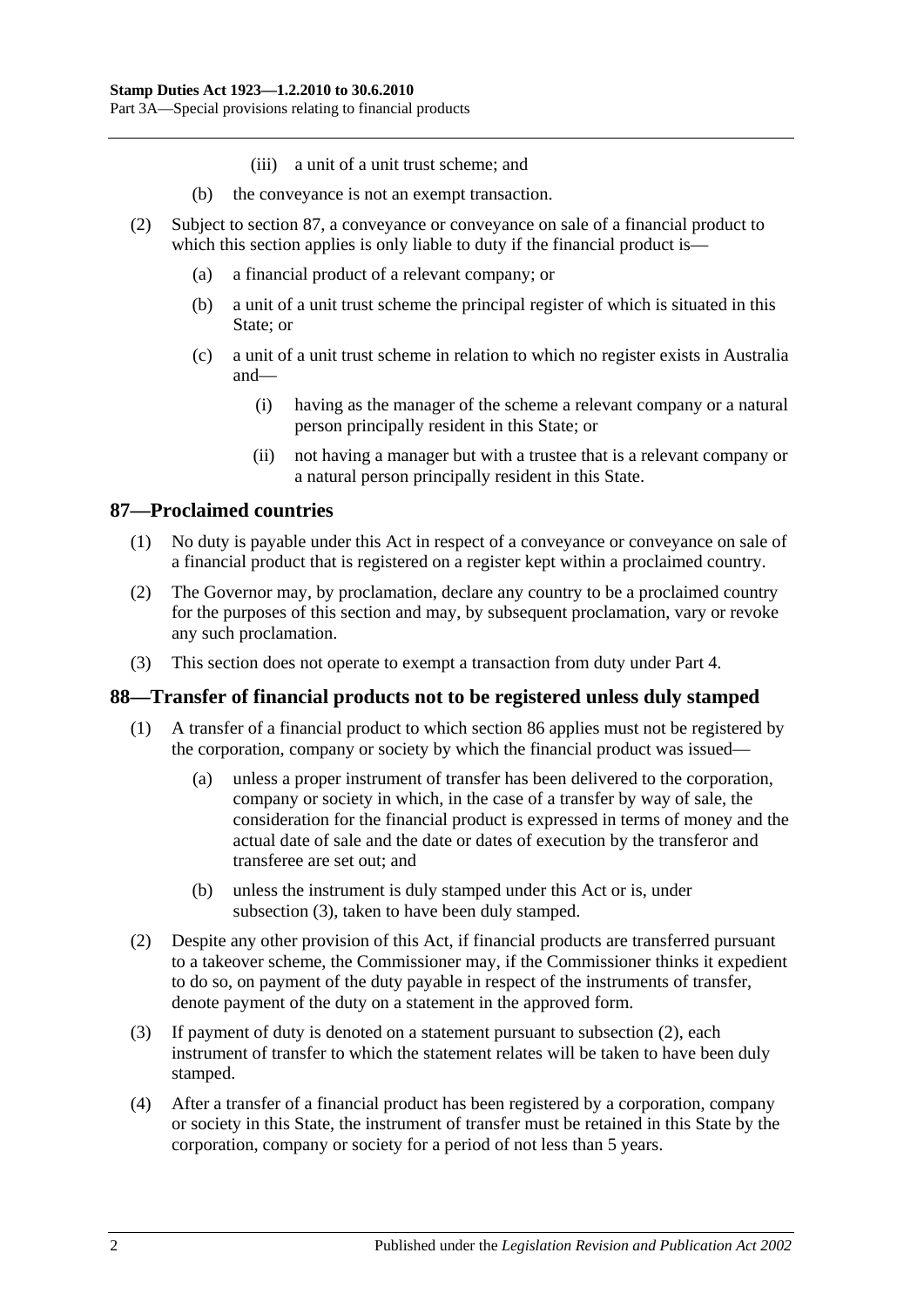- (5) If a corporation, company or society contravenes or fails to comply with any of the provisions of this section, the corporation, company or society is guilty of an offence. Maximum penalty: \$10 000.
- (6) The right or title of a transferee or subsequent holder of a financial product is not invalidated by reason only that the transfer of the financial product was registered by a corporation, company or society in contravention of the provisions of this section.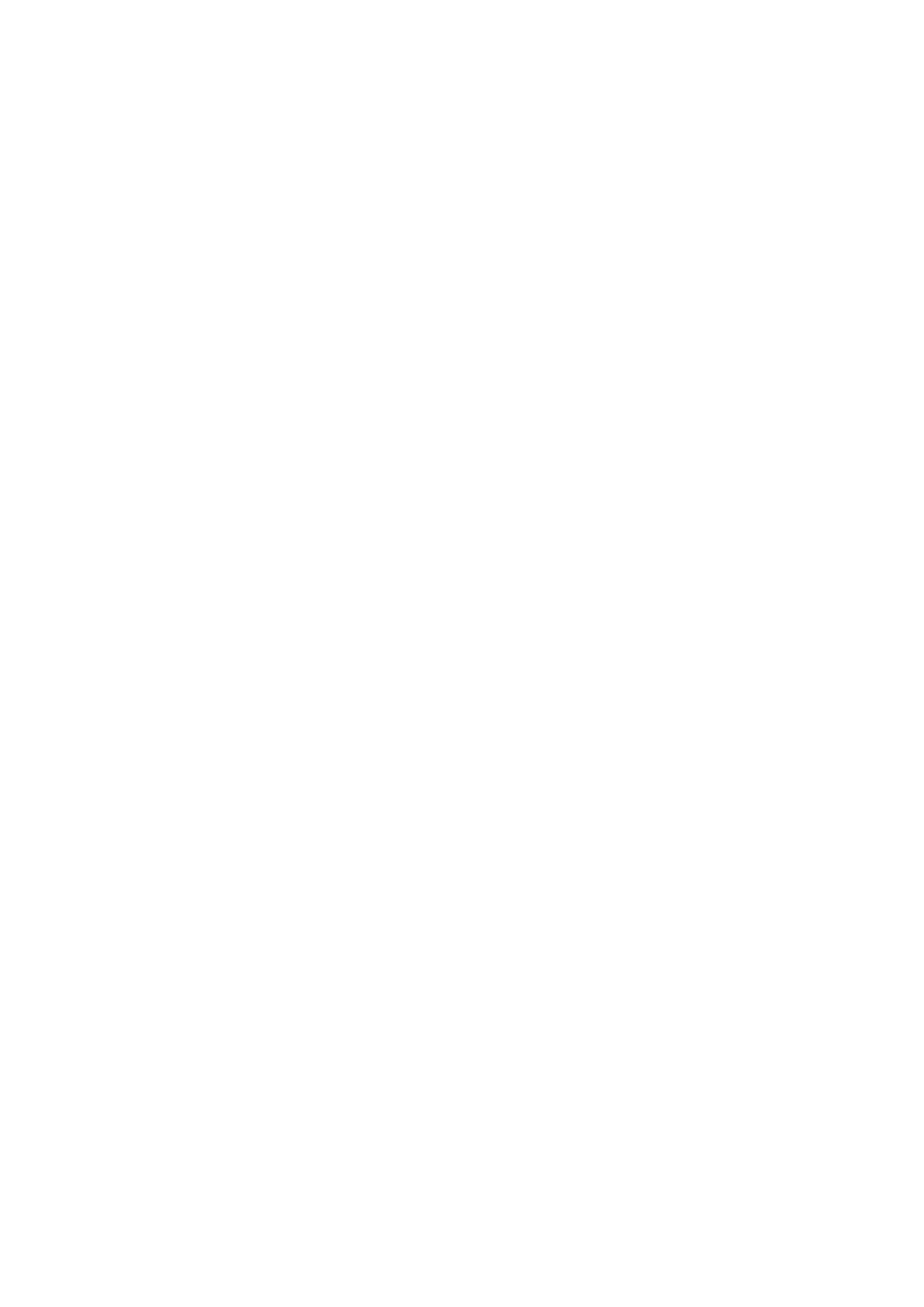# <span id="page-78-0"></span>**Part 4—Land rich entities**

# **Division 1—Preliminary**

## **91—Interpretation**

(1) In this Part—

*asset* includes any form of property;

*associate*—see [subsection](#page-80-0) (4);

*close personal relationship* means the relationship between 2 adult persons (whether or not related by family and irrespective of their gender) who live together as a couple on a genuine domestic basis, but does not include—

- (a) the relationship between a legally married couple; or
- (b) a relationship where 1 of the persons provides the other with domestic support or personal care (or both) for fee or reward, or on behalf of some other person or an organisation of whatever kind;

**Note—**

Two persons may live together as a couple on a genuine domestic basis whether or not a sexual relationship exists, or has ever existed, between them.

*constituent documents* of a private entity means—

- (a) for a private company—its constitution; or
- (b) for a unit trust scheme—the instruments constituting or governing the administration of the scheme;

*corresponding law* means a law of another State, or a Territory, of the Commonwealth that imposes duties corresponding to those imposed by this Act;

*direct interest*—see [section](#page-81-0) 92(1);

*executive officer* of a company has the same meaning as in the *Corporations Act 2001* of the Commonwealth;

*group* means a group of associates;

*hold*—a person *holds* a share or unit in a private entity if the person—

- (a) is registered as the holder; or
- (b) is beneficially entitled to the share or unit; or
- (c) controls the exercise of rights attached to the share or unit;

*indirect interest*—see [section](#page-82-0) 92B;

*land asset* and *local land asset*—see [section](#page-80-1) 91A;

*local primary production land asset* means a local land asset consisting of an interest in land that is used for the business of primary production;

*notional interest*—see [section](#page-82-1) 93;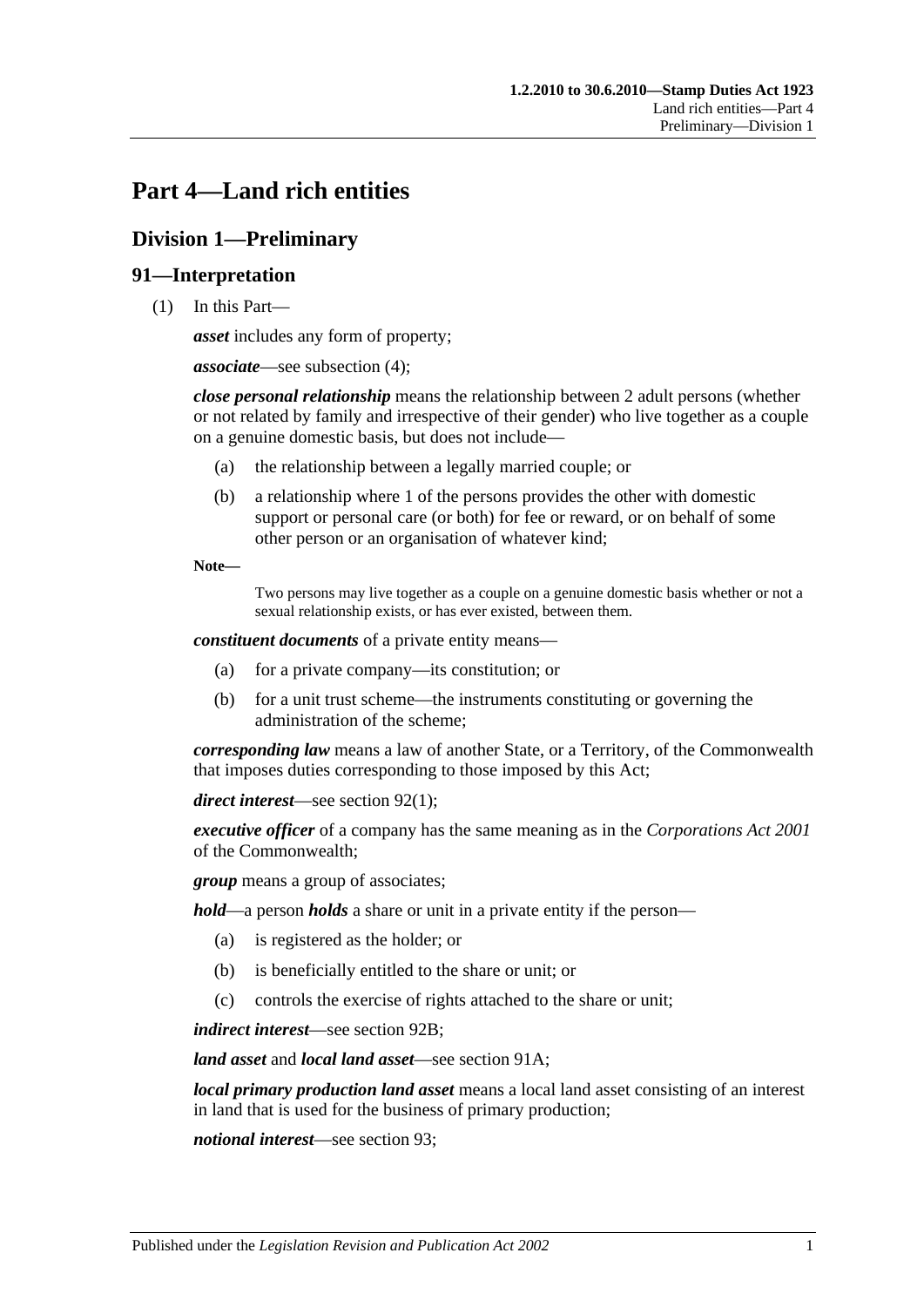*primary production entity*—a private entity is a primary production entity if the unencumbered value of the entity's underlying local primary production land assets exceeds 50 per cent of the unencumbered value of its total underlying local land assets;

### *private company* means—

- (a) a company that is limited by shares but whose shares are not quoted on a recognised financial market; or
- (b) a company that is not limited by shares,

but does not include a company excluded from the ambit of this definition by the regulations;

*private entity* means a private company or a private unit trust scheme;

*private trust* means a trust other than one in which the public is (or has been) invited to invest;

*private unit trust scheme* means—

- (a) a unit trust scheme in which less than 50 persons hold units; or
- (b) a unit trust scheme in which 50 or more persons hold units if 20 or fewer persons hold 75 per cent or more in number or value of the units on issue,

but does not include a unit trust scheme that is an approved deposit fund or a pooled superannuation trust within the meaning of the *Superannuation Industry (Supervision) Act 1993* (Cwth);

*proportionate interest* in a private entity means—

- (a) for a person or group that has a direct or indirect interest in the entity—the percentage representing the extent of that interest; or
- (b) for a person or group that has both a direct and an indirect interest in the entity—an aggregate percentage representing the extent of both those interests;

*related*—see [section](#page-81-1) 92A;

*relative* of a person means a spouse, domestic partner, brother, sister, parent or child of the person;

*significant interest* in a private entity means a proportionate interest in the entity of 50 per cent or more;

*underlying*—the underlying assets (or a particular class of underlying assets) of a private entity include both the assets (or assets of the relevant class) held beneficially by the private entity and its notional interests in the assets (or assets of the relevant class) of related entities;

*unit* in a unit trust scheme means—

- (a) a right to participate in profits, income or distribution of assets under the scheme; or
- (b) a right to any such right of participation;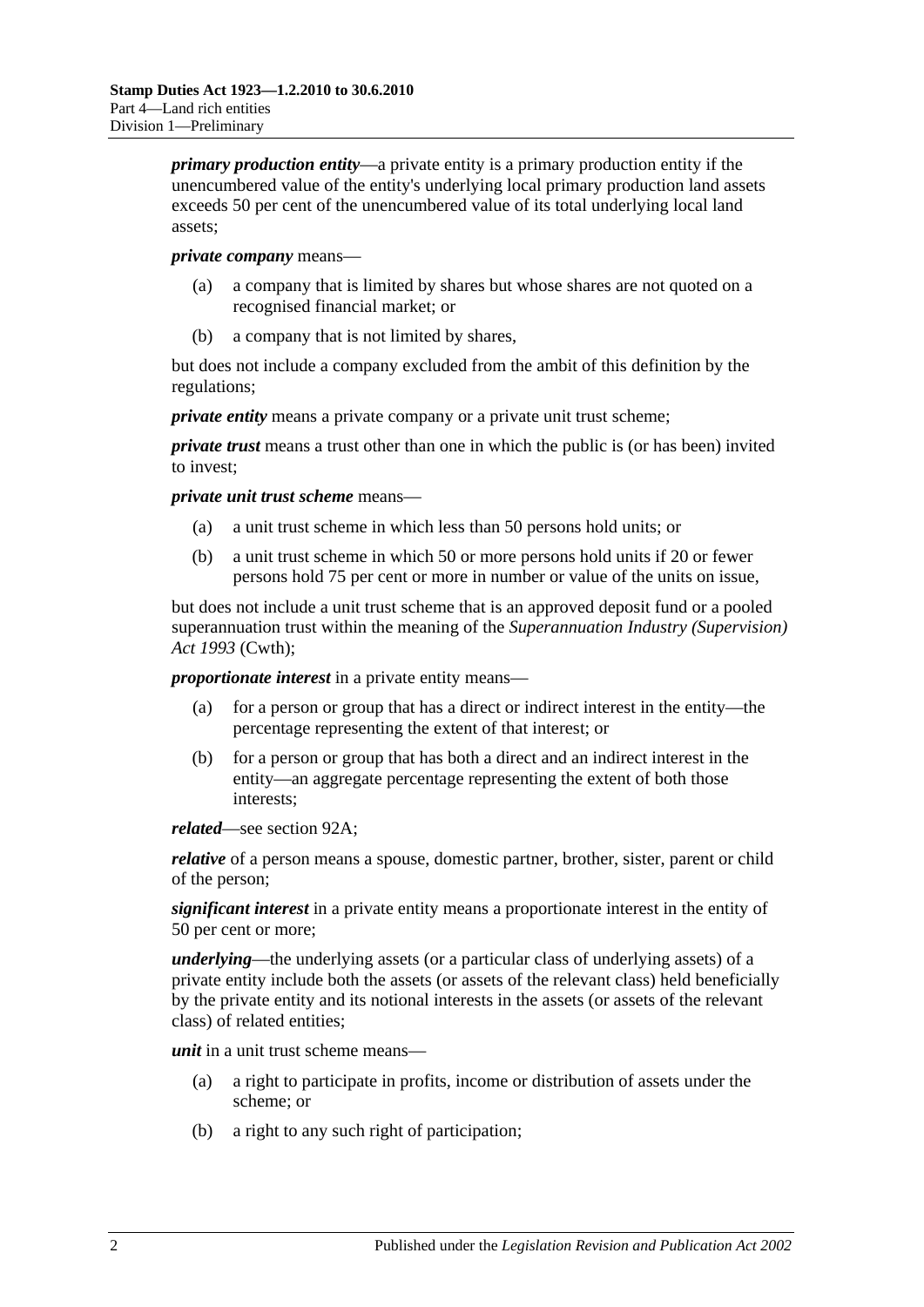*unit trust scheme* means an arrangement under which investors may acquire rights to participate, as beneficiaries under a trust, in profits, income or distribution of assets arising from the acquisition, holding, management, use or disposal of property;

*winding up*—a unit trust scheme is wound up if the assets subject to the scheme are distributed in their entirety.

- (2) Property is taken to be held beneficially by a unit trust scheme if it is held by the trustees of the scheme in trust for the unitholders.
- (3) A private entity or other person that is an object of a discretionary trust is to be regarded, for the purposes of this Part, as beneficially entitled to the trust property unless—
	- (a) the private entity or other person satisfies the Commissioner that this subsection operates unreasonably in the circumstances of the particular case; and
	- (b) the Commissioner determines that the private entity or other person is not, in the circumstances of the particular case, to be regarded as beneficially entitled to the trust property.
- <span id="page-80-0"></span>(4) A person is an *associate* of, or *associated* with, another if—
	- (a) they are married or in a close personal relationship; or
	- (b) one is the parent, child, brother or sister of the other; or
	- (c) they are in partnership; or
	- (d) they are private companies which are related bodies corporate for the purposes of the *Corporations Act 2001* of the Commonwealth; or
	- (e) one is a private company and the other is a director or executive officer of, or shareholder in, the company; or
	- (f) they are both trustees of a private trust or one is a trustee of a private trust and the other is a beneficiary of the private trust; or
	- (g) a chain of relationships can be traced between them under one or more of the above paragraphs,

(but a person is not to be regarded as an associate of another if the Commissioner is satisfied that the association has not arisen as a result of a common commercial interest or purpose and they will act entirely independently of each other).

- (5) An obligation or liability imposed under this Part on a unit trust scheme attaches to the trustees for the time being of the scheme jointly and severally.
- (6) An obligation or liability imposed under this Part on a group attaches to the members of the group jointly and severally.

### <span id="page-80-1"></span>**91A—Land assets**

- (1) A *land asset* is an interest in land (including a right to explore for minerals, petroleum or other substances on land or to recover minerals, petroleum or any other substance from land), other than—
	- (a) a mortgage, lien or charge; or
	- (b) an interest under a warrant or writ.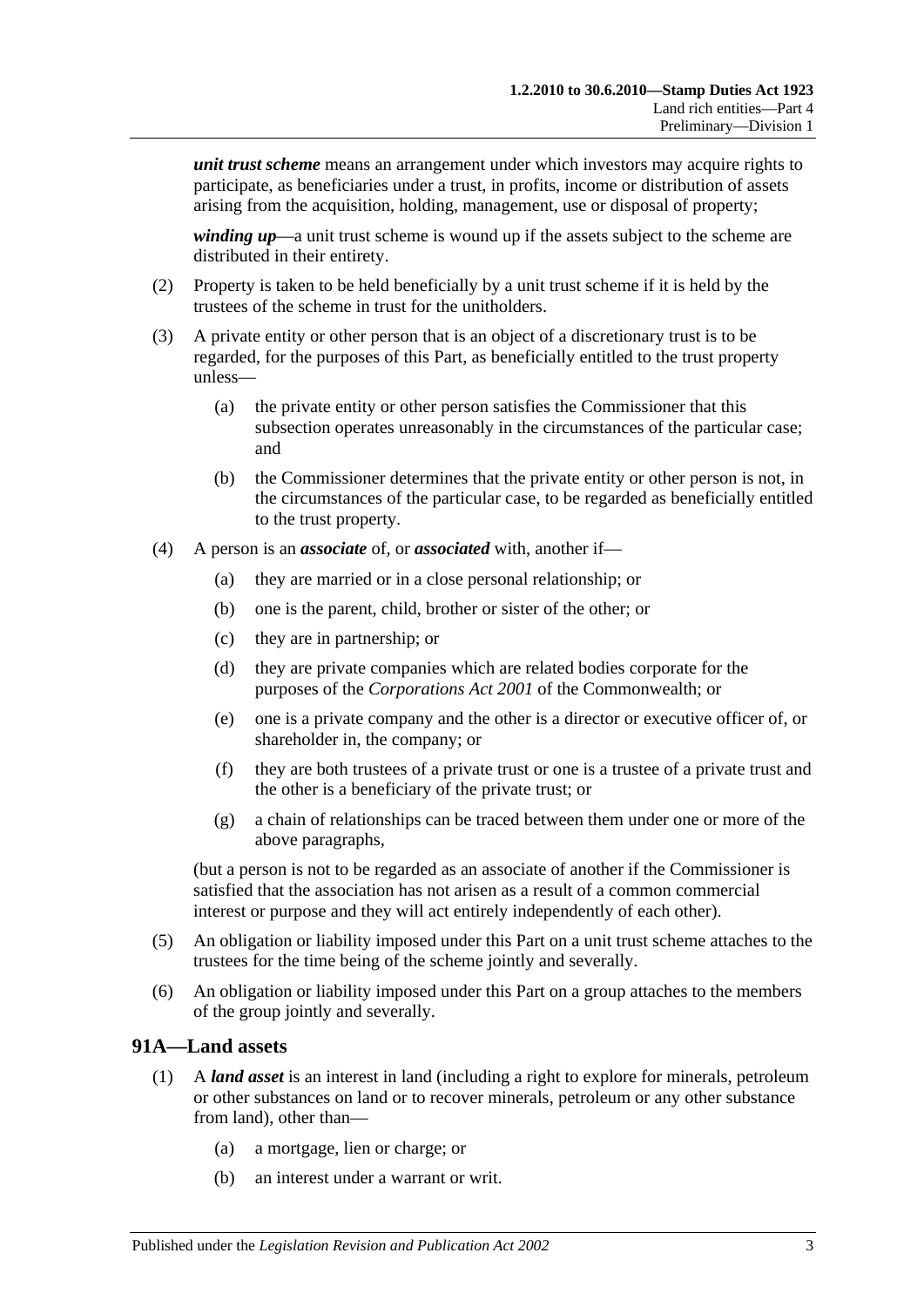- (2) A *local land asset* is a land asset consisting of an interest in land in South Australia.
- (3) A private entity's interest in land will be taken to include an interest in anything fixed to the land, including anything separately owned from the land.
- (4) However, if the Commissioner is satisfied that, at a relevant time, it was not part of an arrangement to avoid duty under this Part that property was separately owned from the land, the Commissioner may determine that a private entity's interest in the land did not include an interest in the property.

### <span id="page-81-0"></span>**92—Direct interests**

- (1) A person has a *direct interest* in a private entity if the person holds a share or unit in the private entity.
- (2) A direct interest that a person or group has in a private entity is to be expressed as a proportionate interest.
- (3) The *proportionate interest* is the highest of the following:
	- (a) a percentage representing the proportion of votes that the person or members of the group would be entitled to exercise (or control) at a general meeting of shareholders or unitholders assuming that all shareholders or unitholders exercised their voting rights;
	- (b) a percentage representing the extent the person or members of the group are entitled to participate in dividends or distributions of income;
	- (c) a percentage representing the extent to which the person or members of the group would be entitled to participate in the distribution of assets on a winding up of the private entity.
- (4) The proportionate interest of a person or group in a private entity is to be determined as if any power that the person has, or the members of the group or any of them have, to increase the extent of an interest (by varying the constituent documents of the private entity or in any other way) had been exercised so as to maximise the relevant interest in the private entity.

## <span id="page-81-1"></span>**92A—Related entities**

- (1) Two private entities are *related entities* if—
	- (a) one has a direct interest in the other; or
	- (b) a series of such relationships can be traced between them through another or other related entities (*intermediate entities*).
- (2) If a private entity is related to another private entity by a relationship traced through an intermediate entity or intermediate entities, the private entity's proportionate interest in the other is calculated by multiplying the relevant fractions together and expressing the result as a percentage.

### **Example—**

Entity A (a private company) holds a 75 per cent proportionate interest in entity B (a private unit trust scheme) which in turn holds a 50% proportionate interest in entity C (a private company). In this case the proportionate interest of entity A in entity C (insofar as it is traced through entity B) is 37.5 per cent.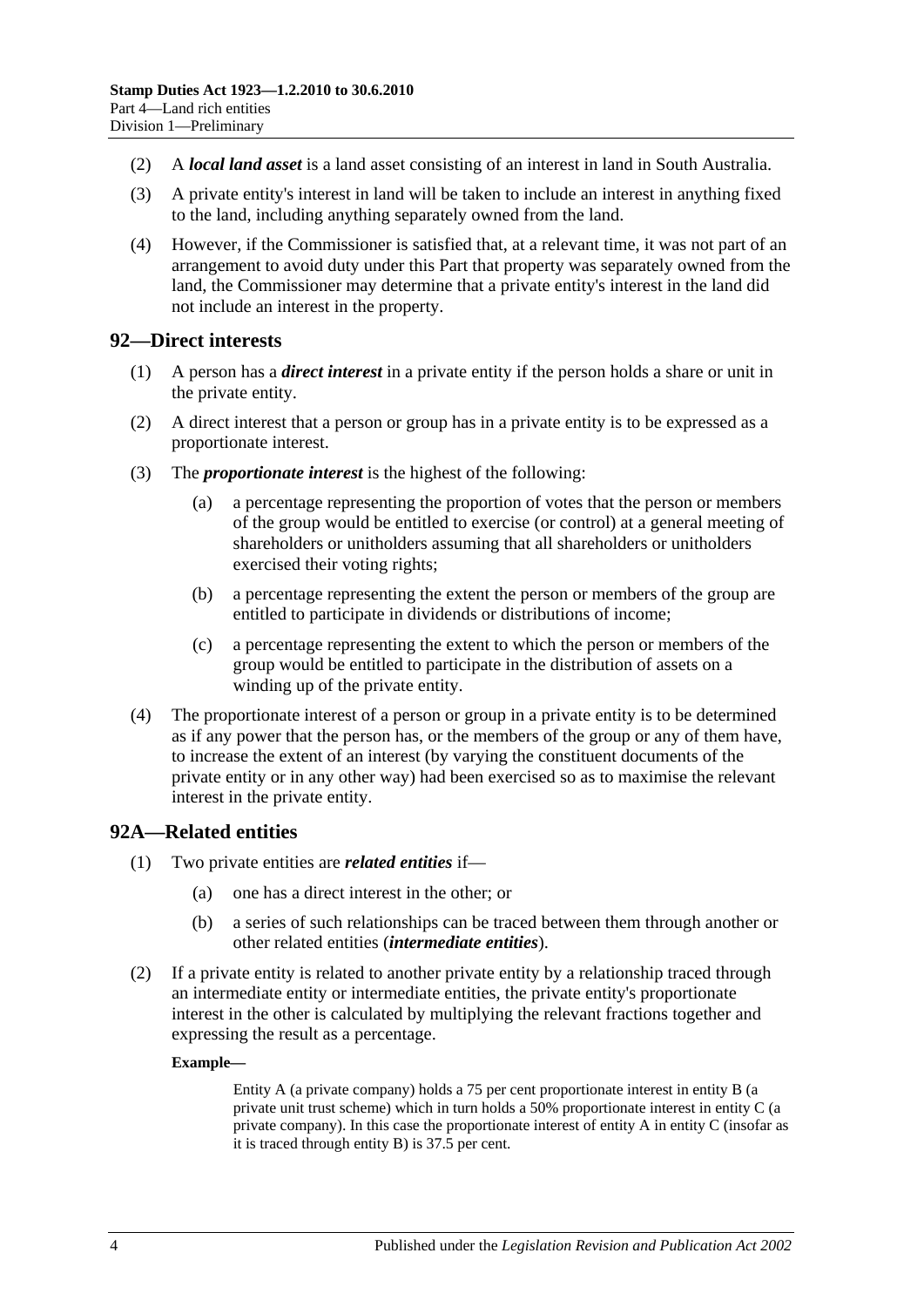## <span id="page-82-0"></span>**92B—Indirect interests**

- (1) If a person or group has a direct interest in a private entity (entity A) which is related to another private entity (entity B), the person or group has an *indirect interest* in entity B.
- (2) An indirect interest that a person or group has in a private entity is to be expressed as a proportionate interest.
- (3) The proportionate interest is calculated by multiplying together—
	- (a) a fraction representing the proportionate interest of the person or group in entity A; and
	- (b) a fraction representing entity A's proportionate interest in entity B,

and expressing the result as a percentage.

### **Example—**

X holds a proportionate interest of 33⅓% in entity A (a private company) which in turn holds a 75% proportionate interest in entity B (a private unit trust scheme) which in turn holds a 50% proportionate interest in entity C (a private company). In this case the X's indirect interest in entity C is to be expressed as a proportionate interest of 12.5%.

## <span id="page-82-1"></span>**93—Notional interest in assets of related entity**

- (1) A private entity has a notional interest in an asset held beneficially by a related entity if—
	- (a) the private entity holds a significant interest in the related entity; or
	- (b) a chain of significant interests can be traced between the private entity and the related entity.

### **Example—**

Entity A holds a 75% proportionate interest in entity B which in turn holds a 60% proportionate interest in entity C which in turn holds a 40% proportionate interest in entity D. In this case entity A has a notional interest in the assets held beneficially by entity B and entity C but not in the assets held by entity D.

(2) The value of the notional interest is calculated as follows:

 $V = V_1 \times P$ 

Where—

 $V_1$  is the unencumbered value of the asset:

*P* is a fraction representing the proportionate interest of the private entity in the related entity.

# **Division 2—Land rich entity**

## <span id="page-82-2"></span>**94—Land rich entity**

- (1) A private entity is a *land rich entity* if—
	- (a) the unencumbered value of the underlying local land assets of the private entity and associated private entities is \$1m or more; and
	- (b) the unencumbered value of the entity's underlying land assets comprises—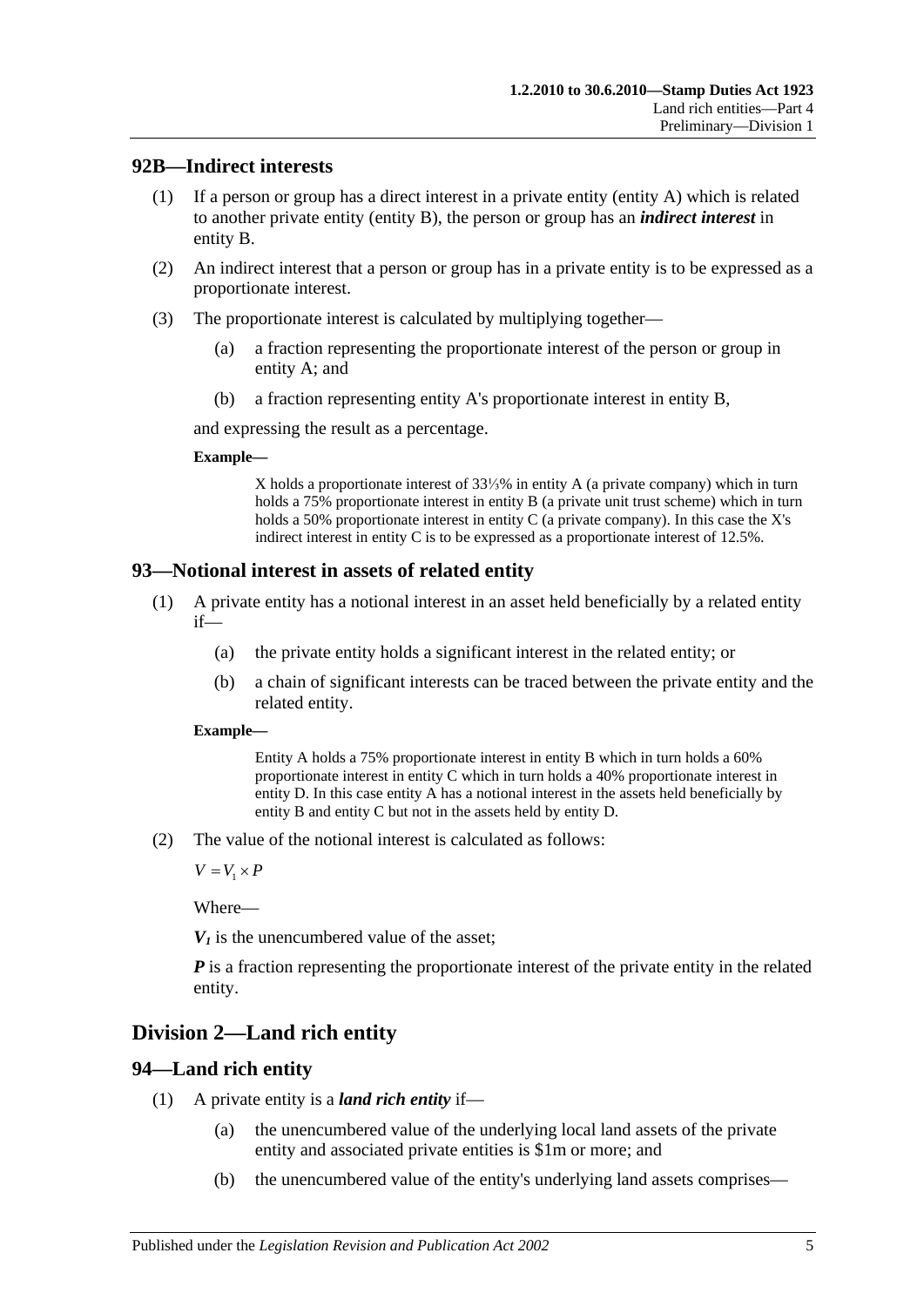- (i) in the case of a primary production entity—80 per cent or more; and
- (ii) in any other case—60 per cent or more,

of the unencumbered value of the entity's total underlying assets.

- <span id="page-83-2"></span>(2) In determining the unencumbered value of a private entity's total underlying assets, assets of the following classes are to be excluded from consideration—
	- (a) money in cash or on deposit with a financial institution;
	- (b) negotiable instruments;
	- (c) shares or units in a related private entity;
	- (d) contractual rights or interests other than—
		- (i) an interest in land arising from a contract or option to purchase the land; or
		- (ii) a right or interest under a loan transaction that is to be taken into account under [subsection](#page-83-0) (4); or
		- (iii) a right or interest that is to be taken into account under [subsection](#page-83-1) (5);
	- (e) monetary entitlements from shareholders or unitholders under the terms on which shares or units were issued;
	- (f) an asset of a class that is, under the regulations, to be excluded from consideration.
- <span id="page-83-3"></span>(3) Further, in determining the value of a private entity's total underlying assets as at a particular time, any asset (other than a land asset) acquired by the entity or a related entity within the previous 2 years is to be excluded from consideration unless the private entity satisfies the Commissioner that the asset was not acquired solely or mainly for the purpose of avoiding duty under this Part.
- <span id="page-83-0"></span>(4) A loan transaction is to be taken into account for the purposes of [subsection](#page-83-2)  $(2)(d)(ii)$ unless—
	- (a) the loan is repayable on demand or within 12 months of the date of the loan; or
	- (b) the loan is to a director, shareholder, trustee or beneficiary, or a relative of a director, shareholder, trustee or beneficiary, of the private entity or an associated private entity.
- <span id="page-83-1"></span>(5) A right or interest is to be taken into account for the purposes of [subsection](#page-83-3)  $(2)(d)(iii)$ if the Commissioner is satisfied that it was acquired in the course of the normal business of the entity and not as part of an arrangement to avoid duty under this Part.

# **Division 3—Dutiable transactions**

## **95—General principle of liability to duty**

(1) A person or group that acquires a significant interest, or increases its significant interest, in a land rich entity notionally acquires an interest in the underlying local land assets of the entity and is liable to duty in respect of the notional acquisition.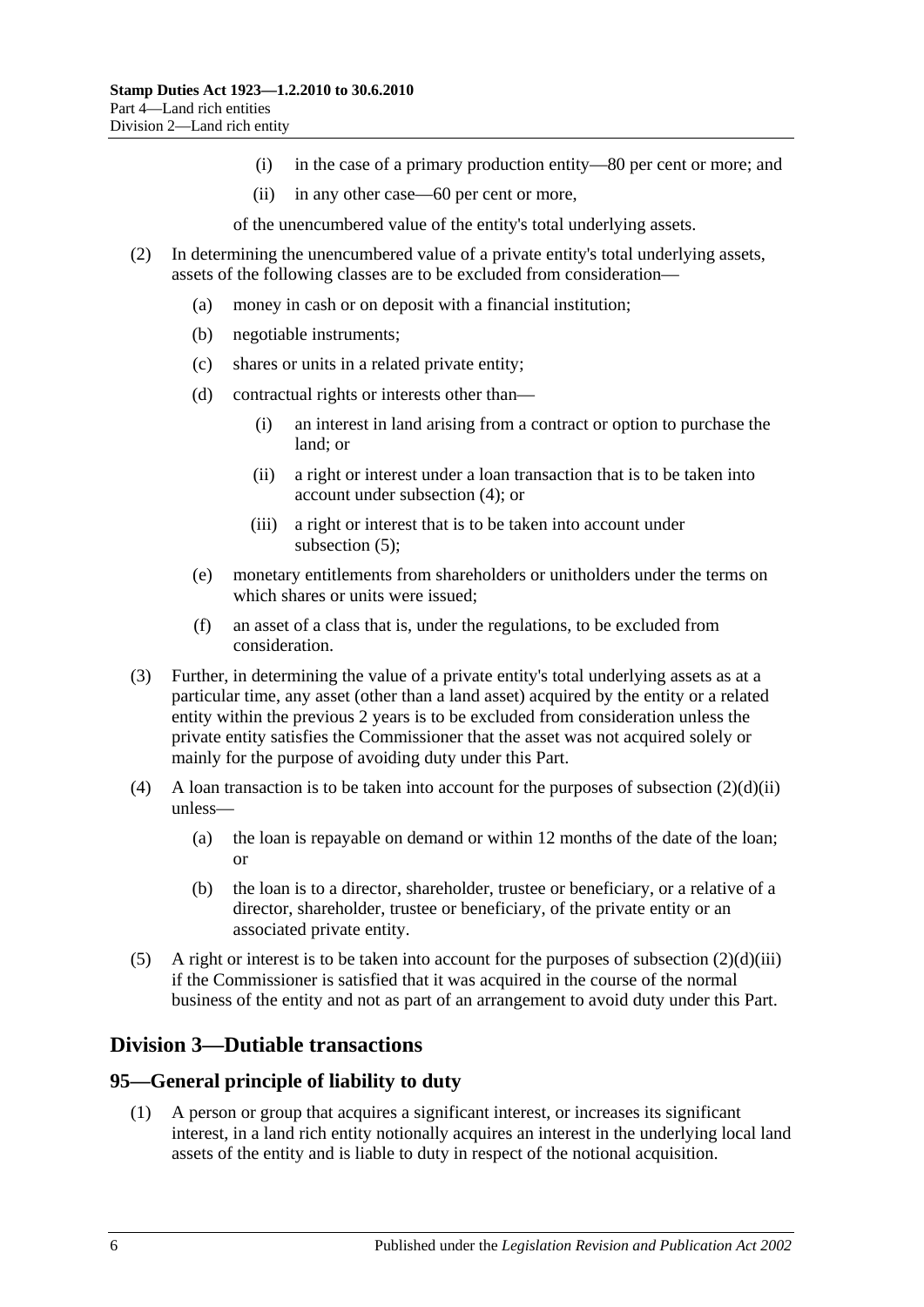- (2) The following transactions are therefore dutiable:
	- (a) a transaction as a result of which a person or group has a significant interest in a land rich entity; or
	- (b) a transaction as a result of which a person or group that has a significant interest in a land rich entity increases its significant interest in the entity.
- (3) A transaction is dutiable under this Part even though the person or group that has a significant interest, or increases its significant interest, in the land rich entity as a result of the transaction—
	- (a) is not a party to the transaction; or
	- (b) has a passive role in the transaction.
- (4) For example, any of the following is capable of being a dutiable transaction:
	- (a) an allotment of shares in a company or units in a unit trust scheme; or
	- (b) the variation or abrogation of rights attaching to shares in a company or units in a unit trust scheme; or
	- (c) the redemption, surrender or cancellation of shares in a company or units in a unit trust scheme.
- (5) However, if a private entity acquires a local land asset and, as a result of the acquisition, becomes a land rich entity, and conveyance duty is paid in respect of the transaction, the transaction is not dutiable under this Part.

### **95A—Aggregation of interests**

- (1) If a person or group acquires an interest in a land rich entity that, when aggregated with an interest in the entity acquired by another person as a result of an associated transaction on the same day or within the preceding 3 years, amounts to a significant interest in the entity, then for the purposes of this Part—
	- (a) the person or group acquires that significant interest in the entity; and
	- (b) the person or group and any other person acquiring an interest in the entity as a result of the associated transaction are jointly and severally liable for the payment of duty in respect of the acquisition.
- (2) In this section—

*associated transaction*, in relation to the acquisition of an interest in a land rich entity by a person or group, means an acquisition of an interest in the entity by another person in circumstances in which—

- (a) those persons are acting in concert; or
- (b) the acquisitions form, evidence, give effect to or arise from substantially 1 arrangement, 1 transaction or 1 series of transactions.

### <span id="page-84-0"></span>**95B—Primary production entities**

(1) This section applies to a transaction whereby a person or group acquires a significant interest, or increases its significant interest, in a relevant primary production entity if the entity ceases within the period of 3 years following the acquisition or increase to be a primary production entity.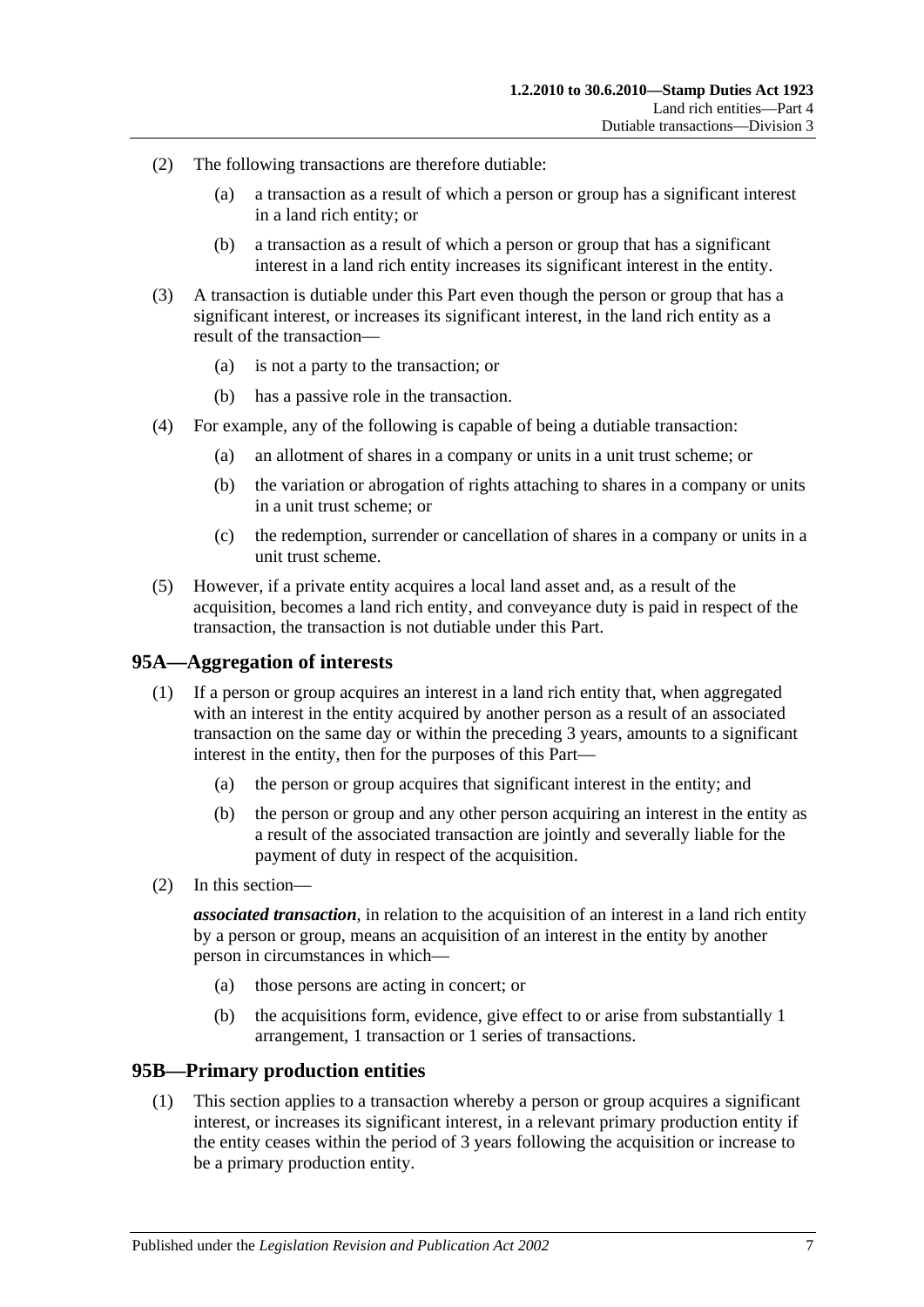- (2) Duty is payable under this Part in respect of a transaction to which this section applies as if the entity had not been a primary production entity at the time at which the person or group acquired or increased the interest in the entity.
- (3) In this section—

*relevant primary production entity* means a primary production entity that is not a land rich entity under [section](#page-82-2) 94(1) only because the unencumbered value of the entity's underlying land assets comprises less than 80 per cent of the unencumbered value of the entity's total underlying assets.

## **96—Value of notional interest acquired as a result of dutiable transaction**

(1) If a person or group has, as a result of a dutiable transaction, a significant interest in a land rich entity the value of the notional interest acquired in the entity's underlying local land assets is determined as follows:

 $\overline{AV} = \overline{TV} \times \overline{P}$ 

Where—

*NV* is the value to be of the notional interest acquired.

*TV* is the total unencumbered value of all the entity's underlying local land assets.

*P* is the fraction representing the proportionate interest of the person or group in the entity.

(2) If a person or group that has a significant interest in a land rich entity increases its significant interest as a result of a dutiable transaction the value of the notional interest acquired in the entity's underlying local land assets is determined as follows:

 $\overline{NV} = \overline{TV} \times (P_2 - P_1)$ 

Where—

*NV* is the value to be ascertained.

*TV* is the total unencumbered value of all the entity's underlying local land assets.

 $P_1$  is the fraction representing the proportionate interest in the entity before the increase.

 $P_2$  is the fraction representing the proportionate interest in the entity after the increase.

## <span id="page-85-0"></span>**97—Calculation of duty**

- (1) If the total unencumbered value of the entity's underlying local land assets is \$1.5m or more, duty in respect of a transaction under which a person or group acquires a significant interest in a land rich entity is to be equivalent to the duty payable on a conveyance of land with an unencumbered value equivalent to the value of the acquirer's notional interest in the entity's underlying local land assets.
- (2) If the total unencumbered value of the entity's underlying local land assets is less than \$1.5m, duty is to be calculated in accordance with the following formula:

$$
D = \left[ \frac{(TV - $1m)}{$30.5m} \times d_1 \right] + \left[ \left( 1 - \frac{(TV - $1m)}{$30.5m} \right) \times d_2 \right]
$$

Where—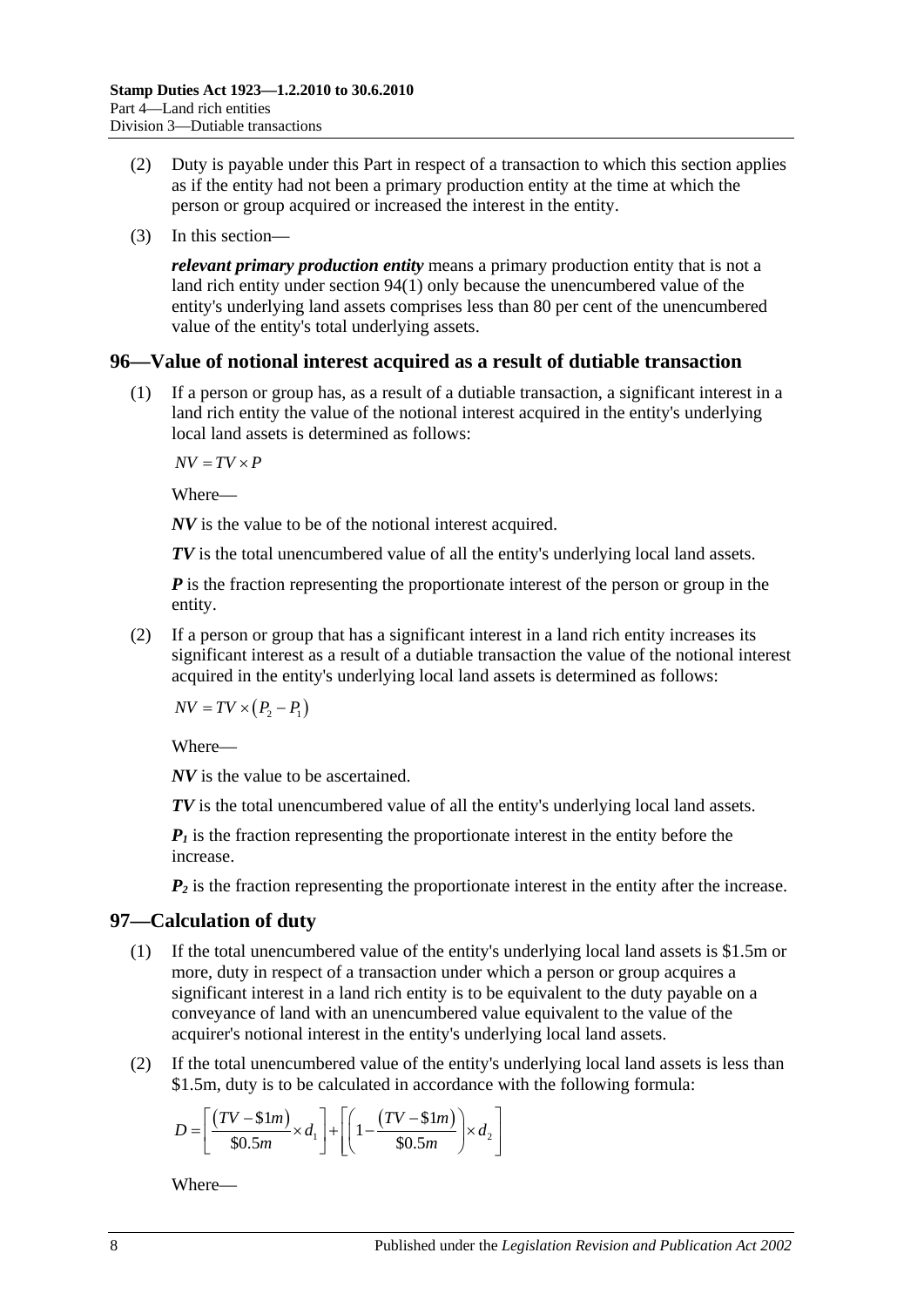*D* is the amount of the duty.

*TV* is the total unencumbered value of all the entity's underlying local land assets.

 $d_1$  is the duty that would be payable if [subsection](#page-85-0) (1) were applicable.

*d2* is the duty that would be payable in respect of a transaction for the acquisition of financial products with a dutiable value equivalent to the value of the notional interest.

(3) Duty on a dutiable transaction under which a person or group increases its significant interest in a land rich entity is to be calculated as follows:

 $D = d_1 - d_2$ 

Where—

*D* is the amount of the duty.

 $d_1$  is the amount that would have been payable if the person or group had acquired the whole of its interest in a single transaction at the time of the increase.

*d2* is the amount that would have been payable if the person or group had acquired its pre-existing interest in a single transaction at the time of the increase.

- (4) However, if any part of a significant interest in a land rich entity was acquired by the relevant person or group more than 3 years before the date of a dutiable transaction (the *earlier acquisition*), the duty calculated under the above provisions is to be rebated by a percentage representing the extent of the earlier acquisition as a proportion of the significant interest as a whole.
- (5) If a person or group acquires or increases a significant interest in a land rich entity through the acquisition of financial products or units in a private unit trust scheme and duty has been paid under this Act or a corresponding law in respect of the transaction for the acquisition of the financial products or units, the duty calculated under this section is to be reduced by the amount of the duty paid.

# **Division 4—Payment and recovery of duty**

## **98—Acquisition statement**

- (1) Subject to [subsection](#page-86-0) (1a), if a dutiable transaction occurs, the person or group that acquires or increases its significant interest in the land rich entity must, within 2 months after the date of the dutiable transaction—
	- (a) lodge a return with the Commissioner; and
	- (b) pay the relevant amount of duty.

Maximum penalty: \$10 000.

- <span id="page-86-0"></span>(1a) A person or group that acquires or increases an interest in an entity by virtue of a transaction to which [section](#page-84-0) 95B applies must, within 2 months after the date on which the entity ceases to be a primary production entity—
	- (a) lodge a return with the Commissioner that specifies, in addition to the information required by [subsection](#page-87-0) (2)—
		- (i) that the entity has ceased to be a primary production entity; and
		- (ii) the date on which the cessation occurred; and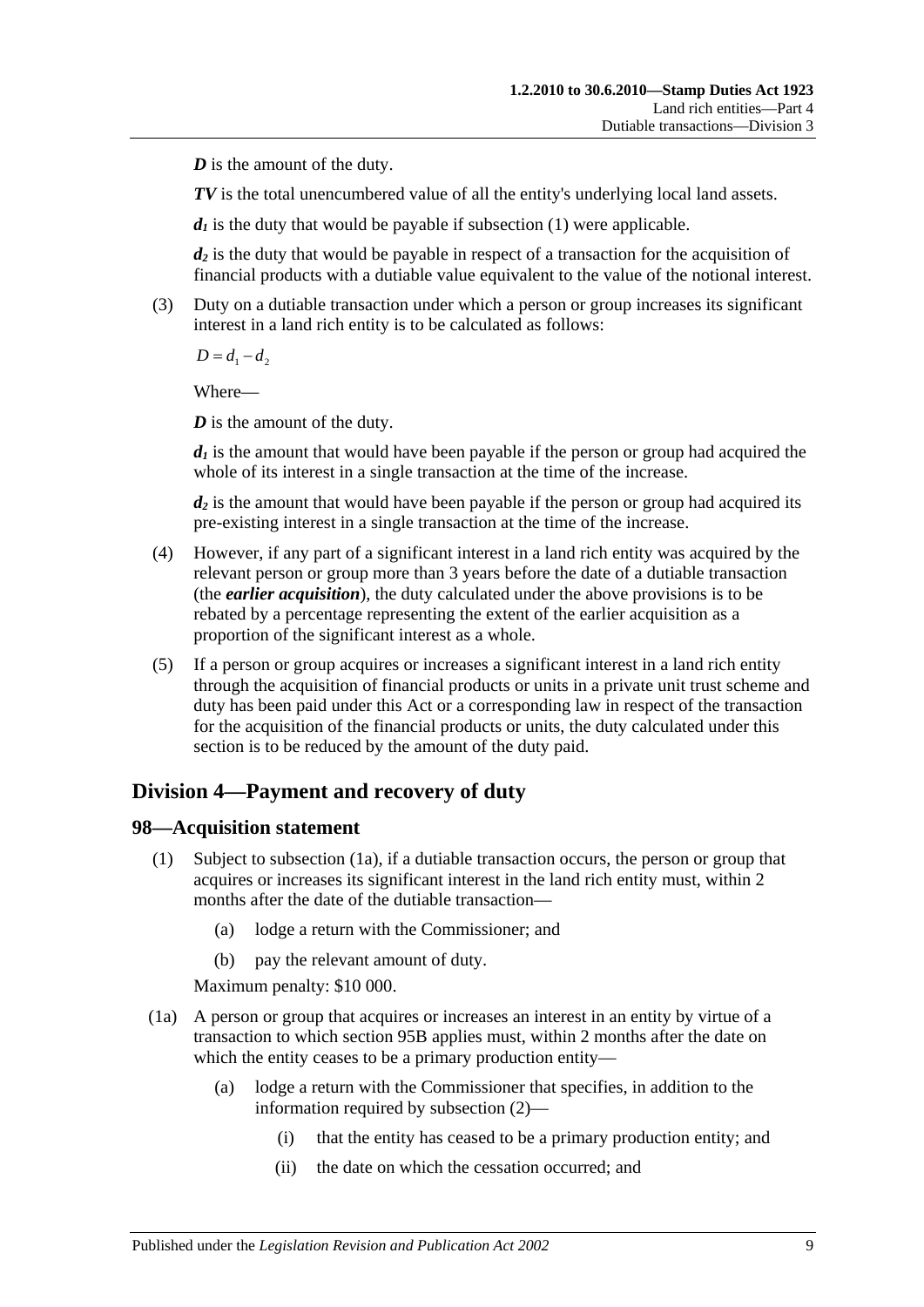(b) pay the relevant amount of duty.

Maximum penalty: \$10 000.

- <span id="page-87-0"></span>(2) The return must contain the following information:
	- (a) the name and address of the person, or the name and address of each member of the group, that has the significant interest or has increased its significant interest as a result of the transaction; and
	- (b) the date of the transaction; and
	- (c) particulars of—
		- (i) the interest acquired as a result of the transaction; and
		- (ii) any other interests held and the dates and circumstances of their acquisition; and
		- (iii) the underlying land assets and the underlying local land assets of the land rich entity as at the date of the transaction; and
		- (iv) the underlying assets of the land rich entity as at the date of the transaction; and
		- (v) amounts of duty paid under this Act or a corresponding law in relation to the acquisition of the significant interest in the land rich entity; and
	- (d) other information required by the Commissioner.

### **99—Recovery from entity**

- (1) If a person or group fails to pay duty as required under this Part, the Commissioner may recover the duty, as a debt, from the relevant private entity.
- (2) Instead of, or as well as, proceeding against the private entity for recovery of duty as a debt, the Commissioner may register a charge on any of its land for the amount of the unpaid duty.
- (3) The Commissioner must give written notice of the registration of a charge under this section to—
	- (a) the registered proprietor of the land; and
	- (b) the person in default, or each member of the group in default.
- <span id="page-87-1"></span>(4) If the duty remains unpaid 6 months after the registration of the charge, the Commissioner may apply to the District Court for an order for the sale of the land.
- (5) On an application under [subsection](#page-87-1) (4), the Court may make an order for sale of the land by public auction and, in that event, the proceeds of sale are to be applied as follows:
	- (a) firstly—in payment of the costs of the sale and other costs of proceeding under this section; and
	- (b) secondly—in discharging liabilities secured by an instrument registered in priority to the registered charge; and
	- (c) thirdly—in discharging the liability to duty; and
	- (d) fourthly—in discharging other liabilities as directed by the Court; and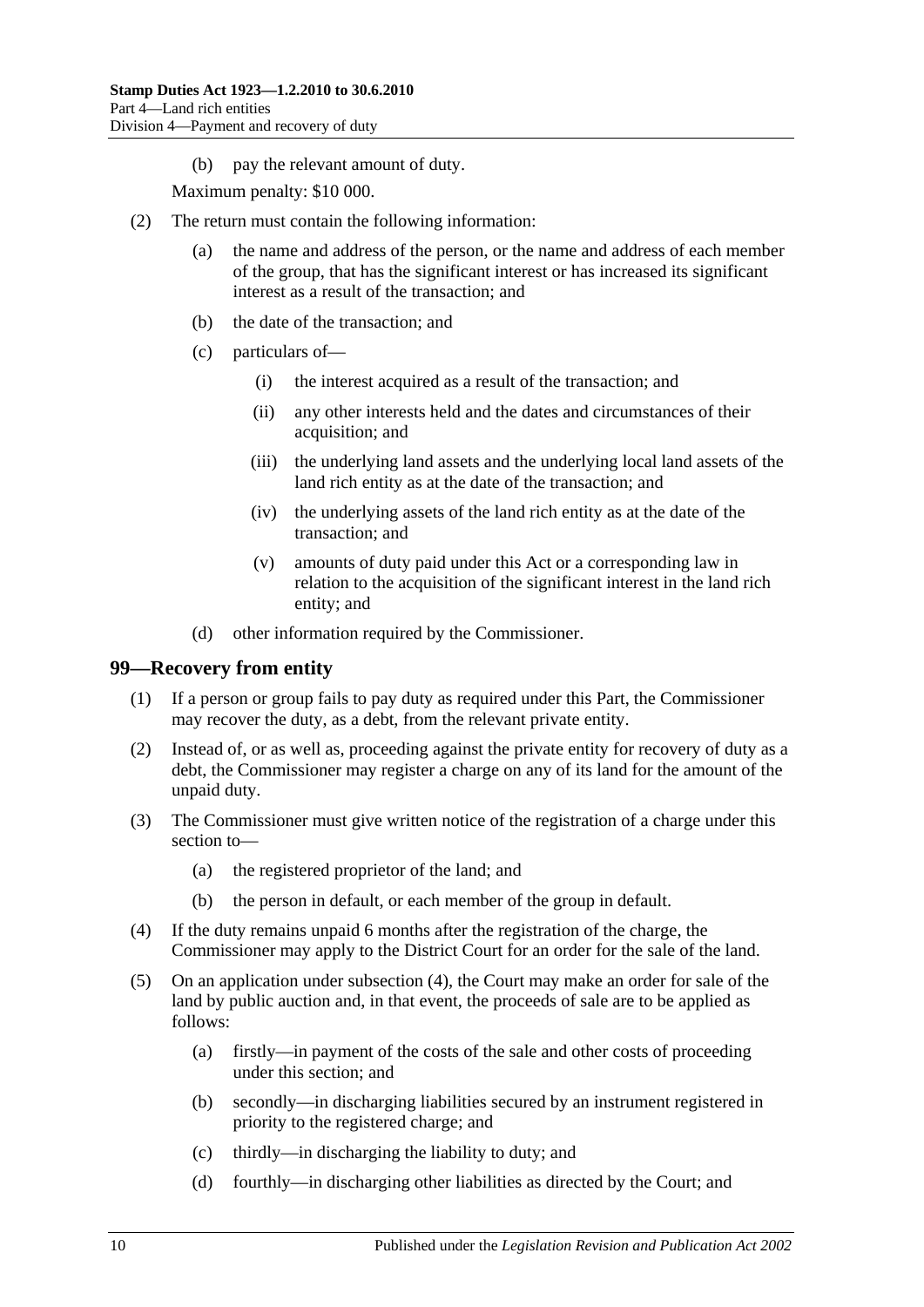- (e) fifthly—in payment to the registered proprietor of the land immediately before the completion of the sale.
- (6) If the Commissioner recovers duty under this section, the private entity may recover the amount paid to, or recovered from, the entity from the person or persons principally liable for the payment of the duty.

## **Division 5—Miscellaneous**

### **100—Valuation of interest under contract or option to purchase land**

If an interest in land consists of an interest arising under a contract or option to purchase the land, the interest is to be valued, for the purposes of this Part, by subtracting from the market value of the land the amount that the purchaser under the contract or the holder of the option would be required to pay in order to complete the purchase.

### **101—Exempt transactions**

(1) A transaction under which a person or a group acquires an interest in a land rich entity is exempt from duty under this Part if it takes place in circumstances in which a conveyance of an interest in the underlying local land assets would not attract *ad valorem* duty.

### **Example—**

Suppose that A is entitled under the will of B to 60% of the shares in X Pty Ltd, a land rich entity, owning land in the State valued at \$2m. A's acquisition of the shares on distribution of the estate is exempt from duty because a conveyance of the land itself would, if it occurred in these circumstances (ie on distribution of the estate), be exempt from *ad valorem* duty.

- (2) The following transactions are exempt from duty under this Part:
	- (a) an acquisition of an interest in a land rich entity that takes place under a compromise or arrangement approved by a court under Part 5.1 of the *Corporations Act 2001* of the Commonwealth;
	- (b) a transaction exempted by regulation from duty under this Part.

## **102—Multiple incidences of duty**

- (1) If it is possible under this Part to assess the incidence of duty in different ways in respect of the same transaction, duty will be assessed so as to maximise the return to the revenue but not so as to extend the incidence of duty beyond a single person or group identified in the assessment.
- (2) If a person or a group acquires a significant interest in a land rich entity, and another person or group later acquires a significant interest in the land rich entity without diminishing the former significant interest, the Commissioner may, if satisfied that it is just and equitable to do so, exempt the later acquisition, wholly or partly, from duty under this Part.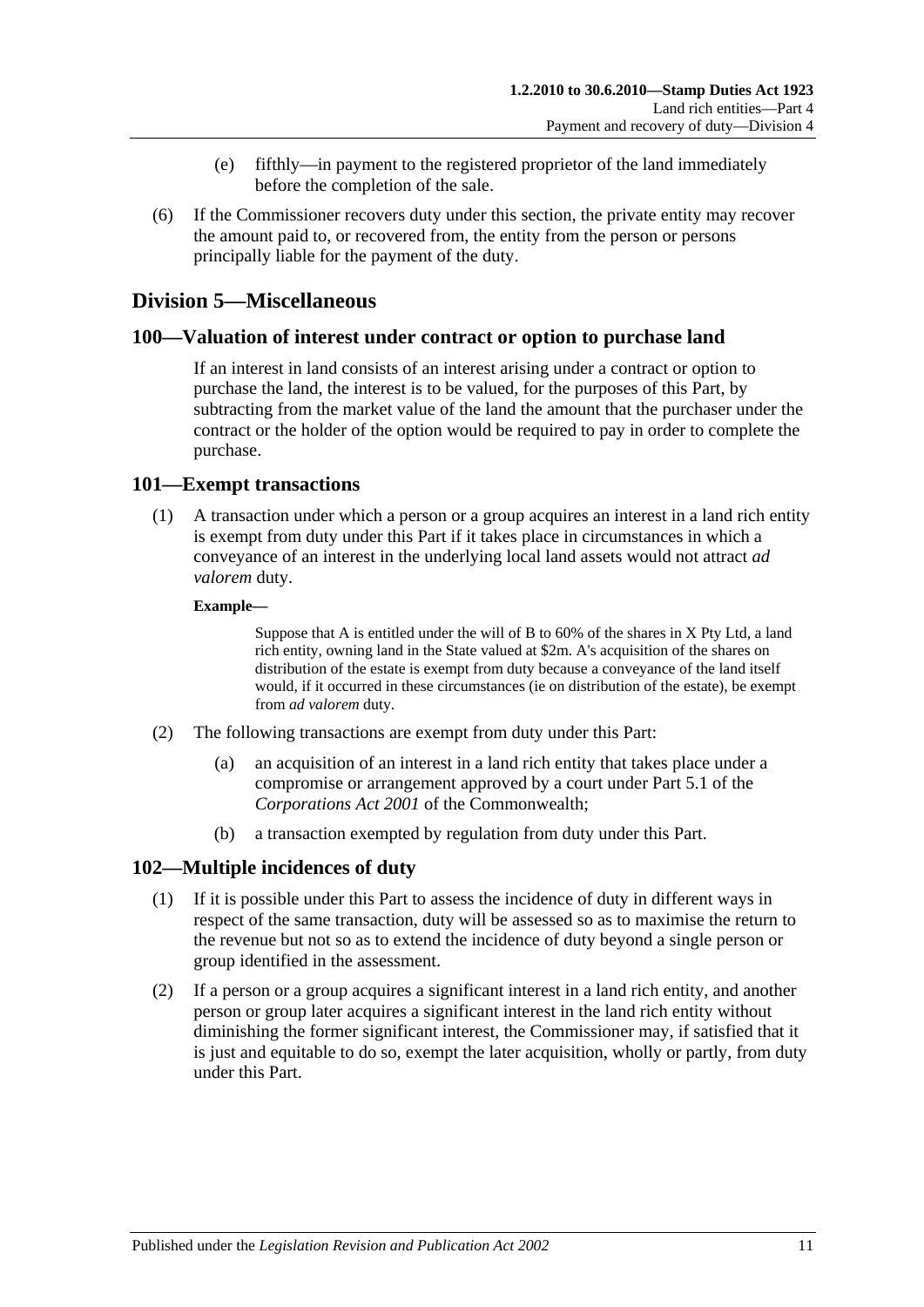#### **Example—**

Suppose the shares of X Pty Ltd, a land rich entity, are divided into Class A and Class B. The Class A shares confer rights to dividends but no rights to share in the distribution of assets on winding up of the company. The Class B shares confer no rights to dividends but do confer rights to share in the distribution of assets on the winding up of the company. Suppose that A acquires all the Class A shares and pays duty under this Part on the acquisition of a significant interest in the company. Suppose that B then acquires all the Class B shares. In this case, the Commissioner could, if satisfied that it would be just and equitable to do so, grant relief under the above subsection.

(3) If a group acquires a significant interest in a land rich entity as a result of a dutiable transaction, and a person or group that is a member or subgroup of the group acquires that significant interest from the group, the Commissioner may, if satisfied that it is just and equitable to do so, exempt the later acquisition, wholly or partly, from duty under this Part.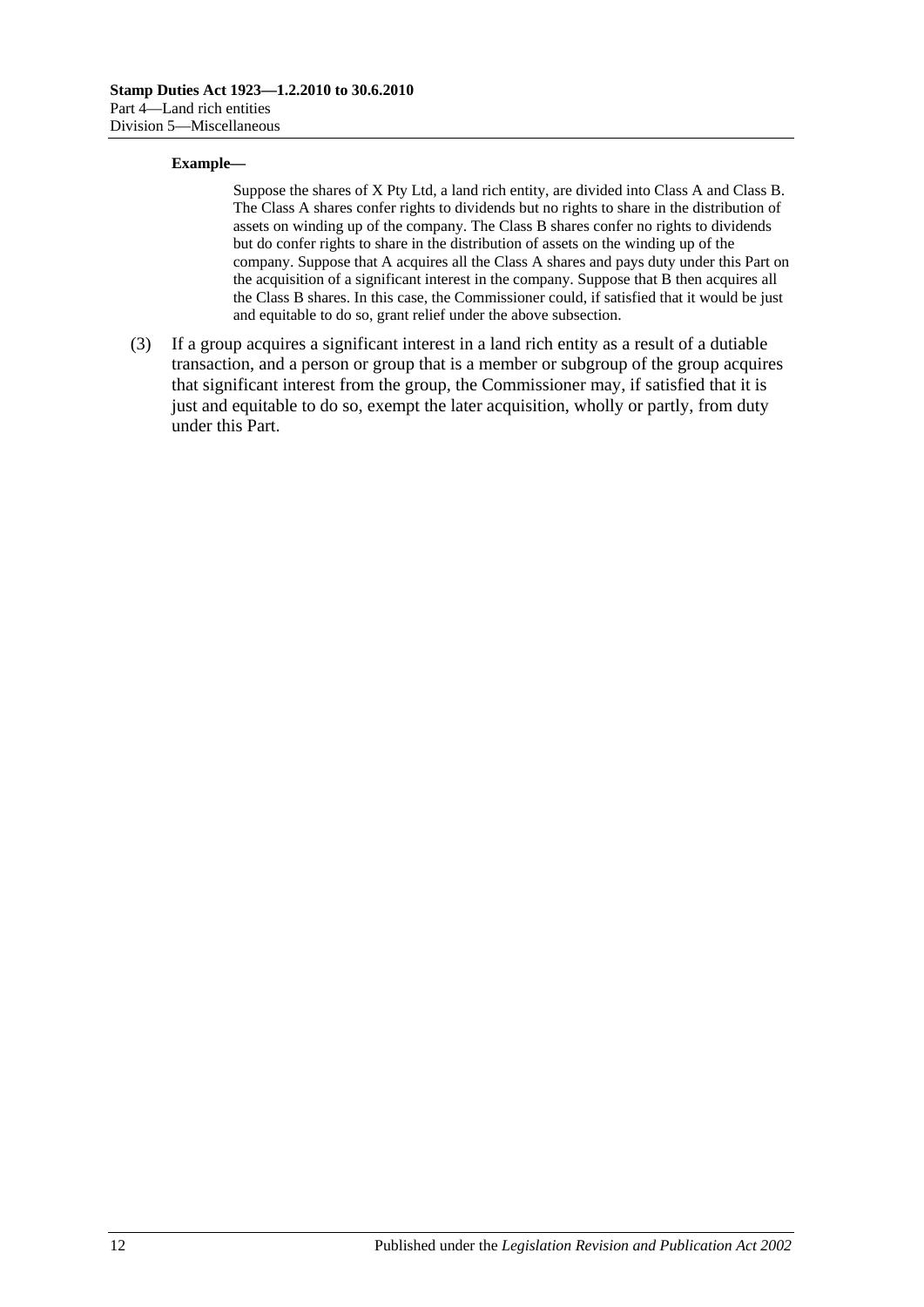# **Part 4A—Abolition of various duties**

# **Division 1—Abolition of duty on rental business**

## **103—Abolition of duty on rental business (1 July 2009)**

- (1) No liability to duty arises in relation to an amount received in respect of rental business (within the meaning of [Part 3 Division 2\)](#page-19-0) after 30 June 2009.
- (2) Despite the provisions of [Part 3 Division 2,](#page-19-0) registration under that Division is not required or to be granted on or after 22 July 2009 and the registration of a person who is registered immediately before 22 July 2009 is to be taken to have been cancelled on that date.
- (3) For the avoidance of doubt, a person is not entitled to a refund of duty paid in relation to an amount received in respect of rental business before 1 July 2009 only because the contract or agreement under which the amount was received expires on or after that date.

# <span id="page-90-0"></span>**Division 2—Abolition of duty on mortgages**

## **104—Abolition of duty on mortgages (1 July 2009)**

- (1) No liability to duty arises under Schedule 2 clause 11 in relation to—
	- (a) a mortgage, bond, debenture, covenant or warrant of attorney executed, or that first affects property in this State, on or after 1 July 2009; or
	- (b) a mortgage executed, or that first affects property in this State, before 1 July 2009 if no advance secured under the mortgage is made before that day; or
	- (c) an advance or further advance on or after 1 July 2009 under a mortgage executed, or that first affects property in this State, before that day.
- (2) Despite [section](#page-13-0) 16, if a mortgage, bond, debenture, covenant or warrant of attorney executed before 1 July 2009 but produced to the Commissioner for the purpose of being stamped on or after that day is dutiable under Schedule 2 clause 11, the duty will be calculated according to the rates in force as at the day on which the instrument became liable to duty (or further duty).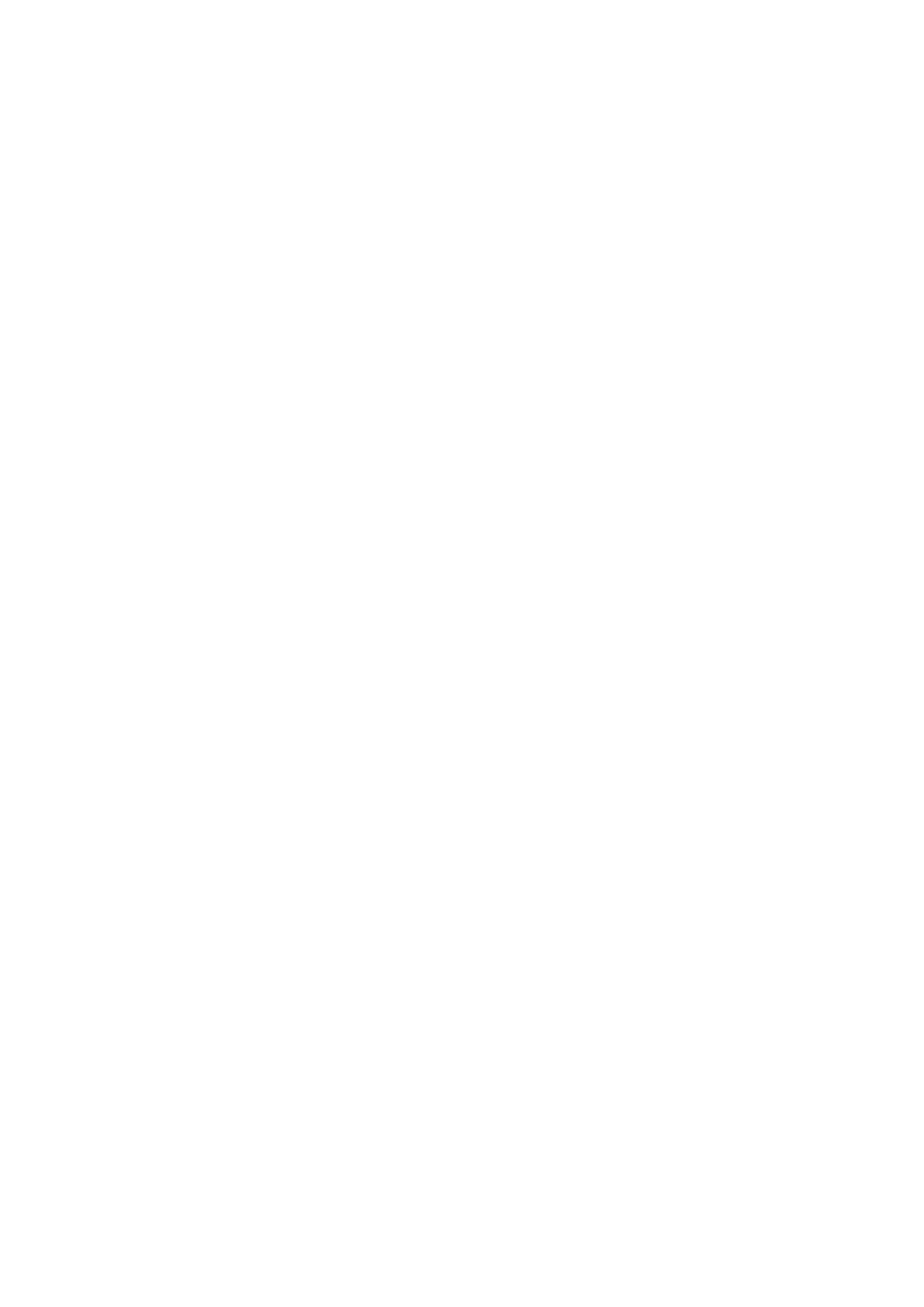# **Part 5—Miscellaneous provisions**

## **106—Spoiled or unused stamps**

- (1) Subject to any regulations made under this Act, the Commissioner may, on the application of any person in possession of stamps or stamped material unused or rendered useless by being inadvertently spoiled, give to that person, in lieu of the stamps or stamped material so spoiled or unused, other stamps (of the same or another denomination) of the same value or, at his discretion, money of the same value, deducting the proper allowance on purchase of stamps of the same description; but the Commissioner may, if he thinks it just to do so, refrain from making any such deduction.
- (2) For the purposes of Part 4 of the *[Taxation Administration Act](http://www.legislation.sa.gov.au/index.aspx?action=legref&type=act&legtitle=Taxation%20Administration%20Act%201996) 1996*
	- (a) an application under this section is to be taken to be an application for a refund; and
	- (b) the giving of stamps or money under this section is to be taken to be the making of a refund.
- (3) In this section—

*stamp* includes an adhesive stamp purchased or otherwise obtained from the Commissioner or a distributor of stamps under this Act before the commencement of Part 5 of the *[Statutes Amendment and Repeal \(Taxation Administration\) Act 2008](http://www.legislation.sa.gov.au/index.aspx?action=legref&type=act&legtitle=Statutes%20Amendment%20and%20Repeal%20(Taxation%20Administration)%20Act%202008)*;

*stamped* includes having an adhesive stamp affixed before the commencement of Part 5 of the *[Statutes Amendment and Repeal \(Taxation Administration\) Act 2008](http://www.legislation.sa.gov.au/index.aspx?action=legref&type=act&legtitle=Statutes%20Amendment%20and%20Repeal%20(Taxation%20Administration)%20Act%202008)*.

# **107—Transfer of property to correct error**

- (1) If the Commissioner is satisfied, on application by a party to an instrument submitted for stamping, that the sole purpose of the instrument is to reverse or correct a disposition of property resulting from an error in an earlier instrument, the Commissioner may grant relief from stamp duty under this section.
- (2) The Commissioner may require the applicant to provide such information (verified if the Commissioner thinks fit by statutory declaration) as the Commissioner thinks necessary to decide the application.
- (3) If the Commissioner grants relief from stamp duty under this section, the duty chargeable on the instrument is the amount (if any) by which the duty that would have been paid on the earlier instrument if it had been correctly made in the first instance exceeds the amount of duty actually paid on that instrument.

## **108—Penalties for certain offences**

- <span id="page-92-0"></span>(1) Any person who—
	- (a) forges any die or stamp;
	- (b) impresses any material with a forged die;
	- (c) cuts, tears or in any way removes from any material any stamp with intent to make fraudulent use of the stamp or of any part thereof;
	- (d) mutilates any stamp with intent to make fraudulent use of any part thereof;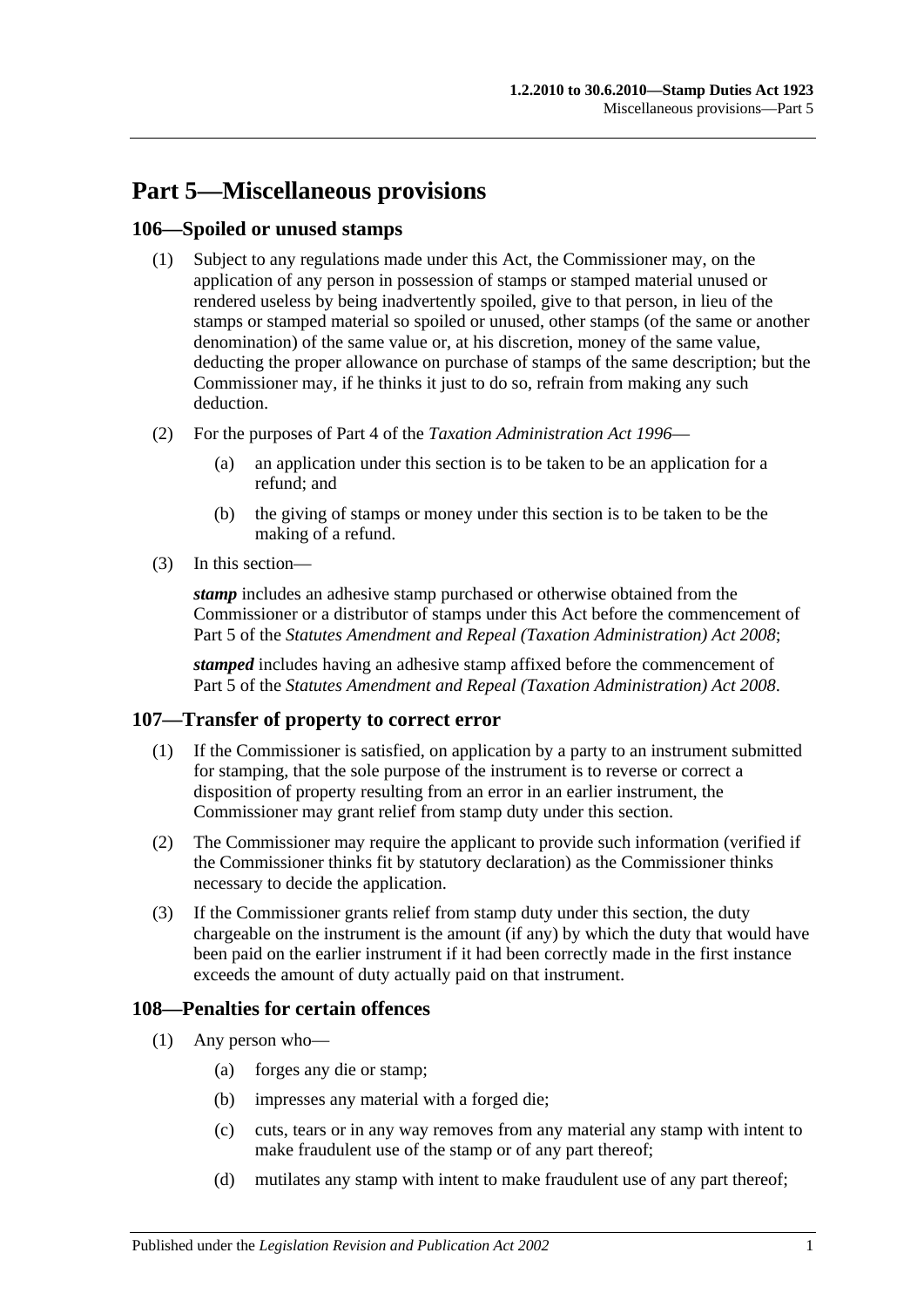- (e) fraudulently fixes or places upon any material, or upon any stamp, any stamp or part of a stamp which has been cut, torn or in any way removed from any other material or out of or from any other stamp;
- (f) erases or otherwise removes from any stamped material any name, sum, date or other matter or thing therein written with the intent that any fraudulent use should be made of the stamp upon the material;
- (g) knowingly sells or exposes for sale, or utters or uses, any forged stamp;
- <span id="page-93-0"></span>(h) knowingly and without lawful excuse (the proof of which lawful excuse shall lie on the person accused) has in his possession any forged die or stamp, or any stamp or part of a stamp which has been fraudulently cut, torn or otherwise removed from any material, or any stamp which has been fraudulently mutilated, or any stamped material out of which any name, sum, date or other matter or thing has been fraudulently erased or otherwise removed,

shall be guilty of an offence and liable to imprisonment for a term of not less than one year and not more than seven years.

(2) Any person who causes to be done, or knowingly assists in doing, any of the acts mentioned in [subsection](#page-92-0)  $(1)(a)$  to  $(h)$  shall be deemed to be guilty of the principal offence and shall be punishable accordingly.

### **111—Remedy for misappropriation**

- (1) The Supreme Court may, upon application by, or on behalf of, the Commissioner, grant a rule requiring any person who has received money payable by way of duty, or the executor or administrator of any such person, to show cause why he should not deliver to the Commissioner an account upon affidavit of any duty or sum of money received by that person, executor or administrator and why it should not be forthwith paid to the Commissioner.
- (2) The Court may make absolute such a rule and enforce by attachment or otherwise the payment of any such duty or sum of money as appears to be due, together with costs.

## <span id="page-93-1"></span>**112—Regulations**

- (1) The Governor may make such regulations as are contemplated by, or necessary or expedient for the purposes of, this Act.
- (2) Without limiting the generality of [subsection](#page-93-1) (1), the regulations may—
	- (a) be of general or limited application; and
	- (b) require the use of forms approved by the Commissioner for documents required or authorised to be used for the purposes of this Act or the regulations; and
	- (c) leave any other matter to be determined, varied or regulated according to the discretion of the Commissioner; and
	- (ca) prescribe fines, not exceeding \$2 000, for offences against the regulations; and
	- (d) make different prescriptions according to prescribed circumstances.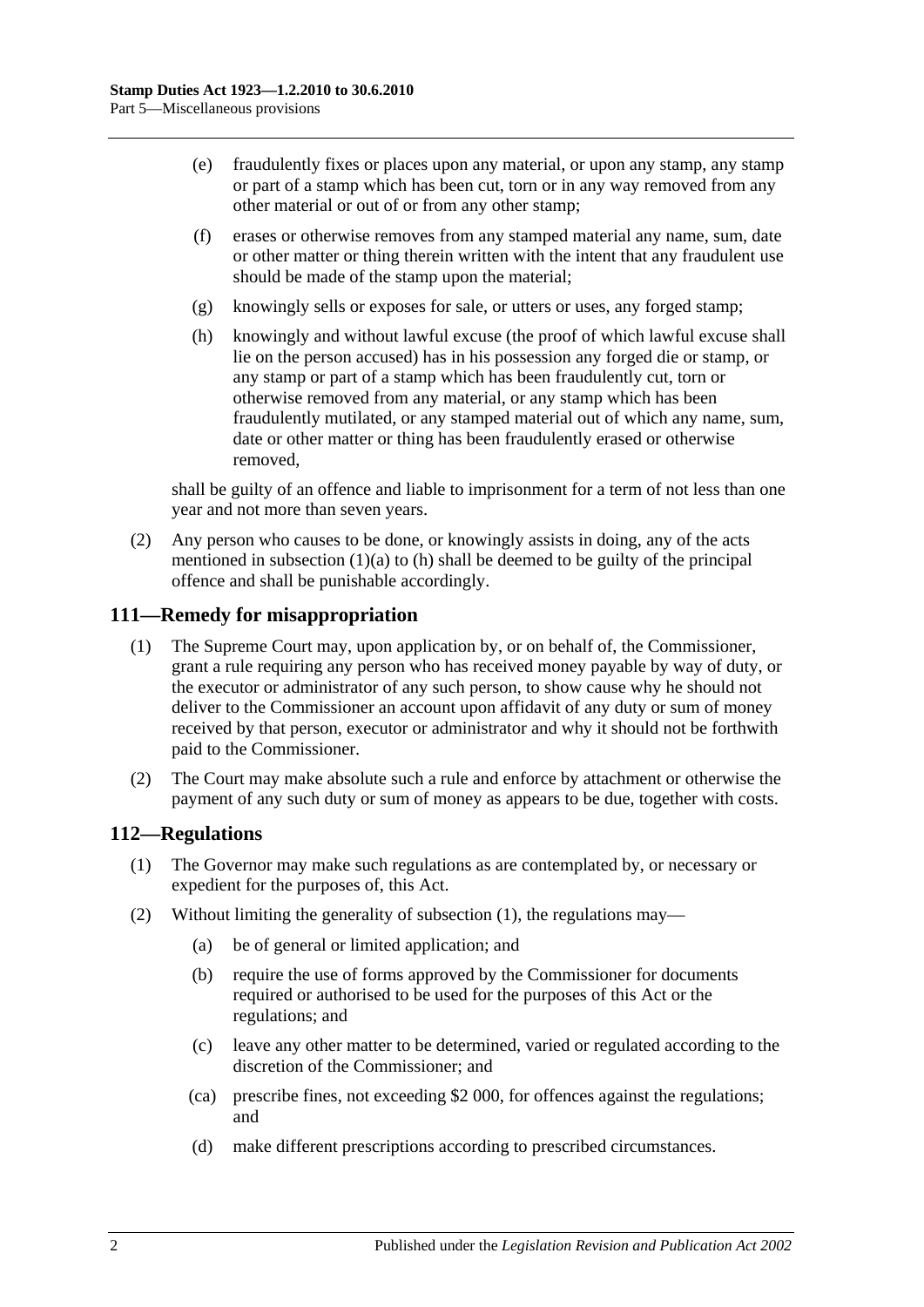# **114—Exemption from stamp duty**

- (1) The Governor may, by proclamation, exempt any body or authority established by statute from the payment of duty under this Act.
- (2) The Governor may, by subsequent proclamation, vary or revoke a proclamation under this section.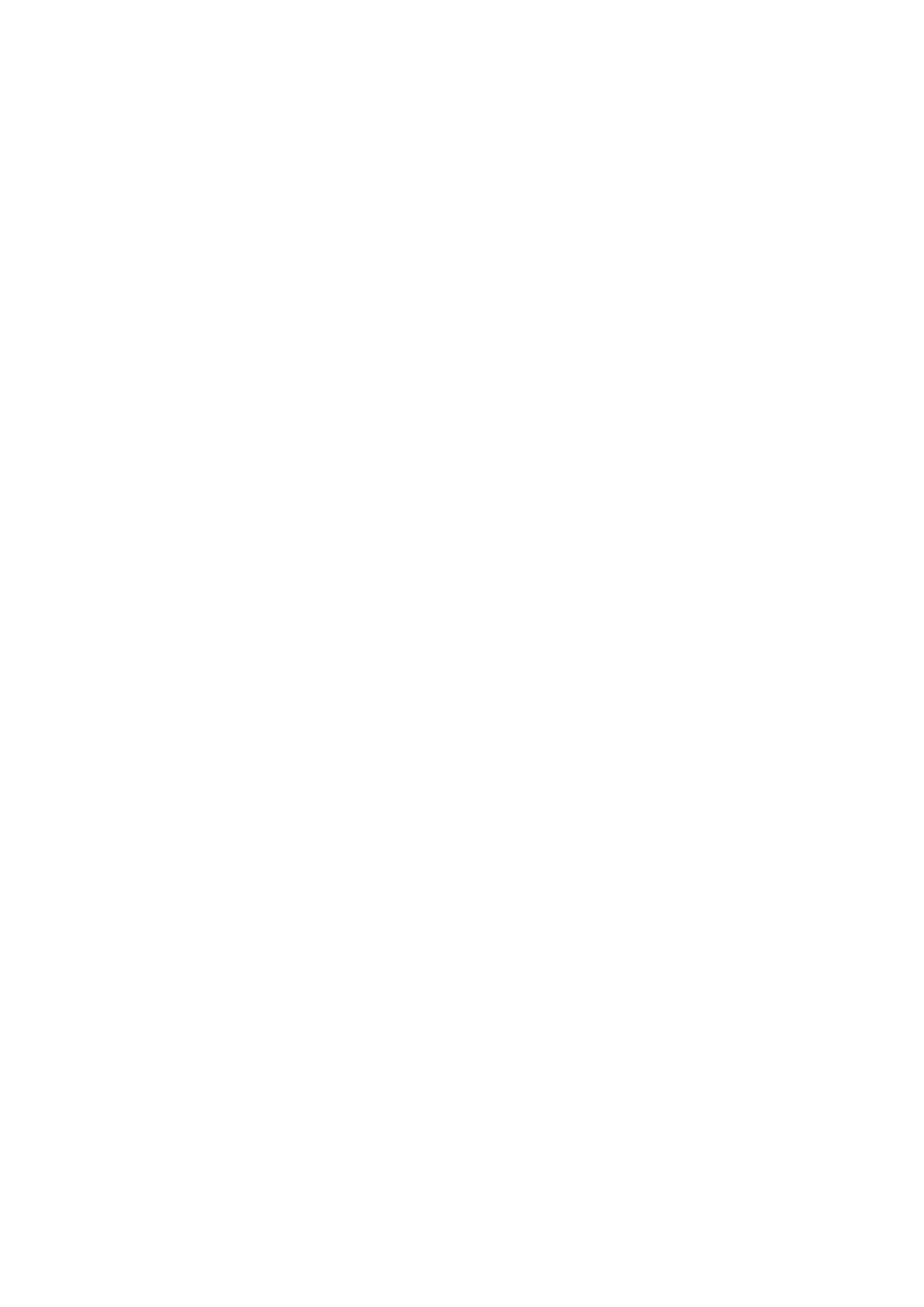# **Schedule 1—Transitional provisions**

### **1—Commencement of consequential regulations**

Regulations under this Act that are consequential on the amendments made to this Act by the *[Statutes Amendment \(Financial Institutions\) Act](http://www.legislation.sa.gov.au/index.aspx?action=legref&type=act&legtitle=Statutes%20Amendment%20(Financial%20Institutions)%20Act%201999) 1999* or are consequential on the *Cheques and Payment Orders Amendment Act 1998* of the Commonwealth may come into operation on 1 December 1998 or on any subsequent day occurring before the regulations were made.

### **2—No refund of duty on cheque forms**

Despite any other provision of this Act or the *[Taxation Administration Act](http://www.legislation.sa.gov.au/index.aspx?action=legref&type=act&legtitle=Taxation%20Administration%20Act%201996) 1996*, no refund of duty on cheque forms is allowed.

# **Schedule 2—Stamp duties and exemptions**

### **Note—**

No liability to duty arises in relation to the following:

- a mortgage, bond, debenture, covenant or warrant of attorney executed, or that first affects property in South Australia, on or after 1 July 2009;
- a mortgage executed, or that first affects property in South Australia, before 1 July 2009 if no advance secured under the mortgage is made before that day;
- an advance or further advance on or after 1 July 2009 under a mortgage first executed, or that first affects property in South Australia, before that day.

Se[e Part 4A Division 2.](#page-90-0)

# **Part 1—Specified instruments**

### **1—Annual licence application or monthly return**

| (1) | Annual licence application or monthly return to be lodged by any company, person<br>or firm of persons, whether corporate or unincorporate, which carries on or<br>proposes to carry on in South Australia any life, personal accident, fire, fidelity,<br>guarantee, livestock, plate glass, marine or other assurance or insurance business<br>and whether the head office or principal place of business of that company, person<br>or firm is in South Australia or elsewhere- |                                                                                                                                                                                                                                                                                                                                                                                                  |          |  |
|-----|------------------------------------------------------------------------------------------------------------------------------------------------------------------------------------------------------------------------------------------------------------------------------------------------------------------------------------------------------------------------------------------------------------------------------------------------------------------------------------|--------------------------------------------------------------------------------------------------------------------------------------------------------------------------------------------------------------------------------------------------------------------------------------------------------------------------------------------------------------------------------------------------|----------|--|
|     | (a)                                                                                                                                                                                                                                                                                                                                                                                                                                                                                | in the case of an annual licence application where the company, person<br>or firm has received or in any manner charged in account (whether<br>directly or by agents) premiums relating to life insurance within the<br>period of 12 months preceding the year for which the licence is to be<br>taken out—for every \$100 or fractional part of \$100 of those premiums                         | \$1.50   |  |
|     | (ab)                                                                                                                                                                                                                                                                                                                                                                                                                                                                               | in the case of a monthly return where the company, person or firm has<br>received or in any manner charged in account (whether directly or by<br>agents) premiums relating to policies of any kind (other than life<br>insurance policies) within the month preceding the month in which the<br>return is required to be lodged—for every \$100 or fractional part of \$100<br>of those premiums | \$11.00  |  |
|     | (b)                                                                                                                                                                                                                                                                                                                                                                                                                                                                                | where the company, person or firm has not, prior to applying for an<br>annual licence, transacted any assurance or insurance business-                                                                                                                                                                                                                                                           |          |  |
|     |                                                                                                                                                                                                                                                                                                                                                                                                                                                                                    | if the annual licence is required for the full period of twelve months<br>(i)                                                                                                                                                                                                                                                                                                                    | \$100.00 |  |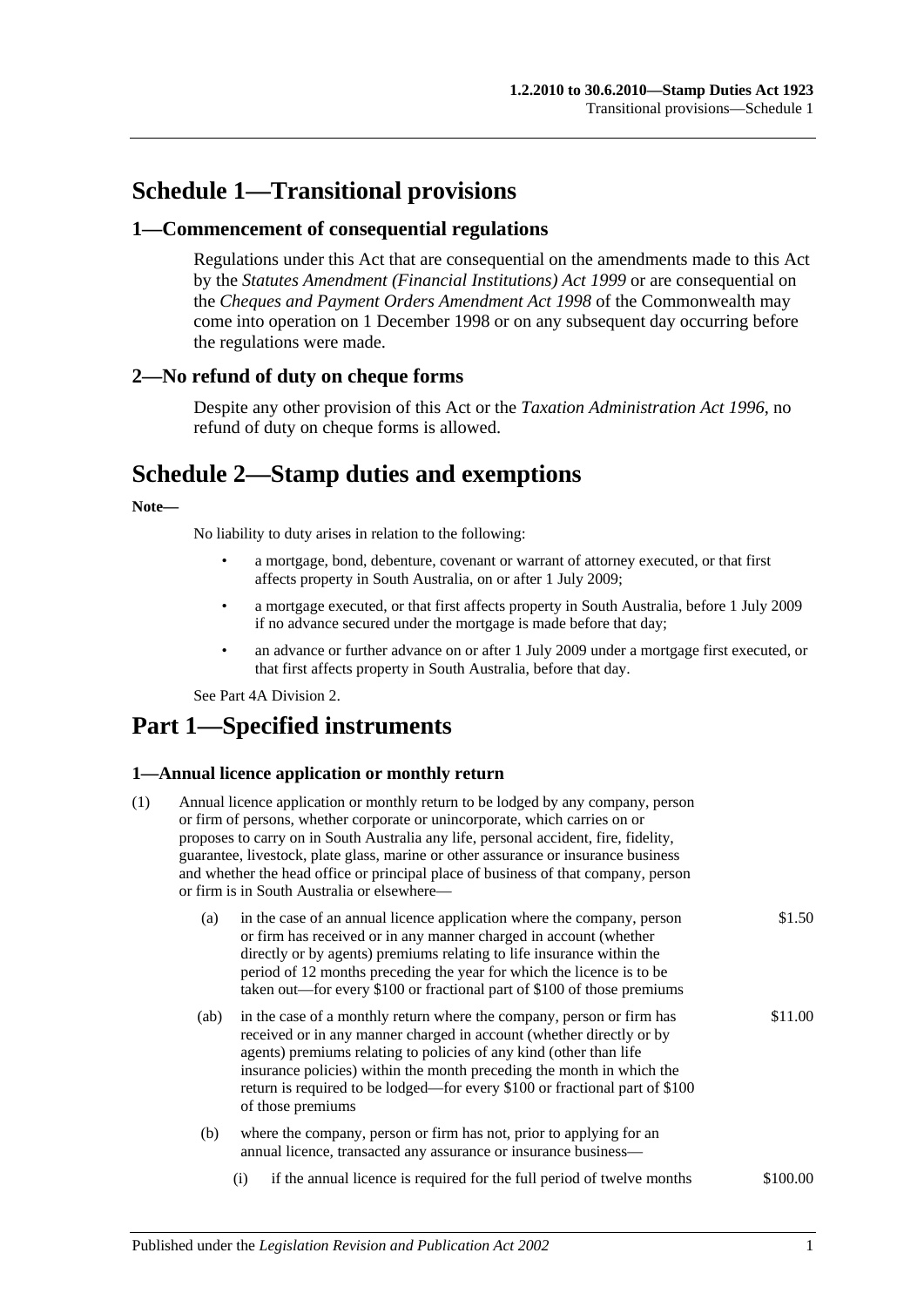- (ii) if the annual licence is required for a shorter period than twelve months, a proportionate part of
- (2) For the purposes of this item, subject to the exemptions in subclause  $(3)$ 
	- (a) the premiums referred to in subclause  $(1)(a)$  are net premiums and shall be counted so as to exclude any amount in respect of stamp duty on the annual licence application received or charged on or after 1 January, 1986, any commission or discount and any portion of those premiums actually paid by way of reinsurance effected in South Australia with any other such company, person or firm; and
	- (b) in the case of an application for an annual licence to be taken out for the year commencing on 1 January, 1987, or a subsequent year, the amount of any premiums refunded during the period of 12 months preceding the year for which the annual licence is to be taken out (whether those premiums were received during that preceding period or earlier) shall be deducted from the amount of the premiums referred to in subclause  $(1)(a)$ ; and
	- (c) the premiums referred to in subclause  $(1)(ab)$  must be counted so as to exclude any amount in respect of stamp duty received or charged on or after 1 January 1986, and any portion of those premiums actually paid by way of reinsurance effected in South Australia with any other such company, person or firm; and
	- (d) in the case of a monthly return, there must be deducted from the amount of the premiums referred to in subclause (1)(ab) the amount of any refunds in respect of premiums (whenever received) made after the end of the month in respect of which duty was last paid under this item by the company, person or firm and before the commencement of the month in which the return is required to be lodged; and
	- (e) no premiums received by any such company, person or firm for insurance risks outside South Australia, except life and personal accident insurance risks outside South Australia, shall be counted; and
	- (f) in the case of a life insurance policy, any amount that is paid on or after 1 January, 1986, from an account established for investment to an account established for insurance of a risk shall be deemed to be a premium received under that policy for insurance of that risk; and
	- (g) the duty in respect of any one licence under subclause (1)(a) shall not in any case be less than \$100.

#### (3) **Exemptions**

- 1. Premiums received or charged under any private guarantee fidelity insurance scheme promoted amongst and sustained solely for the benefit of the officers and servants of any particular public department, company, person or firm and not extended, either directly or indirectly, beyond such officers and servants.
- 2. Premiums received or charged under any scheme referred to in exemption 1 promoted amongst and sustained solely for the benefit of the officers and members of any friendly society or branch thereof and not extended, either directly or indirectly, beyond such officers and members.
- 3. Any premium or portion of a premium received or charged on or after 1 January, 1986, under a life insurance policy in respect of investment and not in respect of any risk insured by the policy.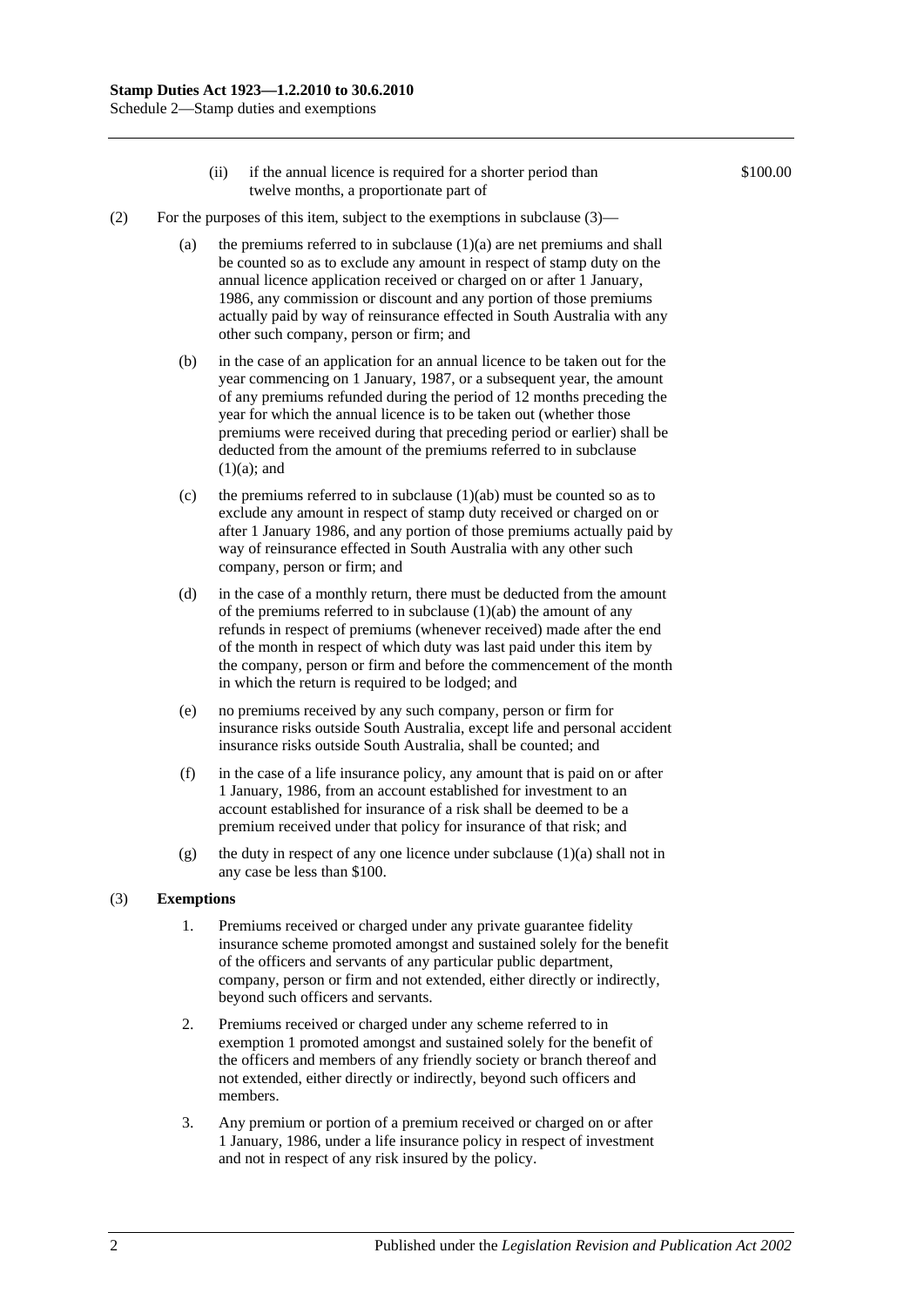- 4. Any premium received or charged under a policy in respect of a life or personal accident insurance risk where the principal place of residence of the policy owner is in the Northern Territory and the policy is registered in a registry kept in the Northern Territory pursuant to the *Life Insurance Act 1945* of the Commonwealth.
- 5. Any premium or portion of a premium received or charged on or after the first day of January, 1985, under a policy of workers compensation insurance where the premium or portion is referable to insurance against liability to pay workers compensation in respect of workers under the age of 25 years.
- 6. Any premium or portion of a premium received or charged on or after the first day of January, 1985, under a policy of insurance by a registered medical benefits organisation within the meaning of the *National Health Act 1953* of the Commonwealth where the premium or portion is referable to insurance against medical, dental or hospital expenses.
- 7. Any premium or portion of a premium received or charged on or after 1 January, 1986, under any life insurance policy, being a policy for the payment of an annuity to the person insured.
- 8. Any premium or portion of a premium received or charged on or after 1 November, 1986, in respect of the insurance of the hull of a marine craft used primarily for commercial purposes or in respect of the insurance of goods carried by railway, road, air or sea or of the freight on such goods.

### **2—Application to register or transfer registration of motor vehicle**

- (1) Application to register or transfer the registration of a motor vehicle—component payable in respect of registration—
	- (a) where the value of the motor vehicle (not being a commercial motor vehicle or a trailer)—
		- (i) does not exceed \$1 000—for every \$100 or fractional part of \$100 of that value
		- (ii) exceeds \$1,000, but does not exceed \$2,000 \$10.00 plus \$2.00

\$1.00

| exceeds \$2 000, but does not exceed \$3 000<br>(iii)<br>over $$2000$ of<br>that value<br>exceeds \$3 000<br>(iv)<br>fractional part of<br>over \$3 000 of<br>that value | (11) | execcus \$1 000, but does not execcu \$2 000 | $\psi$ 10.00 pius $\psi$ 2.00<br>for every \$100 or<br>fractional part of<br>\$100 of the excess<br>over $$1000$ of<br>that value |
|--------------------------------------------------------------------------------------------------------------------------------------------------------------------------|------|----------------------------------------------|-----------------------------------------------------------------------------------------------------------------------------------|
|                                                                                                                                                                          |      |                                              | \$30.00 plus \$3.00<br>for every \$100 or<br>fractional part of<br>\$100 of the excess                                            |
|                                                                                                                                                                          |      |                                              | \$60.00 plus \$4.00<br>for every \$100 or<br>\$100 of the excess                                                                  |

#### (b) where the value of the motor vehicle (being a commercial motor vehicle or a trailer)—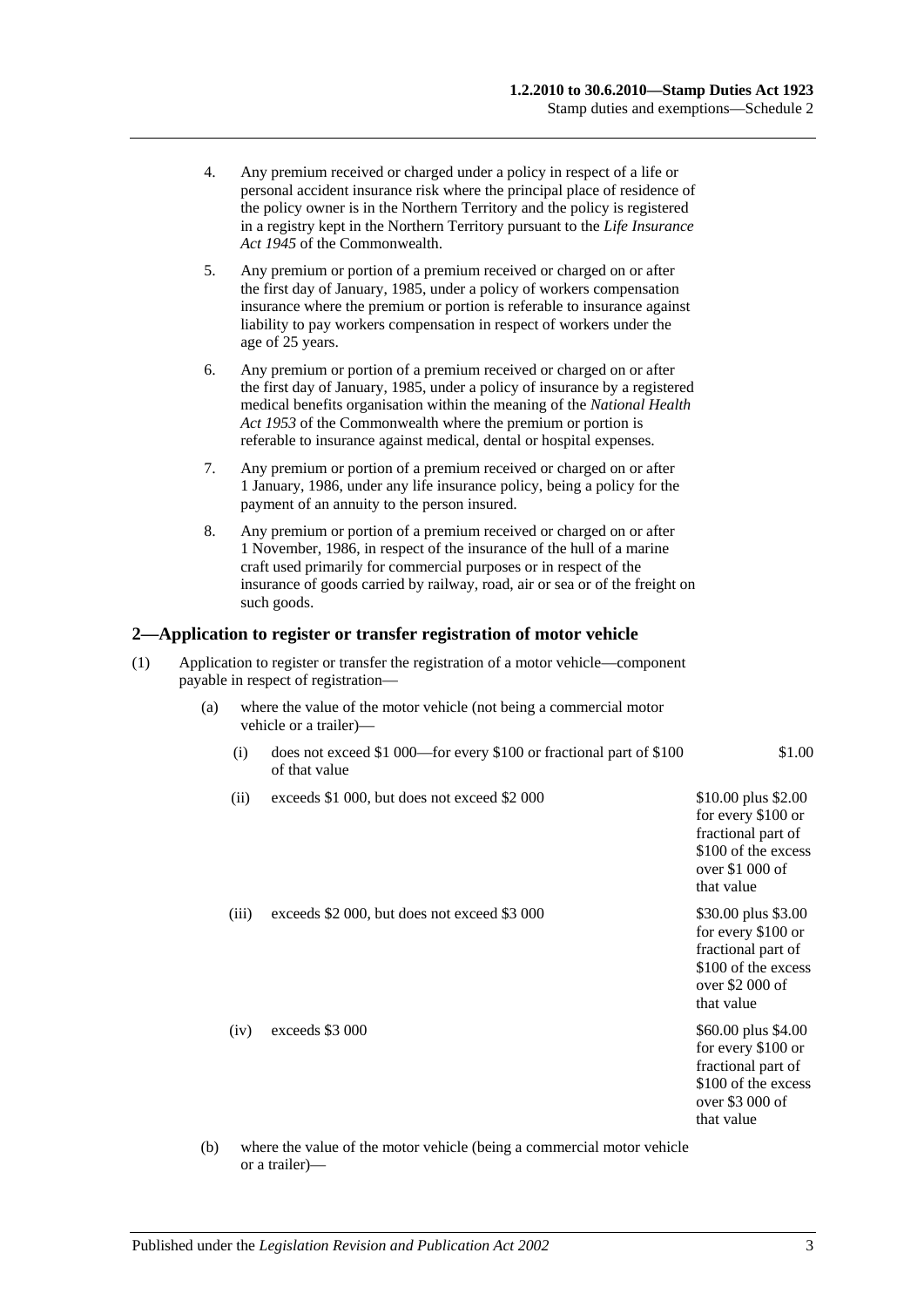Schedule 2—Stamp duties and exemptions

| (i)   | does not exceed \$1 000—for every \$100 or fractional part of \$100<br>of that value | \$1.00                                                                                                                   |
|-------|--------------------------------------------------------------------------------------|--------------------------------------------------------------------------------------------------------------------------|
| (ii)  | exceeds \$1 000, but does not exceed \$2 000                                         | \$10.00 plus \$2.00<br>for every \$100 or<br>fractional part of<br>\$100 of the excess<br>over $$1,000$ of<br>that value |
| (iii) | exceeds \$2 000                                                                      | \$30.00 plus \$3.00<br>for every \$100 or<br>fractional part of<br>\$100 of the excess<br>over \$2 000 of<br>that value  |

(c) if the application is not exempt from duty but the amount of the duty would, apart from this paragraph, be less than \$5, the component in respect of registration is to be \$5.

#### (2) **Exemptions from component payable under subclause (1) in respect of registration**

- 1. Any application to register a motor vehicle made by a person who carries on the business of selling motor vehicles if the application is made by that person for the purpose of selling the motor vehicle to which the application relates to another person in the ordinary course of that business or for the purpose of demonstrating such motor vehicle to prospective purchasers thereof and such motor vehicle has not been previously registered (whether in this State or elsewhere in the Commonwealth).
- 2. Any application to register a motor vehicle that has been previously registered (whether in this State or elsewhere in Australia) or any application to transfer the registration of a motor vehicle that has been previously registered (whether in this State or elsewhere in Australia) to a dealer if the application is being made by that dealer for the purpose of the resale by him to another person of the motor vehicle to which the application relates and the resale is in the ordinary course of the business of the dealer.
- 3. Any application to register a motor vehicle or to transfer the registration of a motor vehicle made by a person or body who or which is entitled to registration, without fee, of the vehicle to which the application relates.
- 4. Any application to register or to transfer the registration of a trailer that is not a heavy vehicle.
- 5. Any application to register a motor vehicle or to transfer the registration of a motor vehicle made by the Crown or by any statutory body or authority which holds its assets for and on account of the Crown or by any person on behalf of the Crown or of any such body or authority.
- 6. Any application to register a motor vehicle or to transfer the registration of a motor vehicle to the extent that *ad valorem* stamp duty has already been paid, or is payable, on another instrument by which or by virtue of which the property in the motor vehicle was, or will be, legally or equitably transferred to, or vested in, the applicant.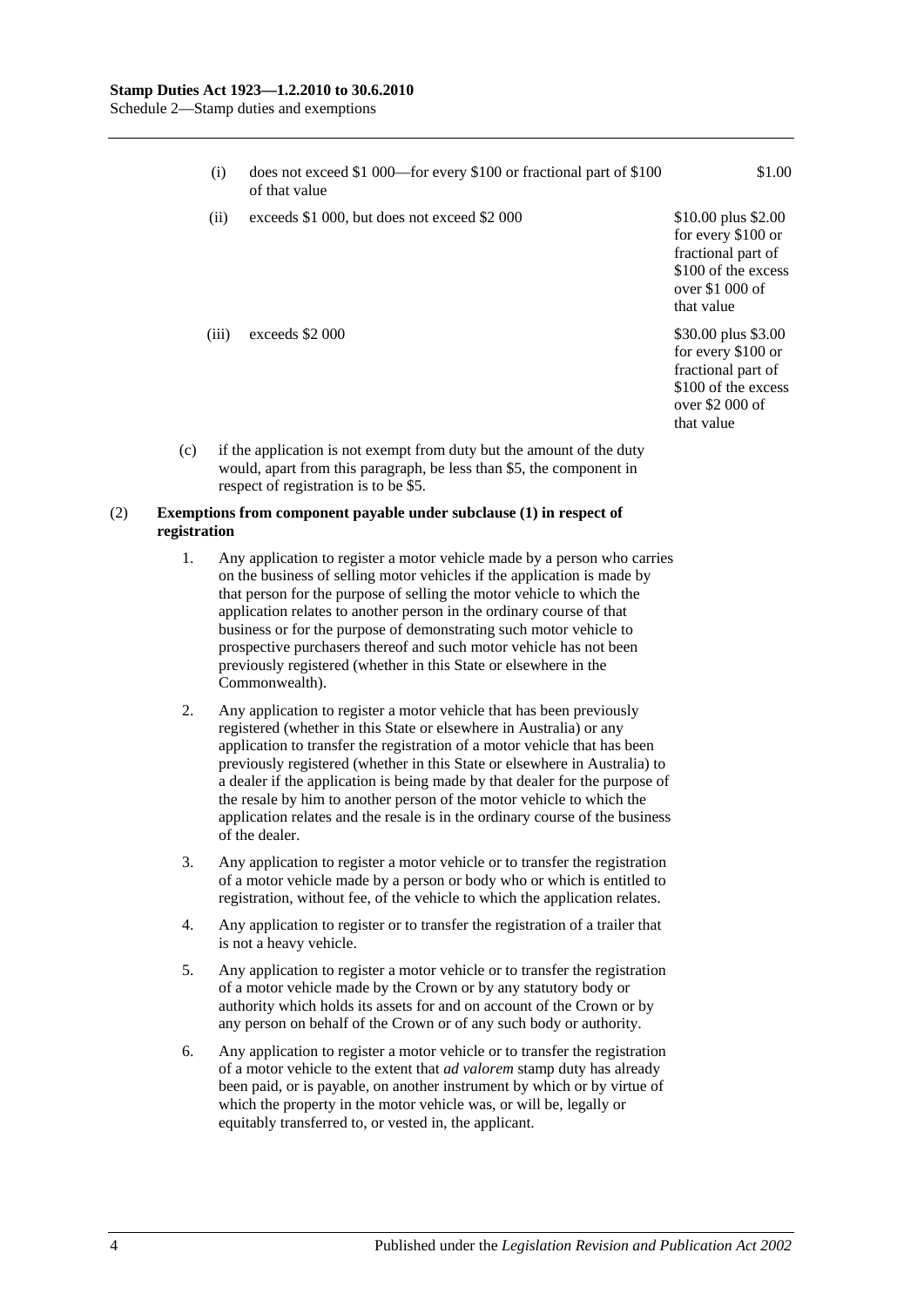- 7. Any application to register or to transfer the registration of a motor vehicle made by an executor or administrator of, or by any person administering the estate of, a deceased person if the application is made only for the purpose of the transfer of the motor vehicle to a person beneficially entitled thereto or for the purpose of the sale of the motor vehicle in the course of winding up the estate.
- 8. Any application to transfer the registration of a motor vehicle made by an owner who has repossessed that motor vehicle pursuant to a hire-purchase agreement or made by an owner in pursuance of the return of the motor vehicle to that owner by the hirer voluntarily where the vehicle is the subject of a hire-purchase agreement or upon the termination of a hiring agreement (not being a hire-purchase agreement).
- 9. Any application to register or to transfer the registration of a motor vehicle in which seating for not less than twelve adult passengers is provided and which is to be used solely or predominantly for the carriage of passengers for hire or reward.
- 10. Any application to register a motor vehicle in, or to transfer the registration of a motor vehicle to, the name of a council as defined in the *[Local Government Act](http://www.legislation.sa.gov.au/index.aspx?action=legref&type=act&legtitle=Local%20Government%20Act%201999) 1999* or a subsidiary of a council under that Act.
- 10A. Any application to register a motor vehicle where the vehicle is to be conditionally registered under section 25 of the *[Motor Vehicles Act](http://www.legislation.sa.gov.au/index.aspx?action=legref&type=act&legtitle=Motor%20Vehicles%20Act%201959) 1959* and the application is of a class declared by regulation under that Act to be exempt from stamp duty.
- 11. Any application to register a motor vehicle in, or transfer the registration of a motor vehicle to, the name of a person who—
	- (a) is entitled under section 38 of the *[Motor Vehicles Act](http://www.legislation.sa.gov.au/index.aspx?action=legref&type=act&legtitle=Motor%20Vehicles%20Act%201959) 1959* to have the motor vehicle registered at a reduced registration fee; and
	- (b) is not enjoying the benefit of this exemption in respect of any other motor vehicle currently owned by the person.
- 12. Any application to register a motor vehicle in, or to transfer the registration of a motor vehicle to, the name of a person who satisfies the Registrar of Motor Vehicles—
	- (a) that he is licensed under the law of another State or Territory of the Commonwealth to carry on the business of buying, selling or exchanging second-hand or used motor vehicles; and
	- (b) that the application is being made by that person for the purpose of the resale by him to another person of the motor vehicle to which the application relates; and
	- (c) that such resale is in the ordinary course of the business of that person.
- 13. Any application to register a motor vehicle in, or to transfer the registration of a motor vehicle to, the name of a person who satisfies the Registrar of Motor Vehicles—
	- (a) that he is the owner of the motor vehicle; and
	- (b) that, in consequence of the loss by him of the use of one or both of his legs, he is permanently unable to use public transport; and
	- (c) that the motor vehicle will be wholly or mainly used for transporting himself; and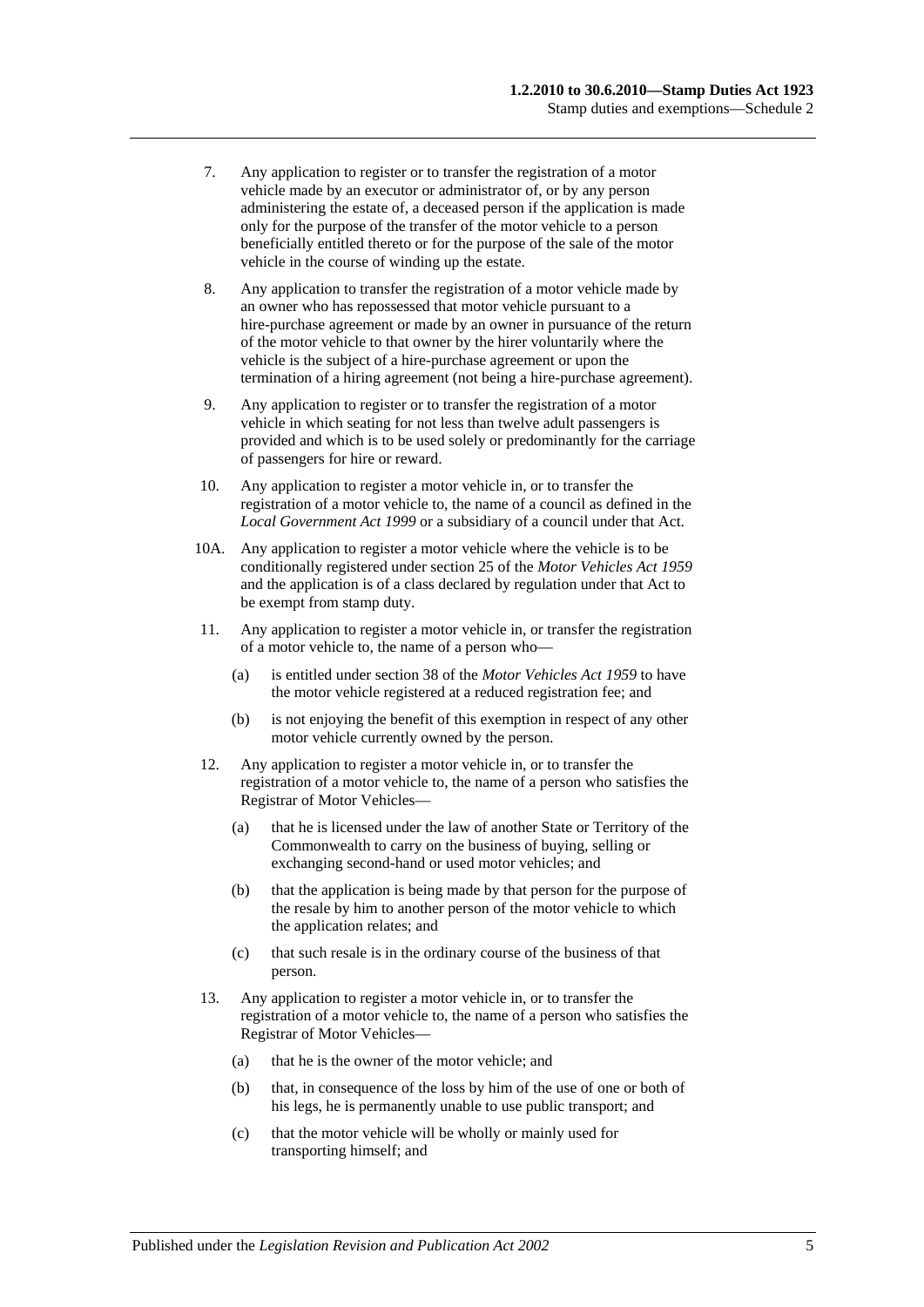- (d) that he is not enjoying the benefit of this exemption in respect of any other motor vehicle currently owned by him.
- 14. Any application to register a motor vehicle in, or to transfer the registration of a motor vehicle to, the name of a person who satisfies the Registrar of Motor Vehicles—
	- (a) that the motor vehicle is the subject of a hire-purchase agreement; and
	- (b) that he is a person to whom the hirer's rights under the agreement have passed by assignment,

but, if *ad valorem* stamp duty has already been paid in respect of the assignment of such rights on the instrument by which, or by virtue of which, such rights were assigned, this exemption shall apply only to the extent of the amount of such duty so paid.

- 15. Any application to register a motor vehicle where the vehicle was not, immediately before the date on which the application is made, conditionally registered under section 25 of the *[Motor Vehicles Act](http://www.legislation.sa.gov.au/index.aspx?action=legref&type=act&legtitle=Motor%20Vehicles%20Act%201959) 1959* and—
	- (a) immediately before the date on which the application is made, the motor vehicle was registered in the name of the applicant (and not in the name of any other person) under the law of this State; or
	- (b) the applicant satisfies the Registrar of Motor Vehicles that, immediately before the date on which the application is made—
		- (i) the motor vehicle was registered in the name of the applicant (and not in the name of any other person) under the law of another State or a Territory of the Commonwealth; and
		- (ii) the applicant—
			- (A) was a resident of that State or Territory; or
			- (B) carried on a business in that State or Territory.
- 16. Any application to register a motor vehicle in, or to transfer the registration of a motor vehicle into, the name of the East Torrens County Board of Health constituted under the *[Health Act](http://www.legislation.sa.gov.au/index.aspx?action=legref&type=act&legtitle=Health%20Act%201935) 1935*.
- 17. Any application to transfer the registration of a motor vehicle made by a mortgagee—
	- (a) who has, in accordance with the *[Consumer Transactions Act](http://www.legislation.sa.gov.au/index.aspx?action=legref&type=act&legtitle=Consumer%20Transactions%20Act%201972) 1972*, taken possession of the motor vehicle in pursuance of a consumer mortgage; or
	- (b) to whom the motor vehicle has been voluntarily returned by the mortgagor in pursuance of the *[Consumer Transactions Act](http://www.legislation.sa.gov.au/index.aspx?action=legref&type=act&legtitle=Consumer%20Transactions%20Act%201972) 1972*.
- 18. Any application to register or to transfer the registration of a tractor or item of agricultural machinery owned by a primary producer.
- 19. An application to register a motor vehicle in, or to transfer the registration of a motor vehicle into, the name of a beneficiary of the estate of a deceased person in order to give effect to the provisions of a will or the rules of intestacy.
- (3) Application to register or transfer the registration of a motor vehicle—component payable in respect of policy of insurance where the application is for registration of the vehicle for a period of—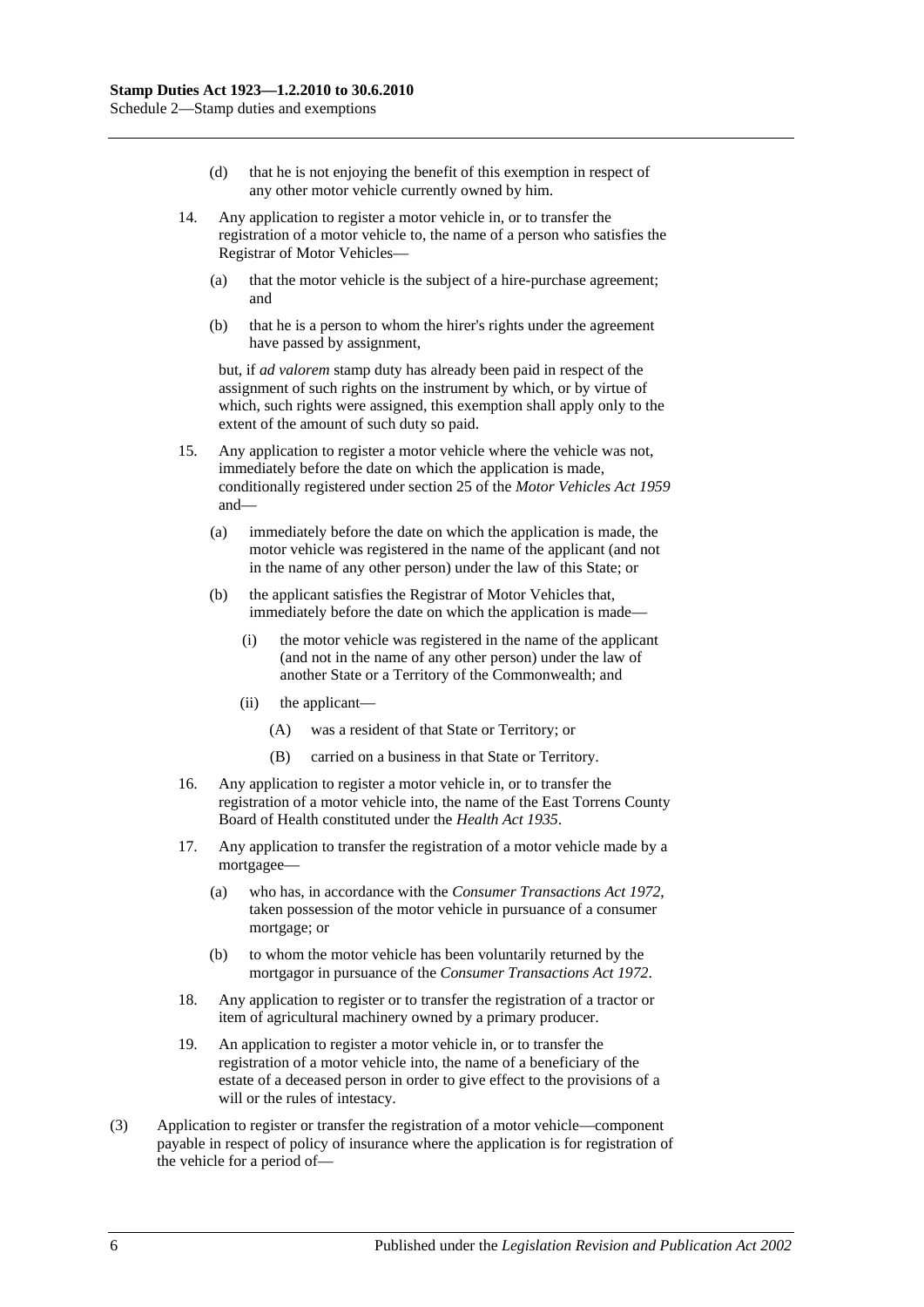Stamp duties and exemptions—Schedule 2

|     | (a) | less than 12 months (for each 3 months or part of each 3 months in the<br>period of registration)                                                                                                                                                               | \$15.00 |  |
|-----|-----|-----------------------------------------------------------------------------------------------------------------------------------------------------------------------------------------------------------------------------------------------------------------|---------|--|
|     | (b) | 12 months                                                                                                                                                                                                                                                       | \$60.00 |  |
| (4) |     | Exemptions from component payable under subclause (3) in respect of a<br>policy of insurance                                                                                                                                                                    |         |  |
|     | 1.  | Policy of insurance where the application for registration is made by a<br>person or body who or which is entitled to registration of the motor<br>vehicle to which the application relates without fee.                                                        |         |  |
|     | 2.  | Policy of insurance where the application is for registration of a trailer<br>that is not a heavy vehicle.                                                                                                                                                      |         |  |
|     | 3.  | Policy of insurance where the application for registration is made by the<br>Crown or by any statutory body or authority which holds its assets for<br>and on account of the Crown or by any person on behalf of the Crown or<br>of any such body or authority. |         |  |
|     | 4.  | Policy of insurance where the application is for registration of a motor<br>vehicle in which seating for not less than twelve adult passengers if<br>provided and which is used solely or predominantly for the carriage of<br>passengers for hire or reward.   |         |  |
|     | 5.  | Policy of insurance where the application for registration is made by a<br>council as defined in the Local Government Act 1999 or a subsidiary of a<br>council under that Act.                                                                                  |         |  |
|     | 5A. | Policy of insurance where the motor vehicle is to be conditionally<br>registered under section 25 of the Motor Vehicles Act 1959 and the<br>application for registration is of a class declared by regulation under that<br>Act to be exempt from stamp duty.   |         |  |
|     | 6.  | Policy of insurance where the application for registration is made by a<br>person who-                                                                                                                                                                          |         |  |
|     |     | is entitled under section 38 of the <i>Motor Vehicles Act 1959</i> to have<br>(a)<br>the motor vehicle registered at a reduced registration fee; and                                                                                                            |         |  |
|     |     | (b)<br>is not enjoying the benefit of this exemption in respect of any other<br>motor vehicle currently owned by the person.                                                                                                                                    |         |  |
|     | 7.  | Policy of insurance where the application for registration is made by a<br>person who satisfies the Registrar of Motor Vehicles—                                                                                                                                |         |  |
|     |     | that he is the owner of the motor vehicle; and<br>(a)                                                                                                                                                                                                           |         |  |
|     |     | that, in consequence of the loss by him of the use of one or both of<br>(b)<br>his legs, he is permanently unable to use public transport; and                                                                                                                  |         |  |
|     |     | that the motor vehicle will be wholly or mainly used for<br>(c)<br>transporting himself; and                                                                                                                                                                    |         |  |
|     |     | (d)<br>that he is not enjoying the benefit of this exemption in respect of<br>any other motor vehicle currently owned by him.                                                                                                                                   |         |  |
|     | 8.  | Policy of insurance where the application for registration is made by a<br>person who satisfies the Registrar of Motor Vehicles-                                                                                                                                |         |  |
|     |     | that he is the owner of the motor vehicle;<br>(a)                                                                                                                                                                                                               |         |  |
|     |     | that he is entitled as the holder of—<br>(b)                                                                                                                                                                                                                    |         |  |
|     |     | a State concession card of a prescribed class; or<br>(i)                                                                                                                                                                                                        |         |  |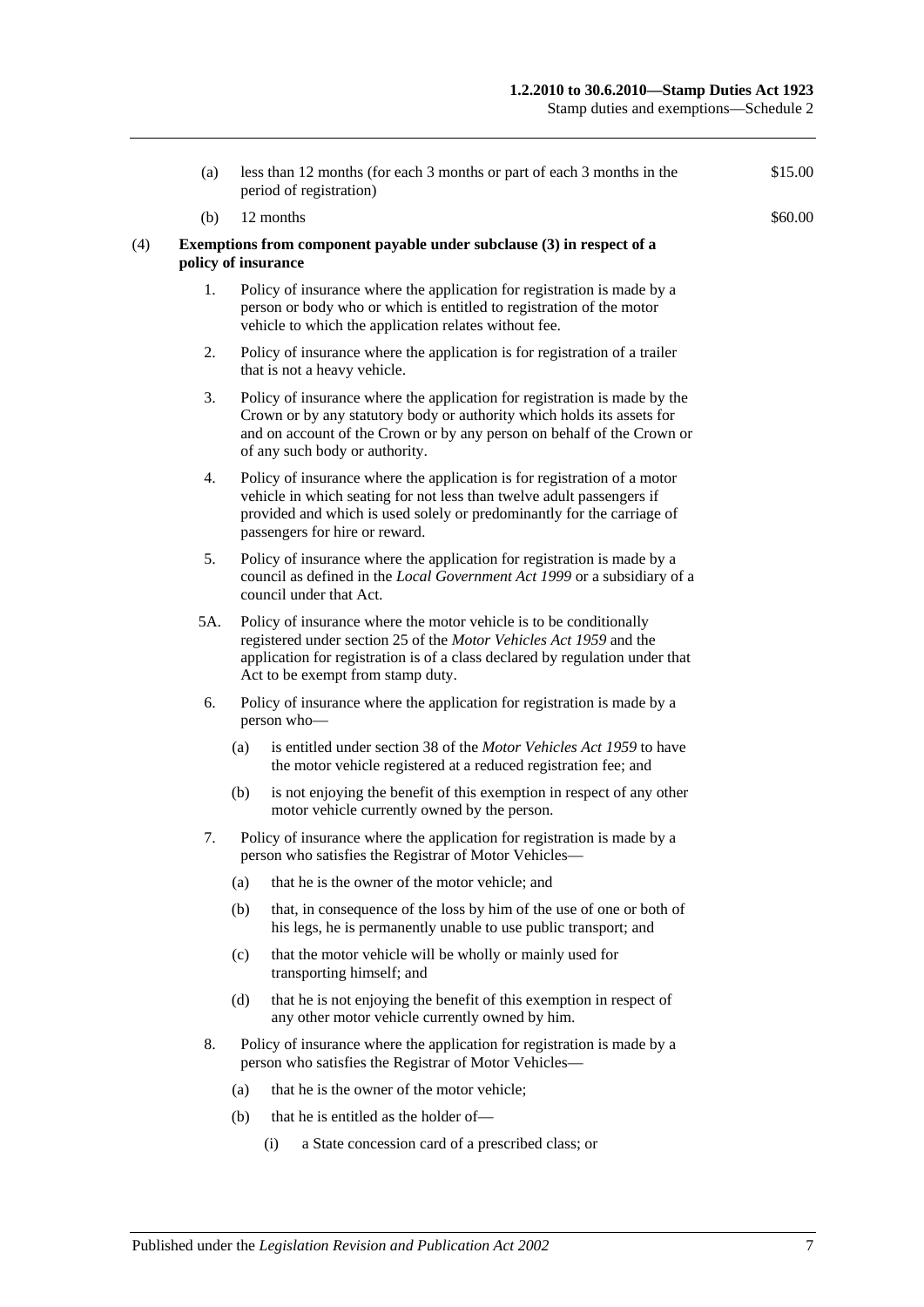(ii) a pensioner entitlement card issued under any Act or law of the Commonwealth, to travel on public transport in this State at reduced fares. **3—Conveyance or transfer on sale of property not otherwise charged** (1) Conveyance or transfer on sale of any property (not otherwise charged), including contract or agreement for sale— (a) in the case of the sale of a financial product that is not quoted on a recognised financial market—for every \$100 and any fractional part of \$100 of the value of the financial product \$0.60 (b) in any other case (not being a conveyance or transfer on sale of any financial product)—where the value of the property conveyed— (i) does not exceed \$12 000—for every \$100 or fractional part of \$100 of the value \$1.00 (ii) exceeds \$12 000 but does not exceed \$30 000 \$120 plus \$2.00 for every \$100 or fractional part of \$100 of the excess over \$12 000 of that value (iii) exceeds \$30 000 but does not exceed \$50 000 \$480 plus \$3.00 for every \$100 or fractional part of \$100 of the excess over \$30 000 of that value (iv) exceeds \$50 000 but does not exceed \$100 000 \$1 080 plus \$3.50 for every \$100 or fractional part of \$100 of the excess over \$50 000 of that value (v) exceeds \$100 000 but does not exceed \$200 000 \$2 830 plus \$4.00 for every \$100 or fractional part of \$100 of the excess over \$100 000 of that value (vi) exceeds \$200 000 but does not exceed \$250 000 \$6 830 plus \$4.25 for every \$100 or fractional part of \$100 of the excess over \$200 000 of that value (vii) exceeds \$250 000 but does not exceed \$300 000 \$8 955 plus \$4.75 for every \$100 or fractional part of \$100 of the excess over \$250 000 of that value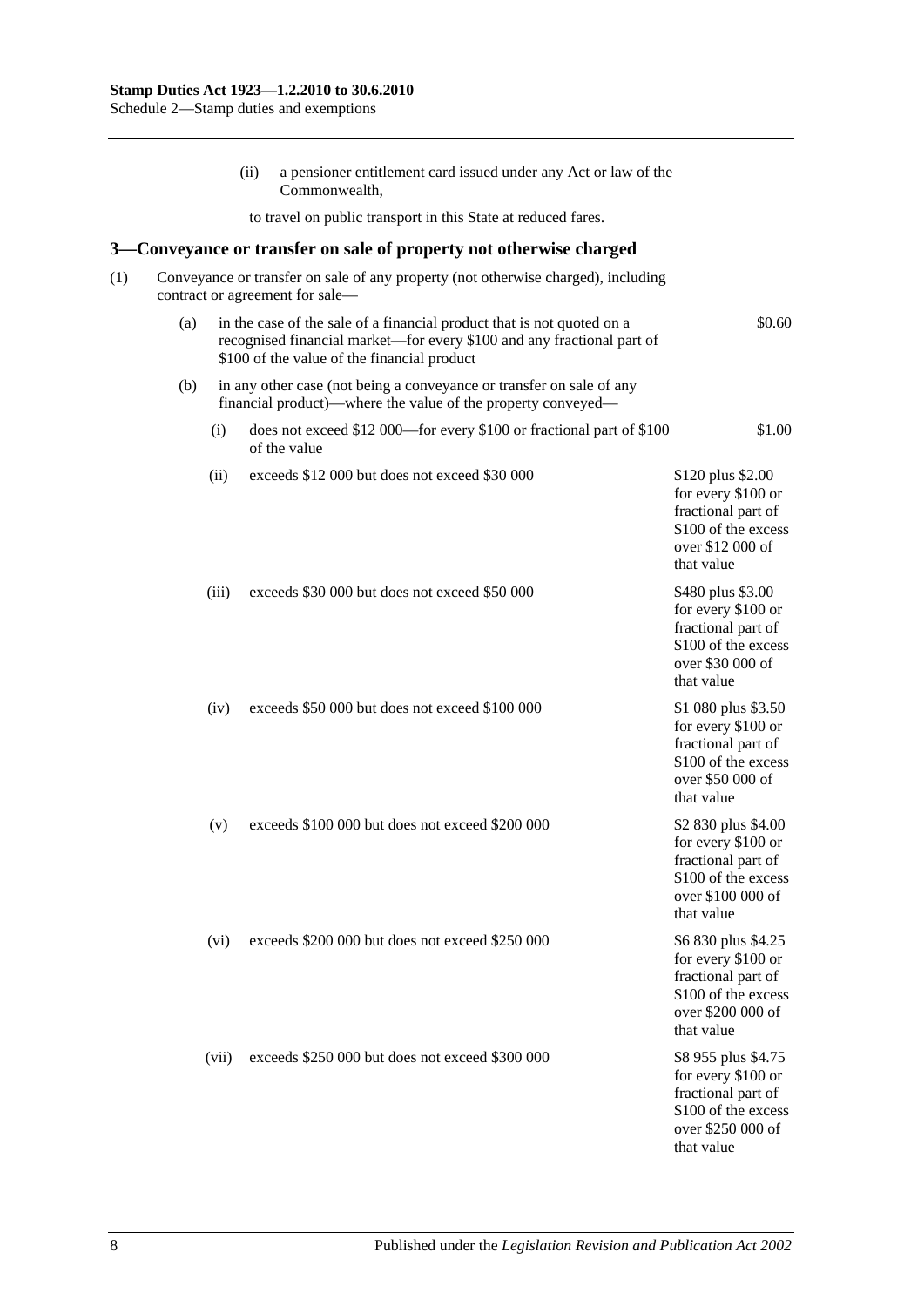### **1.2.2010 to 30.6.2010—Stamp Duties Act 1923**

Stamp duties and exemptions—Schedule 2

|     |                  | (viii) | exceeds \$300 000 but does not exceed \$500 000                                                                                                                                                                                                                                                                                         | \$11 330 plus<br>\$5.00 for every<br>\$100 or fractional<br>part of \$100 of the<br>excess over<br>\$300 000 of that<br>value |
|-----|------------------|--------|-----------------------------------------------------------------------------------------------------------------------------------------------------------------------------------------------------------------------------------------------------------------------------------------------------------------------------------------|-------------------------------------------------------------------------------------------------------------------------------|
|     |                  | (ix)   | exceeds \$500 000                                                                                                                                                                                                                                                                                                                       | \$21 330 plus<br>\$5.50 for every<br>\$100 or fractional<br>part of \$100 of the<br>excess over<br>\$500 000 of that<br>value |
| (2) | <b>Exemption</b> |        |                                                                                                                                                                                                                                                                                                                                         |                                                                                                                               |
|     | 1.               |        | Conveyance or transfer of a mortgage or an interest in a mortgage<br>(including such a conveyance or transfer under which a chose in action<br>consisting of the debt secured by that mortgage or part of that debt is<br>also conveyed or transferred).                                                                                |                                                                                                                               |
|     | 2.               |        | Conveyance or transfer of any debenture, debenture stock, bond, note or<br>other security of a similar kind of a government or of any municipal or<br>other corporation, company or society (whether constituting a charge on<br>the assets of the government, or of the municipal or other corporation,<br>company or society or not). |                                                                                                                               |
|     | 4.               |        | In the case of an amalgamation under the Fair Work Act 1994 any<br>conveyance or transfer of property by an amalgamating association to<br>the association formed by the amalgamation.                                                                                                                                                  |                                                                                                                               |
|     | 5.               |        | In the case of an amalgamation of 2 or more organisations under the Fair<br>Work (Registered Organisations) Act 2009 of the Commonwealth, any<br>conveyance or transfer of property to an amalgamated organisation from<br>a de-registered organisation.                                                                                |                                                                                                                               |
|     |                  |        | 4—Conveyance operating as voluntary disposition <i>inter vivos</i>                                                                                                                                                                                                                                                                      |                                                                                                                               |
| (1) |                  |        | Conveyance operating as a voluntary disposition <i>inter vivos</i> of any property<br>(including a statement under Part 4)-                                                                                                                                                                                                             |                                                                                                                               |
|     | (a)              |        | in the case of the disposition of a financial product that is not quoted on a<br>recognised financial market—for every \$100 and any fractional part of<br>\$100 of the value of the financial product                                                                                                                                  | \$0.60                                                                                                                        |
|     | (b)              |        | in any other case—where the value of the property conveyed—                                                                                                                                                                                                                                                                             |                                                                                                                               |
|     |                  | (i)    | does not exceed \$12 000—for every \$100 or fractional part of \$100<br>of the value                                                                                                                                                                                                                                                    | \$1.00                                                                                                                        |
|     |                  | (ii)   | exceeds \$12 000 but does not exceed \$30 000                                                                                                                                                                                                                                                                                           | \$120 plus \$2.00<br>for every \$100 or<br>fractional part of<br>\$100 of the excess<br>over \$12 000 of<br>that value        |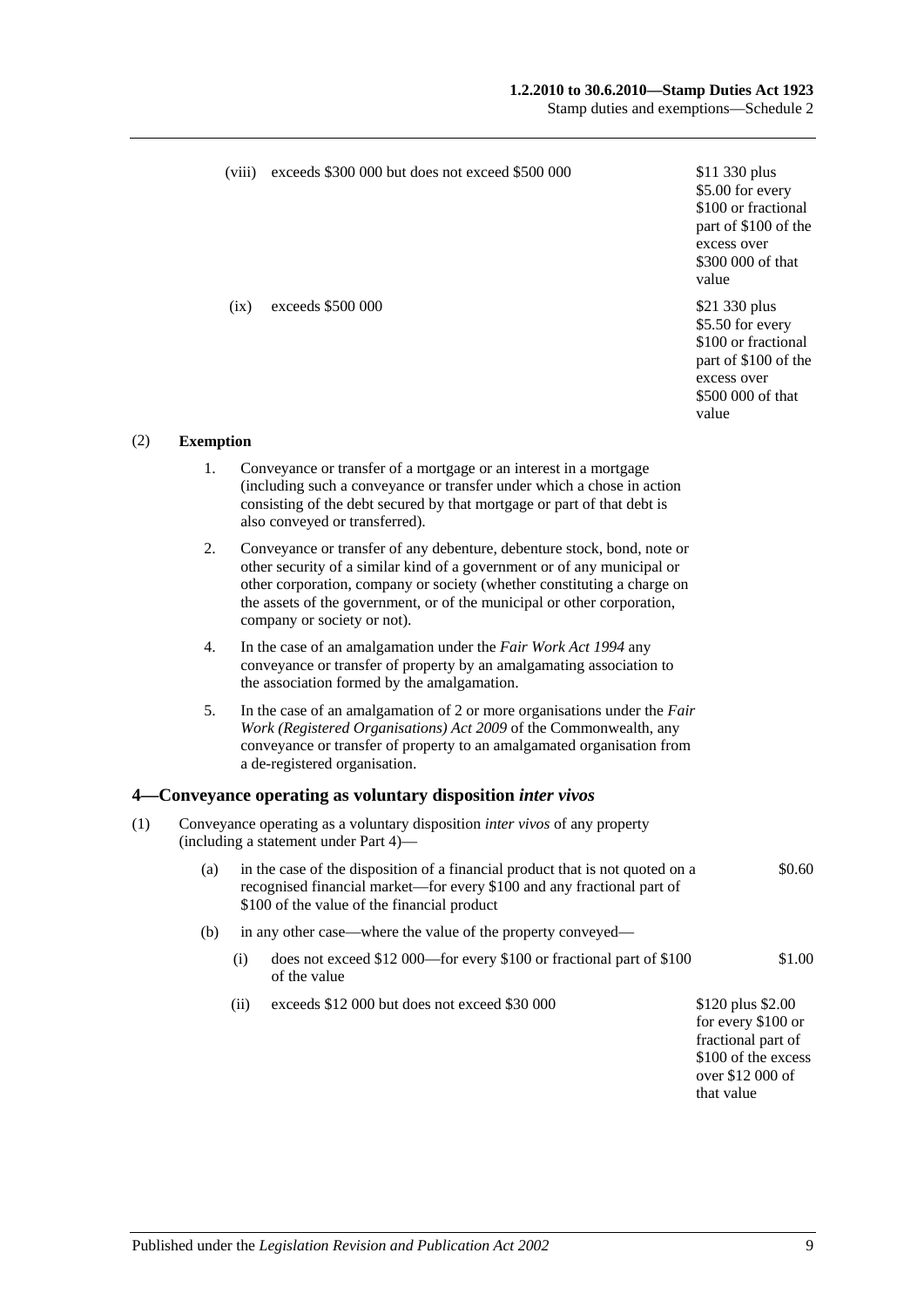Schedule 2—Stamp duties and exemptions

| (iii)  | exceeds \$30 000 but does not exceed \$50 000   | \$480 plus \$3.00<br>for every \$100 or<br>fractional part of<br>\$100 of the excess<br>over \$30 000 of<br>that value        |
|--------|-------------------------------------------------|-------------------------------------------------------------------------------------------------------------------------------|
| (iv)   | exceeds \$50 000 but does not exceed \$100 000  | \$1 080 plus \$3.50<br>for every \$100 or<br>fractional part of<br>\$100 of the excess<br>over \$50 000 of<br>that value      |
| (v)    | exceeds \$100 000 but does not exceed \$200 000 | \$2 830 plus \$4.00<br>for every \$100 or<br>fractional part of<br>\$100 of the excess<br>over \$100 000 of<br>that value     |
| (vi)   | exceeds \$200 000 but does not exceed \$250 000 | \$6 830 plus \$4.25<br>for every \$100 or<br>fractional part of<br>\$100 of the excess<br>over \$200 000 of<br>that value     |
| (vii)  | exceeds \$250 000 but does not exceed \$300 000 | \$8 955 plus \$4.75<br>for every \$100 or<br>fractional part of<br>\$100 of the excess<br>over \$250 000 of<br>that value     |
| (viii) | exceeds \$300 000 but does not exceed \$500 000 | \$11 330 plus<br>\$5.00 for every<br>\$100 or fractional<br>part of \$100 of the<br>excess over<br>\$300 000 of that<br>value |
| (ix)   | exceeds \$500 000                               | \$21 330 plus<br>\$5.50 for every<br>\$100 or fractional<br>part of \$100 of the<br>excess over<br>\$500 000 of that<br>value |

### (2) **Exemption**

- 1. Conveyance operating as a voluntary disposition *inter vivos* by an employer of any property for the purpose of providing individual personal benefits, pensions or retiring allowances for his employees.
- 2. Conveyance or transfer of a mortgage or an interest in a mortgage (including such a conveyance or transfer under which a chose in action consisting of the debt secured by that mortgage or part of that debt is also conveyed or transferred).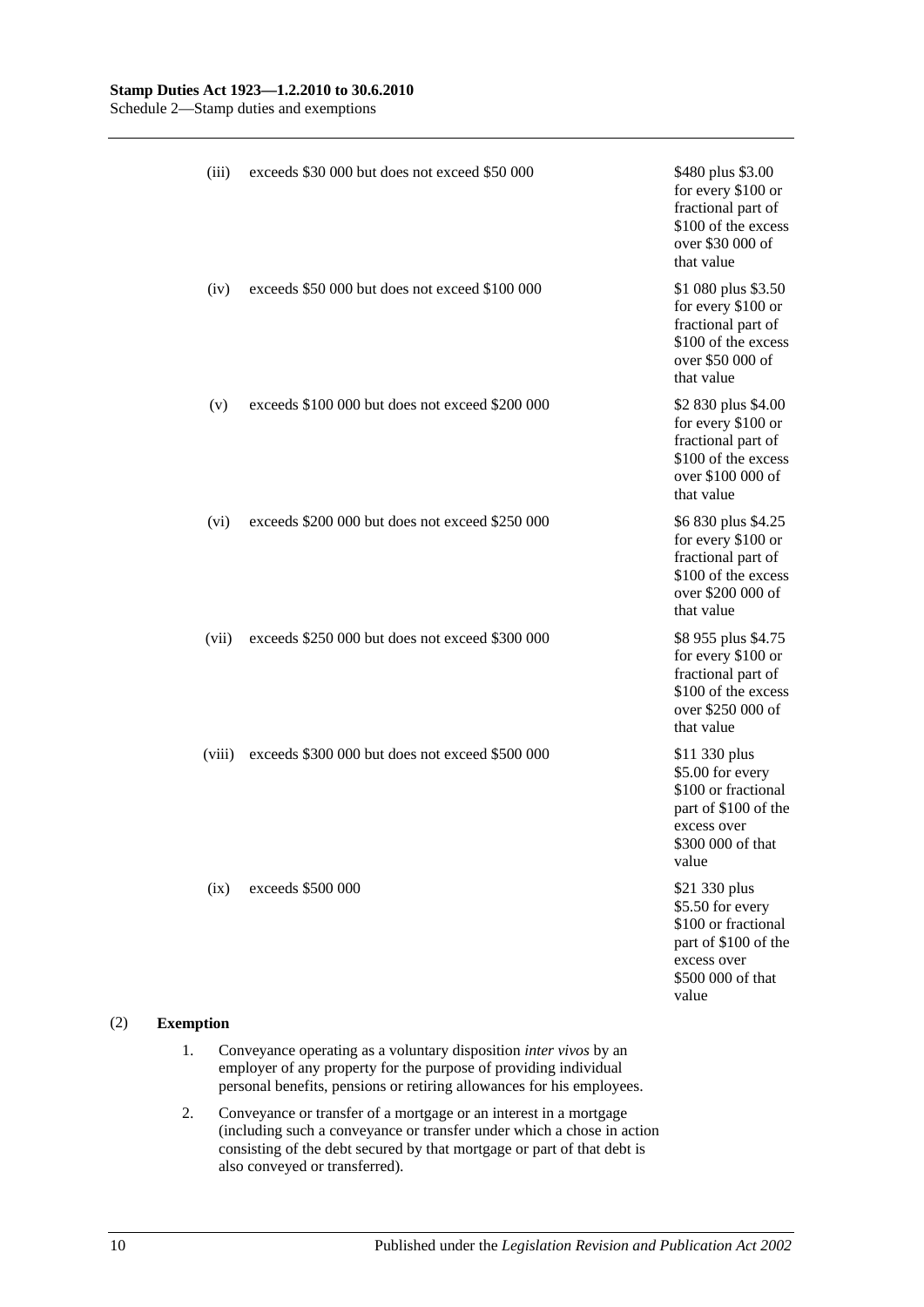- 4. In the case of an amalgamation under the *[Fair Work Act](http://www.legislation.sa.gov.au/index.aspx?action=legref&type=act&legtitle=Fair%20Work%20Act%201994) 1994* any conveyance or transfer of property by an amalgamating association to the association formed by the amalgamation.
- 5. In the case of an amalgamation of 2 or more organisations under the *[Fair](http://www.legislation.sa.gov.au/index.aspx?action=legref&type=act&legtitle=Fair%20Work%20(Registered%20Organisations)%20Act%202009)  [Work \(Registered Organisations\) Act](http://www.legislation.sa.gov.au/index.aspx?action=legref&type=act&legtitle=Fair%20Work%20(Registered%20Organisations)%20Act%202009) 2009* of the Commonwealth, any conveyance or transfer of property to an amalgamated organisation from a de-registered organisation.

### **11—Mortgage, bond, debenture, covenant or warrant of attorney**

- (1) Mortgage, bond, debenture, covenant or warrant of attorney to confess and enter up judgment—
	- (a) subject to paragraphs (b) and (c), the rate of duty is—
		- (i) if the secured liability does not exceed \$6 000—\$10.00;
		- (ii) if the secured liability exceeds \$6 000—\$10 plus \$0.15 for every \$100 or fractional part of \$100 over \$6 000,

(but any amount representing the premium on an insurance policy over property subject to the security is to be excluded);

- (b) if a mortgage is a mortgage of an existing mortgage over land used or to be used solely as the site of a residential building, the duty is \$10.00;
- (c) a bond, debenture, or covenant securing a contingent liability is liable to *ad valorem* duty based on the amount presently secured at the time of stamping if the Commissioner is satisfied of the genuineness of the contingency.

#### (2) **Exemptions**

- 1. Every collateral or auxiliary or additional or substituted security, or security by way of further assurance for the above-mentioned purpose, where the principal or primary security is chargeable with duty as a mortgage, bond, debenture, covenant or warrant of attorney to confess and enter up judgment and is duly stamped as such.
- 2. Every mortgage, bond, debenture or covenant securing the payment or repayment of an amount not exceeding four hundred dollars.
- 2a. A mortgage securing a loan that has been, or is to be, applied wholly for home acquisition or improvement.
- 2b. A mortgage to secure a loan that has been, or is to be, applied wholly for refinancing purposes.
- 3. A deed of cross guarantee entered into between a company and its subsidiaries in pursuance of a class order under section 341 of the *Corporations Act 2001* of the Commonwealth or a mortgage, bond, debenture or covenant securing a liability under such a deed of cross guarantee.
- 4. Charge over property imposed by order made under section 8(1) of the *[Enforcement of Judgments Act](http://www.legislation.sa.gov.au/index.aspx?action=legref&type=act&legtitle=Enforcement%20of%20Judgments%20Act%201991) 1991*.

### (3) **Partial exemptions**

1 A mortgage securing a loan that has been, or is to be, applied in part for home acquisition or improvement and in part for other purposes is liable to duty as if it secured only so much of the loan as is to be applied for the other purposes.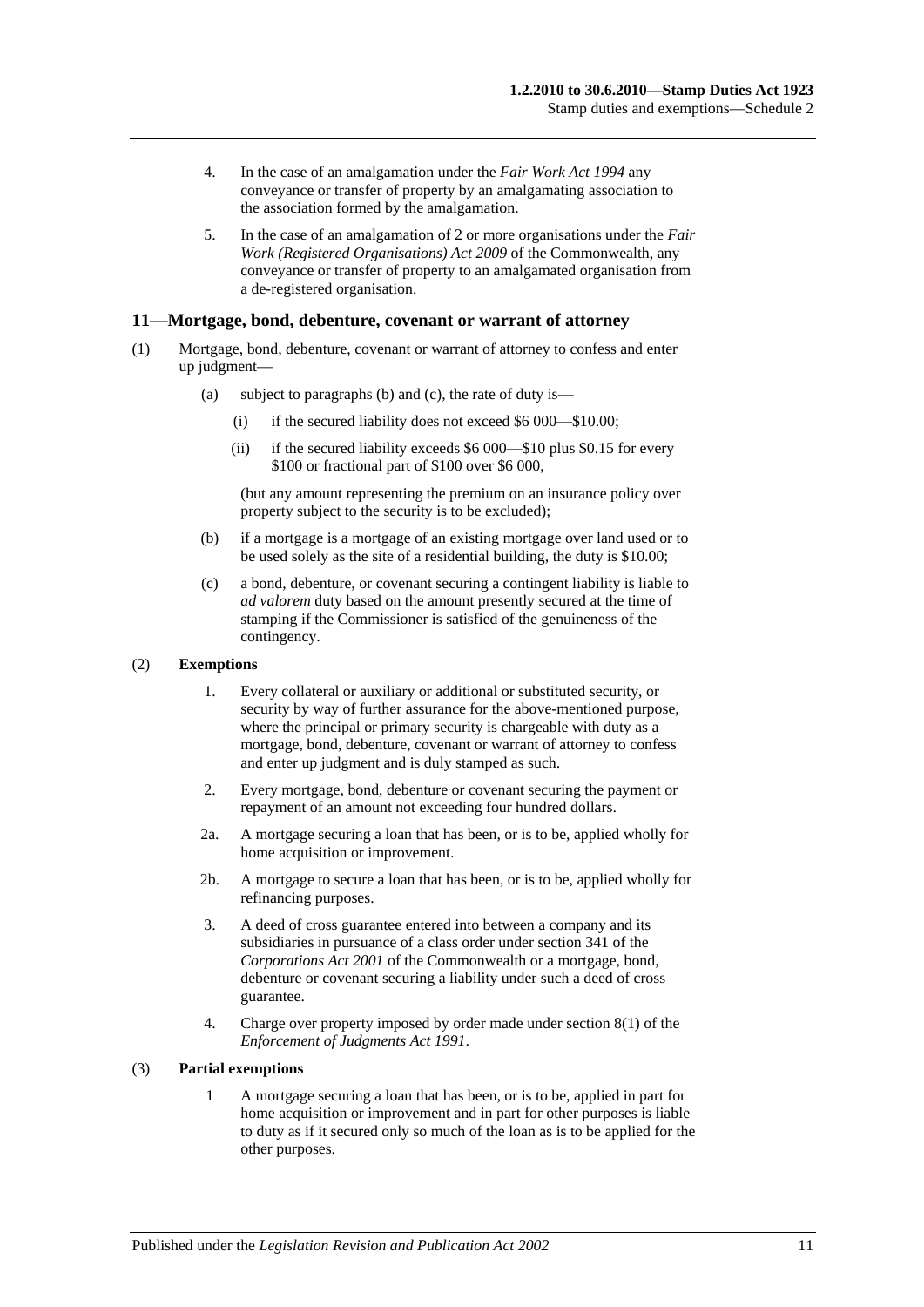Schedule 2—Stamp duties and exemptions

2 A mortgage securing a loan that has been, or is to be, applied in part for refinancing purposes and in part for other purposes is liable to duty as if it secured only so much of the loan as is to be applied for the other purposes.

### (4) **Definitions**

A loan secured by a mortgage is applied for *home acquisition or improvement* to the extent that it is used for one or more of the following purposes:

- (a) purchasing land on which residential premises have been, or are to be, built that the mortgagor (or, if there are 2 or more mortgagors, at least one of them) intends to occupy as his or her sole or principal place of residence;
- (b) building, or making additions or improvements to, residential premises that the mortgagor (or, if there are 2 or more mortgagors, at least one of them) occupies or intends to occupy as his or her sole or principal place of residence;
- (c) repaying a loan previously taken out for one or more of the above purposes.

A loan secured by a mortgage is applied for *refinancing purposes* to the extent that the loan has been, or is to be, applied to paying out the outstanding balance of a debt secured by an earlier mortgage on which duty has been paid (or which is exempt from duty) if the following conditions are satisfied:

- (a) the borrower under the loan transaction must be the person liable for the debt secured by the earlier mortgage; and
- (b) at least some of the mortgaged property must be common to both mortgages; and
- (c) the earlier mortgage must be fully discharged before, or as soon as practicable after, the first payment of loan money to, or for the benefit of, the borrower under the loan transaction secured by the later mortgage.

### **12—Return under section 42AA**

Return lodged with the Commissioner by a company, person or firm of persons under [section](#page-29-0) 42AA—

There shall be paid by the person lodging the return a duty at such rate per centum of the amount of the premiums paid or payable in respect of each class of assurance or insurance to which the return relates as would have been payable if the assurance or insurance had been effected under a policy issued in this State.

# **Part 2—General exemptions from all stamp duties**

### **16—General exemptions**

The following instruments are exempt from all stamp duties:

- 1 Wills, testamentary instruments and letters of administration and any instrument acknowledging, evidencing or recording any such instrument.
- 1A Agreement or memorandum of agreement made on or after 1 September 1992, not under seal, and not otherwise specifically charged with duty.
- 2 Certificates of title issued from the Lands Titles Office.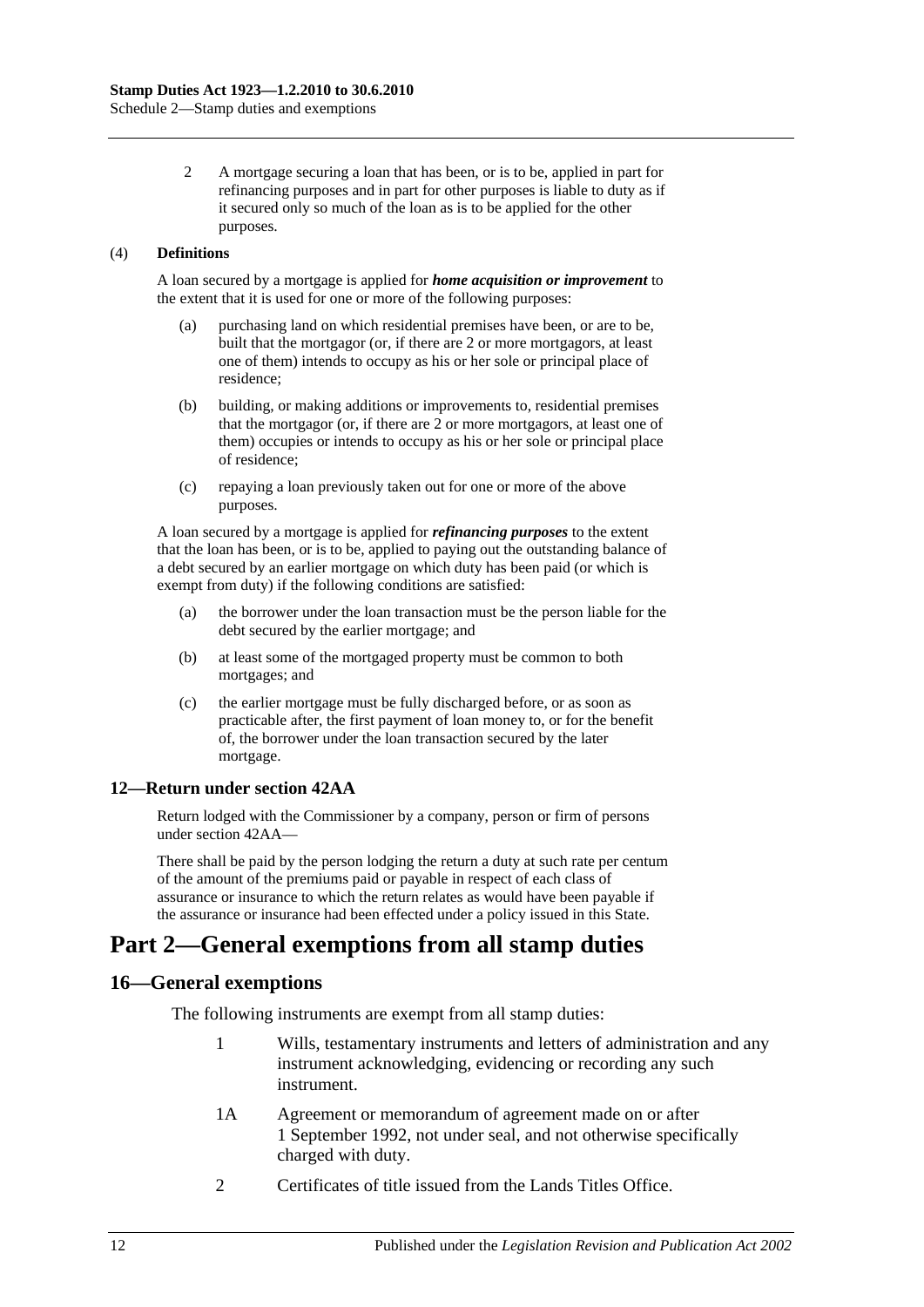- 3 Customs bonds.
- 4 Administration bonds.
- 5 Bonds to the Crown.
- 6 Conveyances of bills, bonds, debentures or other securities issued by a public statutory body constituted under a law of the Commonwealth or of this or any other State or of any Territory of the Commonwealth, not being a prescribed statutory body or a statutory body of a prescribed class.
- 7 Bond on appointment of a special bailiff.
- 8 Memorandum of association, articles of association and rules and regulations of any incorporated company, association or society.
- 9 Marriage settlements.
- 10 Mortgage bonds guaranteed by the Government of South Australia.
- 11 Articles or indentures of apprenticeship and assignments of articles or indentures of apprenticeship.
- 12 Leases to the Crown and to any person on behalf of the Crown.
- 13 A power of attorney (or any other instrument in the nature of a power of attorney).
- 13A Grant of land from the Crown.
- 13B Conveyance, whether on sale or otherwise, to the Crown or to any person on behalf of the Crown (not being a surrender to the Crown, or any such person, of a lease or other interest in land in order that the Crown may grant to a person other than the surrenderor a lease of, or other interest in, the same land or any part thereof).
- 15 Any transfer of any fire, personal accident, fidelity, guarantee, livestock, plate glass or marine insurance or assurance policy.
- 16 Any cemetery leases.
- 18 Bills, bonds, inscribed stock, debentures, deposit receipts and other securities issued by the Government of the State, and coupons or interest warrants issued in connection with any such bills, bonds, stock, debentures, deposit receipts or other securities, and any transfer of, or document relating to, the purchase or sale of any such bills, bonds, stock, debentures, deposit receipts or other securities.
- 19 Conveyance or transfer of a financial product by the personal representative of a deceased person to another person entitled under the will of the deceased person, or on intestacy, to have the financial product conveyed or transferred to him or her.
- 20 Conveyance or transfer of a financial product if the conveyance or transfer is made for the purpose of effectuating the appointment of a new trustee or the retirement of a trustee and all duty chargeable on any instrument for the appointment of the new trustee or the retirement of the trustee, as the case may be, has been duly paid.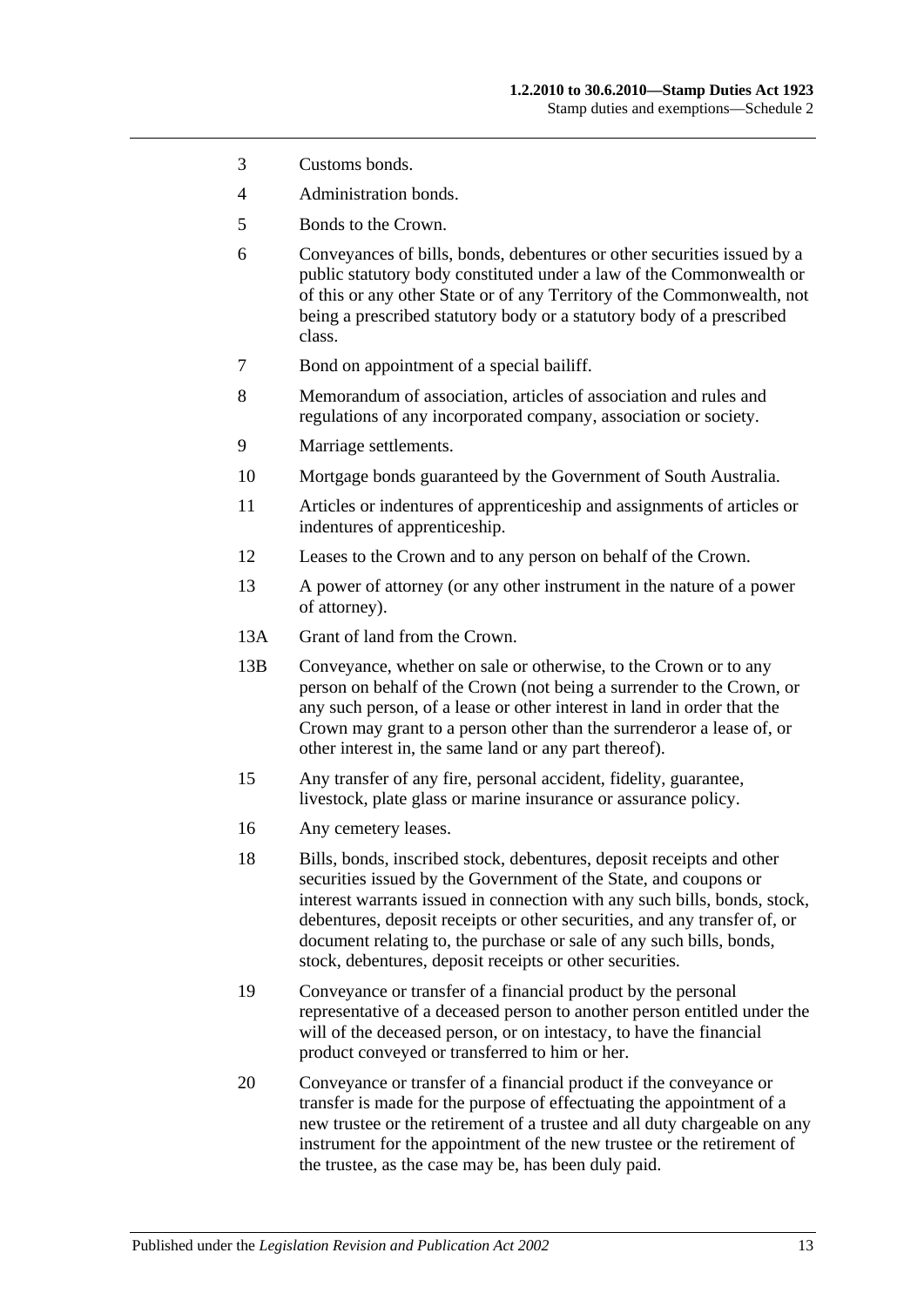- 21 Conveyance or transfer of a financial product if the conveyance of transfer is made in pursuance of any deed of settlement or deed of gift and all duty chargeable on the deed of settlement or deed of gift, as the case may be, has been duly paid.
- 23 (1) Any conveyance, transfer or mortgage to which a prescribed person is a party and which is executed or entered into in connection with the purchase or gift of any land on which the prescribed person resides or intends to reside shall be exempt from stamp duty on so much of the amount on which the duty is chargeable as does not exceed two thousand four hundred dollars, but a conveyance, transfer or mortgage shall not be exempt under this paragraph unless the Commissioner is satisfied by such evidence as he requires—
	- (a) that the purchase or gift is made for the purpose of enabling the prescribed person to become the owner, or lessee from the Crown, of a dwelling house in which he resides or intends to reside;
	- (b) that a conveyance, transfer or mortgage to which the prescribed person was a party and which was executed or entered into in connection with any other purchase or gift of land on which the prescribed person resided or intended to reside has not previously been exempt from stamp duty pursuant to this paragraph or any enactment relating to advances for homes.
	- (2) In this exemption—

### <span id="page-109-0"></span>*prescribed person* means—

- (a) a person who, during any war in which the Commonwealth is or was engaged, has served as a member of a naval, military or air force of the Commonwealth or of the United Kingdom or of any part of Her Majesty's dominions, whether or not he is still so serving at the time when he claims exemption under this paragraph;
- <span id="page-109-1"></span>(b) a person who, during any such war, was employed in seagoing service on a ship registered in any territory under the dominion of Her Majesty the Queen, whether or not he is still so employed at the time when he claims exemption under this paragraph;
- <span id="page-109-2"></span>(c) a person who has been on active service in the Korean war as a member of a naval, military or air force of the Commonwealth or of the United Kingdom or of any other part of Her Majesty's dominions, whether or not he is still on such service at the time when he claims exemption under this paragraph.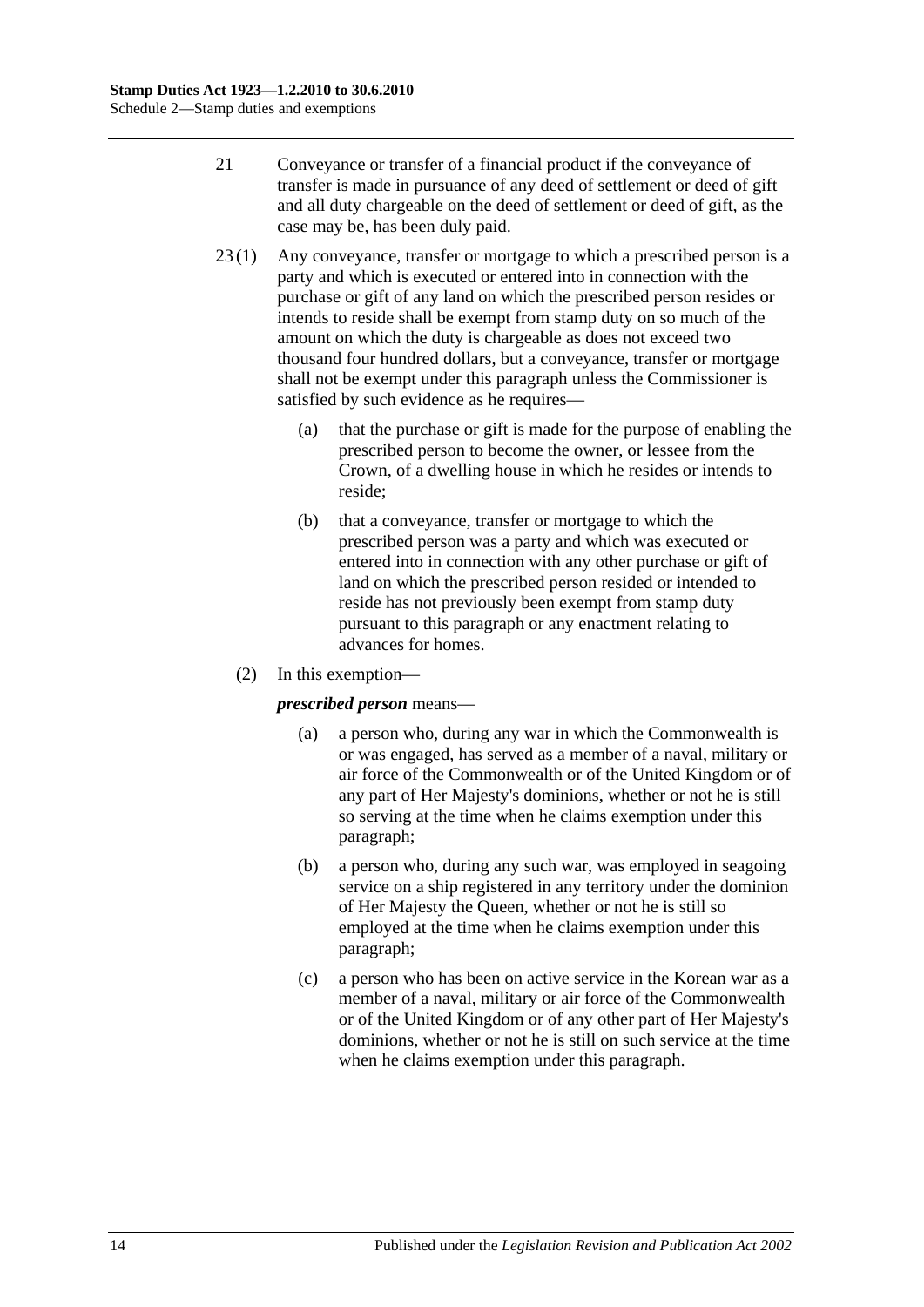The expression *Korean war* in this paragraph means the war in Korea which commenced on the twenty-fifth day of June, 1950. For the purposes of this paragraph that war shall be deemed to end on the day on which a proclamation is issued by the Governor declaring that the Korean war has ceased;

- <span id="page-110-0"></span>(d) a person who has been on active service as a member of a naval, military or air force of the Commonwealth or of the United Kingdom or of any other part of Her Majesty's dominions operating for the suppression of unlawful violence in Malaya, whether or not he is still on such service at the time when he claims exemption under this paragraph;
- <span id="page-110-1"></span>(d1) a person who (whether before or after the commencement of the *[Stamp Duties Act Amendment Act](http://www.legislation.sa.gov.au/index.aspx?action=legref&type=act&legtitle=Stamp%20Duties%20Act%20Amendment%20Act%201965) 1965*) has been on active service as a member of a naval, military or air force of the Commonwealth or of the United Kingdom or of any other part of Her Majesty's dominions in any area outside Australia or in any naval, military or air force operation that is proclaimed to be an area or (as the case may be) a naval, military or air force operation for the purposes of this paragraph, whether or not he is still on such service at the time when he claims exemption under this paragraph;
- (e) the widow of any deceased person who during his lifetime served or was employed as mentioned in [paragraph](#page-109-0) (a), [\(b\),](#page-109-1)  $(c)$ ,  $(d)$  or  $(d1)$ ;

*land* includes the fee simple of any land and the estate and interest of a lessee of land held under a Crown lease, and of a purchaser of land held under an agreement for sale and purchase granted by the Crown.

- (3) For the purposes of [paragraphs](#page-109-0) (a) and [\(b\)](#page-109-1) of the definition of *prescribed person*, a war shall be deemed to continue from the commencement thereof until the day declared by the Governor by proclamation to be the day on which the war shall be deemed to cease. Notwithstanding the provisions of this paragraph, or of any proclamation made in pursuance thereof, the war which commenced on the third day of September, 1939, shall, for the purposes of any conveyance, transfer or mortgage executed or entered into after the commencement of the *[Stamp Duties Act Amendment Act](http://www.legislation.sa.gov.au/index.aspx?action=legref&type=act&legtitle=Stamp%20Duties%20Act%20Amendment%20Act%201965) 1965* be deemed to have ceased on the thirty-first day of December, 1945.
- 24B A conveyance or transfer of a financial product made solely for the purpose of a security lending transaction of a kind that would qualify for relief under section 26BC(3) of the *Income Tax Assessment*  Act 1936 of the Commonwealth, as amended from time to time.
- 25 A declaration of trust by the Public Trustee for the benefit of a child under the age of 18 years who has received a payment under the *[Victims of Crime Act](http://www.legislation.sa.gov.au/index.aspx?action=legref&type=act&legtitle=Victims%20of%20Crime%20Act%202001) 2001* or a corresponding previous law.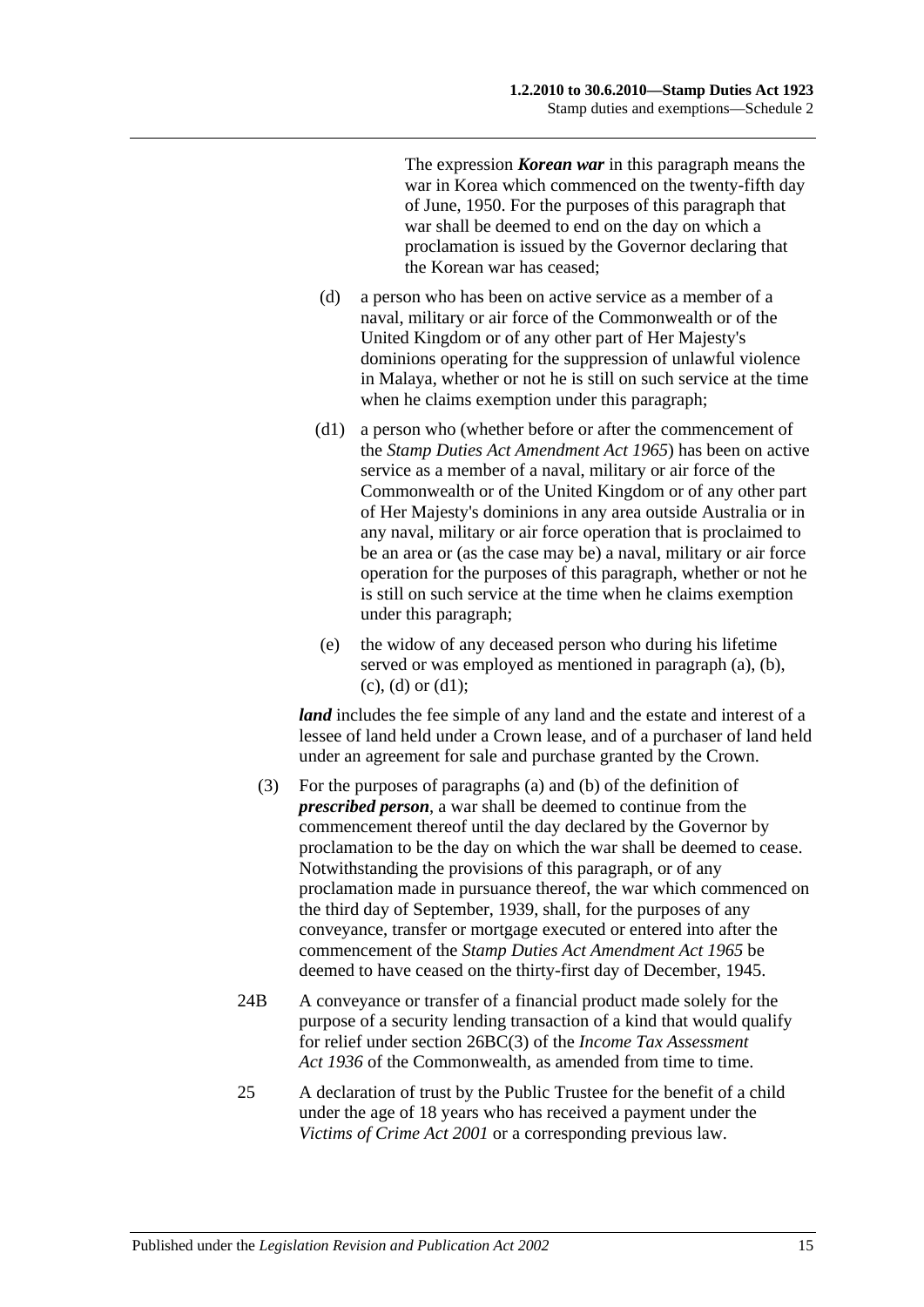- 26 An instrument executed by a trustee of a regulated superannuation fund within the meaning of the *Superannuation Industry (Supervision) Act 1993* of the Commonwealth in the ordinary course of administering the fund for the purpose of effecting or acknowledging, evidencing or recording—
	- (a) the creation of an interest in the property of the superannuation fund on account of a person becoming a member of the fund; or
	- (b) the redemption, cancellation or extinguishment of an interest in the property of the superannuation fund on account of a person ceasing to be a member of the fund,

but not so as to exempt any conveyance or transfer of property into or out of the fund.

- 27 An instrument of discharge or partial discharge of a mortgage or charge.
- 28 A conveyance (other than a conveyance operating as a voluntary disposition *inter vivos*) for effectuating the appointment of a new trustee or the retirement of a trustee.
- 29 A conveyance of a kind for which no specific charge, or basis for charging duty, is fixed by this Schedule.
- 30 A deed or transfer of a kind for which no specific charge, or basis for charging duty, is fixed by this Schedule.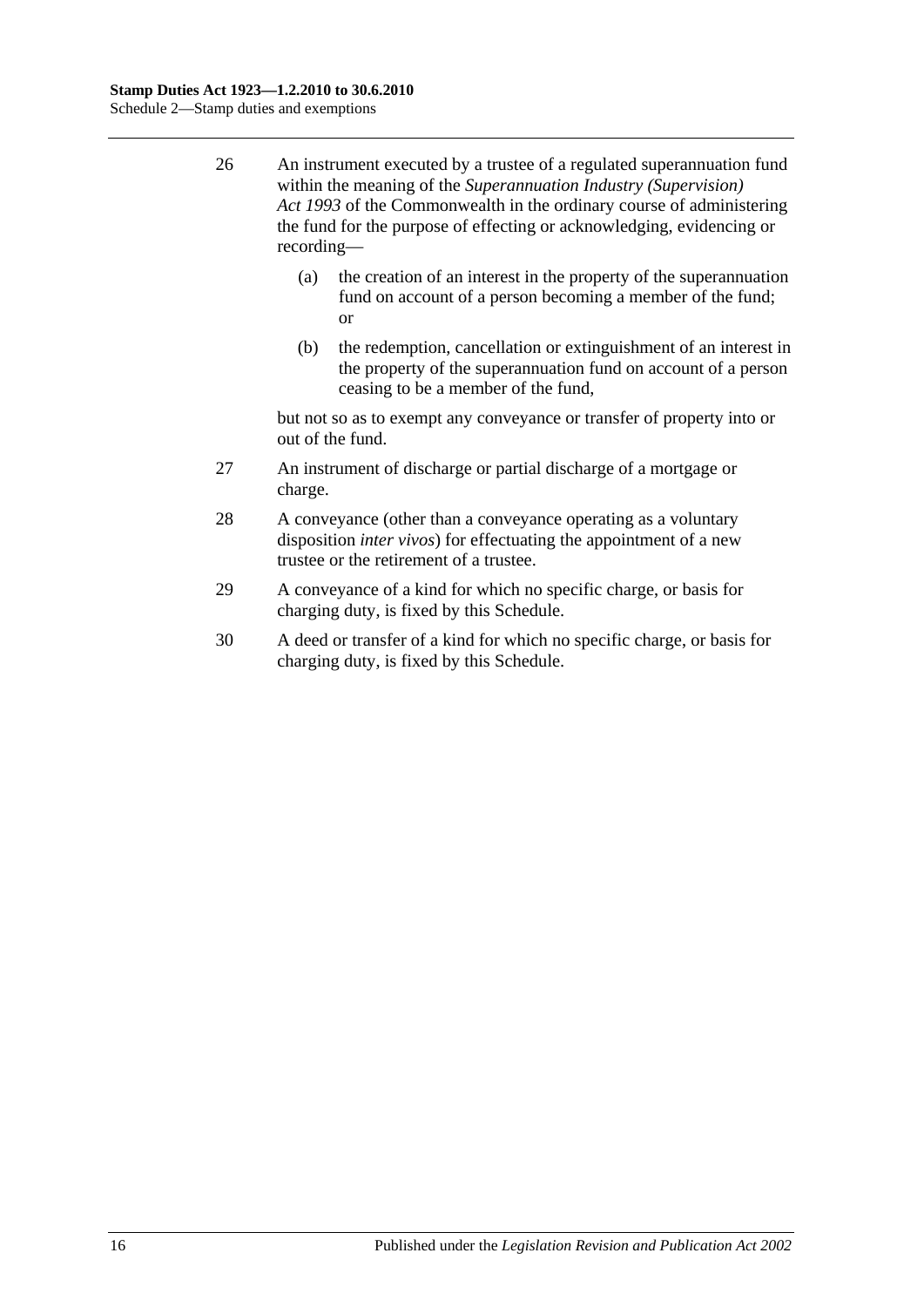# **Legislative history**

## **Notes**

• This version is comprised of the following:

| Part 1    | 1.1.2009 |
|-----------|----------|
| Part 2    | 4.6.2009 |
| Part 3    | 1.7.2009 |
| Part 3A   | 1.1.2009 |
| Part 4    | 1.1.2009 |
| Part 4A   | 4.6.2009 |
| Part 5    | 4.6.2009 |
| Schedules | 1.2.2010 |

- Amendments of this version that are uncommenced are not incorporated into the text.
- Please note—References in the legislation to other legislation or instruments or to titles of bodies or offices are not automatically updated as part of the program for the revision and publication of legislation and therefore may be obsolete.
- Earlier versions of this Act (historical versions) are listed at the end of the legislative history.
- For further information relating to the Act and subordinate legislation made under the Act see the Index of South Australian Statutes or www.legislation.sa.gov.au.

## **Principal Act and amendments**

| New entries appear in bold. |  |  |  |  |  |
|-----------------------------|--|--|--|--|--|
|-----------------------------|--|--|--|--|--|

| Year    | N <sub>0</sub> | Title                                         | Assent     | Commencement                              |
|---------|----------------|-----------------------------------------------|------------|-------------------------------------------|
| 1923    | 1569           | <b>Stamp Duties Act 1923</b>                  | 21.11.1923 | 21.11.1923                                |
| 1927    | 1822           | <b>Stamp Duties Act 1927</b>                  | 21.12.1927 | 24.12.1927 (Gazette 22.12.1927 p1609)     |
| 1928    | 1860           | <b>Stamp Duties Amendment Act 1928</b>        | 17.10.1928 | 17.10.1928                                |
| 1928    | 1877           | Lottery and Gaming Act Amendment<br>Act 1928  | 1.11.1928  | 1.11.1928                                 |
| 1935    | 2246           | Statute Law Revision Act 1935                 | 19.12.1935 | 19.12.1935                                |
|         | 1936 2312      | <b>Stamp Duties Act Amendment</b><br>Act 1936 | 19.11.1936 | 19.11.1936                                |
| 1937    | 2359           | <b>Stamp Duties Act Amendment</b><br>Act 1937 | 19.11.1937 | 19.11.1937                                |
| 1938    | 2387           | <b>Stamp Duties Act Amendment</b><br>Act 1938 | 25.8.1938  | 25.8.1938 except s $4(1)$ —16.1.1939: s 4 |
| 1941    | 48             | <b>Stamp Duties Act Amendment</b><br>Act 1941 | 27.11.1941 | 27.11.1941                                |
| 1942 22 |                | <b>Stamp Duties Act Amendment</b><br>Act 1942 | 12.11.1942 | 12.11.1942                                |
| 1944    | 30             | <b>Stamp Duties Act Amendment</b><br>Act 1944 | 14.12.1944 | 14.12.1944                                |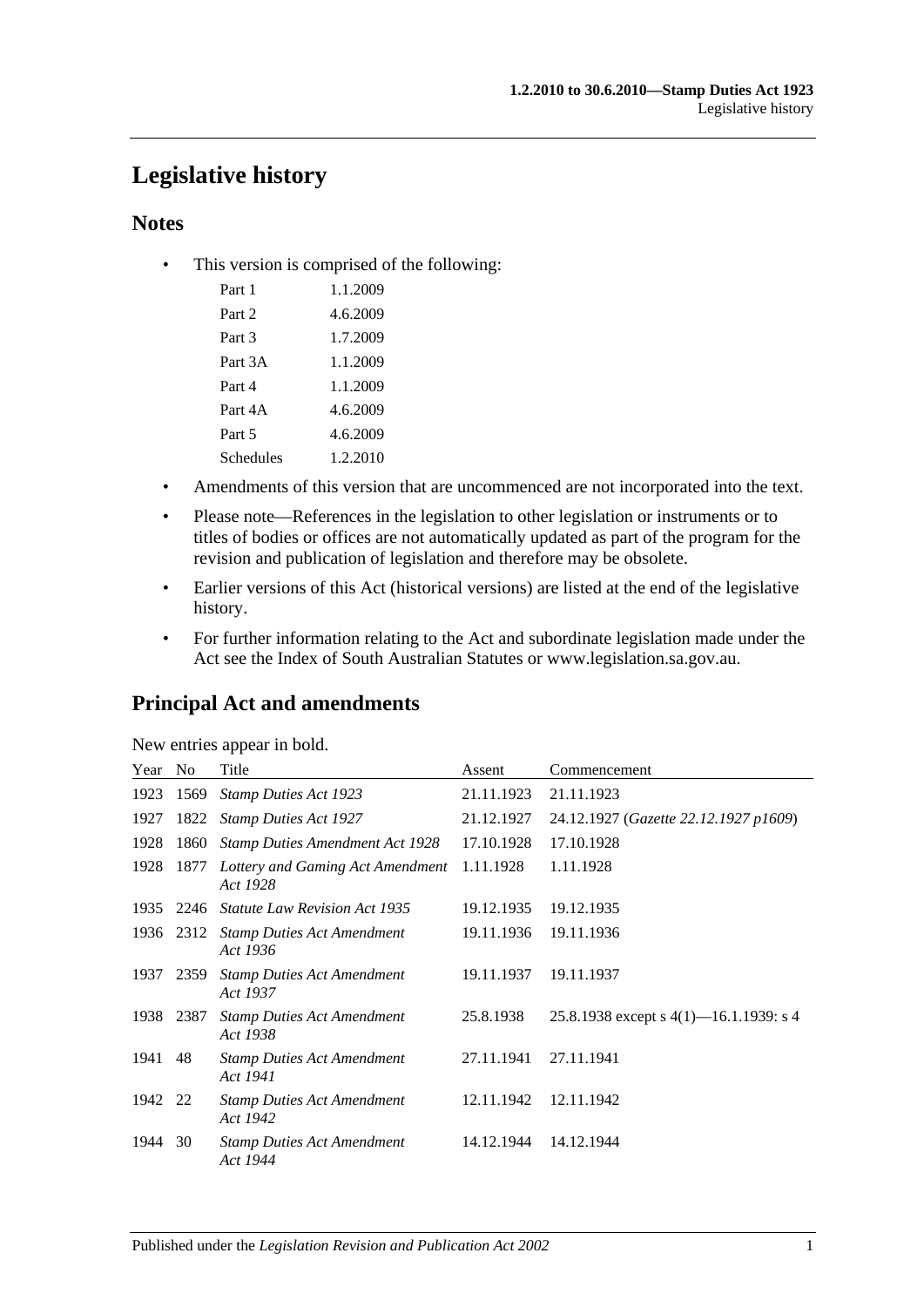# **Stamp Duties Act 1923—1.2.2010 to 30.6.2010**

| Legislative history |  |  |  |
|---------------------|--|--|--|
|---------------------|--|--|--|

| 1945 32 |    | <b>Stamp Duties Act Amendment</b><br>Act 1945 as amended by 41/1947               | 3.1.1946   | 3.1.1946 except s $3-3.9.1939$ : s $4(1)$                                                    |
|---------|----|-----------------------------------------------------------------------------------|------------|----------------------------------------------------------------------------------------------|
| 1947    | 41 | <b>Stamp Duties Act Amendment Act</b><br>1947                                     | 11.12.1947 | 11.12.1947                                                                                   |
| 1950    | 16 | <b>Stamp Duties Act Amendment</b><br>Act 1950                                     | 2.11.1950  | 2.11.1950                                                                                    |
| 1952 5  |    | <b>Stamp Duties Act Amendment</b><br>Act 1952                                     | 2.10.1952  | 2.10.1952                                                                                    |
| 1952    | 42 | <b>Statute Law Revision Act 1952</b>                                              | 4.12.1952  | 4.12.1952                                                                                    |
| 1952    | 55 | Stamp Duties Act Amendment Act (No. 8.1.1953<br>2) 1952                           |            | 8.1.1953 except ss $4 - 6 - 22.1.1953$<br>(Gazette 22.1.1953 p72)                            |
| 1953    | 30 | <b>Stamp Duties Act Amendment</b><br>Act 1953                                     | 10.12.1953 | 10.12.1953                                                                                   |
| 1954 29 |    | <b>Stamp Duties Act Amendment</b><br>Act 1954                                     | 2.12.1954  | 2.12.1954                                                                                    |
| 1956 8  |    | <b>Stamp Duties Act Amendment</b><br>Act 1956                                     | 11.10.1956 | 11.10.1956 except s $6-10.9.1956$ : s $6(3)$                                                 |
| 1959    | 45 | <b>Stamp Duties Act Amendment</b><br>Act 1959                                     | 17.12.1959 | 1.2.1960 (Gazette 7.1.1960 p1)                                                               |
| 1960    | 7  | <b>Stamp Duties Act Amendment</b><br>Act 1960                                     | 19.5.1960  | 1.2.1960: $s$ 3(2)                                                                           |
| 1962 32 |    | <b>Banks Statutory Obligations</b><br>Amendment Act 1962 as amended by<br>77/1973 | 1.11.1962  | 1.11.1962                                                                                    |
| 1964 24 |    | <b>Statutes Amendment (Stamp Duties</b><br>and Motor Vehicles) Act 1964           | 9.10.1964  | 9.10.1964: s $2(1)$ except ss $3-8$ ,<br>9(b)-(l)-19.10.1964 (Gazette<br>15.10.1964 p1203)   |
| 1965    | 58 | <b>Stamp Duties Act Amendment</b><br>Act 1965 as amended by 59/1966               | 23.12.1965 | 23.12.1965 except ss 5, 7, 8, 10-13,<br>$15((a), (c)$ —(k), 17 & 18—14.2.1966: s 3           |
| 1966    | 46 | Lottery and Gaming Act Amendment<br>Act (No. 2) 1966                              | 13.10.1966 | 8.12.1966: s 3A                                                                              |
| 1966    | 59 | <b>Stamp Duties Act Amendment</b><br>Act 1966                                     | 10.11.1966 | 21.11.1966 (Gazette 19.11.1966 p1882)<br>except s 9(1)-14.2.1966: s 9(2)                     |
| 1967 14 |    | Marketable Securities Transfer<br>Act 1967                                        | 6.4.1967   | 1.7.1967 (Gazette 25.5.1967 p1657)                                                           |
| 1967    | 48 | <b>Stamp Duties Act Amendment</b><br>Act 1967                                     | 19.10.1967 | 19.10.1967                                                                                   |
| 1968    | 26 | Stamp Duties Act Amendment Act (No. 5.12.1968<br>2) 1968                          |            | 1.1.1969 (Gazette 5.12.1968 p2429)                                                           |
| 1968    | 32 | <b>Stamp Duties Act Amendment</b><br>Act 1968 as amended by 42/1974               | 12.12.1968 | 1.2.1969 (Gazette 12.12.1968 p2558)                                                          |
| 1968    | 56 | Stamp Duties Act Amendment Act (No. 19.12.1968<br>3) 1968                         |            | 1.2.1969 (Gazette 19.12.1968 p2670)                                                          |
| 1970    | 42 | <b>Stamp Duties Act Amendment</b><br>Act 1970                                     | 3.12.1970  | 3.12.1970                                                                                    |
| 1971    | 71 | <b>Stamp Duties Act Amendment</b><br>Act 1971 as amended by 103/1971              | 4.11.1971  | 1.12.1971 (Gazette 11.11.1971 p1928)<br>except s 13(3)-1.1.1972 (Gazette<br>3.12.1971 p2298) |
| 1971    | 80 | Stamp Duties Act Amendment Act (No. 18.11.1971<br>2) 1971                         |            | 1.1.1972 (Gazette 23.12.1971 p2627)                                                          |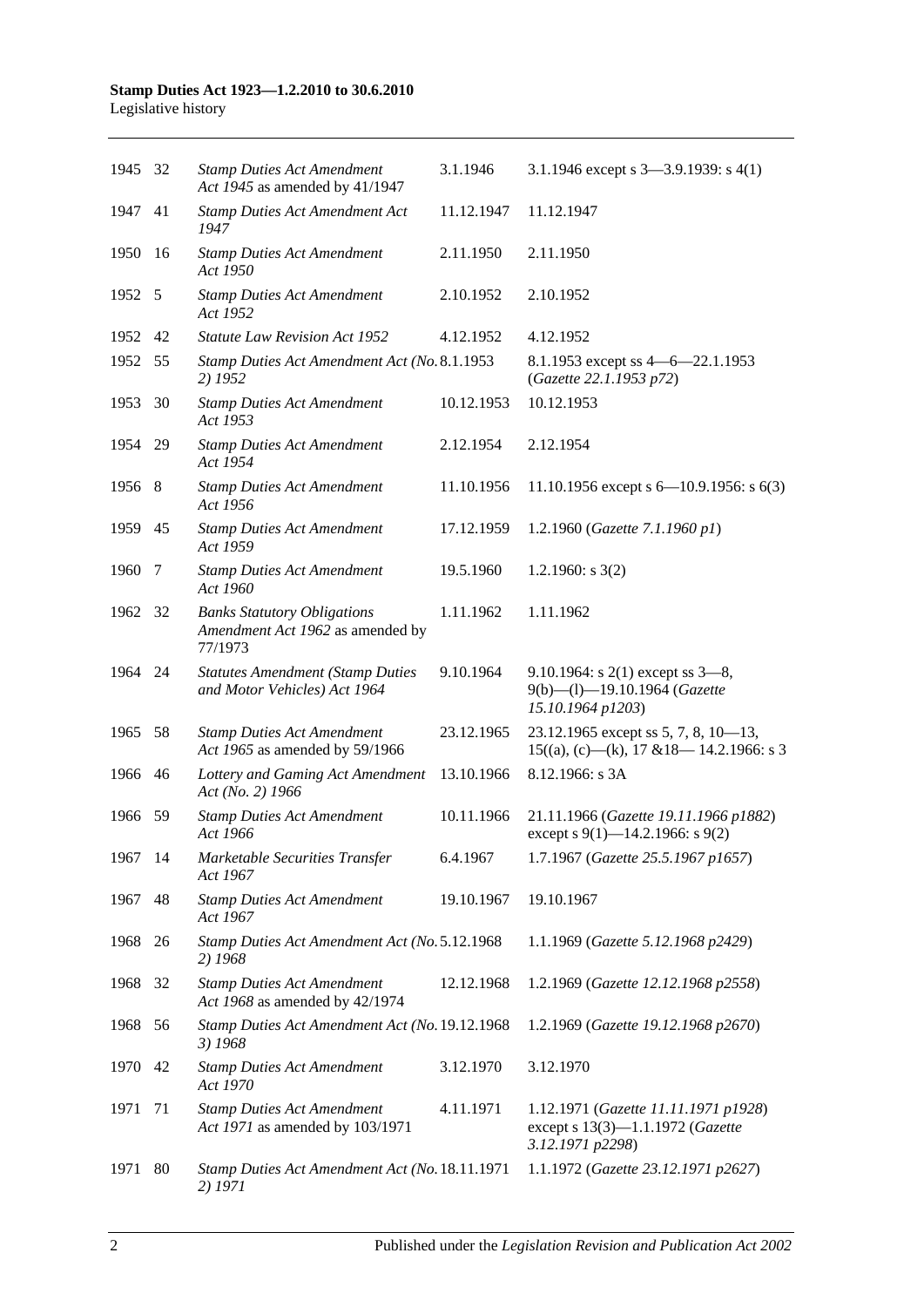| 1971    | 103   | <b>Stamp Duties Act Amendment Act</b><br>1971 Amending Act 1971    | 3.11.1971  | 30.11.1971: s1(1)                                                                                |
|---------|-------|--------------------------------------------------------------------|------------|--------------------------------------------------------------------------------------------------|
| 1973    | 77    | <b>Statute Law Revision Act 1973</b>                               | 6.12.1973  | 6.12.1973                                                                                        |
| 1974    | 42    | <b>Statute Law Revision Act 1974</b>                               | 11.4.1974  | 11.4.1974                                                                                        |
| 1974    | -90   | <b>Stamp Duties Act Amendment</b><br>Act 1974                      | 2.12.1974  | 16.12.1974 except s 7-2.1.1975 (Gazette<br>2.12.1974 p3555)                                      |
| 1975    | 63    | <b>Stamp Duties Act Amendment</b><br>Act 1975                      | 4.9.1975   | 18.9.1975 (Gazette 18.9.1975 p1574)                                                              |
| 1975    | -76   | Statutes Amendment (Gift Duty and<br>Stamp Duties) Act 1975        | 16.10.1975 | 14.7.1975: s 2                                                                                   |
| 1976 54 |       | <b>Statutes Amendment (Gift Duty and</b><br>Stamp Duties) Act 1976 | 28.10.1976 | 14.7.1976: s 2                                                                                   |
| 1976    | 101   | <b>Stamp Duties Act Amendment</b><br>Act 1976                      | 16.12.1976 | 16.12.1976 except s 2-16.6.1977<br>(Gazette 16.6.1977 p1708)                                     |
| 1976    | 104   | Racing Act 1976                                                    | 16.12.1976 | Sch 2-1.1.1977 (Gazette 16.12.1976<br>p2252)                                                     |
| 1977 28 |       | <b>Stamp Duties Act Amendment</b><br>Act 1977                      | 28.7.1977  | 28.7.1977                                                                                        |
| 1978    | - 27  | <b>Stamp Duties Act Amendment</b><br>Act 1978                      | 30.3.1978  | 30.3.1978: s 2 except ss $3-6 &$<br>9-uncommenced                                                |
| 1978 89 |       | Stamp Duties Act Amendment Act (No. 30.11.1978)<br>2) 1978         |            | 18.1.1979 (Gazette 18.1.1979 p97)                                                                |
| 1979    | 66    | <b>Stamp Duties Act Amendment</b><br>Act 1979                      | 15.11.1979 | $1.11.1979$ : s 2                                                                                |
| 1980    | 111   | <b>Stamp Duties Act Amendment</b><br>Act 1980                      | 18.12.1980 | 6.11.1980: s 2                                                                                   |
| 1981    | 70    | <b>Stamp Duties Act Amendment</b><br>Act 1981                      | 30.10.1981 | 2.11.1981 (Gazette 30.10.1981 p1423)                                                             |
| 1982    | -15   | <b>Stamp Duties Act Amendment</b><br>Act 1982                      | 11.3.1982  | 22.3.1982 (Gazette 18.3.1982 p857)                                                               |
| 1982    | 30    | Stamp Duties Act Amendment Act (No. 8.4.1982<br>2) 1982            |            | 24.12.1981: s 2 except s 4-19.8.1982<br>(Gazette 19.8.1982 p512)                                 |
| 1982 95 |       | Stamp Duties Act Amendment Act (No. 23.12.1982<br>3) 1982          |            | 23.12.1982 (Gazette 23.12.1982 p1935)                                                            |
| 1982    | (139) | Gazette 8.7.1982 p95                                               |            | 8.7.1982                                                                                         |
| 1983    | 65    | <b>Stamp Duties Act Amendment</b><br>Act 1983                      | 29.9.1983  | 1.1.1984 (Gazette 24.11.1983 p1515)                                                              |
| 1983    | 89    | Stamp Duties Act Amendment Act (No. 1.12.1983<br>2) 1983           |            | $1.1.1984$ : s 2                                                                                 |
| 1984 50 |       | Statute Law Revision Act 1984                                      | 24.5.1984  | Sch 6-1.11.1984 (Gazette 1.11.1984<br>p1398)                                                     |
| 1985    | 81    | <b>Stamp Duties Act Amendment</b><br>Act 1985                      | 22.8.1985  | 5.8.1985: s 2                                                                                    |
| 1986 8  |       | <b>Stamp Duties Act Amendment</b><br>Act 1986                      | 13.3.1986  | 13.3.1986                                                                                        |
| 1986    | 100   | Stamp Duties Act Amendment Act (No. 11.12.1986<br>2) 1986          |            | 18.12.1986 except ss 16(a), (b), (c), (d) &<br>18(h), (i)-1.2.1987 (Gazette 18.12.1986<br>p1877) |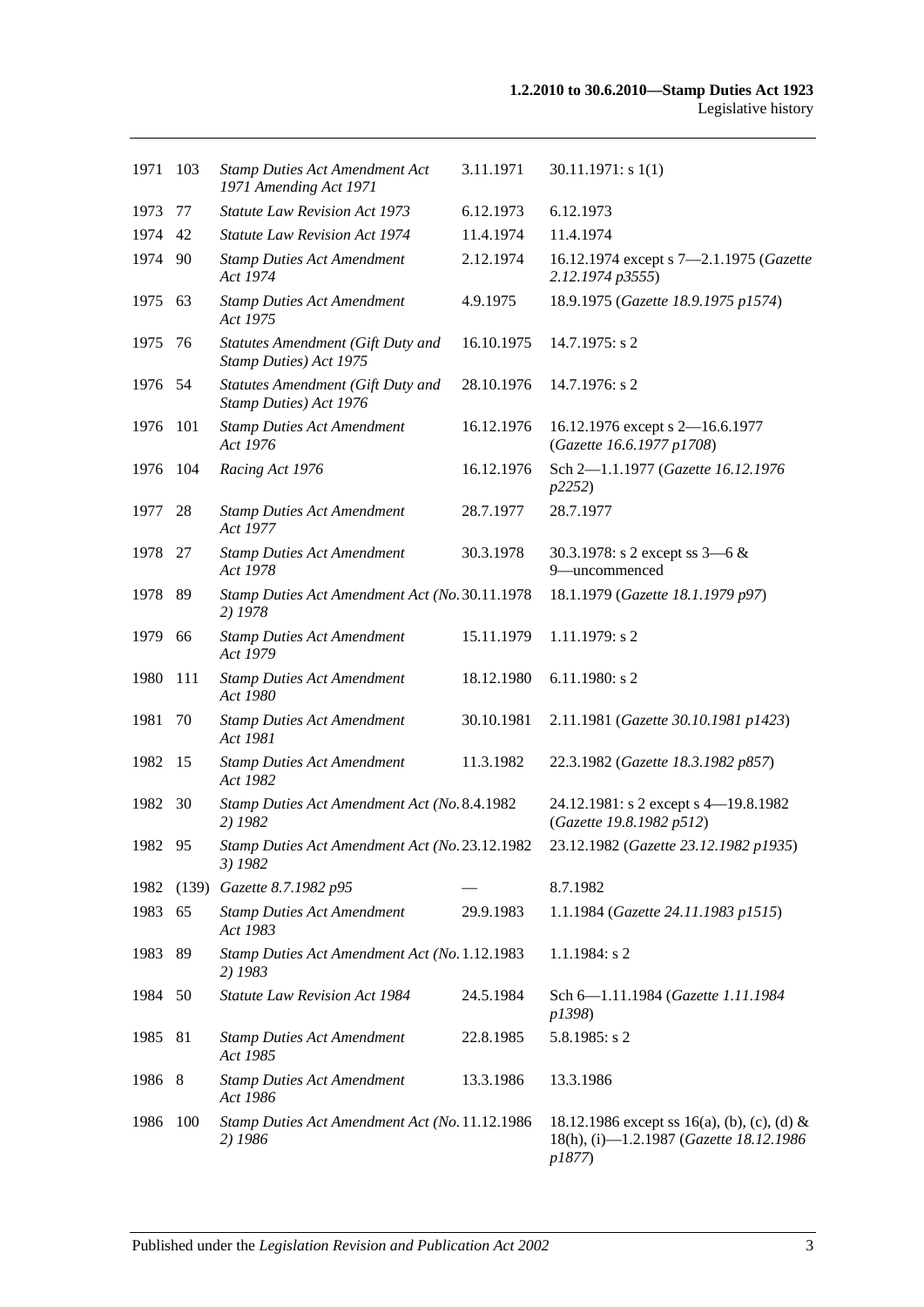## **Stamp Duties Act 1923—1.2.2010 to 30.6.2010**

Legislative history

| 1987 2  |    | <b>Statutes Amendment (Taxation)</b><br>Act 1987                                                     | 5.3.1987   | 5.3.1987                                                                                                      |
|---------|----|------------------------------------------------------------------------------------------------------|------------|---------------------------------------------------------------------------------------------------------------|
| 1988    | 21 | <b>Stamp Duties Act Amendment</b><br>Act 1988                                                        | 14.4.1988  | 7.12.1987 except s 3-14.6.1988: s 2                                                                           |
| 1989    | 8  | <b>Stamp Duties Act Amendment</b><br>Act 1989                                                        | 16.3.1989  | $1.2.1988$ : s 2                                                                                              |
| 1989 52 |    | Stamp Duties Act Amendment Act (No. 14.9.1989<br>2) 1989                                             |            | 21.9.1989 (Gazette 21.9.1989 p915)<br>except ss $3 & 7 - 9.8.1989$ and except ss 4<br>$& 5 - 1.10.1989$ : s 2 |
| 1989    | 64 | Stamp Duties Act Amendment Act (No. 29.10.1989<br>3) 1989                                            |            | 28.3.1990 (Gazette 15.3.1990 p729)                                                                            |
| 1990 4  |    | <b>Stamp Duties Act Amendment</b><br>Act 1990                                                        | 29.3.1990  | 29.3.1990                                                                                                     |
| 1990    | 33 | Stamp Duties Act Amendment Act (No. 26.4.1990<br>2) 1990                                             |            | 26.4.1990                                                                                                     |
| 1990    | 36 | Stamp Duties Act Amendment Act (No. 3.5.1990<br>3) 1990                                              |            | 24.5.1990 (Gazette 17.5.1990 p1359)                                                                           |
| 1990    | 47 | Stamp Duties Act Amendment Act (No. 8.11.1990<br>4) 1990                                             |            | 1.7.1990 except s $5(2)$ —1.1.1991: s 2                                                                       |
| 1991    | 19 | Stamp Duties (Concessional Duty and 18.4.1991<br>Exemptions) Amendment Act 1991                      |            | 18.4.1991                                                                                                     |
| 1991    | 54 | Motor Vehicles (Historic Vehicles and 28.11.1991<br>Disabled Persons' Parking)<br>Amendment Act 1991 |            | 3.2.1992 (Gazette 23.1.1992 p200)                                                                             |
| 1991    | 74 | <b>Stamp Duties (Assessments and</b><br>Forms) Amendment Act 1991                                    | 12.12.1991 | 12.12.1991 (Gazette 12.12.1991 p1746)                                                                         |
| 1992 42 |    | <b>Stamp Duties (Rates) Amendment</b><br>Act 1992                                                    | 31.8.1992  | $1.9.1992$ : s 2                                                                                              |
| 1992    | 71 | <b>Statutes Amendment (Expiation of</b><br>Offences) Act 1992                                        | 19.11.1992 | 1.3.1993 (Gazette 18.2.1993 p600)                                                                             |
| 1992 88 |    | <b>Stamp Duties (Penalties,</b><br>Reassessments and Securities)<br>Amendment Act 1992               | 10.12.1992 | 14.12.1992 (Gazette 10.12.1992 p1754)                                                                         |
| 1994 14 |    | <b>Stamp Duties (Securities Clearing</b><br>House) Amendment Act 1994                                | 12.5.1994  | 1.9.1994 (Gazette 18.8.1994 p490)                                                                             |
| 1994    | 31 | <b>Stamp Duties (Concessions)</b><br>Amendment Act 1994                                              | 30.5.1994  | 30.5.1994 except ss 5, 6 & 10-1.6.1994:<br>s <sub>2</sub>                                                     |
| 1994    | 59 | Criminal Law Consolidation (Felonies27.10.1994<br>and Misdemeanours) Amendment<br>Act 1994           |            | 1.1.1995 (Gazette 8.12.1994 p1942)                                                                            |
| 1994    | 76 | Motor Vehicles (Conditional<br><b>Registration</b> ) Amendment Act 1994                              | 8.12.1994  | 2.3.1995 (Gazette 2.3.1995 p734)                                                                              |
| 1994    | 83 | <b>Stamp Duties (Miscellaneous)</b><br>Amendment Act 1994                                            | 8.12.1994  | 8.12.1994                                                                                                     |
| 1995    | 49 | Stamp Duties (Marketable Securities) 13.7.1995<br>Amendment Act 1995                                 |            | 1.7.1995: s2                                                                                                  |
| 1995    | 72 | <b>Stamp Duties (Miscellaneous)</b><br>Amendment Act 1995                                            | 2.11.1995  | 23.11.1995 (Gazette 23.11.1995 p1412)                                                                         |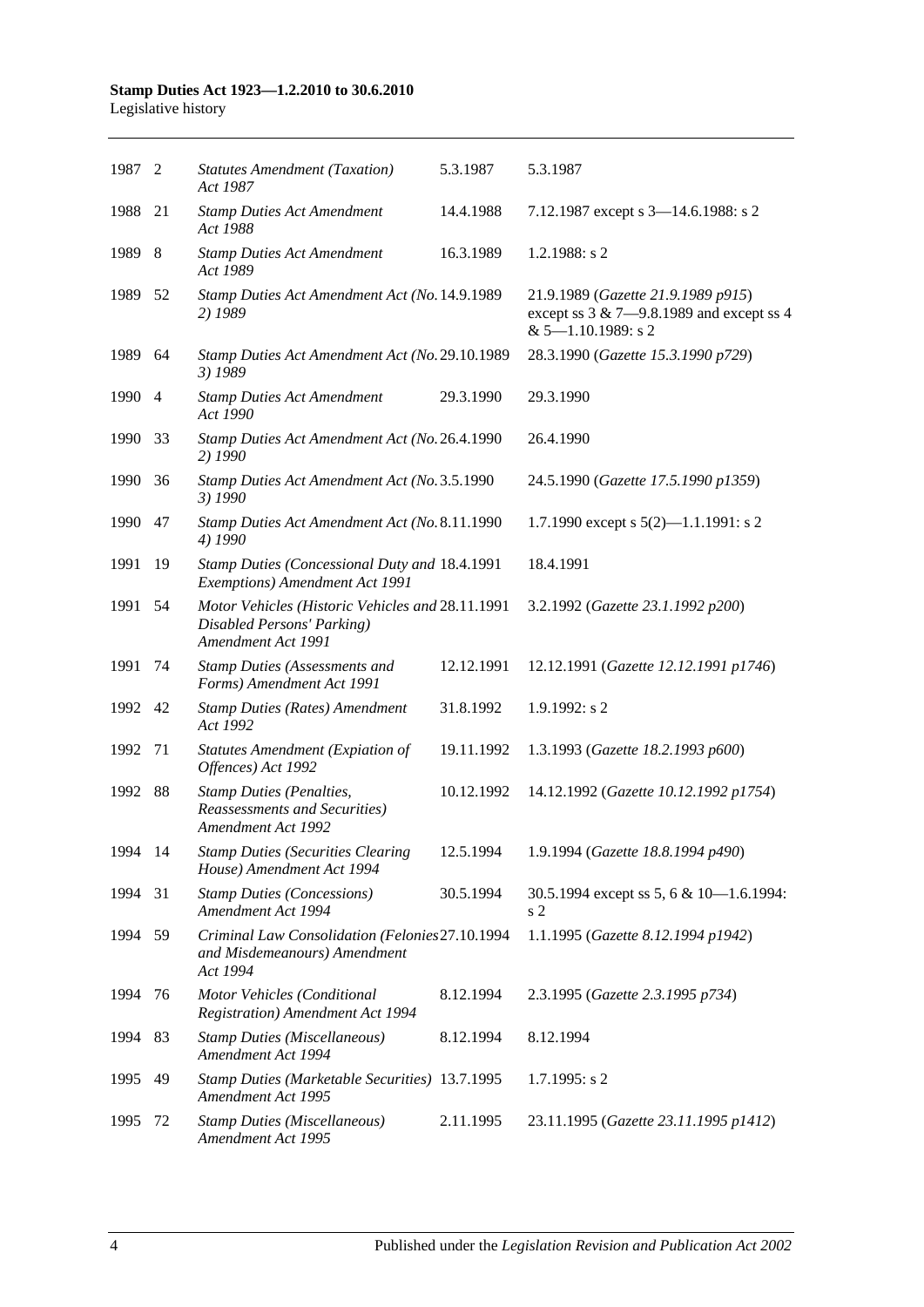| 1995        | -77 | Motor Vehicles (Heavy Vehicles<br><b>Registration Charges)</b> Amendment<br>Act 1995 | 23.11.1995 | 1.7.1996 (Gazette 30.5.1996 p2637)                                                                                                                                                                                          |
|-------------|-----|--------------------------------------------------------------------------------------|------------|-----------------------------------------------------------------------------------------------------------------------------------------------------------------------------------------------------------------------------|
| 1995        | 83  | Stamp Duties (Valuations-Objections 30.11.1995<br>and Appeals) Amendment Act 1995    |            | 30.11.1995                                                                                                                                                                                                                  |
| 1996        | 18  | <b>Stamp Duties (Miscellaneous)</b><br>Amendment Act 1996                            | 24.4.1996  | 24.4.1996 (Gazette 24.4.1996 p2068)                                                                                                                                                                                         |
| 1996        | 30  | Motor Vehicles (Miscellaneous No. 2) 2.5.1996<br>Amendment Act 1996                  |            | s 43-1.7.1996 (Gazette 30.5.1996<br>p2637, erratum Gazette 6.6.1996 p2874)                                                                                                                                                  |
| 1996        | 38  | <b>Statutes Amendment (Community</b><br>Titles) Act 1996                             | 9.5.1996   | s 40-4.11.1996 (Gazette 31.10.1996<br>p1460)                                                                                                                                                                                |
| 1996        | 82  | <b>Statutes Amendment (Taxation</b><br>Administration) Act 1996                      | 5.12.1996  | Pt 6 (ss 77-133)-1.7.1997 (Gazette<br>19.12.1996 p1924)                                                                                                                                                                     |
| 1997        | 20  | <b>Stamp Duties (Miscellaneous)</b><br>Amendment Act 1997                            | 27.3.1997  | 7.1.1997 except s 4-1.2.1997: s 2                                                                                                                                                                                           |
| 1997        | 42  | <b>Stamp Duties (Rates of Duty)</b><br>Amendment Act 1997                            | 17.7.1997  | 17.7.1997                                                                                                                                                                                                                   |
| 1997        | 82  | Stamp Duties (Miscellaneous No. 2)<br>Amendment Act 1997                             | 24.12.1997 | $1.1.1998$ : s 2                                                                                                                                                                                                            |
| 1998        | 36  | <b>Stamp Duties (Miscellaneous)</b><br>Amendment Act 1998                            | 23.7.1998  | 1.6.1998 except ss $3(c)$ &<br>4(3)–27.7.1998 and except ss 3(b) &<br>$4(2)$ -1.9.1998: s 2                                                                                                                                 |
| 1998        | 71  | <b>Stamp Duties (Share Buy-backs)</b><br>Amendment Act 1998                          | 3.12.1998  | 3.12.1998                                                                                                                                                                                                                   |
| 1999        | -11 | <b>Stamp Duties (Miscellaneous)</b><br>Amendment Act 1999                            | 18.3.1999  | 18.3.1999                                                                                                                                                                                                                   |
| 1999        | 40  | <b>Stamp Duties (Conveyance Rates)</b><br>Amendment Act 1999                         | 5.8.1999   | 5.8.1999                                                                                                                                                                                                                    |
| 1999        | 41  | Statutes Amendment (Financial<br>Institutions) Act 1999                              | 5.8.1999   | Pt 4 (ss $16 - 23$ )-1.12.1998: s 2                                                                                                                                                                                         |
| 2000        | 11  | Offshore Minerals Act 2000                                                           | 4.5.2000   | $4.5.2002$ (s $7(5)$ Acts Interpretation<br>Act 1915)                                                                                                                                                                       |
| 2000        | 21  | National Tax Reform (State<br>Provisions) Act 2000                                   | 8.6.2000   | 8.6.2000                                                                                                                                                                                                                    |
| 2000 80     |     | Stamp Duties (Land Rich Entities and 14.12.2000<br>Redemption) Amendment Act 2000    |            | 14.12.2000 (Gazette 14.12.2000 p3520)                                                                                                                                                                                       |
| <b>2000</b> | 94  | TAB (Disposal) Act 2000                                                              | 21.12.2000 | Sch 4 (cl 3)-14.12.2001 (Gazette<br>6.12.2001 p5267)                                                                                                                                                                        |
| 2001        | 23  | <b>Statutes Amendment (Corporations)</b><br>Act 2001                                 | 14.6.2001  | Pt 30 (ss $105 - 117$ )-15.7.2001 being the<br>day on which the Corporations Act 2001<br>of the Commonwealth came into<br>operation: Commonwealth of Australia<br>Gazette No. S 285, 13.7.2001 (Gazette<br>21.6.2001 p2270) |
| 2001        | 27  | <b>Statutes Amendment (Taxation</b><br>Measures) Act 2001                            | 26.7.2001  | Pt 4 (ss $10-13$ )-26.7.2001 except<br>s $14 - 1.1.2002$ : s 2                                                                                                                                                              |
| 2001        | 58  | Victims of Crime Act 2001                                                            | 15.11.2001 | Sch 2 (cl 6)-1.1.2003 (Gazette<br>19.12.2002 p4736)                                                                                                                                                                         |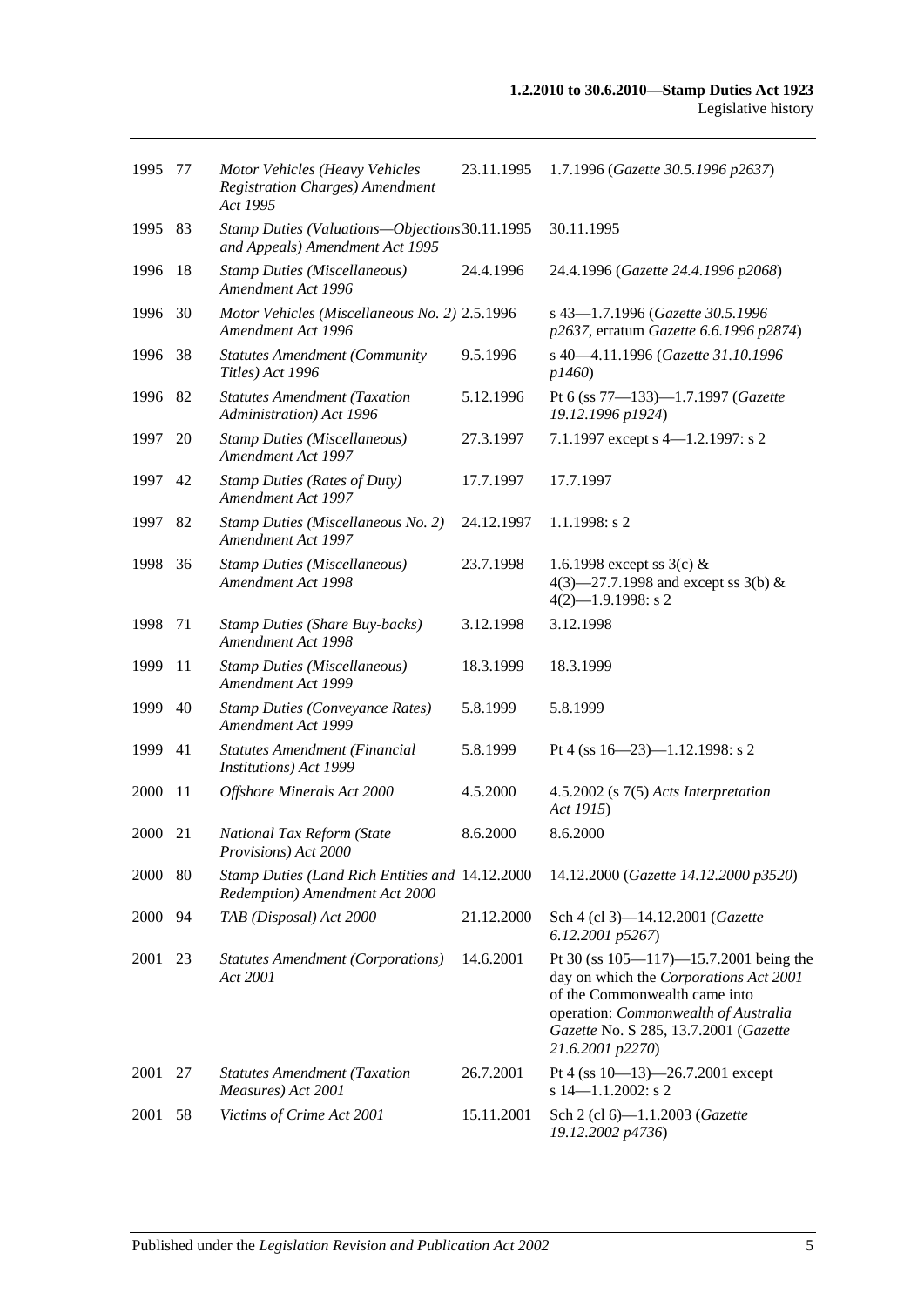| 2002 15 |     | <b>Stamp Duties (Rental Business and</b><br>Conveyance Rates) Amendment<br>Act 2002      | 5.9.2002   | 5.9.2002 except ss $5 & 6 - 1.1.2003$ : s 2                                                                                                                                                                         |
|---------|-----|------------------------------------------------------------------------------------------|------------|---------------------------------------------------------------------------------------------------------------------------------------------------------------------------------------------------------------------|
| 2002 34 |     | <b>Statutes Amendment</b><br>(Corporations-Financial Services<br>Reform) Act 2002        | 28.11.2002 | Pt 11 (ss $26 - 46$ )-1.8.2003 ( <i>Gazette</i><br>10.7.2003 p2913)                                                                                                                                                 |
| 2002    | 35  | <b>Statutes Amendment (Stamp Duties</b><br>and Other Measures) Act 2002                  | 28.11.2002 | Pt 6 (ss $15-27$ )-28.11.2002: s 2(1)                                                                                                                                                                               |
| 2002    | -39 | <b>Stamp Duties (Gaming Machine</b><br>Surcharge) Amendment Act 2002                     | 28.11.2002 | 28.11.2002 (Gazette 28.11.2002 p4293)                                                                                                                                                                               |
| 2003    | 31  | <b>Stamp Duties (Rental and Mortgage</b><br>Duty) Amendment Act 2003                     | 24.7.2003  | $1.10.2003$ : s 2                                                                                                                                                                                                   |
| 2003    | 44  | <b>Statute Law Revision Act 2003</b>                                                     | 23.10.2003 | Sch 1-24.11.2003 (Gazette 13.11.2003<br>p4048)                                                                                                                                                                      |
| 2004    | 21  | Statutes Amendment (Budget 2004)<br>Act 2004                                             | 1.7.2004   | Pt 4 (ss 9-12)-1.7.2004: s 2(1)                                                                                                                                                                                     |
| 2004    | 41  | <b>Stamp Duties (Miscellaneous)</b><br>Amendment Act 2004                                | 4.11.2004  | s $10(8)$ —4.11.2004: s $2(2)$ ; remainder of<br>Act-24.2.2005 (Gazette 24.2.2005 p534)                                                                                                                             |
| 2005    | 28  | Statutes Amendment (Budget 2005)<br>Act 2005 as amended by 24/2009                       | 30.6.2005  | Pt $3$ (ss 8—12)—at midnight on<br>30.6.2005; Pt 4 (ss 13-15)-1.7.2006;<br>Pt 5 (ss 16 & 17)-1.7.2007; Pt 6<br>$(ss 18-20)$ -1.7.2008; Pt 7 (ss 21 & 22)<br>was deleted by 24/2009 without coming<br>into operation |
| 2006    | 27  | <b>Stamp Duties (Land Rich Entities)</b><br>Amendment Act 2006                           | 23.11.2006 | 22.9.2006: s 2                                                                                                                                                                                                      |
| 2006    | 43  | <b>Statutes Amendment (Domestic</b><br>Partners) Act 2006                                | 14.12.2006 | Pt 82 (ss 199-205)-1.6.2007 (Gazette<br>26.4.2007 p1352)                                                                                                                                                            |
| 2006    | 44  | <b>Statutes Amendment (Justice</b><br>Portfolio) Act 2006                                | 14.12.2006 | Pt 27 (s 59)-18.1.2007 (Gazette<br>18.1.2007 p234)                                                                                                                                                                  |
| 2008    | 23  | Stamp Duties (Trusts) Amendment Act 26.6.2008<br>2008                                    |            | 26.6.2008                                                                                                                                                                                                           |
| 2008    | 34  | Statutes Amendment (Budget 2008)<br>Act 2008                                             | 31.7.2008  | Pt 3 (s 5)—5.6.2008: s 2(2) &<br>Sch $1 - 31.7.2008$ : s 2(4)                                                                                                                                                       |
| 2008 38 |     | <b>Statutes Amendment and Repeal</b><br>(Taxation Administration) Act 2008               | 23.10.2008 | Pt 5 (ss 30-44)-1.1.2009 (Gazette<br>11.12.2008 p5475)                                                                                                                                                              |
| 2009    | 24  | <b>Stamp Duties (Tax Reform)</b><br>Amendment Act 2009                                   | 4.6.2009   | 4.6.2009 except s 13-1.7.2009: s 2                                                                                                                                                                                  |
| 2009    | 58  | <b>Statutes Amendment (National</b><br>Industrial Relations System) Act 2009             | 26.11.2009 | Pt 14 (s 42)-1.1.2010 (Gazette<br>17.12.2009 p6351)                                                                                                                                                                 |
| 2009    | 84  | <b>Statutes Amendment (Public Sector</b><br><b>Consequential Amendments) Act</b><br>2009 | 10.12.2009 | Pt 145 (s 333)-1.2.2010 (Gazette<br>28.1.2010 p320)                                                                                                                                                                 |
| 2010 3  |     | Credit (Transitional Arrangements)<br>Act 2010                                           | 24.6.2010  | Sch 1 (cl 6)—uncommenced                                                                                                                                                                                            |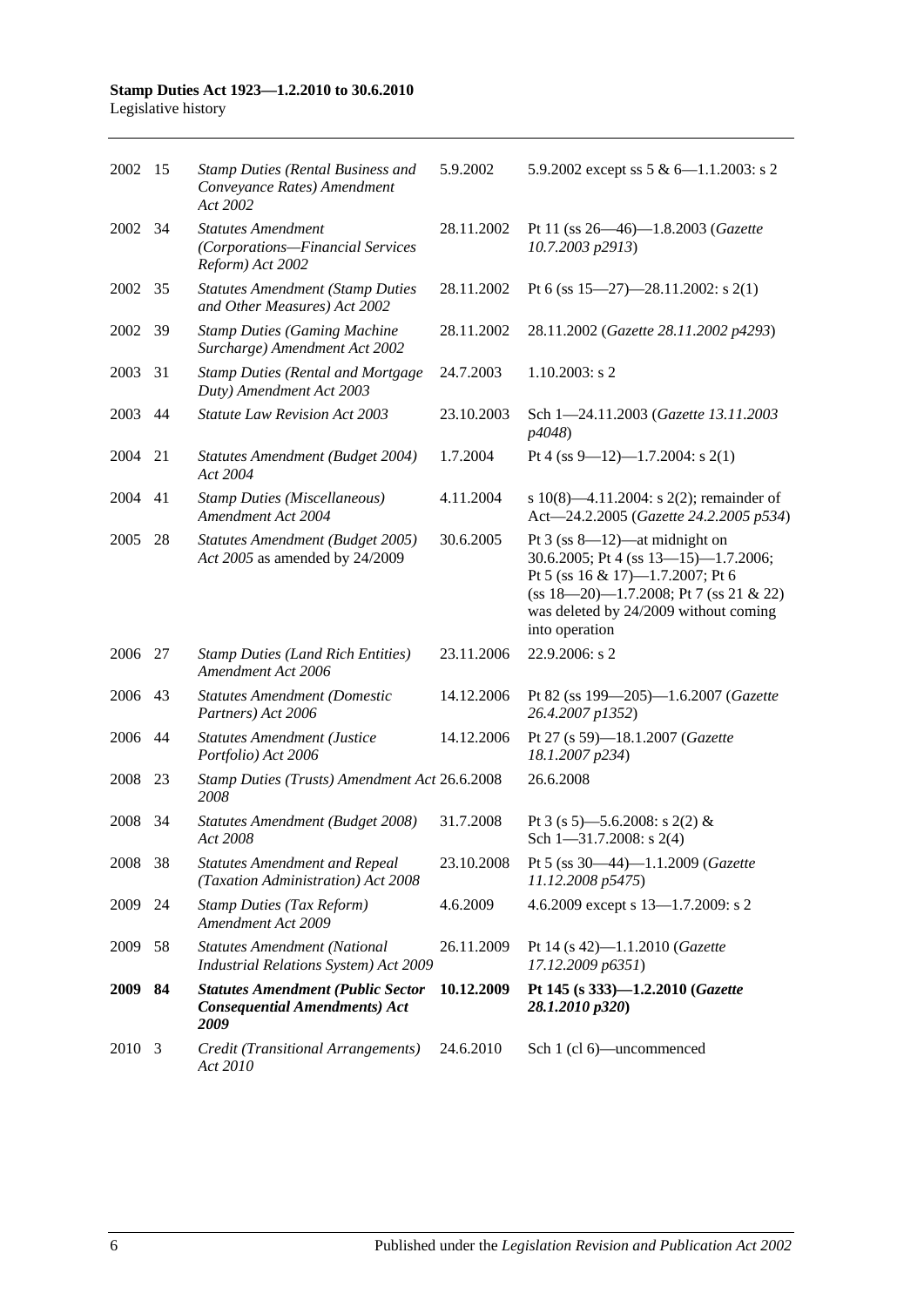## **Provisions amended since 3 February 1976**

- Legislative history prior to 3 February 1976 appears in marginal notes and footnotes included in the consolidation of this Act contained in Volume 10 of The Public General Acts of South Australia 1837-1975 at page 369.
- Certain textual alterations were made to this Act by the Commissioner of Statute Revision when preparing the reprint of the Act that incorporated all amendments in force as at 1 November 1984. A Schedule of these alterations was laid before Parliament on 13 November 1984.

New entries appear in bold.

| Provision                     | How varied                                                                                  | Commencement |  |
|-------------------------------|---------------------------------------------------------------------------------------------|--------------|--|
| Long title                    | amended by 44/2003 s 3(1) (Sch 1)                                                           | 24.11.2003   |  |
| Pt1                           |                                                                                             |              |  |
| Pt 1 Div 1                    | heading inserted by 80/2000 s 3                                                             | 14.12.2000   |  |
| Pt 1 Div 2                    | heading inserted by 80/2000 s 4                                                             | 14.12.2000   |  |
| s <sub>2</sub>                | deleted in pursuance of the Acts Republication<br>Act 1967                                  | 1.11.1984    |  |
| s <sub>3</sub>                | deleted in pursuance of the Acts Republication<br>Act 1967 as its function is now exhausted | 1.11.1984    |  |
| s <sub>2</sub>                |                                                                                             |              |  |
| s(2(1))                       | s 4 redesignated as s 2 by $82/1996$ s $77(2)$                                              | 1.7.1997     |  |
|                               | s 2 redesignated as s $2(1)$ by $80/2000$ s $5(g)$                                          | 14.12.2000   |  |
| adhesive stamp                | inserted by $8/1986$ s $2(a)$                                                               | 13.3.1986    |  |
|                               | deleted by $38/2008 s 30(1)$                                                                | 1.1.2009     |  |
| approved form                 | inserted by 35/2002 s 15                                                                    | 28.11.2002   |  |
| assessment                    | inserted by $82/1996$ s $77(1)(a)$                                                          | 1.7.1997     |  |
| Australian market<br>licensee | inserted by $34/2002$ s $26(a)$                                                             | 1.8.2003     |  |
|                               | deleted by $38/2008 s 30(2)$                                                                | 1.1.2009     |  |
| authorised officer            | inserted by $100/1986$ s $3(a)$                                                             | 18.12.1986   |  |
|                               | deleted by $82/1996 s 77(1)(a)$                                                             | 1.7.1997     |  |
| beneficial interest           | inserted by $80/2000$ s $5(a)$                                                              | 14.12.2000   |  |
| production                    | business of primary inserted by 31/1994 s 3                                                 | 30.5.1994    |  |
| Commissioner                  | substituted by $82/1996$ s $77(1)(b)$                                                       | 1.7.1997     |  |
| <b>CUFS</b>                   | inserted by $18/1996 s 3(a)$                                                                | 24.4.1996    |  |
|                               | deleted by 38/2008 s 30(3)                                                                  | 1.1.2009     |  |
| die                           | substituted by $8/1986$ s $2(b)$                                                            | 13.3.1986    |  |
| discretionary trust           | inserted by $36/1990$ s $3(a)$                                                              | 24.5.1990    |  |
| domestic partner              | inserted by 43/2006 s 199(1)                                                                | 1.6.2007     |  |
| duty                          | substituted by $88/1992$ s $3(a)$                                                           | 14.12.1992   |  |
|                               | substituted by $82/1996$ s $77(1)(c)$                                                       | 1.7.1997     |  |
| financial product             | inserted by $34/2002$ s $26(b)$                                                             | 1.8.2003     |  |
|                               |                                                                                             |              |  |

Entries that relate to provisions that have been deleted appear in italics.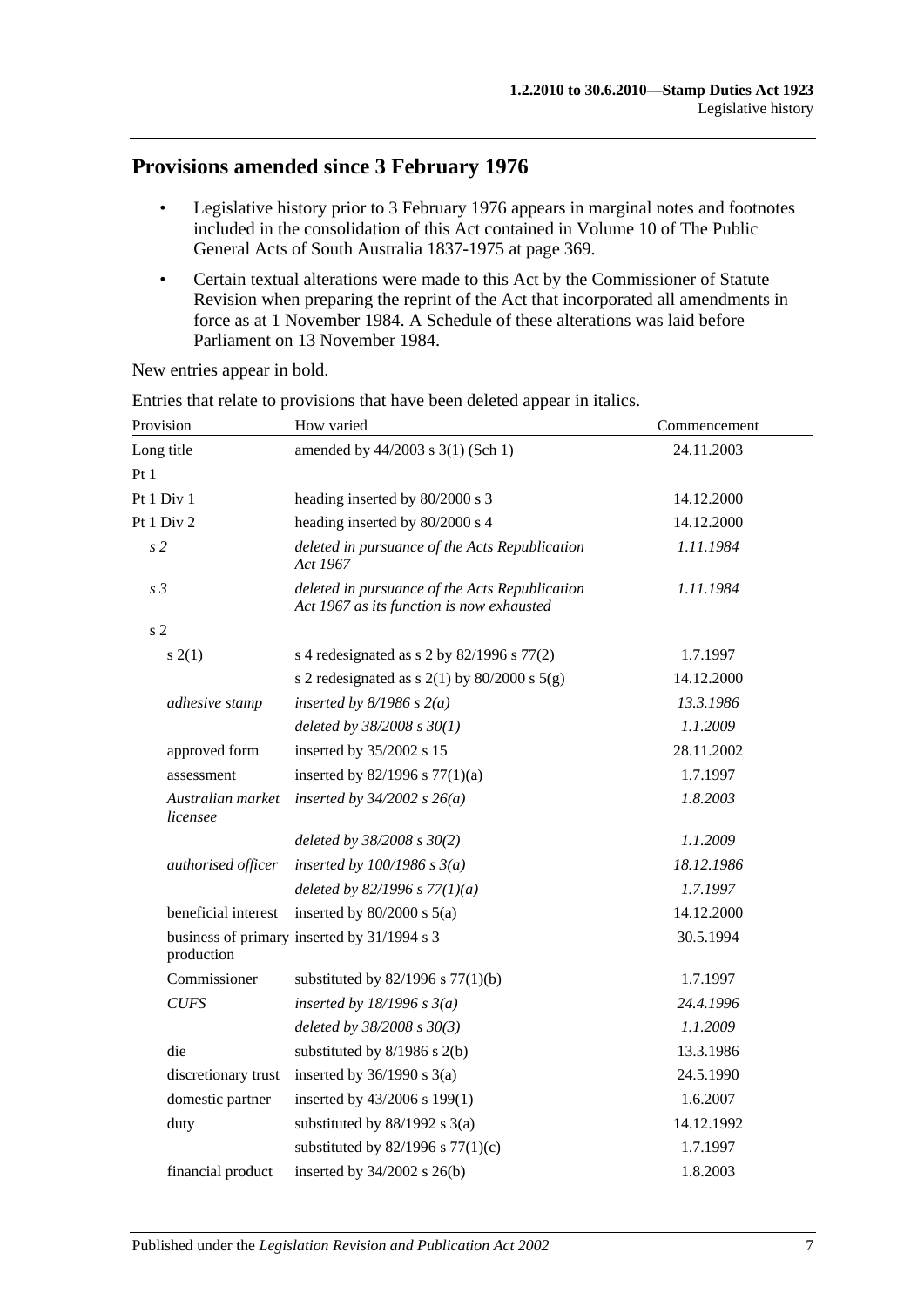|                              | (d) and (e) deleted by $38/2008$ s $30(4)$            | 1.1.2009   |
|------------------------------|-------------------------------------------------------|------------|
| <i>fixed interest</i>        | inserted by $111/1980 s 3(a)$                         | 6.11.1980  |
| security                     |                                                       |            |
|                              | deleted by $81/1985 s 3$                              | 5.8.1985   |
| <b>GST</b>                   | inserted by $21/2000$ s $22(a)$                       | 8.6.2000   |
| GST law                      | inserted by $21/2000$ s $22(a)$                       | 8.6.2000   |
| impressed stamp              | inserted by $8/1986$ s 2(c)                           | 13.3.1986  |
|                              | intellectual property inserted by 80/2000 s 5(b)      | 14.12.2000 |
| interest                     | inserted by $80/2000$ s $5(b)$                        | 14.12.2000 |
| jurisdiction                 | inserted by $80/2000$ s $5(b)$                        | 14.12.2000 |
|                              | marketable security amended by $111/1980 s 3(b)$      | 6.11.1980  |
|                              | amended by 50/1984 s 3(1) (Sch 6)                     | 1.11.1984  |
|                              | amended by $88/1992$ s $3(b)$                         | 14.12.1992 |
|                              | amended by $18/1996$ s $3(b)$                         | 24.4.1996  |
|                              | amended by $23/2001 s 105(a)$                         | 15.7.2001  |
|                              | deleted by $34/2002$ s $26(c)$                        | 1.8.2003   |
| money                        | substituted by $50/1984$ s $3(1)$ (Sch 6)             | 1.11.1984  |
| interest                     | potential beneficial inserted by $80/2000$ s $5(c)$   | 14.12.2000 |
| property                     | inserted by $80/2000$ s $5(c)$                        | 14.12.2000 |
| market                       | recognised financial inserted by 34/2002 s 26(d)      | 1.8.2003   |
| recognised stock<br>exchange | inserted by $80/2000$ s $5(c)$                        | 14.12.2000 |
|                              | deleted by $34/2002$ s $26(d)$                        | 1.8.2003   |
| records                      | inserted by $100/1986$ s $3(b)$                       | 18.12.1986 |
| rent                         | inserted by $21/2000$ s $22(b)$                       | 8.6.2000   |
|                              | right in respect of a deleted by $34/2002$ s $26(e)$  | 1.8.2003   |
| marketable security          |                                                       |            |
| financial product            | right in respect of a inserted by $34/2002$ s $26(e)$ | 1.8.2003   |
| sale                         | inserted by $80/2000$ s $5(d)$                        | 14.12.2000 |
| spouse                       | inserted by $80/2000$ s $5(d)$                        | 14.12.2000 |
|                              | substituted by 43/2006 s 199(2)                       | 1.6.2007   |
| savings bank                 | substituted by $50/1984$ s $3(1)$ (Sch 6)             | 1.11.1984  |
|                              | deleted by 41/1999 s 16                               | 1.12.1998  |
| stamp                        | substituted by $8/1986$ s $2(d)$                      | 13.3.1986  |
|                              | amended by 38/2008 s 30(5)                            | 1.1.2009   |
| stamped                      | substituted by $8/1986$ s $2(d)$                      | 13.3.1986  |
|                              | amended by 38/2008 s 30(6)                            | 1.1.2009   |
| State                        | inserted by $80/2000$ s $5(f)$                        | 14.12.2000 |
| stock                        | amended by 50/1984 s 3(1) (Sch 6)                     | 1.11.1984  |
|                              | amended by 23/2001 s 105(b)                           | 15.7.2001  |
| transfer                     | inserted by $80/2000$ s $5(e)$                        | 14.12.2000 |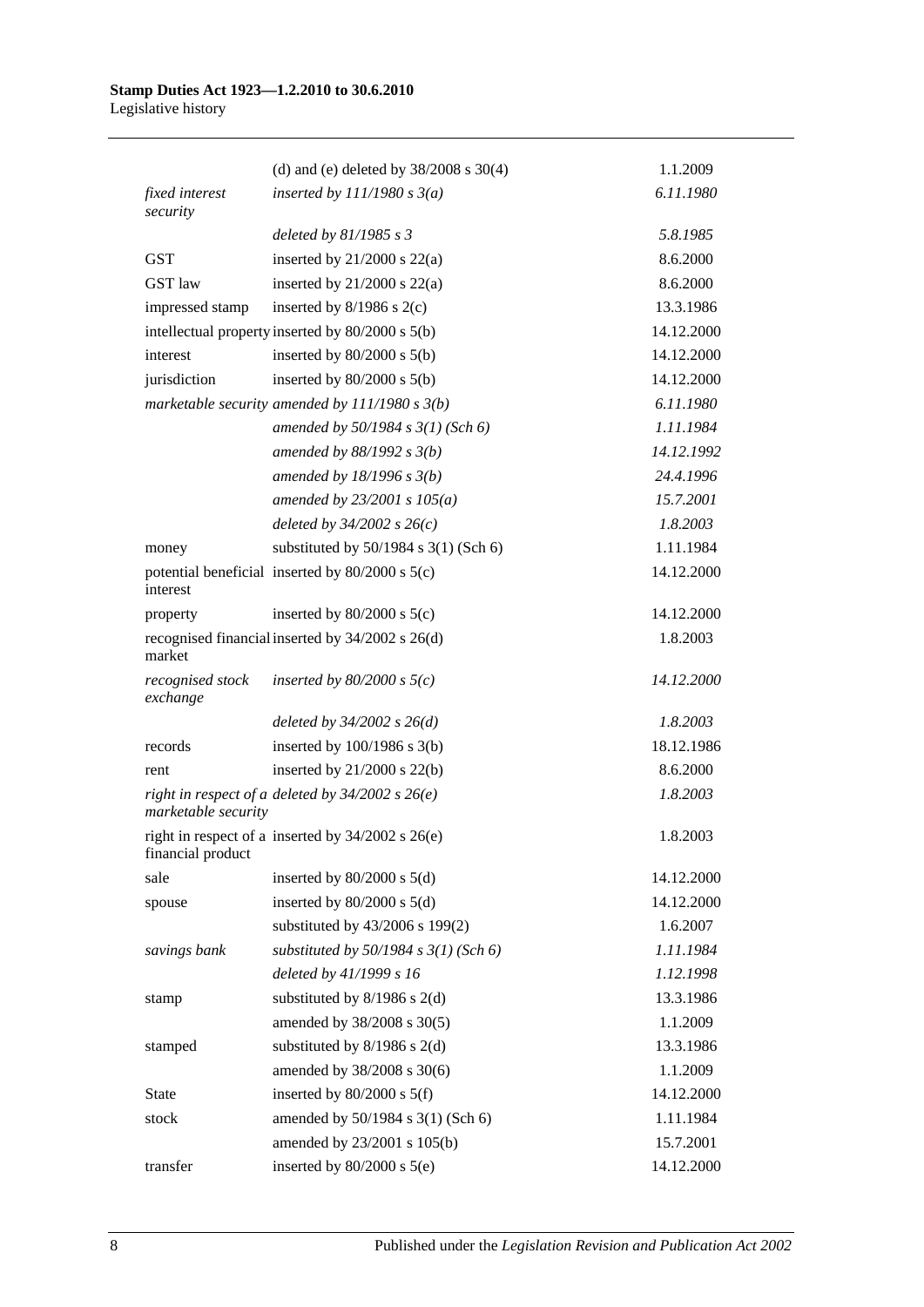| unit               | inserted by $36/1990$ s $3(b)$                | 24.5.1990  |
|--------------------|-----------------------------------------------|------------|
| unit trust scheme  | inserted by $36/1990$ s $3(b)$                | 24.5.1990  |
| $s(2(2)$ and $(3)$ | inserted by $80/2000$ s $5(g)$                | 14.12.2000 |
| s <sub>3</sub>     | inserted by 82/1996 s 78                      | 1.7.1997   |
| Pt 1 Div 3         | inserted by 80/2000 s 6                       | 14.12.2000 |
| s 3C               |                                               |            |
| s $3C(4)$          | amended by 23/2001 s 106                      | 15.7.2001  |
| Pt 2               | heading inserted by 82/1996 s 78              | 1.7.1997   |
| s <sub>4</sub>     | inserted by 82/1996 s 78                      | 1.7.1997   |
| s <sub>5</sub>     | amended by $50/1984$ s $3(1)$ (Sch 6)         | 1.11.1984  |
|                    | deleted by 82/1996 s 78                       | 1.7.1997   |
| s 5A               | inserted by 111/1980 s 4                      | 6.11.1980  |
|                    | deleted by 82/1996 s 78                       | 1.7.1997   |
| $s$ 5AB            | inserted by $81/1985$ s 4                     | 5.8.1985   |
|                    | substituted by 52/1989 s 3                    | 9.8.1989   |
|                    | deleted by 82/1996 s 78                       | 1.7.1997   |
| s <sub>5</sub>     | s 5B inserted by $111/1980$ s 4               | 6.11.1980  |
|                    | s 5B amended by 50/1984 s $3(1)$ (Sch 6)      | 1.11.1984  |
|                    | s 5B redesignated as $s$ 5 by 82/1996 s 79    | 1.7.1997   |
|                    | deleted by 80/2000 s 7                        | 14.12.2000 |
| s <sub>6</sub>     | amended by 50/1984 s 3(1) (Sch 6)             | 1.11.1984  |
|                    | substituted by 100/1986 s 4                   | 18.12.1986 |
|                    | substituted by 82/1996 s 80                   | 1.7.1997   |
| s(6(2)             | deleted by 38/2008 s 31                       | 1.1.2009   |
| s 6AA              | inserted by 100/1986 s 4                      | 18.12.1986 |
|                    | deleted by 82/1996 s 80                       | 1.7.1997   |
| s 6A               | inserted by $8/1986 s3$                       | 13.3.1986  |
|                    | amended by $2/1987 s 6(a)$                    | 5.3.1987   |
|                    | deleted by 82/1996 s 80                       | 1.7.1997   |
| s6B                | inserted by $2/1987 s 6(b)$                   | 5.3.1987   |
|                    | deleted by 82/1996 s 80                       | 1.7.1997   |
| s 7                |                                               |            |
| $s \, 7(3)$        | substituted by $82/1997 s 3$                  | 1.1.1998   |
|                    | amended by 41/1999 s 17                       | 1.12.1998  |
|                    |                                               |            |
|                    | deleted by 24/2009 s 4                        | 4.6.2009   |
| $s \, 7(4)$        | amended by $50/1984$ s $3(1)$ (Sch 6)         | 1.11.1984  |
|                    | deleted by 82/1997 s 3                        | 1.1.1998   |
|                    | heading preceding s 9 deleted by 82/1996 s 81 | 1.7.1997   |
| s 9                | deleted by 82/1996 s 81                       | 1.7.1997   |
| s 10               | amended by 88/1992 s 4                        | 14.12.1992 |
|                    | deleted by 82/1996 s 81                       | 1.7.1997   |
| s 11               |                                               |            |
| $s$ $11(3)$        | deleted by 38/2008 s 32                       | 1.1.2009   |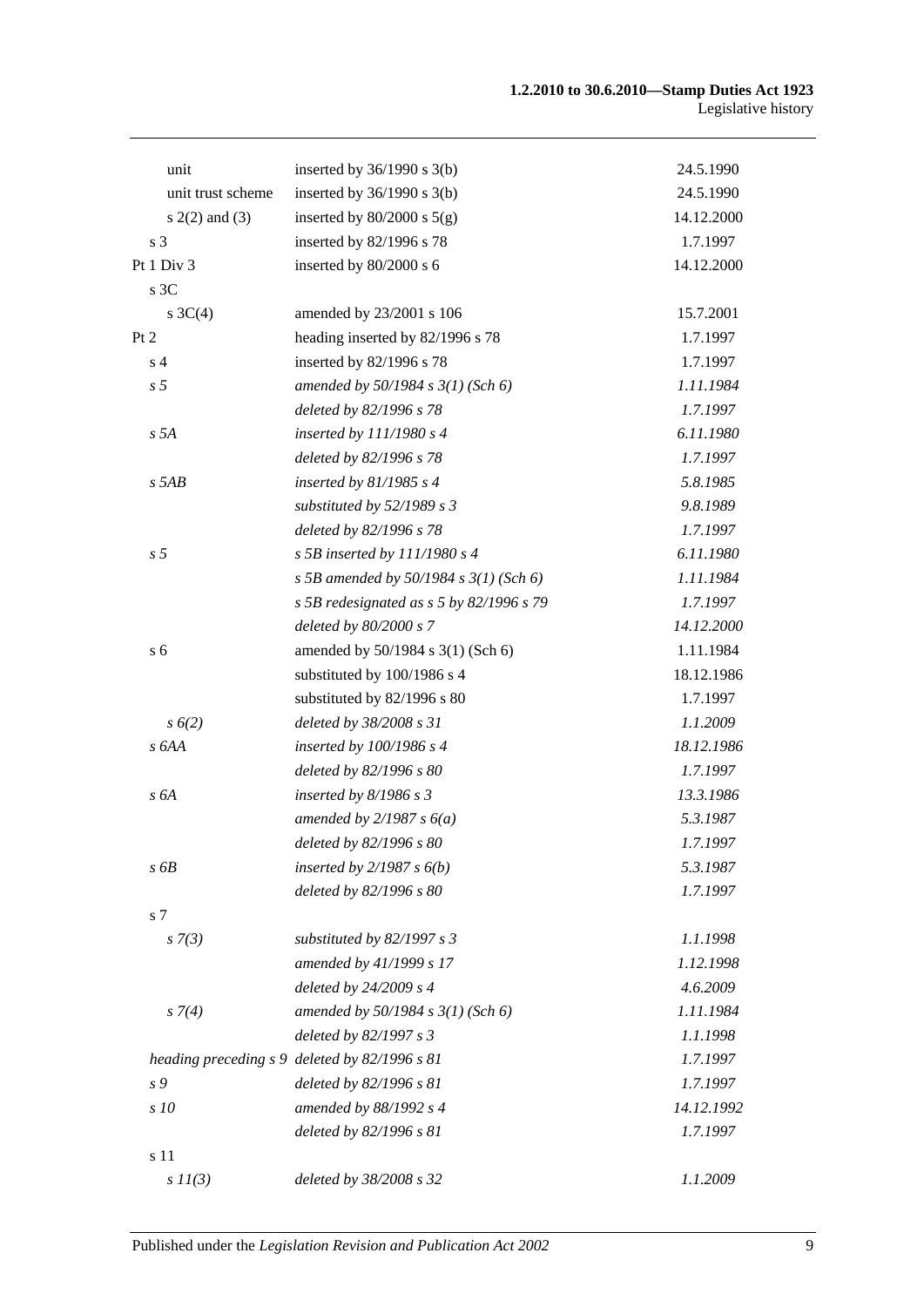#### *s 12 before deletion by*

| 38/2008             |                                                                                            |            |
|---------------------|--------------------------------------------------------------------------------------------|------------|
| $s\ 12(3)$          | substituted by $88/1992$ s 5                                                               | 14.12.1992 |
| s <sub>12</sub>     | deleted by 38/2008 s 33                                                                    | 1.1.2009   |
| s <sub>15</sub>     | deleted by 82/1996 s 82                                                                    | 1.7.1997   |
| $s$ 15 $A$          | substituted by 21/2000 s 23                                                                | 8.6.2000   |
| s 16                | amended by 24/2009 s 5                                                                     | 4.6.2009   |
| s 17                | deleted by 111/1980 s 5                                                                    | 6.11.1980  |
|                     | inserted by 4/1990 s 2                                                                     | 29.3.1990  |
| s 19                | amended by $50/1984$ s $3(1)$ (Sch 6)                                                      | 1.11.1984  |
|                     | substituted by $88/1992 s 6$                                                               | 14.12.1992 |
|                     | deleted by 82/1996 s 83                                                                    | 1.7.1997   |
| s 19A               | inserted by 111/1980 s 6                                                                   | 6.11.1980  |
| s 19A(1)            | amended by 88/1992 s 7                                                                     | 14.12.1992 |
|                     | amended by 82/1996 s 84                                                                    | 1.7.1997   |
| $\frac{1}{20}$      |                                                                                            |            |
| $s \ 20(1)$         | substituted by $111/1980$ s $7(a)$                                                         | 6.11.1980  |
|                     | substituted by $82/1996$ s $85(a)$                                                         | 1.7.1997   |
| $s$ 20(1aa)         | inserted by $88/1992 s 8(a)$                                                               | 14.12.1992 |
|                     | deleted by $82/1996 s 85(a)$                                                               | 1.7.1997   |
| $s\,20(1a)$         | inserted by $111/1980 s 7(a)$                                                              | 6.11.1980  |
|                     | amended by $88/1992$ s $8(b)$ , (c)                                                        | 14.12.1992 |
|                     | deleted by $82/1996 s 85(a)$                                                               | 1.7.1997   |
| $s\ 20(2)$          | amended by 111/1980 s 7(b)                                                                 | 6.11.1980  |
|                     | amended by $88/1992$ s $8(d)$                                                              | 14.12.1992 |
|                     | substituted by $82/1996$ s $85(a)$                                                         | 1.7.1997   |
| $s\,20(3)$          | substituted by $88/1992$ s $8(e)$                                                          | 14.12.1992 |
|                     | substituted by $82/1996$ s $85(a)$                                                         | 1.7.1997   |
| $s \ 20(4)$         | inserted by 21/1988 s 3                                                                    | 14.6.1988  |
|                     | amended by $88/1992$ s $8(f)$                                                              | 14.12.1992 |
|                     | amended by 82/1996 s 85(b)                                                                 | 1.7.1997   |
| $s \, 20(5)$        | inserted by 21/1988 s 3                                                                    | 14.6.1988  |
|                     | substituted by 38/2008 s 34                                                                | 1.1.2009   |
| s $20(6)$ and $(7)$ | inserted by 21/1988 s 3                                                                    | 14.6.1988  |
| $s\,20(8)$          | inserted by $21/1988 s 3$                                                                  | 14.6.1988  |
|                     | deleted by $82/1996 s 85(c)$                                                               | 1.7.1997   |
| s 21                | $s$ 21(1) redesignated as $s$ 21 in pursuance of the<br><b>Acts Republication Act 1967</b> | 1.11.1984  |
| $s\,2I(2)$ —(4)     | deleted by $50/1984$ s $3(1)$ (Sch 6)                                                      | 1.11.1984  |
| s 22                | amended by 50/1984 s 3(1) (Sch 6)                                                          | 1.11.1984  |
| s 23                |                                                                                            |            |
| $s\,23(1)$          | substituted by $100/1986$ s $5(a)$                                                         | 18.12.1986 |
|                     | substituted by $82/1996$ s $86(a)$                                                         | 1.7.1997   |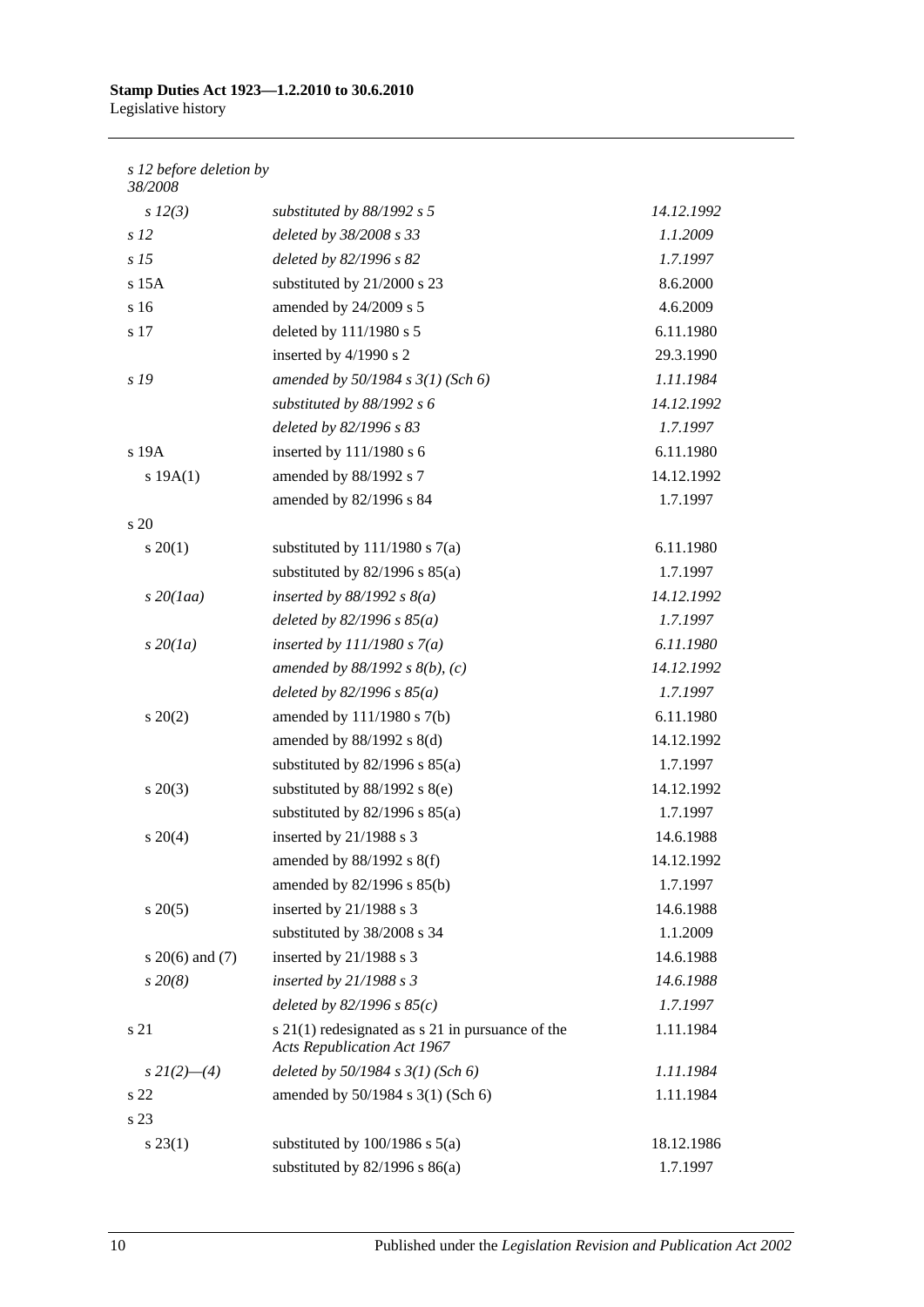| $s$ 23(1a) and (1b)       | inserted by $100/1986$ s $5(a)$                                                           | 18.12.1986 |
|---------------------------|-------------------------------------------------------------------------------------------|------------|
|                           | deleted by $82/1996 s 86(a)$                                                              | 1.7.1997   |
| $s\,23(2)$                | amended by 100/1986 s 5(b)                                                                | 18.12.1986 |
|                           | substituted by $82/1996$ s $86(a)$                                                        | 1.7.1997   |
| $s\,23(3)$                | amended by $100/1986$ s $5(c)$                                                            | 18.12.1986 |
|                           | substituted by $82/1996$ s $86(a)$                                                        | 1.7.1997   |
| $s\,23(4)$                | amended by 82/1996 s 86(b)                                                                | 1.7.1997   |
| $s\,23(5)$                | substituted by 88/1992 s 9                                                                | 14.12.1992 |
| s 23A                     | inserted by 88/1992 s 10                                                                  | 14.12.1992 |
|                           | deleted by 82/1996 s 87                                                                   | 1.7.1997   |
| s24                       | amended by 21/1988 s 4                                                                    | 7.12.1987  |
|                           | amended by 88/1992 s 11                                                                   | 14.12.1992 |
|                           | amended by 83/1995 s 2                                                                    | 30.11.1995 |
|                           | deleted by 82/1996 s 87                                                                   | 1.7.1997   |
| s25                       | amended by $50/1984$ s $3(1)$ (Sch 6)                                                     | 1.11.1984  |
|                           | deleted by 100/1986 s 6                                                                   | 18.12.1986 |
| s 26                      | amended by $50/1984$ s $3(1)$ (Sch 6)                                                     | 1.11.1984  |
|                           | deleted by 82/1996 s 87                                                                   | 1.7.1997   |
| s 27A                     | substituted by 100/1986 s 7                                                               | 18.12.1986 |
|                           | deleted by 82/1996 s 88                                                                   | 1.7.1997   |
| $s$ 27 $B$                | substituted by 100/1986 s 7                                                               | 18.12.1986 |
|                           | amended by 14/1994 s 3                                                                    | 1.9.1994   |
|                           | deleted by 82/1996 s 88                                                                   | 1.7.1997   |
| $s$ 27 $C$                | amended by 50/1984 s 3(1) (Sch 6)                                                         | 1.11.1984  |
|                           | substituted by 100/1986 s 7                                                               | 18.12.1986 |
|                           | deleted by 82/1996 s 88                                                                   | 1.7.1997   |
| s 27D                     | substituted by 100/1986 s 7                                                               | 18.12.1986 |
|                           | amended by 88/1992 s 12                                                                   | 14.12.1992 |
|                           | deleted by 82/1996 s 88                                                                   | 1.7.1997   |
| $s$ 27 $E$                | deleted by 82/1996 s 88                                                                   | 1.7.1997   |
| Pt <sub>3</sub>           |                                                                                           |            |
| s 28 and heading          | deleted by $81/1985 s 5$                                                                  | 5.8.1985   |
| Pt 3 Div 1                | heading preceding s 29 deleted and Div 1<br>heading inserted by $44/2003$ s 3(1) (Sch 1)  | 24.11.2003 |
| s29                       | deleted by 38/2008 s 35                                                                   | 1.1.2009   |
| s 31                      |                                                                                           |            |
| $s \, 31(1)$              | amended by 34/2002 s 27                                                                   | 1.8.2003   |
| $s \frac{31(2) - (4)}{2}$ | amended by 50/1984 s 3(1) (Sch 6)                                                         | 1.11.1984  |
| s 31A                     | amended by 31/1994 s 4                                                                    | 30.5.1994  |
| Pt 3 Div 2                | heading preceding s 31B amended by 50/1984<br>$s \ 3(1)$ (Sch 6)                          | 1.11.1984  |
|                           | heading preceding s 31B deleted and Div 2<br>heading inserted by $44/2003$ s 3(1) (Sch 1) | 24.11.2003 |
| s 31B                     | s 31B(1) amended by 50/1984 s 3(1) (Sch 6)                                                | 1.11.1984  |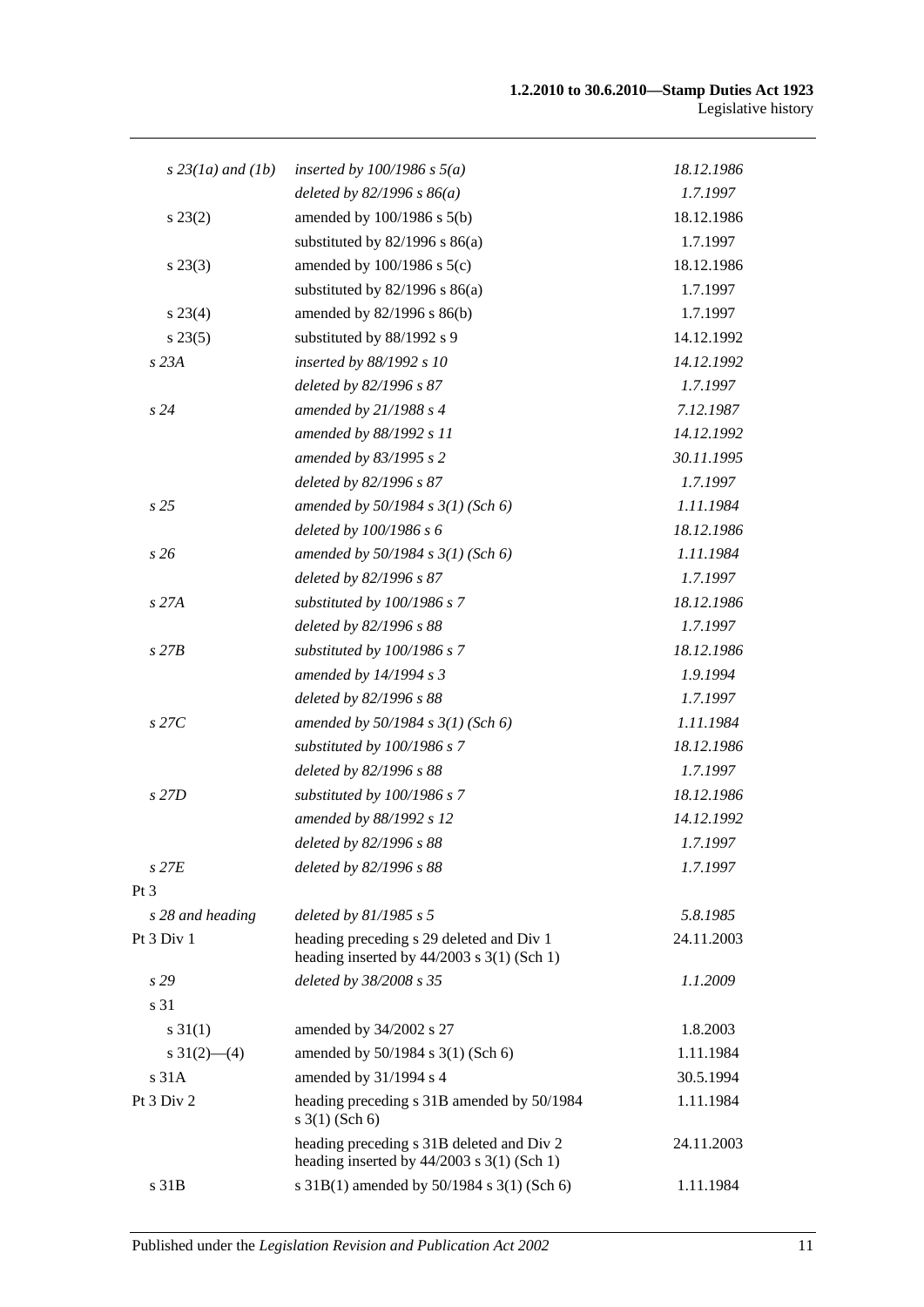|                                       | s 31B(1) redesignated as s 31B in pursuance of<br>the Acts Republication Act 1967 | 1.11.1984  |
|---------------------------------------|-----------------------------------------------------------------------------------|------------|
|                                       | amended by 44/2003 s 3(1) (Sch 1)                                                 | 24.11.2003 |
| bailee                                | inserted by $88/1992$ s $13(a)$                                                   | 14.12.1992 |
| bailment plant                        | inserted by $88/1992$ s $13(a)$                                                   | 14.12.1992 |
| bailor                                | inserted by $88/1992$ s $13(a)$                                                   | 14.12.1992 |
| bank                                  | deleted by 50/1984 s 3(1) (Sch 6)                                                 | 1.11.1984  |
|                                       | contractual bailment inserted by 88/1992 s 13(a)                                  | 14.12.1992 |
|                                       | substituted by $15/2002$ s $3(a)$                                                 | 5.9.2002   |
| corresponding law                     | inserted by 31/1994 s 5                                                           | 1.6.1994   |
|                                       | amended by 44/2003 s 3(1) (Sch 1)                                                 | 24.11.2003 |
| dutiable rental<br>business           | inserted by $31/2003$ s $4(1)$                                                    | 1.10.2003  |
|                                       | amended by 28/2005 s 18                                                           | 1.7.2008   |
| equipment<br>financing<br>arrangement | inserted by $31/2003$ s $4(1)$                                                    | 1.10.2003  |
|                                       | credit arrangement deleted by $50/1984$ s $3(1)$ (Sch 6)                          | 1.11.1984  |
| credit business                       | deleted by $50/1984 s 3(1)$ (Sch 6)                                               | 1.11.1984  |
|                                       | discount transactiondeleted by $50/1984$ s $3(1)$ (Sch 6)                         | 1.11.1984  |
| dutiable rental<br>business           | amended by 24/2009 s 6                                                            | 4.6.2009   |
| goods                                 | amended by 88/1992 s 13(b)                                                        | 14.12.1992 |
| guarantee                             | deleted by $50/1984$ s $3(1)$ (Sch 6)                                             | 1.11.1984  |
| guarantor                             | deleted by $50/1984 s 3(1)$ (Sch 6)                                               | 1.11.1984  |
| hire-purchase<br>agreement            | inserted by $15/2002$ s 3(b)                                                      | 5.9.2002   |
| interest                              | deleted by $50/1984$ s $3(1)$ (Sch 6)                                             | 1.11.1984  |
| loan                                  | amended by $101/1976$ s $2(1)(a)$                                                 | 16.6.1977  |
|                                       | deleted by $50/1984$ s $3(1)$ (Sch 6)                                             | 1.11.1984  |
| prescribed rate                       | substituted by $95/1982 s 3(a)$                                                   | 23.12.1982 |
|                                       | deleted by $50/1984$ s $3(1)$ (Sch 6)                                             | 1.11.1984  |
| principal                             | deleted by $50/1984 s 3(1)$ (Sch 6)                                               | 1.11.1984  |
| rate of interest                      | deleted by $50/1984$ s $3(1)$ (Sch 6)                                             | 1.11.1984  |
| registered credit<br>union            | substituted by $101/1976$ s $2(1)(b)$                                             | 16.6.1977  |
|                                       | deleted by $50/1984$ s $3(1)$ (Sch 6)                                             | 1.11.1984  |
| registered person                     | deleted by $31/2003$ s $4(2)$                                                     | 1.10.2003  |
| registered                            | inserted by $31/2003$ s $4(2)$                                                    | 1.10.2003  |
|                                       | related corporation amended by 50/1984 s 3(1) (Sch 6)                             | 1.11.1984  |
|                                       | amended by 88/1992 s 13(c)                                                        | 14.12.1992 |
|                                       | substituted by 23/2001 s 107                                                      | 15.7.2001  |
| rental business                       | substituted by $88/1992$ s $13(d)$                                                | 14.12.1992 |
| $s$ 31 $B(1a)$                        | substituted by $95/1982$ s $3(b)$                                                 | 23.12.1982 |
|                                       | deleted by $50/1984$ s $3(1)$ (Sch 6)                                             | 1.11.1984  |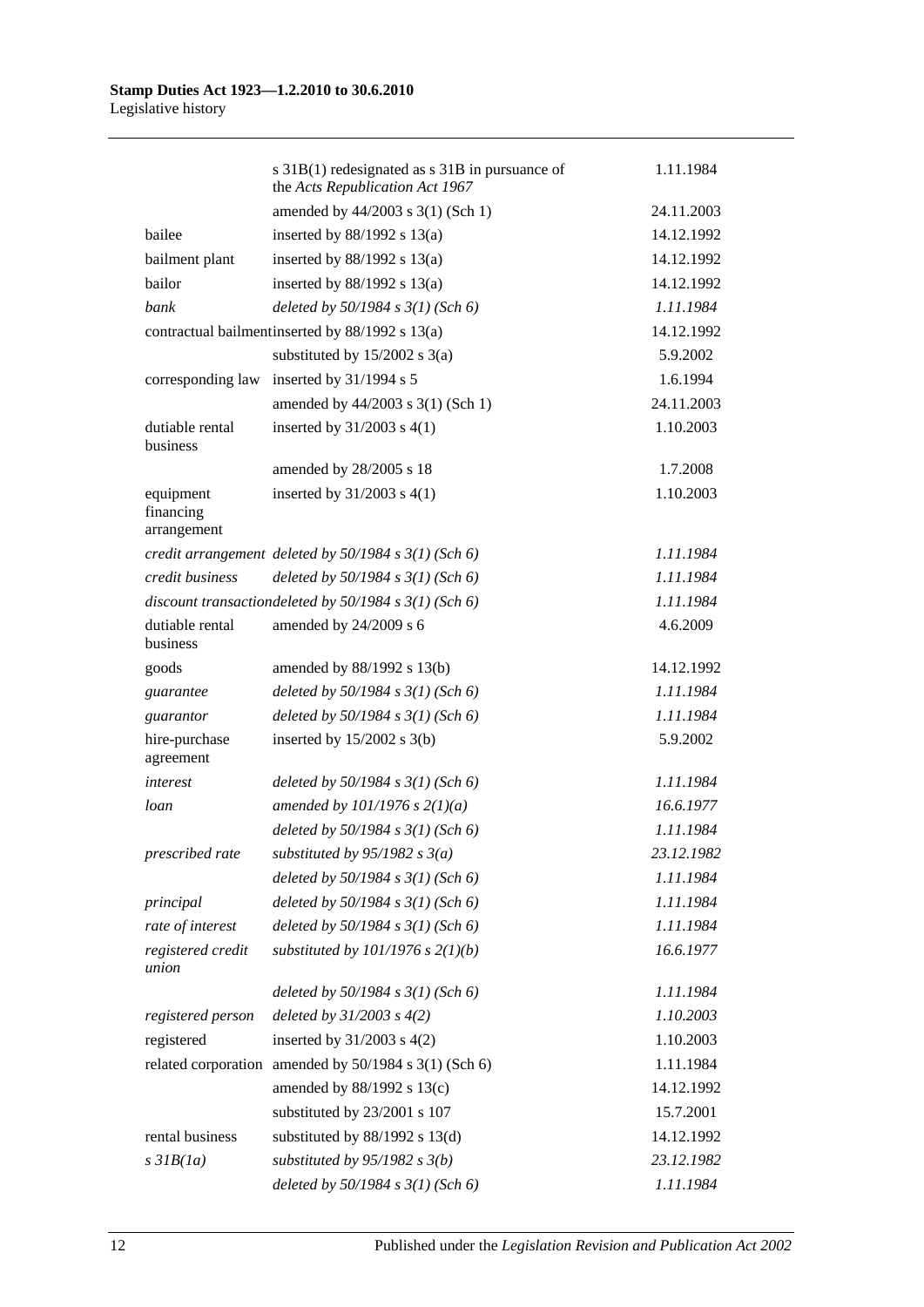| s $3IB(2)$ - (10) | deleted by $50/1984$ s $3(1)$ (Sch 6)             | 1.11.1984  |
|-------------------|---------------------------------------------------|------------|
| s 31C             | substituted by 89/1983 s 3                        | 1.1.1984   |
|                   | deleted by 50/1984 s 3(1) (Sch 6)                 | 1.11.1984  |
|                   | inserted by 15/2002 s 4                           | 5.9.2002   |
|                   | substituted by 31/2003 s 5                        | 1.10.2003  |
| s 31D             | amended by 89/1983 s 4                            | 1.1.1984   |
|                   | amended by 71/1992 s 3(1) (Sch)                   | 1.3.1993   |
|                   | amended by 88/1992 s 14                           | 14.12.1992 |
|                   | amended by 82/1996 s 89                           | 1.7.1997   |
|                   | substituted by 31/2003 s 5                        | 1.10.2003  |
| s 31E             |                                                   |            |
| $s \, 31E(1)$     | amended by $35/2002$ s 16(a)                      | 28.11.2002 |
| $s \, 31E(2)$     | substituted by 89/1983 s 5                        | 1.1.1984   |
|                   | amended by 35/2002 s 16(b)                        | 28.11.2002 |
| s <sub>31F</sub>  | amended by 101/1976 s 3                           | 16.12.1976 |
|                   | amended by 89/1983 s 6                            | 1.1.1984   |
|                   | amended by 50/1984 s 3(1) (Sch 6)                 | 1.11.1984  |
|                   | amended by 81/1985 s 6                            | 5.8.1985   |
|                   | amended by 100/1986 s 8                           | 18.12.1986 |
|                   | amended by 52/1989 s 4                            | 1.10.1989  |
|                   | amended by 74/1991 s 3                            | 12.12.1991 |
|                   | amended by 88/1992 s 15                           | 14.12.1992 |
|                   | amended by 82/1996 s 90                           | 1.7.1997   |
|                   | amended by 21/2000 s 24                           | 8.6.2000   |
|                   | amended by 15/2002 s 5                            | 1.1.2003   |
|                   | amended by 35/2002 s 17                           | 28.11.2002 |
|                   | substituted by 31/2003 s 6                        | 1.10.2003  |
| $s \, 31F(1)$     | amended by 28/2005 s 16(1), (2)                   | 1.7.2007   |
|                   | amended by 28/2005 s 19(1), (2)                   | 1.7.2008   |
| s31G              | amended by $50/1984$ s $3(1)$ (Sch 6)             | 1.11.1984  |
|                   | amended by 74/1991 s 4                            | 12.12.1991 |
|                   | deleted by 88/1992 s 16                           | 14.12.1992 |
| s 31H             | amended by 82/1996 s 91                           | 1.7.1997   |
| s 31I             |                                                   |            |
| $s \, 31I(1)$     | amended by 50/1984 s 3(1) (Sch 6)                 | 1.11.1984  |
|                   | (d) and (e) deleted by $50/1984$ s $3(1)$ (Sch 6) | 1.11.1984  |
|                   | (f) deleted by $81/1985$ s $7(a)$                 | 5.8.1985   |
|                   | amended by 74/1991 s 5                            | 12.12.1991 |
|                   | amended by $31/1994$ s $6(a)$                     | 1.6.1994   |
|                   | amended by 83/1994 s 12 (Sch)                     | 8.12.1994  |
|                   | amended by $82/1996$ s $92(a)$ —(c)               | 1.7.1997   |
|                   | amended by $15/2002$ s $6(a)$                     | 1.1.2003   |
|                   | amended by 31/2003 s 7(1)                         | 1.10.2003  |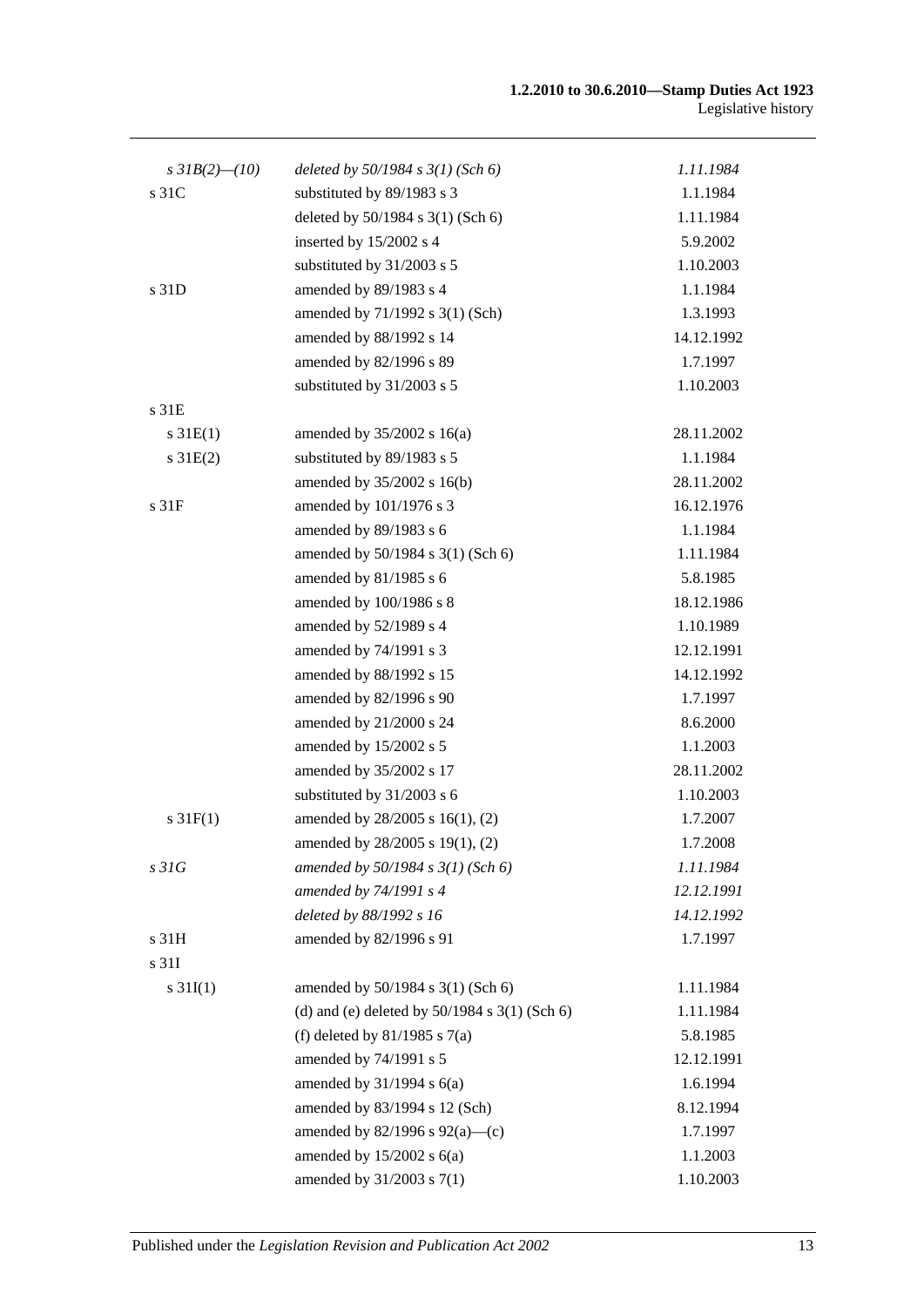|                                       | (h) deleted by $31/2003$ s $7(2)$                            | 1.10.2003  |
|---------------------------------------|--------------------------------------------------------------|------------|
| $s \frac{31I(1a)}{2}$                 | inserted by $31/1994$ s $6(b)$                               | 1.6.1994   |
|                                       | amended by 31/2003 s 7(3)                                    | 1.10.2003  |
|                                       | amended by 44/2003 s 3(1) (Sch 1)                            | 24.11.2003 |
| $s \frac{31I(1b)}{2}$                 | inserted by $31/1994$ s $6(b)$                               | 1.6.1994   |
|                                       | (a) deleted by $31/2003$ s $6(4)$                            | 1.10.2003  |
|                                       | amended by 44/2003 s 3(1) (Sch 1)                            | 24.11.2003 |
| s $31I(1c)$                           | s $31I(1a)$ inserted by $81/1985$ s $7(b)$                   | 5.8.1985   |
|                                       | s 31I(1a) amended by 52/1989 s 5                             | 1.10.1989  |
|                                       | s $31I(1a)$ redesignated as s $31I(1c)$ by $31/1994$<br>s(6) | 1.6.1994   |
|                                       | amended by 82/1996 s 92(d)                                   | 1.7.1997   |
|                                       | amended by $15/2002$ s $6(b)$                                | 1.1.2003   |
|                                       | amended by 31/2003 s 7(5)                                    | 1.10.2003  |
| $s$ 31I(2)                            | deleted by $82/1996 s 92(e)$                                 | 1.7.1997   |
| s <sub>31J</sub>                      | amended by $71/1992 s 3(1) (Sch)$                            | 1.3.1993   |
|                                       | deleted by 82/1996 s 93                                      | 1.7.1997   |
| s <sub>31K</sub>                      |                                                              |            |
| $s \, 31K(3)$                         | amended by 82/1996 s 94                                      | 1.7.1997   |
| s 31L                                 | deleted by 70/1981 s 3                                       | 2.11.1981  |
|                                       | inserted by 15/1982 s 3                                      | 22.3.1982  |
| $s$ 31 $L(1)$                         | amended by 50/1984 s 3(1) (Sch 6)                            | 1.11.1984  |
|                                       | amended by $100/1986$ s $9(1)(a)$                            | 18.12.1986 |
|                                       | amended by 71/1992 s 3(1) (Sch)                              | 1.3.1993   |
|                                       | amended by 82/1996 s 95                                      | 1.7.1997   |
| $s \, 31L(3)$                         | deleted by 50/1984 s 3(1) (Sch 6)                            | 1.11.1984  |
|                                       | inserted by $100/1986$ s $9(1)(b)$                           | 18.12.1986 |
| $s \, 3IL(4)$ and (5)                 | deleted by $50/1984$ s $3(1)$ (Sch 6)                        | 1.11.1984  |
| heading preceding<br>s <sub>31M</sub> | deleted by $50/1984$ s $3(1)$ (Sch 6)                        | 1.11.1984  |
| s 31M                                 | deleted by 50/1984 s 3(1) (Sch 6)                            | 1.11.1984  |
|                                       | inserted by 100/1986 s 10                                    | 18.12.1986 |
|                                       | substituted by 74/1991 s 6                                   | 12.12.1991 |
|                                       | amended by 88/1992 s 17                                      | 14.12.1992 |
|                                       | deleted by 82/1996 s 96                                      | 1.7.1997   |
|                                       | inserted by 31/2003 s 8                                      | 1.10.2003  |
| s <sub>31MA</sub>                     | inserted by 89/1983 s 7                                      | 1.1.1984   |
|                                       | deleted by $50/1984$ s $3(1)$ (Sch 6)                        | 1.11.1984  |
| $s$ $31N$                             | amended by 89/1983 s 8                                       | 1.1.1984   |
|                                       | amended by $50/1984$ s $3(1)$ (Sch 6)                        | 1.11.1984  |
|                                       | amended by 100/1986 s 10                                     | 18.12.1986 |
|                                       | amended by 74/1991 s 7                                       | 12.12.1991 |
|                                       | amended by 88/1992 s 18                                      | 14.12.1992 |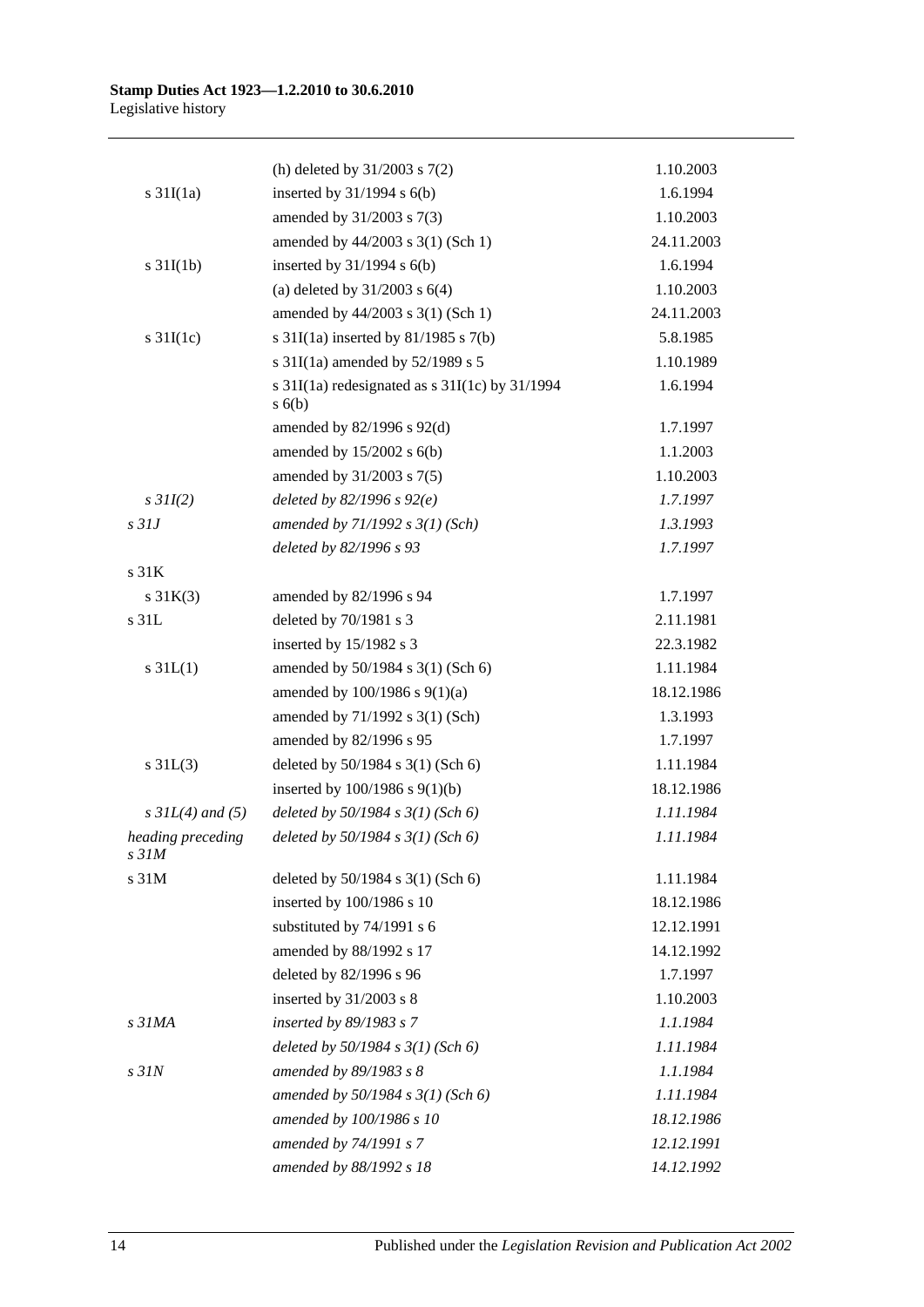|                                           | amended by 82/1996 s 97                                                                  | 1.7.1997                     |
|-------------------------------------------|------------------------------------------------------------------------------------------|------------------------------|
|                                           | deleted by 31/2003 s 9                                                                   | 1.10.2003                    |
| s <sub>31N</sub>                          | inserted by 24/2009 s 7                                                                  | 4.6.2009                     |
| s310                                      | deleted by $50/1984$ s $3(1)$ (Sch 6)                                                    | 1.11.1984                    |
| $s$ 31 $P$                                | deleted by $70/1981 s4$                                                                  | 2.11.1981                    |
|                                           | inserted by $15/1982$ s 4                                                                | 22.3.1982                    |
|                                           | deleted by $50/1984$ s $3(1)$ (Sch 6)                                                    | 1.11.1984                    |
| $ss31Q - 31T$                             | deleted by $50/1984$ s $3(1)$ (Sch 6)                                                    | 1.11.1984                    |
| Pt 3 Div 3                                | heading preceding s 32 deleted and Div 3<br>heading inserted by $44/2003$ s 3(1) (Sch 1) | 24.11.2003                   |
| s 32                                      | redesignated as $s$ 32(1) by 27/1978 $s$ 3(b)                                            | uncommenced-not incorporated |
| assurance or<br>insurance business        | amended by $27/1978$ s $3(a)$                                                            | uncommenced-not incorporated |
|                                           | amended by 50/1984 s 3(1) (Sch 6)                                                        | 1.11.1984                    |
| general insurance<br>business             | inserted by 47/1990 s 3                                                                  | 1.7.1990                     |
|                                           | life insurance policy inserted by 47/1990 s 3                                            | 1.7.1990                     |
| policy                                    | amended by 50/1984 s 3(1) (Sch 6)                                                        | 1.11.1984                    |
| premium                                   | inserted by 74/1991 s 8                                                                  | 12.12.1991                   |
|                                           | substituted by 21/2000 s 25                                                              | 8.6.2000                     |
| $s \, 32(2)$                              | inserted by $27/1978$ s 3(b)                                                             | uncommenced-not incorporated |
| s 33 before<br>substitution by<br>47/1990 |                                                                                          |                              |
| $s \, 33(1)$                              | amended by $27/1978 s 4$                                                                 | uncommenced-not incorporated |
| s 33                                      | substituted by 47/1990 s 4                                                               | 1.7.1990                     |
| s 34                                      | amended by 50/1984 s 3(1) (Sch 6)                                                        | 1.11.1984                    |
|                                           | substituted by 47/1990 s 4                                                               | 1.7.1990                     |
| s 34                                      |                                                                                          |                              |
| $s \; 34(3)$                              | amended by 82/1996 s 98(a)                                                               | 1.7.1997                     |
| $s \, 34(4)$                              | deleted by 82/1996 s 98(b)                                                               | 1.7.1997                     |
| s 34A                                     | deleted by 47/1990 s 4                                                                   | 1.7.1990                     |
| s 35                                      | amended by 111/1980 s 8                                                                  | 6.11.1980                    |
|                                           | amended by 50/1984 s 3(1) (Sch 6)                                                        | 1.11.1984                    |
|                                           | substituted by 47/1990 s 4                                                               | 1.7.1990                     |
| $s \, 35(1)$                              | amended by 82/1996 s 99                                                                  | 1.7.1997                     |
| s 36                                      | substituted by $50/1984$ s $3(1)$ (Sch 6)                                                | 1.11.1984                    |
|                                           | substituted by 47/1990 s 4                                                               | 1.7.1990                     |
| $s \, 36(4)$                              | deleted by 82/1996 s 100                                                                 | 1.7.1997                     |
| s 36A                                     | inserted by 82/1996 s 101                                                                | 1.7.1997                     |
| s 37                                      | deleted by 100/1986 s 11                                                                 | 18.12.1986                   |
|                                           | inserted by 47/1990 s 4                                                                  | 1.7.1990                     |
|                                           | amended by 82/1996 s 102                                                                 | 1.7.1997                     |
| s 38                                      | amended by 50/1984 s 3(1) (Sch 6)                                                        | 1.11.1984                    |
|                                           |                                                                                          |                              |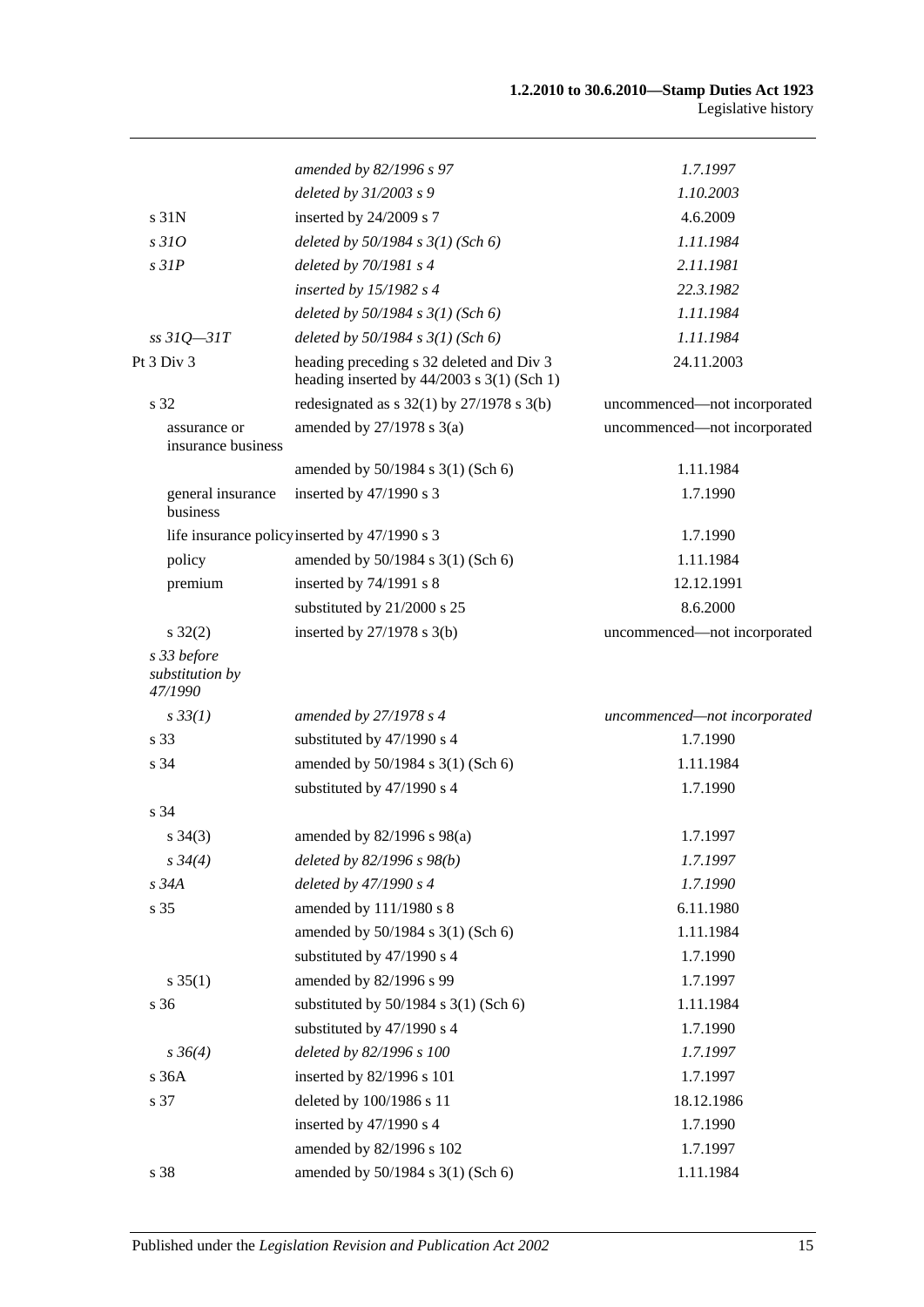|                               | deleted by 100/1986 s 11                                                                  | 18.12.1986                   |
|-------------------------------|-------------------------------------------------------------------------------------------|------------------------------|
|                               | inserted by 47/1990 s 4                                                                   | 1.7.1990                     |
| s 39                          | substituted by $47/1990 s 4$                                                              | 1.7.1990                     |
|                               | deleted by 82/1996 s 103                                                                  | 1.1.1997                     |
| $s\,40$                       | inserted by $47/1990 s 4$                                                                 | 1.7.1990                     |
|                               | deleted by 82/1996 s 103                                                                  | 1.7.1997                     |
| s41                           | substituted by $47/1990 s 4$                                                              | 1.7.1990                     |
|                               | amended by 74/1991 s 9                                                                    | 12.12.1991                   |
|                               | amended by 88/1992 s 19                                                                   | 14.12.1992                   |
|                               | deleted by 82/1996 s 103                                                                  | 1.7.1997                     |
| $s\,42$                       | substituted by $47/1990 s 4$                                                              | 1.7.1990                     |
|                               | deleted by 82/1996 s 103                                                                  | 1.7.1997                     |
| $s$ 42AA                      |                                                                                           |                              |
| $s$ 42AA $(1)$                | amended by 35/2002 s 18                                                                   | 28.11.2002                   |
| $s$ 42AA(4)                   | substituted by 88/1992 s 20                                                               | 14.12.1992                   |
|                               | substituted by 82/1996 s 104                                                              | 1.7.1997                     |
|                               | $s$ 42AA(4a) and (4b)inserted by 88/1992 s 20                                             | 14.12.1992                   |
|                               | deleted by 82/1996 s 104                                                                  | 1.7.1997                     |
|                               | deleted by 27/1978 s 5                                                                    | uncommenced-not incorporated |
| $s$ 42AA $(5)$<br>$s$ 42 $AB$ | inserted by 8/1986 s 4                                                                    | 13.3.1986                    |
|                               |                                                                                           |                              |
| $s$ 42AB $(3)$<br>Pt 3 Div 4  | amended by 82/1996 s 105                                                                  | 1.7.1997                     |
|                               | heading preceding s 42A deleted and Div 4<br>heading inserted by $44/2003$ s 3(1) (Sch 1) | 24.11.2003                   |
| $s$ 42A                       |                                                                                           |                              |
| $s\ 42A(1)$                   | s 42A redesignated as $s$ 42A(1) by 41/2004 s 4                                           | 24.2.2005                    |
| applicant                     | substituted by $100/1986$ s $12(a)$                                                       | 18.12.1986                   |
| vehicle                       | commercial motor inserted by $64/1989$ s $3(a)$                                           | 28.3.1990                    |
| dealer                        | substituted by $100/1986$ s $12(b)$                                                       | 18.12.1986                   |
| list price                    | inserted by $100/1986$ s $12(b)$                                                          | 18.12.1986                   |
|                               | substituted by $21/2000$ s $26(a)$                                                        | 8.6.2000                     |
| market value                  | inserted by $100/1986$ s $12(b)$                                                          | 18.12.1986                   |
|                               | substituted by $21/2000$ s $26(b)$                                                        | 8.6.2000                     |
|                               | new motor vehicle inserted by 100/1986 s 12(c)                                            | 18.12.1986                   |
|                               | optional equipment inserted by 100/1986 s 12(c)                                           | 18.12.1986                   |
| primary producer              | inserted by $64/1989$ s $3(b)$                                                            | 28.3.1990                    |
| vehicle                       | second-hand motor inserted by 100/1986 s 12(d)                                            | 18.12.1986                   |
| $s\ 42A(2)$                   | inserted by 41/2004 s 4                                                                   | 24.2.2005                    |
| heading preceding<br>$s$ 42AB | inserted by 27/1978 s 6                                                                   | uncommenced-not incorporated |
| s 42AB                        | inserted by $27/1978$ s 6                                                                 | uncommenced-not incorporated |
| s 42B                         |                                                                                           |                              |
| $s\ 42B(1)$                   | substituted by $100/1986$ s $13(a)$                                                       | 18.12.1986                   |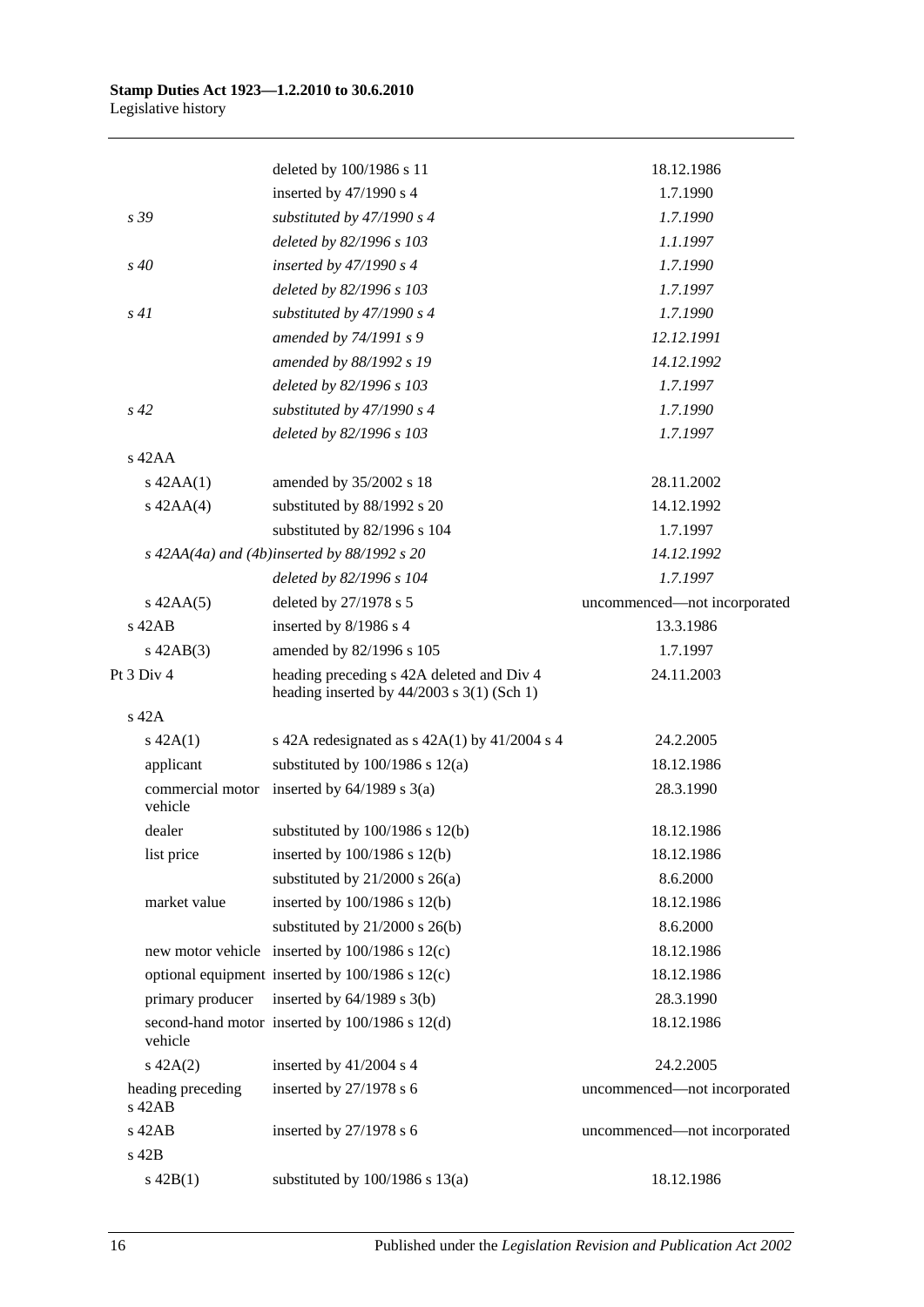|                                    | amended by 21/2000 s 27                                        | 8.6.2000   |
|------------------------------------|----------------------------------------------------------------|------------|
| $s\,42B(1aa)$                      | inserted by $100/1986$ s $13(a)$                               | 18.12.1986 |
|                                    | deleted by $41/2004$ s $5(2)$                                  | 24.2.2005  |
| s $42B(1a)$ —see<br>$s$ 42B $(1d)$ |                                                                |            |
| $s$ 42B $(1a)$                     | inserted by $41/2004$ s $5(2)$                                 | 24.2.2005  |
| $s\,42B(1b)$                       | inserted by $28/1977 s 2(b)$                                   | 28.7.1977  |
|                                    | substituted by $33/1990 s 2(a)$                                | 26.4.1990  |
|                                    | deleted by $83/1994 s 2(b)$                                    | 8.12.1994  |
| $s\ 42B(1b)$                       | inserted by $41/2004$ s $5(2)$                                 | 24.2.2005  |
| $s\,42B(lc)$                       | inserted by $33/1990 s 2(a)$                                   | 26.4.1990  |
|                                    | deleted by $83/1994 s 2(b)$                                    | 8.12.1994  |
| $s\ 42B(1c)$                       | inserted by $41/2004$ s $5(2)$                                 | 24.2.2005  |
| $s$ 42B $(1d)$                     | s 42B(1a) amended by $28/1977$ s $2(a)$                        | 28.7.1977  |
|                                    | s 42B(1a) amended by 83/1994 s 2(a)                            | 8.12.1994  |
|                                    | s $42B(1a)$ redesignated as s $42B(1d)$ by $41/2004$<br>s 5(1) | 24.2.2005  |
| $s\ 42B(2)$                        | amended by $28/1977$ s $2(c)$                                  | 28.7.1977  |
|                                    | amended by $83/1994$ s $2(c)$                                  | 8.12.1994  |
|                                    | amended by 41/2004 s 5(3)                                      | 24.2.2005  |
| $s\ 42B(2a)$                       | amended by $41/2004$ s $5(4)$                                  | 24.2.2005  |
| $s\ 42B(2b)$                       | inserted by $41/2004$ s $5(5)$                                 | 24.2.2005  |
| $s\,42B(3a)$                       | deleted by 94/2000 Sch 4 cl 3                                  | 14.12.2001 |
| s $42B(4)$ - (6)                   | substituted by $100/1986$ s $13(b)$                            | 18.12.1986 |
|                                    | substituted by 82/1996 s 106                                   | 1.7.1997   |
| $s\ 42B(6a)$ and $(6b)$            | deleted by 82/1996 s 106                                       | 1.7.1997   |
|                                    | inserted by 74/1991 s 10                                       | 12.12.1991 |
|                                    | substituted by 88/1992 s 21                                    | 14.12.1992 |
| $s\ 42B(7)$                        | amended by $83/1994$ s 2(d)                                    | 8.12.1994  |
|                                    | deleted by 100/1986 s 13(b)                                    | 18.12.1986 |
|                                    | inserted by $33/1990$ s 2(b)                                   | 26.4.1990  |
| $s\,42B(8)$                        | deleted by $50/1984$ s $3(1)$ (Sch 6)                          | 1.11.1984  |
| s 42BA                             | inserted by 72/1995 s 3                                        | 23.11.1995 |
| s 42C                              | deleted by 33/1990 s 3                                         | 26.4.1990  |
|                                    | inserted by 74/1991 s 11                                       | 12.12.1991 |
|                                    | amended by 88/1992 s 22                                        | 14.12.1992 |
|                                    | amended by 72/1995 s 4                                         | 23.11.1995 |
|                                    | substituted by 82/1996 s 107                                   | 1.7.1997   |
| s 42CA                             | inserted by 41/2004 s 6                                        | 24.2.2005  |
| s 42D                              | amended by 50/1984 s 3(1) (Sch 6)                              | 1.11.1984  |
|                                    | amended by 100/1986 s 14                                       | 18.12.1986 |
|                                    | amended by 33/1990 s 4                                         | 26.4.1990  |
|                                    | substituted by 82/1996 s 107                                   | 1.7.1997   |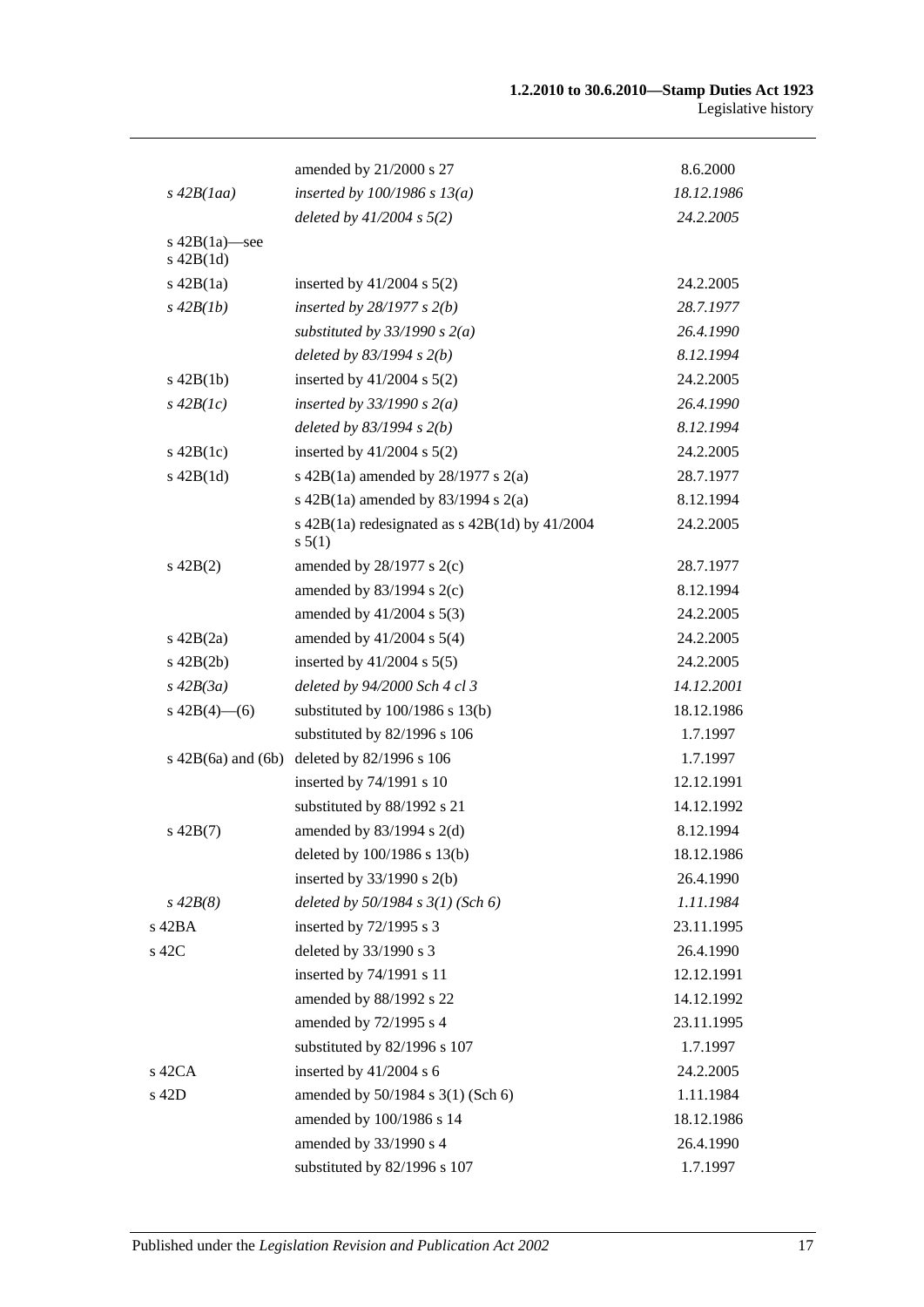### **Stamp Duties Act 1923—1.2.2010 to 30.6.2010**

Legislative history

| s 42E                                            | amended by 33/1990 s 5                                                                     | 26.4.1990  |
|--------------------------------------------------|--------------------------------------------------------------------------------------------|------------|
|                                                  | amended by 82/1996 s 108                                                                   | 1.7.1997   |
|                                                  | amended by 44/2003 s 3(1) (Sch 1)                                                          | 24.11.2003 |
| $ss$ 43 $-45A$ and<br>heading                    | deleted by 111/1980 s 9                                                                    | 6.11.1980  |
| by 24/2009                                       | Pt 3 Div 5 before deletion heading preceding s 43 inserted by 82/1997 s 4                  | 1.1.1998   |
|                                                  | heading preceding s 43 deleted and Div 5<br>heading inserted by $44/2003$ s $3(1)$ (Sch 1) | 24.11.2003 |
| $s\,43$                                          | inserted by $82/1997 s 4$                                                                  | 1.1.1998   |
| bank                                             | deleted by $41/1999 s 18(a)$                                                               | 1.12.1998  |
| cheque                                           | amended by 41/1999 s 18(b)                                                                 | 1.12.1998  |
| Cheques and<br><b>Payment Orders</b><br>Act 1986 | deleted by $41/1999 s 18(c)$                                                               | 1.12.1998  |
|                                                  | financial institution inserted by $41/1999 s 18(c)$                                        | 1.12.1998  |
|                                                  | unstamped cheque amended by $41/1999 s 18(d)$                                              | 1.12.1998  |
| s44                                              | inserted by $82/1997 s 4$                                                                  | 1.1.1998   |
| $s\,44(1)$                                       | amended by $41/1999 s 19(a)$ , (b)                                                         | 1.12.1998  |
| $s\,44(2)$ and (3)                               | amended by $41/1999 s 19(c)$                                                               | 1.12.1998  |
| $s\,44(4)$                                       | amended by 41/1999 s 19(d)                                                                 | 1.12.1998  |
| $s\,44(5)$                                       | amended by 41/1999 s 19(e)                                                                 | 1.12.1998  |
| $s\,45$                                          |                                                                                            |            |
| $s\,45(1)$                                       | s 45 inserted by 82/1997 s 4                                                               | 1.1.1998   |
|                                                  | s 45 amended by 41/1999 s 20                                                               | 1.12.1998  |
|                                                  | s 45 amended and redesignated as $s$ 45(1) by<br>$21/2004$ s $9(1)$ , (2)                  | 1.7.2004   |
| $s\,45(2)$ —(4)                                  | inserted by $21/2004 s 9(2)$                                                               | 1.7.2004   |
| heading preceding<br>$s\,46$                     | deleted by 82/1997 s 4                                                                     | 1.1.1998   |
| $s\,46$                                          | amended by 19/1991 s 2                                                                     | 18.4.1991  |
|                                                  | substituted by $82/1997 s 4$                                                               | 1.1.1998   |
|                                                  | amended by 41/1999 s 21                                                                    | 1.12.1998  |
| s 46A                                            | inserted by 89/1983 s 9                                                                    | 1.1.1984   |
|                                                  | amended by 19/1991 s 3                                                                     | 18.4.1991  |
|                                                  | deleted by 82/1997 s 4                                                                     | 1.1.1998   |
| $s\,47$                                          | amended by $50/1984 s 3(1)$ (Sch 6)                                                        | 1.11.1984  |
|                                                  | deleted by 82/1997 s 4                                                                     | 1.1.1998   |
| $s\,47A$                                         | deleted by 82/1997 s 4                                                                     | 1.1.1998   |
| $ss$ 47B $-47D$                                  | deleted by 70/1981 s 5                                                                     | 2.11.1981  |
| $s\,48$                                          | amended by $70/1981 s$ 6                                                                   | 2.11.1981  |
|                                                  | amended by 50/1984 s 3(1) (Sch 6)                                                          | 1.11.1984  |
|                                                  | deleted by 82/1997 s 4                                                                     | 1.1.1998   |
| s 48A                                            | amended by 101/1976 s 4                                                                    | 16.12.1976 |
|                                                  | amended by 70/1981 s 7                                                                     | 2.11.1981  |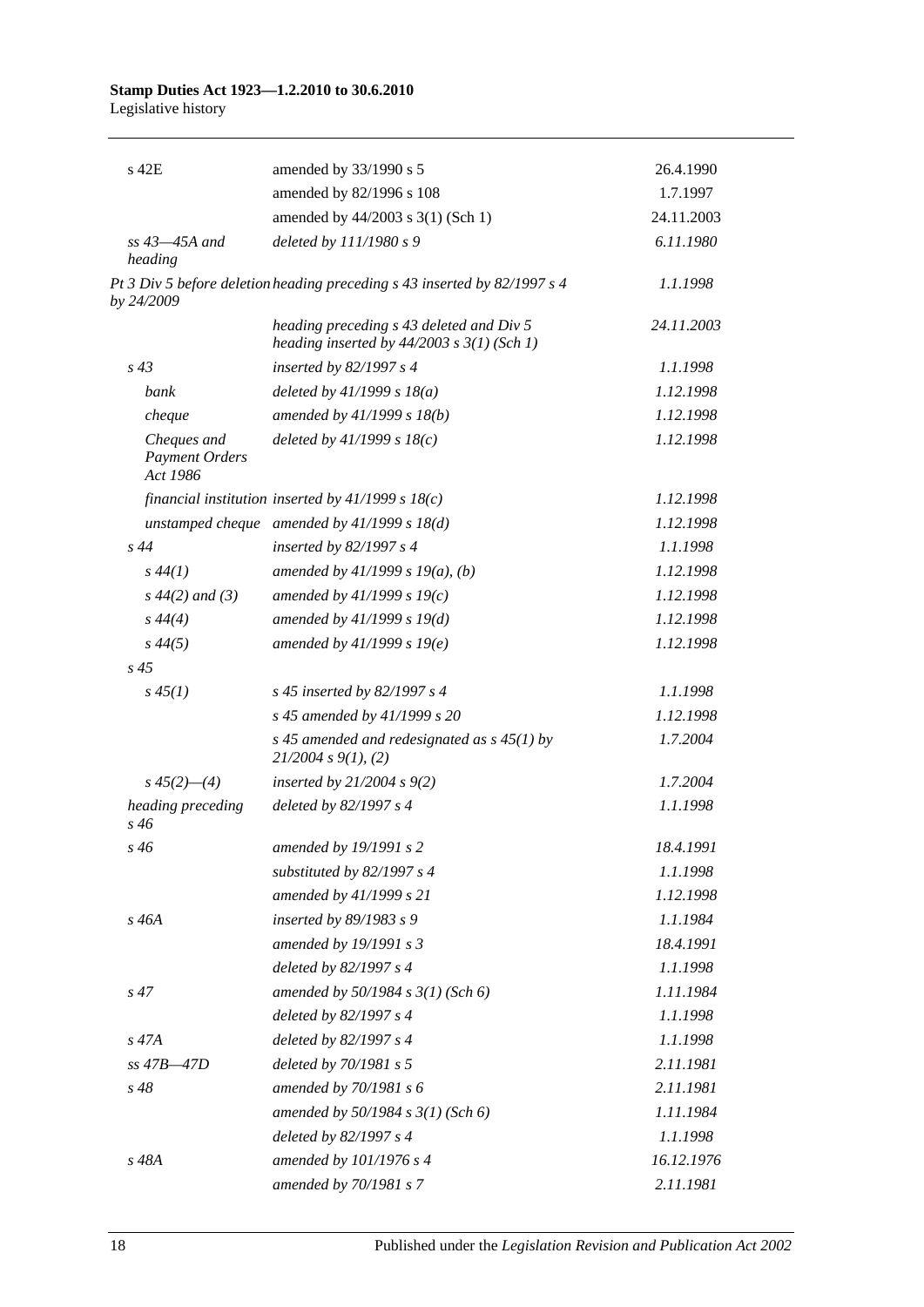|                                        | amended by $95/1982$ s 4                                                                    | 23.12.1982 |
|----------------------------------------|---------------------------------------------------------------------------------------------|------------|
|                                        | amended by 19/1991 s 4                                                                      | 18.4.1991  |
|                                        | amended by 82/1996 s 109                                                                    | 1.7.1997   |
|                                        | deleted by 82/1997 s 4                                                                      | 1.1.1998   |
| $s\,49$                                | amended by 88/1992 s 23                                                                     | 14.12.1992 |
|                                        | deleted by 82/1997 s 4                                                                      | 1.1.1998   |
| s50                                    | deleted by 82/1997 s 4                                                                      | 1.1.1998   |
| s <sub>51</sub>                        | amended by 88/1992 s 24                                                                     | 14.12.1992 |
|                                        | deleted by 82/1997 s 4                                                                      | 1.1.1998   |
| s <sub>52</sub>                        | deleted by 82/1997 s 4                                                                      | 1.1.1998   |
| s 53 and heading                       | deleted by $81/1985 s 8$                                                                    | 5.8.1985   |
| ss 54-59A and<br>heading               | deleted by $50/1984$ s $3(1)$ (Sch 6)                                                       | 1.11.1984  |
| <b>Heading preceding</b><br>$s$ 59 $B$ | inserted by $27/1978 s 7$                                                                   | 30.3.1978  |
|                                        | deleted in pursuance of the Acts Republication<br>Act 1967 as its function is now exhausted | 1.1.1995   |
| $s$ 59 $B$                             | inserted by 27/1978 s 7                                                                     | 30.3.1978  |
|                                        | amended by $50/1984 s 3(1)$ (Sch 6)                                                         | 1.11.1984  |
|                                        | amended by 52/1989 s 6                                                                      | 21.9.1989  |
|                                        | amended by 88/1992 s 25                                                                     | 14.12.1992 |
|                                        | deleted by 83/1994 s 3                                                                      | 8.12.1994  |
| <i>Pt 3 Div 5</i>                      | deleted by $24/2009 s 8$                                                                    | 4.6.2009   |
| Pt 3 Div 6 heading                     | heading preceding s 60 deleted and Div 6<br>heading inserted by $44/2003$ s 3(1) (Sch 1)    | 24.11.2003 |
| $s\,60$                                |                                                                                             |            |
| conveyance                             | amended by 38/1996 s 40                                                                     | 4.11.1996  |
|                                        | amended by 80/2000 s 8                                                                      | 14.12.2000 |
| s 60A                                  | substituted by 95/1982 s 5                                                                  | 23.12.1982 |
| $s$ 60A(1)                             | amended by 36/1990 s 4                                                                      | 24.5.1990  |
| s 60A(4)                               | amended by 50/1984 s 3(1) (Sch 6)                                                           | 1.11.1984  |
|                                        | s $60A(4a)$ and $(4b)$ inserted by $20/1997$ s $3(a)$                                       | 7.1.1997   |
| $s$ 60A(6)                             | inserted by $20/1997$ s $3(b)$                                                              | 7.1.1997   |
|                                        | amended by 23/2001 s 108(a)-(c)                                                             | 15.7.2001  |
|                                        | amended by 43/2006 s 200                                                                    | 1.6.2007   |
| s 60A(7)                               | inserted by $20/1997$ s $3(b)$                                                              | 7.1.1997   |
| $s$ 60A(8)                             | inserted by $20/1997$ s $3(b)$                                                              | 7.1.1997   |
| majority<br>shareholder                | substituted by $23/2001$ s $108(d)$                                                         | 15.7.2001  |
| spouse                                 | deleted by 80/2000 s 9                                                                      | 14.12.2000 |
| s 60B                                  |                                                                                             |            |
| $s$ 60B(1)                             | amended by 35/2002 s 19                                                                     | 28.11.2002 |
| $s$ 60 $B(2)$                          | deleted by 38/2008 s 36                                                                     | 1.1.2009   |
| s 60C                                  | inserted by 80/2000 s 10                                                                    | 14.12.2000 |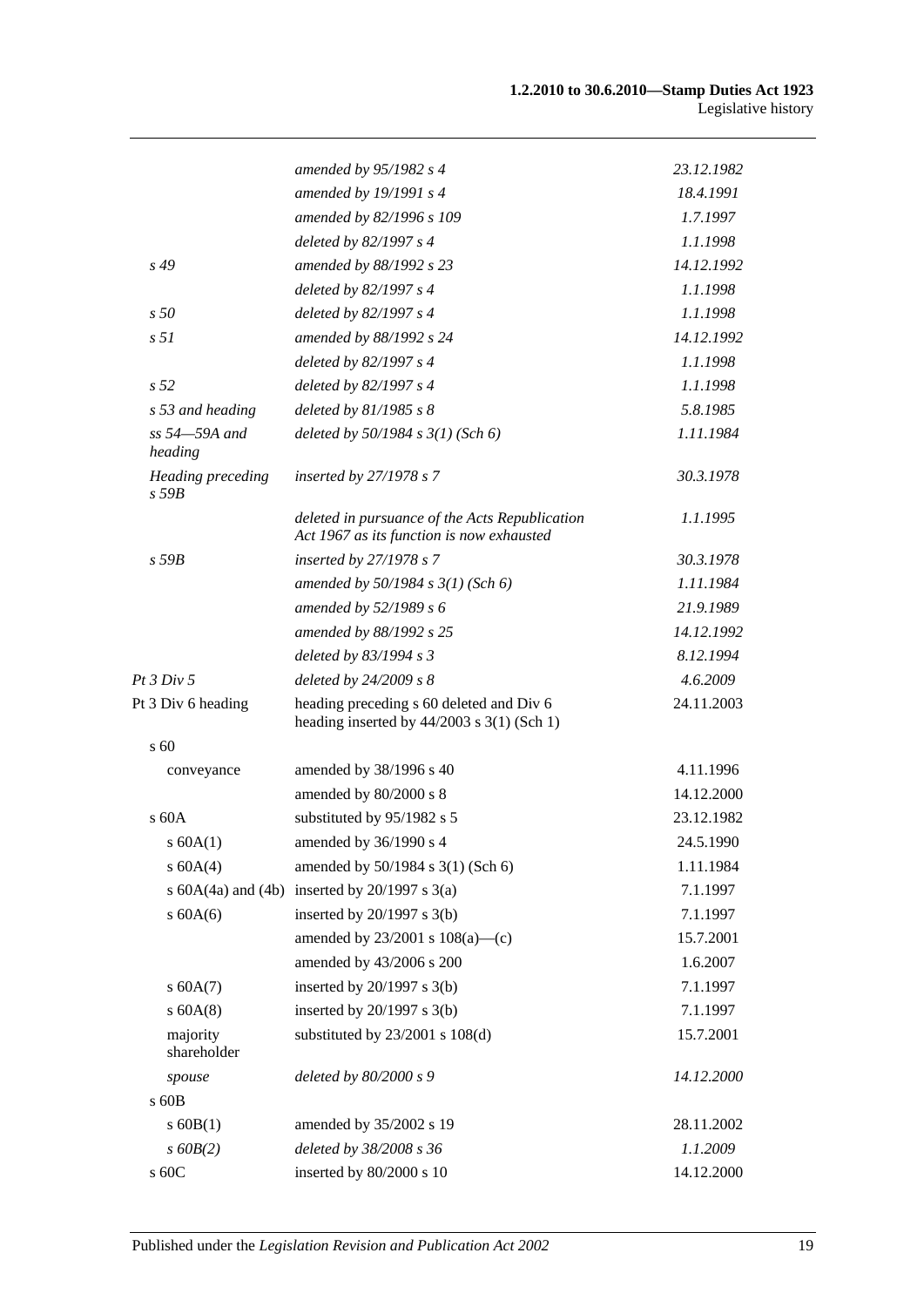| s 61                | amended by 95/1982 s 6                                                                     | 23.12.1982 |
|---------------------|--------------------------------------------------------------------------------------------|------------|
| s 62                | inserted by 80/2000 s 11                                                                   | 14.12.2000 |
| s $62(2)$ and $(3)$ | substituted by 27/2001 s 10                                                                | 26.7.2001  |
| s 63                | deleted by 95/1982 s 7                                                                     | 23.12.1982 |
| s <sub>65</sub>     | amended by 95/1982 s 8                                                                     | 23.12.1982 |
| s 66                | s 66(1) amended by 95/1982 s 9(a)                                                          | 23.12.1982 |
|                     | $s$ 66(1) redesignated as $s$ 66 in pursuance of the<br><b>Acts Republication Act 1967</b> | 1.1.1984   |
| $s\,66(2)$ and (3)  | substituted by 28/1977 s 3                                                                 | 28.7.1977  |
|                     | deleted by $95/1982 s(9)$                                                                  | 23.12.1982 |
| $s\,66(4)$          | deleted by $95/1982 s(9)$                                                                  | 23.12.1982 |
| s 66A               | deleted by 33/1990 s 6                                                                     | 26.4.1990  |
| $s$ 66AB            | amended by 101/1976 s 5                                                                    | 16.12.1976 |
|                     | amended by 111/1980 s 10                                                                   | 6.11.1980  |
|                     | amended by 70/1981 s 8                                                                     | 2.11.1981  |
|                     | deleted by $33/1990 s 6$                                                                   | 26.4.1990  |
| s 66B               | amended by 28/1977 s 4                                                                     | 28.7.1977  |
|                     | deleted by 95/1982 s 10                                                                    | 23.12.1982 |
| s 67                | deleted by 95/1982 s 10                                                                    | 23.12.1982 |
|                     | inserted by 33/1990 s 6                                                                    | 26.4.1990  |
| s 67(2)             | amended by 34/2002 s 28                                                                    | 1.8.2003   |
| $s\,67(5)$ and (6)  | deleted by 82/1996 s 110                                                                   | 1.7.1997   |
| s 67(8)             | deleted by 27/2001 s 11                                                                    | 26.7.2001  |
| s 68                |                                                                                            |            |
| s 68(1)             | amended by $95/1982 s 11(a)$                                                               | 23.12.1982 |
|                     | amended by $50/1984 s 3(1)$ (Sch 6)                                                        | 1.11.1984  |
|                     | deleted by 33/1990 s 7                                                                     | 26.4.1990  |
| $s\,68(2)$          | amended by $95/1982 s 11(b)$                                                               | 23.12.1982 |
|                     | deleted by 33/1990 s 7                                                                     | 26.4.1990  |
| s 68(3)             | amended by 95/1982 s 11(c)                                                                 | 23.12.1982 |
| s68(4)              | amended by 95/1982 s 11(d)                                                                 | 23.12.1982 |
| s68(5)              | amended by 95/1982 s 11(e)                                                                 | 23.12.1982 |
| s 69                | deleted by 33/1990 s 8                                                                     | 26.4.1990  |
| s 70                | substituted by 50/1984 s 3(1) (Sch 6)                                                      | 1.11.1984  |
| s 71                |                                                                                            |            |
| $s \, 7l(2)$        | substituted by 82/1996 s 111                                                               | 1.7.1997   |
|                     | deleted by 35/2002 s 20                                                                    | 28.11.2002 |
| $s \, 71(3)$        | substituted by 111/1980 s 11                                                               | 6.11.1980  |
|                     | amended by $80/2000$ s $12(a)$                                                             | 14.12.2000 |
| $s \, 71(4)$        | substituted by 111/1980 s 11                                                               | 6.11.1980  |
|                     | amended by 80/2000 s 12(b)                                                                 | 14.12.2000 |
|                     | amended by 34/2002 s 29(a)                                                                 | 1.8.2003   |
| $s \, 71(4a)$       | inserted by $36/1990$ s $5(a)$                                                             | 24.5.1990  |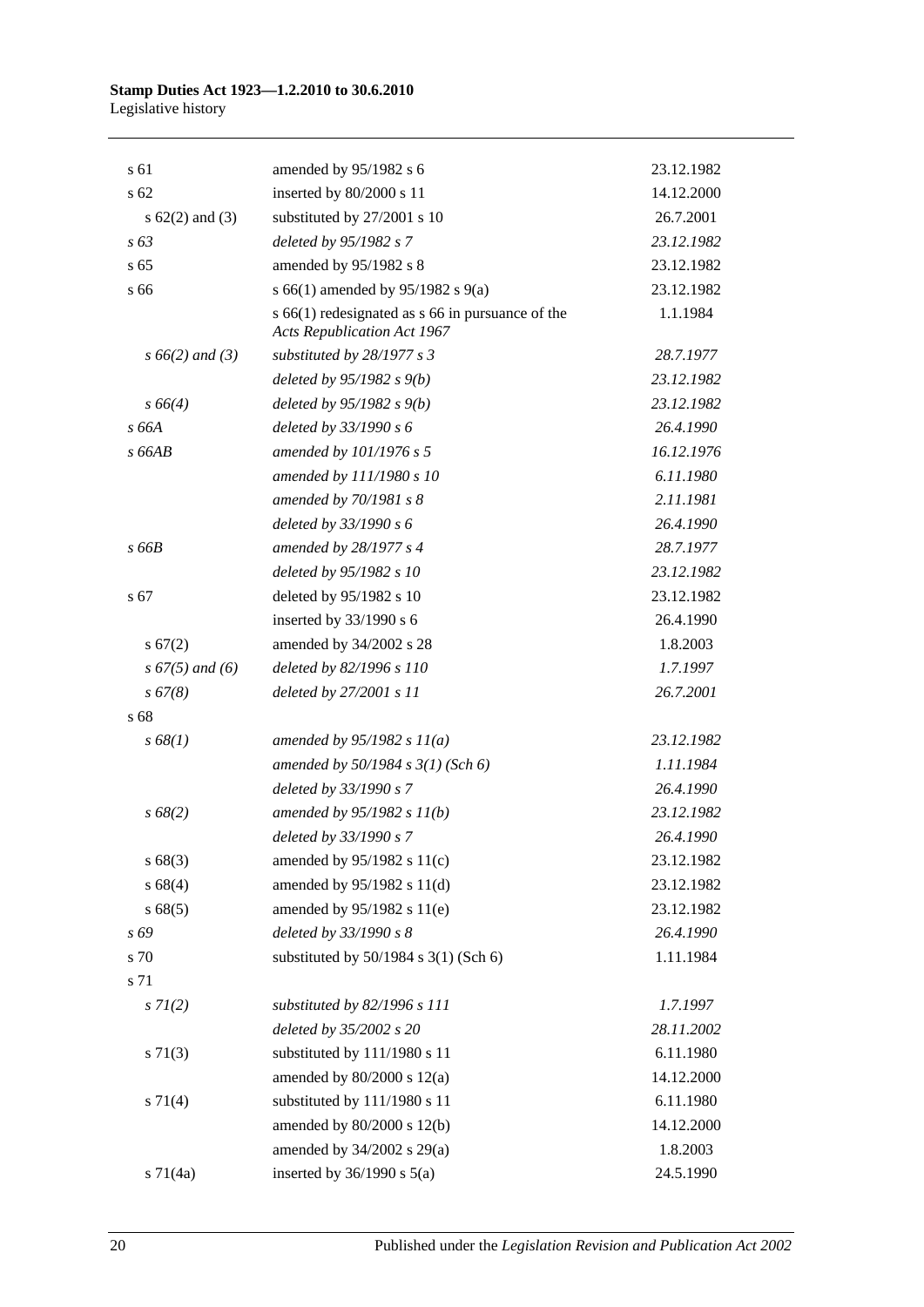|                       | amended by $88/1992$ s $26(a)$                    | 14.12.1992 |
|-----------------------|---------------------------------------------------|------------|
|                       | substituted by 18/1996 s 4                        | 24.4.1996  |
|                       | amended by 23/2001 s 109(a)                       | 15.7.2001  |
|                       | amended by 23/2008 s 3(1)                         | 26.6.2008  |
| $s \, 71(4b)$         | inserted by $23/2008$ s $3(2)$                    | 26.6.2008  |
| $s \, 71(5)$          | deleted by 66/1979 s 3                            | 1.11.1979  |
|                       | inserted by 111/1980 s 11                         | 6.11.1980  |
|                       | amended by $95/1982$ s $12(a)$                    | 23.12.1982 |
|                       | amended by 21/1988 s 5                            | 7.12.1987  |
|                       | (a) deleted by $80/2000$ s $12(c)$                | 14.12.2000 |
|                       | amended by $80/2000$ s $12(d)$ —(f)               | 14.12.2000 |
|                       | amended by 34/2002 s 29(b)                        | 1.8.2003   |
|                       | amended by 23/2008 s 3(3)                         | 26.6.2008  |
| s 71(6)               | amended by 54/1976 s 7                            | 14.7.1976  |
|                       | deleted by 66/1979 s 3                            | 1.11.1979  |
|                       | inserted by 111/1980 s 11                         | 6.11.1980  |
|                       | amended by $80/2000$ s $12(g)$                    | 14.12.2000 |
| $s \, 71(7)$          | deleted by 66/1979 s 3                            | 1.11.1979  |
|                       | inserted by 111/1980 s 11                         | 6.11.1980  |
|                       | substituted by $23/2008$ s 3(4)                   | 26.6.2008  |
| s 71(8)               | deleted by 66/1979 s 3                            | 1.11.1979  |
|                       | inserted by 111/1980 s 11                         | 6.11.1980  |
|                       | amended by 95/1982 s 12(b)                        | 23.12.1982 |
| s $71(9)$ and $(10)$  | inserted by 111/1980 s 11                         | 6.11.1980  |
| $s \, 71(11)$         | inserted by 111/1980 s 11                         | 6.11.1980  |
|                       | amended by $36/1990$ s $5(b)$                     | 24.5.1990  |
|                       | amended by 34/2002 s 29(c)                        | 1.8.2003   |
|                       | amended by 38/2008 s 37                           | 1.1.2009   |
| $s \, 71(11a)$        | inserted by $36/1990$ s $5(c)$                    | 24.5.1990  |
| s $71(12)$ and $(13)$ | inserted by 111/1980 s 11                         | 6.11.1980  |
| s 71(14)              | inserted by 111/1980 s 11                         | 6.11.1980  |
|                       | amended by 42/1992 s 3                            | 1.9.1992   |
|                       | amended by 24/2009 s 9                            | 4.6.2009   |
| $s \, 71(15)$         | inserted by 111/1980 s 11                         | 6.11.1980  |
|                       | discretionary trust deleted by $36/1990 s 5(d)$   | 24.5.1990  |
| interest              | potential beneficial deleted by $80/2000 s 12(h)$ | 14.12.2000 |
| primary custodian     | inserted by $23/2008$ s $3(5)$                    | 26.6.2008  |
| public company        | amended by 50/1984 s 3(1) (Sch 6)                 | 1.11.1984  |
|                       | amended by 88/1992 s 26(b)                        | 14.12.1992 |
|                       | amended by 23/2001 s 109(b)                       | 15.7.2001  |
| investment scheme     | registered managed inserted by 23/2008 s 3(6)     | 26.6.2008  |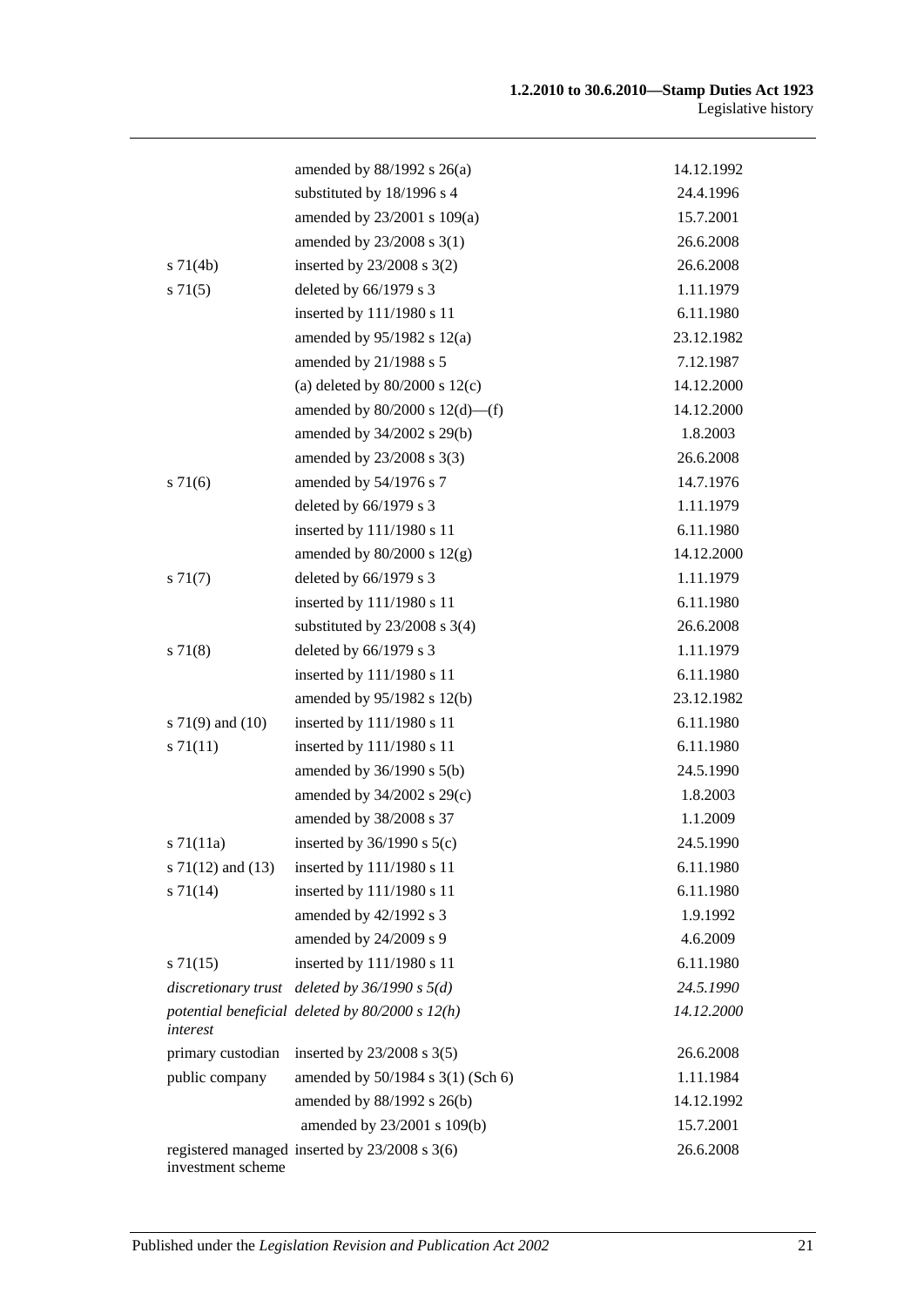|                                   | responsible entity inserted by $23/2008$ s 3(6)               | 26.6.2008  |
|-----------------------------------|---------------------------------------------------------------|------------|
|                                   | superannuation fundinserted by 23/2008 s 3(6)                 | 26.6.2008  |
| transfer                          | deleted by $80/2000 s 12(h)$                                  | 14.12.2000 |
| unit                              | deleted by $36/1990 s 5(d)$                                   | 24.5.1990  |
| unit trust                        | inserted by $23/2008$ s $3(7)$                                | 26.6.2008  |
| unit trust scheme                 | amended by $50/1984$ s $3(1)$ (Sch 6)                         | 1.11.1984  |
|                                   | deleted by $36/1990 s 5(d)$                                   | 24.5.1990  |
| s 71AA                            | inserted by 80/2000 s 13                                      | 14.12.2000 |
| s 71A                             | amended by 111/1980 s 12                                      | 6.11.1980  |
|                                   | amended by 50/1984 s 3(1) (Sch 6)                             | 1.11.1984  |
| s 71B                             |                                                               |            |
| s 71B(1)                          | s 71B amended and redesignated as s 71B(1) by<br>95/1982 s 13 | 23.12.1982 |
| $s$ 71B(2)                        | inserted by $95/1982$ s 13(b)                                 | 23.12.1982 |
|                                   | deleted by 82/1996 s 112                                      | 1.7.1997   |
|                                   | inserted by 28/2005 s 13                                      | 1.7.2006   |
| $s$ 71 $B(3)$                     | inserted by $95/1982$ s $13(b)$                               | 23.12.1982 |
|                                   | deleted by 82/1996 s 112                                      | 1.7.1997   |
| s $71B(4)$ and $(5)$              | inserted by $95/1982$ s 13(b)                                 | 23.12.1982 |
| s 71C                             | inserted by 66/1979 s 4                                       | 1.11.1979  |
| $s \, 71C(1)$                     | amended by $81/1985$ s $9(a)$ , (b)                           | 5.8.1985   |
|                                   | amended by $8/1989$ s $3(a)$ , (b)                            | 1.2.1988   |
|                                   | amended by $52/1989$ s $7(a)$                                 | 9.8.1989   |
|                                   | amended by $42/1992$ s $4(a)$                                 | 1.9.1992   |
|                                   | amended by $20/1997$ s $4(a)$                                 | 1.2.1997   |
|                                   | amended by 44/2003 s 3(1) (Sch 1)                             | 24.11.2003 |
| $s$ 71 $C(1a)$                    | inserted by $8/1989$ s 3(c)                                   | 1.2.1988   |
| $s$ 71 $C(1b)$                    | inserted by $35/2002$ s $21(a)$                               | 28.11.2002 |
| $s \, 71C(2)$                     | amended by 95/1982 s 14                                       | 23.12.1982 |
|                                   | amended by 81/1985 s 9(c)—(e)                                 | 5.8.1985   |
|                                   | substituted by $52/1989$ s $7(b)$                             | 9.8.1989   |
|                                   | amended by 42/1992 s 4(b)                                     | 1.9.1992   |
|                                   | amended by $20/1997$ s $4(b)$ —(d)                            | 1.2.1997   |
|                                   | amended by 35/2002 s 21(b)                                    | 28.11.2002 |
|                                   | amended by 21/2004 s 10(1)                                    | 1.7.2004   |
| s $71C(2a)$ —see<br>$s \, 71C(4)$ |                                                               |            |
| s $71C(2b)$ -see<br>$s$ 71 $C(5)$ |                                                               |            |
| s $71C(3)$ -see<br>$s$ 71 $C(6)$  |                                                               |            |
| $s71C(4)$ -see<br>$s \, 71C(7)$   |                                                               |            |
| $s \, 71C(3)$                     | inserted by $21/2004$ s $10(2)$                               | 1.7.2004   |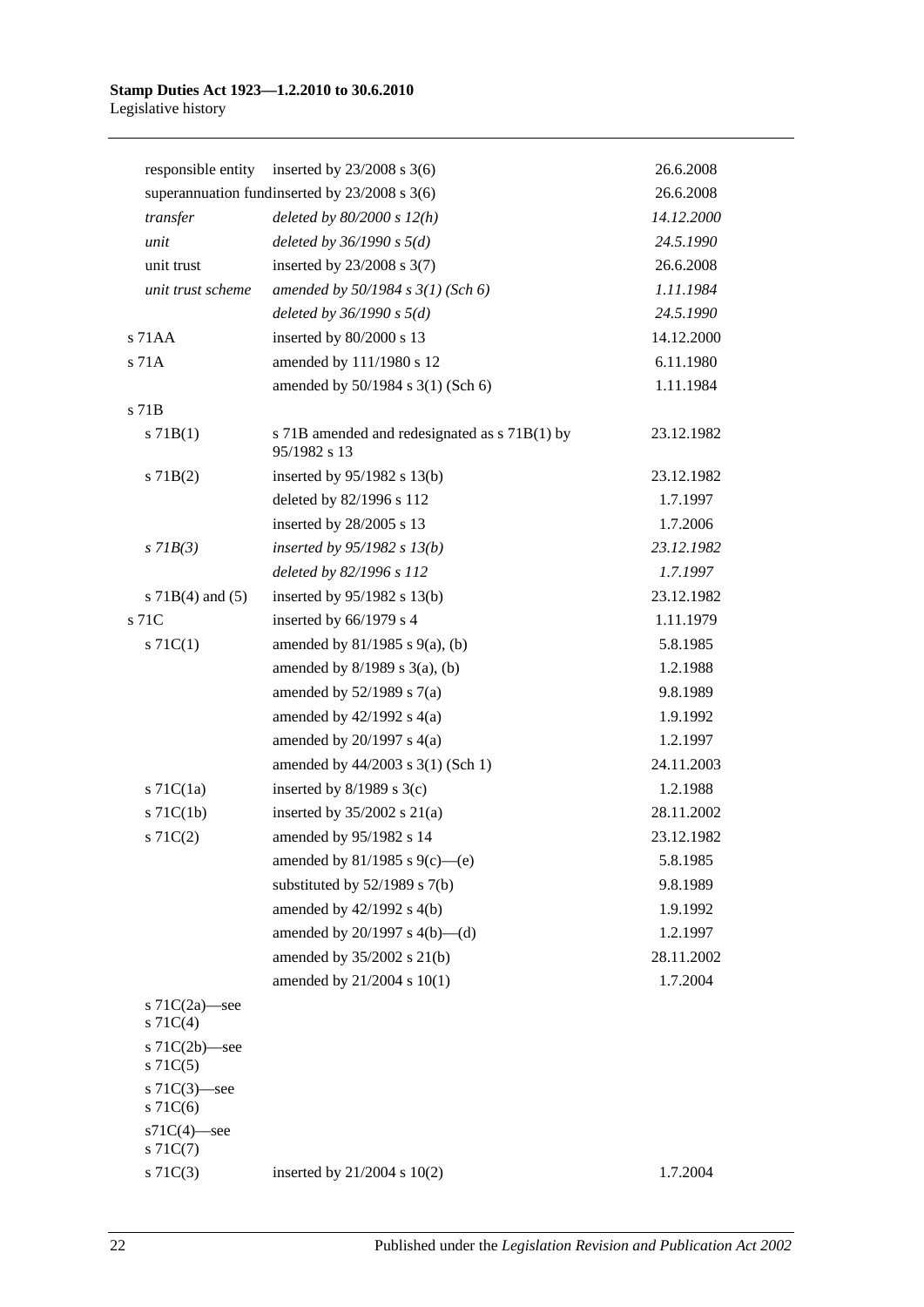| $s$ 71 $C(3a)$                                      | inserted by 24/2009 s 10                                      | 4.6.2009   |
|-----------------------------------------------------|---------------------------------------------------------------|------------|
| $s \, 71C(4)$                                       | s 71C (2a) inserted by 81/1985 s 9(f)                         | 5.8.1985   |
|                                                     | s 71C(2a) substituted by $35/2002$ s 21(c)                    | 28.11.2002 |
|                                                     | s 71C(2a) redesignated as s 71C(4) by $21/2004$<br>$s\ 10(3)$ | 1.7.2004   |
| $s \, 71C(5)$                                       | s 71C(2b) inserted by 52/1989 s 7(c)                          | 9.8.1989   |
|                                                     | s 71C(2b) deleted by 14/1994 s 4                              | 1.9.1994   |
|                                                     | s 71C(2b) inserted by 35/2002 s 21(d)                         | 28.11.2002 |
|                                                     | s 71C(2b) redesignated as s 71C(5) by $21/2004$               | 1.7.2004   |
|                                                     | s 10(3)                                                       |            |
| $s$ 71 $C(6)$                                       | s 71C(3) redesignated as s 71C(6) by $21/2004$<br>s 10(3)     | 1.7.2004   |
| genuine farm                                        | inserted by $35/2002$ s $21(e)$                               | 28.11.2002 |
| <b>Housing Trust</b><br>home                        | inserted by $8/1989$ s 3(d)                                   | 1.2.1988   |
|                                                     | prescribed amount inserted by 20/1997 s 4(e)                  | 1.2.1997   |
| prescribed<br>maximum                               | inserted by $20/1997$ s $4(e)$                                | 1.2.1997   |
|                                                     | relevant component inserted by $35/2002$ s $21(f)$            | 28.11.2002 |
| relevant contract                                   | inserted by $42/1992$ s $4(c)$                                | 1.9.1992   |
| $s \, 71C(7)$                                       | s 71C(4) substituted by $52/1989$ s 7(d)                      | 9.8.1989   |
|                                                     | s 71C(4) redesignated as s 71C(7) by $21/2004$<br>s 10(3)     | 1.7.2004   |
| $s$ 71 $C(8)$                                       | inserted by 34/2008 s 5                                       | 5.6.2008   |
| s 71CA before<br>substitution by<br>41/2004         | inserted by $30/1982$ s 3                                     | 24.12.1981 |
| s $7ICA(2)$ and $(3)$                               | substituted by $83/1994$ s 4                                  | 8.12.1994  |
| s 71CA                                              | substituted by 41/2004 s 7                                    | 24.2.2005  |
| s 71CB                                              | inserted by 21/1988 s 6                                       | 7.12.1987  |
|                                                     | substituted by 83/1994 s 5                                    | 8.12.1994  |
| $s$ 71 $CB(1)$ before<br>substitution by<br>43/2006 |                                                               |            |
| spouses                                             | amended by 80/2000 s 14                                       | 14.12.2000 |
| $s$ 71CB(1)                                         | substituted by $43/2006$ s $201(1)$                           | 1.6.2007   |
| $s$ 71CB $(2)$                                      | substituted by 41/2004 s 8                                    | 24.2.2005  |
|                                                     | amended by $43/2006$ s $201(2)$ —(4)                          | 1.6.2007   |
| $s$ 71 $CB(3)$                                      | amended by 43/2006 s 201(5), (6)                              | 1.6.2007   |
| $s$ 71 $CB(4)$                                      | amended by 43/2006 s 201(7)                                   | 1.6.2007   |
| s 71CBA                                             | inserted by 41/2004 s 9                                       | 24.2.2005  |
| $s$ 71CBA $(1)$                                     |                                                               |            |
| certificated<br>cohabitation<br>agreement           | deleted by $43/2006$ s $202(1)$                               | 1.6.2007   |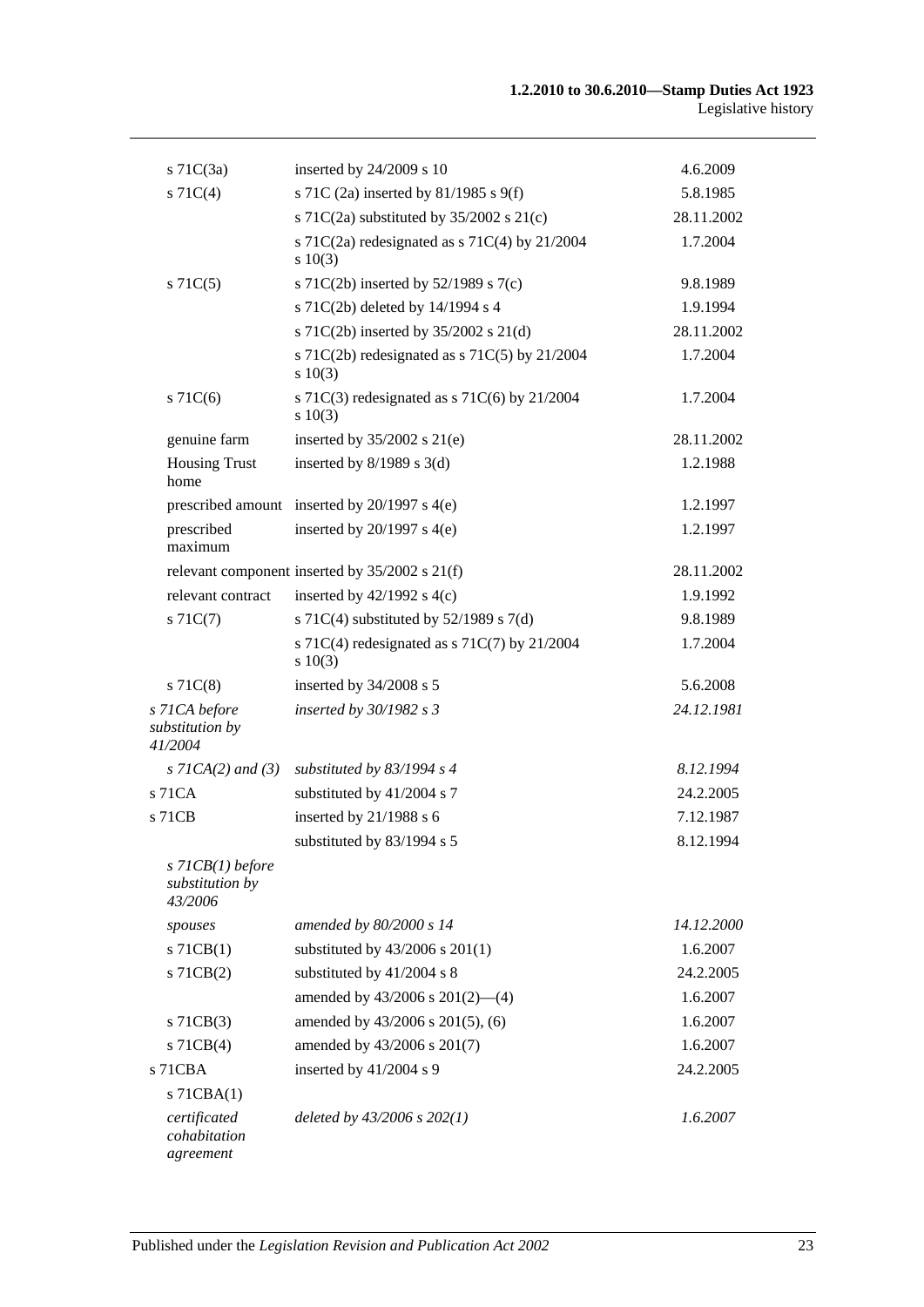| partnership<br>agreement         | certified domestic inserted by 43/2006 s 202(1) | 1.6.2007   |
|----------------------------------|-------------------------------------------------|------------|
| cohabitation<br>agreement        | deleted by $43/2006$ s $202(1)$                 | 1.6.2007   |
| domestic partner                 | inserted by $43/2006$ s $202(1)$                | 1.6.2007   |
| domestic<br>relationship         | inserted by $43/2006$ s $202(1)$                | 1.6.2007   |
| order                            | property adjustment amended by 43/2006 s 202(2) | 1.6.2007   |
| s 71CBA(2)                       | amended by $43/2006$ s $202(3)$ —(9)            | 1.6.2007   |
| $s$ 71CBA $(3)$                  | amended by 43/2006 s 202(10)                    | 1.6.2007   |
| $s$ 71CBA $(5)$                  | amended by 43/2006 s 202(11)                    | 1.6.2007   |
| s 71CC                           | inserted by 31/1994 s 7                         | 30.5.1994  |
| $\vert$ s 71CC(1)                | amended by $18/1996$ s $5(a)$ —(c)              | 24.4.1996  |
|                                  | amended by $11/1999$ s $2(a)$                   | 18.3.1999  |
|                                  | amended by $35/2002$ s $22(a)$                  | 28.11.2002 |
|                                  | amended by 43/2006 s 203(1)                     | 1.6.2007   |
| $s$ 71CC(1a)                     | inserted by $11/1999$ s $2(b)$                  | 18.3.1999  |
| $s$ 71CC(1b)                     | inserted by $35/2002$ s $22(b)$                 | 28.11.2002 |
| $s$ 71CC(5)                      |                                                 |            |
| natural person                   | inserted by $18/1996$ s $5(d)$                  | 24.4.1996  |
| person                           | inserted by $18/1996$ s $5(d)$                  | 24.4.1996  |
| relative                         | amended by $11/1999$ s $2(c)$                   | 18.3.1999  |
|                                  | amended by 43/2006 s 203(2)                     | 1.6.2007   |
| spouse                           | deleted by 80/2000 s 15                         | 14.12.2000 |
| s 71CD                           | inserted by 42/1997 s 2                         | 17.7.1997  |
| s 71D                            | inserted by 111/1980 s 13                       | 6.11.1980  |
| $s$ 71D(1)                       | substituted by $19/1991$ s $5(a)$               | 18.4.1991  |
|                                  | amended by 24/2009 s 11(1)                      | 4.6.2009   |
| $s$ 71D(2)                       | substituted by $19/1991$ s $5(a)$               | 18.4.1991  |
| $s$ 71D $(2a)$                   | inserted by $19/1991$ s $5(a)$                  | 18.4.1991  |
| $s$ 71D(3)                       |                                                 |            |
| exploration<br>tenement          | amended by 83/1994 s 12 (Sch)                   | 8.12.1994  |
|                                  | amended by 11/2000 Sch 2                        | 4.5.2002   |
|                                  | amended by 24/2009 s 11(2)                      | 4.6.2009   |
| $s$ 71D(4)                       | substituted by $19/1991$ s $5(b)$               | 18.4.1991  |
| s $71D(5)$ and $(6)$             | inserted by $19/1991$ s $5(b)$                  | 18.4.1991  |
| s 71DA                           | inserted by 83/1994 s 6                         | 8.12.1994  |
| s $71DA(1a)$ and<br>(1b)         | inserted by $42/1997$ s $3(a)$                  | 17.7.1997  |
| $s$ 71DA $(5)$                   |                                                 |            |
| complying<br>superannuation fund | amended by 42/1997 s 3(b)                       | 17.7.1997  |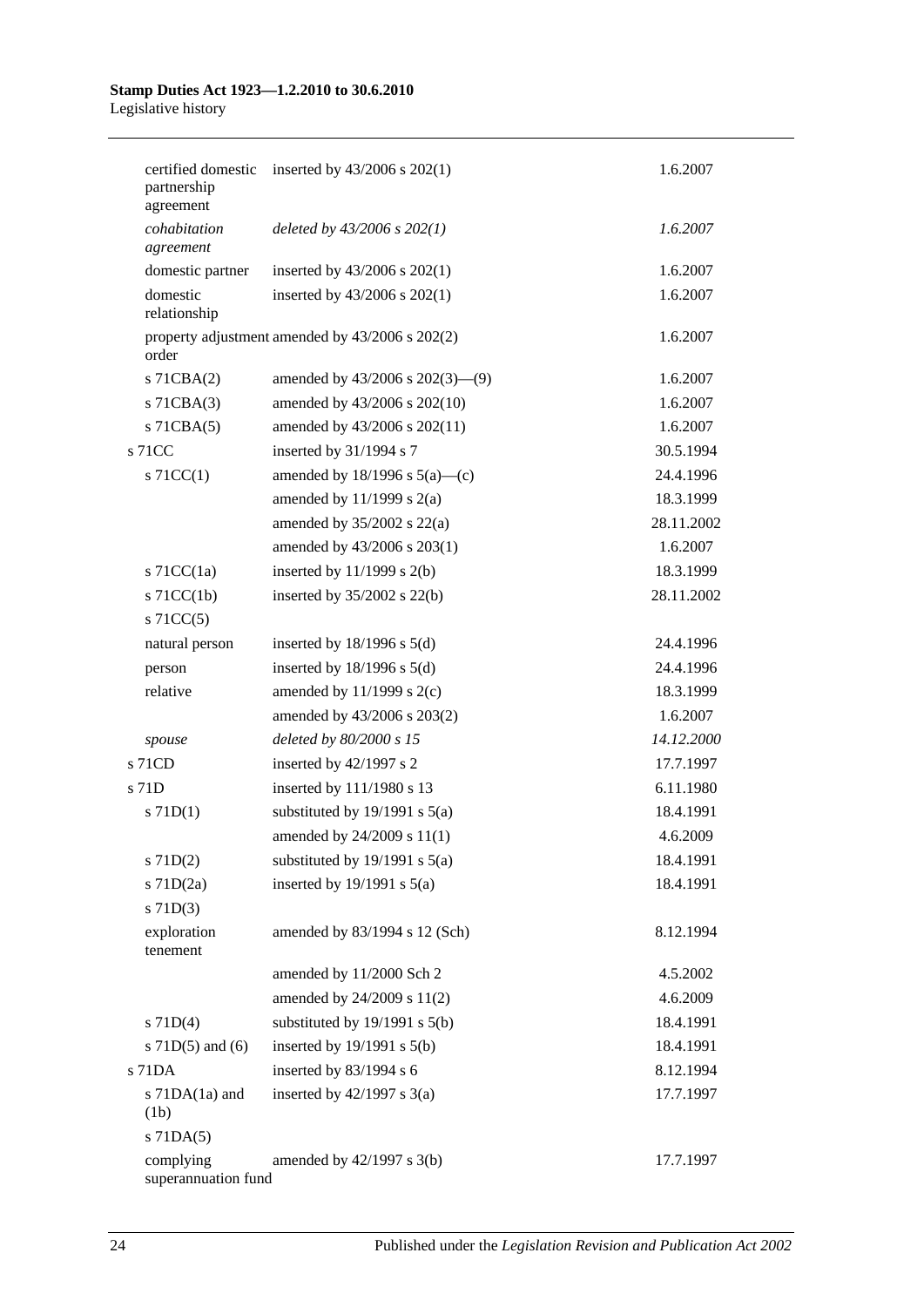| pooled<br>superannuation trust | inserted by $42/1997$ s 3(c)                                                                                          | 17.7.1997  |
|--------------------------------|-----------------------------------------------------------------------------------------------------------------------|------------|
| the SIS Act                    | inserted by $42/1997$ s 3(c)                                                                                          | 17.7.1997  |
| $s$ 71DA $(6)$                 | substituted by $42/1997$ s 3(d)                                                                                       | 17.7.1997  |
| Pt 3 Div 7                     | heading preceding s 71EA inserted by 39/2002<br>s 3                                                                   | 28.11.2002 |
|                                | heading preceding s 71EA deleted and Div 7<br>heading inserted by $44/2003$ s 3(1) (Sch 1)                            | 24.11.2003 |
| s 71 EA                        | inserted by 39/2002 s 3                                                                                               | 28.11.2002 |
| $s$ 71EA $(1)$                 |                                                                                                                       |            |
| this Division                  | deleted by $44/2003$ s $3(1)$ (Sch 1)                                                                                 | 24.11.2003 |
| $ss$ 71EB $-71E$ J             | inserted by 39/2002 s 3                                                                                               | 28.11.2002 |
| Pt 3 Div 8                     | heading preceding s 71E inserted by 21/1988 s 7                                                                       | 7.12.1987  |
|                                | heading preceding s 71E deleted and Div 8<br>heading inserted by $44/2003$ s 3(1) (Sch 1)                             | 24.11.2003 |
| $s$ 71 $E$                     | inserted by 21/1988 s 7                                                                                               | 7.12.1987  |
| s 71E(1)                       | amended by $18/1996$ s $6(a)$ , (b)                                                                                   | 24.4.1996  |
| $s$ 71 $E(1a)$                 | inserted by $18/1996$ s $6(c)$                                                                                        | 24.4.1996  |
| s 71E(2)                       | amended by 88/1992 s 27                                                                                               | 14.12.1992 |
|                                | (d) deleted by $80/2000$ s 16                                                                                         | 14.12.2000 |
|                                | amended by 23/2001 s 110                                                                                              | 15.7.2001  |
| $s$ 71E(4a)                    | inserted by 74/1991 s 12                                                                                              | 12.12.1991 |
| s 71E(6)                       | amended by 82/1996 s 113                                                                                              | 1.7.1997   |
| $s$ 71 $E(10)$                 | deleted by 33/1990 s 9                                                                                                | 26.4.1990  |
| $s$ 71 $F$                     | inserted by 35/2002 s 23                                                                                              | 28.11.2002 |
| by 24/2009                     | Pt 3 Div 9 before deletion heading preceding s 72 deleted and Div 9<br>heading inserted by $44/2003$ s $3(1)$ (Sch 1) | 24.11.2003 |
| heading preceding<br>s 75      | deleted by 81/1985 s 10                                                                                               | 5.8.1985   |
| s 75                           | deleted by 81/1985 s 10                                                                                               | 5.8.1985   |
|                                | inserted by $72/1995 s 5$                                                                                             | 23.11.1995 |
| s 75A                          | inserted by $21/2004 s 11$                                                                                            | 1.7.2004   |
| heading preceding<br>$s$ 75AA  | deleted in pursuance of the Acts Republication<br>Act 1967 as its function is now exhausted                           | 1.11.1984  |
| s 75AA                         | deleted by $50/1984$ s $3(1)$ (Sch 6)                                                                                 | 1.11.1984  |
| Pt3 Div9                       | deleted by 24/2009 s 12                                                                                               | 4.6.2009   |
| Pt 3 Div 10                    | heading preceding s 76 deleted and Div 10<br>heading inserted by $44/2003$ s 3(1) (Sch 1)                             | 24.11.2003 |
| s 76                           |                                                                                                                       |            |
| home                           | inserted by $31/2003$ s $10(1)$                                                                                       | 1.10.2003  |
|                                | deleted by 28/2005 s 8                                                                                                | 1.7.2005   |
| home mortgage                  | inserted by $31/2003$ s $10(1)$                                                                                       | 1.10.2003  |
|                                | deleted by 28/2005 s 8                                                                                                | 1.7.2005   |
| liability                      | inserted by 88/1992 s 28                                                                                              | 14.12.1992 |
| mortgage                       | substituted by 88/1992 s 28                                                                                           | 14.12.1992 |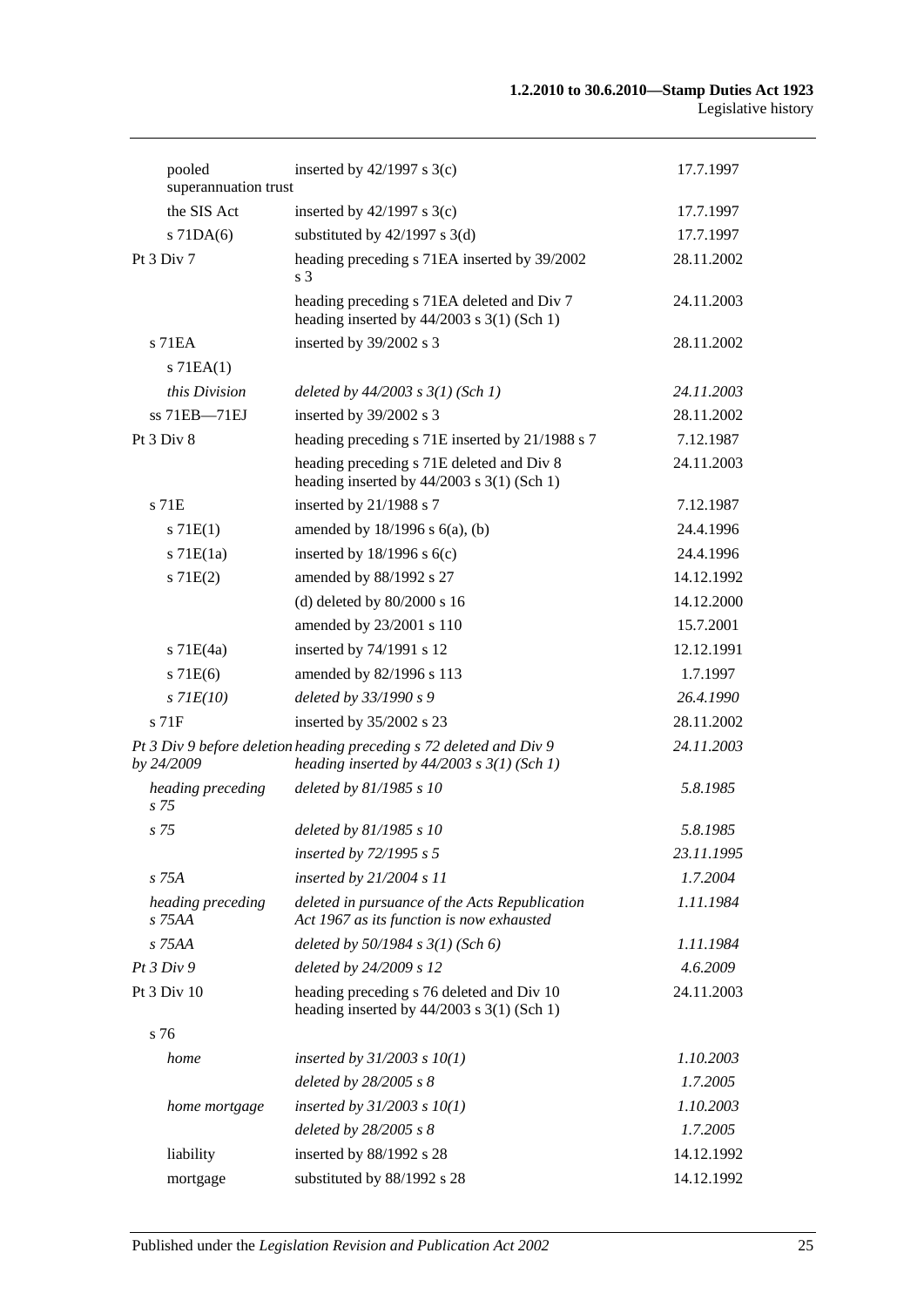|                           | amended by 31/2003 s 10(2)                                | 1.10.2003  |
|---------------------------|-----------------------------------------------------------|------------|
| s 76A                     | inserted by $8/1986$ s 5                                  | 13.3.1986  |
|                           | deleted by 88/1992 s 29                                   | 14.12.1992 |
| s 79                      | substituted by 88/1992 s 30                               | 14.12.1992 |
| $s \, 79(2)$              | amended by 31/2003 s 11                                   | 1.10.2003  |
|                           | amended by 28/2005 s 9                                    | 1.7.2005   |
| $s$ 79(6) and (7)         | deleted by 24/2009 s 13                                   | 1.7.2009   |
| s 80                      | amended by 95/1982 s 15                                   | 23.12.1982 |
| s 81                      |                                                           |            |
| s 81(1)                   | s 81 redesignated as $s$ 81(1) by 18/1996 s 7             | 24.4.1996  |
| s 81(2)                   | inserted by 18/1996 s 7                                   | 24.4.1996  |
| by 38/2008                | s 81A before deletion inserted by 101/1976 s 6            | 16.12.1976 |
| $s$ 81A(1) and (2)        | amended by 31/2003 s 12                                   | 1.10.2003  |
| s 81A                     | deletion by $28/2005$ s 21 implied repealed by<br>38/2008 |            |
|                           | deleted by 38/2008 s 38                                   | 1.1.2009   |
| s 81B                     | inserted by 111/1980 s 14                                 | 6.11.1980  |
|                           | substituted by 88/1992 s 31                               | 14.12.1992 |
| s 81C                     | inserted by 95/1982 s 16                                  | 23.12.1982 |
| $s \, 81C(6)$             | amended by 83/1994 s 12 (Sch)                             | 8.12.1994  |
|                           | amended by 23/2001 s 111                                  | 15.7.2001  |
| by 28/2005                | s 81D before deletion inserted by 31/1994 s 8             | 30.5.1994  |
| $s$ $81D(1)$              | amended by 82/1997 s $5(a)$                               | 1.1.1998   |
| $s$ $81D(4)$              |                                                           |            |
| subsidiary                | amended by $23/2001 s 112(a)$                             | 15.7.2001  |
| public company            | amended by 23/2001 s 112(b)                               | 15.7.2001  |
| $s$ $81D(5)$              | amended by $82/1997 s 5(b)$                               | 1.1.1998   |
| $s$ $81D(6)$              | deleted by $82/1997 s 5(c)$                               | 1.1.1998   |
| s 81D                     | deleted by 28/2005 s 10                                   | 1.7.2005   |
| $s$ $81E$                 | inserted by 82/1997 s 6                                   | 1.1.1998   |
|                           | deleted by 28/2005 s 10                                   | 1.7.2005   |
| heading preceding<br>s 82 | deleted by $50/1984$ s $3(1)$ (Sch 6)                     | 1.11.1984  |
| s 82                      | deleted by 50/1984 s 3(1) (Sch 6)                         | 1.11.1984  |
|                           | inserted by 21/1988 s 8                                   | 7.12.1987  |
| s 82(1)                   | substituted by 28/2005 s 14                               | 1.7.2006   |
| s 82(2)                   | amended by 42/1992 s 5                                    | 1.9.1992   |
|                           | substituted by 28/2005 s 14                               | 1.7.2006   |
| s 82A                     | deleted by 50/1984 s 3(1) (Sch 6)                         | 1.11.1984  |
|                           | inserted by 24/2009 s 14                                  | 4.6.2009   |
| s 83                      | deleted by $50/1984$ s $3(1)$ (Sch 6)                     | 1.11.1984  |
|                           | inserted by 21/2004 s 12                                  | 1.7.2004   |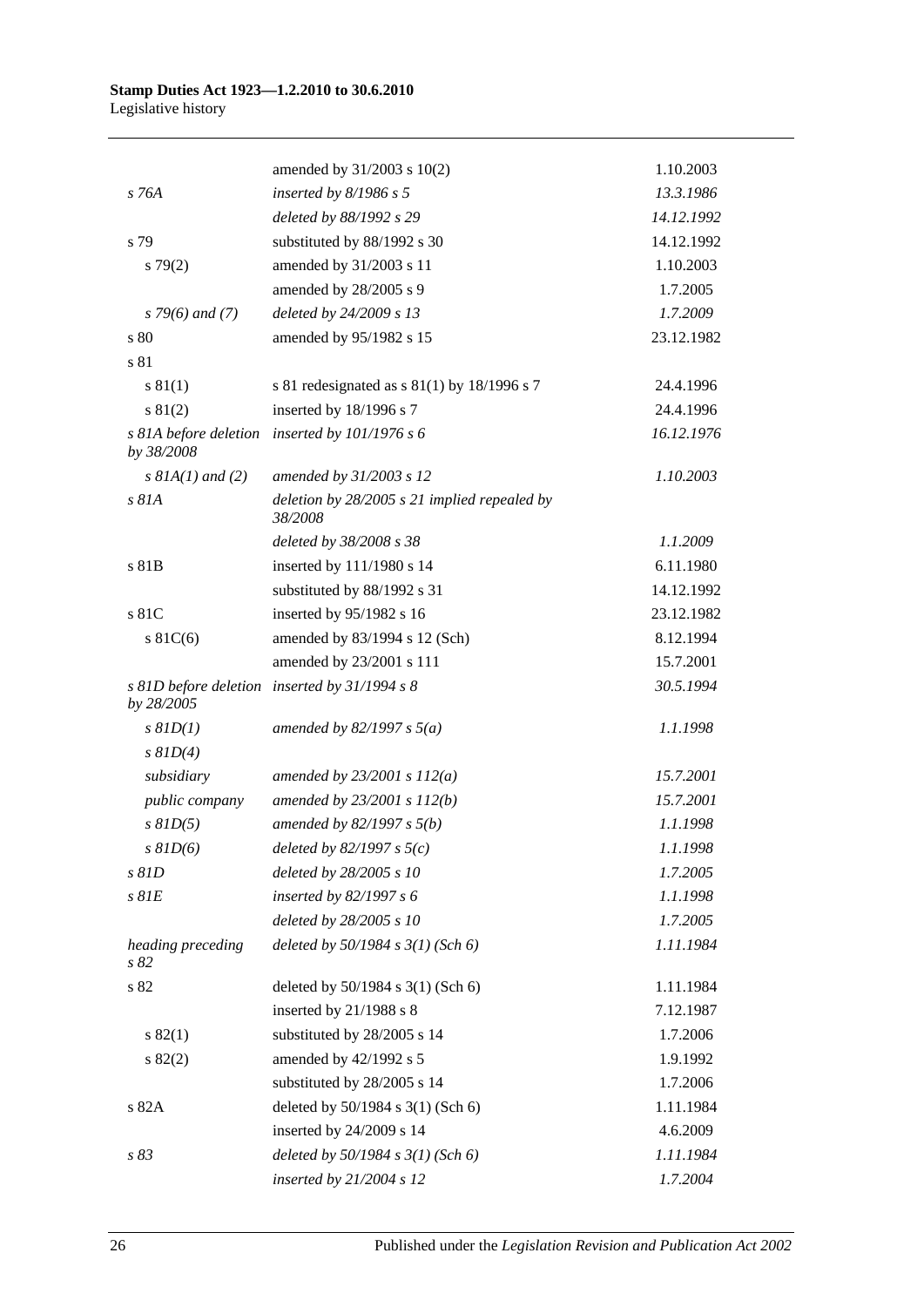|                                           | deleted by 28/2005 s 11                                      | 1.7.2005  |
|-------------------------------------------|--------------------------------------------------------------|-----------|
| $ss 84 - 84J$                             | deleted by 50/1984 s 3(1) (Sch 6)                            | 1.11.1984 |
|                                           | ss 85-90 and heading deleted by 104/1976 s 4(2) (Sch 2)      | 1.1.1977  |
| by 38/2008                                | Pt 3A before substitution heading substituted by 14/1994 s 5 | 1.9.1994  |
|                                           | amended by 34/2002 s 30                                      | 1.8.2003  |
| Pt 3A Div 1                               | heading inserted by 14/1994 s 5                              | 1.9.1994  |
| s 90A                                     | amended by $14/1994 s 6(a)$                                  | 1.9.1994  |
| <b>Australian CS</b><br>facility licensee | inserted by $34/2002$ s $31(a)$                              | 1.8.2003  |
| broker                                    | amended by $52/1989 s 8(a)$                                  | 21.9.1989 |
|                                           | amended by $14/1994 s 6(b)$                                  | 1.9.1994  |
|                                           | substituted by 11/1999 s 3                                   | 18.3.1999 |
|                                           | substituted by $34/2002$ s $31(a)$                           | 1.8.2003  |
| CS facility                               | inserted by $34/2002$ s $31(b)$                              | 1.8.2003  |
| CSF identifier                            | inserted by $34/2002$ s $31(b)$                              | 1.8.2003  |
| CSF participant                           | inserted by $34/2002$ s $31(b)$                              | 1.8.2003  |
| CSF transaction                           | inserted by $34/2002$ s $31(b)$                              | 1.8.2003  |
| error transaction                         | inserted by $14/1994 s 6(c)$                                 | 1.9.1994  |
|                                           | substituted by $34/2002$ s $31(c)$                           | 1.8.2003  |
|                                           | exempt transaction inserted by $21/2000 s 28(a)$             | 8.6.2000  |
|                                           | substituted by 27/2001 s 12                                  | 26.7.2001 |
|                                           | substituted by $34/2002$ s $31(c)$                           | 1.8.2003  |
| financial market                          | inserted by $34/2002$ s $31(c)$                              | 1.8.2003  |
| foreign company                           | inserted by $14/1994 s 6(c)$                                 | 1.9.1994  |
|                                           | amended by $23/2001 s 113(a)$                                | 15.7.2001 |
|                                           | identification code inserted by $14/1994 s 6(c)$             | 1.9.1994  |
|                                           | substituted by $34/2002$ s $31(d)$                           | 1.8.2003  |
| odd lot                                   | inserted by 70/1981 s 9                                      | 2.11.1981 |
|                                           | deleted by $34/2002$ s $31(e)$                               | 1.8.2003  |
| odd lot specialist                        | inserted by $70/1981 s$ 9                                    | 2.11.1981 |
|                                           | amended by 52/1989 s 8(b)                                    | 21.9.1989 |
|                                           | deleted by $34/2002 s 31(e)$                                 | 1.8.2003  |
| operating rules                           | inserted by $34/2002$ s $31(e)$                              | 1.8.2003  |
| proper CSF<br>transaction                 | inserted by $34/2002$ s $31(e)$                              | 1.8.2003  |
| proper SCH<br>transfer                    | inserted by $14/1994 s 6(d)$                                 | 1.9.1994  |
|                                           | deleted by $34/2002 s 31(e)$                                 | 1.8.2003  |
| quoted financial<br>product               | inserted by $34/2002$ s $31(e)$                              | 1.8.2003  |
| security                                  | quoted marketable inserted by $21/2000 s 28(b)$              | 8.6.2000  |
|                                           | deleted by $34/2002$ s $31(e)$                               | 1.8.2003  |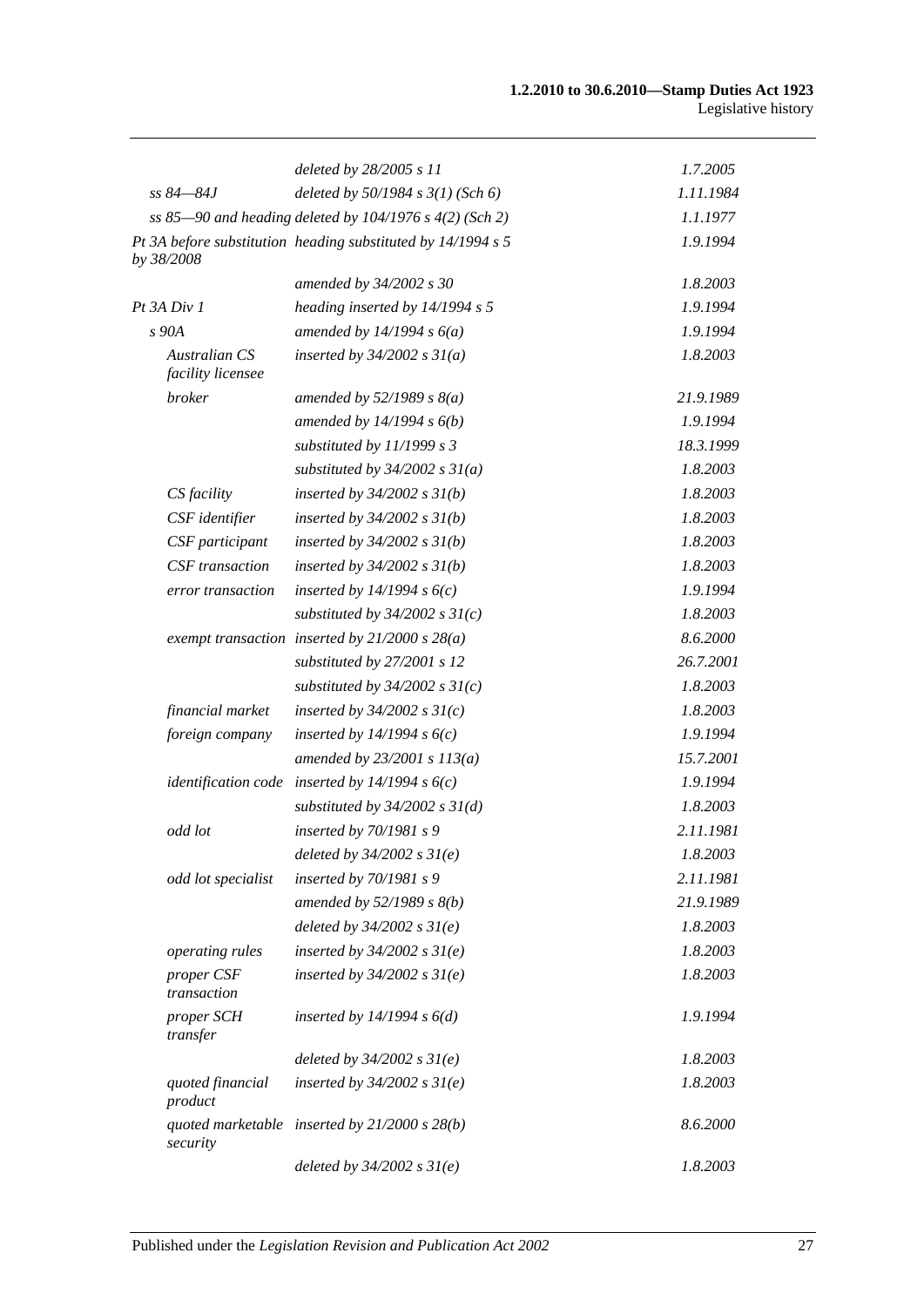| recognised stock<br>exchange           | inserted by $21/2000$ s $28(b)$                                | 8.6.2000   |
|----------------------------------------|----------------------------------------------------------------|------------|
|                                        | deleted by 80/2000 s 17                                        | 14.12.2000 |
| registered CS<br>facility licensee     | inserted by $34/2002$ s $31(e)$                                | 1.8.2003   |
| registered market<br>licensee          | inserted by $34/2002$ s $31(e)$                                | 1.8.2003   |
| relevant company                       | inserted by $14/1994 s 6(d)$                                   | 1.9.1994   |
|                                        | amended by 23/2001 s 113(b)                                    | 15.7.2001  |
| relevant CSF<br>participant            | inserted by $34/2002$ s $31(f)$                                | 1.8.2003   |
| relevant SCH<br>participant            | inserted by $14/1994 s 6(d)$                                   | 1.9.1994   |
|                                        | deleted by $34/2002$ s $31(f)$                                 | 1.8.2003   |
| <b>SCH</b>                             | inserted by $14/1994 s 6(d)$                                   | 1.9.1994   |
|                                        | deleted by $34/2002 s 31(f)$                                   | 1.8.2003   |
|                                        | SCH business rules inserted by $14/1994 s 6(d)$                | 1.9.1994   |
|                                        | deleted by $34/2002$ s $31(f)$                                 | 1.8.2003   |
| <b>SCH</b> participant                 | inserted by $14/1994 s 6(d)$                                   | 1.9.1994   |
|                                        | deleted by $34/2002$ s $31(f)$                                 | 1.8.2003   |
| SCH-regulated<br>transfer              | inserted by $14/1994 s 6(d)$                                   | 1.9.1994   |
|                                        | deleted by $34/2002$ s $31(f)$                                 | 1.8.2003   |
| South Australian<br>registered company | inserted by $14/1994 s6(e)$                                    | 1.9.1994   |
|                                        | substituted by $23/2001$ s $113(c)$                            | 15.7.2001  |
| transfer document                      | inserted by $14/1994 s6(e)$                                    | 1.9.1994   |
|                                        | substituted by $34/2002$ s $31(g)$                             | 1.8.2003   |
| transfer identifier                    | inserted by $14/1994 s6(e)$                                    | 1.9.1994   |
|                                        | deleted by $34/2002 s 31(g)$                                   | 1.8.2003   |
| transfer value                         | inserted by $14/1994 s6(e)$                                    | 1.9.1994   |
|                                        | substituted by $34/2002$ s $31(g)$                             | 1.8.2003   |
| $s$ 90AB                               | inserted by 71/1998 s 2                                        | 3.12.1998  |
| $s$ 90AC                               | inserted by $21/2000$ s $28(c)$                                | 8.6.2000   |
| Pt 3A Div 2                            | heading inserted by 14/1994 s 7                                | 1.9.1994   |
| $s$ 90 $B$                             |                                                                |            |
| $s\,90B(1)$                            | s 90B amended by 50/1984 s $3(1)$ (Sch 6)                      | 1.11.1984  |
|                                        | s 90B amended by 14/1994 s 8                                   | 1.9.1994   |
|                                        | s 90B amended and redesignated as $s$ 90B(1) by<br>49/1995 s 3 | 1.7.1995   |
|                                        | amended by $34/2002$ s $32(a)$ -(d)                            | 1.8.2003   |
| $s\,90B(2)$                            | inserted by $49/1995 s 3(b)$                                   | 1.7.1995   |
|                                        | amended by $34/2002$ s $32(a)$                                 | 1.8.2003   |
| $s\,90B(3)$                            | inserted by $49/1995$ s $3(b)$                                 | 1.7.1995   |
|                                        | amended by $34/2002$ s $32(a)$ , (b)                           | 1.8.2003   |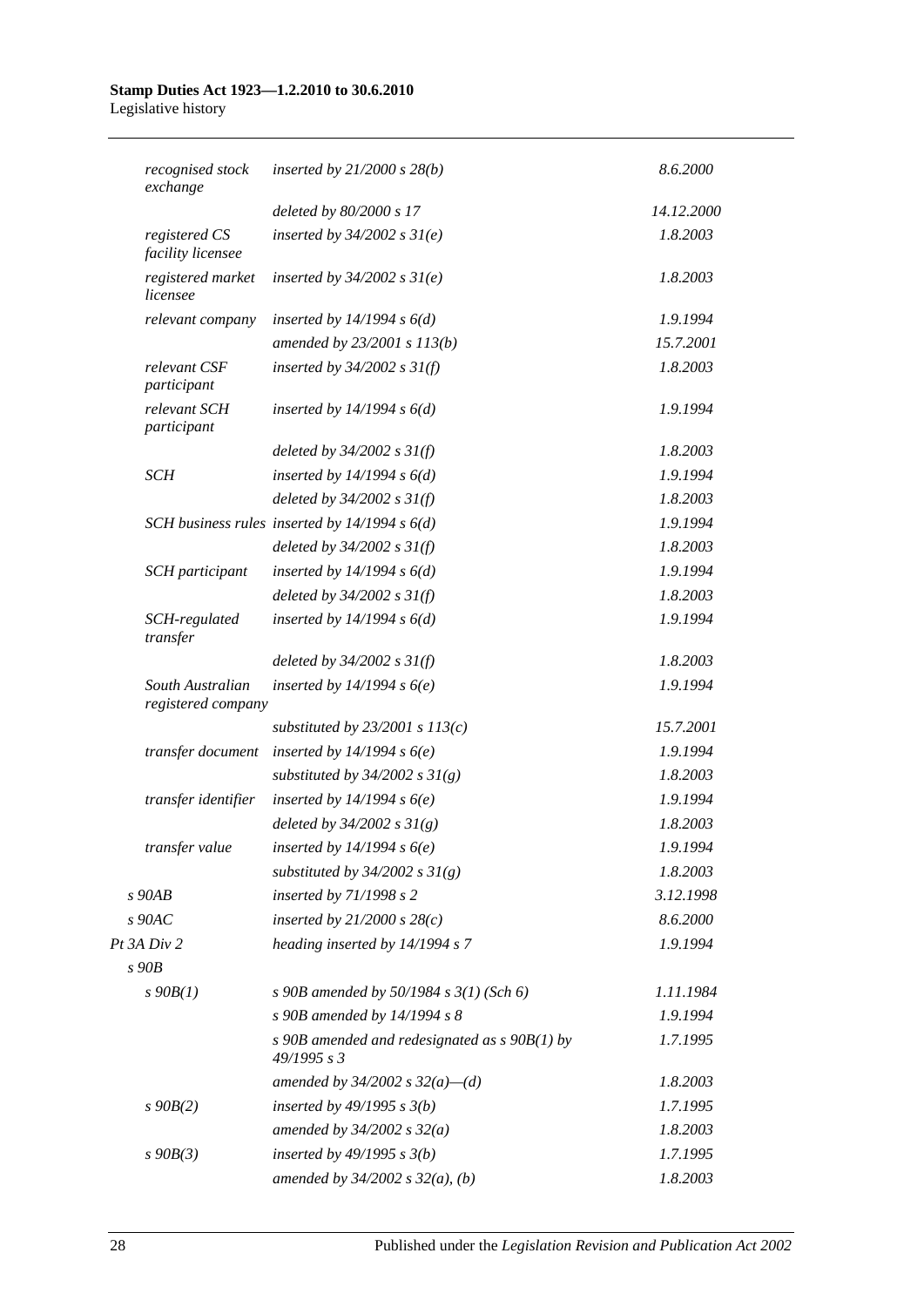| $s\,90C$           |                                         |            |
|--------------------|-----------------------------------------|------------|
| $s \cdot 90C(1)$   | amended by $14/1994 s 9(a)$             | 1.9.1994   |
|                    | amended by $49/1995 s 4(a)$ , (b)       | 1.7.1995   |
|                    | (a) and (b) deleted by $49/1995 s 4(c)$ | 1.7.1995   |
|                    | amended by $34/2002 s 33(a)$            | 1.8.2003   |
| $s \, 90C(2)$      | deleted by $49/1995 s 4(d)$             | 1.7.1995   |
| $s\,90C(3)$        | amended by 70/1981 s 10                 | 2.11.1981  |
|                    | amended by $49/1995 s 4(e)$             | 1.7.1995   |
|                    | amended by $34/2002$ s $33(a)$ , (b)    | 1.8.2003   |
| $s \, 90C(4)$      | amended by $34/2002 s 33(a)$            | 1.8.2003   |
| $s\,90C(5)$        | amended by $49/1995 s 4(f)$             | 1.7.1995   |
| $s\,90C(6)$        | substituted by $14/1994 s 9(b)$         | 1.9.1994   |
|                    | amended by 49/1995 s $4(g)$             | 1.7.1995   |
|                    | substituted by 82/1996 s 114            | 1.7.1997   |
| $s \, 90C(7)$      | amended by $49/1995 s 4(h)$             | 1.7.1995   |
|                    | deleted by 82/1996 s 114                | 1.7.1997   |
| $s\,90C(8)$        | amended by $71/1992$ s $3(1)$ (Sch 6)   | 1.3.1993   |
|                    | amended by 14/1994 s 9(c), (d)          | 1.9.1994   |
|                    | amended by $49/1995 s 4(i)$             | 1.7.1995   |
|                    | deleted by 82/1996 s 114                | 1.7.1997   |
| $s \, 90C(9)$      | deleted by 100/1986 s 15                | 18.12.1986 |
| $s$ 90D            |                                         |            |
| $s$ 90D(a1)        | inserted by 49/1995 s $5(a)$            | 1.7.1995   |
| $s$ 90 $D(1)$      | amended by $49/1995 s 5(b)$             | 1.7.1995   |
|                    | amended by $35/2002 s 24(a)$            | 28.11.2002 |
| $s\,90D(2)$        | amended by 49/1995 s $5(c)$             | 1.7.1995   |
|                    | amended by $35/2002$ s $24(b)$          | 28.11.2002 |
| $s$ 90D(3)         | substituted by 88/1992 s 32             | 14.12.1992 |
|                    | substituted by $14/1994 s 10(a)$        | 1.9.1994   |
|                    | amended by $49/1995 s 5(d)$             | 1.7.1995   |
|                    | substituted by 82/1996 s 115            | 1.7.1997   |
| $s\ 90D(4)$        | substituted by 88/1992 s 32             | 14.12.1992 |
|                    | amended by $49/1995 s 5(e)$             | 1.7.1995   |
|                    | deleted by 82/1996 s 115                | 1.7.1997   |
| $s$ 90 $D(5)$      | inserted by 88/1992 s 32                | 14.12.1992 |
|                    | deleted by 82/1996 s 115                | 1.7.1997   |
| $s\,90D(6)$        | inserted by 88/1992 s 32                | 14.12.1992 |
|                    | amended by $14/1994 s 10(b)$            | 1.9.1994   |
|                    | deleted by 82/1996 s 115                | 1.7.1997   |
| s $90D(7)$ and (8) | inserted by 88/1992 s 32                | 14.12.1992 |
|                    | deleted by 82/1996 s 115                | 1.7.1997   |
| s90E               |                                         |            |
| $s\ 90E(1)$        | amended by 14/1994 s 11                 | 1.9.1994   |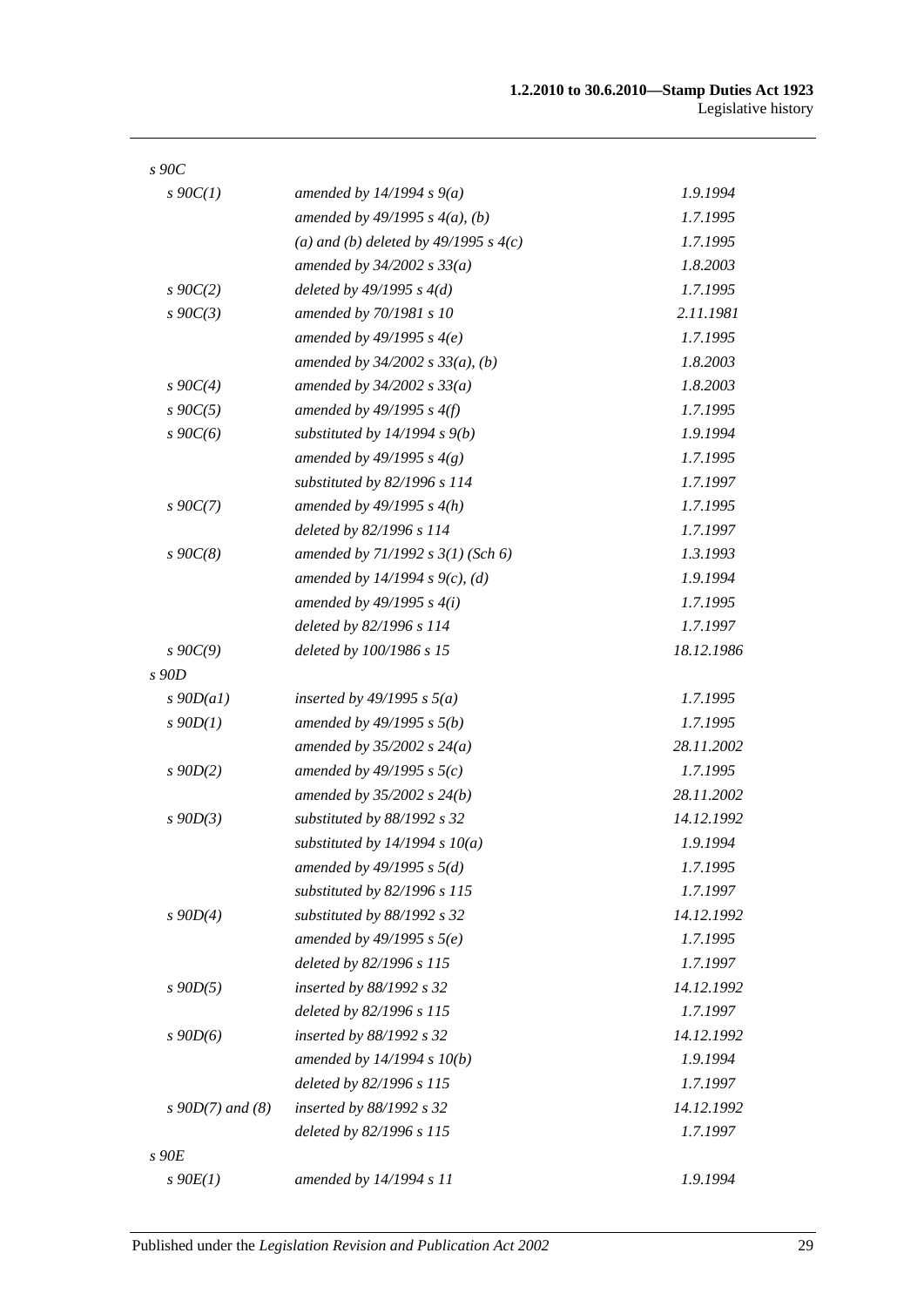|                                                  | amended by 49/1995 s $6(a)$                                             | 1.7.1995   |
|--------------------------------------------------|-------------------------------------------------------------------------|------------|
|                                                  | amended by $34/2002$ s $34(a)$                                          | 1.8.2003   |
| $s\ 90E(2)$                                      | substituted by 88/1992 s 33                                             | 14.12.1992 |
|                                                  | amended by $49/1995 s 6(b)$                                             | 1.7.1995   |
|                                                  | amended by 82/1996 s 116                                                | 1.7.1997   |
| $s\ 90E(3)$                                      | amended by 36/1990 s 6                                                  | 24.5.1990  |
|                                                  | substituted by $34/2002$ s $34(b)$                                      | 1.8.2003   |
| s90F                                             | amended by 49/1995 s 7                                                  | 1.7.1995   |
|                                                  | amended by 34/2002 s 35                                                 | 1.8.2003   |
| s 90G                                            | inserted by $8/1986 s 6$                                                | 13.3.1986  |
| $s \, 90G(1)$                                    |                                                                         |            |
| <b>broker</b>                                    | amended by $52/1989 s 9(c)$                                             | 21.9.1989  |
| financial product                                | marketable security amended by 23/2001 s 114                            | 15.7.2001  |
|                                                  | marketable security renamed financial product<br>by $34/2002$ s $36(a)$ | 1.8.2003   |
| jobber                                           | deleted by $52/1989 s 9(a)$                                             | 21.9.1989  |
| marketable<br>security-see<br>financial product  |                                                                         |            |
| market maker                                     | inserted by $52/1989$ s $9(a)$                                          | 21.9.1989  |
|                                                  | relevant transaction amended by $34/2002$ s $36(a)$                     | 1.8.2003   |
| the U.K. Stock<br>Exchange                       | deleted by $52/1989 s 9(b)$                                             | 21.9.1989  |
| the U.K. and<br><b>Ireland Stock</b><br>Exchange | inserted by $52/1989 s 9(b)$                                            | 21.9.1989  |
| $s \, 90G(3)$                                    | amended by $34/2002 s 36(a)$                                            | 1.8.2003   |
| $s\,90G(5)$                                      | substituted by 88/1992 s 34                                             | 14.12.1992 |
|                                                  | substituted by $82/1996$ s $117(a)$                                     | 1.7.1997   |
|                                                  | $s\ 90G(5a)$ and $(5b)$ inserted by 88/1992 s 34                        | 14.12.1992 |
|                                                  | deleted by $82/1996 s 117(a)$                                           | 1.7.1997   |
| $s\,90G(6)$                                      | amended by $100/1986$ s $16(a)$ , (b)                                   | 1.2.1987   |
|                                                  | amended by 52/1989 s $9(c)$ —(f)                                        | 21.9.1989  |
|                                                  | amended by 49/1995 s 8                                                  | 1.7.1995   |
|                                                  | amended by $34/2002$ s $36(b)$ —(d)                                     | 1.8.2003   |
| $s\,90G(7)$                                      | amended by $100/1986$ s $16(c)$ , (d)                                   | 1.2.1987   |
|                                                  | amended by 52/1989 s 9(c), (g)                                          | 21.9.1989  |
|                                                  | amended by $34/2002 s 36(b)$                                            | 1.8.2003   |
| $s\,90G(8)$                                      | substituted by $100/1986$ s $16(e)$                                     | 18.12.1986 |
|                                                  | deleted by 82/1996 s 117(b)                                             | 1.7.1997   |
| Pt 3A Div 3                                      | inserted by 14/1994 s 12                                                | 1.9.1994   |
|                                                  | amended by 83/1994 s 7                                                  | 8.12.1994  |
|                                                  | amended by 18/1996 s 8                                                  | 24.4.1996  |
|                                                  | amended by 82/1996 ss 118, 119                                          | 1.7.1997   |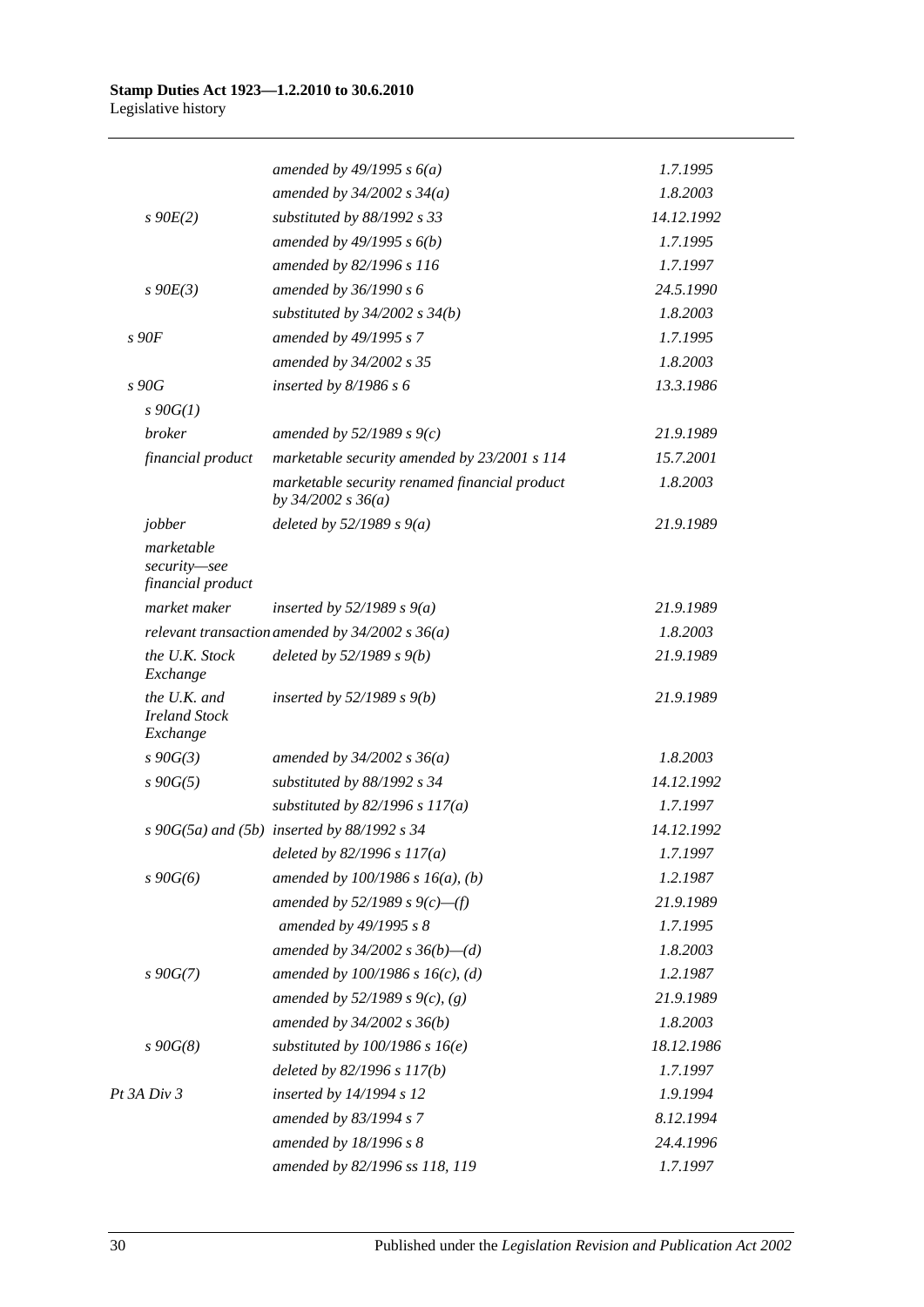|                                           | substituted by 34/2002 s 37                            | 1.8.2003   |
|-------------------------------------------|--------------------------------------------------------|------------|
| $Pt$ 3A $Div$ 4                           | inserted by 14/1994 s 12                               | 1.9.1994   |
|                                           | amended by 82/1996 ss 120, 121                         | 1.7.1997   |
|                                           | substituted by $34/2002$ s 37                          | 1.8.2003   |
| $Pt$ 3A $Div$ 5                           | inserted by $83/1994 s 8$                              | 8.12.1994  |
| s90T                                      | amended by 23/2001 s 115                               | 15.7.2001  |
|                                           | amended by 34/2002 s 38                                | 1.8.2003   |
| s90U                                      | amended by 34/2002 s 39                                | 1.8.2003   |
| s90V                                      |                                                        |            |
| $s$ 90V(1)                                | amended by 34/2002 s 40                                | 1.8.2003   |
| $s\,90V(3)$                               | inserted by 80/2000 s 18                               | 14.12.2000 |
| Pt 3A                                     | substituted by 38/2008 s 39                            | 1.1.2009   |
| Pt 4                                      | inserted by 36/1990 s 7                                | 24.5.1990  |
|                                           | amended by 88/1992 ss 35-41                            | 14.12.1992 |
|                                           | amended by 83/1994 s 9                                 | 8.12.1994  |
|                                           | amended by 18/1996 s 9                                 | 24.4.1996  |
|                                           | amended by 82/1996 ss 122-127                          | 1.7.1997   |
|                                           | substituted by 80/2000 s 19                            | 14.12.2000 |
| s 91                                      |                                                        |            |
| $s\,91(1)$                                |                                                        |            |
| close personal<br>relationship            | inserted by 43/2006 s 204(1)                           | 1.6.2007   |
| executive officer                         | amended by 23/2001 s 116(a)                            | 15.7.2001  |
| land asset                                | land asset and local substituted by $27/2006$ s $4(1)$ | 22.9.2006  |
| local primary<br>production land<br>asset | inserted by $27/2006$ s $4(1)$                         | 22.9.2006  |
| majority interest                         | deleted by $27/2006 s 4(2)$                            | 22.9.2006  |
| entity                                    | primary production inserted by 27/2006 s 4(3)          | 22.9.2006  |
| private company                           | substituted by 34/2002 s 41                            | 1.8.2003   |
| relative                                  | amended by 43/2006 s 204(2)                            | 1.6.2007   |
|                                           | significant interest inserted by $27/2006$ s $4(4)$    | 22.9.2006  |
| $s\ 91(4)$                                | amended by 23/2001 s 116(b)                            | 15.7.2001  |
|                                           | amended by 43/2006 s 204(3)                            | 1.6.2007   |
| s 91A                                     | inserted by 27/2006 s 5                                | 22.9.2006  |
| s 93                                      |                                                        |            |
| $s\,93(1)$                                | amended by $27/2006$ s $6(1)$ , (2)                    | 22.9.2006  |
| s 94                                      |                                                        |            |
| $s\,94(1)$                                | amended by 27/2006 s 7(1)                              | 22.9.2006  |
| $s\,94(2)$                                | amended by 27/2006 s 7(2)                              | 22.9.2006  |
| $s\,94(5)$                                | inserted by 27/2006 s 7(3)                             | 22.9.2006  |
| s 95                                      |                                                        |            |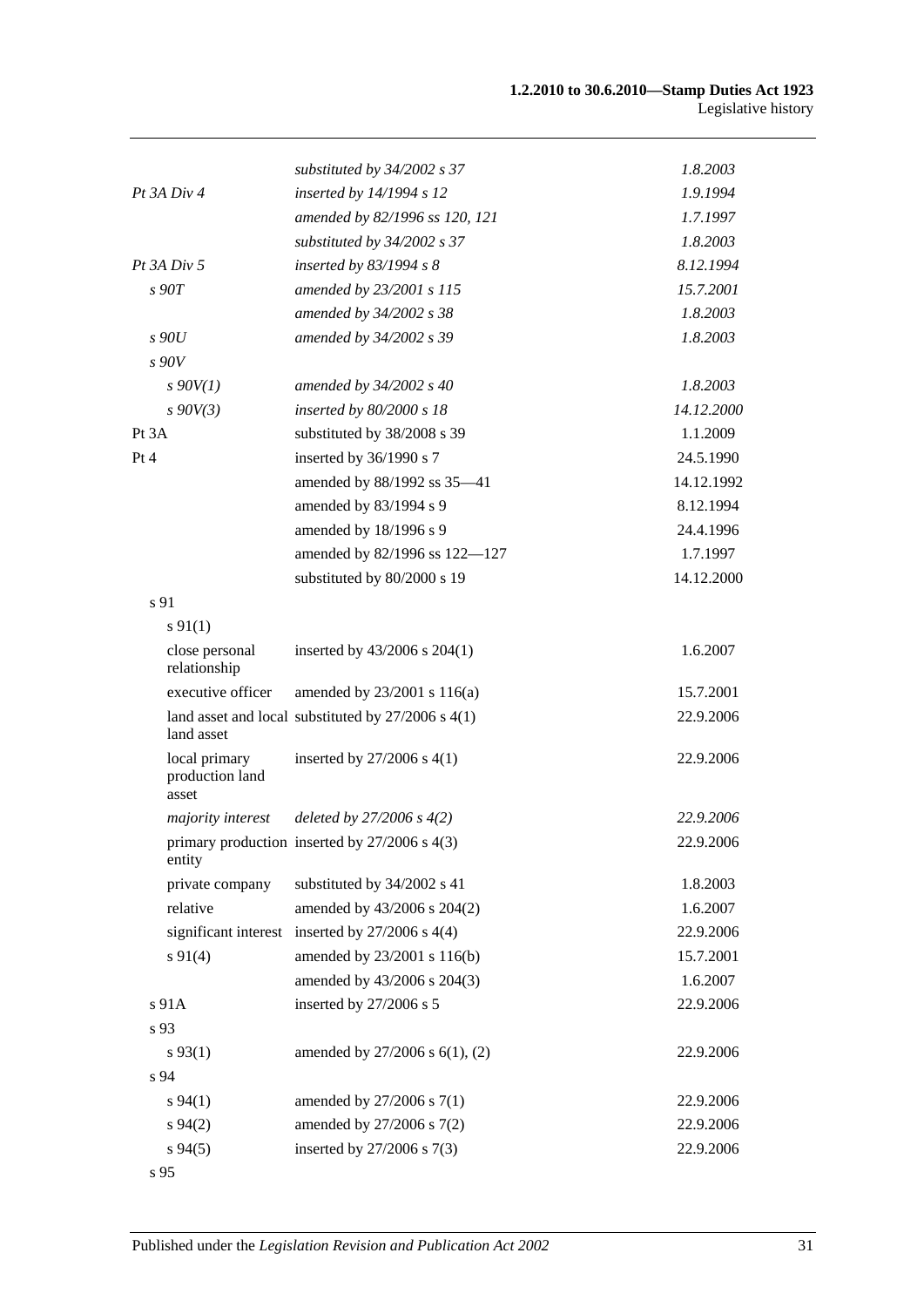| $s\,95(1)$ —(3)                      | amended by 27/2006 s 8                          | 22.9.2006  |
|--------------------------------------|-------------------------------------------------|------------|
| ss 95A and 95B                       | inserted by 27/2006 s 9                         | 22.9.2006  |
| s 96                                 |                                                 |            |
| $s\,96(1)$ and (2)                   | amended by 27/2006 s 10                         | 22.9.2006  |
| s 97                                 |                                                 |            |
| $s\,97(1)$                           | amended by 27/2006 s 11(1)                      | 22.9.2006  |
| $s\,97(2)$                           | amended by 34/2002 s 42                         | 1.8.2003   |
| s $97(3)$ and (4)                    | amended by 27/2006 s 11(1)                      | 22.9.2006  |
| $s\,97(5)$                           | amended by 34/2002 s 42                         | 1.8.2003   |
|                                      | amended by 27/2006 s 11(1)-(3)                  | 22.9.2006  |
| s 98                                 |                                                 |            |
| s 98(1)                              | amended by 27/2006 s 12(1), (2)                 | 22.9.2006  |
| $s\,98(1a)$                          | inserted by 27/2006 s 12(3)                     | 22.9.2006  |
| s 98(2)                              | amended by 27/2006 s 12(1)                      | 22.9.2006  |
| s 101                                |                                                 |            |
| s 101(2)                             | substituted by 27/2001 s 13                     | 26.7.2001  |
|                                      | amended by 34/2002 s 43                         | 1.8.2003   |
| s 102                                |                                                 |            |
| s $102(1)$ —(3)                      | amended by 27/2006 s 13                         | 22.9.2006  |
| Pt 4A                                | inserted by 24/2009 s 15                        | 4.6.2009   |
| Pt 5                                 |                                                 |            |
| s 106                                |                                                 |            |
| s 106(1)                             | s 106 amended by 50/1984 s 3(1) (Sch 6)         | 1.11.1984  |
|                                      | s 106 redesignated as s 106(1) by 82/1996 s 128 | 1.7.1997   |
| 106(2)                               | inserted by 82/1996 s 128                       | 1.7.1997   |
| s 106(3)                             | inserted by 38/2008 s 40                        | 1.1.2009   |
| s 106A before deletion<br>by 38/2008 |                                                 |            |
| $s$ 106A(1)                          | amended by $70/1981 s 11(a)$                    | 2.11.1981  |
|                                      | amended by 83/1994 s $10(a)$                    | 8.12.1994  |
|                                      | amended by $34/2002$ s $44(a)$ , (b)            | 1.8.2003   |
| $s$ 106A(1a)                         | inserted by $70/1981 s 11(b)$                   | 2.11.1981  |
|                                      | amended by 35/2002 s 25                         | 28.11.2002 |
|                                      | amended by $34/2002$ s $44(c)$                  | 1.8.2003   |
| $s$ 106A(1b)                         | inserted by $70/1981 s 11(b)$                   | 2.11.1981  |
| $s$ 106A(2)                          | amended by 14/1994 s 13                         | 1.9.1994   |
|                                      | amended by 83/1994 s 10(b)                      | 8.12.1994  |
|                                      | amended by $34/2002$ s $44(d)$ —(f)             | 1.8.2003   |
| $s$ 106A(3)                          | amended by 83/1994 s $10(c)$                    | 8.12.1994  |
|                                      | amended by 82/1996 s 129(a)                     | 1.7.1997   |
|                                      | amended by $34/2002 s 44(g)$                    | 1.8.2003   |
| $s$ 106A(4)                          | substituted by $83/1994$ s $10(d)$              | 8.12.1994  |
|                                      | amended by 82/1996 s 129(b)                     | 1.7.1997   |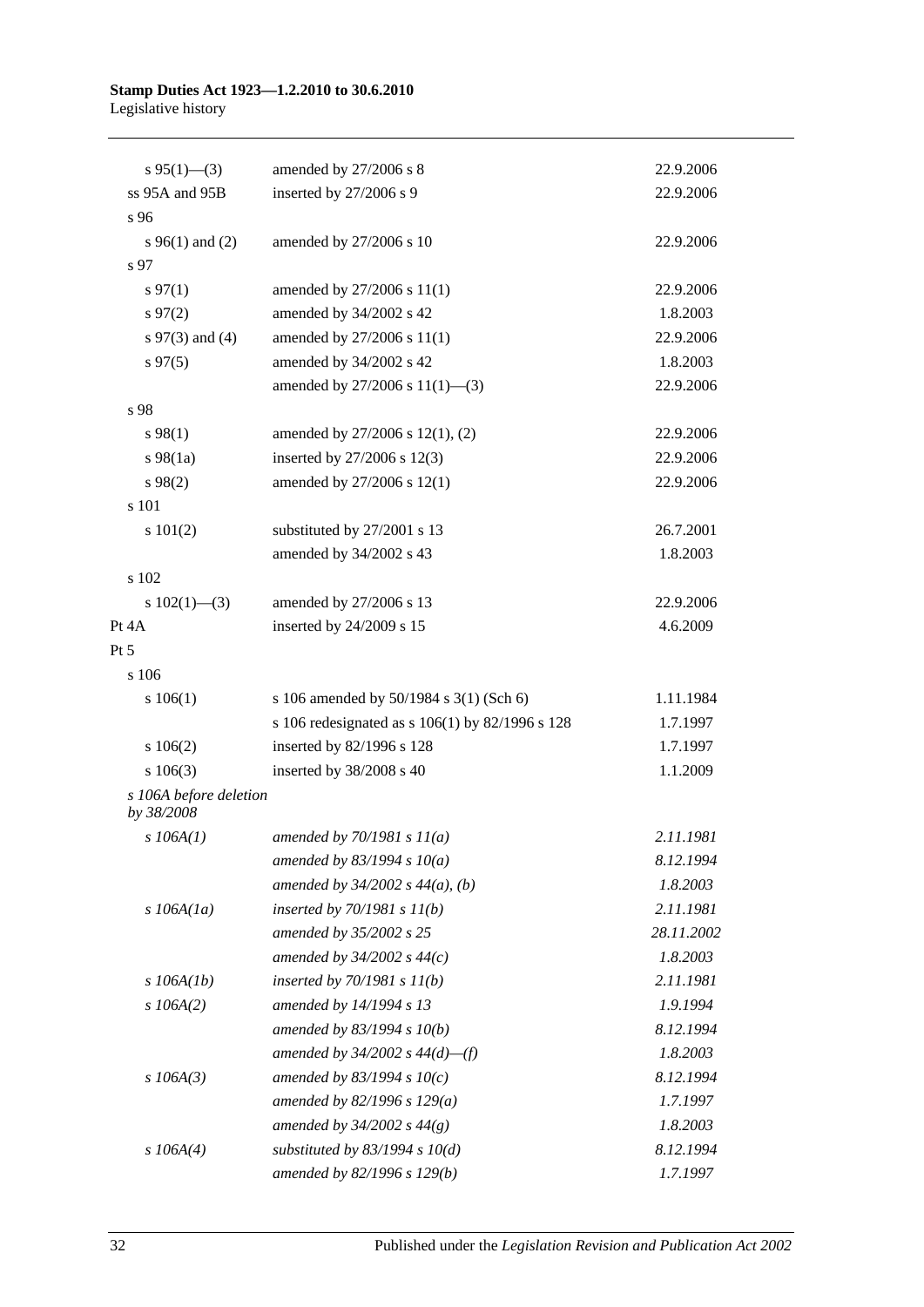| $s$ 106A(5)                                     | amended by $83/1994 s 10(e)$                                                                | 8.12.1994                    |
|-------------------------------------------------|---------------------------------------------------------------------------------------------|------------------------------|
|                                                 | amended by $34/2002$ s $44(h)$ , (i)                                                        | 1.8.2003                     |
| s 106A                                          | deleted by 38/2008 s 41                                                                     | 1.1.2009                     |
| s 107                                           | substituted by 14/1994 s 14                                                                 | 1.9.1994                     |
|                                                 | deleted by 82/1996 s 130                                                                    | 1.7.1997                     |
|                                                 | inserted by 35/2002 s 26                                                                    | 28.11.2002                   |
| $s\ 107(3)$                                     | amended by 24/2009 s 16                                                                     | 4.6.2009                     |
| s 108                                           |                                                                                             |                              |
| 108(1)                                          | amended by 59/1994 Sch 2                                                                    | 1.1.1995                     |
|                                                 | amended by 44/2006 s 59                                                                     | 18.1.2007                    |
| s 109                                           | amended by 88/1992 s 42                                                                     | 14.12.1992                   |
|                                                 | deleted by 38/2008 s 42                                                                     | 1.1.2009                     |
| s 110                                           | deleted by 88/1992 s 43                                                                     | 14.12.1992                   |
| s 110A                                          | amended by 100/1986 s 17                                                                    | 18.12.1986                   |
|                                                 | deleted by 82/1996 s 131                                                                    | 1.7.1997                     |
| s 111                                           | amended by 82/1996 s 132                                                                    | 1.7.1997                     |
| s 112                                           |                                                                                             |                              |
| s 112(1)                                        | amended by $74/1991$ s $13(a)$                                                              | 12.12.1991                   |
|                                                 | substituted by $38/2008$ s $43(1)$                                                          | 1.1.2009                     |
| $s\ 112(2)$                                     | inserted by $74/1991 s 13(b)$                                                               | 12.12.1991                   |
|                                                 | deleted by 38/2008 s 43(1)                                                                  | 1.1.2009                     |
| s 112(2)                                        | s $112(5)$ amended and redesignated as s $112(2)$<br>by 38/2008 s 43(2)-(4)                 | 1.1.2009                     |
| s $112(3)$ and (4)                              | deleted by $38/2008$ s $43(1)$                                                              | 1.1.2009                     |
| s $112(5)$ —see<br>s 112(2)                     |                                                                                             |                              |
| s 113                                           | deleted by $50/1984$ s $3(1)$ (Sch 6)                                                       | 1.11.1984                    |
| s 114                                           | inserted by 27/1978 s 8                                                                     | 30.3.1978                    |
| Sch 1                                           | deleted in pursuance of the Acts Republication<br>Act 1967 as its function is now exhausted | 1.11.1984                    |
|                                                 | inserted by 41/1999 s 22                                                                    | 1.12.1998                    |
| cl <sub>2</sub>                                 | inserted by 24/2009 s 17                                                                    | 4.6.2009                     |
| Sch 2                                           | heading substituted by $44/2003$ s 3(1) (Sch 1)                                             | 24.11.2003                   |
| Pt1                                             | heading inserted by $44/2003$ s 3(1) (Sch 1)                                                | 24.11.2003                   |
| <b>AGREEMENT</b> or<br>any<br><b>MEMORANDUM</b> | amended by $42/1992 s 6(a)$                                                                 | 1.9.1992                     |
|                                                 | deleted by $88/1992 s 44(a)$                                                                | 14.12.1992                   |
| <b>AFFIDAVIT OR</b>                             | amended by $50/1984$ s $3(1)$ (Sch 6)                                                       | 1.11.1984                    |
| <b>DECLARATION</b>                              |                                                                                             |                              |
|                                                 | deleted by $81/1985 s 11(a)$                                                                | 5.8.1985                     |
| cl 1                                            | ANNUAL LICENCE amended by 27/1978<br>s 9(a)—(d)                                             | uncommenced-not incorporated |
|                                                 | ANNUAL LICENCE amended by 65/1983 s 3                                                       | 1.1.1984                     |
|                                                 | ANNUAL LICENCE amended by 8/1986 s 7(a)                                                     | 13.3.1986                    |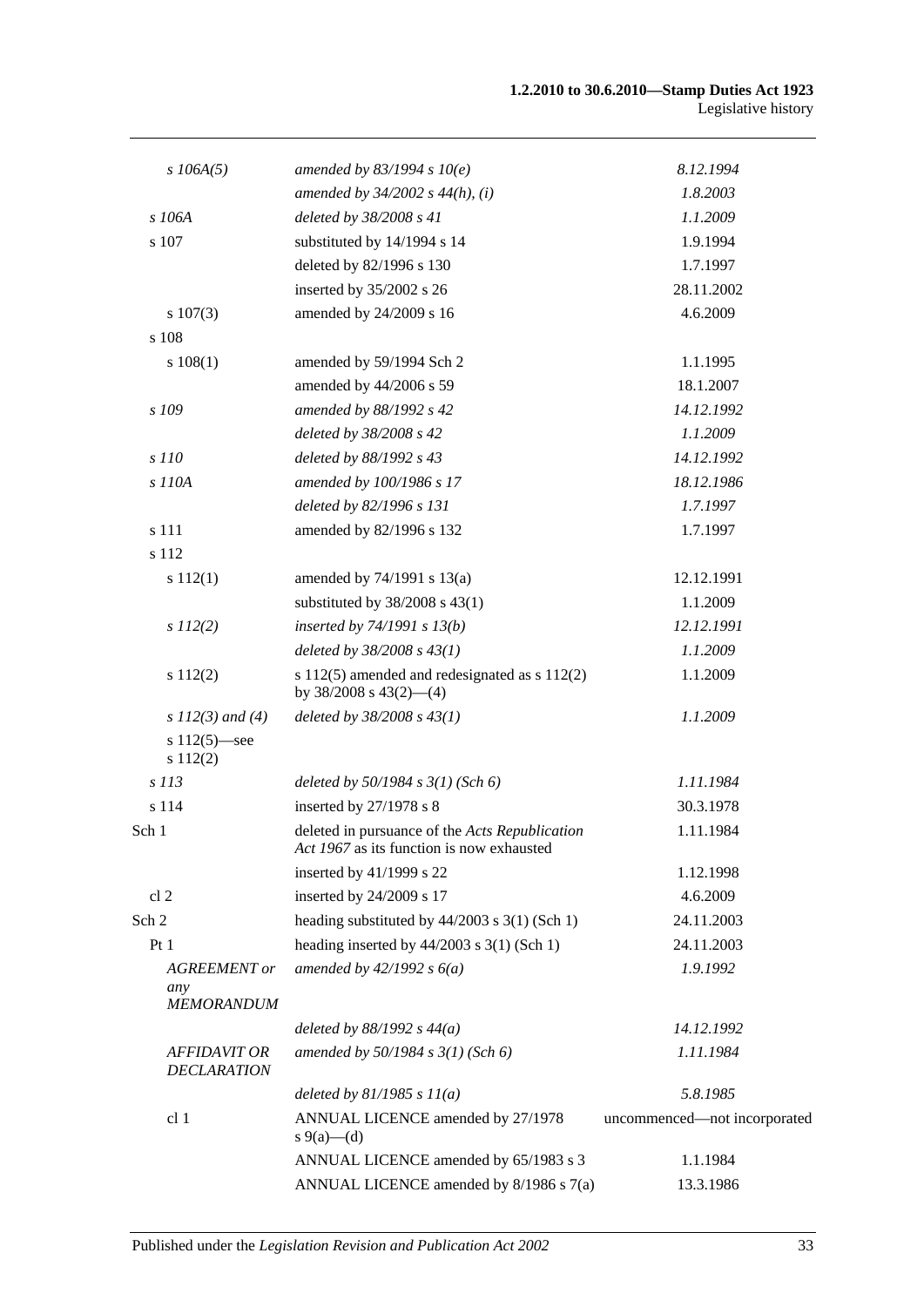|                        | ANNUAL LICENCE amended by 100/1986<br>s 18(a), (b)                                                                   | 18.12.1986 |
|------------------------|----------------------------------------------------------------------------------------------------------------------|------------|
|                        | ANNUAL LICENCE amended by 47/1990<br>s $5(1)(a)$ , (b), (d), (c)                                                     | 1.7.1990   |
|                        | ANNUAL LICENCE paragraph (1) deleted by<br>47/1990 s $5(1)(c)$                                                       | 1.7.1990   |
|                        | ANNUAL LICENCE amended by 82/1996 s 133                                                                              | 1.7.1997   |
|                        | ANNUAL LICENCE amended by 36/1998 s 3(a)                                                                             | 1.6.1998   |
|                        | ANNUAL LICENCE amended and redesignated<br>as cl 1 by 44/2003 s 3(1) (Sch 1)                                         | 24.11.2003 |
| cl $1(3)$              |                                                                                                                      |            |
|                        | Exemption No 2 amended by $41/1999$ s $23(a)$                                                                        | 1.12.1998  |
|                        | Exemption No 3 inserted by $111/1980$ s $15(a)$                                                                      | 6.11.1980  |
|                        | substituted by $100/1986$ s $18(c)$                                                                                  | 18.12.1986 |
|                        | Exemption No 4 inserted by $111/1980$ s $15(a)$                                                                      | 6.11.1980  |
| and 6                  | Exemption Nos 5 inserted by 81/1985 s 11(b)                                                                          | 5.8.1985   |
|                        | Exemption No 7 inserted by $8/1986$ s $7(b)$                                                                         | 13.3.1986  |
|                        | Exemption No $8$ inserted by 100/1986 s 18(d)                                                                        | 18.12.1986 |
| cl <sub>2</sub>        | <b>APPLICATION</b> to Register a Motor Vehicle<br>amended by $64/1989$ s $4(a)$ , (b)                                | 28.3.1990  |
|                        | <b>APPLICATION</b> to Register a Motor Vehicle<br>amended by $31/1994$ s $9(a)$                                      | 30.5.1994  |
|                        | <b>APPLICATION</b> to Register a Motor Vehicle<br>amended and redesignated as cl 2 by 44/2003<br>$s \; 3(1)$ (Sch 1) | 24.11.2003 |
| cl $2(1)$<br>cl $2(2)$ | amended by 28/2005 s 15(1)                                                                                           | 1.7.2006   |
|                        | Exemption No 2 amended by $100/1986$ s $18(e)$                                                                       | 18.12.1986 |
|                        | Exemption No 4 substituted by $64/1989$ s $4(c)$                                                                     | 28.3.1990  |
|                        | substituted by $30/1996$ s $43(a)$                                                                                   | 1.7.1996   |
|                        | Exemption No 5Ainserted by $8/1986$ s $7(c)$                                                                         | 13.3.1986  |
|                        | deleted by 38/2008 s 44(1)                                                                                           | 1.1.2009   |
|                        | Exemption No 6 substituted by $41/2004$ s 10(1)                                                                      | 24.2.2005  |
| Exemption<br>No 10     | substituted by 83/1994 s 12 (Sch)                                                                                    | 8.12.1994  |
|                        | amended by 41/2004 s 10(2)                                                                                           | 24.2.2005  |
| Exemption<br>No 10A    | inserted by $76/1994$ s $7(a)$                                                                                       | 2.3.1995   |
|                        | substituted by $77/1995$ s $17(a)$                                                                                   | 1.7.1996   |
|                        | substituted by $30/1996$ s $43(b)$                                                                                   | 1.7.1996   |
| Exemption<br>No 10B    | inserted by $77/1995 s 17(a)$                                                                                        | 1.7.1996   |
|                        | deleted by $30/1996 s 43(b)$                                                                                         | 1.7.1996   |
| Exemption<br>No 11     | substituted by $41/2004$ s $10(3)$                                                                                   | 24.2.2005  |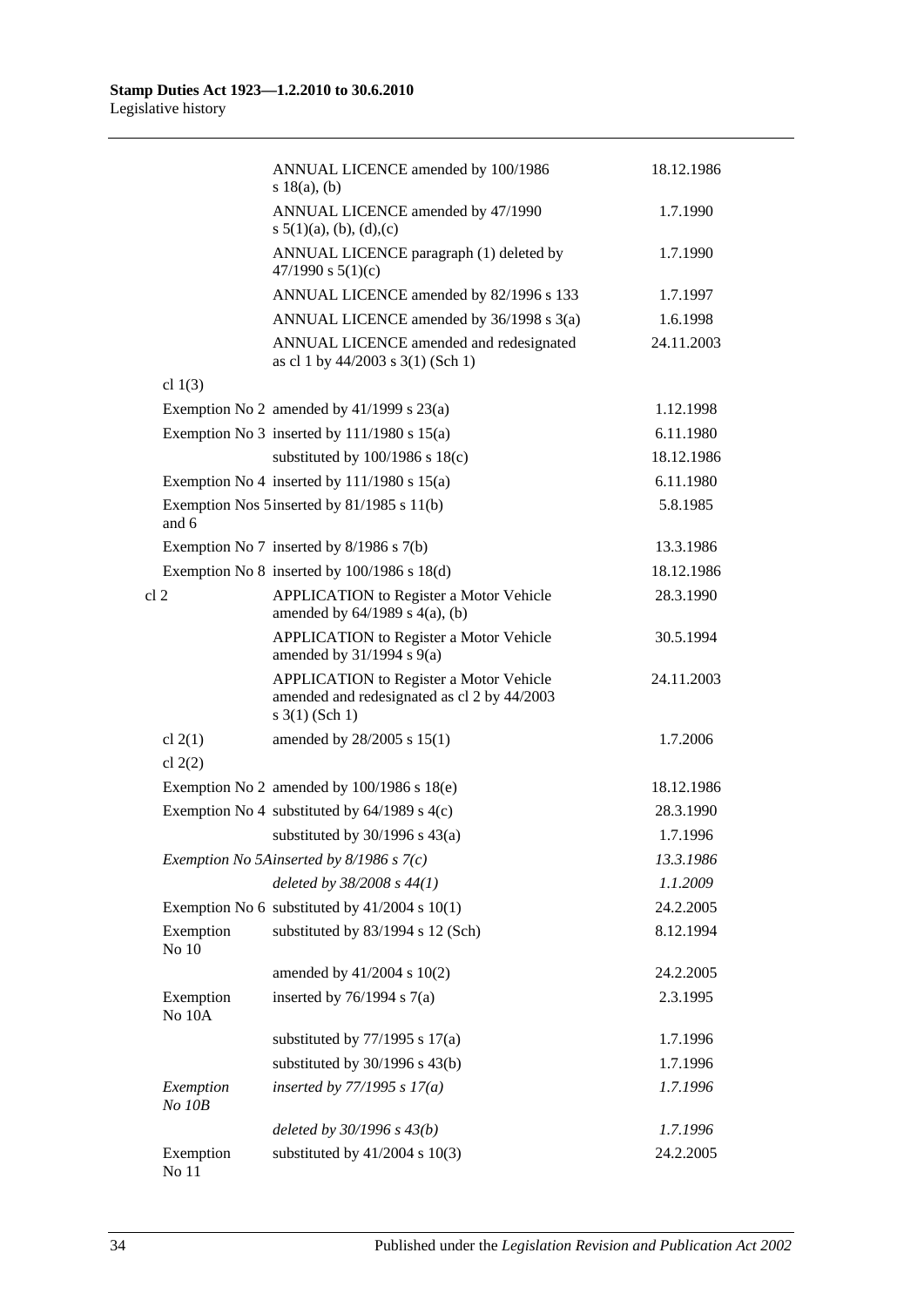| Exemption<br>No 11A | inserted by $54/1991$ s $5(a)$                   | 3.2.1992   |
|---------------------|--------------------------------------------------|------------|
|                     | deleted by $30/1996 s 43(c)$                     | 1.7.1996   |
| Exemption<br>No 12  | amended by $19/1991$ s $6(a)$                    | 18.4.1991  |
| Exemption<br>No 13  | amended by 19/1991 s 6(b)                        | 18.4.1991  |
| Exemption<br>No 14  | amended by $19/1991$ s $6(c)$                    | 18.4.1991  |
| Exemption<br>No 15  | substituted by $19/1991$ s $6(d)$                | 18.4.1991  |
|                     | amended by $72/1995$ s $6(a)$ —(c)               | 23.11.1995 |
|                     | (ab) deleted by $36/1998$ s $3(b)$               | 1.9.1998   |
|                     | amended by 41/2004 s 10(4)                       | 24.2.2005  |
| Exemption<br>No 16  | substituted by 28/1977 s 5                       | 28.7.1977  |
| Exemption<br>No 17  | inserted by 139/1982                             | 8.7.1982   |
|                     | substituted by $81/1985$ s $11(c)$               | 5.8.1985   |
| Exemption<br>No 18  | inserted by $31/1994$ s $9(b)$                   | 30.5.1994  |
|                     | amended by 41/2004 s 10(5)                       | 24.2.2005  |
| Exemption<br>No 19  | inserted by 28/2005 s 15(2)                      | 1.7.2006   |
| cl $2(3)$           | amended by $47/1990$ s $5(2)$                    | 1.1.1991   |
|                     | amended by 77/1995 s 17(b)                       | 1.7.1996   |
|                     | amended by $36/1998$ s $3(c)$                    | 27.7.1998  |
| cl $2(4)$           |                                                  |            |
|                     | Exemption No 2 substituted by $64/1989$ s $4(d)$ | 28.3.1990  |
|                     | substituted by $30/1996$ s $43(d)$               | 1.7.1996   |
|                     | Exemption No 3Ainserted by 8/1986 s 7(d)         | 13.3.1986  |
|                     | deleted by 38/2008 s 44(2)                       | 1.1.2009   |
|                     | Exemption No 5 substituted by 83/1994 s 12 (Sch) | 8.12.1994  |
|                     | amended by 41/2004 s 10(6)                       | 24.2.2005  |
| Exemption<br>No 5A  | inserted by $76/1994$ s $7(b)$                   | 2.3.1995   |
|                     | substituted by $77/1995$ s $17(c)$               | 1.7.1996   |
|                     | substituted by $30/1996$ s $43(e)$               | 1.7.1996   |
|                     | Exemption No 5Binserted by $77/1995$ s $17(c)$   | 1.7.1996   |
|                     | deleted by $30/1996 s 43(e)$                     | 1.7.1996   |
|                     | Exemption No 6 substituted by $41/2004$ s 10(7)  | 24.2.2005  |
|                     | Exemption No 6Ainserted by 54/1991 s 5(b)        | 3.2.1992   |
|                     | deleted by 30/1996 s 43(f)                       | 1.7.1996   |
|                     | Exemption No 8 amended by 89/1978 s 3            | 18.1.1979  |
|                     | (c) deleted by 89/1978 s 3                       | 18.1.1979  |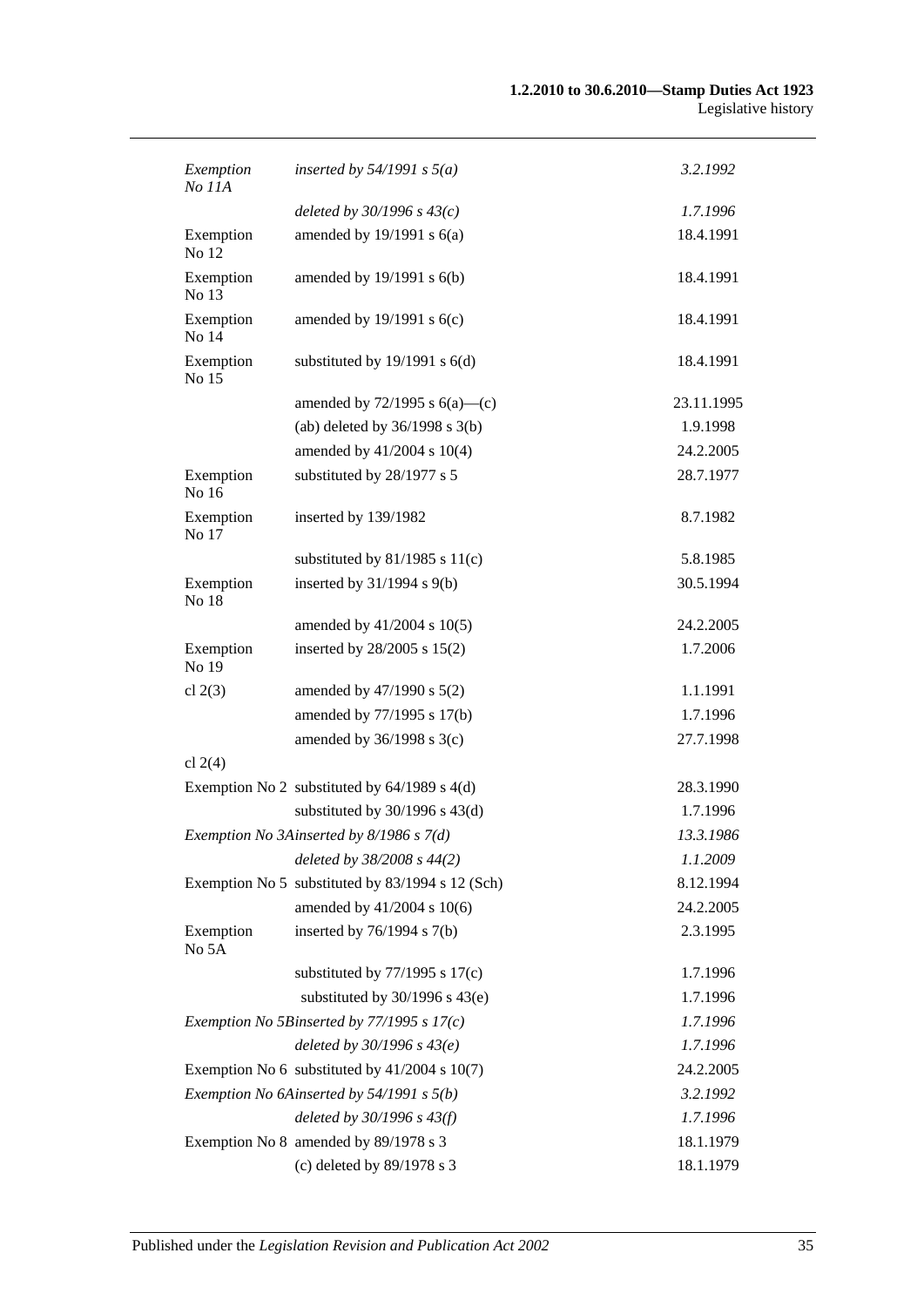|                                                                                                                 | amended by 84/2009 s 333                                        | 1.2.2010   |
|-----------------------------------------------------------------------------------------------------------------|-----------------------------------------------------------------|------------|
| <b>BANK NOTE</b>                                                                                                | deleted by 111/1980 s 15(b)                                     | 6.11.1980  |
| <b>BILL OF</b><br><b>EXCHANGE</b><br>payable on<br>demand                                                       | amended by $70/1981 s 12(a)$                                    | 2.11.1981  |
|                                                                                                                 | substituted by $89/1983$ s $10(a)$                              | 1.1.1984   |
|                                                                                                                 | substituted by 19/1991 s $6(e)$                                 | 18.4.1991  |
|                                                                                                                 | deleted by $82/1997 s 7(a)$                                     | 1.1.1998   |
| <b>BILL OF</b><br>EXCHANGE, being<br>a cheque                                                                   | inserted by $89/1983$ s $10(a)$                                 | 1.1.1984   |
|                                                                                                                 | amended by $50/1984$ s $3(1)$ (Sch 6)                           | 1.11.1984  |
|                                                                                                                 | deleted by $82/1997 s 7(a)$                                     | 1.1.1998   |
| <b>BILL OF</b><br>EXCHANGE, being<br>a payment order                                                            | inserted by $19/1991 s 6(f)$                                    | 18.4.1991  |
|                                                                                                                 | deleted by $82/1997 s 7(a)$                                     | 1.1.1998   |
| <b>BILL OF</b><br><b>EXCHANGE</b> and<br><b>PROMISSORY</b><br>NOTE drawn or<br>made                             | amended by $70/1981 s 12(b)$                                    | 2.11.1981  |
|                                                                                                                 | deleted by $82/1997 s 7(a)$                                     | 1.1.1998   |
| <b>BILL OF</b><br><b>EXCHANGE</b> and<br><b>PROMISSORY</b><br>NOTE (not being a<br>bill or note                 | deleted by $82/1997 s 7(a)$                                     | 1.1.1998   |
| <b>BILL OF</b><br><b>EXCHANGE</b> and<br><b>PROMISSORY</b><br>NOTE of any other<br>kind (except a bank<br>note) | amended by 19/1991 s $6(g)$                                     | 18.4.1991  |
|                                                                                                                 | amended by 83/1994 s 12 (Sch)                                   | 8.12.1994  |
|                                                                                                                 | deleted by $82/1997 s 7(a)$                                     | 1.1.1998   |
| OR SHIPPING<br><b>NOTE</b>                                                                                      | BILL OF LADING deleted by $81/1985 s 11(d)$                     | 5.8.1985   |
| (not otherwise<br>charged)                                                                                      | CONTRACT NOTE deleted by $50/1984$ s $3(1)$ (Sch 6)             | 1.11.1984  |
|                                                                                                                 | CONTRACT NOTE deleted by 50/1984 s 3(1) (Sch 6)                 | 1.11.1984  |
| <b>CONTRACT</b>                                                                                                 | deleted by $50/1984$ s $3(1)$ (Sch 6)                           | 1.11.1984  |
| cl <sub>3</sub>                                                                                                 | CONVEYANCE or TRANSFER amended by<br>101/1976 s 7               | 16.12.1976 |
|                                                                                                                 | CONVEYANCE or TRANSFER amended by<br>$111/1980$ s $15(c)$ , (d) | 6.11.1980  |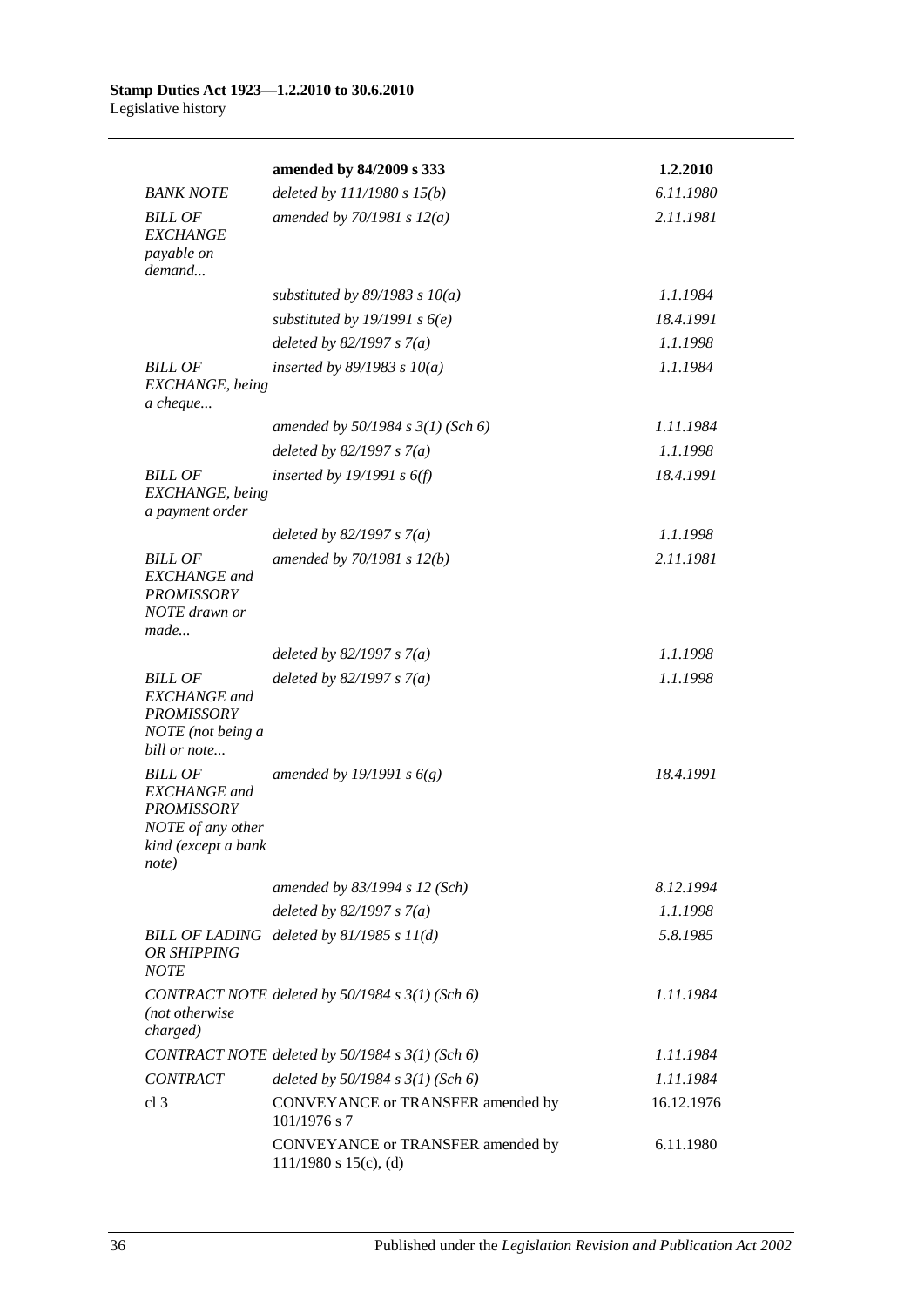|                        | CONVEYANCE or TRANSFER amended by<br>$95/1982$ s $17(a)$ —(d)                              | 23.12.1982 |
|------------------------|--------------------------------------------------------------------------------------------|------------|
|                        | CONVEYANCE or TRANSFER (ab) deleted by<br>89/1983 s 10(b)                                  | 1.1.1984   |
|                        | CONVEYANCE or TRANSFER amended by<br>89/1983 s 10(c)                                       | 1.1.1984   |
|                        | CONVEYANCE or TRANSFER amended by<br>$50/1984$ s 3(1) (Sch 6)                              | 1.11.1984  |
|                        | CONVEYANCE or TRANSFER amended by<br>$81/1985$ s $11(e)$ , (g)                             | 5.8.1985   |
|                        | CONVEYANCE or TRANSFER (aab) deleted<br>by 81/1985 s 11(f)                                 | 5.8.1985   |
|                        | CONVEYANCE or TRANSFER amended by<br>$8/1986$ s 7(e)                                       | 13.3.1986  |
|                        | CONVEYANCE or TRANSFER amended by<br>$42/1992$ s 6(b)                                      | 1.9.1992   |
|                        | CONVEYANCE or TRANSFER amended by<br>$88/1992$ s 44(b), (c)                                | 14.12.1992 |
|                        | CONVEYANCE or TRANSFER amended by<br>49/1995 s 9(a)                                        | 1.7.1995   |
|                        | CONVEYANCE or TRANSFER amended by<br>40/1999 s $2(a)$                                      | 5.8.1999   |
|                        | CONVEYANCE or TRANSFER amended by<br>$15/2002$ s 7(a)                                      | 5.9.2002   |
|                        | CONVEYANCE or TRANSFER amended by<br>$34/2002$ s $45(a)$ , (b)                             | 1.8.2003   |
|                        | CONVEYANCE or TRANSFER amended and<br>redesignated as cl $3$ by $44/2003$ s $3(1)$ (Sch 1) | 24.11.2003 |
| cl $3(1)$<br>cl $3(2)$ | amended by 38/2008 s 44(3)                                                                 | 1.1.2009   |
|                        | Exemption No 1 substituted by 81/1985 s 11(h)                                              | 5.8.1985   |
|                        | substituted by $80/2000$ s $20(a)$                                                         | 14.12.2000 |
|                        | Exemption No 2 inserted by 81/1985 s 11(h)                                                 | 5.8.1985   |
|                        | amended by 34/2002 s 45(c)                                                                 | 1.8.2003   |
|                        | amended by 41/2004 s 10(8)                                                                 | 4.11.2004  |
|                        | Exemption No 3 inserted by $100/1986$ s $18(f)$                                            | 18.12.1986 |
|                        | amended by $34/2002$ s $45(d)$                                                             | 1.8.2003   |
|                        | deleted by 38/2008 s 44(4)                                                                 | 1.1.2009   |
|                        | Exemption No 4 inserted by $100/1986$ s $18(f)$                                            | 18.12.1986 |
|                        | amended by 83/1994 s 12 (Sch)                                                              | 8.12.1994  |
|                        | amended by 38/2008 s 44(5)                                                                 | 1.1.2009   |
|                        | Exemption No 5 inserted by $100/1986$ s $18(f)$                                            | 18.12.1986 |
|                        | substituted by 83/1994 s 12 (Sch)                                                          | 8.12.1994  |
|                        | amended by 38/2008 s 44(6)                                                                 | 1.1.2009   |
|                        | amended by 58/2009 s 42(1)                                                                 | 1.1.2010   |
| cl 4                   | CONVEYANCE operating substituted by                                                        | 16.12.1976 |
|                        | $101/1976$ s 8                                                                             |            |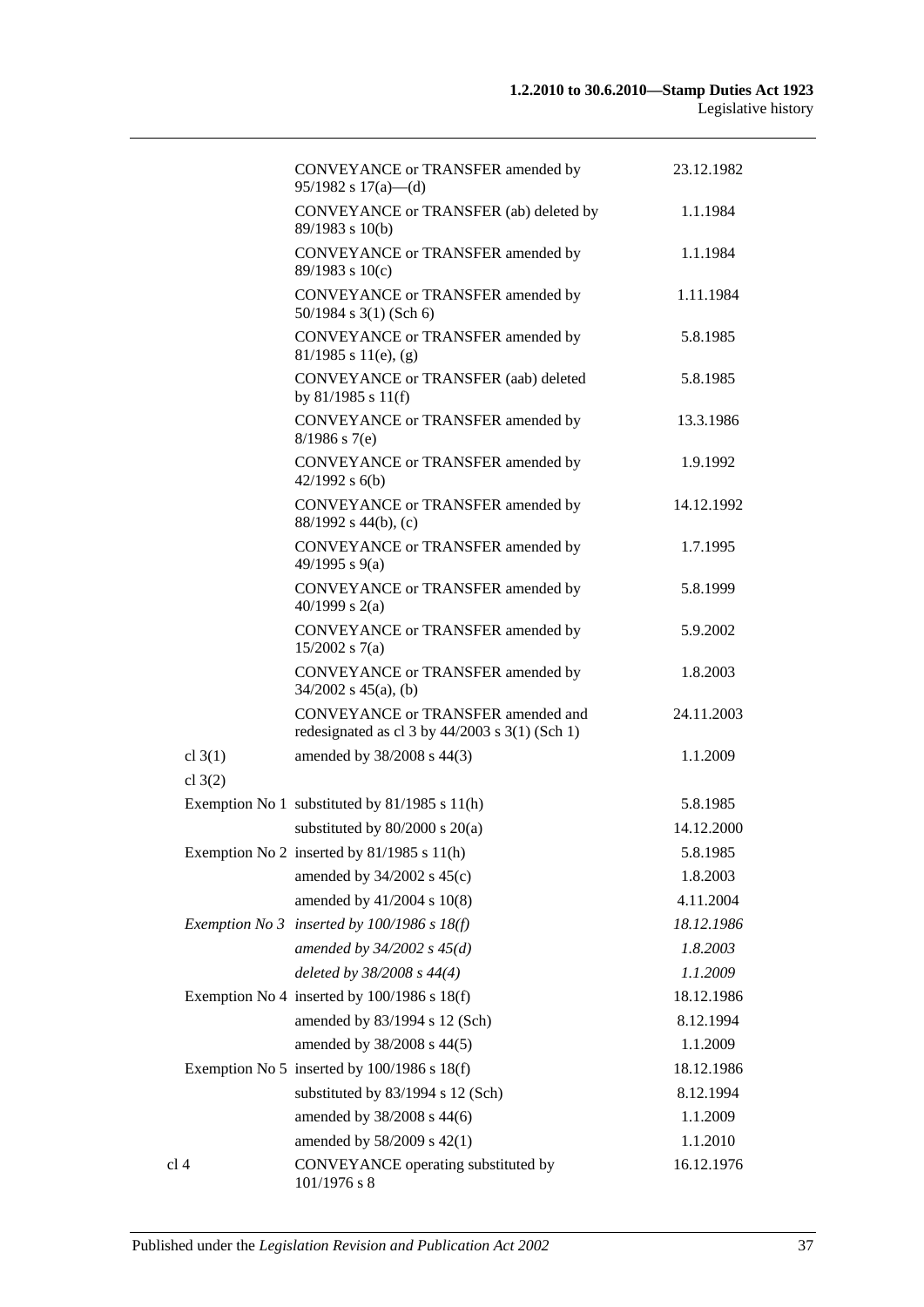|                 | CONVEYANCE operating amended by 81/1985<br>s 11(i)                                   | 5.8.1985   |
|-----------------|--------------------------------------------------------------------------------------|------------|
|                 | CONVEYANCE operating amended by 36/1990<br>s <sub>8</sub>                            | 24.5.1990  |
|                 | CONVEYANCE operating amended by 88/1992<br>$s\ 44(d), (e)$                           | 14.12.1992 |
|                 | CONVEYANCE operating amended by 14/1994<br>s 15(a)                                   | 1.9.1994   |
|                 | CONVEYANCE operating amended by 49/1995<br>$s \theta(b)$                             | 1.7.1995   |
|                 | CONVEYANCE operating amended by 42/1997<br>s <sub>4</sub>                            | 17.7.1997  |
|                 | CONVEYANCE operating amended by 40/1999<br>s(2(b)                                    | 5.8.1999   |
|                 | CONVEYANCE operating amended by 15/2002<br>s(7(b)                                    | 5.9.2002   |
|                 | CONVEYANCE operating amended by 34/2002<br>$s\,45(e)$                                | 1.8.2003   |
|                 | CONVEYANCE operating amended and<br>redesignated as cl 4 by $44/2003$ s 3(1) (Sch 1) | 24.11.2003 |
| cl $4(1)$       | amended by 38/2008 s 44(7)                                                           | 1.1.2009   |
|                 | (aa) deleted by 38/2008 s 44(7)                                                      | 1.1.2009   |
| cl $4(2)$       |                                                                                      |            |
|                 | Exemption No 2 inserted by $81/1985$ s $11(j)$                                       | 5.8.1985   |
|                 | substituted by $80/2000$ s $20(b)$                                                   | 14.12.2000 |
|                 | Exemption No 3 inserted by $100/1986$ s $18(g)$                                      | 18.12.1986 |
|                 | amended by $34/2002$ s $45(f)$                                                       | 1.8.2003   |
|                 | deleted by 38/2008 s 44(8)                                                           | 1.1.2009   |
|                 | Exemption No 4 inserted by $100/1986$ s $18(g)$                                      | 18.12.1986 |
|                 | amended by 83/1994 s 12 (Sch)                                                        | 8.12.1994  |
|                 | amended by 38/2008 s 44(9)                                                           | 1.1.2009   |
|                 | Exemption No 5 inserted by $100/1986$ s $18(g)$                                      | 18.12.1986 |
|                 | substituted by 83/1994 s 12 (Sch)                                                    | 8.12.1994  |
|                 | amended by 38/2008 s 44(10)                                                          | 1.1.2009   |
|                 | amended by 58/2009 s 42(2)                                                           | 1.1.2010   |
| cl <sub>5</sub> | CONVEYANCE for the partition amended by<br>95/1982 s 17(e)                           | 23.12.1982 |
|                 | CONVEYANCE for the partition amended by<br>42/1992 s6(c)                             | 1.9.1992   |
|                 | CONVEYANCE for the partition redesignated as<br>cl 5 by $44/2003$ s $3(1)$ (Sch 1)   | 24.11.2003 |
|                 | deleted by $28/2005 s 15(3)$                                                         | 1.7.2006   |
| cl <sub>6</sub> | CONVEYANCE for effectuating amended by<br>111/1980 s 15(e)                           | 6.11.1980  |
|                 | CONVEYANCE for effectuating amended by<br>42/1992 s 6(d)                             | 1.9.1992   |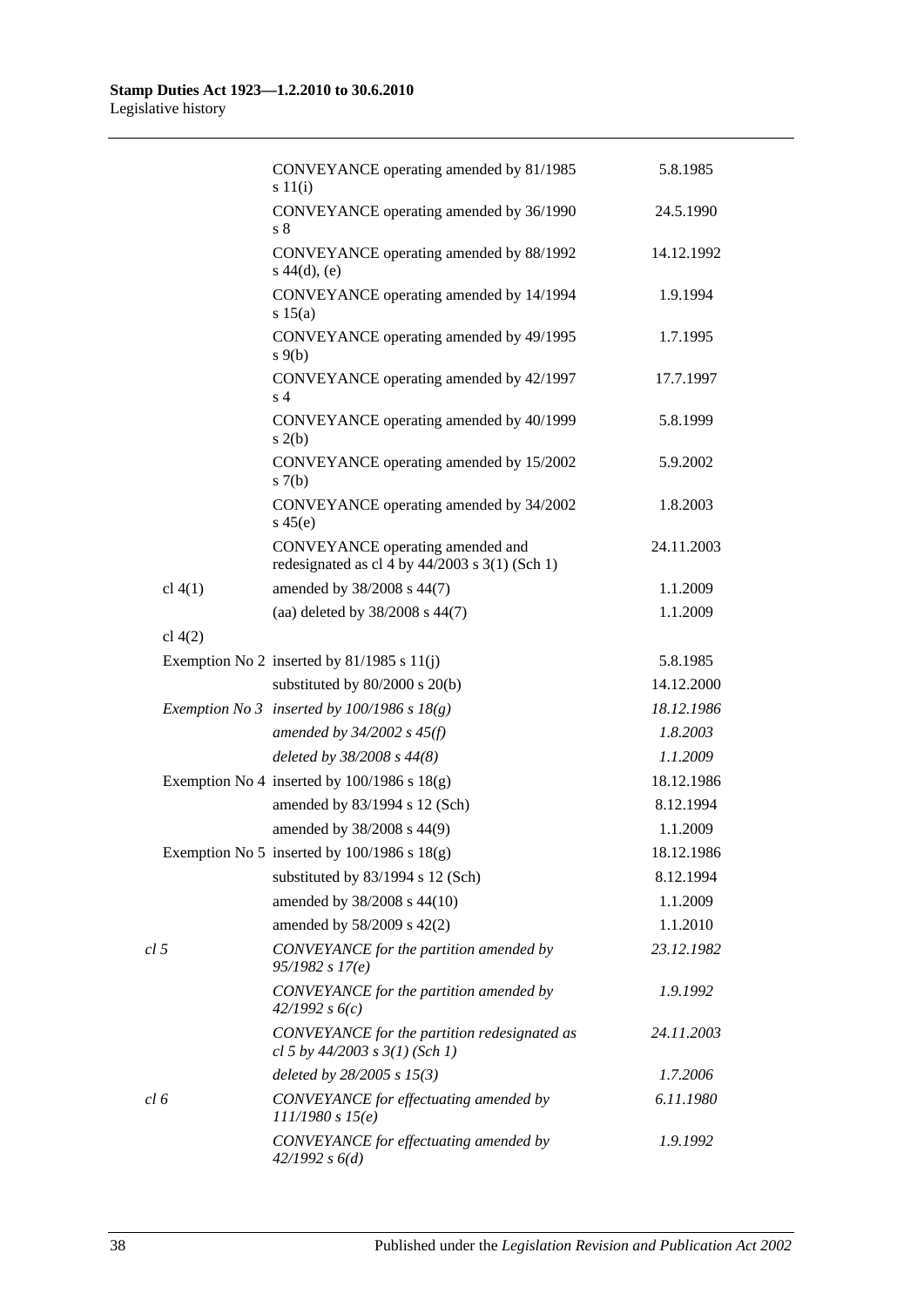|                                                                               | CONVEYANCE for effectuating redesignated as<br>cl 6 by $44/2003$ s $3(1)$ (Sch 1) | 24.11.2003 |
|-------------------------------------------------------------------------------|-----------------------------------------------------------------------------------|------------|
|                                                                               | deleted by $28/2005$ s $15(3)$                                                    | 1.7.2006   |
| which s 71D applies                                                           | CONVEYANCE to inserted by 111/1980 s 15(f)                                        | 6.11.1980  |
|                                                                               | deleted by $19/1991 s 6(h)$                                                       | 18.4.1991  |
| cl 7                                                                          | CONVEYANCE of any other kind amended by<br>42/1992 s6(e)                          | 1.9.1992   |
|                                                                               | CONVEYANCE of any other kind redesignated<br>as cl 7 by 44/2003 s 3(1) (Sch 1)    | 24.11.2003 |
|                                                                               | deleted by 28/2005 s 15(3)                                                        | 1.7.2006   |
| cl 8                                                                          | DEED substituted by $42/1992 s 6(f)$                                              | 1.9.1992   |
|                                                                               | DEED redesignated as cl 8 by $44/2003$ s $3(1)$<br>(Sch 1)                        | 24.11.2003 |
|                                                                               | deleted by $28/2005$ s $15(2)$                                                    | 1.7.2006   |
| <b>DOCUMENT</b> or<br>other                                                   | deleted by $95/1982 s 17(f)$                                                      | 23.12.1982 |
| <b>INSTRUMENT</b><br><b>INSTALMENT</b><br><b>PURCHASE</b><br><b>AGREEMENT</b> | deleted by 50/1984 s 3(1) (Sch 6)                                                 | 1.11.1984  |
| by 28/2005                                                                    | cl 9 before deletion INSTRUMENT amended by $42/1992 s 6(g)$                       | 1.9.1992   |
|                                                                               | INSTRUMENT redesignated as cl 9 by 44/2003<br>$s \frac{3}{1} (Sch 1)$             | 24.11.2003 |
| cl9                                                                           | deleted by 28/2005 s 15(3)                                                        | 1.7.2006   |
| $lease$ )                                                                     | LEASE (not being a amended by $111/1980 s 15(g)$ )                                | 6.11.1980  |
|                                                                               | amended by $81/1985 s 11(k)$                                                      | 5.8.1985   |
|                                                                               | deleted by $72/1995 s 6(d)$                                                       | 23.11.1995 |
| cl 10 before<br>deletion by 24/2009 by 72/1995 s $6(d)$                       | <b>LEASE or AGREEMENT FOR LEASE inserted</b>                                      | 23.11.1995 |
|                                                                               | amended and redesignated as cl 10 by 44/2003<br>$s \frac{3}{1}$ (Sch 1)           | 24.11.2003 |
| $cl$ $10(2)$                                                                  |                                                                                   |            |
| Exemption No 1                                                                | substituted by 27/2001 s 14                                                       | 1.1.2002   |
| <b>LEASE</b> made<br>subsequently                                             | deleted by $72/1995 s 6(e)$                                                       | 23.11.1995 |
| <b>LETTER OF</b><br><b>ALLOTMENT</b>                                          | deleted by $81/1985 s 11(l)$                                                      | 5.8.1985   |
| $cl$ 10                                                                       | deleted by 24/2009 18(1)                                                          | 4.6.2009   |
| cl 11                                                                         | MORTGAGE amended by 101/1976 s 9                                                  | 16.12.1976 |
|                                                                               | MORTGAGE amended by 88/1992 s 44(f)(i)                                            | 14.12.1992 |
|                                                                               | MORTGAGE amended by 31/2003 s 13                                                  | 1.10.2003  |
|                                                                               | MORTGAGE amended and redesignated as cl 11<br>by 44/2003 s 3(1) (Sch 1)           | 24.11.2003 |
| cl $11(1)$                                                                    | amended by 28/2005 s 12(1)                                                        | 1.7.2005   |
|                                                                               |                                                                                   |            |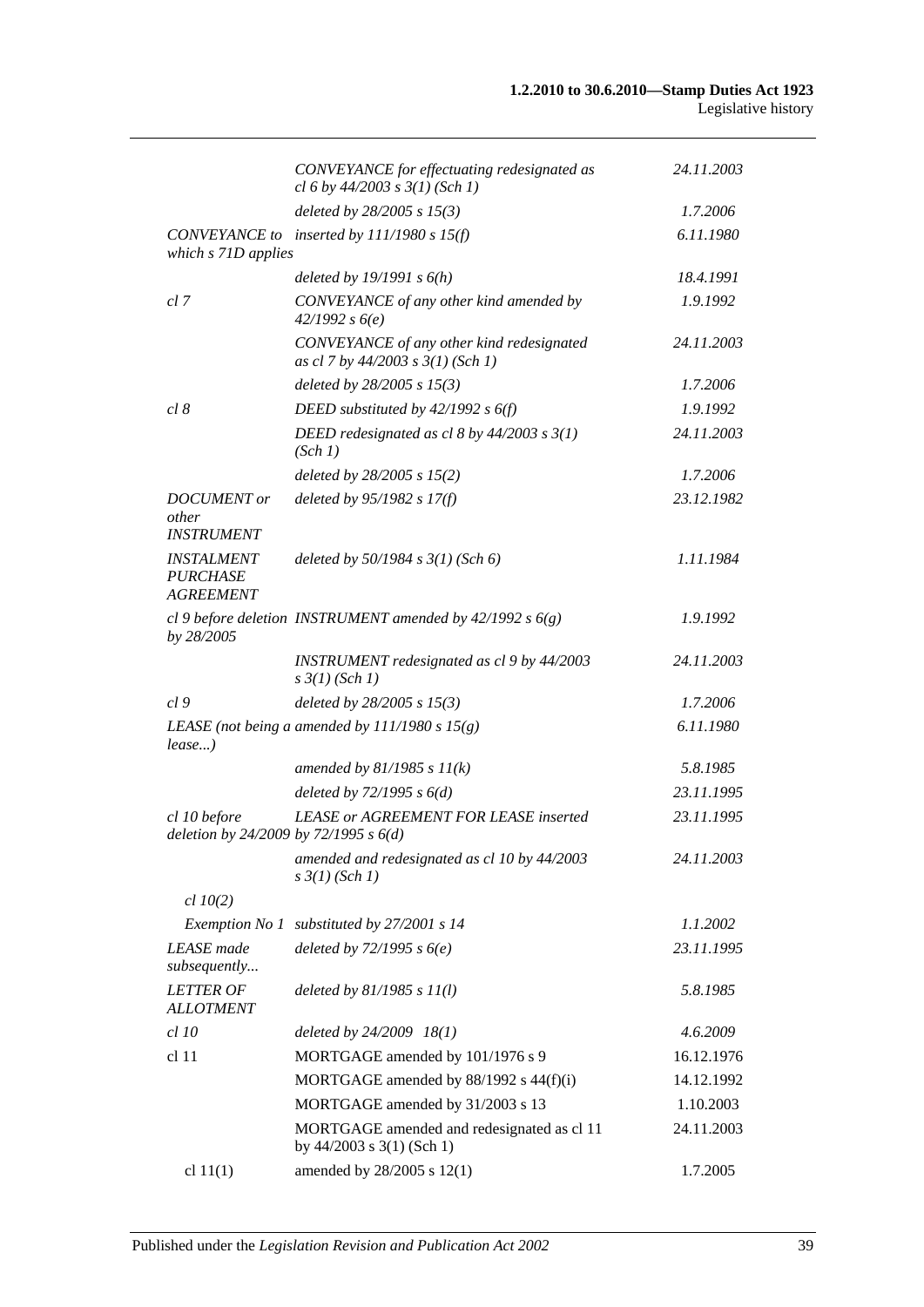|                             | (a)(iii) deleted by $28/2005$ s 12(1)                                                                                                           | 1.7.2005   |
|-----------------------------|-------------------------------------------------------------------------------------------------------------------------------------------------|------------|
|                             | amended by 28/2005 s 17                                                                                                                         | 1.7.2007   |
|                             | amended by 28/2005 s 20                                                                                                                         | 1.7.2008   |
| cl $11(2)$                  |                                                                                                                                                 |            |
| Exemption<br>Nos 2a and 2b  | inserted by $28/2005$ s $12(2)$                                                                                                                 | 1.7.2005   |
|                             | Exemption No 3 inserted by $88/1992$ s $44(f)(ii)$                                                                                              | 14.12.1992 |
|                             | amended by 23/2001 s 117(a)                                                                                                                     | 15.7.2001  |
|                             | Exemption No 4 inserted by $72/1995$ s 6(f)                                                                                                     | 23.11.1995 |
|                             | cl 11(3) and (4) inserted by $28/2005$ s 12(3)                                                                                                  | 1.7.2005   |
| POWER OF<br><b>ATTORNEY</b> | deleted by $42/1992 s 6(h)$                                                                                                                     | 1.9.1992   |
| <b>RECEIPTS</b>             | deleted by $50/1984$ s $3(1)$ (Sch 6)                                                                                                           | 1.11.1984  |
| cl <sub>12</sub>            | RETURN lodged with the Commissioner by a<br>company redesignated as cl 12 by 44/2003 s 3(1)<br>(Sch 1)                                          | 24.11.2003 |
| cl 13 before                | RETURN lodged with the Commissioner by a<br>deletion by 24/2009 financial institution under s 44 inserted by<br>82/1997 s 7(b)                  | 1.1.1998   |
|                             | RETURN lodged with the Commissioner by a<br>financial institution under s 44 amended by<br>41/1999 s 23(b)                                      | 1.12.1998  |
|                             | RETURN lodged with the Commissioner by a<br>financial institution under s 44 amended and<br>redesignated as cl 13 by $44/2003$ s $3(1)$ (Sch 1) | 24.11.2003 |
| cl 13(2)                    |                                                                                                                                                 |            |
|                             | Exemption No 1 amended by $41/1999$ s $23(c)$ , (d)                                                                                             | 1.12.1998  |
|                             | Exemption No 2 amended by $41/1999 s 23(e)$                                                                                                     | 1.12.1998  |
|                             | Exemption No 3 amended by $41/1999$ s $23(f)$ , (g)                                                                                             | 1.12.1998  |
| $cl$ 13                     | deleted by 24/2009 s 18(2)                                                                                                                      | 4.6.2009   |
| cl 14 before                | RETURN lodged with the Commissioner by a<br>deletion by $38/2008$ dealer amended by $111/1980$ s $15(h)$                                        | 6.11.1980  |
|                             | RETURN lodged with the Commissioner by a<br>dealer amended by $42/1992 s 6(i)$                                                                  | 1.9.1992   |
|                             | RETURN lodged with the Commissioner by a<br>dealer amended by $49/1995 s$ 9(c), (d)                                                             | 1.7.1995   |
|                             | RETURN lodged with the Commissioner by a<br>dealer amended by $34/2002$ s $44(g)$                                                               | 1.8.2003   |
|                             | RETURN lodged with the Commissioner by a<br>dealer amended and redesignated as cl 14 by<br>$44/2003$ s $3(1)$ (Sch 1)                           | 24.11.2003 |
| cl 14(2)                    |                                                                                                                                                 |            |
|                             | Exemption No 1 amended by $100/1986$ s $18(h)$                                                                                                  | 1.2.1987   |
|                             | substituted by $34/2002$ s $45(h)$                                                                                                              | 1.8.2003   |
|                             | Exemption No 2 amended by $100/1986$ s $18(i)$                                                                                                  | 1.2.1987   |
|                             | substituted by $34/2002$ s $45(h)$                                                                                                              | 1.8.2003   |
| <i>cl</i> 14                | deleted by 38/2008 s 44(11)                                                                                                                     | 1.1.2009   |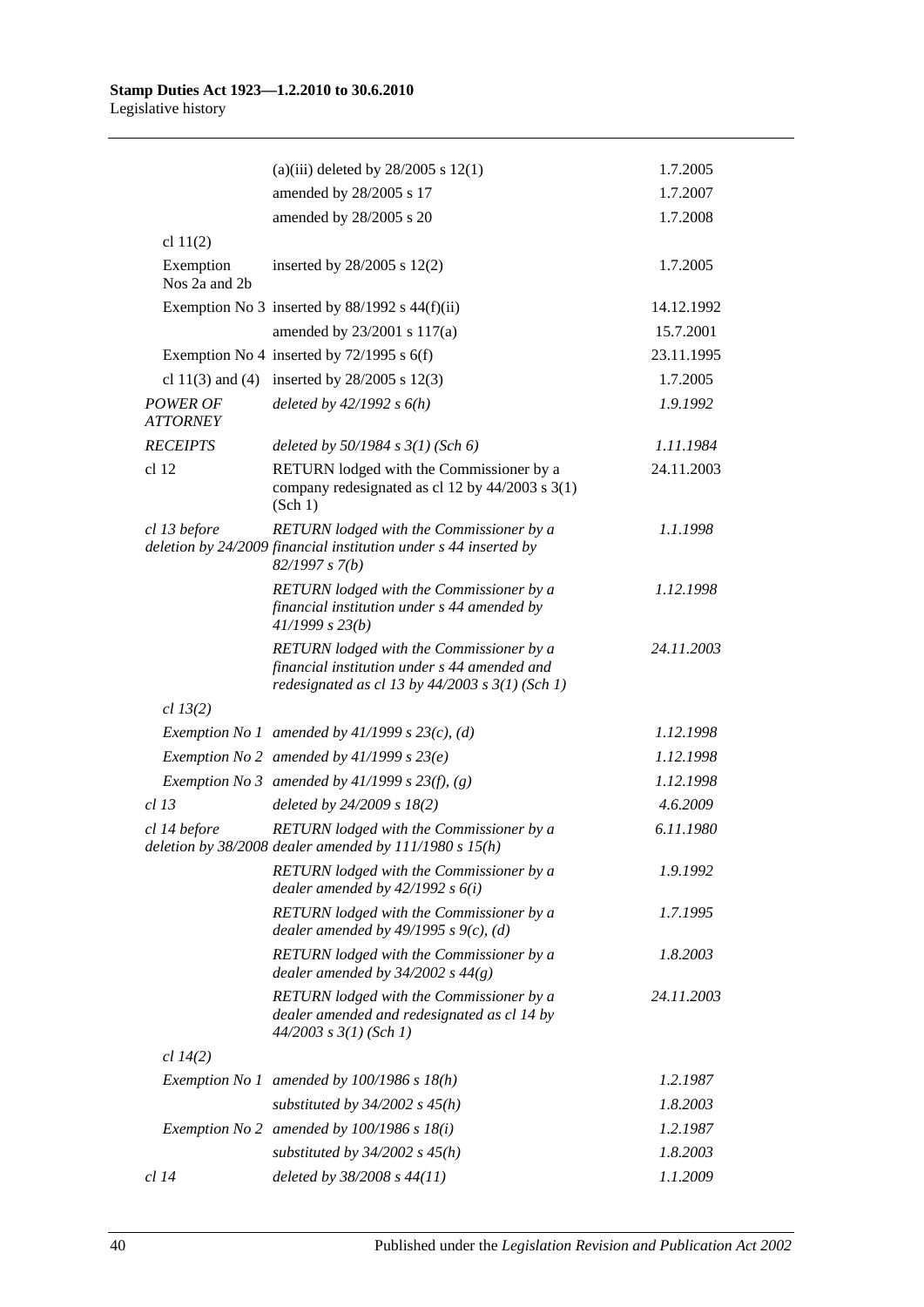| cl 15 before<br>deletion by 38/2008       | RETURN under s 90G inserted by 8/1986 s 7(f)                                                                      | 13.3.1986  |
|-------------------------------------------|-------------------------------------------------------------------------------------------------------------------|------------|
|                                           | RETURN under s 90G substituted by 42/1992<br>$s\delta(j)$                                                         | 1.9.1992   |
|                                           | RETURN under s 90G amended by 49/1995<br>$s \theta(e)$                                                            | 1.7.1995   |
|                                           | RETURN under s 90G amended by 34/2002<br>$s\,45(i)$                                                               | 1.8.2003   |
|                                           | RETURN under s 90G redesignated as cl 15 by<br>$44/2003$ s $3(1)$ (Sch 1)                                         | 24.11.2003 |
| $cl$ 15                                   | deleted by 38/2008 s 44(11)                                                                                       | 1.1.2009   |
| <b>TOTALIZATOR</b>                        | deleted by $104/1976$ s $4(2)$ (Sch 2)                                                                            | 1.1.1977   |
| <b>TOTALIZATOR</b><br><b>AGENCY BOARD</b> | deleted by $104/1976$ s $4(2)$ (Sch 2)                                                                            | 1.1.1977   |
| Pt 2                                      | heading inserted by $44/2003$ s 3(1) (Sch 1)                                                                      | 24.11.2003 |
| cl <sub>16</sub>                          | <b>GENERAL EXEMPTIONS FROM ALL</b><br>STAMP DUTIES amended and redesignated as<br>cl 16 by 44/2003 s 3(1) (Sch 1) | 24.11.2003 |
|                                           | Exemption No 1 substituted by 111/1980 s 15(i)                                                                    | 6.11.1980  |
| Exemption<br>No 1A                        | inserted by $88/1992$ s $44(g)$                                                                                   | 14.12.1992 |
|                                           | Exemption No 6 substituted by 101/1976 s 10                                                                       | 16.12.1976 |
|                                           | substituted by 30/1982 s 4                                                                                        | 19.8.1982  |
|                                           | substituted by $95/1982$ s $17(g)$                                                                                | 23.12.1982 |
| Exemption<br>No 13                        | substituted by $42/1992$ s $6(k)$                                                                                 | 1.9.1992   |
| Exemption<br>No 13C                       | inserted by $8/1986$ s $7(g)$                                                                                     | 13.3.1986  |
|                                           | deleted by $38/2008$ s $44(12)$                                                                                   | 1.1.2009   |
|                                           | Exemption No 14 deleted by $38/2008$ s $44(12)$                                                                   | 1.1.2009   |
| Exemption<br>Nos 14A and 14B              | deleted by $50/1984$ s $3(1)$ (Sch 6)                                                                             | 1.11.1984  |
| Exemption<br>No 19                        | substituted by $14/1994$ s $15(b)$                                                                                | 1.9.1994   |
|                                           | amended by $34/2002$ s $45(j)$                                                                                    | 1.8.2003   |
| Exemption<br>No 20                        | amended by 14/1994 s 15(c)                                                                                        | 1.9.1994   |
|                                           | amended by $34/2002$ s $45(k)$                                                                                    | 1.8.2003   |
| Exemption<br>No 20A                       | inserted by $11/1999 s 4$                                                                                         | 18.3.1999  |
|                                           | amended by 23/2001 s 117(b)                                                                                       | 15.7.2001  |
|                                           | deleted by $38/2008$ s $44(13)$                                                                                   | 1.1.2009   |
| Exemption<br>No 21                        | amended by 14/1994 s 15(c)                                                                                        | 1.9.1994   |
|                                           | amended by 34/2002 s 45(l)                                                                                        | 1.8.2003   |
|                                           | Exemption No 22 inserted by 83/1994 s 11                                                                          | 8.12.1994  |
|                                           | amended by $18/1996 s 10(a)$                                                                                      | 24.4.1996  |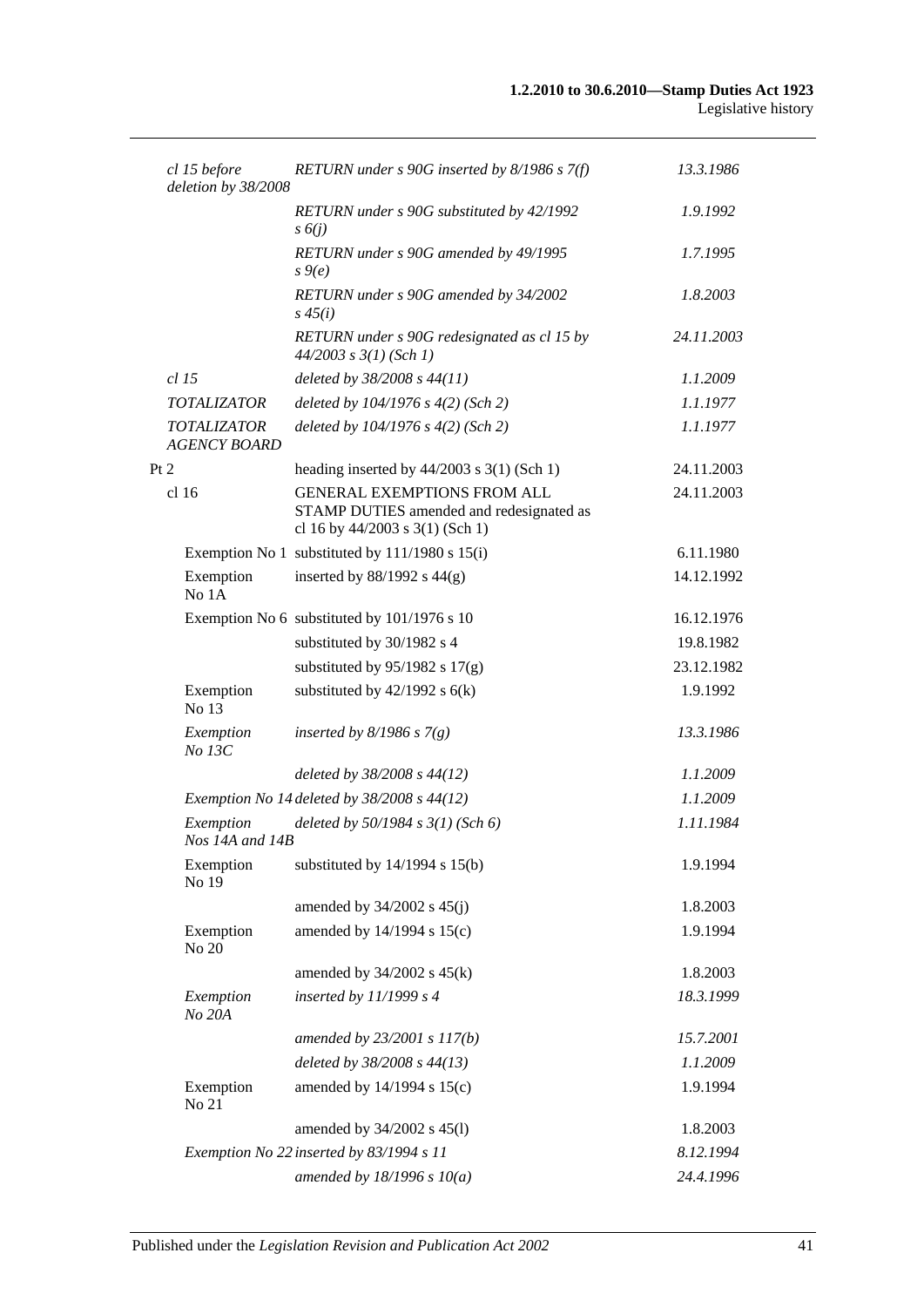|       |                        | amended by $23/2001 s 117(c)$                      | 15.7.2001  |
|-------|------------------------|----------------------------------------------------|------------|
|       |                        | amended by $34/2002 s 45(m)$                       | 1.8.2003   |
|       |                        | deleted by 38/2008 s 44(14)                        | 1.1.2009   |
|       | Exemption<br>No 23     | amended by 50/1984 s 3(1) (Sch 6)                  | 1.11.1984  |
|       |                        | prescribed personamended by 50/1984 s 3(1) (Sch 6) | 1.11.1984  |
|       |                        | Exemption No 24 inserted by 52/1989 s 10           | 21.9.1989  |
|       |                        | substituted by $14/1994$ s $15(d)$                 | 1.9.1994   |
|       |                        | amended by 49/1995 s 9(f)                          | 1.7.1995   |
|       |                        | substituted by $34/2002$ s $45(n)$                 | 1.8.2003   |
|       |                        | deleted by 38/2008 s 44(15)                        | 1.1.2009   |
|       | Exemption<br>No 24AA   | inserted by 18/1996 s 10(b)                        | 24.4.1996  |
|       |                        | amended by $34/2002$ s $45(o)$                     | 1.8.2003   |
|       |                        | deleted by 38/2008 s 44(15)                        | 1.1.2009   |
|       | Exemption<br>No 24A    | inserted by $14/1994$ s $15(d)$                    | 1.9.1994   |
|       |                        | amended by $34/2002$ s $45(p)$                     | 1.8.2003   |
|       |                        | deleted by 38/2008 s 44(15)                        | 1.1.2009   |
|       | Exemption<br>No 24B    | inserted by $14/1994$ s $15(d)$                    | 1.9.1994   |
|       |                        | amended by $34/2002$ s $45(q)$                     | 1.8.2003   |
|       | Exemption<br>No 24C    | inserted by $72/1995 s 6(g)$                       | 23.11.1995 |
|       |                        | amended by $34/2002 s 45(r)$                       | 1.8.2003   |
|       |                        | deleted by 38/2008 s 44(16)                        | 1.1.2009   |
|       | Exemption<br>No 24D    | inserted by $21/2000$ s $28(d)$                    | 8.6.2000   |
|       |                        | amended by $34/2002 s 45(s)$                       | 1.8.2003   |
|       |                        | deleted by 38/2008 s 44(16)                        | 1.1.2009   |
|       | Exemption<br>No 25     | inserted by 74/1991 s 14                           | 12.12.1991 |
|       |                        | amended by 58/2001 Sch 2 cl 6                      | 1.1.2003   |
|       | Exemption<br>No 26     | inserted by $80/2000$ s $20(c)$                    | 14.12.2000 |
|       |                        | substituted by 23/2008 s 4                         | 26.6.2008  |
|       | Exemption<br>No 27     | inserted by 28/2005 s 12(4)                        | 1.7.2005   |
|       | Exemption<br>Nos 28-30 | inserted by 28/2005 s 15(4)                        | 1.7.2006   |
|       | Form A                 | deleted by $72/1995 s 6(h)$                        | 23.11.1995 |
| Sch 3 |                        | deleted by 47/1990 s 6                             | 1.7.1990   |
|       |                        |                                                    |            |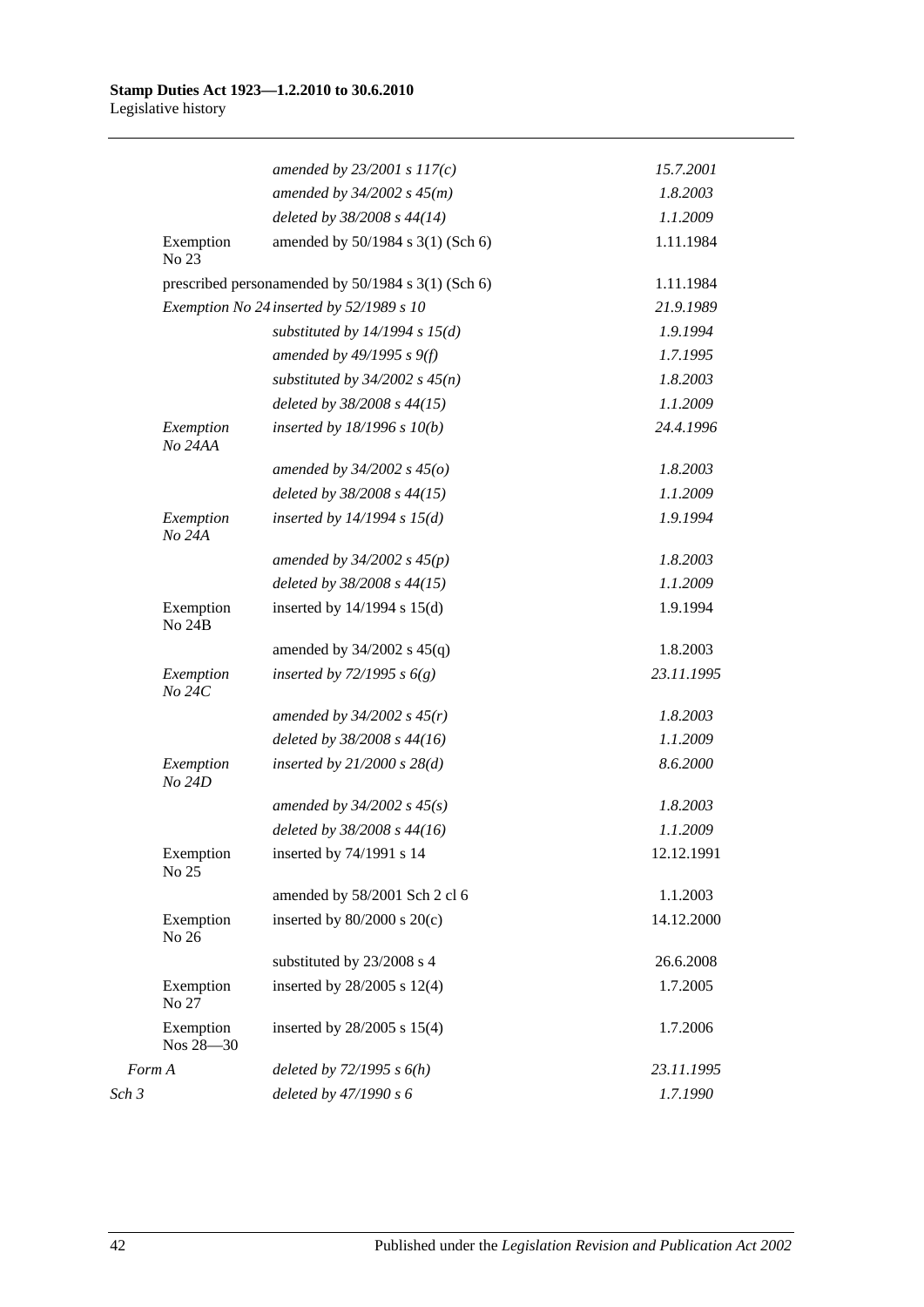## **Transitional etc provisions associated with Act or amendments**

### *Stamp Duties Act Amendment Act 1988*

### **9—Transitional provision**

Section 71E of the principal Act applies in relation to transactions entered into on or after 7th December, 1987, but no offence arises under subsection (6)(a) of that section in relation to a transaction entered into before the date of assent to this Act if the required statement is lodged with the Commissioner within two months after assent.

#### *Stamp Duties Act Amendment Act 1989*

#### **4—Application of Act**

The amendments effected by this Act apply to conveyances lodged with the Commissioner of Stamps for stamping on or after 1 February, 1988.

### *Stamp Duties Act Amendment Act (No. 4) 1990*

#### **7—Transitional provisions**

Where a company, person or firm of persons carried on general insurance business before the enactment of this Act, the company, person or firm—

- (a) is required to lodge monthly returns only in relation to general insurance business carried on by it on or after 1 July, 1990; and
- (b) will be taken to have complied with the requirements of section 36(1) of the principal Act, as amended by this Act, in relation to the period from 1 July, 1990, until the enactment of this Act if the monthly returns required in relation to that period are lodged with the Commissioner not later than the fifteenth day of the month commencing after the enactment of this Act.

#### *Stamp Duties (Rates) Amendment Act 1992*

#### **7—Application of amendments**

The amendments made by sections 5 and 6 of this Act apply to instruments executed on or after the commencement of this Act (with the effect that instruments executed before that commencement will be chargeable with duty as if those provisions had not been enacted).

#### *Stamp Duties (Penalties, Reassessments and Securities) Amendment Act 1992*

#### **45—Transitional provision**

- (1) Subject to this section, the amendments made by this Act do not affect the amount of duty chargeable on an instrument executed, or a transaction completed, before the commencement of this Act.
- $(2)$  If—
	- (a) a mortgage executed before the commencement of this Act is extended or renewed after the commencement of this Act; or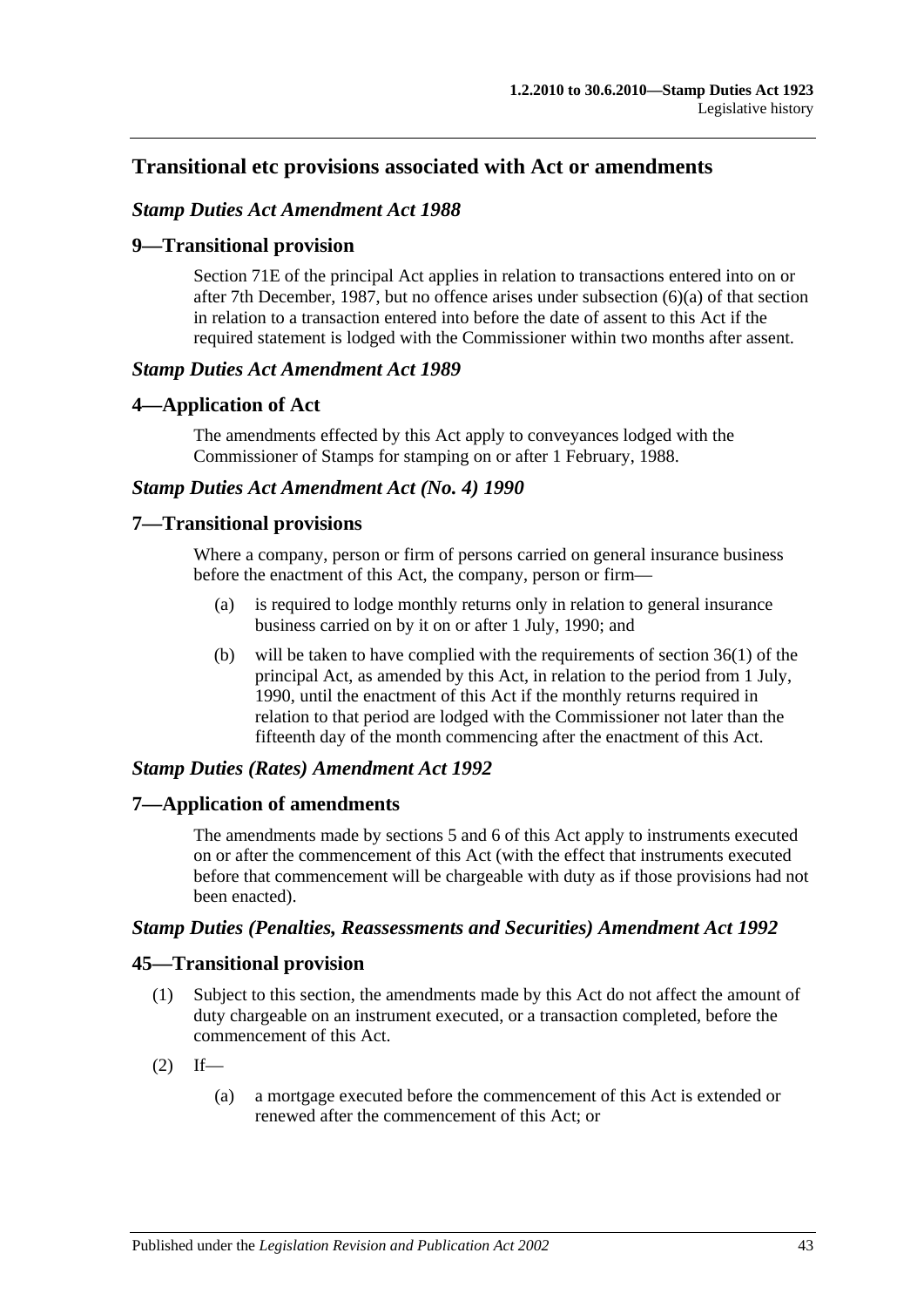- (b) a liability that is secured by a mortgage executed before the commencement of this Act is incurred after the commencement of this Act (except a liability that accrues in respect of a liability that was incurred before the commencement of this Act, or a liability that takes effect in substitution for an earlier liability and does not-when incurred-exceed the amount of the earlier liability); or
- (c) after the commencement of this Act the time for payment or repayment of a liability secured by a mortgage executed before the commencement of this Act is extended or deferred,

duty is chargeable under the principal Act as amended by this Act as if the mortgage were a new and separate instrument executed on the date of the extension or renewal, the date when the fresh liability was incurred, or the date when the time for payment or repayment of the liability was extended or deferred (as the case requires), but allowance must be made for duty paid on the mortgage before that date.

### *Stamp Duties (Concessions) Amendment Act 1994*

## **10—Transitional provision**

The amendments made by sections 5 and 6 of this Act apply in relation to rental business transacted on or after 1 June 1994.

### *Stamp Duties (Miscellaneous) Amendment Act 1996*

### **11—Transitional provision**

The amendments made by this Act do not affect the amount of duty chargeable on an instrument executed before the commencement of this Act.

### *Stamp Duties (Miscellaneous No. 2) Amendment Act 1997*

### **8—Transitional provision**

A bank is not required to pay duty on a cheque form or cheque under the principal Act as amended by this Act if duty has already been paid in relation to the cheque form or cheque under the repealed provisions of the principal Act.

### *Stamp Duties (Miscellaneous) Amendment Act 1998*

### **4—Transitional provision**

- (1) The amendment made by section 3(a) of this Act does not apply in relation to—
	- (a) insurance premiums received or charged in account (whether directly or by agents) before 1 June 1998; or
	- (b) insurance premiums received or charged in account (whether directly or by agents) before 1 August 1998 relating to policies to be in force for 12 months or less commencing before 1 September 1998,

with the effect that those insurance premiums will be chargeable with duty as if section 3(a) had not been enacted.

(2) The amendment made by section 3(b) of this Act does not apply in relation to applications made before the commencement of section 3(b).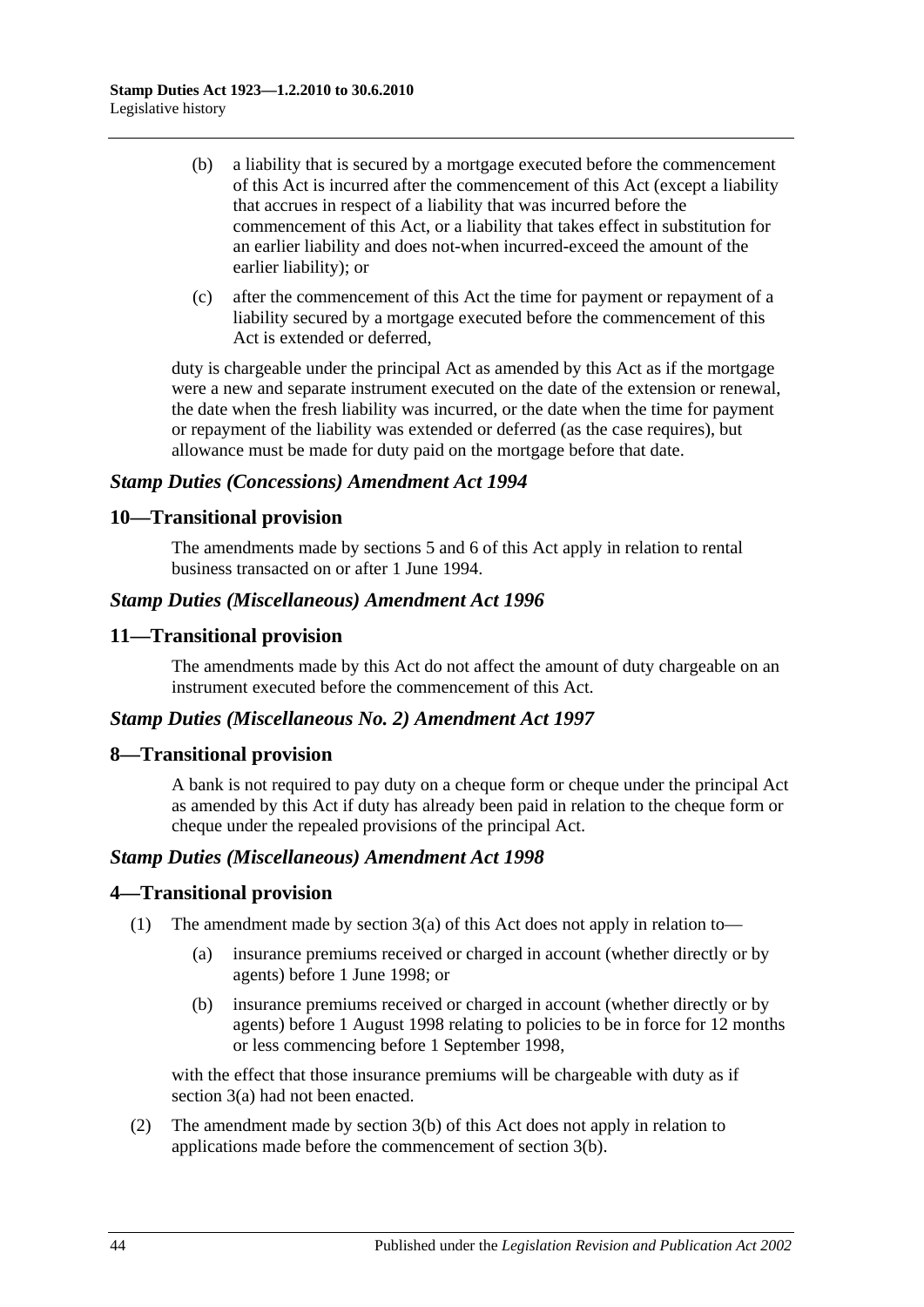(3) The amendment made by section 3(c) of this Act does not apply in relation to applications where the term of the registration is to take effect before 1 September 1998, with the effect that those applications will be charged with duty as if section 3(c) had not been enacted.

### *Stamp Duties (Conveyance Rates) Amendment Act 1999*

### **3—Application of amendments**

- (1) The amendments made by section 2 of this Act apply to instruments first lodged with the Commissioner of State Taxation for stamping on or after the commencement of this Act.
- (2) However, if on application under this subsection the Commissioner of State Taxation is satisfied that an instrument lodged for stamping gives effect to a written agreement entered into before 27 May 1999, the amendments made by section 2 of this Act will not apply to the instrument (and the instrument will be chargeable with duty as if those amendments had not been enacted).

## *Commonwealth Places (Mirror Taxes Administration) (Modification of State Taxing Laws) Regulations 2000 (No. 8 of 2000)*

### **4—Prescribed modification of State taxing laws (s. 7(1))**

Each State taxing law is modified under section  $7(1)$  of the Act by the addition of a provision to the following effect:

- (1) "This State taxing law is to be read together with its corresponding applied law as a single body of law.".
- (2) The principle in subregulation (1) is subject to any express exceptions and qualifications prescribed under the Act and the *Commonwealth Places (Mirror Taxes) Act 1998* of the Commonwealth.

#### *Stamp Duties (Land Rich Entities and Redemption) Amendment Act 2000*

### **21—Amendments relating to redemption to operate retrospectively and prospectively**

- (1) The MSP amendments operate both prospectively and retrospectively.
- (2) However—
	- (a) the MSP amendments do not operate retrospectively in respect of an instrument or transaction made or occurring before the relevant date but on or after 30 September 1999; and
	- (b) the MSP amendments only operate to impose a liability in respect of an instrument or transaction made or occurring before 30 September 1999 if—
		- (i) no assessment of duty in respect of the instrument or transaction had been made before the relevant date; or
		- (ii) an assessment of duty in respect of the instrument or transaction had been made before the relevant date but—
			- no objection to the assessment was made within 60 days after the date of the assessment; or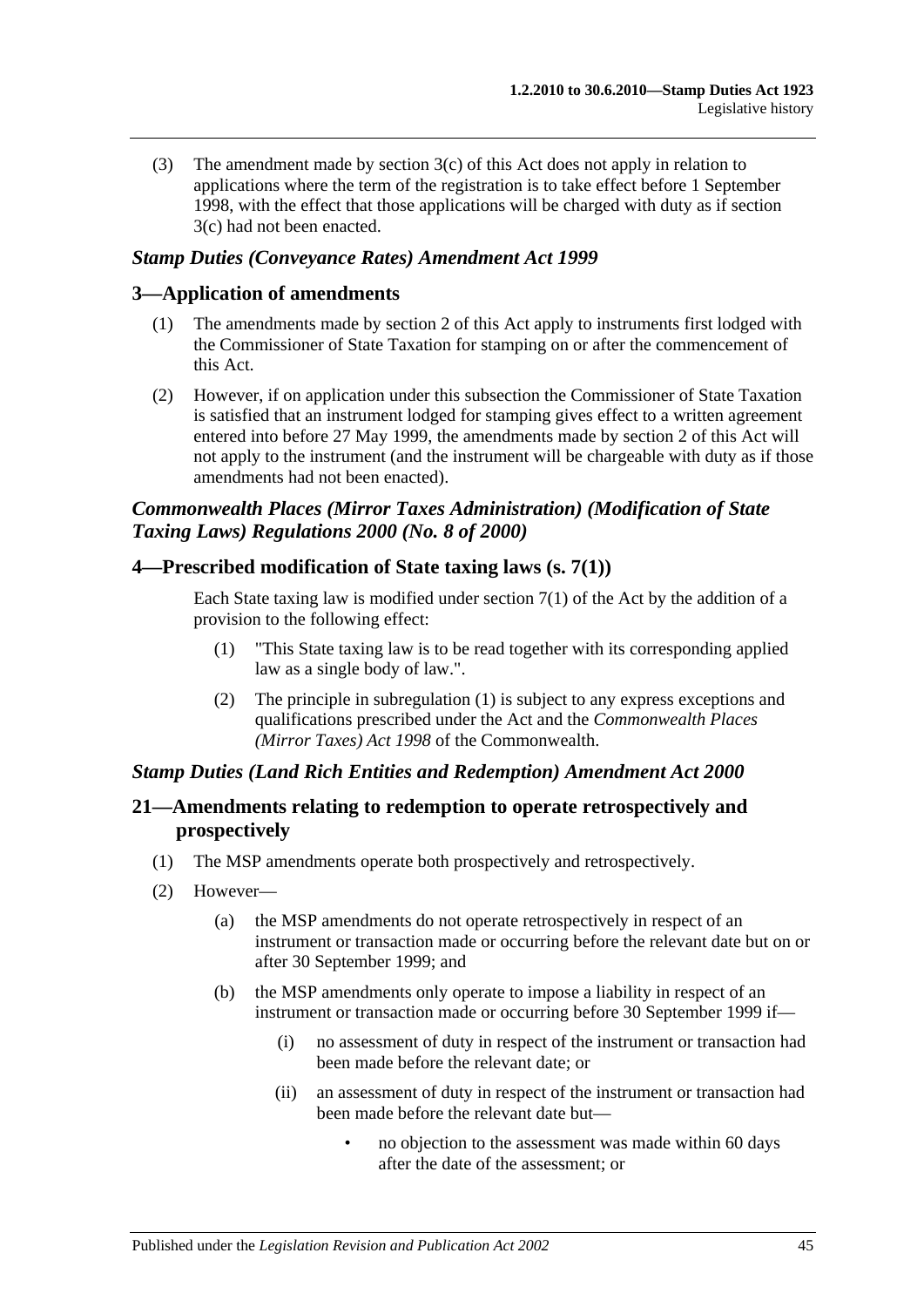- an objection to the assessment was made and the objection was disallowed; and
- (c) the MSP amendments do not validate the assessment of duty made in relation to the transaction that was the subject of the High Court's judgment in the case of MSP Nominees Pty Ltd and another v Commissioner of Stamps<sup>1</sup> or authorise a reassessment of duty in that case.
- (3) In this section—

*MSP amendments* means the amendments made by sections 5, 6, 7 and 12 of this Act insofar as they are applicable to the redemption, cancellation or extinguishment of an interest in a unit trust scheme;

*relevant date* means the date of the introduction of the Bill for this Act into the Parliament.

**Note—**

1 (1999) 166 ALR 149.

### *Stamp Duties (Rental Business and Conveyance Rates) Amendment Act 2002*

#### **8—Application of amendments**

- (1) The amendments made by section 7 of this Act apply to instruments first lodged with the Commissioner of State Taxation for stamping on or after the commencement of that section.
- (2) However, if on application under this subsection the Commissioner of State Taxation is satisfied that an instrument lodged for stamping gives effect to a written agreement entered into on or before 11 July 2002, the amendments made by section 7 of this Act will not apply to the instrument (and the instrument will be chargeable with duty as if those amendments had not been enacted).

#### *Statutes Amendment (Stamp Duties and Other Measures) Act 2002*

#### **27—Transitional provision**

The amendment made to the principal Act by section 21(c) of this Act does not apply in relation to stamp duty paid before the commencement of that section.

#### *Stamp Duties (Gaming Machine Surcharge) Amendment Act 2002*

### **4—Application of amendments**

The amendments made by this Act do not apply to a transaction entered into before the commencement of this Act.

#### *Statutes Amendment (Corporations—Financial Services Reform) Act 2002*

#### **46—Transitional provisions**

(1) The Australian Stock Exchange Limited will, on the commencement of this section, be taken to be a registered market licensee under Part 3A of the principal Act without the need for an application under Division 4 of that Part (as enacted by this Act).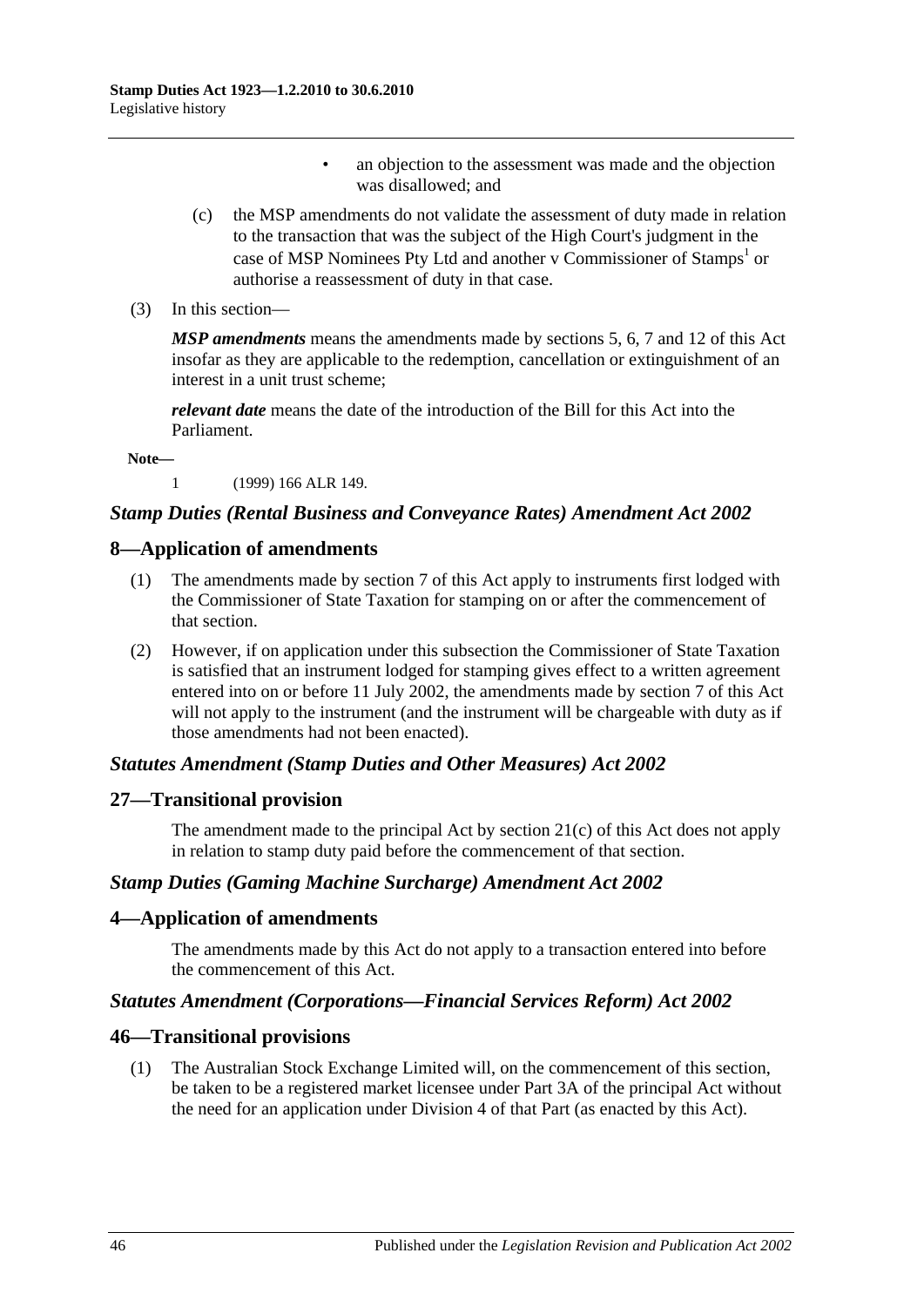(2) The body registered by the Commissioner of State Taxation under Division 4 of Part 3A of the principal Act immediately before the commencement of this section will, on that commencement, be taken to be a registered CS facility licensee under Part 3A of the principal Act without the need for an application under Division 4 of that Part (as enacted by this Act).

# *Stamp Duties (Rental and Mortgage Duty) Amendment Act 2003, Sch—Transitional provision*

1 Part 3 Division 2 of the *[Stamp Duties Act](http://www.legislation.sa.gov.au/index.aspx?action=legref&type=act&legtitle=Stamp%20Duties%20Act%201923) 1923* (the Act) is to be read subject to the following qualification:

> An amount received under or in respect of a contract, agreement or arrangement entered into before 1 October 2003 is required to be included in a statement to be lodged under section 31F of the Act if (and only if) it was required to be brought into account for the calculation of rental duty under the relevant provisions of the Act, as in force immediately before 1 October 2003.

### *Stamp Duties (Land Rich Entities) Amendment Act 2006, Sch 1*

### **1—Transitional provision**

- (1) The amendments made by this Act to the *[Stamp Duties Act](http://www.legislation.sa.gov.au/index.aspx?action=legref&type=act&legtitle=Stamp%20Duties%20Act%201923) 1923* apply only in relation to transactions entered into after the commencement of this clause.
- (2) Section 98(1) of the *[Stamp Duties Act](http://www.legislation.sa.gov.au/index.aspx?action=legref&type=act&legtitle=Stamp%20Duties%20Act%201923) 1923*, as amended by this Act, applies to a transaction entered into after the commencement of this clause but before the day on which this Act is assented to by the Governor (the *day of assent*) as if the period of 2 months referred to in that provision ends 2 months after the day of assent.

### *Statutes Amendment (Domestic Partners) Act 2006*

### **205—Transitional provision**

An amendment made by this Act to the *[Stamp Duties Act](http://www.legislation.sa.gov.au/index.aspx?action=legref&type=act&legtitle=Stamp%20Duties%20Act%201923) 1923* applies only in relation to instruments executed after the commencement of the amendment.

#### *Stamp Duties (Trusts) Amendment Act 2008, Sch 1*

#### **1—Transitional provision**

The amendment made by section 3(2) of this Act to section 71 of the *[Stamp Duties](http://www.legislation.sa.gov.au/index.aspx?action=legref&type=act&legtitle=Stamp%20Duties%20Act%201923)  Act [1923](http://www.legislation.sa.gov.au/index.aspx?action=legref&type=act&legtitle=Stamp%20Duties%20Act%201923)* operates both prospectively and retrospectively.

#### *Statutes Amendment (Budget 2008) Act 2008, Sch 1*

#### **1—Transitional provisions**

- $(1)$  If—
	- (a) a person is entitled to a first home bonus grant under section 18B of the *[First](http://www.legislation.sa.gov.au/index.aspx?action=legref&type=act&legtitle=First%20Home%20Owner%20Grant%20Act%202000)  [Home Owner Grant Act](http://www.legislation.sa.gov.au/index.aspx?action=legref&type=act&legtitle=First%20Home%20Owner%20Grant%20Act%202000) 2000*, as enacted by this Act (the *relevant entitlement*); and
	- (b) the person has—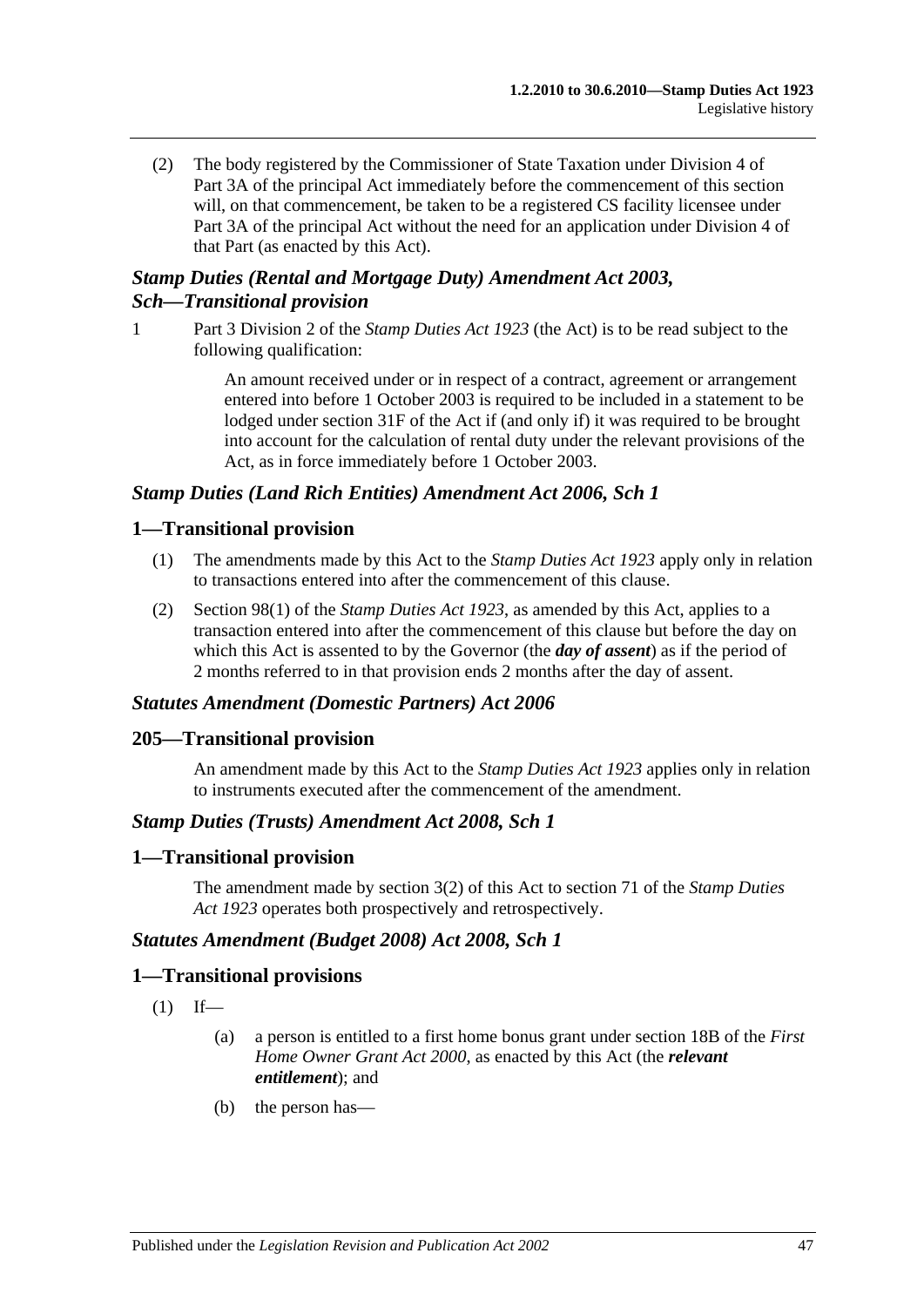- (i) in respect of a conveyance that relates to the land on which the home under that Act is situated or is to be built (as the case may be), received a benefit under section 71C of the *[Stamp Duties Act](http://www.legislation.sa.gov.au/index.aspx?action=legref&type=act&legtitle=Stamp%20Duties%20Act%201923) 1923*; or
- (ii) received a benefit constituted by an *ex gratia* payment by the State in order to provide for the first home bonus grant envisaged by this Act for the period between 5 June 2008 and the date of enactment of this Act,

the amount of the relevant entitlement will be reduced by the amount of the benefit provided under section 71C of the *[Stamp Duties Act](http://www.legislation.sa.gov.au/index.aspx?action=legref&type=act&legtitle=Stamp%20Duties%20Act%201923) 1923* or by the amount of the *ex gratia* payment, or both (including so as to fully set off the amount of the relevant entitlement).

- $(2)$  If—
	- (a) a person has received a benefit constituted by an *ex gratia* payment by the State in order to provide for the first home bonus grant envisaged by this Act for the period between 5 June 2008 and the date of the enactment of this Act; and
	- (b) the person has also, in respect of a conveyance that relates to the land on which the home that is relevant to the *ex gratia* payment is situated, or is to be built, (as the case may be), received a benefit under section 71C of the *[Stamp](http://www.legislation.sa.gov.au/index.aspx?action=legref&type=act&legtitle=Stamp%20Duties%20Act%201923)  [Duties Act](http://www.legislation.sa.gov.au/index.aspx?action=legref&type=act&legtitle=Stamp%20Duties%20Act%201923) 1923* (the *relevant benefit*),

the Commissioner of State Taxation may recover the amount of the relevant benefit from any person who claimed that benefit as a debt due to the Crown.

- $(3)$  If—
	- (a) a person has received a benefit under section 71C of the *[Stamp Duties](http://www.legislation.sa.gov.au/index.aspx?action=legref&type=act&legtitle=Stamp%20Duties%20Act%201923)  Act [1923](http://www.legislation.sa.gov.au/index.aspx?action=legref&type=act&legtitle=Stamp%20Duties%20Act%201923)* (the *relevant benefit*); and
	- (b) the conveyance on which the benefit is based falls within the ambit of subsection (8) of section 71C of the *[Stamp Duties Act](http://www.legislation.sa.gov.au/index.aspx?action=legref&type=act&legtitle=Stamp%20Duties%20Act%201923) 1923* (as enacted by this Act),

the Commissioner of State Taxation may recover the amount of the relevant benefit from any person who claimed that benefit as a debt due to the Crown.

(4) To avoid doubt, any set off or right of recovery under this clause extends to a benefit obtained before the commencement of this clause.

# **Historical versions**

Reprint—1.11.1984 Reprint No 1—12.12.1991 Reprint No 2—3.2.1992 Reprint No 3—1.9.1992 Reprint No 4—14.12.1992 Reprint No 5—1.3.1993 Reprint No 6—1.6.1994 Reprint No 7—1.9.1994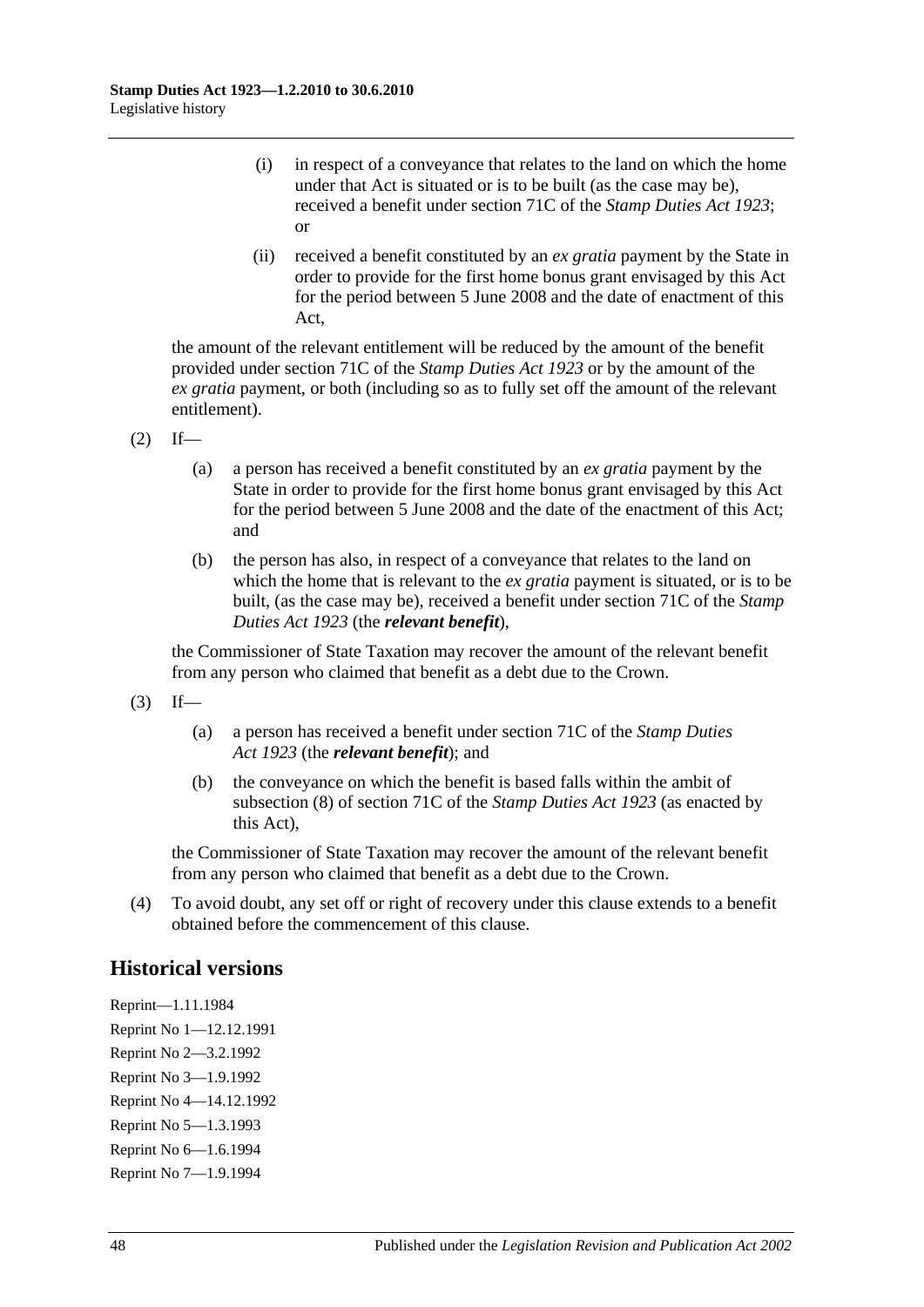Reprint No 8—1.1.1995 Reprint No 9—2.3.1995 Reprint No 10—13.7.1995 Reprint No 11—30.11.1995 Reprint No 12—24.4.1996 Reprint No 13—1.7.1996 Reprint No 14—4.11.1996 Reprint No 15—27.3.1997 Reprint No 16—1.7.1997 Reprint No 17—17.7.1997 Reprint No 18—1.1.1998 Reprint No 19—27.7.1998 Reprint No 20—1.9.1998 Reprint No 21—3.12.1998 Reprint No 22—18.3.1999 Reprint No 23—5.8.1999 Reprint No 24—8.6.2000 Reprint No 25—14.12.2000 Reprint No 26—15.7.2001 Reprint No 27—26.7.2001 Reprint No 28—1.1.2002 Reprint No 29—4.5.2002 Reprint No 30—5.9.2002 Reprint No 31—28.11.2002 Reprint No 32—1.1.2003 Reprint No 33—1.8.2003 Reprint No 34—1.10.2003 Reprint No 35—24.11.2003 1.7.2004 4.11.2004 24.2.2005 1.7.2005 1.7.2006 22.9.2006 18.1.2007 1.6.2007 1.7.2007 5.6.2008 (electronic only) 26.6.2008 (electronic only) 1.7.2008 1.1.2009 4.6.2009 1.7.2009